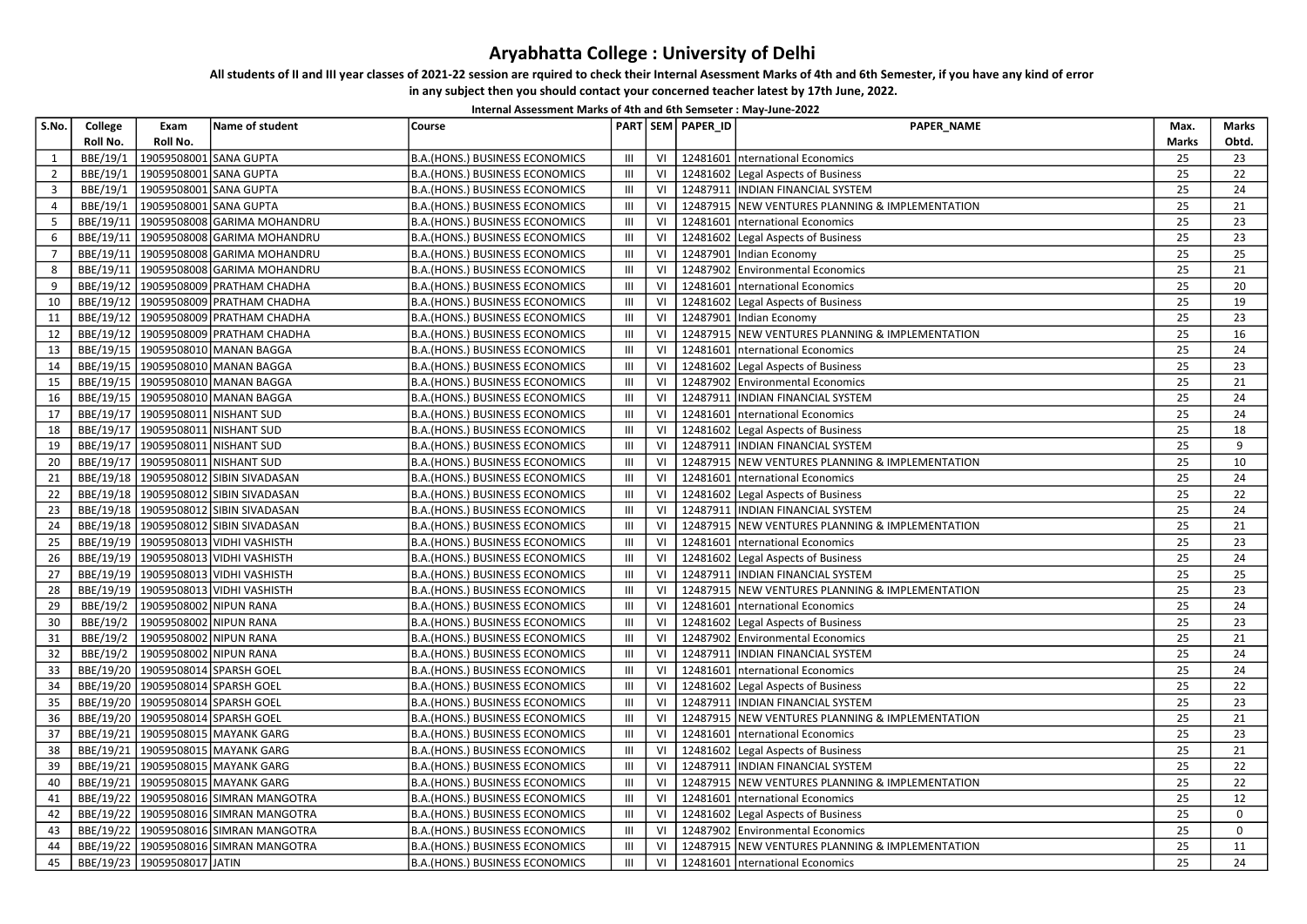| S.No. | College   | Exam                                  | Name of student                          | Course                                |                |    | PART SEM PAPER_ID | PAPER_NAME                                            | Max.  | Marks       |
|-------|-----------|---------------------------------------|------------------------------------------|---------------------------------------|----------------|----|-------------------|-------------------------------------------------------|-------|-------------|
|       | Roll No.  | Roll No.                              |                                          |                                       |                |    |                   |                                                       | Marks | Obtd.       |
| 46    |           | BBE/19/23   19059508017 JATIN         |                                          | B.A.(HONS.) BUSINESS ECONOMICS        | Ш              | VI |                   | 12481602 Legal Aspects of Business                    | 25    | 23          |
| 47    |           | BBE/19/23 19059508017 JATIN           |                                          | B.A.(HONS.) BUSINESS ECONOMICS        | Ш              | VI |                   | 12487901 Indian Economy                               | 25    | 20          |
| 48    |           | BBE/19/23 19059508017 JATIN           |                                          | B.A.(HONS.) BUSINESS ECONOMICS        | Ш              | VI |                   | 12487915 NEW VENTURES PLANNING & IMPLEMENTATION       | 25    | 23          |
| 49    |           |                                       | BBE/19/24   19059508018   MADHUSUDAN     | B.A.(HONS.) BUSINESS ECONOMICS        | III            | VI |                   | 12481601   nternational Economics                     | 25    | 22          |
| 50    |           |                                       | BBE/19/24   19059508018   MADHUSUDAN     | B.A.(HONS.) BUSINESS ECONOMICS        | Ш              | VI |                   | 12481602 Legal Aspects of Business                    | 25    | 21          |
| 51    |           |                                       | BBE/19/24   19059508018   MADHUSUDAN     | B.A.(HONS.) BUSINESS ECONOMICS        | Ш              | VI |                   | 12487911   INDIAN FINANCIAL SYSTEM                    | 25    | 22          |
| 52    |           |                                       | BBE/19/24 19059508018 MADHUSUDAN         | B.A.(HONS.) BUSINESS ECONOMICS        | Ш              | VI |                   | 12487915 NEW VENTURES PLANNING & IMPLEMENTATION       | 25    | 17          |
| 53    |           |                                       | BBE/19/25   19059508019 MADHAV KHURANA   | B.A.(HONS.) BUSINESS ECONOMICS        | Ш              | VI |                   | 12481601   nternational Economics                     | 25    | 24          |
| 54    |           |                                       | BBE/19/25   19059508019   MADHAV KHURANA | <b>B.A.(HONS.) BUSINESS ECONOMICS</b> | Ш              | VI |                   | 12481602 Legal Aspects of Business                    | 25    | 23          |
| 55    |           |                                       | BBE/19/25   19059508019 MADHAV KHURANA   | B.A.(HONS.) BUSINESS ECONOMICS        | $\mathbf{III}$ | VI |                   | 12487911   INDIAN FINANCIAL SYSTEM                    | 25    | 24          |
| 56    |           |                                       | BBE/19/25   19059508019   MADHAV KHURANA | B.A.(HONS.) BUSINESS ECONOMICS        | Ш              | VI |                   | 12487915 NEW VENTURES PLANNING & IMPLEMENTATION       | 25    | 23          |
| 57    |           |                                       | BBE/19/26   19059508020 MANISH MAKWANA   | B.A.(HONS.) BUSINESS ECONOMICS        | $\mathbf{III}$ | VI |                   | 12481601   nternational Economics                     | 25    | 20          |
| 58    |           |                                       | BBE/19/26   19059508020   MANISH MAKWANA | B.A.(HONS.) BUSINESS ECONOMICS        | Ш              | VI |                   | 12481602 Legal Aspects of Business                    | 25    | $\mathbf 0$ |
| 59    |           |                                       | BBE/19/26   19059508020 MANISH MAKWANA   | B.A.(HONS.) BUSINESS ECONOMICS        | Ш              | VI |                   | 12487902 Environmental Economics                      | 25    | 6           |
| 60    |           |                                       | BBE/19/26   19059508020   MANISH MAKWANA | B.A.(HONS.) BUSINESS ECONOMICS        | Ш              | VI |                   | 12487915 NEW VENTURES PLANNING & IMPLEMENTATION       | 25    | 5           |
| 61    |           |                                       | BBE/19/27   19059508021 DHRUV KAPOOR     | B.A.(HONS.) BUSINESS ECONOMICS        | Ш              | VI |                   | 12481601   nternational Economics                     | 25    | 23          |
| 62    |           |                                       | BBE/19/27   19059508021   DHRUV KAPOOR   | B.A.(HONS.) BUSINESS ECONOMICS        | Ш              | VI |                   | 12481602 Legal Aspects of Business                    | 25    | 21          |
| 63    |           |                                       | BBE/19/27   19059508021   DHRUV KAPOOR   | <b>B.A.(HONS.) BUSINESS ECONOMICS</b> | Ш              | VI |                   | 12487911   INDIAN FINANCIAL SYSTEM                    | 25    | 25          |
| 64    |           |                                       | BBE/19/27   19059508021 DHRUV KAPOOR     | <b>B.A.(HONS.) BUSINESS ECONOMICS</b> | $\mathbf{III}$ | VI |                   | 12487915 NEW VENTURES PLANNING & IMPLEMENTATION       | 25    | 22          |
| 65    |           | BBE/19/30 19059508022 UNNATI          |                                          | B.A.(HONS.) BUSINESS ECONOMICS        | Ш              | VI |                   | 12481601   nternational Economics                     | 25    | 22          |
| 66    |           | BBE/19/30 19059508022 UNNATI          |                                          | B.A.(HONS.) BUSINESS ECONOMICS        | Ш              | VI |                   | 12481602 Legal Aspects of Business                    | 25    | 22          |
| 67    |           | BBE/19/30   19059508022 UNNATI        |                                          | B.A.(HONS.) BUSINESS ECONOMICS        | Ш              | VI |                   | 12487911  INDIAN FINANCIAL SYSTEM                     | 25    | 25          |
| 68    |           | BBE/19/30   19059508022               | <b>UNNATI</b>                            | B.A.(HONS.) BUSINESS ECONOMICS        | Ш              | VI |                   | 12487915 NEW VENTURES PLANNING & IMPLEMENTATION       | 25    | 22          |
| 69    |           |                                       | BBE/19/32 19059508023 RITIK MONGA        | B.A.(HONS.) BUSINESS ECONOMICS        | Ш              | VI |                   | 12481601   nternational Economics                     | 25    | 23          |
| 70    |           |                                       | BBE/19/32   19059508023 RITIK MONGA      | B.A.(HONS.) BUSINESS ECONOMICS        | Ш              | VI |                   | 12481602 Legal Aspects of Business                    | 25    | 22          |
| 71    |           |                                       | BBE/19/32 19059508023 RITIK MONGA        | B.A.(HONS.) BUSINESS ECONOMICS        | $\mathbf{III}$ | VI |                   | 12487911   INDIAN FINANCIAL SYSTEM                    | 25    | 24          |
| 72    |           | BBE/19/32   19059508023   RITIK MONGA |                                          | B.A.(HONS.) BUSINESS ECONOMICS        | Ш              | VI |                   | 12487915 NEW VENTURES PLANNING & IMPLEMENTATION       | 25    | 24          |
| 73    |           |                                       | BBE/19/33   19059508024 MEGHA KAPOOR     | B.A.(HONS.) BUSINESS ECONOMICS        | Ш              | VI |                   | 12481601   nternational Economics                     | 25    | 22          |
| 74    |           |                                       | BBE/19/33   19059508024 MEGHA KAPOOR     | B.A.(HONS.) BUSINESS ECONOMICS        | Ш              | VI |                   | 12481602 Legal Aspects of Business                    | 25    | 14          |
| 75    | BBE/19/33 |                                       | 19059508024 MEGHA KAPOOR                 | B.A.(HONS.) BUSINESS ECONOMICS        | $\mathbf{III}$ | VI |                   | 12487911   INDIAN FINANCIAL SYSTEM                    | 25    | 8           |
| 76    |           |                                       | BBE/19/33   19059508024 MEGHA KAPOOR     | B.A.(HONS.) BUSINESS ECONOMICS        | Ш              | VI |                   | 12487915 NEW VENTURES PLANNING & IMPLEMENTATION       | 25    | 21          |
| 77    |           |                                       | BBE/19/34   19059508025   ASHWANI KUMAR  | B.A.(HONS.) BUSINESS ECONOMICS        | Ш              | VI |                   | 12481601   nternational Economics                     | 25    | 23          |
| 78    |           |                                       | BBE/19/34   19059508025   ASHWANI KUMAR  | B.A.(HONS.) BUSINESS ECONOMICS        | Ш              | VI |                   | 12481602 Legal Aspects of Business                    | 25    | 19          |
| 79    |           |                                       | BBE/19/34   19059508025   ASHWANI KUMAR  | B.A.(HONS.) BUSINESS ECONOMICS        | Ш              | VI |                   | 12487901 Indian Economy                               | 25    | 14          |
| 80    |           |                                       | BBE/19/34   19059508025   ASHWANI KUMAR  | B.A.(HONS.) BUSINESS ECONOMICS        | Ш              | VI |                   | 12487915 NEW VENTURES PLANNING & IMPLEMENTATION       | 25    | 17          |
| 81    |           |                                       | BBE/19/36   19059508027 AKSHIT SAHNI     | B.A. (HONS.) BUSINESS ECONOMICS       | Ш              | VI |                   | 12481601   nternational Economics                     | 25    | 22          |
| 82    | BBE/19/36 |                                       | 19059508027 AKSHIT SAHNI                 | B.A.(HONS.) BUSINESS ECONOMICS        | $\mathbf{III}$ | VI |                   | 12481602 Legal Aspects of Business                    | 25    | 22          |
| 83    |           |                                       | BBE/19/36   19059508027 AKSHIT SAHNI     | B.A.(HONS.) BUSINESS ECONOMICS        | Ш              | VI |                   | 12487902 Environmental Economics                      | 25    | 16          |
| 84    |           |                                       | BBE/19/36   19059508027 AKSHIT SAHNI     | B.A.(HONS.) BUSINESS ECONOMICS        | III            | VI |                   | 12487915 NEW VENTURES PLANNING & IMPLEMENTATION       | 25    | 18          |
| 85    |           |                                       | BBE/19/37   19059508028 KARAN DAWANI     | B.A.(HONS.) BUSINESS ECONOMICS        | $\mathbf{III}$ | VI |                   | 12481601   nternational Economics                     | 25    | 24          |
| 86    |           |                                       | BBE/19/37   19059508028 KARAN DAWANI     | <b>B.A.(HONS.) BUSINESS ECONOMICS</b> | $\mathbf{III}$ | VI |                   | 12481602 Legal Aspects of Business                    | 25    | 20          |
| 87    |           |                                       | BBE/19/37 19059508028 KARAN DAWANI       | <b>B.A.(HONS.) BUSINESS ECONOMICS</b> | $\mathbf{m}$   |    |                   | VI   12487902 Environmental Economics                 | 25    | $20\,$      |
| 88    |           |                                       | BBE/19/37 19059508028 KARAN DAWANI       | B.A.(HONS.) BUSINESS ECONOMICS        | III            |    |                   | VI   12487915  NEW VENTURES PLANNING & IMPLEMENTATION | 25    | 17          |
| 89    |           | BBE/19/39   19059508029 YASH LOHIA    |                                          | B.A.(HONS.) BUSINESS ECONOMICS        | Ш              | VI |                   | 12481601   nternational Economics                     | 25    | 24          |
| 90    |           | BBE/19/39   19059508029 YASH LOHIA    |                                          | B.A.(HONS.) BUSINESS ECONOMICS        | Ш              | VI |                   | 12481602 Legal Aspects of Business                    | 25    | 22          |
| 91    |           | BBE/19/39 19059508029 YASH LOHIA      |                                          | <b>B.A.(HONS.) BUSINESS ECONOMICS</b> | Ш              | VI |                   | 12487911 INDIAN FINANCIAL SYSTEM                      | 25    | 24          |
| 92    |           | BBE/19/39 19059508029 YASH LOHIA      |                                          | <b>B.A.(HONS.) BUSINESS ECONOMICS</b> | Ш              | VI |                   | 12487915 NEW VENTURES PLANNING & IMPLEMENTATION       | 25    | 22          |
| 93    |           | BBE/19/4   19059508003   HIMANSHU     |                                          | B.A.(HONS.) BUSINESS ECONOMICS        | III            |    |                   | VI   12481601   International Economics               | 25    | 20          |
| 94    | BBE/19/4  | 19059508003 HIMANSHU                  |                                          | B.A.(HONS.) BUSINESS ECONOMICS        | Ш              | VI |                   | 12481602 Legal Aspects of Business                    | 25    | 24          |
| 95    |           | BBE/19/4   19059508003   HIMANSHU     |                                          | B.A. (HONS.) BUSINESS ECONOMICS       | $\mathbf{III}$ |    |                   | VI   12487902 Environmental Economics                 | 25    | 15          |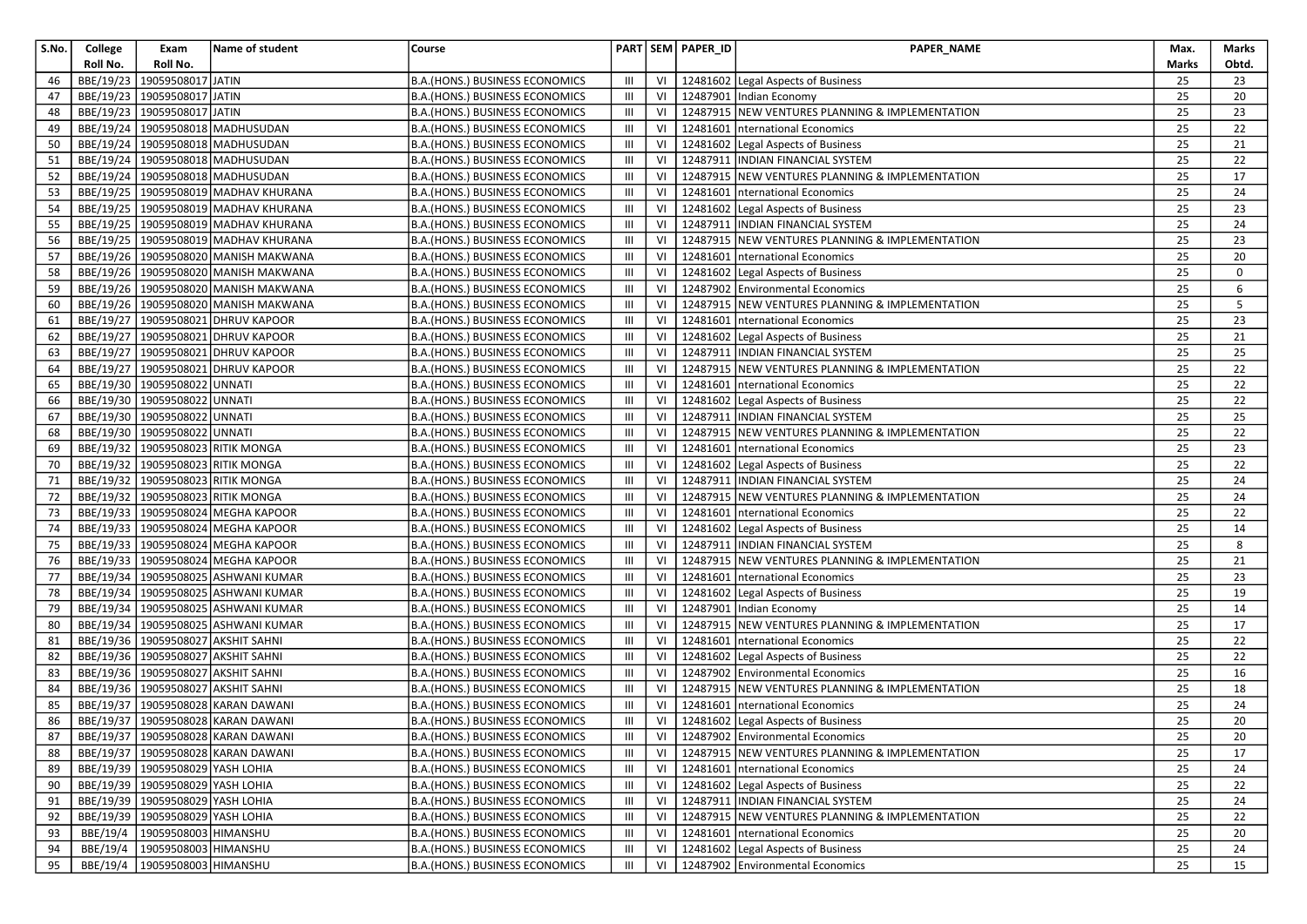| S.No. | College   | Exam                             | Name of student                              | Course                                |                |      | PART SEM PAPER_ID | PAPER_NAME                                      | Max.  | Marks           |
|-------|-----------|----------------------------------|----------------------------------------------|---------------------------------------|----------------|------|-------------------|-------------------------------------------------|-------|-----------------|
|       | Roll No.  | Roll No.                         |                                              |                                       |                |      |                   |                                                 | Marks | Obtd.           |
| 96    | BBE/19/4  | 19059508003 HIMANSHU             |                                              | B.A. (HONS.) BUSINESS ECONOMICS       | Ш              | VI   |                   | 12487915 NEW VENTURES PLANNING & IMPLEMENTATION | 25    | 21              |
| 97    | BBE/19/41 | 19059508030 HARSH                |                                              | B.A. (HONS.) BUSINESS ECONOMICS       | $\mathbf{III}$ | VI   |                   | 12481601   nternational Economics               | 25    | 22              |
| 98    | BBE/19/41 | 19059508030 HARSH                |                                              | B.A.(HONS.) BUSINESS ECONOMICS        | $\mathbf{III}$ | VI   |                   | 12481602 Legal Aspects of Business              | 25    | 19              |
| 99    | BBE/19/41 | 19059508030 HARSH                |                                              | <b>B.A.(HONS.) BUSINESS ECONOMICS</b> | $\mathbf{III}$ | VI   |                   | 12487901 Indian Economy                         | 25    | 12              |
| 100   |           | BBE/19/41   19059508030   HARSH  |                                              | B.A.(HONS.) BUSINESS ECONOMICS        | $\mathbf{III}$ | VI   |                   | 12487902 Environmental Economics                | 25    | 15              |
| 101   |           |                                  | BBE/19/42   19059508031 MUDASSIR KALAM       | B.A. (HONS.) BUSINESS ECONOMICS       | $\mathbf{III}$ | VI   | 12481601          | nternational Economics                          | 25    | 22              |
| 102   |           |                                  | BBE/19/42   19059508031 MUDASSIR KALAM       | B.A. (HONS.) BUSINESS ECONOMICS       | $\mathbf{III}$ | VI   |                   | 12481602 Legal Aspects of Business              | 25    | 23              |
| 103   |           |                                  | BBE/19/42   19059508031   MUDASSIR KALAM     | B.A.(HONS.) BUSINESS ECONOMICS        | $\mathbf{III}$ | VI   |                   | 12487911  INDIAN FINANCIAL SYSTEM               | 25    | 24              |
| 104   |           |                                  | BBE/19/42   19059508031   MUDASSIR KALAM     | <b>B.A.(HONS.) BUSINESS ECONOMICS</b> | $\mathbf{III}$ | VI   |                   | 12487915 NEW VENTURES PLANNING & IMPLEMENTATION | 25    | 22              |
| 105   |           |                                  | BBE/19/43   19059508032 VISHAL SINGH         | B.A. (HONS.) BUSINESS ECONOMICS       | $\mathbf{III}$ | VI   |                   | 12481601   nternational Economics               | 25    | 21              |
| 106   |           |                                  | BBE/19/43   19059508032 VISHAL SINGH         | B.A. (HONS.) BUSINESS ECONOMICS       | $\mathbf{III}$ | VI   |                   | 12481602 Legal Aspects of Business              | 25    | 22              |
| 107   |           |                                  | BBE/19/43   19059508032 VISHAL SINGH         | B.A.(HONS.) BUSINESS ECONOMICS        | $\mathbf{III}$ | VI   |                   | 12487911 INDIAN FINANCIAL SYSTEM                | 25    | 20              |
| 108   |           |                                  | BBE/19/43   19059508032 VISHAL SINGH         | B.A. (HONS.) BUSINESS ECONOMICS       | $\mathbf{III}$ | VI   |                   | 12487915 NEW VENTURES PLANNING & IMPLEMENTATION | 25    | 20              |
| 109   |           |                                  | BBE/19/45   19059508033   HEMANT KUMAR       | B.A.(HONS.) BUSINESS ECONOMICS        | $\mathbf{III}$ | VI   |                   | 12481601   nternational Economics               | 25    | 24              |
| 110   |           |                                  | BBE/19/45   19059508033   HEMANT KUMAR       | B.A.(HONS.) BUSINESS ECONOMICS        | $\mathbf{III}$ | VI   |                   | 12481602 Legal Aspects of Business              | 25    | 22              |
| 111   |           |                                  | BBE/19/45   19059508033   HEMANT KUMAR       | B.A.(HONS.) BUSINESS ECONOMICS        | $\mathbf{III}$ | VI   |                   | 12487901 Indian Economy                         | 25    | 11              |
| 112   |           |                                  | BBE/19/45   19059508033   HEMANT KUMAR       | B.A.(HONS.) BUSINESS ECONOMICS        | $\mathbf{III}$ | VI   |                   | 12487915 NEW VENTURES PLANNING & IMPLEMENTATION | 25    | 18              |
| 113   |           | BBE/19/46 19059508034 TUSHAR     |                                              | B.A.(HONS.) BUSINESS ECONOMICS        | $\mathbf{III}$ | VI   |                   | 12481601   nternational Economics               | 25    | 24              |
| 114   |           | BBE/19/46 19059508034 TUSHAR     |                                              | B.A.(HONS.) BUSINESS ECONOMICS        | Ш              | VI   |                   | 12481602 Legal Aspects of Business              | 25    | 20              |
| 115   |           | BBE/19/46 19059508034 TUSHAR     |                                              | B.A. (HONS.) BUSINESS ECONOMICS       | $\mathbf{III}$ | VI   |                   | 12487901 Indian Economy                         | 25    | 19              |
| 116   |           | BBE/19/46 19059508034 TUSHAR     |                                              | B.A.(HONS.) BUSINESS ECONOMICS        | $\mathbf{III}$ | VI   |                   | 12487902 Environmental Economics                | 25    | 17              |
| 117   |           |                                  | BBE/19/47   19059508035   RAMESH JAKHAR      | B.A.(HONS.) BUSINESS ECONOMICS        | $\mathbf{III}$ | VI   |                   | 12481601   nternational Economics               | 25    | 20              |
| 118   |           |                                  | BBE/19/47   19059508035 RAMESH JAKHAR        | <b>B.A.(HONS.) BUSINESS ECONOMICS</b> | $\mathbf{III}$ | VI   |                   | 12481602 Legal Aspects of Business              | 25    | 12              |
| 119   |           |                                  | BBE/19/47   19059508035   RAMESH JAKHAR      | B.A.(HONS.) BUSINESS ECONOMICS        | $\mathbf{III}$ | VI   |                   | 12487902 Environmental Economics                | 25    | 10              |
| 120   |           |                                  | BBE/19/47   19059508035   RAMESH JAKHAR      | B.A.(HONS.) BUSINESS ECONOMICS        | Ш              | VI   |                   | 12487915 NEW VENTURES PLANNING & IMPLEMENTATION | 25    | 10              |
| 121   |           |                                  | BBE/19/48   19059508036   MEHUL KUMAR        | B.A.(HONS.) BUSINESS ECONOMICS        | $\mathbf{III}$ | VI   |                   | 12481601   nternational Economics               | 25    | 23              |
| 122   |           |                                  | BBE/19/48   19059508036 MEHUL KUMAR          | B.A. (HONS.) BUSINESS ECONOMICS       | $\mathbf{III}$ | VI   |                   | 12481602 Legal Aspects of Business              | 25    | 20              |
| 123   |           |                                  | BBE/19/48   19059508036   MEHUL KUMAR        | B.A.(HONS.) BUSINESS ECONOMICS        | $\mathbf{III}$ | VI   |                   | 12487911  INDIAN FINANCIAL SYSTEM               | 25    | 24              |
| 124   |           |                                  | BBE/19/48   19059508036   MEHUL KUMAR        | B.A.(HONS.) BUSINESS ECONOMICS        | $\mathbf{III}$ | VI   |                   | 12487915 NEW VENTURES PLANNING & IMPLEMENTATION | 25    | 19              |
| 125   |           | BBE/19/49 19059508037 PANKAJ     |                                              | <b>B.A.(HONS.) BUSINESS ECONOMICS</b> | $\mathbf{III}$ | VI   |                   | 12481601 International Economics                | 25    | 19              |
| 126   |           | BBE/19/49   19059508037   PANKAJ |                                              | B.A. (HONS.) BUSINESS ECONOMICS       | $\mathbf{III}$ | VI   |                   | 12481602 Legal Aspects of Business              | 25    | 10              |
| 127   |           | BBE/19/49 19059508037 PANKAJ     |                                              | B.A.(HONS.) BUSINESS ECONOMICS        | Ш              | VI   |                   | 12487902 Environmental Economics                | 25    | 17              |
| 128   |           | BBE/19/49   19059508037   PANKAJ |                                              | B.A. (HONS.) BUSINESS ECONOMICS       | $\mathbf{III}$ | VI   |                   | 12487915 NEW VENTURES PLANNING & IMPLEMENTATION | 25    | 15              |
| 129   | BBE/19/5  |                                  | 19059508004 NAKUL GUPTA                      | B.A.(HONS.) BUSINESS ECONOMICS        | $\mathbf{III}$ | VI   |                   | 12481601   nternational Economics               | 25    | 24              |
| 130   | BBE/19/5  |                                  | 19059508004 NAKUL GUPTA                      | B.A.(HONS.) BUSINESS ECONOMICS        | $\mathbf{III}$ | VI   |                   | 12481602 Legal Aspects of Business              | 25    | 21              |
| 131   | BBE/19/5  |                                  | 19059508004 NAKUL GUPTA                      | B.A.(HONS.) BUSINESS ECONOMICS        | $\mathbf{III}$ | VI   |                   | 12487902 Environmental Economics                | 25    | 19              |
| 132   | BBE/19/5  |                                  | 19059508004 NAKUL GUPTA                      | B.A.(HONS.) BUSINESS ECONOMICS        | $\mathbf{III}$ | VI   | 12487915          | NEW VENTURES PLANNING & IMPLEMENTATION          | 25    | 22              |
| 133   |           |                                  | BBE/19/50   19059508038 MUKUN KAIM           | B.A.(HONS.) BUSINESS ECONOMICS        | $\mathbf{III}$ | VI   | 12481601          | nternational Economics                          | 25    | 23              |
| 134   |           |                                  | BBE/19/50   19059508038 MUKUN KAIM           | B.A.(HONS.) BUSINESS ECONOMICS        | III            | VI   |                   | 12481602 Legal Aspects of Business              | 25    | 20              |
| 135   |           |                                  | BBE/19/50   19059508038 MUKUN KAIM           | <b>B.A.(HONS.) BUSINESS ECONOMICS</b> | III            | VI   |                   | 12487902 Environmental Economics                | 25    | 18              |
| 136   |           |                                  | BBE/19/50 19059508038 MUKUN KAIM             | <b>B.A.(HONS.) BUSINESS ECONOMICS</b> | $\mathbf{III}$ | VI   |                   | 12487915 NEW VENTURES PLANNING & IMPLEMENTATION | 25    | 19              |
|       |           |                                  | 137   BBE/19/52   19059508040 SAHIL CHAPRANA | <b>B.A.(HONS.) BUSINESS ECONOMICS</b> | III            |      |                   | VI 12481601   nternational Economics            | 25    | $\overline{20}$ |
| 138   |           |                                  | BBE/19/52 19059508040 SAHIL CHAPRANA         | B.A.(HONS.) BUSINESS ECONOMICS        | III            | VI I |                   | 12481602 Legal Aspects of Business              | 25    | 24              |
| 139   |           |                                  | BBE/19/52   19059508040   SAHIL CHAPRANA     | B.A.(HONS.) BUSINESS ECONOMICS        | $\mathbf{III}$ | VI   |                   | 12487902 Environmental Economics                | 25    | 21              |
| 140   |           |                                  | BBE/19/52   19059508040   SAHIL CHAPRANA     | B.A.(HONS.) BUSINESS ECONOMICS        | Ш              | VI   |                   | 12487915 NEW VENTURES PLANNING & IMPLEMENTATION | 25    | 24              |
| 141   |           |                                  | BBE/19/53 19059508041 UDIT DHAWAN            | B.A.(HONS.) BUSINESS ECONOMICS        | III            | VI   |                   | 12481601   nternational Economics               | 25    | 24              |
| 142   |           |                                  | BBE/19/53   19059508041 UDIT DHAWAN          | B.A.(HONS.) BUSINESS ECONOMICS        | $\mathbf{III}$ | VI   |                   | 12481602 Legal Aspects of Business              | 25    | 22              |
| 143   |           |                                  | BBE/19/53   19059508041 UDIT DHAWAN          | B.A.(HONS.) BUSINESS ECONOMICS        | Ш              | VI   |                   | 12487911 INDIAN FINANCIAL SYSTEM                | 25    | 24              |
| 144   |           |                                  | BBE/19/53 19059508041 UDIT DHAWAN            | B.A.(HONS.) BUSINESS ECONOMICS        | $\mathbf{III}$ | VI   |                   | 12487915 NEW VENTURES PLANNING & IMPLEMENTATION | 25    | 22              |
| 145   |           |                                  | BBE/19/54   19059508042 SARTHAK MALHOTRA     | <b>B.A.(HONS.) BUSINESS ECONOMICS</b> | $\mathbf{III}$ | VI   |                   | 12481601   nternational Economics               | 25    | 21              |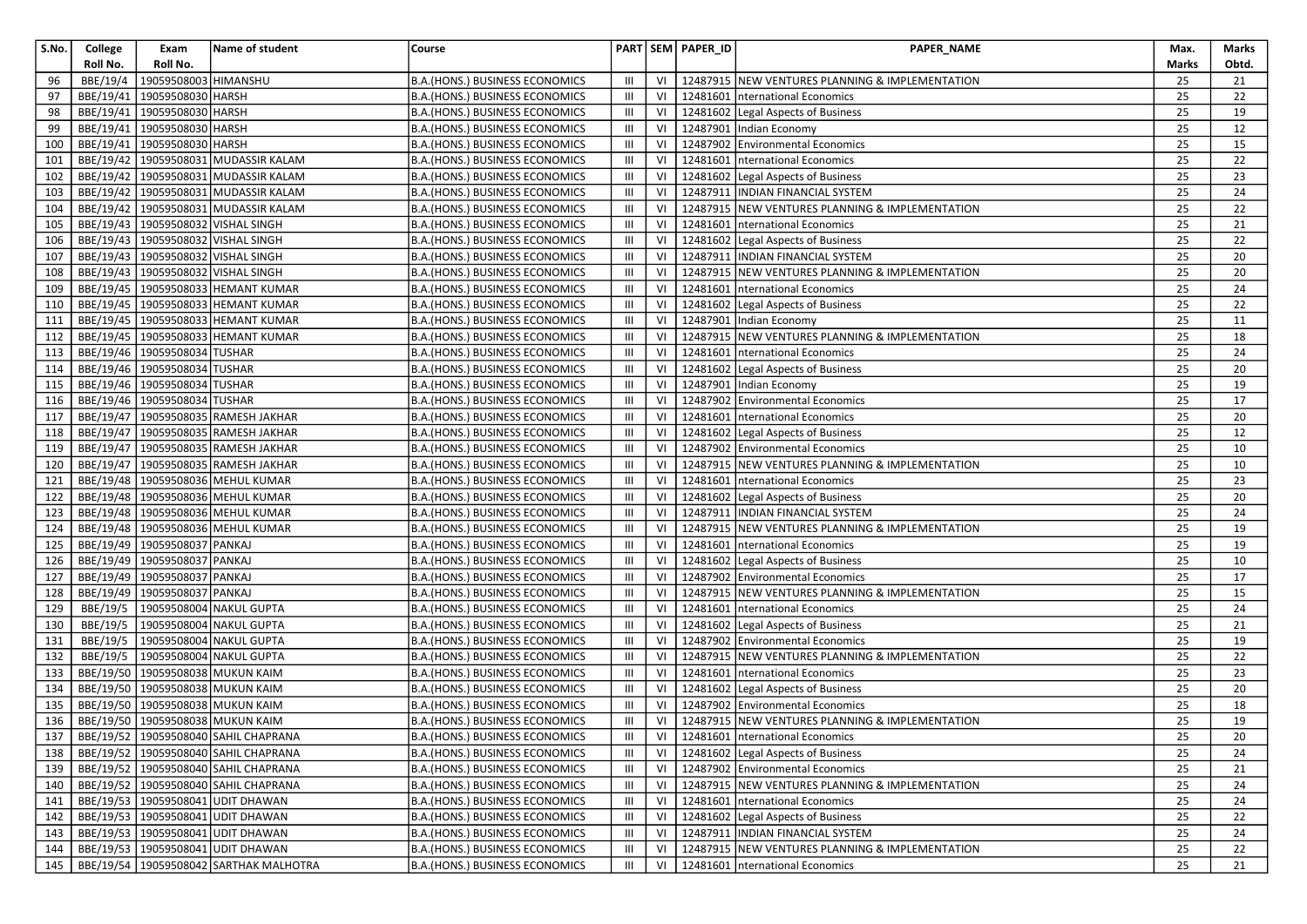| S.No. | College   | Exam                                      | Name of student                          | Course                                |                |    | PART SEM PAPER_ID | PAPER_NAME                                           | Max.  | Marks          |
|-------|-----------|-------------------------------------------|------------------------------------------|---------------------------------------|----------------|----|-------------------|------------------------------------------------------|-------|----------------|
|       | Roll No.  | Roll No.                                  |                                          |                                       |                |    |                   |                                                      | Marks | Obtd.          |
| 146   |           |                                           | BBE/19/54   19059508042 SARTHAK MALHOTRA | B.A.(HONS.) BUSINESS ECONOMICS        | Ш              | VI |                   | 12481602 Legal Aspects of Business                   | 25    | 23             |
| 147   | BBE/19/54 |                                           | 19059508042 SARTHAK MALHOTRA             | B.A.(HONS.) BUSINESS ECONOMICS        | Ш              | VI |                   | 12487911   INDIAN FINANCIAL SYSTEM                   | 25    | 22             |
| 148   | BBE/19/54 |                                           | 19059508042 SARTHAK MALHOTRA             | B.A.(HONS.) BUSINESS ECONOMICS        | $\mathbf{III}$ | VI |                   | 12487915 NEW VENTURES PLANNING & IMPLEMENTATION      | 25    | 23             |
| 149   |           |                                           | BBE/19/55   19059508043 MUSKAN MAURYA    | B.A.(HONS.) BUSINESS ECONOMICS        | III            | VI |                   | 12481601   nternational Economics                    | 25    | 23             |
| 150   |           |                                           | BBE/19/55   19059508043 MUSKAN MAURYA    | B.A.(HONS.) BUSINESS ECONOMICS        | Ш              | VI |                   | 12481602 Legal Aspects of Business                   | 25    | 21             |
| 151   |           |                                           | BBE/19/55   19059508043   MUSKAN MAURYA  | B.A.(HONS.) BUSINESS ECONOMICS        | Ш              | VI |                   | 12487911   INDIAN FINANCIAL SYSTEM                   | 25    | 9              |
| 152   |           |                                           | BBE/19/55   19059508043 MUSKAN MAURYA    | B.A. (HONS.) BUSINESS ECONOMICS       | Ш              | VI |                   | 12487915 NEW VENTURES PLANNING & IMPLEMENTATION      | 25    | 21             |
| 153   |           |                                           | BBE/19/56 19059508044 ADITYA AGGRAWAL    | B.A.(HONS.) BUSINESS ECONOMICS        | Ш              | VI |                   | 12481601   nternational Economics                    | 25    | 23             |
| 154   |           |                                           | BBE/19/56   19059508044 ADITYA AGGRAWAL  | <b>B.A.(HONS.) BUSINESS ECONOMICS</b> | Ш              | VI |                   | 12481602 Legal Aspects of Business                   | 25    | 23             |
| 155   |           |                                           | BBE/19/56 19059508044 ADITYA AGGRAWAL    | B.A.(HONS.) BUSINESS ECONOMICS        | $\mathbf{III}$ | VI |                   | 12487911   INDIAN FINANCIAL SYSTEM                   | 25    | 25             |
| 156   |           |                                           | BBE/19/56   19059508044 ADITYA AGGRAWAL  | B.A.(HONS.) BUSINESS ECONOMICS        | Ш              | VI |                   | 12487915 NEW VENTURES PLANNING & IMPLEMENTATION      | 25    | 23             |
| 157   |           | BBE/19/57   19059508045 SHREY RAJ         |                                          | B.A.(HONS.) BUSINESS ECONOMICS        | $\mathbf{III}$ | VI |                   | 12481601   nternational Economics                    | 25    | 21             |
| 158   |           | BBE/19/57 19059508045 SHREY RAJ           |                                          | B.A.(HONS.) BUSINESS ECONOMICS        | Ш              | VI |                   | 12481602 Legal Aspects of Business                   | 25    | 21             |
| 159   |           | BBE/19/57   19059508045 SHREY RAJ         |                                          | B.A.(HONS.) BUSINESS ECONOMICS        | Ш              | VI |                   | 12487911   INDIAN FINANCIAL SYSTEM                   | 25    | 22             |
| 160   |           | BBE/19/57   19059508045 SHREY RAJ         |                                          | B.A.(HONS.) BUSINESS ECONOMICS        | Ш              | VI |                   | 12487915 NEW VENTURES PLANNING & IMPLEMENTATION      | 25    | 22             |
| 161   |           |                                           | BBE/19/58 16059508040 NAVEEN SINGH       | B.A.(HONS.) BUSINESS ECONOMICS        | Ш              | VI |                   | 12481601   nternational Economics                    | 25    | 19             |
| 162   |           |                                           | BBE/19/58   16059508040 NAVEEN SINGH     | B.A.(HONS.) BUSINESS ECONOMICS        | Ш              | VI |                   | 12481602 Legal Aspects of Business                   | 25    | 0              |
| 163   |           |                                           | BBE/19/58 16059508040 NAVEEN SINGH       | B.A.(HONS.) BUSINESS ECONOMICS        | Ш              | VI |                   | 12487901 Indian Economy                              | 25    | 0              |
| 164   |           |                                           | BBE/19/58 16059508040 NAVEEN SINGH       | <b>B.A.(HONS.) BUSINESS ECONOMICS</b> | $\mathbf{III}$ | VI |                   | 12487911  INDIAN FINANCIAL SYSTEM                    | 25    | $\overline{7}$ |
| 165   |           |                                           | BBE/19/59 19040508018 MARVI ARORA        | B.A.(HONS.) BUSINESS ECONOMICS        | Ш              | VI |                   | 12481601   nternational Economics                    | 25    | 12             |
| 166   |           |                                           | BBE/19/59 19040508018 MARVI ARORA        | B.A.(HONS.) BUSINESS ECONOMICS        | Ш              | VI |                   | 12481602 Legal Aspects of Business                   | 25    | 22             |
| 167   |           |                                           | BBE/19/59   19040508018   MARVI ARORA    | B.A.(HONS.) BUSINESS ECONOMICS        | Ш              | VI |                   | 12487911  INDIAN FINANCIAL SYSTEM                    | 25    | 22             |
| 168   |           |                                           | BBE/19/59   19040508018   MARVI ARORA    | <b>B.A.(HONS.) BUSINESS ECONOMICS</b> | Ш              | VI |                   | 12487915 NEW VENTURES PLANNING & IMPLEMENTATION      | 25    | 20             |
| 169   | BBE/19/6  |                                           | 19059508005 ADITYA SODHA                 | B.A.(HONS.) BUSINESS ECONOMICS        | Ш              | VI |                   | 12481601   nternational Economics                    | 25    | 18             |
| 170   | BBE/19/6  |                                           | 19059508005 ADITYA SODHA                 | B.A.(HONS.) BUSINESS ECONOMICS        | Ш              | VI |                   | 12481602 Legal Aspects of Business                   | 25    | 20             |
| 171   | BBE/19/6  |                                           | 19059508005 ADITYA SODHA                 | B.A.(HONS.) BUSINESS ECONOMICS        | $\mathbf{III}$ | VI |                   | 12487901 Indian Economy                              | 25    | 13             |
| 172   |           |                                           | BBE/19/6   19059508005 ADITYA SODHA      | B.A.(HONS.) BUSINESS ECONOMICS        | Ш              | VI |                   | 12487915 NEW VENTURES PLANNING & IMPLEMENTATION      | 25    | 23             |
| 173   |           |                                           | BBE/19/60   19010508031 AKSHUT KHURANA   | B.A.(HONS.) BUSINESS ECONOMICS        | Ш              | VI |                   | 12481601   nternational Economics                    | 25    | 20             |
| 174   |           |                                           | BBE/19/60   19010508031 AKSHUT KHURANA   | B.A.(HONS.) BUSINESS ECONOMICS        | Ш              | VI |                   | 12481602 Legal Aspects of Business                   | 25    | 23             |
| 175   |           | BBE/19/60 19010508031                     | <b>AKSHUT KHURANA</b>                    | B.A.(HONS.) BUSINESS ECONOMICS        | $\mathbf{III}$ | VI |                   | 12487911  INDIAN FINANCIAL SYSTEM                    | 25    | 25             |
| 176   |           |                                           | BBE/19/60   19010508031 AKSHUT KHURANA   | B.A.(HONS.) BUSINESS ECONOMICS        | Ш              | VI |                   | 12487915 NEW VENTURES PLANNING & IMPLEMENTATION      | 25    | 22             |
| 177   |           |                                           | BBE/19/61   19010508020   PARAS GUPTA    | B.A.(HONS.) BUSINESS ECONOMICS        | Ш              | VI |                   | 12481601   nternational Economics                    | 25    | 22             |
| 178   |           |                                           | BBE/19/61   19010508020 PARAS GUPTA      | B.A.(HONS.) BUSINESS ECONOMICS        | Ш              | VI |                   | 12481602 Legal Aspects of Business                   | 25    | 21             |
| 179   |           |                                           | BBE/19/61 19010508020 PARAS GUPTA        | B.A.(HONS.) BUSINESS ECONOMICS        | Ш              | VI |                   | 12487911  INDIAN FINANCIAL SYSTEM                    | 25    | 24             |
| 180   |           |                                           | BBE/19/61   19010508020   PARAS GUPTA    | B.A.(HONS.) BUSINESS ECONOMICS        | Ш              | VI |                   | 12487915 NEW VENTURES PLANNING & IMPLEMENTATION      | 25    | 21             |
| 181   |           |                                           | BBE/19/62   19010508055 NITIN PRAKASH    | B.A. (HONS.) BUSINESS ECONOMICS       | Ш              | VI |                   | 12481601   nternational Economics                    | 25    | 21             |
| 182   | BBE/19/62 |                                           | 19010508055 NITIN PRAKASH                | B.A.(HONS.) BUSINESS ECONOMICS        | Ш              | VI |                   | 12481602 Legal Aspects of Business                   | 25    | 22             |
| 183   |           |                                           | BBE/19/62   19010508055 NITIN PRAKASH    | B.A.(HONS.) BUSINESS ECONOMICS        | Ш              | VI |                   | 12487901 Indian Economy                              | 25    | 22             |
| 184   |           |                                           | BBE/19/62   19010508055 NITIN PRAKASH    | B.A.(HONS.) BUSINESS ECONOMICS        | Ш              | VI |                   | 12487915 NEW VENTURES PLANNING & IMPLEMENTATION      | 25    | 18             |
| 185   |           | BBE/19/63   19010508037   YUGAL BAJAJ     |                                          | B.A.(HONS.) BUSINESS ECONOMICS        | $\mathbf{III}$ | VI |                   | 12481601   nternational Economics                    | 25    | 20             |
| 186   |           | BBE/19/63 19010508037 YUGAL BAJAJ         |                                          | <b>B.A.(HONS.) BUSINESS ECONOMICS</b> | $\mathbf{III}$ | VI |                   | 12481602 Legal Aspects of Business                   | 25    | 21             |
|       |           | 187   BBE/19/63   19010508037 YUGAL BAJAJ |                                          | <b>B.A.(HONS.) BUSINESS ECONOMICS</b> | $\mathbf{m}$   |    |                   | VI 12487911 INDIAN FINANCIAL SYSTEM                  | 25    | 24             |
| 188   |           | BBE/19/63   19010508037   YUGAL BAJAJ     |                                          | B.A.(HONS.) BUSINESS ECONOMICS        | III            |    |                   | VI   12487915 NEW VENTURES PLANNING & IMPLEMENTATION | 25    | 23             |
| 189   | BBE/19/64 |                                           | VINAY                                    | <b>B.A.(HONS.) BUSINESS ECONOMICS</b> | Ш              | VI |                   | 12481601   nternational Economics                    | 25    | 18             |
| 190   | BBE/19/64 |                                           | VINAY                                    | B.A.(HONS.) BUSINESS ECONOMICS        | Ш              | VI |                   | 12481602 Legal Aspects of Business                   | 25    | 21             |
| 191   | BBE/19/64 |                                           | VINAY                                    | B.A.(HONS.) BUSINESS ECONOMICS        | Ш              | VI |                   | 12487902 Environmental Economics                     | 25    | 19             |
| 192   | BBE/19/64 |                                           | VINAY                                    | B.A.(HONS.) BUSINESS ECONOMICS        | Ш              | VI |                   | 12487911 INDIAN FINANCIAL SYSTEM                     | 25    | 23             |
| 193   | BBE/19/8  |                                           | 19059508006 SUBHAM MANDAL                | B.A.(HONS.) BUSINESS ECONOMICS        | III            |    |                   | VI   12481601   International Economics              | 25    | 19             |
| 194   | BBE/19/8  |                                           | 19059508006 SUBHAM MANDAL                | B.A.(HONS.) BUSINESS ECONOMICS        | Ш              | VI |                   | 12481602 Legal Aspects of Business                   | 25    | 23             |
| 195   |           |                                           | BBE/19/8 19059508006 SUBHAM MANDAL       | B.A. (HONS.) BUSINESS ECONOMICS       | $\mathbf{III}$ |    |                   | VI   12487911  INDIAN FINANCIAL SYSTEM               | 25    | 0              |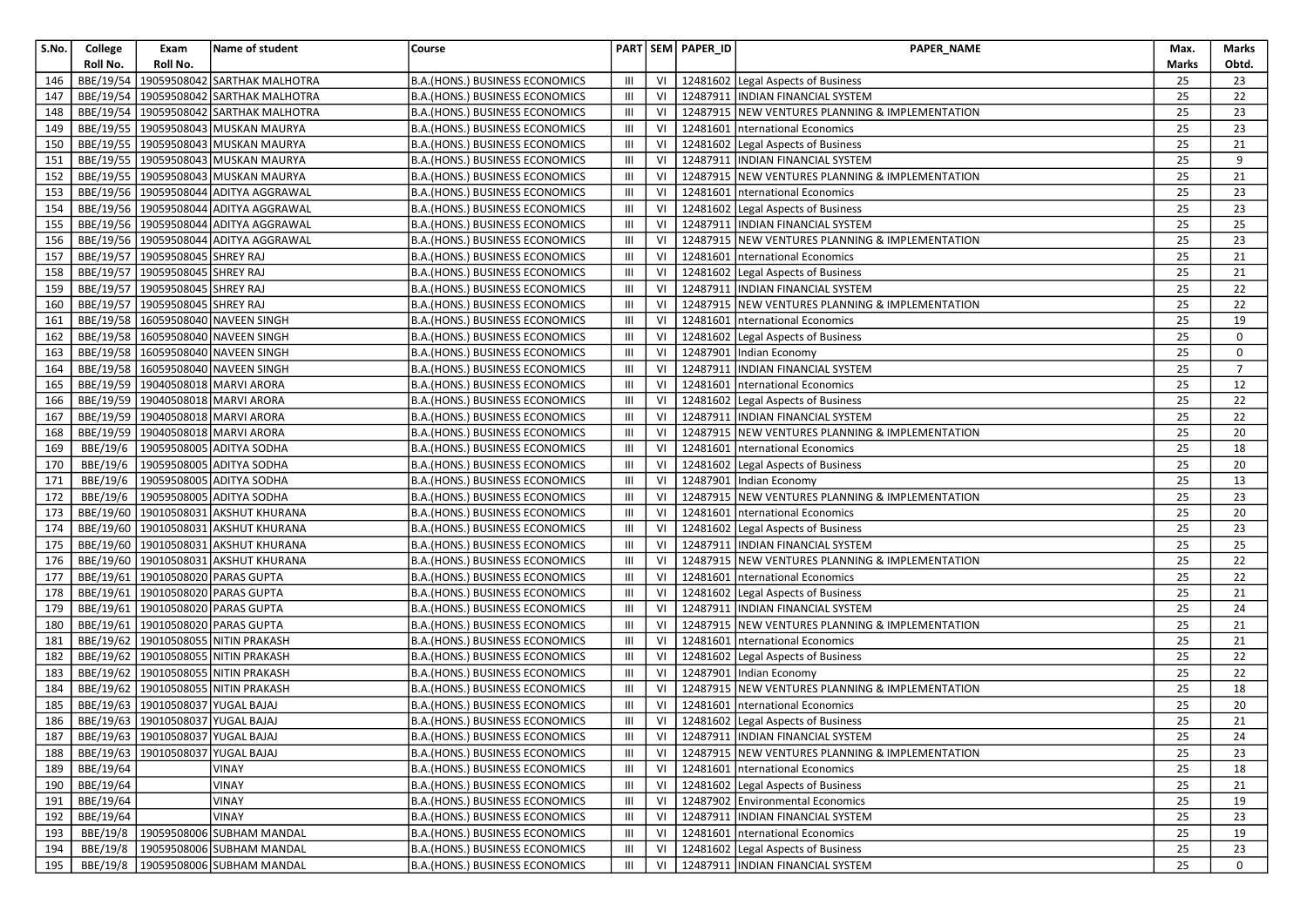| S.No. | College   | Exam                                       | Name of student                              | Course                                |                |    | PART SEM PAPER_ID | PAPER_NAME                                                                | Max.  | Marks |
|-------|-----------|--------------------------------------------|----------------------------------------------|---------------------------------------|----------------|----|-------------------|---------------------------------------------------------------------------|-------|-------|
|       | Roll No.  | Roll No.                                   |                                              |                                       |                |    |                   |                                                                           | Marks | Obtd. |
| 196   | BBE/19/8  |                                            | 19059508006 SUBHAM MANDAL                    | <b>B.A.(HONS.) BUSINESS ECONOMICS</b> | Ш              | VI |                   | 12487915 NEW VENTURES PLANNING & IMPLEMENTATION                           | 25    | 5     |
| 197   | BBE/19/9  |                                            | 19059508007 DEEVA ARORA                      | <b>B.A.(HONS.) BUSINESS ECONOMICS</b> | Ш              | VI | 12481601          | International Economics                                                   | 25    | 24    |
| 198   | BBE/19/9  |                                            | 19059508007 DEEVA ARORA                      | <b>B.A.(HONS.) BUSINESS ECONOMICS</b> | Ш              | VI |                   | 12481602 Legal Aspects of Business                                        | 25    | 24    |
| 199   | BBE/19/9  |                                            | 19059508007 DEEVA ARORA                      | B.A.(HONS.) BUSINESS ECONOMICS        | Ш              | VI |                   | 12487911  INDIAN FINANCIAL SYSTEM                                         | 25    | 25    |
| 200   | BBE/19/9  |                                            | 19059508007 DEEVA ARORA                      | B.A.(HONS.) BUSINESS ECONOMICS        | Ш              | VI |                   | 12487915 NEW VENTURES PLANNING & IMPLEMENTATION                           | 25    | 23    |
| 2161  | BAP/19/1  |                                            | 19059501001 DEVARSH SHAH                     | B.A.(PROG)                            | Ш              | VI |                   | 62115901 Self and Personal Growth                                         | 25    | 18    |
| 2162  | BAP/19/1  |                                            | 19059501001 DEVARSH SHAH                     | B.A.(PROG)                            | Ш              | VI | 62317641          | ISSUES IN TWENTIETH CENTURY WORLD HISTORY II                              | 25    | 20    |
| 2163  | BAP/19/1  |                                            | 19059501001 DEVARSH SHAH                     | B.A.(PROG)                            | Ш              | VI | 62323601          | CONFLICT AND PEACE BUILDING                                               | 25    | 22    |
| 2164  | BAP/19/1  |                                            | 19059501001 DEVARSH SHAH                     | B.A.(PROG)                            | Ш              | VI | 62327601          | Understanding Globalization                                               | 25    | 20    |
| 2165  |           |                                            | BAP/19/10 19059501009 MEENAKSHI TOMAR        | B.A.(PROG)                            | Ш              | VI |                   | 62115901 Self and Personal Growth                                         | 25    | 16    |
| 2166  |           |                                            | BAP/19/10 19059501009 MEENAKSHI TOMAR        | B.A.(PROG)                            | Ш              | VI |                   | 62317641 ISSUES IN TWENTIETH CENTURY WORLD HISTORY II                     | 25    | 20    |
| 2167  |           |                                            | BAP/19/10   19059501009   MEENAKSHI TOMAR    | B.A.(PROG)                            | Ш              | VI | 62323601          | CONFLICT AND PEACE BUILDING                                               | 25    | 22    |
| 2168  |           |                                            | BAP/19/10   19059501009   MEENAKSHI TOMAR    | B.A.(PROG)                            | Ш              | VI |                   | 62327601 Understanding Globalization                                      | 25    | 20    |
| 2169  |           |                                            | BAP/19/11   19059501010 SHIVANG SHEKHAR      | B.A.(PROG)                            | Ш              | VI |                   | 62115901 Self and Personal Growth                                         | 25    | 17    |
| 2170  |           |                                            | BAP/19/11   19059501010 SHIVANG SHEKHAR      | B.A.(PROG)                            | Ш              | VI |                   | 62313620 UNDERSTANDING TEXT, RETUALS AND ORALITY IN INDIAN HISTORY        | 25    | 19    |
| 2171  |           |                                            | BAP/19/11   19059501010 SHIVANG SHEKHAR      | B.A.(PROG)                            | Ш              | VI |                   | 62317641 ISSUES IN TWENTIETH CENTURY WORLD HISTORY II                     | 25    | 20    |
| 2172  |           |                                            | BAP/19/11   19059501010 SHIVANG SHEKHAR      | B.A.(PROG)                            | $\mathbf{III}$ | VI |                   | 62327601 Understanding Globalization                                      | 25    | 21    |
| 2173  |           | BAP/19/12   19059501011 AYAN KHAN          |                                              | B.A.(PROG)                            | Ш              | VI |                   | 62317641 ISSUES IN TWENTIETH CENTURY WORLD HISTORY II                     | 25    | 20    |
| 2174  | BAP/19/12 | 19059501011 AYAN KHAN                      |                                              | B.A.(PROG)                            | III            | VI | 62323601          | CONFLICT AND PEACE BUILDING                                               | 25    | 21    |
| 2175  |           | BAP/19/12   19059501011 AYAN KHAN          |                                              | B.A.(PROG)                            | Ш              | VI |                   | 62327601 Understanding Globalization                                      | 25    | 19    |
| 2176  |           | BAP/19/12 19059501011 AYAN KHAN            |                                              | B.A.(PROG)                            | Ш              | VI |                   | 62345626 DATA SCIENCE USING R                                             | 25    | 21    |
| 2177  |           | BAP/19/13 19059501012 SRISHTI              |                                              | B.A.(PROG)                            | Ш              | VI | 62115901          | Self and Personal Growth                                                  | 25    | 19    |
| 2178  |           | BAP/19/13 19059501012 SRISHTI              |                                              | B.A.(PROG)                            | Ш              | VI | 62317641          | ISSUES IN TWENTIETH CENTURY WORLD HISTORY II                              | 25    | 20    |
| 2179  |           | BAP/19/13 19059501012 SRISHTI              |                                              | B.A.(PROG)                            | Ш              | VI |                   | 62323601 CONFLICT AND PEACE BUILDING                                      | 25    | 21    |
| 2180  |           | BAP/19/13 19059501012 SRISHTI              |                                              | B.A.(PROG)                            | Ш              | VI |                   | 62327602 Democracy and Governance                                         | 25    | 17    |
| 2181  | BAP/19/14 | 19059501013 SHIKHA RAI                     |                                              | B.A.(PROG)                            | Ш              | VI |                   | 62035924 READINGS ON INDIAN DIVERSITIES AND LITERARY MOVEMENTS            | 25    | 18    |
| 2182  |           | BAP/19/14   19059501013 SHIKHA RAI         |                                              | B.A.(PROG)                            | Ш              | VI |                   | 62313620 UNDERSTANDING TEXT, RETUALS AND ORALITY IN INDIAN HISTORY        | 25    | 20    |
| 2183  |           | BAP/19/14 19059501013 SHIKHA RAI           |                                              | B.A.(PROG)                            | Ш              | VI |                   | 62317640 ECONOMY AND POLITICS: HISTORIES OF CAPITALISM AND COLONIALISM II | 25    | 23    |
| 2184  |           | BAP/19/14 19059501013 SHIKHA RAI           |                                              | B.A.(PROG)                            | Ш              | VI |                   | 62327602 Democracy and Governance                                         | 25    | 22    |
| 2185  |           |                                            | BAP/19/18 19059501014 RAGHAV SHARMA          | B.A.(PROG)                            | Ш              | VI |                   | 62313620 UNDERSTANDING TEXT, RETUALS AND ORALITY IN INDIAN HISTORY        | 25    | 20    |
| 2186  |           |                                            | BAP/19/18   19059501014 RAGHAV SHARMA        | B.A.(PROG)                            | Ш              | VI |                   | 62317640 ECONOMY AND POLITICS: HISTORIES OF CAPITALISM AND COLONIALISM II | 25    | 23    |
| 2187  |           |                                            | BAP/19/18   19059501014 RAGHAV SHARMA        | B.A.(PROG)                            | Ш              | VI |                   | 62327601 Understanding Globalization                                      |       |       |
| 2188  |           |                                            | BAP/19/18 19059501014 RAGHAV SHARMA          | B.A.(PROG)                            | Ш              | VI |                   | 62345626 DATA SCIENCE USING R                                             | 25    | 24    |
| 2189  |           |                                            | BAP/19/19   19059501015   KEVIN JORDAN SUNNY | B.A.(PROG)                            | Ш              | VI | 62115901          | Self and Personal Growth                                                  | 25    | 13    |
| 2190  |           |                                            | BAP/19/19   19059501015 KEVIN JORDAN SUNNY   | B.A.(PROG)                            | III            | VI |                   | 62317640 ECONOMY AND POLITICS: HISTORIES OF CAPITALISM AND COLONIALISM II | 25    | 19    |
| 2191  |           |                                            | BAP/19/19   19059501015 KEVIN JORDAN SUNNY   | B.A.(PROG)                            | Ш              | VI | 62323601          | CONFLICT AND PEACE BUILDING                                               | 25    | 22    |
| 2192  |           |                                            | BAP/19/19   19059501015 KEVIN JORDAN SUNNY   | B.A.(PROG)                            | Ш              | VI | 62327601          | Understanding Globalization                                               | 25    | 18    |
| 2193  | BAP/19/2  |                                            | 19059501002 KUMAR HARSH                      | B.A.(PROG)                            | Ш              | VI | 62115901          | Self and Personal Growth                                                  | 25    | 14    |
| 2194  |           |                                            | BAP/19/2   19059501002 KUMAR HARSH           | B.A.(PROG)                            | Ш              | VI |                   | 62317641 ISSUES IN TWENTIETH CENTURY WORLD HISTORY II                     | 25    | 20    |
| 2195  |           |                                            | BAP/19/2 19059501002 KUMAR HARSH             | B.A.(PROG)                            | $\mathsf{III}$ | VI |                   | 62323601 CONFLICT AND PEACE BUILDING                                      | 25    | 23    |
| 2196  |           |                                            | BAP/19/2 19059501002 KUMAR HARSH             | B.A.(PROG)                            | Ш              | VI |                   | 62327601 Understanding Globalization                                      | 25    | 21    |
|       |           | 2197 BAP/19/20 19059501016 MUSKAN          |                                              | B.A.(PROG)                            | III            |    |                   | VI   62115901 Self and Personal Growth                                    | 25    | 14    |
|       |           | 2198   BAP/19/20   19059501016 MUSKAN      |                                              | B.A.(PROG)                            | Ш              | VI |                   | 62317640 ECONOMY AND POLITICS: HISTORIES OF CAPITALISM AND COLONIALISM II | 25    | 20    |
|       |           | 2199   BAP/19/20   19059501016 MUSKAN      |                                              | B.A.(PROG)                            | $\mathbf{III}$ | VI |                   | 62323601 CONFLICT AND PEACE BUILDING                                      | 25    | 24    |
|       |           | 2200   BAP/19/20   19059501016 MUSKAN      |                                              | B.A.(PROG)                            | Ш              | VI |                   | 62327602 Democracy and Governance                                         | 25    | 22    |
|       |           | 2201   BAP/19/23   19059501017 JATIN YADAV |                                              | B.A.(PROG)                            | Ш              | VI |                   | 62035924 READINGS ON INDIAN DIVERSITIES AND LITERARY MOVEMENTS            | 25    | 18    |
|       |           | 2202   BAP/19/23   19059501017 JATIN YADAV |                                              | B.A.(PROG)                            | Ш              | VI |                   | 62317641 ISSUES IN TWENTIETH CENTURY WORLD HISTORY II                     | 25    | 20    |
|       |           | 2203   BAP/19/23   19059501017 JATIN YADAV |                                              | B.A.(PROG)                            | Ш              | VI |                   | 62323601 CONFLICT AND PEACE BUILDING                                      | 25    | 20    |
|       |           | 2204   BAP/19/23   19059501017 JATIN YADAV |                                              | B.A.(PROG)                            | Ш              | VI |                   | 62327601 Understanding Globalization                                      | 25    | 21    |
|       |           |                                            | 2205   BAP/19/27   19059501018 RAUNAK JAHAN  | B.A.(PROG)                            | Ш              | VI |                   | 62035924 READINGS ON INDIAN DIVERSITIES AND LITERARY MOVEMENTS            | 25    | 15    |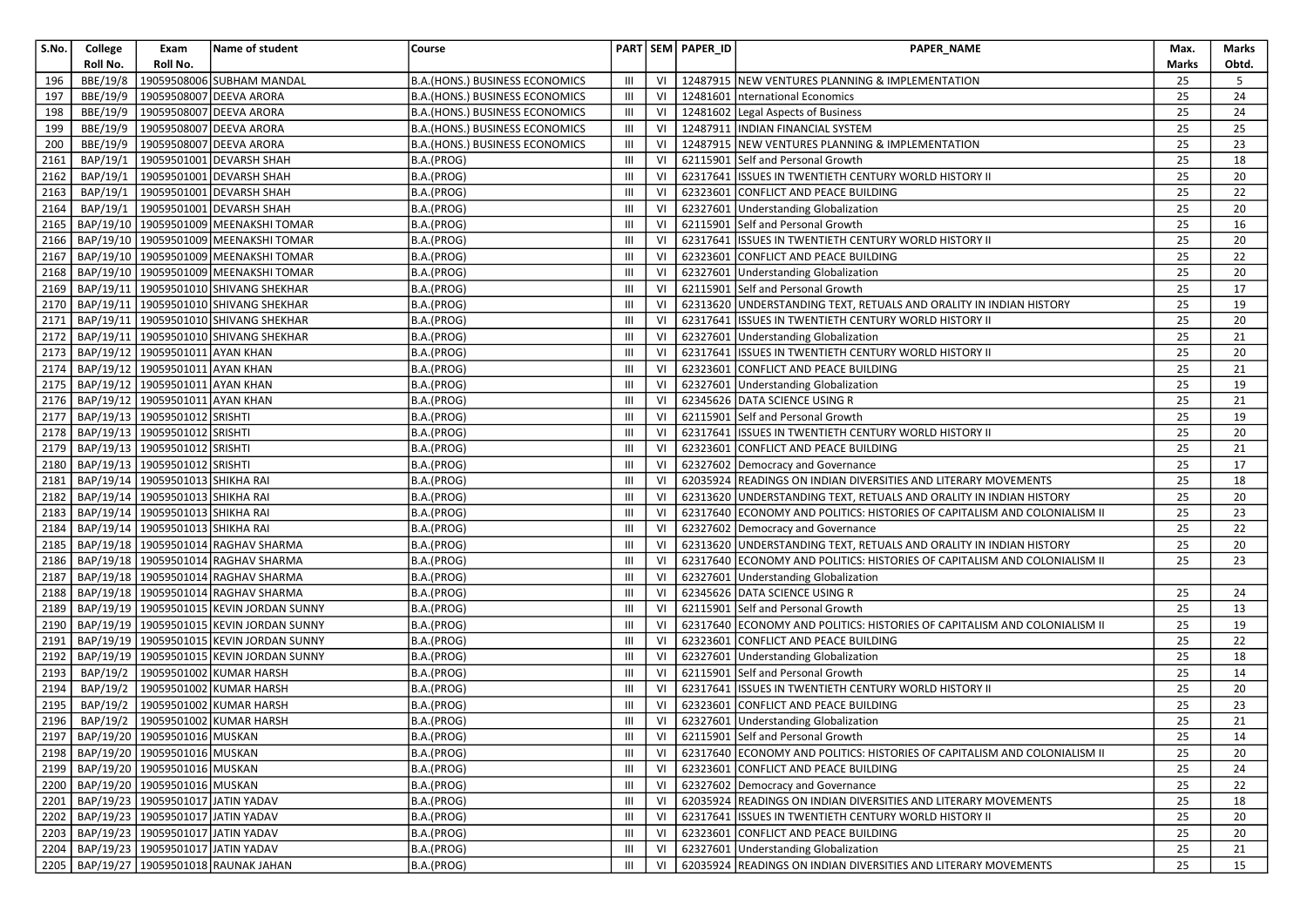| S.No. | College   | Exam                                | Name of student                                   | Course     |                |     | PART SEM PAPER_ID | PAPER_NAME                                                                | Max.         | Marks           |
|-------|-----------|-------------------------------------|---------------------------------------------------|------------|----------------|-----|-------------------|---------------------------------------------------------------------------|--------------|-----------------|
|       | Roll No.  | Roll No.                            |                                                   |            |                |     |                   |                                                                           | <b>Marks</b> | Obtd.           |
| 2206  | BAP/19/27 |                                     | 19059501018 RAUNAK JAHAN                          | B.A.(PROG) | III            | VI  |                   | 62317640 ECONOMY AND POLITICS: HISTORIES OF CAPITALISM AND COLONIALISM II | 25           | 15              |
| 2207  | BAP/19/27 |                                     | 19059501018 RAUNAK JAHAN                          | B.A.(PROG) | $\mathbf{III}$ | VI  |                   | 62323601 CONFLICT AND PEACE BUILDING                                      | 25           | 20              |
| 2208  | BAP/19/27 |                                     | 19059501018 RAUNAK JAHAN                          | B.A.(PROG) | Ш              | VI  |                   | 62327601 Understanding Globalization                                      | 25           | 19              |
| 2209  |           | BAP/19/29 19059501019 SUFIYA NABI   |                                                   | B.A.(PROG) | Ш              | VI  |                   | 62115901 Self and Personal Growth                                         | 25           | 17              |
| 2210  |           | BAP/19/29 19059501019 SUFIYA NABI   |                                                   | B.A.(PROG) | Ш              | VI  |                   | 62317641 ISSUES IN TWENTIETH CENTURY WORLD HISTORY II                     | 25           | 21              |
| 2211  |           | BAP/19/29 19059501019 SUFIYA NABI   |                                                   | B.A.(PROG) | Ш              | VI  |                   | 62323601 CONFLICT AND PEACE BUILDING                                      | 25           | 22              |
| 2212  |           | BAP/19/29   19059501019 SUFIYA NABI |                                                   | B.A.(PROG) | III            | VI  |                   | 62327601 Understanding Globalization                                      | 25           | 20              |
| 2213  | BAP/19/3  |                                     | 19059501003 NISHANT UPADHYAY                      | B.A.(PROG) | III            | VI  |                   | 62115901 Self and Personal Growth                                         | 25           | 14              |
| 2214  | BAP/19/3  |                                     | 19059501003 NISHANT UPADHYAY                      | B.A.(PROG) | III            | VI  |                   | 62313620 UNDERSTANDING TEXT, RETUALS AND ORALITY IN INDIAN HISTORY        | 25           | 16              |
| 2215  | BAP/19/3  |                                     | 19059501003 NISHANT UPADHYAY                      | B.A.(PROG) | III            | VI  |                   | 62317640 ECONOMY AND POLITICS: HISTORIES OF CAPITALISM AND COLONIALISM II | 25           | 15              |
| 2216  | BAP/19/3  |                                     | 19059501003 NISHANT UPADHYAY                      | B.A.(PROG) | $\mathbf{III}$ | VI  |                   | 62327602 Democracy and Governance                                         | 25           | 19              |
| 2217  |           | BAP/19/30 19059501020 PRIYA         |                                                   | B.A.(PROG) | Ш              | VI  |                   | 62035924 READINGS ON INDIAN DIVERSITIES AND LITERARY MOVEMENTS            | 25           | 15              |
| 2218  |           | BAP/19/30 19059501020 PRIYA         |                                                   | B.A.(PROG) | Ш              | VI  |                   | 62317641 ISSUES IN TWENTIETH CENTURY WORLD HISTORY II                     | 25           | 19              |
| 2219  |           | BAP/19/30 19059501020 PRIYA         |                                                   | B.A.(PROG) | III            | VI  |                   | 62323601 CONFLICT AND PEACE BUILDING                                      | 25           | 15              |
| 2220  |           | BAP/19/30 19059501020 PRIYA         |                                                   | B.A.(PROG) | Ш              | VI  |                   | 62327601 Understanding Globalization                                      | 25           | 20              |
| 2221  |           |                                     | BAP/19/31   19059501021   HARSHITA SINGH          | B.A.(PROG) | III            | VI  |                   | 62115901 Self and Personal Growth                                         | 25           | 19              |
| 2222  |           |                                     | BAP/19/31 19059501021 HARSHITA SINGH              | B.A.(PROG) | III            | VI  |                   | 62317641 ISSUES IN TWENTIETH CENTURY WORLD HISTORY II                     | 25           | 19              |
| 2223  |           |                                     | BAP/19/31 19059501021 HARSHITA SINGH              | B.A.(PROG) | III            | VI  |                   | 62323601 CONFLICT AND PEACE BUILDING                                      | 25           | 22              |
| 2224  | BAP/19/31 |                                     | 19059501021 HARSHITA SINGH                        | B.A.(PROG) | III            | VI  |                   | 62327601 Understanding Globalization                                      | 25           | 21              |
| 2225  |           |                                     | BAP/19/33   19059501022 VIKHYAT MALHOTRA          | B.A.(PROG) | Ш              | VI  |                   | 62115901 Self and Personal Growth                                         | 25           | 0               |
| 2226  |           |                                     | BAP/19/33   19059501022 VIKHYAT MALHOTRA          | B.A.(PROG) | Ш              | VI  |                   | 62313620 UNDERSTANDING TEXT, RETUALS AND ORALITY IN INDIAN HISTORY        | 25           | 0               |
| 2227  |           |                                     | BAP/19/33 19059501022 VIKHYAT MALHOTRA            | B.A.(PROG) | III            | VI  |                   | 62317640 ECONOMY AND POLITICS: HISTORIES OF CAPITALISM AND COLONIALISM II | 25           | $\mathbf 0$     |
| 2228  |           |                                     | BAP/19/33   19059501022 VIKHYAT MALHOTRA          | B.A.(PROG) | $\mathbf{III}$ | VI  |                   | 62323601 CONFLICT AND PEACE BUILDING                                      | 25           | $\mathbf 0$     |
| 2229  |           |                                     | BAP/19/34   19059501023 DURGESH DUBEY             | B.A.(PROG) | III            | VI  |                   | 62115901 Self and Personal Growth                                         | 25           | 13              |
| 2230  |           |                                     | BAP/19/34   19059501023 DURGESH DUBEY             | B.A.(PROG) | $\mathbf{III}$ | VI  |                   | 62313620 UNDERSTANDING TEXT, RETUALS AND ORALITY IN INDIAN HISTORY        | 25           | 17              |
| 2231  | BAP/19/34 |                                     | 19059501023 DURGESH DUBEY                         | B.A.(PROG) | III            | VI  |                   | 62317641 ISSUES IN TWENTIETH CENTURY WORLD HISTORY II                     | 25           | 19              |
| 2232  |           |                                     | BAP/19/34   19059501023 DURGESH DUBEY             | B.A.(PROG) | $\mathbf{III}$ | VI  |                   | 62327601 Understanding Globalization                                      | 25           | 20              |
| 2233  |           |                                     | BAP/19/35   19059501024 VISHAL PANDEY             | B.A.(PROG) | $\mathbf{III}$ | VI  |                   | 62035924 READINGS ON INDIAN DIVERSITIES AND LITERARY MOVEMENTS            | 25           | 15              |
| 2234  |           |                                     | BAP/19/35   19059501024 VISHAL PANDEY             | B.A.(PROG) | III            | VI  |                   | 62317641 ISSUES IN TWENTIETH CENTURY WORLD HISTORY II                     | 25           | $\mathbf 0$     |
| 2235  |           |                                     | BAP/19/35 19059501024 VISHAL PANDEY               | B.A.(PROG) | Ш              | VI  |                   | 62323601 CONFLICT AND PEACE BUILDING                                      | 25           | 20              |
| 2236  |           |                                     | BAP/19/35   19059501024   VISHAL PANDEY           | B.A.(PROG) | III            | VI  |                   | 62327601 Understanding Globalization                                      | 25           | 17              |
| 2237  |           | BAP/19/36 19059501025 VISHAL        |                                                   | B.A.(PROG) | Ш              | VI  |                   | 62115901 Self and Personal Growth                                         | 25           | 8               |
| 2238  |           | BAP/19/36 19059501025 VISHAL        |                                                   | B.A.(PROG) | III            | VI  |                   | 62317640 ECONOMY AND POLITICS: HISTORIES OF CAPITALISM AND COLONIALISM II | 25           | 20              |
| 2239  |           | BAP/19/36 19059501025 VISHAL        |                                                   | B.A.(PROG) | Ш              | VI  |                   | 62323601 CONFLICT AND PEACE BUILDING                                      | 25           | 19              |
| 2240  |           | BAP/19/36 19059501025 VISHAL        |                                                   | B.A.(PROG) | III            | VI  |                   | 62327601 Understanding Globalization                                      | 25           | 19              |
| 2241  |           |                                     | BAP/19/37   19059501026 SURAAJ SAMPLAY            | B.A.(PROG) | III            | VI  |                   | 62115901 Self and Personal Growth                                         | 25           | 18              |
| 2242  | BAP/19/37 |                                     | 19059501026 SURAAJ SAMPLAY                        | B.A.(PROG) | $\mathbf{III}$ | VI  |                   | 62313620 UNDERSTANDING TEXT, RETUALS AND ORALITY IN INDIAN HISTORY        | 25           | 16              |
| 2243  |           |                                     | BAP/19/37   19059501026 SURAAJ SAMPLAY            | B.A.(PROG) | $\mathbf{III}$ | VI  |                   | 62317641 ISSUES IN TWENTIETH CENTURY WORLD HISTORY II                     | 25           | 20              |
| 2244  |           |                                     | BAP/19/37 19059501026 SURAAJ SAMPLAY              | B.A.(PROG) | Ш              | VI  |                   | 62327601 Understanding Globalization                                      | 25           | 19              |
| 2245  |           |                                     | BAP/19/38   19059501027 AKSHANT SEHRAWAT          | B.A.(PROG) | Ш              | VI  |                   | 62035924 READINGS ON INDIAN DIVERSITIES AND LITERARY MOVEMENTS            | 25           | 10              |
|       |           |                                     | 2246   BAP/19/38   19059501027 AKSHANT SEHRAWAT   | B.A.(PROG) | Ш              | VI  |                   | 62317640 ECONOMY AND POLITICS: HISTORIES OF CAPITALISM AND COLONIALISM II | 25           | 20              |
|       |           |                                     | 2247   BAP/19/38   19059501027   AKSHANT SEHRAWAT | B.A.(PROG) | $\rm III$ .    |     |                   | VI 62323601 CONFLICT AND PEACE BUILDING                                   | 25           | $\overline{22}$ |
|       |           |                                     | 2248   BAP/19/38   19059501027 AKSHANT SEHRAWAT   | B.A.(PROG) | Ш              | VI  |                   | 62327601 Understanding Globalization                                      | 25           | 19              |
|       |           |                                     | 2249   BAP/19/39   19059501028 NAMAN BHUTANI      | B.A.(PROG) | Ш              | VI  |                   | 62115901 Self and Personal Growth                                         | 25           | 19              |
|       |           |                                     | 2250   BAP/19/39   19059501028 NAMAN BHUTANI      | B.A.(PROG) | Ш              | VI  |                   | 62313620 UNDERSTANDING TEXT, RETUALS AND ORALITY IN INDIAN HISTORY        | 25           | 17              |
|       |           |                                     | 2251   BAP/19/39   19059501028 NAMAN BHUTANI      | B.A.(PROG) | Ш              | VI  |                   | 62317640 ECONOMY AND POLITICS: HISTORIES OF CAPITALISM AND COLONIALISM II | 25           | 20              |
| 2252  |           |                                     | BAP/19/39 19059501028 NAMAN BHUTANI               | B.A.(PROG) | Ш              | VI  |                   | 62327601 Understanding Globalization                                      | 25           | 21              |
|       |           |                                     | 2253   BAP/19/4   19059501004 KNURIYA SHARMA      | B.A.(PROG) | Ш              | VI  |                   | 62115901 Self and Personal Growth                                         | 25           | 18              |
|       |           |                                     | 2254   BAP/19/4   19059501004 KNURIYA SHARMA      | B.A.(PROG) | Ш              | -VI |                   | 62313620 UNDERSTANDING TEXT, RETUALS AND ORALITY IN INDIAN HISTORY        | 25           | 17              |
|       |           |                                     | 2255   BAP/19/4   19059501004 KNURIYA SHARMA      | B.A.(PROG) | $\mathbf{III}$ | VI  |                   | 62317640 ECONOMY AND POLITICS: HISTORIES OF CAPITALISM AND COLONIALISM II | 25           | 14              |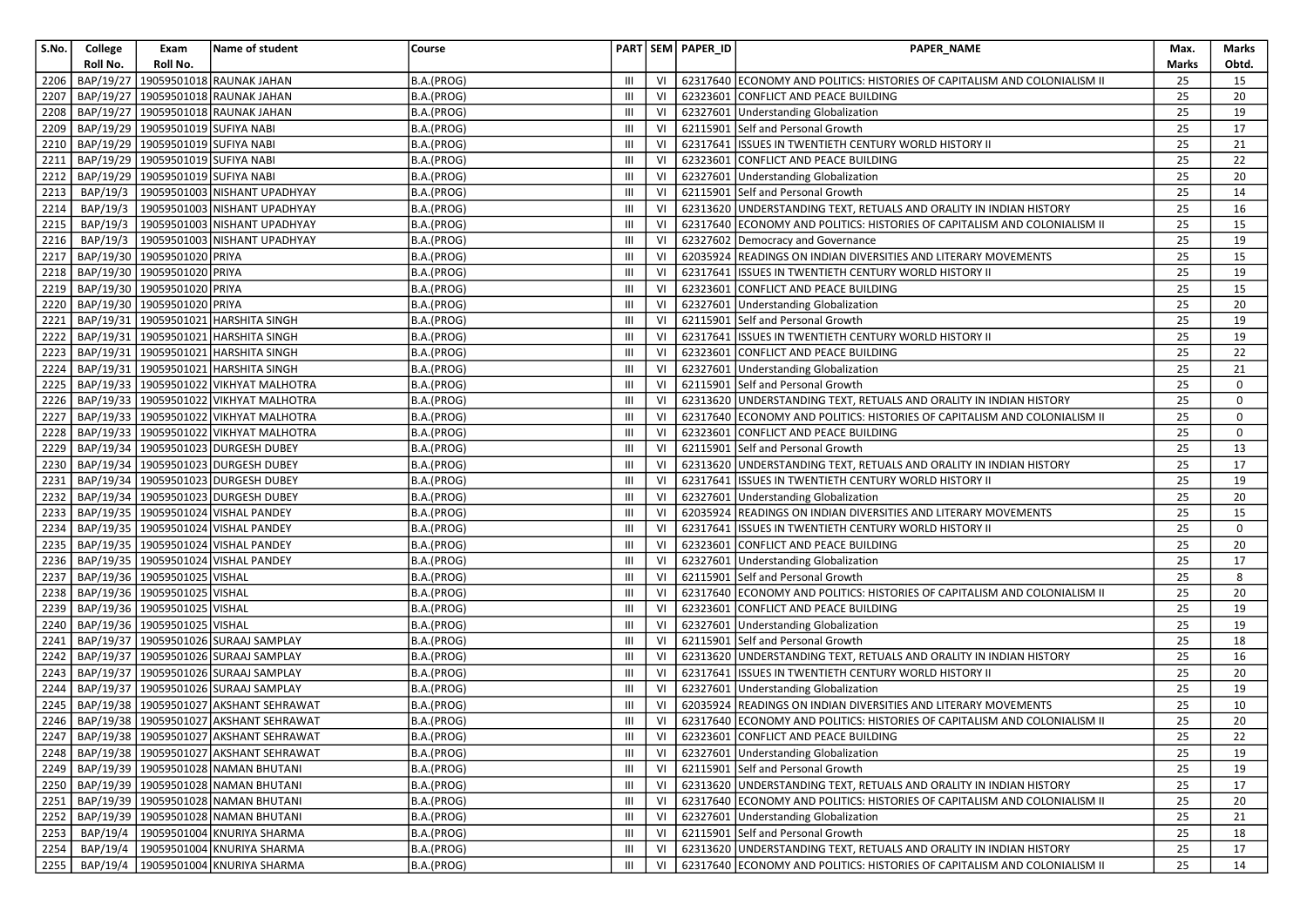| S.No. | College   | Exam                                   | Name of student                                  | Course     |                |    | PART SEM PAPER_ID | PAPER_NAME                                                                | Max.         | Marks |
|-------|-----------|----------------------------------------|--------------------------------------------------|------------|----------------|----|-------------------|---------------------------------------------------------------------------|--------------|-------|
|       | Roll No.  | Roll No.                               |                                                  |            |                |    |                   |                                                                           | <b>Marks</b> | Obtd. |
| 2256  | BAP/19/4  |                                        | 19059501004 KNURIYA SHARMA                       | B.A.(PROG) | Ш              | VI |                   | 62327602 Democracy and Governance                                         | 25           | 19    |
| 2257  | BAP/19/40 |                                        | 19059501029 SONIA RAWAT                          | B.A.(PROG) | $\mathbf{III}$ | VI |                   | 62115901 Self and Personal Growth                                         | 25           | 17    |
| 2258  |           |                                        | BAP/19/40 19059501029 SONIA RAWAT                | B.A.(PROG) | Ш              | VI |                   | 62317641 ISSUES IN TWENTIETH CENTURY WORLD HISTORY II                     | 25           | 22    |
| 2259  |           |                                        | BAP/19/40 19059501029 SONIA RAWAT                | B.A.(PROG) | III            | VI |                   | 62323601 CONFLICT AND PEACE BUILDING                                      | 25           | 24    |
| 2260  |           |                                        | BAP/19/40   19059501029 SONIA RAWAT              | B.A.(PROG) | Ш              | VI |                   | 62327601 Understanding Globalization                                      | 25           | 21    |
| 2261  |           | BAP/19/41   19059501030 SAJAL SINGH    |                                                  | B.A.(PROG) | III            | VI |                   | 62115901 Self and Personal Growth                                         | 25           | 19    |
| 2262  | BAP/19/41 | 19059501030 SAJAL SINGH                |                                                  | B.A.(PROG) | III            | VI |                   | 62313620 UNDERSTANDING TEXT, RETUALS AND ORALITY IN INDIAN HISTORY        | 25           | 18    |
| 2263  | BAP/19/41 | 19059501030 SAJAL SINGH                |                                                  | B.A.(PROG) | $\mathbf{III}$ | VI |                   | 62317641 ISSUES IN TWENTIETH CENTURY WORLD HISTORY II                     | 25           | 22    |
| 2264  |           | BAP/19/41   19059501030 SAJAL SINGH    |                                                  | B.A.(PROG) | III            | VI |                   | 62327601 Understanding Globalization                                      | 25           | 21    |
| 2265  |           | BAP/19/42 19059501031 ISHA THAKUR      |                                                  | B.A.(PROG) | Ш              | VI |                   | 62115901 Self and Personal Growth                                         | 25           | 18    |
| 2266  |           | BAP/19/42   19059501031   ISHA THAKUR  |                                                  | B.A.(PROG) | Ш              | VI |                   | 62313620 UNDERSTANDING TEXT, RETUALS AND ORALITY IN INDIAN HISTORY        | 25           | 18    |
| 2267  |           | BAP/19/42 19059501031 ISHA THAKUR      |                                                  | B.A.(PROG) | Ш              | VI |                   | 62317641 ISSUES IN TWENTIETH CENTURY WORLD HISTORY II                     | 25           | 20    |
| 2268  |           | BAP/19/42   19059501031 ISHA THAKUR    |                                                  | B.A.(PROG) | Ш              | VI |                   | 62327602 Democracy and Governance                                         | 25           | 20    |
| 2269  |           | BAP/19/43   19059501032 RUPALI NEGI    |                                                  | B.A.(PROG) | $\mathbf{III}$ | VI |                   | 62035924 READINGS ON INDIAN DIVERSITIES AND LITERARY MOVEMENTS            | 25           | 18    |
| 2270  | BAP/19/43 | 19059501032 RUPALI NEGI                |                                                  | B.A.(PROG) | $\mathbf{III}$ | VI |                   | 62313620 UNDERSTANDING TEXT, RETUALS AND ORALITY IN INDIAN HISTORY        | 25           | 18    |
| 2271  |           | BAP/19/43   19059501032 RUPALI NEGI    |                                                  | B.A.(PROG) | $\mathbf{III}$ | VI |                   | 62317641 ISSUES IN TWENTIETH CENTURY WORLD HISTORY II                     | 25           | 19    |
| 2272  | BAP/19/43 | 19059501032 RUPALI NEGI                |                                                  | B.A.(PROG) | III            | VI |                   | 62327601 Understanding Globalization                                      | 25           | 20    |
| 2273  |           | BAP/19/45   19059501033 ANNU           |                                                  | B.A.(PROG) | Ш              | VI |                   | 62055636 ASMITAMOOLAK ADHYAYAN AUR HINDI SAHITYA                          | 25           | 21    |
| 2274  |           | BAP/19/45 19059501033                  | <b>ANNU</b>                                      | B.A.(PROG) | Ш              | VI |                   | 62317640 ECONOMY AND POLITICS: HISTORIES OF CAPITALISM AND COLONIALISM II | 25           | 20    |
| 2275  |           | BAP/19/45 19059501033                  | <b>ANNU</b>                                      | B.A.(PROG) | Ш              | VI |                   | 62323601 CONFLICT AND PEACE BUILDING                                      | 25           | 22    |
| 2276  |           | BAP/19/45 19059501033 ANNU             |                                                  | B.A.(PROG) | III            | VI |                   | 62327602 Democracy and Governance                                         | 25           | 20    |
| 2277  |           |                                        | BAP/19/46   19059501034 MANISH KUMAR             | B.A.(PROG) | $\mathbf{III}$ | VI |                   | 62055636 ASMITAMOOLAK ADHYAYAN AUR HINDI SAHITYA                          | 25           | 20    |
| 2278  |           |                                        | BAP/19/46 19059501034 MANISH KUMAR               | B.A.(PROG) | $\mathbf{III}$ | VI |                   | 62317641 ISSUES IN TWENTIETH CENTURY WORLD HISTORY II                     | 25           | 0     |
| 2279  | BAP/19/46 |                                        | 19059501034 MANISH KUMAR                         |            | III            | VI |                   | 62323601 CONFLICT AND PEACE BUILDING                                      | 25           |       |
| 2280  |           |                                        | BAP/19/46   19059501034 MANISH KUMAR             | B.A.(PROG) | $\mathbf{III}$ | VI |                   | 62327601 Understanding Globalization                                      | 25           |       |
| 2281  | BAP/19/47 | 19059501035 PREETI                     |                                                  | B.A.(PROG) | $\mathbf{III}$ | VI |                   | 62115901 Self and Personal Growth                                         | 25           | 10    |
| 2282  |           | BAP/19/47   19059501035   PREETI       |                                                  | B.A.(PROG) | Ш              | VI |                   | 62317640 ECONOMY AND POLITICS: HISTORIES OF CAPITALISM AND COLONIALISM II | 25           | 20    |
| 2283  |           | BAP/19/47   19059501035   PREETI       |                                                  | B.A.(PROG) | Ш              | VI |                   | 62323601 CONFLICT AND PEACE BUILDING                                      | 25           | 22    |
| 2284  |           | BAP/19/47   19059501035   PREETI       |                                                  | B.A.(PROG) | III            | VI |                   | 62327602 Democracy and Governance                                         | 25           | 18    |
| 2285  |           |                                        | BAP/19/48   19059501036 SANGAM KUMAR             | B.A.(PROG) | $\mathbf{III}$ | VI |                   | 62055636 ASMITAMOOLAK ADHYAYAN AUR HINDI SAHITYA                          | 25           | 23    |
| 2286  |           |                                        | BAP/19/48   19059501036 SANGAM KUMAR             | B.A.(PROG) | III            | VI |                   | 62313620 UNDERSTANDING TEXT, RETUALS AND ORALITY IN INDIAN HISTORY        | 25           | 17    |
| 2287  |           |                                        | BAP/19/48   19059501036 SANGAM KUMAR             | B.A.(PROG) | $\mathbf{III}$ | VI |                   | 62317640 ECONOMY AND POLITICS: HISTORIES OF CAPITALISM AND COLONIALISM II | 25           | 22    |
| 2288  | BAP/19/48 |                                        | 19059501036 SANGAM KUMAR                         | B.A.(PROG) | III            | VI |                   | 62327602 Democracy and Governance                                         | 25           | 19    |
| 2289  |           | BAP/19/49   19059501037 AKASH          |                                                  | B.A.(PROG) | Ш              | VI |                   | 62115901 Self and Personal Growth                                         | 25           | 14    |
| 2290  |           | BAP/19/49 19059501037 AKASH            |                                                  | B.A.(PROG) | Ш              | VI |                   | 62317640 ECONOMY AND POLITICS: HISTORIES OF CAPITALISM AND COLONIALISM II | 25           | 21    |
| 2291  |           | BAP/19/49 19059501037                  | <b>AKASH</b>                                     | B.A.(PROG) | III            | VI |                   | 62323601 CONFLICT AND PEACE BUILDING                                      | 25           | 20    |
| 2292  |           | BAP/19/49 19059501037                  | <b>AKASH</b>                                     | B.A.(PROG) | Ш              | VI |                   | 62327602 Democracy and Governance                                         | 25           | 19    |
| 2293  | BAP/19/5  |                                        | 19059501005 ANKITA SHARMA                        | B.A.(PROG) | $\mathbf{III}$ | VI |                   | 62115901 Self and Personal Growth                                         | 25           | 20    |
| 2294  |           |                                        | BAP/19/5   19059501005 ANKITA SHARMA             | B.A.(PROG) | Ш              | VI |                   | 62313620 UNDERSTANDING TEXT, RETUALS AND ORALITY IN INDIAN HISTORY        | 25           | 18    |
| 2295  | BAP/19/5  |                                        | 19059501005 ANKITA SHARMA                        | B.A.(PROG) | Ш              | VI |                   | 62317641 ISSUES IN TWENTIETH CENTURY WORLD HISTORY II                     | 25           | 22    |
| 2296  |           |                                        | BAP/19/5   19059501005 ANKITA SHARMA             | B.A.(PROG) | III            | VI |                   | 62327601 Understanding Globalization                                      | 25           | 22    |
|       |           |                                        | 2297 BAP/19/51 19059501038 TUSHAR SEHRAWAT       | B.A.(PROG) | $\mathbb{H}$   |    |                   | VI   62035924 READINGS ON INDIAN DIVERSITIES AND LITERARY MOVEMENTS       | 25           | 10    |
|       |           |                                        | 2298   BAP/19/51   19059501038 TUSHAR SEHRAWAT   | B.A.(PROG) | $\mathbf{III}$ | VI |                   | 62317640 ECONOMY AND POLITICS: HISTORIES OF CAPITALISM AND COLONIALISM II | 25           | 19    |
|       |           |                                        | 2299   BAP/19/51   19059501038   TUSHAR SEHRAWAT | B.A.(PROG) | Ш              | VI |                   | 62323601 CONFLICT AND PEACE BUILDING                                      | 25           | 22    |
|       |           |                                        | 2300   BAP/19/51   19059501038 TUSHAR SEHRAWAT   | B.A.(PROG) | Ш              | VI |                   | 62327601 Understanding Globalization                                      | 25           | 18    |
|       |           |                                        | 2301   BAP/19/52   19059501039 NISCHAY KUMAR     | B.A.(PROG) | Ш              | VI |                   | 62035924 READINGS ON INDIAN DIVERSITIES AND LITERARY MOVEMENTS            | 25           | 10    |
|       |           |                                        | 2302   BAP/19/52   19059501039 NISCHAY KUMAR     | B.A.(PROG) | Ш              | VI |                   | 62317641 ISSUES IN TWENTIETH CENTURY WORLD HISTORY II                     | 25           | 19    |
|       |           |                                        | 2303   BAP/19/52   19059501039 NISCHAY KUMAR     | B.A.(PROG) | Ш              | VI |                   | 62323601 CONFLICT AND PEACE BUILDING                                      | 25           | 22    |
|       |           |                                        | 2304   BAP/19/52   19059501039 NISCHAY KUMAR     | B.A.(PROG) | Ш              | VI |                   | 62327601 Understanding Globalization                                      | 25           | 19    |
|       |           | 2305   BAP/19/53   19059501040 NISCHAY |                                                  | B.A.(PROG) | Ш              | VI |                   | 62115901 Self and Personal Growth                                         | 25           | 15    |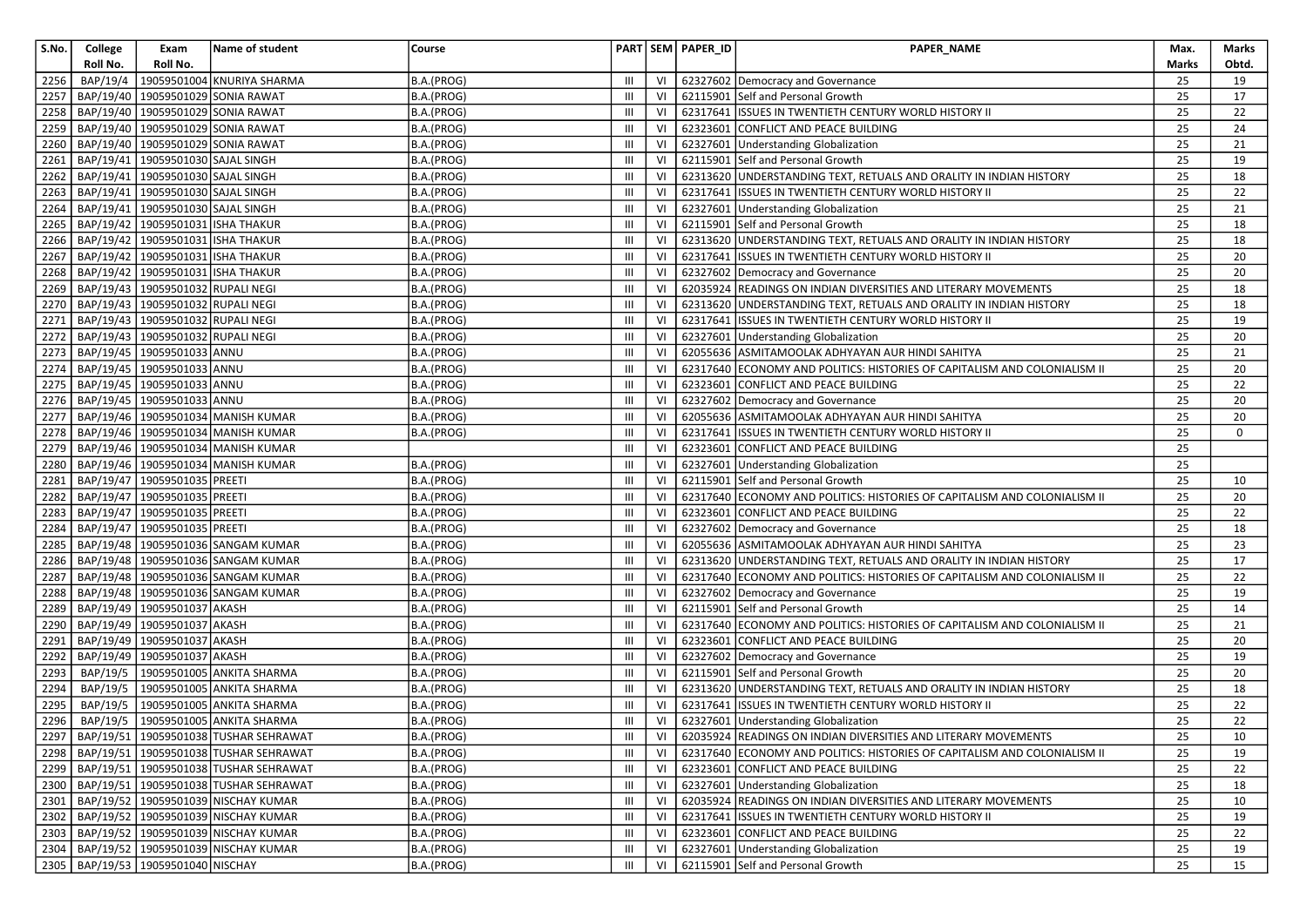| S.No. | College   | Exam                            | Name of student                                   | Course     |                |    | PART SEM PAPER_ID | PAPER_NAME                                                                | Max.  | Marks           |
|-------|-----------|---------------------------------|---------------------------------------------------|------------|----------------|----|-------------------|---------------------------------------------------------------------------|-------|-----------------|
|       | Roll No.  | Roll No.                        |                                                   |            |                |    |                   |                                                                           | Marks | Obtd.           |
| 2306  | BAP/19/53 | 19059501040 NISCHAY             |                                                   | B.A.(PROG) | Ш              | VI |                   | 62317641 ISSUES IN TWENTIETH CENTURY WORLD HISTORY II                     | 25    | 22              |
| 2307  |           | BAP/19/53   19059501040 NISCHAY |                                                   | B.A.(PROG) | III            | VI | 62323601          | CONFLICT AND PEACE BUILDING                                               | 25    | 22              |
| 2308  |           | BAP/19/53 19059501040 NISCHAY   |                                                   | B.A.(PROG) | Ш              | VI |                   | 62327601 Understanding Globalization                                      | 25    | 18              |
| 2309  | BAP/19/54 |                                 | 19059501041 AMAN KUMAR                            | B.A.(PROG) | Ш              | VI | 62115901          | Self and Personal Growth                                                  | 25    | 13              |
| 2310  |           |                                 | BAP/19/54   19059501041 AMAN KUMAR                | B.A.(PROG) | Ш              | VI |                   | 62317640 ECONOMY AND POLITICS: HISTORIES OF CAPITALISM AND COLONIALISM II | 25    | 21              |
| 2311  |           |                                 | BAP/19/54   19059501041 AMAN KUMAR                | B.A.(PROG) | Ш              | VI |                   | 62323601 CONFLICT AND PEACE BUILDING                                      | 25    | 21              |
| 2312  |           |                                 | BAP/19/54   19059501041 AMAN KUMAR                | B.A.(PROG) | Ш              | VI |                   | 62327602 Democracy and Governance                                         | 25    | 19              |
| 2313  |           |                                 | BAP/19/55   19059501042 DIKSHA SAGAR              | B.A.(PROG) | Ш              | VI |                   | 62115901 Self and Personal Growth                                         | 25    | 16              |
| 2314  |           |                                 | BAP/19/55   19059501042 DIKSHA SAGAR              | B.A.(PROG) | Ш              | VI |                   | 62317640 ECONOMY AND POLITICS: HISTORIES OF CAPITALISM AND COLONIALISM II | 25    | 20              |
| 2315  |           |                                 | BAP/19/55   19059501042 DIKSHA SAGAR              | B.A.(PROG) | III            | VI |                   | 62323601 CONFLICT AND PEACE BUILDING                                      | 25    | 23              |
| 2316  |           |                                 | BAP/19/55   19059501042 DIKSHA SAGAR              | B.A.(PROG) | Ш              | VI |                   | 62327602 Democracy and Governance                                         | 25    | 20              |
| 2317  |           |                                 | BAP/19/57   19059501044   HIMANSHU SINGH BABRE    | B.A.(PROG) | Ш              | VI |                   | 62035924 READINGS ON INDIAN DIVERSITIES AND LITERARY MOVEMENTS            | 25    | 20              |
| 2318  |           |                                 | BAP/19/57   19059501044   HIMANSHU SINGH BABRE    | B.A.(PROG) | $\mathbf{III}$ | VI |                   | 62317641 ISSUES IN TWENTIETH CENTURY WORLD HISTORY II                     | 25    | 21              |
| 2319  |           |                                 | BAP/19/57   19059501044   HIMANSHU SINGH BABRE    | B.A.(PROG) | Ш              | VI |                   | 62323601 CONFLICT AND PEACE BUILDING                                      | 25    | 20              |
| 2320  | BAP/19/57 |                                 | 19059501044 HIMANSHU SINGH BABRE                  | B.A.(PROG) | Ш              | VI |                   | 62327601 Understanding Globalization                                      | 25    | 21              |
| 2321  |           |                                 | BAP/19/59   19059501045 KASHIKA MAHANA            | B.A.(PROG) | Ш              | VI | 62115901          | Self and Personal Growth                                                  | 25    | 20              |
| 2322  |           |                                 | BAP/19/59   19059501045 KASHIKA MAHANA            | B.A.(PROG) | $\mathbf{III}$ | VI |                   | 62313620 UNDERSTANDING TEXT, RETUALS AND ORALITY IN INDIAN HISTORY        | 25    | 19              |
| 2323  |           |                                 | BAP/19/59   19059501045 KASHIKA MAHANA            | B.A.(PROG) | Ш              | VI |                   | 62317641 ISSUES IN TWENTIETH CENTURY WORLD HISTORY II                     | 25    | 22              |
| 2324  | BAP/19/59 |                                 | 19059501045 KASHIKA MAHANA                        | B.A.(PROG) | III            | VI |                   | 62327601 Understanding Globalization                                      | 25    | 20              |
| 2325  |           |                                 | BAP/19/64   19059501048 ELIZABATH SYRIAC          | B.A.(PROG) | Ш              | VI |                   | 62115901 Self and Personal Growth                                         | 25    | 13              |
| 2326  |           |                                 | BAP/19/64 19059501048 ELIZABATH SYRIAC            | B.A.(PROG) | Ш              | VI |                   | 62313620 UNDERSTANDING TEXT, RETUALS AND ORALITY IN INDIAN HISTORY        | 25    | 16              |
| 2327  | BAP/19/64 |                                 | 19059501048 ELIZABATH SYRIAC                      | B.A.(PROG) | Ш              | VI |                   | 62317641 ISSUES IN TWENTIETH CENTURY WORLD HISTORY II                     | 25    | 21              |
| 2328  | BAP/19/64 |                                 | 19059501048 ELIZABATH SYRIAC                      | B.A.(PROG) | Ш              | VI |                   | 62327602 Democracy and Governance                                         | 25    | 18              |
| 2329  |           |                                 | BAP/19/66 19059501050 SURESHKUMAR                 | B.A.(PROG) | Ш              | VI |                   | 62055636 ASMITAMOOLAK ADHYAYAN AUR HINDI SAHITYA                          | 25    | 22              |
| 2330  |           |                                 | BAP/19/66 19059501050 SURESHKUMAR                 | B.A.(PROG) | Ш              | VI |                   | 62317640 ECONOMY AND POLITICS: HISTORIES OF CAPITALISM AND COLONIALISM II | 25    | 20              |
| 2331  | BAP/19/66 |                                 | 19059501050 SURESHKUMAR                           | B.A.(PROG) | $\mathbf{III}$ | VI | 62323601          | CONFLICT AND PEACE BUILDING                                               | 25    | 22              |
| 2332  |           |                                 | BAP/19/66 19059501050 SURESHKUMAR                 | B.A.(PROG) | Ш              | VI |                   | 62327602 Democracy and Governance                                         | 25    | 19              |
| 2333  | BAP/19/67 |                                 | 19059501051 MOHIT GUPTA                           | B.A.(PROG) | Ш              | VI |                   | 62115901 Self and Personal Growth                                         | 25    | 18              |
| 2334  |           |                                 | BAP/19/67   19059501051 MOHIT GUPTA               | B.A.(PROG) | Ш              | VI | 62317641          | ISSUES IN TWENTIETH CENTURY WORLD HISTORY II                              | 25    | 22              |
| 2335  | BAP/19/67 |                                 | 19059501051 MOHIT GUPTA                           | B.A.(PROG) | $\mathbf{III}$ | VI | 62323601          | CONFLICT AND PEACE BUILDING                                               | 25    | 22              |
| 2336  |           |                                 | BAP/19/67 19059501051 MOHIT GUPTA                 | B.A.(PROG) | $\mathbf{III}$ | VI |                   | 62327601 Understanding Globalization                                      | 25    | 20              |
| 2337  |           | BAP/19/70 19059501054 KAJAL     |                                                   | B.A.(PROG) | Ш              | VI |                   | 62055636 ASMITAMOOLAK ADHYAYAN AUR HINDI SAHITYA                          | 25    | 21              |
| 2338  |           | BAP/19/70 19059501054 KAJAL     |                                                   | B.A.(PROG) | Ш              | VI | 62317641          | ISSUES IN TWENTIETH CENTURY WORLD HISTORY II                              | 25    | $\mathbf 0$     |
| 2339  |           | BAP/19/70 19059501054 KAJAL     |                                                   | B.A.(PROG) | Ш              | VI | 62323601          | CONFLICT AND PEACE BUILDING                                               |       |                 |
| 2340  |           | BAP/19/70   19059501054 KAJAL   |                                                   | B.A.(PROG) | III            | VI |                   | 62327602 Democracy and Governance                                         | 25    | 17              |
| 2341  |           |                                 | BAP/19/73 19059501055 TUSHAR KUNDU                | B.A.(PROG) | Ш              | VI | 62035924          | READINGS ON INDIAN DIVERSITIES AND LITERARY MOVEMENTS                     | 25    | 14              |
| 2342  |           |                                 | BAP/19/73 19059501055 TUSHAR KUNDU                | B.A.(PROG) | $\mathbf{III}$ | VI | 62317641          | ISSUES IN TWENTIETH CENTURY WORLD HISTORY II                              | 25    | 19              |
| 2343  |           |                                 | BAP/19/73   19059501055   TUSHAR KUNDU            | B.A.(PROG) | Ш              | VI | 62323601          | CONFLICT AND PEACE BUILDING                                               | 25    | 21              |
| 2344  |           |                                 | BAP/19/73   19059501055 TUSHAR KUNDU              | B.A.(PROG) | Ш              | VI |                   | 62327601 Understanding Globalization                                      | 25    | 19              |
| 2345  |           |                                 | BAP/19/74 19059501056 LALRINNGHETI                | B.A.(PROG) | $\mathbf{III}$ | VI |                   | 62115901 Self and Personal Growth                                         | 25    | 16              |
| 2346  |           |                                 | BAP/19/74 19059501056 LALRINNGHETI                | B.A.(PROG) | $\mathbf{III}$ | VI |                   | 62317641 ISSUES IN TWENTIETH CENTURY WORLD HISTORY II                     | 25    | 21              |
|       |           |                                 | 2347 BAP/19/74 19059501056 LALRINNGHETI           | B.A.(PROG) | III            |    |                   | VI 62323601 CONFLICT AND PEACE BUILDING                                   | 25    | $\overline{23}$ |
|       |           |                                 | 2348   BAP/19/74   19059501056   LALRINNGHETI     | B.A.(PROG) | Ш              | VI |                   | 62327601 Understanding Globalization                                      | 25    | 19              |
|       |           |                                 | 2349   BAP/19/76   19059501058 LALSANGLIANA FANAI | B.A.(PROG) | Ш              | VI |                   | 62035924 READINGS ON INDIAN DIVERSITIES AND LITERARY MOVEMENTS            | 25    | 12              |
|       |           |                                 | 2350   BAP/19/76   19059501058 LALSANGLIANA FANAI | B.A.(PROG) | Ш              | VI |                   | 62317641 ISSUES IN TWENTIETH CENTURY WORLD HISTORY II                     | 25    | 21              |
|       |           |                                 | 2351   BAP/19/76   19059501058 LALSANGLIANA FANAI | B.A.(PROG) | Ш              | VI |                   | 62323601 CONFLICT AND PEACE BUILDING                                      | 25    | 22              |
|       |           |                                 | 2352   BAP/19/76   19059501058 LALSANGLIANA FANAI | B.A.(PROG) | Ш              | VI |                   | 62327601 Understanding Globalization                                      | 25    | 14              |
|       |           |                                 | 2353   BAP/19/78   19059501059 VIKRAM YADAV       | B.A.(PROG) | Ш              | VI |                   | 62115901 Self and Personal Growth                                         | 25    | 12              |
|       |           |                                 | 2354   BAP/19/78   19059501059   VIKRAM YADAV     | B.A.(PROG) | Ш              | VI |                   | 62317641 ISSUES IN TWENTIETH CENTURY WORLD HISTORY II                     | 25    | 20              |
|       |           |                                 | 2355   BAP/19/78   19059501059 VIKRAM YADAV       | B.A.(PROG) | Ш              | VI |                   | 62323601 CONFLICT AND PEACE BUILDING                                      | 25    | 23              |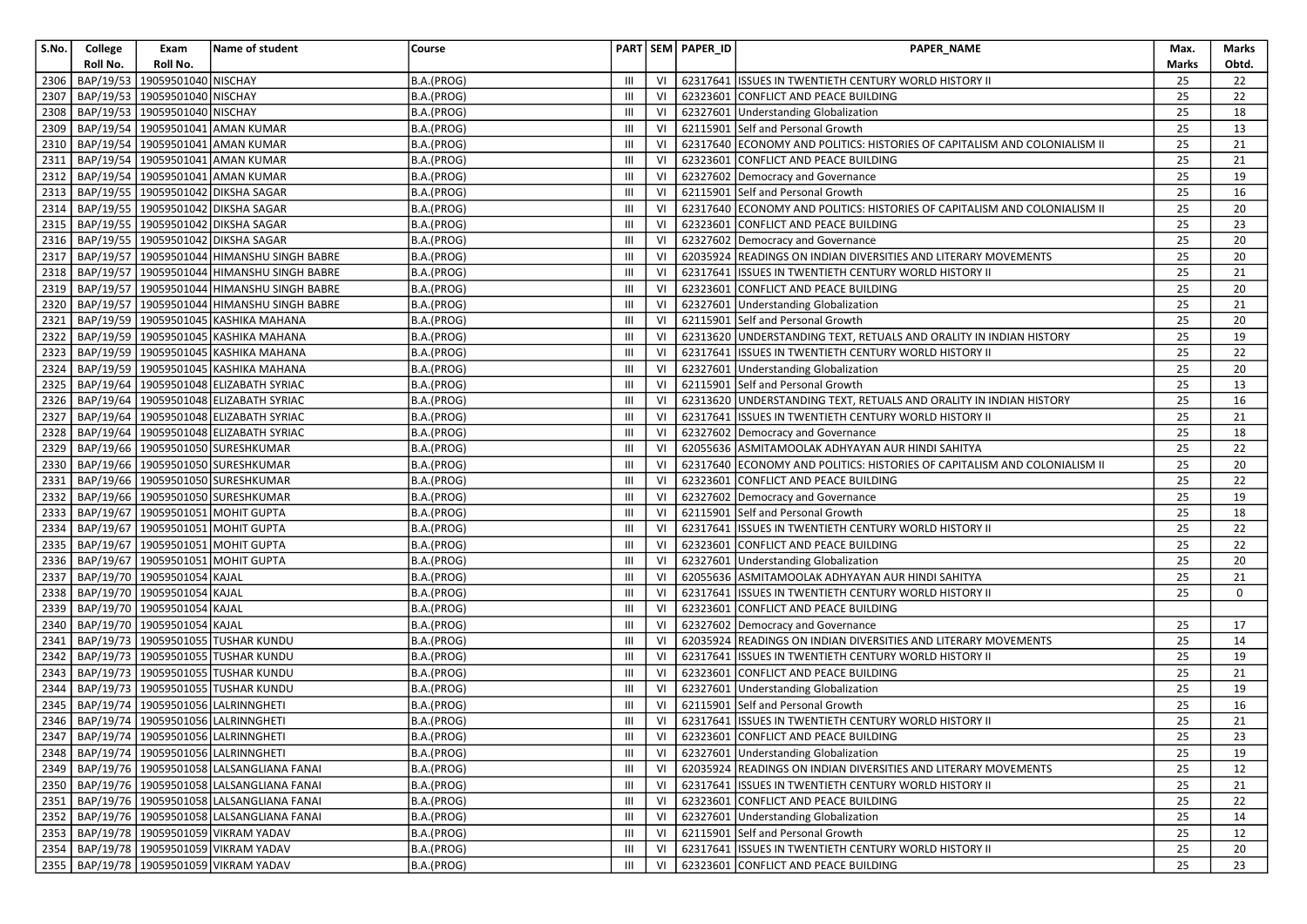| S.No. | College   | Exam                                  | Name of student                                 | Course     |                |    | PART SEM PAPER_ID | PAPER_NAME                                                                | Max.  | Marks       |
|-------|-----------|---------------------------------------|-------------------------------------------------|------------|----------------|----|-------------------|---------------------------------------------------------------------------|-------|-------------|
|       | Roll No.  | Roll No.                              |                                                 |            |                |    |                   |                                                                           | Marks | Obtd.       |
| 2356  | BAP/19/78 |                                       | 19059501059 VIKRAM YADAV                        |            | III            | VI |                   | 62327602 Democracy and Governance                                         |       |             |
| 2357  | BAP/19/8  | 19059501007 PRABHAKAR                 |                                                 | B.A.(PROG) | $\mathbf{III}$ | VI |                   | 62115901 Self and Personal Growth                                         | 25    | 20          |
| 2358  | BAP/19/8  | 19059501007 PRABHAKAR                 |                                                 | B.A.(PROG) | $\mathbf{III}$ | VI |                   | 62317641 ISSUES IN TWENTIETH CENTURY WORLD HISTORY II                     | 25    | 22          |
| 2359  | BAP/19/8  | 19059501007 PRABHAKAR                 |                                                 | B.A.(PROG) | $\mathbf{III}$ | VI |                   | 62323601 CONFLICT AND PEACE BUILDING                                      | 25    | 21          |
| 2360  | BAP/19/8  | 19059501007 PRABHAKAR                 |                                                 | B.A.(PROG) | $\mathbf{III}$ | VI |                   | 62327602 Democracy and Governance                                         | 25    | 21          |
| 2361  |           | BAP/19/80   19059501061 ARYAN RAJ     |                                                 | B.A.(PROG) | $\mathbf{III}$ | VI |                   | 62115901 Self and Personal Growth                                         | 25    | 19          |
| 2362  |           | BAP/19/80 19059501061 ARYAN RAJ       |                                                 | B.A.(PROG) | $\mathbf{III}$ | VI |                   | 62313620 UNDERSTANDING TEXT, RETUALS AND ORALITY IN INDIAN HISTORY        | 25    | 17          |
| 2363  |           | BAP/19/80 19059501061 ARYAN RAJ       |                                                 | B.A.(PROG) | $\mathbf{III}$ | VI |                   | 62317641 ISSUES IN TWENTIETH CENTURY WORLD HISTORY II                     | 25    | 22          |
| 2364  |           | BAP/19/80 19059501061                 | <b>ARYAN RAJ</b>                                | B.A.(PROG) | $\mathbf{III}$ | VI |                   | 62327601 Understanding Globalization                                      | 25    | 19          |
| 2365  | BAP/19/81 |                                       | 19059501062 JUDIVUNGLALVEN                      | B.A.(PROG) | $\mathbf{III}$ | VI |                   | 62115901 Self and Personal Growth                                         | 25    | 19          |
| 2366  | BAP/19/81 |                                       | 19059501062 JUDIVUNGLALVEN                      | B.A.(PROG) | III            | VI |                   | 62317641 ISSUES IN TWENTIETH CENTURY WORLD HISTORY II                     | 25    | 21          |
| 2367  | BAP/19/81 |                                       | 19059501062 JUDIVUNGLALVEN                      | B.A.(PROG) | $\mathbf{III}$ | VI |                   | 62323601 CONFLICT AND PEACE BUILDING                                      | 25    | 22          |
| 2368  | BAP/19/81 |                                       | 19059501062 JUDIVUNGLALVEN                      | B.A.(PROG) | III            | VI |                   | 62327601 Understanding Globalization                                      | 25    | 20          |
| 2369  |           | BAP/19/84 19059501063 CHETAN          |                                                 | B.A.(PROG) | $\mathbf{III}$ | VI |                   | 62055636 ASMITAMOOLAK ADHYAYAN AUR HINDI SAHITYA                          | 25    | 20          |
| 2370  | BAP/19/84 | 19059501063 CHETAN                    |                                                 | B.A.(PROG) | III            | VI |                   | 62317640 ECONOMY AND POLITICS: HISTORIES OF CAPITALISM AND COLONIALISM II | 25    | 22          |
| 2371  |           | BAP/19/84 19059501063 CHETAN          |                                                 | B.A.(PROG) | $\mathbf{III}$ | VI |                   | 62323601 CONFLICT AND PEACE BUILDING                                      | 25    | 21          |
| 2372  | BAP/19/84 | 19059501063 CHETAN                    |                                                 | B.A.(PROG) | Ш              | VI |                   | 62327601 Understanding Globalization                                      | 25    | 19          |
| 2373  |           | BAP/19/85   19059501064 DEV           |                                                 | B.A.(PROG) | III            | VI | 62035924          | <b>READINGS ON INDIAN DIVERSITIES AND LITERARY MOVEMENTS</b>              | 25    | 12          |
| 2374  | BAP/19/85 | 19059501064 DEV                       |                                                 | B.A.(PROG) | III            | VI | 62317641          | ISSUES IN TWENTIETH CENTURY WORLD HISTORY II                              | 25    | 20          |
| 2375  |           | BAP/19/85 19059501064 DEV             |                                                 | B.A.(PROG) | Ш              | VI |                   | 62323601 CONFLICT AND PEACE BUILDING                                      | 25    | 20          |
| 2376  |           | BAP/19/85 19059501064 DEV             |                                                 | B.A.(PROG) | $\mathbf{III}$ | VI |                   | 62327601 Understanding Globalization                                      | 25    | 20          |
| 2377  |           |                                       | BAP/19/86   19059501065 RAM PRAVESH             | B.A.(PROG) | $\mathbf{III}$ | VI |                   | 62317640 ECONOMY AND POLITICS: HISTORIES OF CAPITALISM AND COLONIALISM II | 25    | 20          |
| 2378  |           |                                       | BAP/19/86 19059501065 RAM PRAVESH               |            | $\mathbf{III}$ | VI | 62323601          | CONFLICT AND PEACE BUILDING                                               | 25    | 20          |
| 2379  |           |                                       | BAP/19/86 19059501065 RAM PRAVESH               | B.A.(PROG) | $\mathbf{III}$ | VI |                   | 62327602 Democracy and Governance                                         | 25    | 19          |
| 2380  |           |                                       | BAP/19/86   19059501065 RAM PRAVESH             | B.A.(PROG) | $\mathbf{III}$ | VI |                   | 62345626 DATA SCIENCE USING R                                             | 25    | 22          |
| 2381  | BAP/19/88 | 19059501066 ANUPRIYA                  |                                                 | B.A.(PROG) | $\mathbf{III}$ | VI |                   | 62115901 Self and Personal Growth                                         | 25    | 18          |
| 2382  |           | BAP/19/88 19059501066 ANUPRIYA        |                                                 | B.A.(PROG) | $\mathbf{III}$ | VI |                   | 62313620 UNDERSTANDING TEXT, RETUALS AND ORALITY IN INDIAN HISTORY        | 25    | 19          |
| 2383  | BAP/19/88 | 19059501066 ANUPRIYA                  |                                                 | B.A.(PROG) | III            | VI |                   | 62317640 ECONOMY AND POLITICS: HISTORIES OF CAPITALISM AND COLONIALISM II | 25    | 20          |
| 2384  |           | BAP/19/88   19059501066 ANUPRIYA      |                                                 |            | Ш              | VI |                   | 62327601 Understanding Globalization                                      | 25    | 20          |
| 2385  | BAP/19/89 |                                       | 19059501067 SUBHAM YADAV                        | B.A.(PROG) | $\mathbf{III}$ | VI |                   | 62115901 Self and Personal Growth                                         | 25    | $\mathbf 0$ |
| 2386  |           |                                       | BAP/19/89   19059501067 SUBHAM YADAV            | B.A.(PROG) | Ш              | VI |                   | 62313620 UNDERSTANDING TEXT, RETUALS AND ORALITY IN INDIAN HISTORY        | 25    | 18          |
| 2387  |           |                                       | BAP/19/89 19059501067 SUBHAM YADAV              | B.A.(PROG) | $\mathbf{III}$ | VI |                   | 62317641 ISSUES IN TWENTIETH CENTURY WORLD HISTORY II                     | 25    | 19          |
| 2388  |           |                                       | BAP/19/89   19059501067   SUBHAM YADAV          | B.A.(PROG) | Ш              | VI |                   | 62327601 Understanding Globalization                                      | 25    | 14          |
| 2389  | BAP/19/9  |                                       | 19059501008 AKSHAY PACHAURI                     |            | Ш              | VI |                   | 62115901 Self and Personal Growth                                         | 25    | 13          |
| 2390  | BAP/19/9  |                                       | 19059501008 AKSHAY PACHAURI                     | B.A.(PROG) | $\mathbf{III}$ | VI |                   | 62317641 ISSUES IN TWENTIETH CENTURY WORLD HISTORY II                     | 25    | 20          |
| 2391  | BAP/19/9  |                                       | 19059501008 AKSHAY PACHAURI                     | B.A.(PROG) | Ш              | VI |                   | 62327601 Understanding Globalization                                      | 25    | 20          |
| 2392  | BAP/19/9  |                                       | 19059501008 AKSHAY PACHAURI                     | B.A.(PROG) | $\mathbf{III}$ | VI |                   | 62327602 Democracy and Governance                                         | 25    | 19          |
| 2393  | BAP/19/91 | 19059501068 DHEERAJ                   |                                                 | B.A.(PROG) | Ш              | VI |                   | 62035924 READINGS ON INDIAN DIVERSITIES AND LITERARY MOVEMENTS            | 25    | 10          |
| 2394  |           | BAP/19/91 19059501068 DHEERAJ         |                                                 | B.A.(PROG) | $\mathbf{III}$ | VI |                   | 62313620 UNDERSTANDING TEXT, RETUALS AND ORALITY IN INDIAN HISTORY        | 25    | 12          |
| 2395  |           | BAP/19/91 19059501068 DHEERAJ         |                                                 | B.A.(PROG) | Ш              | VI |                   | 62317640 ECONOMY AND POLITICS: HISTORIES OF CAPITALISM AND COLONIALISM II | 25    | 20          |
| 2396  |           | BAP/19/91 19059501068 DHEERAJ         |                                                 | B.A.(PROG) | Ш              | VI |                   | 62327601 Understanding Globalization                                      | 25    | 18          |
|       |           |                                       | 2397   BAP/19/92   19059501069   HIMANSHU OJHA  | B.A.(PROG) | $\mathbf{III}$ |    |                   | VI 62313620 UNDERSTANDING TEXT, RETUALS AND ORALITY IN INDIAN HISTORY     | 25    | 17          |
|       |           |                                       | 2398   BAP/19/92   19059501069 HIMANSHU OJHA    | B.A.(PROG) | Ш              | VI |                   | 62317641 ISSUES IN TWENTIETH CENTURY WORLD HISTORY II                     | 25    | 20          |
|       |           |                                       | 2399   BAP/19/92   19059501069   HIMANSHU OJHA  | B.A.(PROG) | $\mathbf{III}$ | VI |                   | 62327601 Understanding Globalization                                      | 25    | 21          |
|       |           |                                       | 2400   BAP/19/92   19059501069   HIMANSHU OJHA  | B.A.(PROG) | Ш              | VI |                   | 62345626 DATA SCIENCE USING R                                             | 25    | 23          |
|       |           | 2401   BAP/19/93   19059501070 NEELAM |                                                 | B.A.(PROG) | Ш              | VI |                   | 62115901 Self and Personal Growth                                         | 25    | 13          |
|       |           | 2402   BAP/19/93   19059501070 NEELAM |                                                 | B.A.(PROG) | $\mathbf{III}$ | VI |                   | 62313620 UNDERSTANDING TEXT, RETUALS AND ORALITY IN INDIAN HISTORY        | 25    | 16          |
|       |           | 2403   BAP/19/93   19059501070 NEELAM |                                                 | B.A.(PROG) | $\mathbf{III}$ | VI |                   | 62317640 ECONOMY AND POLITICS: HISTORIES OF CAPITALISM AND COLONIALISM II | 25    | 20          |
|       |           | 2404   BAP/19/93   19059501070 NEELAM |                                                 | B.A.(PROG) | Ш              | VI |                   | 62327602 Democracy and Governance                                         | 25    | 18          |
|       |           |                                       | 2405   BAP/19/94   19059501071   DEEPAK CHAUHAN | B.A.(PROG) | Ш              | VI |                   | 62115901 Self and Personal Growth                                         | 25    | 11          |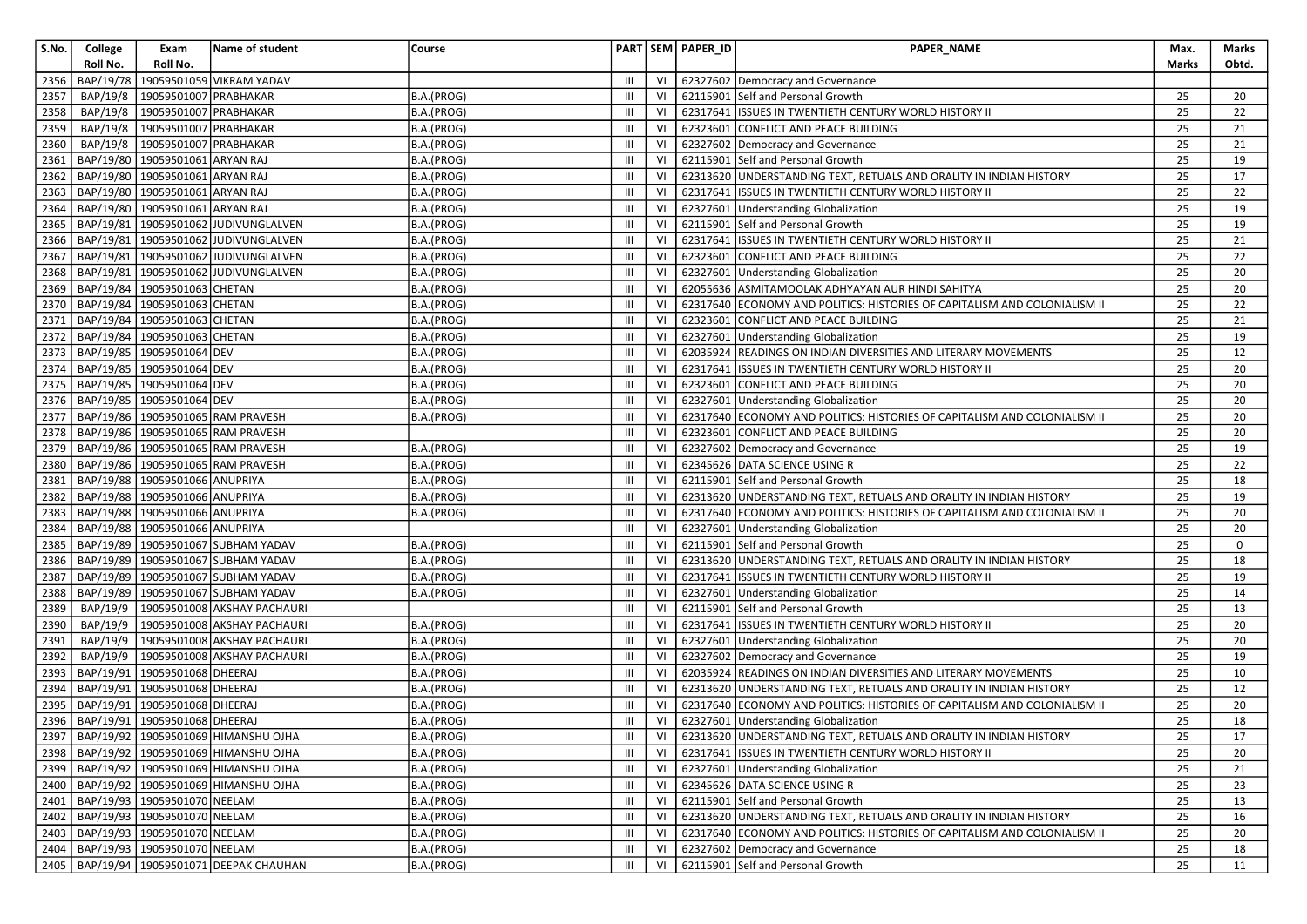| S.No.        | College   | Exam                                   | Name of student                                                                        | Course                                     |                                  |          | PART SEM PAPER_ID | <b>PAPER NAME</b>                                                         | Max.         | Marks           |
|--------------|-----------|----------------------------------------|----------------------------------------------------------------------------------------|--------------------------------------------|----------------------------------|----------|-------------------|---------------------------------------------------------------------------|--------------|-----------------|
|              | Roll No.  | Roll No.                               |                                                                                        |                                            |                                  |          |                   |                                                                           | <b>Marks</b> | Obtd.           |
| 2406         | BAP/19/94 |                                        | 19059501071 DEEPAK CHAUHAN                                                             | B.A.(PROG)                                 | III                              | VI       |                   | 62317640 ECONOMY AND POLITICS: HISTORIES OF CAPITALISM AND COLONIALISM II | 25           | 20              |
| 2407         |           |                                        | BAP/19/94   19059501071 DEEPAK CHAUHAN                                                 | B.A.(PROG)                                 | $\mathbf{III}$                   | VI       |                   | 62323601 CONFLICT AND PEACE BUILDING                                      | 25           | 21              |
| 2408         |           |                                        | BAP/19/94   19059501071 DEEPAK CHAUHAN                                                 | B.A.(PROG)                                 | Ш                                | VI       |                   | 62327601 Understanding Globalization                                      | 25           | 20              |
| 2409         |           |                                        | BAP/19/95   18059501029 VIJENDER KUMAR MEENA                                           | B.A.(PROG)                                 | Ш                                | VI       |                   | 62115901 Self and Personal Growth                                         | 25           | 11              |
| 2410         |           |                                        | BAP/19/95   18059501029 VIJENDER KUMAR MEENA                                           | B.A.(PROG)                                 | III                              | VI       |                   | 62317641 ISSUES IN TWENTIETH CENTURY WORLD HISTORY II                     | 25           | 21              |
| 2411         |           |                                        | BAP/19/95   18059501029 VIJENDER KUMAR MEENA                                           | B.A.(PROG)                                 | Ш                                | VI       |                   | 62323601 CONFLICT AND PEACE BUILDING                                      | 25           | 22              |
| 2412         |           |                                        | BAP/19/95   18059501029 VIJENDER KUMAR MEENA                                           | B.A.(PROG)                                 | $\mathbf{III}$                   | VI       |                   | 62327601 Understanding Globalization                                      | 25           | 19              |
| 2413         | ENG/19/1  | 19059511001 MEGHA                      |                                                                                        | B.A.(HONS.) ENGLISH                        | Ш                                | VI       |                   | 12031601 Modern European Drama                                            | 25           | 16              |
| 2414         | ENG/19/1  | 19059511001                            | <b>MEGHA</b>                                                                           | B.A.(HONS.) ENGLISH                        | Ш                                | VI       | 12031602          | Postcolonial Literatures                                                  | 25           | 14              |
| 2415         |           | ENG/19/1 19059511001                   | MEGHA                                                                                  | B.A.(HONS.) ENGLISH                        | III                              | VI       |                   | 12037610 Partition Literature                                             | 25           | 17              |
| 2416         | ENG/19/1  | 19059511001                            | <b>MEGHA</b>                                                                           | B.A.(HONS.) ENGLISH                        | Ш                                | VI       |                   | 12037615 AFRICAN LITERATURES                                              | 25           | 16              |
| 2417         |           | ENG/19/10 19059511004 HARIOM           |                                                                                        | B.A.(HONS.) ENGLISH                        | III                              | VI       |                   | 12031601 Modern European Drama                                            | 25           | 16              |
| 2418         |           | ENG/19/10 19059511004 HARIOM           |                                                                                        | B.A.(HONS.) ENGLISH                        | Ш                                | VI       |                   | 12031602 Postcolonial Literatures                                         | 25           | 13              |
| 2419         |           | ENG/19/10 19059511004 HARIOM           |                                                                                        | B.A.(HONS.) ENGLISH                        | Ш                                | VI       |                   | 12037610 Partition Literature                                             | 25           | 10              |
| 2420         |           | ENG/19/10 19059511004 HARIOM           |                                                                                        | B.A.(HONS.) ENGLISH                        | Ш                                | VI       |                   | 12037615 AFRICAN LITERATURES                                              | 25           | 15              |
| 2421         |           | ENG/19/14 19059511005 RIYA BANSAL      |                                                                                        | B.A.(HONS.) ENGLISH                        | Ш                                | VI       |                   | 12031601 Modern European Drama                                            | 25           | 14              |
| 2422         |           | ENG/19/14 19059511005 RIYA BANSAL      |                                                                                        | B.A.(HONS.) ENGLISH                        | Ш                                | VI       |                   | 12031602 Postcolonial Literatures                                         | 25           | 14              |
| 2423         |           | ENG/19/14 19059511005 RIYA BANSAL      |                                                                                        | B.A.(HONS.) ENGLISH                        | Ш                                | VI       |                   | 12037611 Research Methodology                                             | 25           | 17              |
| 2424         |           | ENG/19/14 19059511005 RIYA BANSAL      |                                                                                        | B.A.(HONS.) ENGLISH                        | III                              | VI       |                   | 12037617 LITERARY CRITICISM AND THEORY â€" 2                              | 25           | 21              |
| 2425         |           |                                        | ENG/19/17 19059511006 NITISH KUMAR                                                     | B.A.(HONS.) ENGLISH                        | Ш                                | VI       |                   | 12031601 Modern European Drama                                            | 25           | 10              |
| 2426         |           |                                        | ENG/19/17   19059511006 NITISH KUMAR                                                   | B.A.(HONS.) ENGLISH                        | Ш                                | VI       |                   | 12031602 Postcolonial Literatures                                         | 25           | 10              |
| 2427         |           |                                        | ENG/19/17   19059511006 NITISH KUMAR                                                   | B.A.(HONS.) ENGLISH                        | III                              | VI       |                   | 12037610 Partition Literature                                             | 25           | 10              |
| 2428         |           |                                        | ENG/19/17   19059511006 NITISH KUMAR                                                   | B.A.(HONS.) ENGLISH                        | Ш                                | VI       |                   | 12037615 AFRICAN LITERATURES                                              | 25           | 15              |
| 2429         |           |                                        | ENG/19/18 19059511007 YASHVI KASHYAP                                                   | B.A.(HONS.) ENGLISH                        | Ш                                | VI       |                   | 12031601 Modern European Drama                                            | 25           | 14              |
| 2430         |           |                                        | ENG/19/18   19059511007 YASHVI KASHYAP                                                 | B.A.(HONS.) ENGLISH                        | Ш                                | VI       |                   | 12031602 Postcolonial Literatures                                         | 25           | 14              |
| 2431         |           |                                        | ENG/19/18 19059511007 YASHVI KASHYAP                                                   | B.A.(HONS.) ENGLISH                        | $\mathbf{III}$                   | VI       |                   | 12037611 Research Methodology                                             | 25           | 20              |
|              |           |                                        | 2432   ENG/19/18   19059511007 YASHVI KASHYAP                                          | B.A.(HONS.) ENGLISH                        | Ш                                | VI       |                   | 12037617 LITERARY CRITICISM AND THEORY â€" 2                              | 25           | 15              |
| 2433         |           |                                        | ENG/19/21 19059511009 RISHAV VISHWAKARMA                                               | B.A.(HONS.) ENGLISH                        | $\mathbf{III}$                   | VI       |                   | 12031601 Modern European Drama                                            | 25<br>25     | 17              |
| 2434         |           |                                        | ENG/19/21   19059511009 RISHAV VISHWAKARMA<br>ENG/19/21 19059511009 RISHAV VISHWAKARMA | B.A.(HONS.) ENGLISH                        | $\mathbf{III}$                   | VI       |                   | 12031602 Postcolonial Literatures<br>12037610 Partition Literature        |              | 12              |
| 2435         |           |                                        | ENG/19/21   19059511009 RISHAV VISHWAKARMA                                             | B.A.(HONS.) ENGLISH                        | $\mathbf{III}$<br>$\mathbf{III}$ | VI<br>VI |                   | 12037615 AFRICAN LITERATURES                                              | 25<br>25     | 18<br>16        |
| 2436<br>2437 |           |                                        | ENG/19/22 19059511010 TEENA BANSAL                                                     | B.A.(HONS.) ENGLISH                        | Ш                                | VI       |                   | 12031601 Modern European Drama                                            | 25           | 17              |
| 2438         |           |                                        | ENG/19/22   19059511010 TEENA BANSAL                                                   | B.A.(HONS.) ENGLISH<br>B.A.(HONS.) ENGLISH | Ш                                | VI       |                   | 12031602 Postcolonial Literatures                                         | 25           | 16              |
| 2439         |           |                                        | ENG/19/22   19059511010 TEENA BANSAL                                                   | B.A.(HONS.) ENGLISH                        | Ш                                | VI       |                   | 12037615 AFRICAN LITERATURES                                              | 25           | 19              |
| 2440         |           |                                        | ENG/19/22   19059511010 TEENA BANSAL                                                   | B.A.(HONS.) ENGLISH                        | III                              | VI       |                   | 12037617 LITERARY CRITICISM AND THEORY â€" 2                              | 25           | 20              |
| 2441         |           |                                        | ENG/19/23   19059511011 ARCHISA MOHANTY                                                | B.A.(HONS.) ENGLISH                        | Ш                                | VI       |                   | 12031601 Modern European Drama                                            | 25           | 17              |
| 2442         |           |                                        | ENG/19/23 19059511011 ARCHISA MOHANTY                                                  | B.A.(HONS.) ENGLISH                        | III                              | VI       |                   | 12031602 Postcolonial Literatures                                         | 25           | 17              |
| 2443         |           |                                        | ENG/19/23   19059511011 ARCHISA MOHANTY                                                | <b>B.A.(HONS.) ENGLISH</b>                 | Ш                                | VI       |                   | 12037610 Partition Literature                                             | 25           | 18              |
|              |           |                                        | 2444   ENG/19/23   19059511011 ARCHISA MOHANTY                                         | B.A.(HONS.) ENGLISH                        | Ш                                | VI       |                   | 12037617 LITERARY CRITICISM AND THEORY â€" 2                              | 25           | 21              |
| 2445         |           | ENG/19/27 19059511012 ANSHU            |                                                                                        | B.A.(HONS.) ENGLISH                        | $\mathsf{III}$                   | VI       |                   | 12031601 Modern European Drama                                            | 25           | 16              |
|              |           | 2446   ENG/19/27   19059511012 ANSHU   |                                                                                        | B.A.(HONS.) ENGLISH                        | Ш                                | VI       |                   | 12031602 Postcolonial Literatures                                         | 25           | 16              |
|              |           | 2447 ENG/19/27 19059511012 ANSHU       |                                                                                        | B.A.(HONS.) ENGLISH                        | $\mathbb{H}$                     |          |                   | VI   12037610   Partition Literature                                      | 25           | $\overline{17}$ |
|              |           | 2448   ENG/19/27   19059511012   ANSHU |                                                                                        | B.A.(HONS.) ENGLISH                        | Ш                                | VI I     |                   | 12037615 AFRICAN LITERATURES                                              | 25           | 17              |
|              |           | 2449   ENG/19/27   19059511012   ANSHU |                                                                                        |                                            | $\mathbf{III}$                   | VI       |                   | 12037617 LITERARY CRITICISM AND THEORY â€" 2                              |              |                 |
|              |           |                                        | 2450   ENG/19/28   19059511013 DIVYANSH TEHLAN                                         | <b>B.A.(HONS.) ENGLISH</b>                 | Ш                                | VI       |                   | 12031601 Modern European Drama                                            | 25           | 17              |
|              |           |                                        | 2451   ENG/19/28   19059511013 DIVYANSH TEHLAN                                         | B.A.(HONS.) ENGLISH                        | Ш                                | VI       |                   | 12031602 Postcolonial Literatures                                         | 25           | 15              |
|              |           |                                        | 2452   ENG/19/28   19059511013 DIVYANSH TEHLAN                                         | B.A.(HONS.) ENGLISH                        | Ш                                | VI       |                   | 12037611 Research Methodology                                             | 25           | 20              |
|              |           |                                        | 2453   ENG/19/28   19059511013 DIVYANSH TEHLAN                                         | B.A.(HONS.) ENGLISH                        | Ш                                | VI I     |                   | 12037615 AFRICAN LITERATURES                                              | 25           | 18              |
|              |           |                                        | 2454   ENG/19/30   19059511014 SHAISHAV KUMAR                                          | B.A.(HONS.) ENGLISH                        | Ш                                | VI       |                   | 12031601 Modern European Drama                                            | 25           | 18              |
|              |           |                                        | 2455   ENG/19/30   19059511014 SHAISHAV KUMAR                                          | B.A.(HONS.) ENGLISH                        | Ш                                |          |                   | VI   12031602   Postcolonial Literatures                                  | 25           | 10              |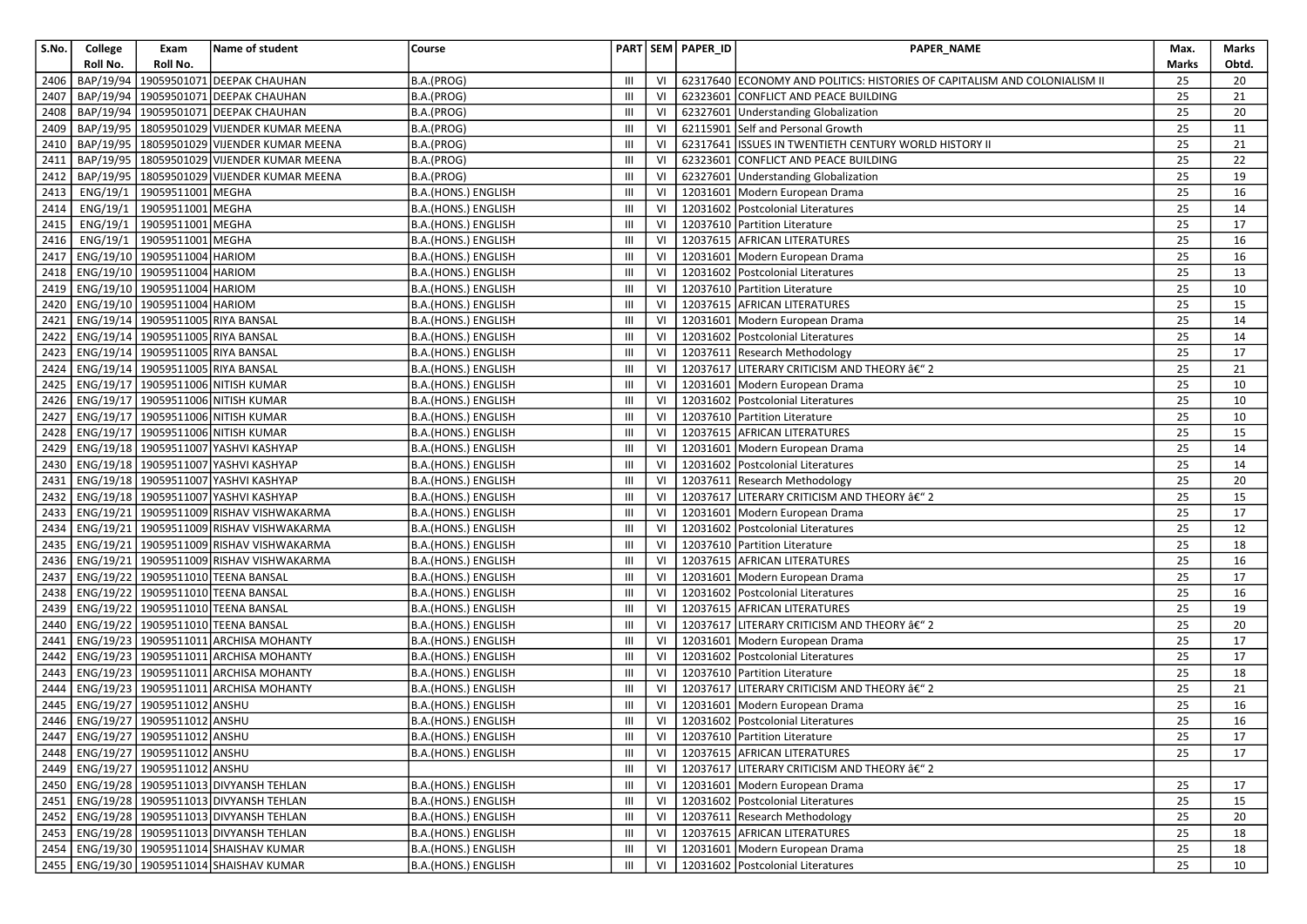| S.No. | College   | Exam     | Name of student                                  | Course                     |                |    | PART SEM PAPER_ID | PAPER_NAME                                   | Max.  | Marks |
|-------|-----------|----------|--------------------------------------------------|----------------------------|----------------|----|-------------------|----------------------------------------------|-------|-------|
|       | Roll No.  | Roll No. |                                                  |                            |                |    |                   |                                              | Marks | Obtd. |
| 2456  | ENG/19/30 |          | 19059511014 SHAISHAV KUMAR                       | B.A.(HONS.) ENGLISH        | Ш              | VI |                   | 12037610 Partition Literature                | 25    | 16    |
| 2457  |           |          | ENG/19/30   19059511014 SHAISHAV KUMAR           | B.A.(HONS.) ENGLISH        | Ш              | VI |                   | 12037617 LITERARY CRITICISM AND THEORY â€" 2 | 25    | 21    |
| 2458  |           |          | ENG/19/31   19059511015   HARSHIT SINGH          | B.A.(HONS.) ENGLISH        | Ш              | VI |                   | 12031601 Modern European Drama               | 25    | 17    |
| 2459  | ENG/19/31 |          | 19059511015 HARSHIT SINGH                        | B.A.(HONS.) ENGLISH        | Ш              | VI |                   | 12031602 Postcolonial Literatures            | 25    | 13    |
| 2460  |           |          | ENG/19/31   19059511015 HARSHIT SINGH            | B.A.(HONS.) ENGLISH        | Ш              | VI |                   | 12037610 Partition Literature                | 25    | 17    |
| 2461  |           |          | ENG/19/31   19059511015   HARSHIT SINGH          | B.A.(HONS.) ENGLISH        | Ш              | VI |                   | 12037615 AFRICAN LITERATURES                 | 25    | 18    |
| 2462  |           |          | ENG/19/33   19059511016 ABHISHEK BOKEN           | B.A.(HONS.) ENGLISH        | Ш              | VI |                   | 12031601 Modern European Drama               | 25    | 14    |
| 2463  |           |          | ENG/19/33   19059511016 ABHISHEK BOKEN           | B.A.(HONS.) ENGLISH        | $\mathbf{III}$ | VI |                   | 12031602 Postcolonial Literatures            | 25    | 12    |
| 2464  |           |          | ENG/19/33 19059511016 ABHISHEK BOKEN             |                            | Ш              | VI |                   | 12037610 Partition Literature                |       |       |
| 2465  |           |          | ENG/19/33 19059511016 ABHISHEK BOKEN             | B.A.(HONS.) ENGLISH        | $\mathbf{III}$ | VI |                   | 12037611 Research Methodology                | 25    | 20    |
| 2466  |           |          | ENG/19/33   19059511016 ABHISHEK BOKEN           | B.A.(HONS.) ENGLISH        | Ш              | VI |                   | 12037617 LITERARY CRITICISM AND THEORY â€" 2 | 25    | 19    |
| 2467  |           |          | ENG/19/34   19059511017   R.LALRUATFELI          | B.A.(HONS.) ENGLISH        | Ш              | VI |                   | 12031601 Modern European Drama               | 25    | 17    |
| 2468  |           |          | ENG/19/34   19059511017 R.LALRUATFELI            | B.A.(HONS.) ENGLISH        | Ш              | VI |                   | 12031602 Postcolonial Literatures            | 25    | 13    |
| 2469  |           |          | ENG/19/34 19059511017 R.LALRUATFELI              | B.A.(HONS.) ENGLISH        | Ш              | VI |                   | 12037610 Partition Literature                | 25    | 11    |
| 2470  |           |          | ENG/19/34   19059511017 R.LALRUATFELI            | B.A.(HONS.) ENGLISH        | $\mathbf{III}$ | VI |                   | 12037615 AFRICAN LITERATURES                 | 25    | 17    |
| 2471  |           |          | ENG/19/35   19059511018 LIAM KEVIN SINGH         | B.A.(HONS.) ENGLISH        | Ш              | VI |                   | 12031601 Modern European Drama               | 25    | 17    |
| 2472  |           |          | ENG/19/35   19059511018 LIAM KEVIN SINGH         | B.A.(HONS.) ENGLISH        | $\mathbf{III}$ | VI |                   | 12031602 Postcolonial Literatures            | 25    | 17    |
| 2473  |           |          | ENG/19/35   19059511018 LIAM KEVIN SINGH         | B.A.(HONS.) ENGLISH        | Ш              | VI |                   | 12037611 Research Methodology                | 25    | 20    |
| 2474  |           |          | ENG/19/35   19059511018 LIAM KEVIN SINGH         | B.A.(HONS.) ENGLISH        | $\mathbf{III}$ | VI | 12037617          | LITERARY CRITICISM AND THEORY â€" 2          | 25    | 22    |
| 2475  |           |          | ENG/19/36   19059511019 DANIEL RINMUANPUIA ROYTE | B.A.(HONS.) ENGLISH        | Ш              | VI |                   | 12031601 Modern European Drama               | 25    | 10    |
| 2476  |           |          | ENG/19/36 19059511019 DANIEL RINMUANPUIA ROYTE   | B.A.(HONS.) ENGLISH        | Ш              | VI |                   | 12031602 Postcolonial Literatures            | 25    | 10    |
| 2477  |           |          | ENG/19/36   19059511019 DANIEL RINMUANPUIA ROYTE | B.A.(HONS.) ENGLISH        | Ш              | VI |                   | 12037610 Partition Literature                | 25    | 5     |
| 2478  |           |          | ENG/19/36 19059511019 DANIEL RINMUANPUIA ROYTE   | <b>B.A.(HONS.) ENGLISH</b> | Ш              | VI |                   | 12037617 LITERARY CRITICISM AND THEORY â€" 2 | 25    | 15    |
| 2479  |           |          | ENG/19/37   19059511020 SANSKRITI JAISWAL        | B.A.(HONS.) ENGLISH        | Ш              | VI |                   | 12031601 Modern European Drama               | 25    | 16    |
| 2480  |           |          | ENG/19/37   19059511020 SANSKRITI JAISWAL        | B.A.(HONS.) ENGLISH        | Ш              | VI |                   | 12031602 Postcolonial Literatures            | 25    | 14    |
| 2481  |           |          | ENG/19/37   19059511020 SANSKRITI JAISWAL        | B.A.(HONS.) ENGLISH        | $\mathbf{III}$ | VI |                   | 12037610 Partition Literature                | 25    | 16    |
| 2482  |           |          | ENG/19/37   19059511020 SANSKRITI JAISWAL        | B.A.(HONS.) ENGLISH        | Ш              | VI |                   | 12037615 AFRICAN LITERATURES                 | 25    | 18    |
| 2483  |           |          | ENG/19/38 19059511021 TENZIN NYIDON              | B.A.(HONS.) ENGLISH        | $\mathbf{III}$ | VI |                   | 12031601 Modern European Drama               | 25    | 17    |
| 2484  |           |          | ENG/19/38 19059511021 TENZIN NYIDON              | B.A.(HONS.) ENGLISH        | Ш              | VI |                   | 12031602   Postcolonial Literatures          | 25    | 13    |
| 2485  |           |          | ENG/19/38 19059511021 TENZIN NYIDON              | B.A.(HONS.) ENGLISH        | $\mathbf{III}$ | VI |                   | 12037610 Partition Literature                | 25    | 10    |
| 2486  |           |          | ENG/19/38   19059511021 TENZIN NYIDON            | B.A.(HONS.) ENGLISH        | Ш              | VI |                   | 12037615 AFRICAN LITERATURES                 | 25    | 18    |
| 2487  |           |          | ENG/19/4   19059511002 SAMRIDDHI BHATNAGAR       | B.A.(HONS.) ENGLISH        | Ш              | VI |                   | 12031601 Modern European Drama               | 25    | 15    |
| 2488  | ENG/19/4  |          | 19059511002 SAMRIDDHI BHATNAGAR                  | B.A.(HONS.) ENGLISH        | Ш              | VI |                   | 12031602 Postcolonial Literatures            | 25    | 15    |
| 2489  |           |          | ENG/19/4   19059511002 SAMRIDDHI BHATNAGAR       | B.A.(HONS.) ENGLISH        | Ш              | VI |                   | 12037610 Partition Literature                | 25    | 18    |
| 2490  | ENG/19/4  |          | 19059511002 SAMRIDDHI BHATNAGAR                  | B.A.(HONS.) ENGLISH        | $\mathbf{III}$ | VI |                   | 12037617 LITERARY CRITICISM AND THEORY â€" 2 | 25    | 20    |
| 2491  |           |          | ENG/19/40   19059511057 SAVINAPHI SUTING         | B.A.(HONS.) ENGLISH        | Ш              | VI | 12031601          | Modern European Drama                        | 25    | 17    |
| 2492  |           |          | ENG/19/40   19059511057 SAVINAPHI SUTING         | B.A.(HONS.) ENGLISH        | $\mathbf{III}$ | VI | 12031602          | Postcolonial Literatures                     | 25    | 13    |
| 2493  |           |          | ENG/19/40 19059511057 SAVINAPHI SUTING           | B.A.(HONS.) ENGLISH        | Ш              | VI |                   | 12037610 Partition Literature                | 25    | 15    |
| 2494  |           |          | ENG/19/40   19059511057 SAVINAPHI SUTING         | B.A.(HONS.) ENGLISH        | Ш              | VI |                   | 12037615 AFRICAN LITERATURES                 | 25    | 17    |
| 2495  |           |          | ENG/19/40   19059511057 SAVINAPHI SUTING         | B.A.(HONS.) ENGLISH        | Ш              | VI |                   | 12037617 LITERARY CRITICISM AND THEORY â€" 2 | 25    |       |
|       |           |          | 2496   ENG/19/46   19059511024 ROHAN VASHISHTHA  | B.A.(HONS.) ENGLISH        | Ш              | VI |                   | 12031601 Modern European Drama               | 25    | 10    |
|       |           |          | 2497 ENG/19/46 19059511024 ROHAN VASHISHTHA      | <b>B.A.(HONS.) ENGLISH</b> | $\mathbf{III}$ |    |                   | VI   12031602   Postcolonial Literatures     | 25    | 14    |
|       |           |          | 2498   ENG/19/46   19059511024 ROHAN VASHISHTHA  | B.A.(HONS.) ENGLISH        | Ш              | VI |                   | 12037615 AFRICAN LITERATURES                 | 25    | 17    |
|       |           |          | 2499   ENG/19/46   19059511024 ROHAN VASHISHTHA  | B.A.(HONS.) ENGLISH        | Ш              | VI |                   | 12037617 LITERARY CRITICISM AND THEORY â€" 2 | 25    | 12    |
|       |           |          | 2500   ENG/19/48   19059511025 DAKSH VARSHNEY    | B.A.(HONS.) ENGLISH        | Ш              | VI |                   | 12031601 Modern European Drama               | 25    | 10    |
|       |           |          | 2501   ENG/19/48   19059511025 DAKSH VARSHNEY    | B.A.(HONS.) ENGLISH        | Ш              | VI |                   | 12031602 Postcolonial Literatures            | 25    | 12    |
|       |           |          | 2502   ENG/19/48   19059511025 DAKSH VARSHNEY    | B.A.(HONS.) ENGLISH        | Ш              | VI |                   | 12037615 AFRICAN LITERATURES                 | 25    | 18    |
|       |           |          | 2503   ENG/19/48   19059511025 DAKSH VARSHNEY    | B.A.(HONS.) ENGLISH        | Ш              | VI |                   | 12037617 LITERARY CRITICISM AND THEORY â€" 2 | 25    | 19    |
|       |           |          | 2504   ENG/19/50   19059511026 ARADHANA PAINULY  | B.A.(HONS.) ENGLISH        | Ш              | VI |                   | 12031601 Modern European Drama               | 25    | 17    |
|       |           |          | 2505   ENG/19/50   19059511026 ARADHANA PAINULY  | B.A.(HONS.) ENGLISH        | Ш              |    |                   | VI   12031602   Postcolonial Literatures     | 25    | 17    |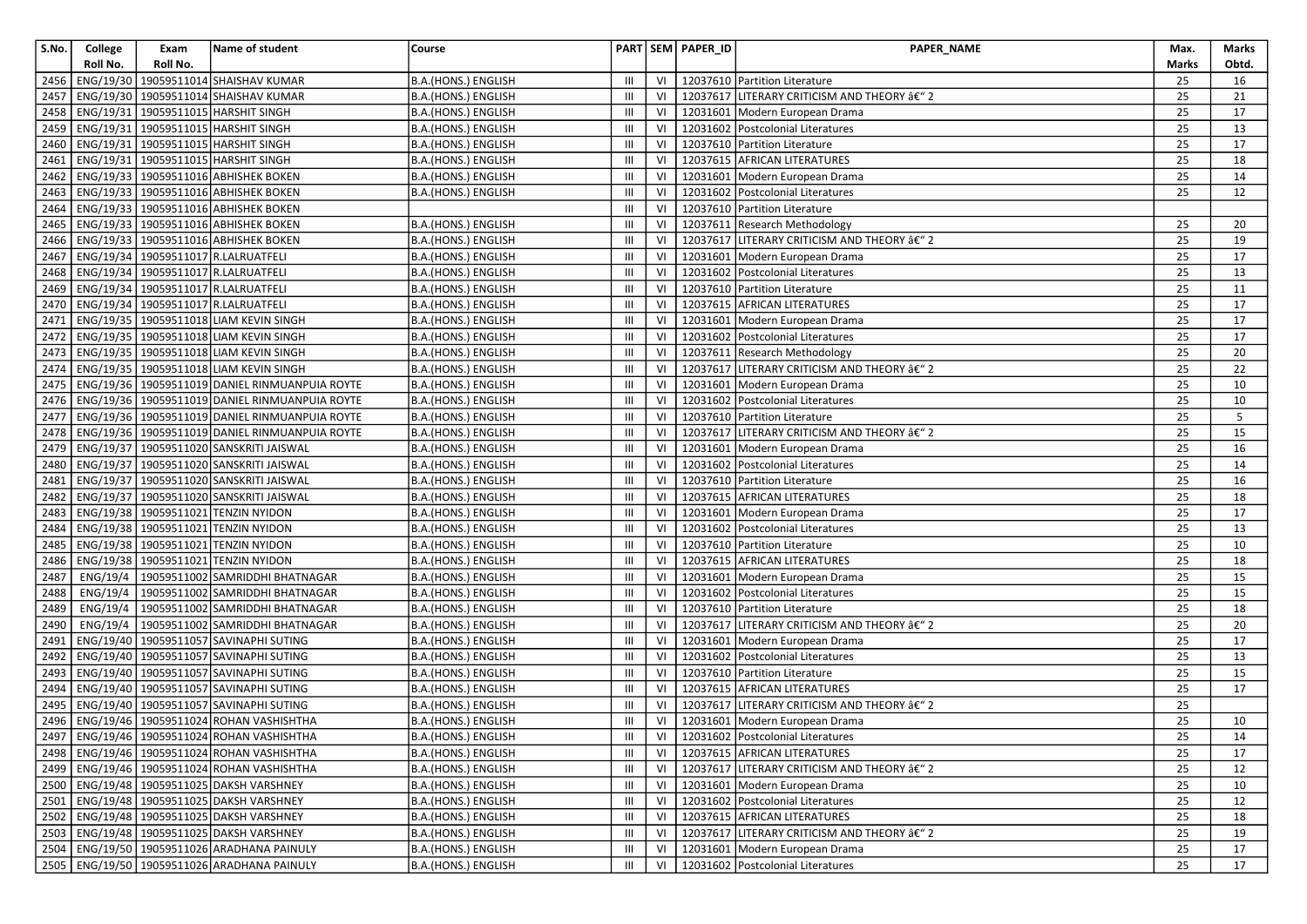| S.No. | College  | Exam                                         | Name of student                                    | Course                     |                |    | PART SEM PAPER_ID | PAPER_NAME                                        | Max.  | Marks |
|-------|----------|----------------------------------------------|----------------------------------------------------|----------------------------|----------------|----|-------------------|---------------------------------------------------|-------|-------|
|       | Roll No. | Roll No.                                     |                                                    |                            |                |    |                   |                                                   | Marks | Obtd. |
| 2506  |          |                                              | ENG/19/50 19059511026 ARADHANA PAINULY             | B.A.(HONS.) ENGLISH        | Ш              | VI |                   | 12037610   Partition Literature                   | 25    | 18    |
| 2507  |          |                                              | ENG/19/50 19059511026 ARADHANA PAINULY             | B.A.(HONS.) ENGLISH        | Ш              | VI |                   | 12037617 LITERARY CRITICISM AND THEORY â€" 2      | 25    | 22    |
| 2508  |          |                                              | ENG/19/51   19059511027 DIKSHA SAKHUJA             | B.A.(HONS.) ENGLISH        | Ш              | VI |                   | 12031601   Modern European Drama                  | 25    | 16    |
| 2509  |          |                                              | ENG/19/51 19059511027 DIKSHA SAKHUJA               | B.A.(HONS.) ENGLISH        | $\mathbf{III}$ | VI |                   | 12031602 Postcolonial Literatures                 | 25    | 14    |
| 2510  |          |                                              | ENG/19/51   19059511027 DIKSHA SAKHUJA             | B.A.(HONS.) ENGLISH        | Ш              | VI |                   | 12037610 Partition Literature                     | 25    | 15    |
|       |          |                                              | 2511   ENG/19/51   19059511027   DIKSHA SAKHUJA    | B.A.(HONS.) ENGLISH        | Ш              | VI |                   | 12037615 AFRICAN LITERATURES                      | 25    | 18    |
|       |          |                                              | 2512   ENG/19/52   19059511028 VIDUSHI PARMAR      | B.A.(HONS.) ENGLISH        | $\mathbf{III}$ | VI |                   | 12031601 Modern European Drama                    | 25    | 17    |
|       |          |                                              | 2513   ENG/19/52   19059511028 VIDUSHI PARMAR      | B.A.(HONS.) ENGLISH        | III            | VI |                   | 12031602 Postcolonial Literatures                 | 25    | 18    |
|       |          |                                              | 2514   ENG/19/52   19059511028 VIDUSHI PARMAR      | B.A.(HONS.) ENGLISH        | Ш              | VI |                   | 12037610 Partition Literature                     | 25    | 15    |
|       |          |                                              | 2515   ENG/19/52   19059511028 VIDUSHI PARMAR      | B.A.(HONS.) ENGLISH        | III            | VI |                   | 12037615 AFRICAN LITERATURES                      | 25    | 16    |
|       |          |                                              | 2516   ENG/19/54   19059511029 DHANANJAY PATHAK    | B.A.(HONS.) ENGLISH        | Ш              | VI |                   | 12031601 Modern European Drama                    | 25    | 18    |
| 2517  |          |                                              | ENG/19/54   19059511029 DHANANJAY PATHAK           | B.A.(HONS.) ENGLISH        | Ш              | VI |                   | 12031602 Postcolonial Literatures                 | 25    | 19    |
| 2518  |          |                                              | ENG/19/54   19059511029 DHANANJAY PATHAK           | B.A.(HONS.) ENGLISH        | Ш              | VI |                   | 12037610 Partition Literature                     | 25    | 19    |
| 2519  |          |                                              | ENG/19/54   19059511029 DHANANJAY PATHAK           | B.A.(HONS.) ENGLISH        | Ш              | VI |                   | 12037617 LITERARY CRITICISM AND THEORY â€" 2      | 25    | 21    |
|       |          |                                              | 2520   ENG/19/55   19059511030 AISHWARYA GUPTA     | B.A.(HONS.) ENGLISH        | Ш              | VI |                   | 12031601 Modern European Drama                    | 25    | 15    |
| 2521  |          |                                              | ENG/19/55   19059511030 AISHWARYA GUPTA            | B.A.(HONS.) ENGLISH        | Ш              | VI |                   | 12031602 Postcolonial Literatures                 | 25    | 16    |
|       |          |                                              | 2522   ENG/19/55   19059511030 AISHWARYA GUPTA     | B.A.(HONS.) ENGLISH        | $\mathbf{III}$ | VI |                   | 12037610 Partition Literature                     | 25    | 14    |
| 2523  |          |                                              | ENG/19/55   19059511030 AISHWARYA GUPTA            | B.A.(HONS.) ENGLISH        | $\mathbf{III}$ | VI |                   | 12037617 LITERARY CRITICISM AND THEORY â€" 2      | 25    | 21    |
| 2524  |          |                                              | ENG/19/56 19059511031 VANSHIKA KHANDELWAL          | B.A.(HONS.) ENGLISH        | Ш              | VI |                   | 12031601 Modern European Drama                    | 25    | 10    |
|       |          |                                              | 2525   ENG/19/56   19059511031 VANSHIKA KHANDELWAL | B.A.(HONS.) ENGLISH        | Ш              | VI |                   | 12031602 Postcolonial Literatures                 | 25    | 16    |
|       |          |                                              | 2526   ENG/19/56   19059511031 VANSHIKA KHANDELWAL | B.A.(HONS.) ENGLISH        | Ш              | VI |                   | 12037615 AFRICAN LITERATURES                      | 25    | 18    |
| 2527  |          |                                              | ENG/19/56   19059511031 VANSHIKA KHANDELWAL        | B.A.(HONS.) ENGLISH        | Ш              | VI |                   | 12037617 LITERARY CRITICISM AND THEORY â€" 2      | 25    | 15    |
| 2528  |          |                                              | ENG/19/57   19059511032 YOGEETA RAJPOOT            | B.A.(HONS.) ENGLISH        | Ш              | VI |                   | 12031601 Modern European Drama                    | 25    | 17    |
|       |          |                                              | 2529   ENG/19/57   19059511032 YOGEETA RAJPOOT     | B.A.(HONS.) ENGLISH        | Ш              | VI |                   | 12031602 Postcolonial Literatures                 | 25    | 15    |
| 2530  |          |                                              | ENG/19/57   19059511032 YOGEETA RAJPOOT            | B.A.(HONS.) ENGLISH        | $\mathbf{III}$ | VI |                   | 12037610 Partition Literature                     | 25    | 14    |
| 2531  |          |                                              | ENG/19/57 19059511032 YOGEETA RAJPOOT              | B.A.(HONS.) ENGLISH        | $\mathbf{III}$ | VI |                   | 12037617 LITERARY CRITICISM AND THEORY â€" 2      | 25    | 15    |
| 2532  |          |                                              | ENG/19/59 19059511033 RIJUL SHARMA                 | B.A.(HONS.) ENGLISH        | Ш              | VI |                   | 12031601 Modern European Drama                    | 25    | 14    |
| 2533  |          |                                              | ENG/19/59 19059511033 RIJUL SHARMA                 | B.A.(HONS.) ENGLISH        | $\mathbf{III}$ | VI |                   | 12031602 Postcolonial Literatures                 | 25    | 11    |
| 2534  |          |                                              | ENG/19/59 19059511033 RIJUL SHARMA                 |                            | Ш              | VI |                   | 12037610 Partition Literature                     |       |       |
| 2535  |          |                                              | ENG/19/59   19059511033 RIJUL SHARMA               |                            | Ш              | VI |                   | 12037615 AFRICAN LITERATURES                      |       |       |
|       |          | 2536   ENG/19/61   19059511034 NUPUR JHA     |                                                    | B.A.(HONS.) ENGLISH        | Ш              | VI |                   | 12031601 Modern European Drama                    | 25    | 17    |
| 2537  |          | ENG/19/61   19059511034 NUPUR JHA            |                                                    | B.A.(HONS.) ENGLISH        | Ш              | VI |                   | 12031602 Postcolonial Literatures                 | 25    | 16    |
|       |          | 2538   ENG/19/61   19059511034 NUPUR JHA     |                                                    | B.A.(HONS.) ENGLISH        | Ш              | VI |                   | 12037610 Partition Literature                     | 25    | 10    |
| 2539  |          | ENG/19/61   19059511034 NUPUR JHA            |                                                    | B.A.(HONS.) ENGLISH        | Ш              | VI |                   | 12037615 AFRICAN LITERATURES                      | 25    | 16    |
|       |          | 2540   ENG/19/63   19059511035   HITESH NAIR |                                                    | B.A.(HONS.) ENGLISH        | III            | VI |                   | 12031601 Modern European Drama                    | 25    | 17    |
| 2541  |          | ENG/19/63   19059511035 HITESH NAIR          |                                                    | B.A.(HONS.) ENGLISH        | Ш              | VI |                   | 12031602 Postcolonial Literatures                 | 25    | 14    |
| 2542  |          | ENG/19/63   19059511035 HITESH NAIR          |                                                    | B.A.(HONS.) ENGLISH        | Ш              | VI |                   | 12037610 Partition Literature                     | 25    | 17    |
| 2543  |          | ENG/19/63   19059511035 HITESH NAIR          |                                                    | B.A.(HONS.) ENGLISH        | Ш              | VI |                   | 12037615 AFRICAN LITERATURES                      | 25    | 17    |
|       |          | 2544   ENG/19/65   19059511036 KANISHKA      |                                                    | B.A.(HONS.) ENGLISH        | Ш              | VI |                   | 12031601 Modern European Drama                    | 25    | 17    |
|       |          | 2545   ENG/19/65   19059511036 KANISHKA      |                                                    | B.A.(HONS.) ENGLISH        | $\mathbf{III}$ | VI |                   | 12031602 Postcolonial Literatures                 | 25    | 19    |
|       |          | 2546   ENG/19/65   19059511036 KANISHKA      |                                                    | B.A.(HONS.) ENGLISH        | Ш              | VI |                   | 12037610   Partition Literature                   | 25    | 18    |
|       |          | 2547 ENG/19/65 19059511036 KANISHKA          |                                                    | B.A.(HONS.) ENGLISH        |                |    |                   | III   VI   12037615 AFRICAN LITERATURES           | 25    | 18    |
|       |          |                                              | 2548   ENG/19/68   19059511037 TUSHAR MATHUR       | B.A.(HONS.) ENGLISH        | Ш              |    |                   | VI   12031601   Modern European Drama             | 25    | 17    |
|       |          |                                              | 2549   ENG/19/68   19059511037 TUSHAR MATHUR       | B.A.(HONS.) ENGLISH        | Ш              |    |                   | VI   12031602   Postcolonial Literatures          | 25    | 15    |
|       |          |                                              | 2550   ENG/19/68   19059511037 TUSHAR MATHUR       | B.A.(HONS.) ENGLISH        | Ш              | VI |                   | 12037610   Partition Literature                   | 25    | 17    |
|       |          |                                              | 2551   ENG/19/68   19059511037 TUSHAR MATHUR       | <b>B.A.(HONS.) ENGLISH</b> | Ш              | VI |                   | 12037617 LITERARY CRITICISM AND THEORY â€" 2      | 25    | 12    |
|       |          |                                              | 2552   ENG/19/69   19059511038 DEEPANSHU TANWAR    | B.A.(HONS.) ENGLISH        | Ш              | VI |                   | 12031601 Modern European Drama                    | 25    | 18    |
|       |          |                                              | 2553   ENG/19/69   19059511038 DEEPANSHU TANWAR    | B.A.(HONS.) ENGLISH        | Ш              |    |                   | VI   12031602   Postcolonial Literatures          | 25    | 19    |
|       |          |                                              | 2554   ENG/19/69   19059511038   DEEPANSHU TANWAR  | B.A.(HONS.) ENGLISH        | Ш              | VI |                   | 12037610 Partition Literature                     | 25    | 18    |
|       |          |                                              | 2555   ENG/19/69   19059511038 DEEPANSHU TANWAR    | B.A.(HONS.) ENGLISH        | Ш              |    |                   | VI   12037617 LITERARY CRITICISM AND THEORY â€" 2 | 25    | 21    |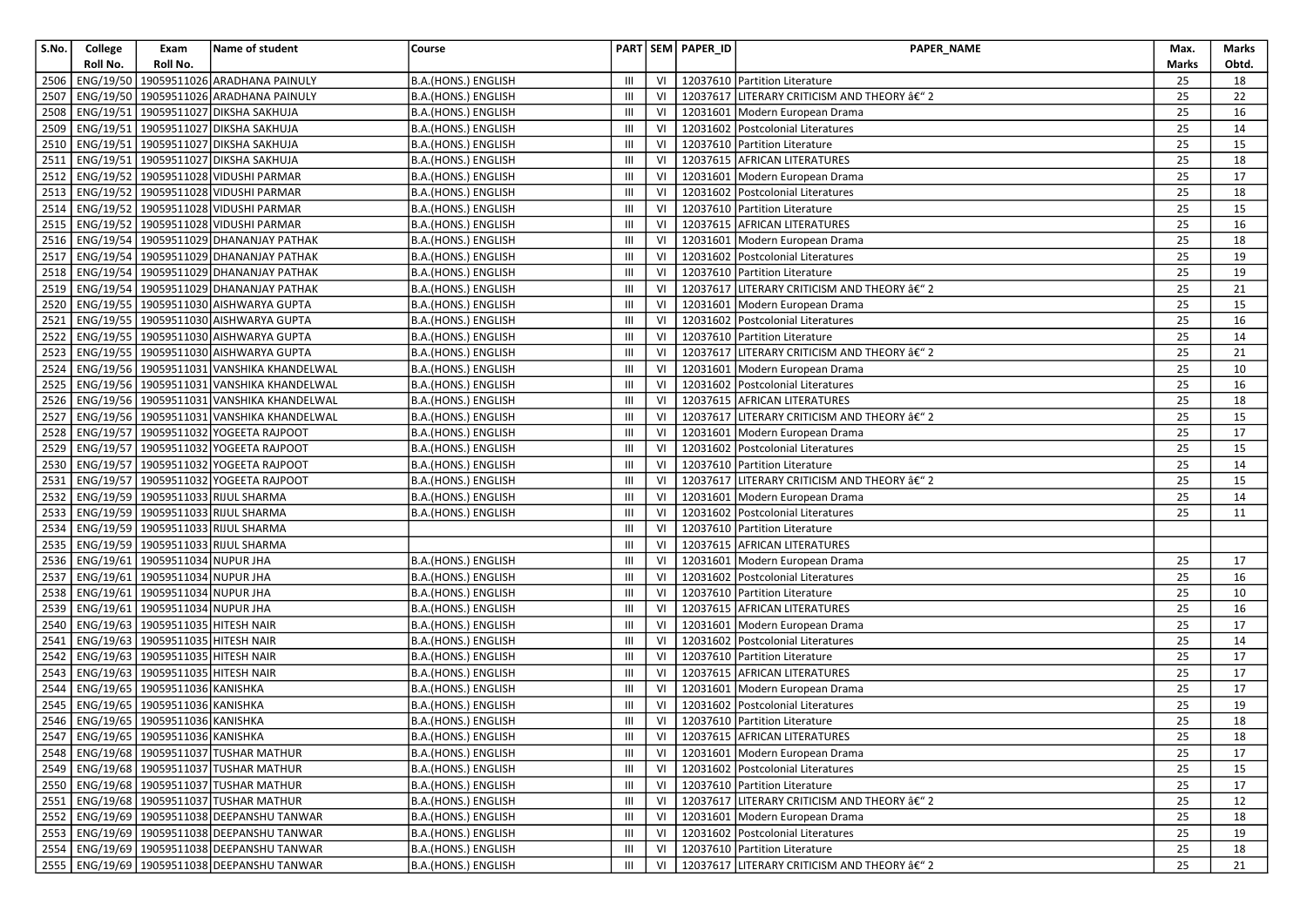| S.No. | College   | Exam                                      | Name of student                               | Course              |                |    | PART SEM PAPER_ID | PAPER_NAME                                        | Max.         | Marks       |
|-------|-----------|-------------------------------------------|-----------------------------------------------|---------------------|----------------|----|-------------------|---------------------------------------------------|--------------|-------------|
|       | Roll No.  | Roll No.                                  |                                               |                     |                |    |                   |                                                   | <b>Marks</b> | Obtd.       |
| 2556  | ENG/19/71 | 19059511039 HARSHITA                      |                                               | B.A.(HONS.) ENGLISH | Ш              | VI |                   | 12031601 Modern European Drama                    | 25           | 17          |
| 2557  |           | ENG/19/71 19059511039 HARSHITA            |                                               | B.A.(HONS.) ENGLISH | Ш              | VI |                   | 12031602 Postcolonial Literatures                 | 25           | 15          |
| 2558  |           | ENG/19/71 19059511039 HARSHITA            |                                               | B.A.(HONS.) ENGLISH | Ш              | VI |                   | 12037611 Research Methodology                     | 25           | 22          |
| 2559  |           | ENG/19/71 19059511039 HARSHITA            |                                               | B.A.(HONS.) ENGLISH | Ш              | VI |                   | 12037617 LITERARY CRITICISM AND THEORY â€" 2      | 25           | 22          |
| 2560  |           |                                           | ENG/19/72 19059511040 SHIVAM MAVI             | B.A.(HONS.) ENGLISH | Ш              | VI |                   | 12031601 Modern European Drama                    | 25           | 0           |
| 2561  |           |                                           | ENG/19/72 19059511040 SHIVAM MAVI             | B.A.(HONS.) ENGLISH | Ш              | VI |                   | 12031602 Postcolonial Literatures                 | 25           | 0           |
| 2562  |           |                                           | ENG/19/72 19059511040 SHIVAM MAVI             | B.A.(HONS.) ENGLISH | Ш              | VI |                   | 12037611 Research Methodology                     | 25           | $\mathbf 0$ |
| 2563  |           |                                           | ENG/19/72 19059511040 SHIVAM MAVI             | B.A.(HONS.) ENGLISH | Ш              | VI |                   | 12037617 LITERARY CRITICISM AND THEORY â€" 2      | 25           |             |
| 2564  |           |                                           | ENG/19/73   19059511041 ANUVA SHARMA          | B.A.(HONS.) ENGLISH | Ш              | VI |                   | 12031601 Modern European Drama                    | 25           | 0           |
| 2565  |           |                                           | ENG/19/73   19059511041 ANUVA SHARMA          | B.A.(HONS.) ENGLISH | Ш              | VI |                   | 12031602 Postcolonial Literatures                 | 25           | 10          |
| 2566  |           |                                           | ENG/19/73   19059511041 ANUVA SHARMA          | B.A.(HONS.) ENGLISH | Ш              | VI |                   | 12037610 Partition Literature                     | 25           | 12          |
| 2567  |           |                                           | ENG/19/73 19059511041 ANUVA SHARMA            | B.A.(HONS.) ENGLISH | Ш              | VI |                   | 12037615 AFRICAN LITERATURES                      | 25           | 18          |
| 2568  |           |                                           | ENG/19/74   19059511042 NAVYA SINGH           | B.A.(HONS.) ENGLISH | Ш              | VI |                   | 12031601 Modern European Drama                    | 25           | 17          |
| 2569  |           |                                           | ENG/19/74 19059511042 NAVYA SINGH             | B.A.(HONS.) ENGLISH | Ш              | VI |                   | 12031602 Postcolonial Literatures                 | 25           | $\mathbf 0$ |
| 2570  |           |                                           | ENG/19/74   19059511042 NAVYA SINGH           | B.A.(HONS.) ENGLISH | Ш              | VI |                   | 12037610 Partition Literature                     | 25           | 11          |
| 2571  |           |                                           | ENG/19/74 19059511042 NAVYA SINGH             | B.A.(HONS.) ENGLISH | Ш              | VI |                   | 12037615 AFRICAN LITERATURES                      | 25           | 16          |
| 2572  |           | ENG/19/75 19059511043 RAVINDER            |                                               | B.A.(HONS.) ENGLISH | Ш              | VI |                   | 12031601 Modern European Drama                    | 25           | 14          |
| 2573  |           | ENG/19/75 19059511043 RAVINDER            |                                               | B.A.(HONS.) ENGLISH | Ш              | VI |                   | 12031602 Postcolonial Literatures                 | 25           | 13          |
| 2574  |           | ENG/19/75 19059511043 RAVINDER            |                                               | B.A.(HONS.) ENGLISH | Ш              | VI |                   | 12037611 Research Methodology                     | 25           | 15          |
| 2575  |           | ENG/19/75   19059511043 RAVINDER          |                                               | B.A.(HONS.) ENGLISH | Ш              | VI |                   | 12037617 LITERARY CRITICISM AND THEORY â€" 2      | 25           | 15          |
| 2576  |           |                                           | ENG/19/77 19059511044 RUCHIKA ARORA           | B.A.(HONS.) ENGLISH | Ш              | VI |                   | 12031601 Modern European Drama                    | 25           | 16          |
| 2577  |           |                                           | ENG/19/77 19059511044 RUCHIKA ARORA           | B.A.(HONS.) ENGLISH | Ш              | VI |                   | 12031602 Postcolonial Literatures                 | 25           | 15          |
| 2578  |           |                                           | ENG/19/77 19059511044 RUCHIKA ARORA           | B.A.(HONS.) ENGLISH | Ш              | VI |                   | 12037610 Partition Literature                     | 25           | 16          |
| 2579  |           |                                           | ENG/19/77 19059511044 RUCHIKA ARORA           | B.A.(HONS.) ENGLISH | Ш              | VI |                   | 12037617 LITERARY CRITICISM AND THEORY â€" 2      | 25           | 19          |
| 2580  |           |                                           | ENG/19/78 19059511045 ISHIKA SACHDEVA         | B.A.(HONS.) ENGLISH | $\mathbf{III}$ | VI |                   | 12031601 Modern European Drama                    | 25           | 16          |
| 2581  |           |                                           | ENG/19/78 19059511045 ISHIKA SACHDEVA         | B.A.(HONS.) ENGLISH | III            | VI |                   | 12031602 Postcolonial Literatures                 | 25           | 13          |
| 2582  |           |                                           | ENG/19/78 19059511045 ISHIKA SACHDEVA         | B.A.(HONS.) ENGLISH | Ш              | VI |                   | 12037610 Partition Literature                     | 25           | 12          |
| 2583  |           |                                           | ENG/19/78   19059511045   ISHIKA SACHDEVA     | B.A.(HONS.) ENGLISH | Ш              | VI |                   | 12037617 LITERARY CRITICISM AND THEORY â€" 2      | 25           | 19          |
| 2584  |           | ENG/19/84 19059511046 JHIMI PAUL          |                                               | B.A.(HONS.) ENGLISH | Ш              | VI |                   | 12031601 Modern European Drama                    | 25           | 16          |
| 2585  |           | ENG/19/84 19059511046 JHIMI PAUL          |                                               | B.A.(HONS.) ENGLISH | Ш              | VI |                   | 12031602 Postcolonial Literatures                 | 25           | 14          |
| 2586  |           | ENG/19/84 19059511046 JHIMI PAUL          |                                               | B.A.(HONS.) ENGLISH | Ш              | VI |                   | 12037610 Partition Literature                     | 25           | 15          |
| 2587  |           | ENG/19/84 19059511046 JHIMI PAUL          |                                               | B.A.(HONS.) ENGLISH | Ш              | VI |                   | 12037615 AFRICAN LITERATURES                      | 25           | 16          |
| 2588  |           | ENG/19/85   19059511047 VIKASH            |                                               | B.A.(HONS.) ENGLISH | III            | VI |                   | 12031601 Modern European Drama                    | 25           | 13          |
| 2589  |           | ENG/19/85 19059511047 VIKASH              |                                               | B.A.(HONS.) ENGLISH | Ш              | VI |                   | 12031602 Postcolonial Literatures                 | 25           | 11          |
| 2590  |           | ENG/19/85 19059511047 VIKASH              |                                               | B.A.(HONS.) ENGLISH | III            | VI |                   | 12037611 Research Methodology                     | 25           | 17          |
| 2591  |           | ENG/19/85   19059511047 VIKASH            |                                               | B.A.(HONS.) ENGLISH | Ш              | VI |                   | 12037617 LITERARY CRITICISM AND THEORY â€" 2      | 25           | 15          |
| 2592  |           | ENG/19/86 19059511048 MAYANK              |                                               | B.A.(HONS.) ENGLISH | Ш              | VI |                   | 12031601 Modern European Drama                    | 25           | 16          |
| 2593  |           | ENG/19/86   19059511048 MAYANK            |                                               | B.A.(HONS.) ENGLISH | Ш              | VI |                   | 12031602 Postcolonial Literatures                 | 25           | 15          |
| 2594  |           | ENG/19/86   19059511048 MAYANK            |                                               | B.A.(HONS.) ENGLISH | Ш              | VI |                   | 12037610 Partition Literature                     | 25           | 17          |
| 2595  |           | ENG/19/86 19059511048 MAYANK              |                                               | B.A.(HONS.) ENGLISH | Ш              | VI |                   | 12037615 AFRICAN LITERATURES                      | 25           | 17          |
|       |           |                                           | 2596   ENG/19/87   19059511049 ESHA SACHAN    | B.A.(HONS.) ENGLISH | Ш              | VI |                   | 12031601 Modern European Drama                    | 25           | 16          |
|       |           |                                           | 2597 ENG/19/87 19059511049 ESHA SACHAN        | B.A.(HONS.) ENGLISH |                |    |                   | III   VI   12031602   Postcolonial Literatures    | 25           | 14          |
|       |           |                                           | 2598   ENG/19/87   19059511049 ESHA SACHAN    | B.A.(HONS.) ENGLISH | Ш              |    |                   | VI   12037610   Partition Literature              | 25           | 15          |
|       |           |                                           | 2599   ENG/19/87   19059511049 ESHA SACHAN    | B.A.(HONS.) ENGLISH | Ш              |    |                   | VI   12037615 AFRICAN LITERATURES                 | 25           | 16          |
|       |           |                                           | 2600   ENG/19/88   19059511050 SAMTRIPTI MANI | B.A.(HONS.) ENGLISH | Ш              | VI |                   | 12031601 Modern European Drama                    | 25           | 17          |
|       |           |                                           | 2601   ENG/19/88   19059511050 SAMTRIPTI MANI | B.A.(HONS.) ENGLISH | Ш              | VI |                   | 12031602 Postcolonial Literatures                 | 25           | 13          |
|       |           |                                           | 2602   ENG/19/88   19059511050 SAMTRIPTI MANI | B.A.(HONS.) ENGLISH | Ш              |    |                   | VI   12037610   Partition Literature              | 25           | 16          |
|       |           |                                           | 2603   ENG/19/88   19059511050 SAMTRIPTI MANI | B.A.(HONS.) ENGLISH | Ш              |    |                   | VI   12037617 LITERARY CRITICISM AND THEORY â€" 2 | 25           | 20          |
|       |           | 2604   ENG/19/89   19059511051 S.VARSHA   |                                               | B.A.(HONS.) ENGLISH | Ш              | VI |                   | 12031601 Modern European Drama                    | 25           | 17          |
|       |           | 2605   ENG/19/89   19059511051   S.VARSHA |                                               | B.A.(HONS.) ENGLISH | Ш              |    |                   | VI   12031602   Postcolonial Literatures          | 25           | 19          |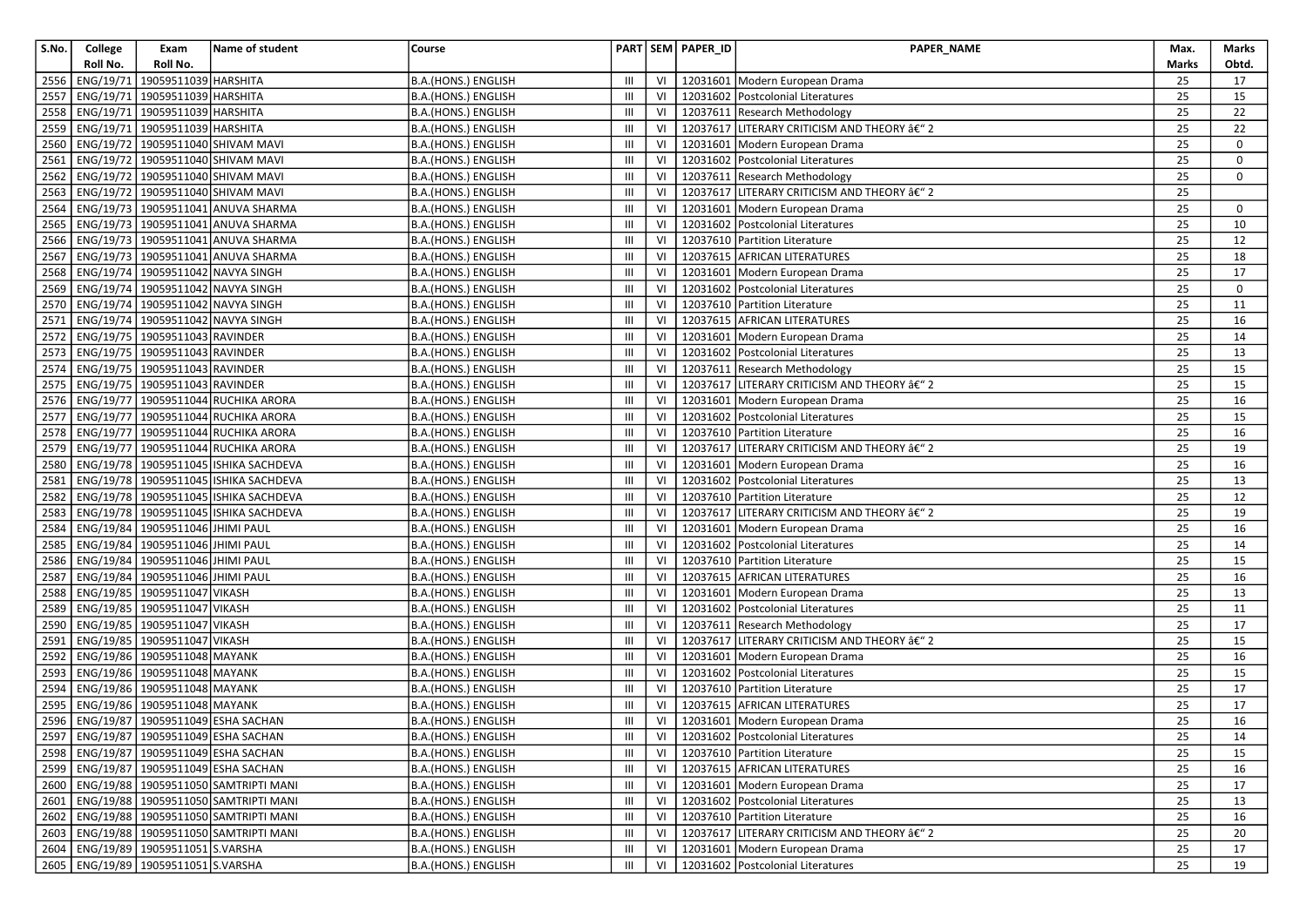| S.No. | College   | Exam                                  | Name of student                                      | Course              |                               |    | PART SEM PAPER_ID | PAPER_NAME                                   | Max.  | Marks |
|-------|-----------|---------------------------------------|------------------------------------------------------|---------------------|-------------------------------|----|-------------------|----------------------------------------------|-------|-------|
|       | Roll No.  | Roll No.                              |                                                      |                     |                               |    |                   |                                              | Marks | Obtd. |
| 2606  | ENG/19/89 | 19059511051 S.VARSHA                  |                                                      | B.A.(HONS.) ENGLISH | Ш                             | VI |                   | 12037610 Partition Literature                | 25    | 19    |
| 2607  | ENG/19/89 | 19059511051 S.VARSHA                  |                                                      | B.A.(HONS.) ENGLISH | Ш                             | VI |                   | 12037617 LITERARY CRITICISM AND THEORY â€" 2 | 25    | 22    |
| 2608  | ENG/19/90 |                                       | 19059511052 HARENDER PRATAP SINGH                    | B.A.(HONS.) ENGLISH | III                           | VI |                   | 12031601 Modern European Drama               | 25    | 16    |
| 2609  | ENG/19/90 |                                       | 19059511052 HARENDER PRATAP SINGH                    | B.A.(HONS.) ENGLISH | $\mathbf{III}$                | VI |                   | 12031602 Postcolonial Literatures            | 25    | 12    |
| 2610  |           |                                       | ENG/19/90   19059511052 HARENDER PRATAP SINGH        | B.A.(HONS.) ENGLISH | Ш                             | VI |                   | 12037610 Partition Literature                | 25    | 16    |
| 2611  |           |                                       | ENG/19/90   19059511052 HARENDER PRATAP SINGH        | B.A.(HONS.) ENGLISH | Ш                             | VI |                   | 12037615 AFRICAN LITERATURES                 | 25    | 16    |
| 2612  |           |                                       | ENG/19/91   19059511053 SAMADRITA LAHIRI CHAKRAVARTY | B.A.(HONS.) ENGLISH | Ш                             | VI |                   | 12031601   Modern European Drama             | 25    | 17    |
| 2613  | ENG/19/91 |                                       | 19059511053 SAMADRITA LAHIRI CHAKRAVARTY             | B.A.(HONS.) ENGLISH | III                           | VI |                   | 12031602 Postcolonial Literatures            | 25    | 18    |
| 2614  |           |                                       | ENG/19/91   19059511053 SAMADRITA LAHIRI CHAKRAVARTY | B.A.(HONS.) ENGLISH | Ш                             | VI |                   | 12037610 Partition Literature                | 25    | 18    |
| 2615  |           |                                       | ENG/19/91   19059511053 SAMADRITA LAHIRI CHAKRAVARTY | B.A.(HONS.) ENGLISH | Ш                             | VI |                   | 12037611 Research Methodology                | 25    | 20    |
| 2616  |           |                                       | ENG/19/92   19059511054 PRATHAM CHAUHAN              | B.A.(HONS.) ENGLISH | $\mathbf{III}$                | VI |                   | 12031601 Modern European Drama               | 25    | 17    |
| 2617  |           |                                       | ENG/19/92   19059511054 PRATHAM CHAUHAN              | B.A.(HONS.) ENGLISH | III                           | VI |                   | 12031602 Postcolonial Literatures            | 25    | 14    |
| 2618  |           |                                       | ENG/19/92   19059511054 PRATHAM CHAUHAN              | B.A.(HONS.) ENGLISH | $\mathbf{III}$                | VI |                   | 12037610 Partition Literature                | 25    | 14    |
| 2619  |           |                                       | ENG/19/92   19059511054 PRATHAM CHAUHAN              | B.A.(HONS.) ENGLISH | Ш                             | VI |                   | 12037615 AFRICAN LITERATURES                 | 25    | 18    |
| 2620  |           | ENG/19/93 19059511055 SHOEB KHAN      |                                                      | B.A.(HONS.) ENGLISH | $\mathbf{III}$                | VI |                   | 12031601 Modern European Drama               | 25    | 0     |
| 2621  |           | ENG/19/93 19059511055 SHOEB KHAN      |                                                      | B.A.(HONS.) ENGLISH | Ш                             | VI |                   | 12031602 Postcolonial Literatures            | 25    | 0     |
| 2622  |           | ENG/19/93 19059511055 SHOEB KHAN      |                                                      | B.A.(HONS.) ENGLISH | $\mathbf{III}$                | VI |                   | 12037610 Partition Literature                | 25    | 0     |
| 2623  |           | ENG/19/93 19059511055 SHOEB KHAN      |                                                      | B.A.(HONS.) ENGLISH | Ш                             | VI |                   | 12037617 LITERARY CRITICISM AND THEORY â€" 2 | 25    |       |
| 2624  |           |                                       | ENG/19/94   19059511056 NANDANI SHARMA               | B.A.(HONS.) ENGLISH | III                           | VI |                   | 12031601 Modern European Drama               | 25    | 17    |
| 2625  |           |                                       | ENG/19/94 19059511056 NANDANI SHARMA                 | B.A.(HONS.) ENGLISH | Ш                             | VI |                   | 12031602 Postcolonial Literatures            | 25    | 16    |
| 2626  |           |                                       | ENG/19/94 19059511056 NANDANI SHARMA                 | B.A.(HONS.) ENGLISH | III                           | VI |                   | 12037610 Partition Literature                | 25    | 15    |
| 2627  |           |                                       | ENG/19/94 19059511056 NANDANI SHARMA                 | B.A.(HONS.) ENGLISH | Ш                             | VI |                   | 12037611 Research Methodology                | 25    | 20    |
| 2628  |           |                                       | ENG/19/96   18059511047 AANCHAL MOHAN                | B.A.(HONS.) ENGLISH | Ш                             | VI |                   | 12031601 Modern European Drama               | 25    | 14    |
| 2629  |           |                                       | ENG/19/96   18059511047 AANCHAL MOHAN                | B.A.(HONS.) ENGLISH | Ш                             | VI |                   | 12031602 Postcolonial Literatures            | 25    | 12    |
| 2630  |           |                                       | ENG/19/96 18059511047 AANCHAL MOHAN                  | B.A.(HONS.) ENGLISH | Ш                             | VI |                   | 12037610 Partition Literature                | 25    | 10    |
| 2631  |           |                                       | ENG/19/96   18059511047 AANCHAL MOHAN                | B.A.(HONS.) ENGLISH | Ш                             | VI |                   | 12037611 Research Methodology                | 25    | 20    |
| 2632  |           |                                       | HIN/19/10   19059516006 MOHIT SHARMA                 | B.A.(HONS.) HINDI   | Ш                             | VI |                   | 12051601 Hindi Alochna                       | 25    | 21    |
| 2633  |           |                                       | HIN/19/10   19059516006 MOHIT SHARMA                 | B.A.(HONS.) HINDI   | III                           | VI |                   | 12051602 Hindi Nibandh Aur Anye Gadye vidhey | 25    | 20    |
| 2634  |           |                                       | HIN/19/10   19059516006 MOHIT SHARMA                 | B.A.(HONS.) HINDI   | Ш                             | VI | 12057607 LOKNATYA |                                              | 25    | 22    |
| 2635  | HIN/19/10 |                                       | 19059516006 MOHIT SHARMA                             | B.A.(HONS.) HINDI   | III                           | VI |                   | 12057612 RANGMANCH                           | 25    | 22    |
| 2636  | HIN/19/11 |                                       | 19059516007 ANIT KUMAR SINGH                         | B.A.(HONS.) HINDI   | Ш                             | VI |                   | 12051601 Hindi Alochna                       | 25    | 21    |
| 2637  | HIN/19/11 |                                       | 19059516007 ANIT KUMAR SINGH                         | B.A.(HONS.) HINDI   | Ш                             | VI |                   | 12051602 Hindi Nibandh Aur Anye Gadye vidhey | 25    | 19    |
| 2638  | HIN/19/11 |                                       | 19059516007 ANIT KUMAR SINGH                         | B.A.(HONS.) HINDI   | $\mathbf{III}$                | VI | 12057607 LOKNATYA |                                              | 25    | 19    |
| 2639  |           |                                       | HIN/19/11   19059516007 ANIT KUMAR SINGH             | B.A.(HONS.) HINDI   | $\mathbf{III}$                | VI |                   | 12057610 SHODH PRAVIDHI                      | 25    | 18    |
| 2640  |           |                                       | HIN/19/12   19059516008 GAURAV KUMAR                 | B.A.(HONS.) HINDI   | Ш                             | VI |                   | 12051601 Hindi Alochna                       | 25    | 22    |
| 2641  |           |                                       | HIN/19/12   19059516008 GAURAV KUMAR                 | B.A.(HONS.) HINDI   | Ш                             | VI |                   | 12051602 Hindi Nibandh Aur Anye Gadye vidhey | 25    | 21    |
| 2642  | HIN/19/12 |                                       | 19059516008 GAURAV KUMAR                             | B.A.(HONS.) HINDI   | III                           | VI |                   | 12057608 HINDI KI BHASHIK VIVIDHTAYEN        | 25    | 23    |
| 2643  |           |                                       | HIN/19/12   19059516008 GAURAV KUMAR                 | B.A.(HONS.) HINDI   | Ш                             | VI |                   | 12057610 SHODH PRAVIDHI                      | 25    | 20    |
| 2644  |           | HIN/19/13   19059516009 NEHA          |                                                      | B.A.(HONS.) HINDI   | III                           | VI |                   | 12051601 Hindi Alochna                       | 25    | 21    |
| 2645  |           | HIN/19/13   19059516009 NEHA          |                                                      | B.A.(HONS.) HINDI   | $\mathbf{III}$                | VI |                   | 12051602 Hindi Nibandh Aur Anye Gadye vidhey | 25    | 18    |
| 2646  |           | HIN/19/13 19059516009 NEHA            |                                                      | B.A.(HONS.) HINDI   | Ш                             | VI |                   | 12057608 HINDI KI BHASHIK VIVIDHTAYEN        | 25    | 22    |
|       |           | 2647 HIN/19/13 19059516009 NEHA       |                                                      | B.A.(HONS.) HINDI   | $\ensuremath{\mathsf{III}}$ . |    |                   | VI   12057610 SHODH PRAVIDHI                 | 25    | 19    |
|       |           | 2648   HIN/19/14   19059516010 SIMRAN |                                                      | B.A.(HONS.) HINDI   | Ш                             | VI |                   | 12051601 Hindi Alochna                       | 25    | 21    |
|       |           | 2649   HIN/19/14   19059516010 SIMRAN |                                                      | B.A.(HONS.) HINDI   | Ш                             | VI |                   | 12051602 Hindi Nibandh Aur Anye Gadye vidhey | 25    | 20    |
|       |           | 2650 HIN/19/14 19059516010 SIMRAN     |                                                      | B.A.(HONS.) HINDI   | Ш                             | VI | 12057607 LOKNATYA |                                              | 25    | 22    |
| 2651  |           | HIN/19/14 19059516010 SIMRAN          |                                                      | B.A.(HONS.) HINDI   | Ш                             | VI |                   | 12057610 SHODH PRAVIDHI                      | 25    | 21    |
|       |           |                                       | 2652   HIN/19/15   19059516011 KARTIK KUMAR JHA      | B.A.(HONS.) HINDI   | Ш                             | VI |                   | 12051601 Hindi Alochna                       | 25    | 22    |
|       |           |                                       | 2653   HIN/19/15   19059516011 KARTIK KUMAR JHA      | B.A.(HONS.) HINDI   | Ш                             | VI |                   | 12051602 Hindi Nibandh Aur Anye Gadye vidhey | 25    | 22    |
|       |           |                                       | 2654   HIN/19/15   19059516011 KARTIK KUMAR JHA      | B.A.(HONS.) HINDI   | Ш                             | VI |                   | 12057608 HINDI KI BHASHIK VIVIDHTAYEN        | 25    | 23    |
|       |           |                                       | 2655   HIN/19/15   19059516011 KARTIK KUMAR JHA      | B.A.(HONS.) HINDI   | Ш                             |    |                   | VI   12057610 SHODH PRAVIDHI                 | 25    | 19    |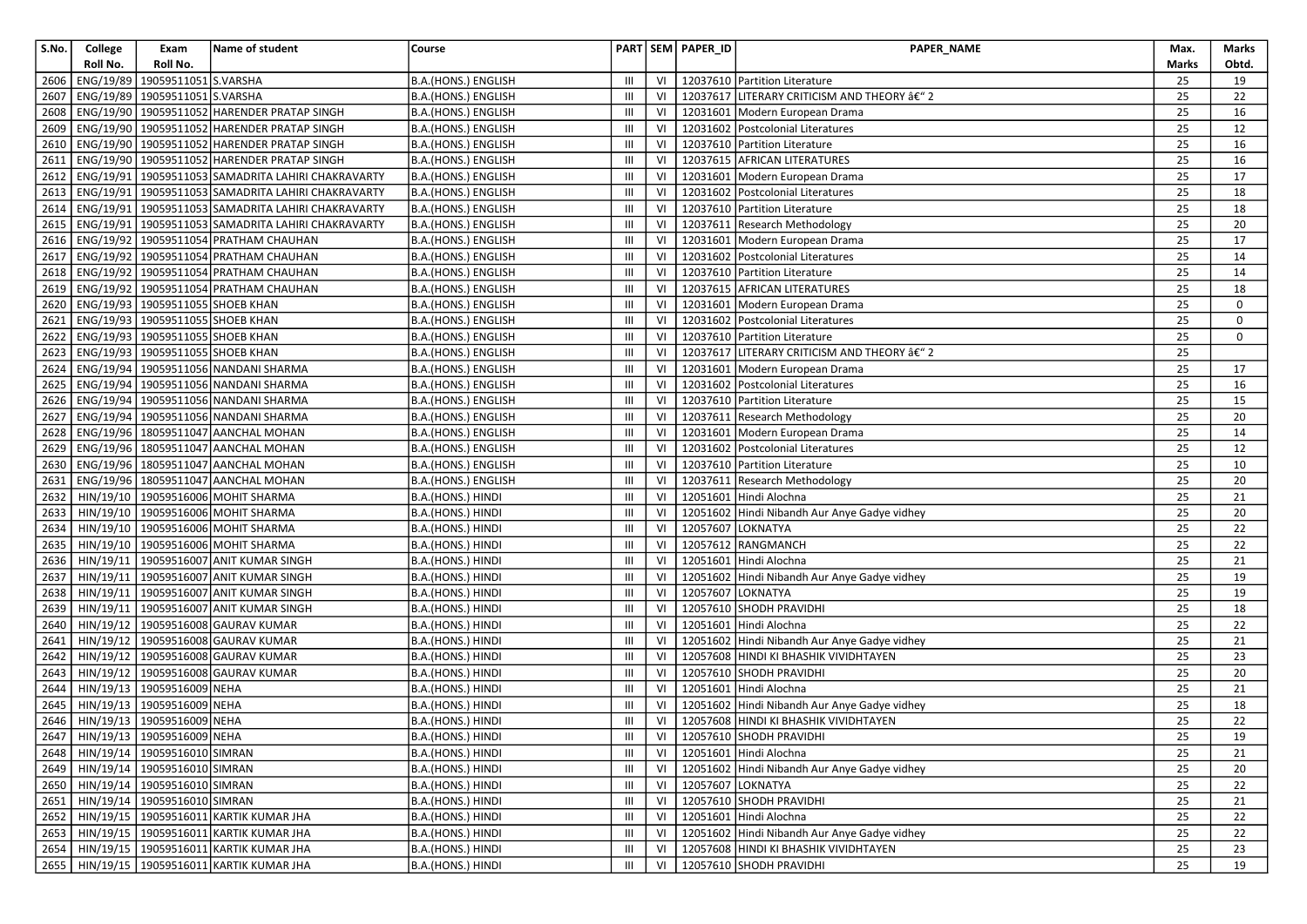| S.No.        | College                | Exam                                   | Name of student                              | Course                                 |                |          | PART SEM PAPER_ID | <b>PAPER NAME</b>                                 | Max.         | Marks    |
|--------------|------------------------|----------------------------------------|----------------------------------------------|----------------------------------------|----------------|----------|-------------------|---------------------------------------------------|--------------|----------|
|              | Roll No.               | Roll No.                               |                                              |                                        |                |          |                   |                                                   | <b>Marks</b> | Obtd.    |
| 2656         | HIN/19/16              | 19059516012 KAJAL                      |                                              | B.A.(HONS.) HINDI                      | III            | VI       |                   | 12051601 Hindi Alochna                            | 25           | 22       |
| 2657         |                        | HIN/19/16 19059516012 KAJAL            |                                              | B.A.(HONS.) HINDI                      | Ш              | VI       |                   | 12051602 Hindi Nibandh Aur Anye Gadye vidhey      | 25           | 19       |
| 2658         |                        | HIN/19/16 19059516012 KAJAL            |                                              | B.A.(HONS.) HINDI                      | Ш              | VI       |                   | 12057607 LOKNATYA                                 | 25           | 18       |
| 2659         |                        | HIN/19/16 19059516012 KAJAL            |                                              | B.A.(HONS.) HINDI                      | Ш              | VI       |                   | 12057610 SHODH PRAVIDHI                           | 25           | 20       |
| 2660         | HIN/19/17              |                                        | 19059516013 YASH SAMERIYA                    | B.A.(HONS.) HINDI                      | Ш              | VI       |                   | 12051601 Hindi Alochna                            | 25           | 21       |
| 2661         |                        |                                        | HIN/19/17   19059516013 YASH SAMERIYA        | B.A.(HONS.) HINDI                      | Ш              | VI       |                   | 12051602 Hindi Nibandh Aur Anye Gadye vidhey      | 25           | 20       |
| 2662         |                        |                                        | HIN/19/17   19059516013 YASH SAMERIYA        | B.A.(HONS.) HINDI                      | Ш              | VI       |                   | 12057608 HINDI KI BHASHIK VIVIDHTAYEN             | 25           | 22       |
| 2663         |                        |                                        | HIN/19/17   19059516013 YASH SAMERIYA        | B.A.(HONS.) HINDI                      | Ш              | VI       |                   | 12057610 SHODH PRAVIDHI                           | 25           | 19       |
| 2664         |                        | HIN/19/18 19059516014 SANDEEP          |                                              | B.A.(HONS.) HINDI                      | Ш              | VI       |                   | 12051601 Hindi Alochna                            | 25           | 20       |
| 2665         |                        | HIN/19/18 19059516014 SANDEEP          |                                              | B.A.(HONS.) HINDI                      | III            | VI       |                   | 12051602 Hindi Nibandh Aur Anye Gadye vidhey      | 25           | 18       |
| 2666         |                        | HIN/19/18 19059516014 SANDEEP          |                                              | B.A.(HONS.) HINDI                      | Ш              | VI       |                   | 12057608 HINDI KI BHASHIK VIVIDHTAYEN             | 25           | 22       |
| 2667         |                        | HIN/19/18 19059516014 SANDEEP          |                                              | B.A.(HONS.) HINDI                      | Ш              | VI       |                   | 12057610 SHODH PRAVIDHI                           | 25           | 18       |
| 2668         |                        | HIN/19/19 19059516015 PRIYANKA         |                                              | B.A.(HONS.) HINDI                      | Ш              | VI       |                   | 12051601 Hindi Alochna                            | 25           | 22       |
| 2669         |                        | HIN/19/19 19059516015 PRIYANKA         |                                              | B.A.(HONS.) HINDI                      | Ш              | VI       |                   | 12051602 Hindi Nibandh Aur Anye Gadye vidhey      | 25           | 22       |
| 2670         | HIN/19/19              | 19059516015 PRIYANKA                   |                                              | B.A.(HONS.) HINDI                      | Ш              | VI       | 12057607 LOKNATYA |                                                   | 25           | 22       |
| 2671         |                        | HIN/19/19 19059516015 PRIYANKA         |                                              | B.A.(HONS.) HINDI                      | Ш              | VI       |                   | 12057610 SHODH PRAVIDHI                           | 25           | 21       |
| 2672         | HIN/19/2               |                                        | 19059516001 UTKARSH DWIVEDI                  | B.A.(HONS.) HINDI                      | Ш              | VI       |                   | 12051601 Hindi Alochna                            | 25           | 22       |
| 2673         | HIN/19/2               |                                        | 19059516001 UTKARSH DWIVEDI                  | B.A.(HONS.) HINDI                      | Ш              | VI       |                   | 12051602 Hindi Nibandh Aur Anye Gadye vidhey      | 25           | 21       |
| 2674         | HIN/19/2               |                                        | 19059516001 UTKARSH DWIVEDI                  | B.A.(HONS.) HINDI                      | Ш              | VI       |                   | 12057608 HINDI KI BHASHIK VIVIDHTAYEN             | 25           | 23       |
| 2675         | HIN/19/2               |                                        | 19059516001 UTKARSH DWIVEDI                  | B.A.(HONS.) HINDI                      | Ш              | VI       |                   | 12057610 SHODH PRAVIDHI                           | 25           | 20       |
| 2676         |                        | HIN/19/20 19059516016 SURAJ            |                                              | B.A.(HONS.) HINDI                      | Ш              | VI       |                   | 12051601 Hindi Alochna                            | 25           | 14       |
| 2677         |                        | HIN/19/20 19059516016 SURAJ            |                                              | B.A.(HONS.) HINDI                      | III            | VI       |                   | 12051602 Hindi Nibandh Aur Anye Gadye vidhey      | 25           | 9        |
| 2678         | HIN/19/20              | 19059516016 SURAJ                      |                                              | B.A.(HONS.) HINDI                      | Ш              | VI       | 12057607 LOKNATYA |                                                   | 25           | 10       |
| 2679         |                        | HIN/19/20 19059516016 SURAJ            |                                              | B.A.(HONS.) HINDI                      | Ш              | VI       |                   | 12057612 RANGMANCH                                | 25           | 10       |
| 2680         |                        |                                        | HIN/19/21   19059516017 PRINCE KUMAR         | B.A.(HONS.) HINDI                      | Ш              | VI       |                   | 12051601 Hindi Alochna                            | 25           | 21       |
| 2681         | HIN/19/21              |                                        | 19059516017 PRINCE KUMAR                     | B.A.(HONS.) HINDI                      | $\mathbf{III}$ | VI       |                   | 12051602 Hindi Nibandh Aur Anye Gadye vidhey      | 25           | 19       |
| 2682         |                        |                                        | HIN/19/21   19059516017 PRINCE KUMAR         | B.A.(HONS.) HINDI                      | Ш              | VI       |                   | 12057608 HINDI KI BHASHIK VIVIDHTAYEN             | 25           | 22       |
| 2683         |                        | 19059516018 TANUSHRI                   | HIN/19/21   19059516017 PRINCE KUMAR         | B.A.(HONS.) HINDI                      | Ш<br>Ш         | VI<br>VI |                   | 12057610 SHODH PRAVIDHI<br>12051601 Hindi Alochna | 25<br>25     | 19<br>21 |
| 2684<br>2685 | HIN/19/25<br>HIN/19/25 | 19059516018 TANUSHRI                   |                                              | B.A.(HONS.) HINDI<br>B.A.(HONS.) HINDI | Ш              | VI       |                   | 12051602 Hindi Nibandh Aur Anye Gadye vidhey      | 25           | 20       |
| 2686         |                        | HIN/19/25 19059516018 TANUSHRI         |                                              | B.A.(HONS.) HINDI                      | Ш              | VI       | 12057607 LOKNATYA |                                                   | 25           | 21       |
| 2687         |                        | HIN/19/25 19059516018 TANUSHRI         |                                              | B.A.(HONS.) HINDI                      | Ш              | VI       |                   | 12057610 SHODH PRAVIDHI                           | 25           | 20       |
| 2688         |                        | HIN/19/26 19059516019 HEMANT           |                                              | B.A.(HONS.) HINDI                      | Ш              | VI       |                   | 12051601 Hindi Alochna                            | 25           | 21       |
| 2689         |                        | HIN/19/26 19059516019 HEMANT           |                                              | B.A.(HONS.) HINDI                      | Ш              | VI       |                   | 12051602 Hindi Nibandh Aur Anye Gadye vidhey      | 25           | 19       |
| 2690         |                        | HIN/19/26 19059516019 HEMANT           |                                              | B.A.(HONS.) HINDI                      | III            | VI       |                   | 12057608 HINDI KI BHASHIK VIVIDHTAYEN             | 25           | 22       |
| 2691         |                        | HIN/19/26 19059516019 HEMANT           |                                              | B.A.(HONS.) HINDI                      | Ш              | VI       |                   | 12057610 SHODH PRAVIDHI                           | 25           | 19       |
| 2692         | HIN/19/27              |                                        | 19059516020 SAKSHI SINGH                     | B.A.(HONS.) HINDI                      | Ш              | VI       |                   | 12051601 Hindi Alochna                            | 25           | 21       |
| 2693         | HIN/19/27              |                                        | 19059516020 SAKSHI SINGH                     | B.A.(HONS.) HINDI                      | Ш              | VI       |                   | 12051602 Hindi Nibandh Aur Anye Gadye vidhey      | 25           | 19       |
| 2694         |                        |                                        | HIN/19/27 19059516020 SAKSHI SINGH           | B.A.(HONS.) HINDI                      | Ш              | VI       |                   | 12057608 HINDI KI BHASHIK VIVIDHTAYEN             | 25           | 22       |
| 2695         | HIN/19/27              |                                        | 19059516020 SAKSHI SINGH                     | B.A.(HONS.) HINDI                      | Ш              | VI       |                   | 12057610 SHODH PRAVIDHI                           | 25           | 20       |
|              |                        |                                        | 2696   HIN/19/28   19059516021 VIKRAM SINGH  | B.A.(HONS.) HINDI                      | Ш              | VI       |                   | 12051601 Hindi Alochna                            | 25           | 21       |
|              |                        |                                        | 2697 HIN/19/28 19059516021 VIKRAM SINGH      | B.A.(HONS.) HINDI                      | III            |          |                   | VI 12051602 Hindi Nibandh Aur Anye Gadye vidhey   | 25           | $20\,$   |
|              |                        |                                        | 2698   HIN/19/28   19059516021 VIKRAM SINGH  | B.A.(HONS.) HINDI                      | Ш              | VI       |                   | 12057607 LOKNATYA                                 | 25           | 17       |
|              |                        |                                        | 2699   HIN/19/28   19059516021 VIKRAM SINGH  | B.A.(HONS.) HINDI                      | III            | VI       |                   | 12057610 SHODH PRAVIDHI                           | 25           | 19       |
|              |                        | 2700   HIN/19/29   19059516022 VANDANA |                                              | B.A.(HONS.) HINDI                      | Ш              | VI       |                   | 12051601 Hindi Alochna                            | 25           | 21       |
|              |                        | 2701   HIN/19/29   19059516022 VANDANA |                                              | B.A.(HONS.) HINDI                      | Ш              | VI       |                   | 12051602 Hindi Nibandh Aur Anye Gadye vidhey      | 25           | 20       |
|              |                        | 2702   HIN/19/29   19059516022 VANDANA |                                              | B.A.(HONS.) HINDI                      | Ш              | VI       |                   | 12057607 LOKNATYA                                 | 25           | 20       |
|              |                        | 2703   HIN/19/29   19059516022 VANDANA |                                              | B.A.(HONS.) HINDI                      | $\mathbf{III}$ | VI       |                   | 12057610 SHODH PRAVIDHI                           | 25           | 20       |
|              |                        |                                        | 2704   HIN/19/3   19059516002 SANDHYA KUMARI | B.A.(HONS.) HINDI                      | Ш              | VI       |                   | 12051601 Hindi Alochna                            | 25           | 22       |
|              |                        |                                        | 2705   HIN/19/3   19059516002 SANDHYA KUMARI | B.A.(HONS.) HINDI                      | Ш              | VI I     |                   | 12051602 Hindi Nibandh Aur Anye Gadye vidhey      | 25           | 18       |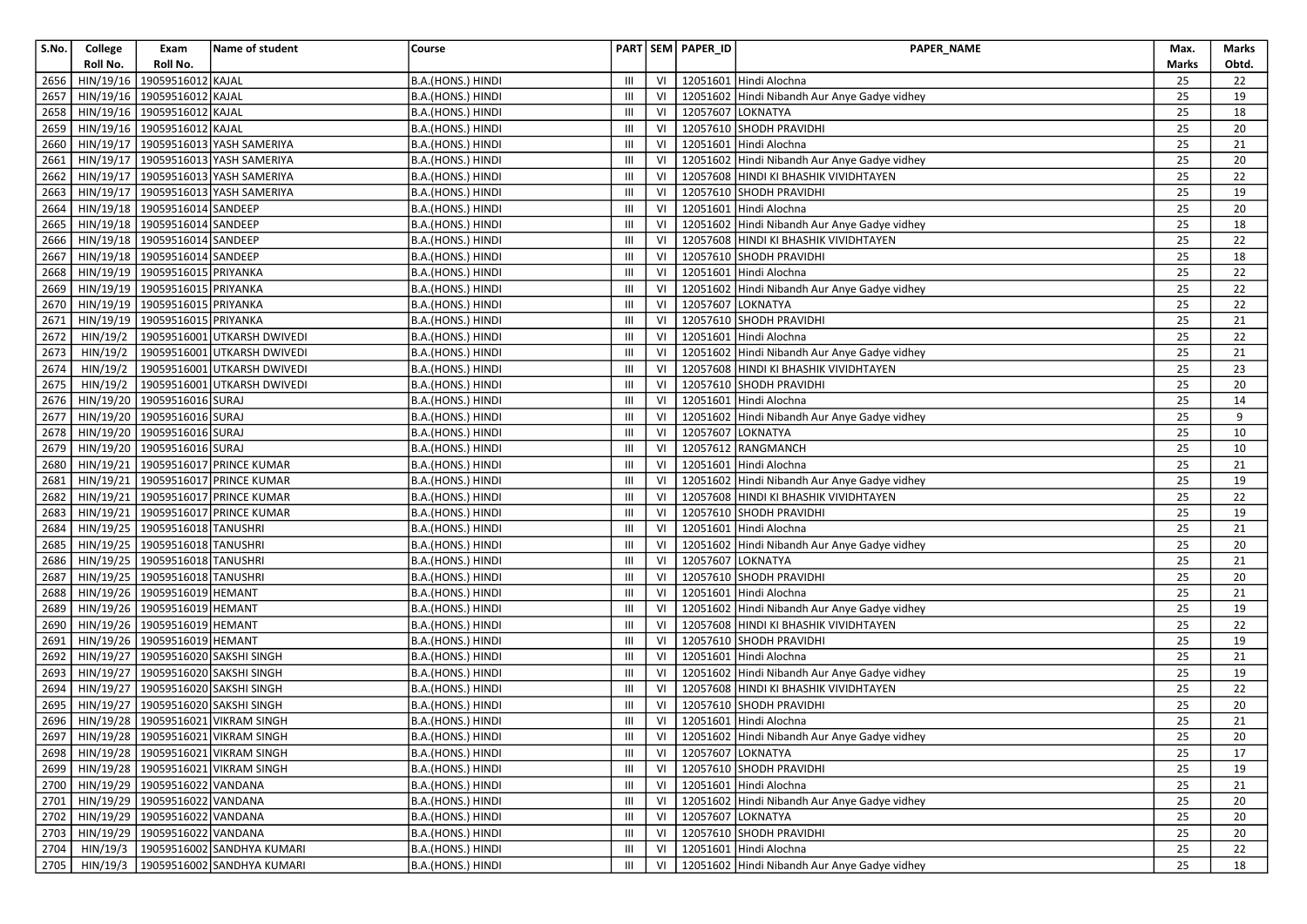| S.No. | College   | Exam                                   | Name of student                           | Course            |                                       |    | PART SEM PAPER_ID | PAPER_NAME                                        | Max.         | Marks |
|-------|-----------|----------------------------------------|-------------------------------------------|-------------------|---------------------------------------|----|-------------------|---------------------------------------------------|--------------|-------|
|       | Roll No.  | Roll No.                               |                                           |                   |                                       |    |                   |                                                   | <b>Marks</b> | Obtd. |
| 2706  | HIN/19/3  |                                        | 19059516002 SANDHYA KUMARI                | B.A.(HONS.) HINDI | III                                   | VI |                   | 12057608 HINDI KI BHASHIK VIVIDHTAYEN             | 25           | 22    |
| 2707  | HIN/19/3  |                                        | 19059516002 SANDHYA KUMARI                | B.A.(HONS.) HINDI | Ш                                     | VI |                   | 12057610 SHODH PRAVIDHI                           | 25           | 19    |
| 2708  | HIN/19/33 | 19059516023 KESHAV                     |                                           | B.A.(HONS.) HINDI | Ш                                     | VI |                   | 12051601 Hindi Alochna                            | 25           | 22    |
| 2709  | HIN/19/33 | 19059516023 KESHAV                     |                                           | B.A.(HONS.) HINDI | Ш                                     | VI |                   | 12051602 Hindi Nibandh Aur Anye Gadye vidhey      | 25           | 21    |
| 2710  |           | HIN/19/33 19059516023 KESHAV           |                                           | B.A.(HONS.) HINDI | Ш                                     | VI |                   | 12057608 HINDI KI BHASHIK VIVIDHTAYEN             | 25           | 22    |
| 2711  |           | HIN/19/33 19059516023 KESHAV           |                                           | B.A.(HONS.) HINDI | Ш                                     | VI |                   | 12057610 SHODH PRAVIDHI                           | 25           | 20    |
| 2712  |           | HIN/19/34   19059516024 RAJAN          |                                           | B.A.(HONS.) HINDI | Ш                                     | VI |                   | 12051601 Hindi Alochna                            | 25           | 22    |
| 2713  |           | HIN/19/34   19059516024 RAJAN          |                                           | B.A.(HONS.) HINDI | $\begin{array}{c} \hline \end{array}$ | VI |                   | 12051602 Hindi Nibandh Aur Anye Gadye vidhey      | 25           | 21    |
| 2714  |           | HIN/19/34 19059516024 RAJAN            |                                           | B.A.(HONS.) HINDI | Ш                                     | VI |                   | 12057608 HINDI KI BHASHIK VIVIDHTAYEN             | 25           | 23    |
| 2715  |           | HIN/19/34   19059516024 RAJAN          |                                           | B.A.(HONS.) HINDI | III                                   | VI |                   | 12057610 SHODH PRAVIDHI                           | 25           | 20    |
| 2716  |           |                                        | HIN/19/36   19059516025 BALDAU YADAV      | B.A.(HONS.) HINDI | Ш                                     | VI |                   | 12051601 Hindi Alochna                            | 25           | 22    |
| 2717  |           |                                        | HIN/19/36   19059516025 BALDAU YADAV      | B.A.(HONS.) HINDI | Ш                                     | VI |                   | 12051602 Hindi Nibandh Aur Anye Gadye vidhey      | 25           | 22    |
| 2718  |           |                                        | HIN/19/36   19059516025 BALDAU YADAV      | B.A.(HONS.) HINDI | Ш                                     | VI |                   | 12057608 HINDI KI BHASHIK VIVIDHTAYEN             | 25           | 23    |
| 2719  |           |                                        | HIN/19/36 19059516025 BALDAU YADAV        | B.A.(HONS.) HINDI | Ш                                     | VI |                   | 12057610 SHODH PRAVIDHI                           | 25           | 21    |
| 2720  |           |                                        | HIN/19/38   19059516027 NITISH KUMAR      | B.A.(HONS.) HINDI | Ш                                     | VI |                   | 12051601 Hindi Alochna                            | 25           | 21    |
| 2721  |           |                                        | HIN/19/38   19059516027 NITISH KUMAR      | B.A.(HONS.) HINDI | $\mathbf{III}$                        | VI |                   | 12051602 Hindi Nibandh Aur Anye Gadye vidhey      | 25           | 21    |
| 2722  |           |                                        | HIN/19/38   19059516027 NITISH KUMAR      | B.A.(HONS.) HINDI | Ш                                     | VI | 12057607 LOKNATYA |                                                   | 25           | 18    |
| 2723  |           |                                        | HIN/19/38 19059516027 NITISH KUMAR        | B.A.(HONS.) HINDI | Ш                                     | VI |                   | 12057612 RANGMANCH                                | 25           | 22    |
| 2724  | HIN/19/39 | 19059516028 ANSHU                      |                                           | B.A.(HONS.) HINDI | Ш                                     | VI |                   | 12051601 Hindi Alochna                            | 25           | 21    |
| 2725  |           | HIN/19/39 19059516028 ANSHU            |                                           | B.A.(HONS.) HINDI | Ш                                     | VI |                   | 12051602 Hindi Nibandh Aur Anye Gadye vidhey      | 25           | 19    |
| 2726  |           | HIN/19/39 19059516028 ANSHU            |                                           | B.A.(HONS.) HINDI | Ш                                     | VI |                   | 12057608 HINDI KI BHASHIK VIVIDHTAYEN             | 25           | 22    |
| 2727  |           | HIN/19/39 19059516028 ANSHU            |                                           | B.A.(HONS.) HINDI | III                                   | VI |                   | 12057610 SHODH PRAVIDHI                           | 25           | 19    |
| 2728  |           |                                        | HIN/19/41   19059516029 GUNJAN SAGAR      | B.A.(HONS.) HINDI | Ш                                     | VI |                   | 12051601 Hindi Alochna                            | 25           | 20    |
| 2729  |           |                                        | HIN/19/41   19059516029 GUNJAN SAGAR      | B.A.(HONS.) HINDI | Ш                                     | VI |                   | 12051602 Hindi Nibandh Aur Anye Gadye vidhey      | 25           | 0     |
| 2730  |           |                                        | HIN/19/41   19059516029 GUNJAN SAGAR      | B.A.(HONS.) HINDI | Ш                                     | VI |                   | 12057608 HINDI KI BHASHIK VIVIDHTAYEN             | 25           | 22    |
| 2731  | HIN/19/41 |                                        | 19059516029 GUNJAN SAGAR                  | B.A.(HONS.) HINDI | III                                   | VI |                   | 12057610 SHODH PRAVIDHI                           | 25           | 20    |
| 2732  |           |                                        | HIN/19/42   19059516030 DEEPAK KUMAR      | B.A.(HONS.) HINDI | Ш                                     | VI |                   | 12051601 Hindi Alochna                            | 25           | 21    |
| 2733  |           |                                        | HIN/19/42   19059516030 DEEPAK KUMAR      | B.A.(HONS.) HINDI | Ш                                     | VI |                   | 12051602 Hindi Nibandh Aur Anye Gadye vidhey      | 25           | 19    |
| 2734  |           |                                        | HIN/19/42   19059516030 DEEPAK KUMAR      | B.A.(HONS.) HINDI | Ш                                     | VI | 12057607 LOKNATYA |                                                   | 25           | 19    |
| 2735  | HIN/19/42 |                                        | 19059516030 DEEPAK KUMAR                  | B.A.(HONS.) HINDI | Ш                                     | VI |                   | 12057610 SHODH PRAVIDHI                           | 25           | 20    |
| 2736  |           | HIN/19/43   19059516031 PRIYANKA       |                                           | B.A.(HONS.) HINDI | Ш                                     | VI |                   | 12051601 Hindi Alochna                            | 25           | 21    |
| 2737  |           | HIN/19/43 19059516031 PRIYANKA         |                                           | B.A.(HONS.) HINDI | III                                   | VI |                   | 12051602 Hindi Nibandh Aur Anye Gadye vidhey      | 25           | 22    |
| 2738  |           | HIN/19/43 19059516031 PRIYANKA         |                                           | B.A.(HONS.) HINDI | III                                   | VI | 12057607 LOKNATYA |                                                   | 25           | 20    |
| 2739  |           | HIN/19/43 19059516031 PRIYANKA         |                                           | B.A.(HONS.) HINDI | Ш                                     | VI |                   | 12057612 RANGMANCH                                | 25           | 20    |
| 2740  | HIN/19/44 | 19059516032 SONU                       |                                           | B.A.(HONS.) HINDI | III                                   | VI |                   | 12051601 Hindi Alochna                            | 25           | 20    |
| 2741  |           | HIN/19/44 19059516032 SONU             |                                           | B.A.(HONS.) HINDI | Ш                                     | VI |                   | 12051602 Hindi Nibandh Aur Anye Gadye vidhey      | 25           | 19    |
| 2742  | HIN/19/44 | 19059516032 SONU                       |                                           | B.A.(HONS.) HINDI | Ш                                     | VI |                   | 12057608 HINDI KI BHASHIK VIVIDHTAYEN             | 25           | 21    |
| 2743  |           | HIN/19/44 19059516032 SONU             |                                           | B.A.(HONS.) HINDI | Ш                                     | VI |                   | 12057610 SHODH PRAVIDHI                           | 25           | 18    |
| 2744  |           | HIN/19/45   19059516033 USHA           |                                           | B.A.(HONS.) HINDI | Ш                                     | VI |                   | 12051601 Hindi Alochna                            | 25           | 21    |
| 2745  |           | HIN/19/45 19059516033 USHA             |                                           | B.A.(HONS.) HINDI | $\mathbf{III}$                        | VI |                   | 12051602 Hindi Nibandh Aur Anye Gadye vidhey      | 25           | 20    |
|       |           | 2746   HIN/19/45   19059516033 USHA    |                                           | B.A.(HONS.) HINDI | Ш                                     | VI |                   | 12057608 HINDI KI BHASHIK VIVIDHTAYEN             | 25           | 22    |
|       |           | 2747 HIN/19/45 19059516033 USHA        |                                           | B.A.(HONS.) HINDI | $\rm III$ .                           |    |                   | VI   12057610 SHODH PRAVIDHI                      | 25           | 19    |
|       |           |                                        | 2748   HIN/19/46   19059516034 MOHD.UVESH | B.A.(HONS.) HINDI | Ш                                     |    |                   | VI   12051601 Hindi Alochna                       | 25           | 21    |
|       |           |                                        | 2749   HIN/19/46   19059516034 MOHD.UVESH | B.A.(HONS.) HINDI | Ш                                     |    |                   | VI   12051602 Hindi Nibandh Aur Anye Gadye vidhey | 25           | 19    |
|       |           |                                        | 2750 HIN/19/46 19059516034 MOHD.UVESH     | B.A.(HONS.) HINDI | Ш                                     | VI |                   | 12057608 HINDI KI BHASHIK VIVIDHTAYEN             | 25           | 21    |
|       |           |                                        | 2751   HIN/19/46   19059516034 MOHD.UVESH | B.A.(HONS.) HINDI | Ш                                     | VI |                   | 12057612 RANGMANCH                                | 25           | 17    |
|       |           | 2752   HIN/19/47   19059516035 RAMRAAJ |                                           | B.A.(HONS.) HINDI | Ш                                     | VI |                   | 12051601 Hindi Alochna                            | 25           | 20    |
|       |           | 2753   HIN/19/47   19059516035 RAMRAAJ |                                           | B.A.(HONS.) HINDI | Ш                                     | VI |                   | 12051602 Hindi Nibandh Aur Anye Gadye vidhey      | 25           | 18    |
|       |           | 2754   HIN/19/47   19059516035 RAMRAAJ |                                           | B.A.(HONS.) HINDI | Ш                                     | VI |                   | 12057608 HINDI KI BHASHIK VIVIDHTAYEN             | 25           | 21    |
|       |           | 2755   HIN/19/47   19059516035 RAMRAAJ |                                           | B.A.(HONS.) HINDI | Ш                                     |    |                   | VI   12057612 RANGMANCH                           | 25           | 18    |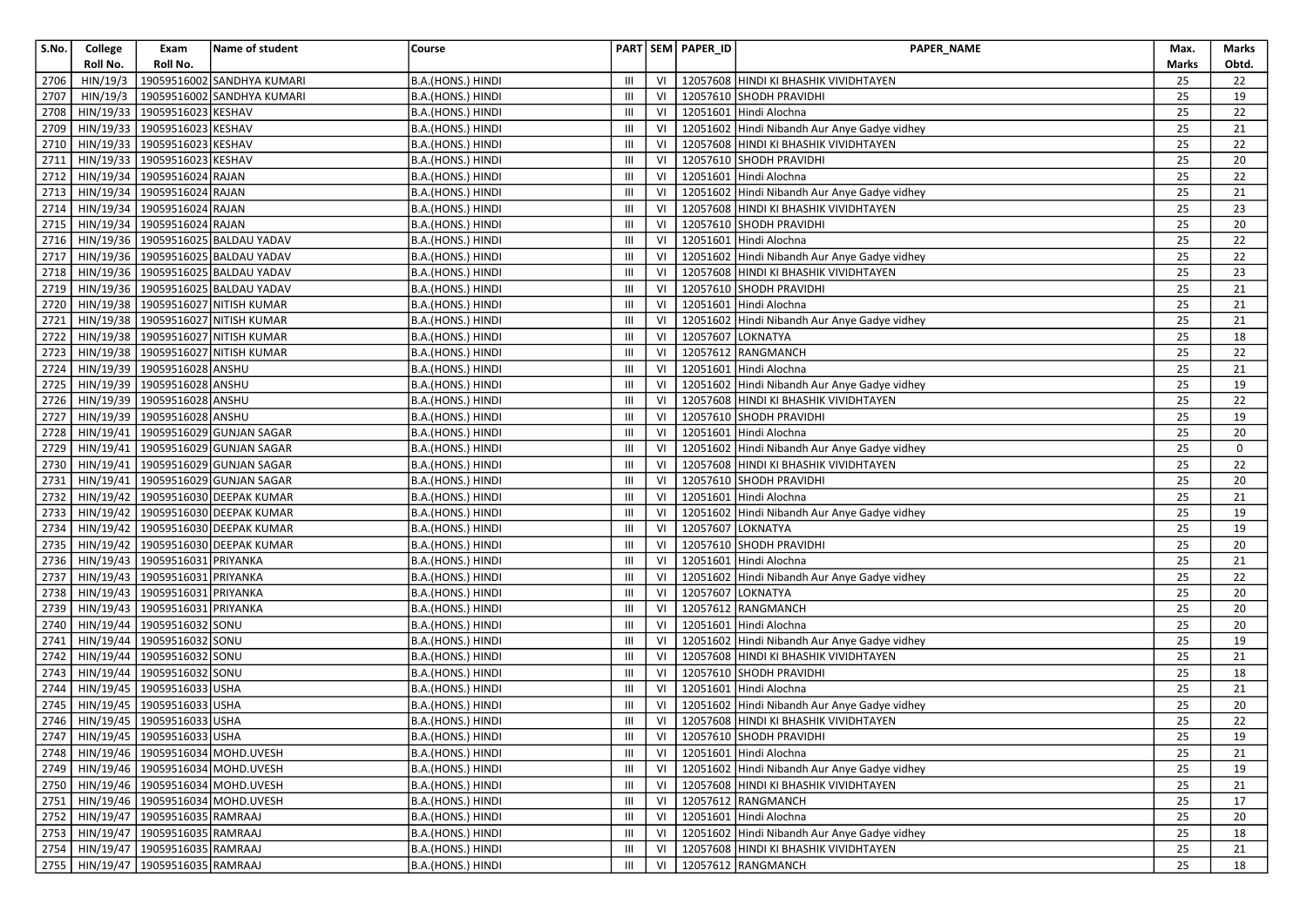| S.No. | College   | Exam                                    | Name of student                             | Course            |                  |      | PART SEM PAPER_ID | PAPER_NAME                                                       | Max.         | Marks               |
|-------|-----------|-----------------------------------------|---------------------------------------------|-------------------|------------------|------|-------------------|------------------------------------------------------------------|--------------|---------------------|
|       | Roll No.  | Roll No.                                |                                             |                   |                  |      |                   |                                                                  | <b>Marks</b> | Obtd.               |
| 2756  | HIN/19/48 | 19059516036 SHIVAM                      |                                             | B.A.(HONS.) HINDI | III              | VI   |                   | 12051601 Hindi Alochna                                           | 25           | 22                  |
| 2757  | HIN/19/48 | 19059516036 SHIVAM                      |                                             | B.A.(HONS.) HINDI | Ш                | VI   |                   | 12051602 Hindi Nibandh Aur Anye Gadye vidhey                     | 25           | 20                  |
| 2758  |           | HIN/19/48 19059516036 SHIVAM            |                                             | B.A.(HONS.) HINDI | Ш                | VI   |                   | 12057608 HINDI KI BHASHIK VIVIDHTAYEN                            | 25           | 21                  |
| 2759  | HIN/19/48 | 19059516036 SHIVAM                      |                                             | B.A.(HONS.) HINDI | Ш                | VI   |                   | 12057610 SHODH PRAVIDHI                                          | 25           | 19                  |
| 2760  | HIN/19/49 | 19059516037 AVINASH SAH                 |                                             | B.A.(HONS.) HINDI | Ш                | VI   |                   | 12051601 Hindi Alochna                                           | 25           | 21                  |
| 2761  |           | HIN/19/49   19059516037 AVINASH SAH     |                                             | B.A.(HONS.) HINDI | Ш                | VI   |                   | 12051602 Hindi Nibandh Aur Anye Gadye vidhey                     | 25           | 19                  |
| 2762  |           | HIN/19/49 19059516037 AVINASH SAH       |                                             | B.A.(HONS.) HINDI | Ш                | VI   |                   | 12057608 HINDI KI BHASHIK VIVIDHTAYEN                            | 25           | 22                  |
| 2763  |           | HIN/19/49 19059516037 AVINASH SAH       |                                             | B.A.(HONS.) HINDI | Ш                | VI   |                   | 12057610 SHODH PRAVIDHI                                          | 25           | 19                  |
| 2764  | HIN/19/5  | 19059516003 ARUN                        |                                             | B.A.(HONS.) HINDI | Ш                | VI   |                   | 12051601 Hindi Alochna                                           | 25           | 20                  |
| 2765  | HIN/19/5  | 19059516003 ARUN                        |                                             | B.A.(HONS.) HINDI | III              | VI   |                   | 12051602 Hindi Nibandh Aur Anye Gadye vidhey                     | 25           | 18                  |
| 2766  | HIN/19/5  | 19059516003 ARUN                        |                                             | B.A.(HONS.) HINDI | Ш                | VI   |                   | 12057608 HINDI KI BHASHIK VIVIDHTAYEN                            | 25           | 21                  |
| 2767  | HIN/19/5  | 19059516003 ARUN                        |                                             | B.A.(HONS.) HINDI | Ш                | VI   |                   | 12057612 RANGMANCH                                               | 25           | 17                  |
| 2768  |           | HIN/19/50 19059516038 KAPIL             |                                             | B.A.(HONS.) HINDI | Ш                | VI   |                   | 12051601 Hindi Alochna                                           | 25           | 21                  |
| 2769  |           | HIN/19/50 19059516038 KAPIL             |                                             | B.A.(HONS.) HINDI | Ш                | VI   |                   | 12051602 Hindi Nibandh Aur Anye Gadye vidhey                     | 25           | 20                  |
| 2770  |           | HIN/19/50 19059516038 KAPIL             |                                             | B.A.(HONS.) HINDI | Ш                | VI   |                   | 12057608 HINDI KI BHASHIK VIVIDHTAYEN                            | 25           | 21                  |
| 2771  |           | HIN/19/50 19059516038 KAPIL             |                                             | B.A.(HONS.) HINDI | Ш                | VI   |                   | 12057610 SHODH PRAVIDHI                                          | 25           | 19                  |
| 2772  |           | HIN/19/51 19059516039 KAVITA            |                                             | B.A.(HONS.) HINDI | Ш                |      |                   | 12051601 Hindi Alochna                                           | 25           | 21                  |
| 2773  |           | HIN/19/51 19059516039 KAVITA            |                                             | B.A.(HONS.) HINDI | Ш                | VI   |                   | 12051602 Hindi Nibandh Aur Anye Gadye vidhey                     | 25           | 19                  |
| 2774  |           | HIN/19/51 19059516039 KAVITA            |                                             | B.A.(HONS.) HINDI | Ш                | VI   |                   | 12057607 LOKNATYA                                                | 25           | 20                  |
| 2775  | HIN/19/51 | 19059516039 KAVITA                      |                                             | B.A.(HONS.) HINDI | Ш                | VI   |                   | 12057610 SHODH PRAVIDHI                                          | 25           | 19                  |
| 2776  |           | HIN/19/52 19059516040 TUSHAR            |                                             | B.A.(HONS.) HINDI | Ш                | VI   |                   | 12051601 Hindi Alochna                                           | 25           | 21                  |
| 2777  | HIN/19/52 | 19059516040 TUSHAR                      |                                             | B.A.(HONS.) HINDI | III              | VI   |                   | 12051602 Hindi Nibandh Aur Anye Gadye vidhey                     | 25           | 18                  |
| 2778  | HIN/19/52 | 19059516040 TUSHAR                      |                                             | B.A.(HONS.) HINDI | Ш                | VI   |                   | 12057608 HINDI KI BHASHIK VIVIDHTAYEN                            | 25           | 22                  |
| 2779  |           | HIN/19/52 19059516040 TUSHAR            |                                             | B.A.(HONS.) HINDI | Ш                | VI   |                   | 12057610 SHODH PRAVIDHI                                          | 25           | 18                  |
| 2780  |           | HIN/19/53 19059516041                   | <b>RONAK</b>                                | B.A.(HONS.) HINDI | Ш                | VI   |                   | 12051601 Hindi Alochna                                           | 25           | 21                  |
| 2781  | HIN/19/53 | 19059516041                             | <b>RONAK</b>                                | B.A.(HONS.) HINDI | $\mathbf{III}$   | VI   |                   | 12051602 Hindi Nibandh Aur Anye Gadye vidhey                     | 25           | 19                  |
| 2782  |           | HIN/19/53 19059516041                   | <b>RONAK</b>                                | B.A.(HONS.) HINDI | Ш                | VI   |                   | 12057608 HINDI KI BHASHIK VIVIDHTAYEN                            | 25           | 21                  |
| 2783  |           | HIN/19/53 19059516041                   | <b>RONAK</b>                                | B.A.(HONS.) HINDI | Ш                | VI   |                   | 12057610 SHODH PRAVIDHI                                          | 25           | 18                  |
| 2784  | HIN/19/54 |                                         | 19059516042 AKHILESH VERMA                  | B.A.(HONS.) HINDI | Ш                | VI   |                   | 12051601 Hindi Alochna                                           | 25           | 22                  |
| 2785  | HIN/19/54 |                                         | 19059516042 AKHILESH VERMA                  | B.A.(HONS.) HINDI | Ш                | VI   |                   | 12051602 Hindi Nibandh Aur Anye Gadye vidhey                     | 25           | 19                  |
| 2786  | HIN/19/54 |                                         | 19059516042 AKHILESH VERMA                  | B.A.(HONS.) HINDI | Ш                | VI   |                   | 12057608 HINDI KI BHASHIK VIVIDHTAYEN                            | 25           | 23                  |
| 2787  |           |                                         | HIN/19/54   19059516042 AKHILESH VERMA      | B.A.(HONS.) HINDI | Ш                | VI   |                   | 12057610 SHODH PRAVIDHI                                          | 25           | 20                  |
| 2788  |           |                                         | HIN/19/59   19059516044 NEERAJ KUMAR        | B.A.(HONS.) HINDI | Ш                | VI   |                   | 12051601 Hindi Alochna                                           | 25           | 21                  |
| 2789  |           |                                         | HIN/19/59 19059516044 NEERAJ KUMAR          | B.A.(HONS.) HINDI | Ш                | VI   |                   | 12051602 Hindi Nibandh Aur Anye Gadye vidhey                     | 25           | 19                  |
| 2790  |           |                                         | HIN/19/59   19059516044 NEERAJ KUMAR        | B.A.(HONS.) HINDI | III              | VI   |                   | 12057607 LOKNATYA                                                | 25           | 19                  |
| 2791  | HIN/19/59 |                                         | 19059516044 NEERAJ KUMAR                    | B.A.(HONS.) HINDI | Ш                | VI   |                   | 12057610 SHODH PRAVIDHI                                          | 25           | 8                   |
| 2792  | HIN/19/6  | 19059516004 ROHIT SINGH                 |                                             | B.A.(HONS.) HINDI | $\mathbf{III}$   | VI   |                   | 12051601 Hindi Alochna                                           | 25           | 21                  |
| 2793  | HIN/19/6  | 19059516004 ROHIT SINGH                 |                                             | B.A.(HONS.) HINDI | Ш                | VI   |                   | 12051602 Hindi Nibandh Aur Anye Gadye vidhey                     | 25           | 18                  |
| 2794  | HIN/19/6  | 19059516004 ROHIT SINGH                 |                                             | B.A.(HONS.) HINDI | Ш                | VI   |                   | 12057608 HINDI KI BHASHIK VIVIDHTAYEN                            | 25           | 22                  |
| 2795  | HIN/19/6  | 19059516004 ROHIT SINGH                 |                                             | B.A.(HONS.) HINDI | Ш                | VI   |                   | 12057610 SHODH PRAVIDHI                                          | 25           | 20                  |
|       |           |                                         | 2796   HIN/19/61   19059516045 SHUBHAM PURI | B.A.(HONS.) HINDI | Ш                | VI   |                   | 12051601 Hindi Alochna                                           | 25           | 9                   |
|       |           |                                         | 2797 HIN/19/61 19059516045 SHUBHAM PURI     | B.A.(HONS.) HINDI | $\mathsf{III}^-$ |      |                   | VI   12051602 Hindi Nibandh Aur Anye Gadye vidhey                | 25           | $\mathsf{O}\xspace$ |
|       |           |                                         | 2798   HIN/19/61   19059516045 SHUBHAM PURI | B.A.(HONS.) HINDI | Ш                | VI   |                   | 12057608 HINDI KI BHASHIK VIVIDHTAYEN                            | 25           | 20                  |
|       |           |                                         | 2799   HIN/19/61   19059516045 SHUBHAM PURI | B.A.(HONS.) HINDI | III              | VI   |                   | 12057610 SHODH PRAVIDHI                                          | 25           | 18                  |
|       |           | 2800   HIN/19/62   19059516046 HIMANSHI |                                             | B.A.(HONS.) HINDI | Ш                | VI   |                   | 12051601 Hindi Alochna                                           | 25           | 21                  |
|       |           | 2801   HIN/19/62   19059516046 HIMANSHI |                                             | B.A.(HONS.) HINDI | Ш                | VI   |                   | 12051602 Hindi Nibandh Aur Anye Gadye vidhey                     | 25           | 20                  |
|       |           | 2802   HIN/19/62   19059516046 HIMANSHI |                                             | B.A.(HONS.) HINDI | Ш                | VI   |                   | 12057608 HINDI KI BHASHIK VIVIDHTAYEN<br>12057610 SHODH PRAVIDHI | 25           | 22                  |
|       |           | 2803   HIN/19/62   19059516046 HIMANSHI |                                             | B.A.(HONS.) HINDI | Ш                | VI   |                   |                                                                  | 25           | 19                  |
|       |           |                                         | 2804   HIN/19/64   19059516047 WASEEM AKRAM | B.A.(HONS.) HINDI | Ш                | VI   |                   | 12051601 Hindi Alochna                                           | 25           | 15                  |
|       |           |                                         | 2805   HIN/19/64   19059516047 WASEEM AKRAM | B.A.(HONS.) HINDI | III              | VI I |                   | 12051602 Hindi Nibandh Aur Anye Gadye vidhey                     | 25           | 14                  |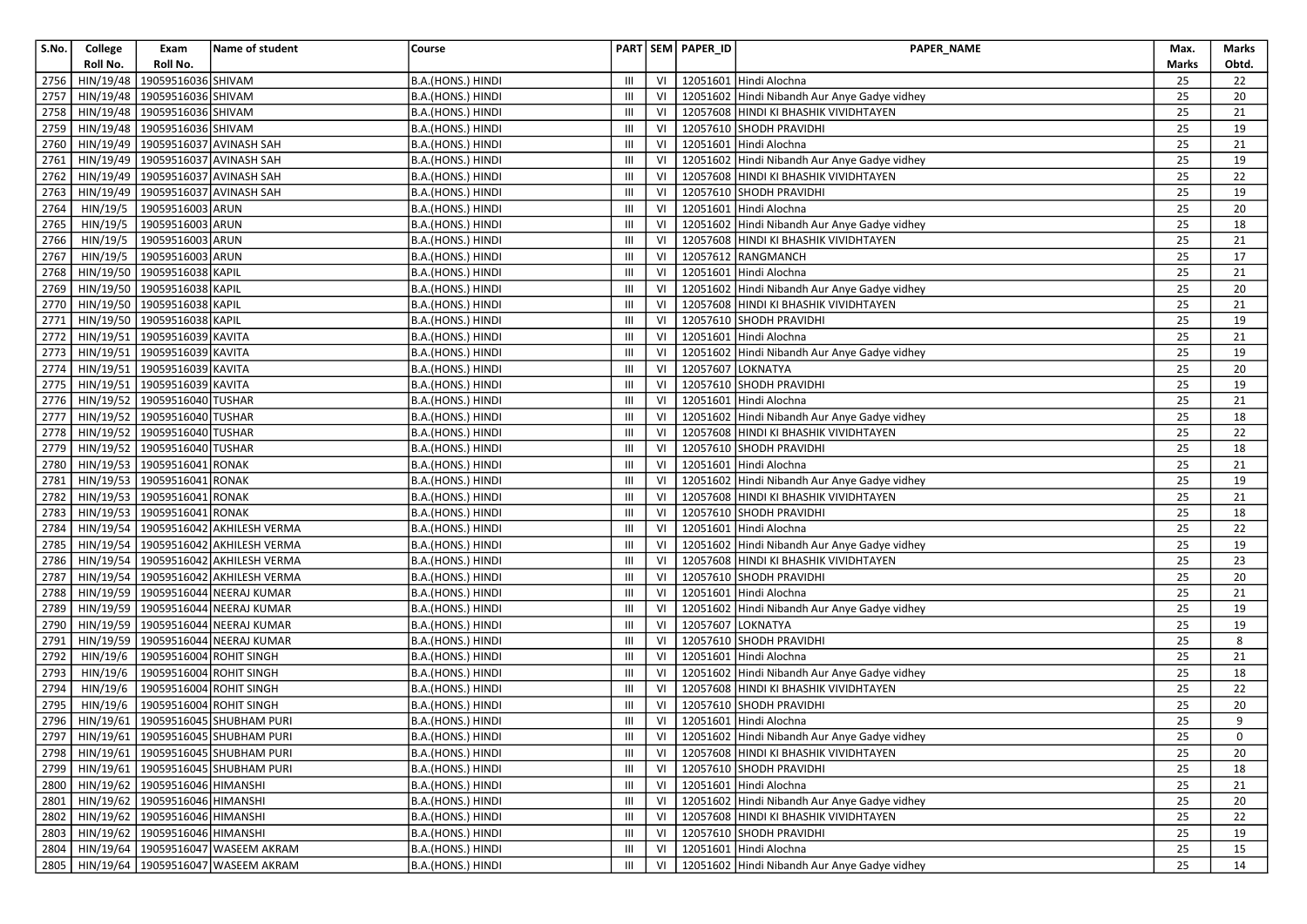| S.No. | College   | Exam                                      | Name of student                              | Course                   |                                  |    | PART SEM PAPER_ID      | PAPER_NAME                                   | Max.         | Marks |
|-------|-----------|-------------------------------------------|----------------------------------------------|--------------------------|----------------------------------|----|------------------------|----------------------------------------------|--------------|-------|
|       | Roll No.  | Roll No.                                  |                                              |                          |                                  |    |                        |                                              | <b>Marks</b> | Obtd. |
| 2806  | HIN/19/64 |                                           | 19059516047 WASEEM AKRAM                     |                          | Ш                                | VI | 12057607 LOKNATYA      |                                              | 25           | 15    |
| 2807  | HIN/19/64 |                                           | 19059516047 WASEEM AKRAM                     | B.A.(HONS.) HINDI        | Ш                                | VI |                        | 12057610 SHODH PRAVIDHI                      | 25           | 8     |
| 2808  | HIN/19/64 |                                           | 19059516047 WASEEM AKRAM                     | B.A.(HONS.) HINDI        | Ш                                | VI |                        | 12057612 RANGMANCH                           | 25           | 17    |
| 2809  |           | HIN/19/65 19059516048 NEHA                |                                              | B.A.(HONS.) HINDI        | Ш                                | VI |                        | 12051601 Hindi Alochna                       | 25           | 21    |
| 2810  |           | HIN/19/65 19059516048 NEHA                |                                              | B.A.(HONS.) HINDI        | Ш                                | VI |                        | 12051602 Hindi Nibandh Aur Anye Gadye vidhey | 25           | 20    |
| 2811  |           | HIN/19/65 19059516048 NEHA                |                                              | B.A.(HONS.) HINDI        | Ш                                | VI |                        | 12057608 HINDI KI BHASHIK VIVIDHTAYEN        | 25           | 21    |
| 2812  |           | HIN/19/65 19059516048 NEHA                |                                              | B.A.(HONS.) HINDI        | Ш                                | VI |                        | 12057610 SHODH PRAVIDHI                      | 25           | 19    |
| 2813  |           | HIN/19/66 19059516049 KAVITA              |                                              | B.A.(HONS.) HINDI        | $\mathop{\mathsf{III}}\nolimits$ | VI |                        | 12051601 Hindi Alochna                       | 25           | 21    |
| 2814  |           | HIN/19/66 19059516049 KAVITA              |                                              | B.A.(HONS.) HINDI        | $\mathop{\mathsf{III}}\nolimits$ | VI |                        | 12051602 Hindi Nibandh Aur Anye Gadye vidhey | 25           | 19    |
| 2815  |           | HIN/19/66 19059516049 KAVITA              |                                              | B.A.(HONS.) HINDI        | III                              | VI |                        | 12057608 HINDI KI BHASHIK VIVIDHTAYEN        | 25           | 22    |
| 2816  |           | HIN/19/66 19059516049 KAVITA              |                                              | B.A.(HONS.) HINDI        | Ш                                | VI |                        | 12057612 RANGMANCH                           | 25           | 18    |
| 2817  | HIN/19/67 | 19059516050 SURENDRA                      |                                              | B.A.(HONS.) HINDI        | Ш                                | VI |                        | 12051601 Hindi Alochna                       | 25           | 22    |
| 2818  |           | HIN/19/67 19059516050 SURENDRA            |                                              | B.A.(HONS.) HINDI        | Ш                                | VI |                        | 12051602 Hindi Nibandh Aur Anye Gadye vidhey | 25           | 22    |
| 2819  |           | HIN/19/67   19059516050 SURENDRA          |                                              | B.A.(HONS.) HINDI        | Ш                                | VI | 12057607 LOKNATYA      |                                              | 25           | 22    |
| 2820  |           | HIN/19/67   19059516050 SURENDRA          |                                              | B.A.(HONS.) HINDI        | Ш                                | VI |                        | 12057612 RANGMANCH                           | 25           | 23    |
| 2821  |           | HIN/19/69 19059516051 MONIKA              |                                              | B.A.(HONS.) HINDI        | $\mathbf{III}$                   | VI |                        | 12051601 Hindi Alochna                       | 25           | 21    |
| 2822  |           | HIN/19/69 19059516051 MONIKA              |                                              | B.A.(HONS.) HINDI        | Ш                                | VI |                        | 12051602 Hindi Nibandh Aur Anye Gadye vidhey | 25           | 20    |
| 2823  |           | HIN/19/69 19059516051 MONIKA              |                                              | B.A.(HONS.) HINDI        | Ш                                | VI |                        | 12057608 HINDI KI BHASHIK VIVIDHTAYEN        | 25           | 22    |
| 2824  | HIN/19/69 | 19059516051 MONIKA                        |                                              | B.A.(HONS.) HINDI        | Ш                                | VI |                        | 12057610 SHODH PRAVIDHI                      | 25           | 21    |
| 2825  | HIN/19/7  |                                           | 19059516005 MANJU DAHAL                      | B.A.(HONS.) HINDI        | Ш                                | VI |                        | 12051601 Hindi Alochna                       | 25           | 21    |
| 2826  | HIN/19/7  |                                           | 19059516005 MANJU DAHAL                      | B.A.(HONS.) HINDI        | Ш                                | VI |                        | 12051602 Hindi Nibandh Aur Anye Gadye vidhey | 25           | 22    |
| 2827  | HIN/19/7  |                                           | 19059516005 MANJU DAHAL                      | B.A.(HONS.) HINDI        | III                              | VI |                        | 12057608 HINDI KI BHASHIK VIVIDHTAYEN        | 25           | 23    |
| 2828  | HIN/19/7  |                                           | 19059516005 MANJU DAHAL                      | B.A.(HONS.) HINDI        | Ш                                | VI |                        | 12057610 SHODH PRAVIDHI                      | 25           | 20    |
| 2829  |           | HIN/19/71 19059516053 AKASH               |                                              | <b>B.A.(HONS.) HINDI</b> | Ш                                | VI |                        | 12051601 Hindi Alochna                       | 25           | 21    |
| 2830  |           | HIN/19/71 19059516053 AKASH               |                                              | B.A.(HONS.) HINDI        | Ш                                | VI |                        | 12051602 Hindi Nibandh Aur Anye Gadye vidhey | 25           | 20    |
| 2831  | HIN/19/71 | 19059516053 AKASH                         |                                              | B.A.(HONS.) HINDI        | III                              | VI | 12057607 LOKNATYA      |                                              | 25           | 18    |
| 2832  |           | HIN/19/71   19059516053 AKASH             |                                              | B.A.(HONS.) HINDI        | Ш                                | VI |                        | 12057612 RANGMANCH                           | 25           | 19    |
| 2833  |           |                                           | HIN/19/72   19059516054 VISHAL YADAV         | B.A.(HONS.) HINDI        | Ш                                | VI |                        | 12051601 Hindi Alochna                       | 25           | 20    |
| 2834  |           |                                           | HIN/19/72   19059516054 VISHAL YADAV         | B.A.(HONS.) HINDI        | $\mathbf{III}$                   | VI |                        | 12051602 Hindi Nibandh Aur Anye Gadye vidhey | 25           | 19    |
| 2835  | HIN/19/72 |                                           | 19059516054 VISHAL YADAV                     | B.A.(HONS.) HINDI        | Ш                                | VI |                        | 12057608 HINDI KI BHASHIK VIVIDHTAYEN        | 25           | 21    |
| 2836  |           |                                           | HIN/19/72   19059516054 VISHAL YADAV         | B.A.(HONS.) HINDI        | Ш                                | VI |                        | 12057610 SHODH PRAVIDHI                      | 25           | 19    |
| 2837  |           |                                           | HIN/19/76   19059516058 AMIT KUMAR           | B.A.(HONS.) HINDI        | Ш                                | VI |                        | 12051601 Hindi Alochna                       | 25           | 21    |
| 2838  |           | HIN/19/76   19059516058 AMIT KUMAR        |                                              | B.A.(HONS.) HINDI        | $\mathbf{III}$                   | VI |                        | 12051602 Hindi Nibandh Aur Anye Gadye vidhey | 25           | 18    |
| 2839  |           | HIN/19/76   19059516058 AMIT KUMAR        |                                              | B.A.(HONS.) HINDI        | Ш                                | VI | 12057607 LOKNATYA      |                                              | 25           | 18    |
| 2840  |           | HIN/19/76   19059516058 AMIT KUMAR        |                                              | B.A.(HONS.) HINDI        | III                              | VI |                        | 12057610 SHODH PRAVIDHI                      | 25           | 20    |
| 2841  |           | HIN/19/78 19059516060 SOMESH              |                                              | B.A.(HONS.) HINDI        | Ш                                | VI |                        | 12051601 Hindi Alochna                       | 25           | 21    |
| 2842  |           | HIN/19/78 19059516060 SOMESH              |                                              | B.A.(HONS.) HINDI        | Ш                                | VI |                        | 12051602 Hindi Nibandh Aur Anye Gadye vidhey | 25           | 17    |
| 2843  |           | HIN/19/78 19059516060 SOMESH              |                                              | B.A.(HONS.) HINDI        | Ш                                | VI |                        | 12057608 HINDI KI BHASHIK VIVIDHTAYEN        | 25           | 21    |
| 2844  |           | HIN/19/78 19059516060 SOMESH              |                                              | B.A.(HONS.) HINDI        | Ш                                | VI |                        | 12057612 RANGMANCH                           | 25           | 21    |
| 2845  |           | HIN/19/79 19059516061 AMRITA DAS          |                                              | B.A.(HONS.) HINDI        | $\mathbf{III}$                   | VI |                        | 12051601 Hindi Alochna                       | 25           | 21    |
| 2846  |           | HIN/19/79   19059516061 AMRITA DAS        |                                              | B.A.(HONS.) HINDI        | Ш                                | VI |                        | 12051602 Hindi Nibandh Aur Anye Gadye vidhey | 25           | 19    |
|       |           | 2847 HIN/19/79 19059516061 AMRITA DAS     |                                              | B.A.(HONS.) HINDI        | III                              |    |                        | VI   12057607 LOKNATYA                       | 25           | 21    |
|       |           | 2848   HIN/19/79   19059516061 AMRITA DAS |                                              | B.A.(HONS.) HINDI        | Ш                                |    |                        | VI   12057610 SHODH PRAVIDHI                 | 25           | 20    |
|       |           | 2849   HIN/19/80   19059516062 NAKUL      |                                              | B.A.(HONS.) HINDI        | Ш                                |    |                        | VI   12051601 Hindi Alochna                  | 25           | 21    |
|       |           | 2850 HIN/19/80 19059516062 NAKUL          |                                              | B.A.(HONS.) HINDI        | Ш                                | VI |                        | 12051602 Hindi Nibandh Aur Anye Gadye vidhey | 25           | 21    |
|       |           | 2851   HIN/19/80   19059516062 NAKUL      |                                              | B.A.(HONS.) HINDI        | Ш                                |    | VI 12057607 LOKNATYA   |                                              | 25           | 20    |
|       |           | 2852   HIN/19/80   19059516062 NAKUL      |                                              | B.A.(HONS.) HINDI        | Ш                                |    |                        | VI   12057610 SHODH PRAVIDHI                 | 25           | 20    |
|       |           |                                           | 2853   HIN/19/82   19059516064 KAPIL KATARIA | B.A.(HONS.) HINDI        | Ш                                |    |                        | VI   12051601 Hindi Alochna                  | 25           | 14    |
|       |           |                                           | 2854   HIN/19/82   19059516064 KAPIL KATARIA | B.A.(HONS.) HINDI        | Ш                                | VI |                        | 12051602 Hindi Nibandh Aur Anye Gadye vidhey | 25           | 18    |
|       |           |                                           | 2855   HIN/19/82   19059516064 KAPIL KATARIA | B.A.(HONS.) HINDI        | Ш                                |    | VI   12057607 LOKNATYA |                                              | 25           | 16    |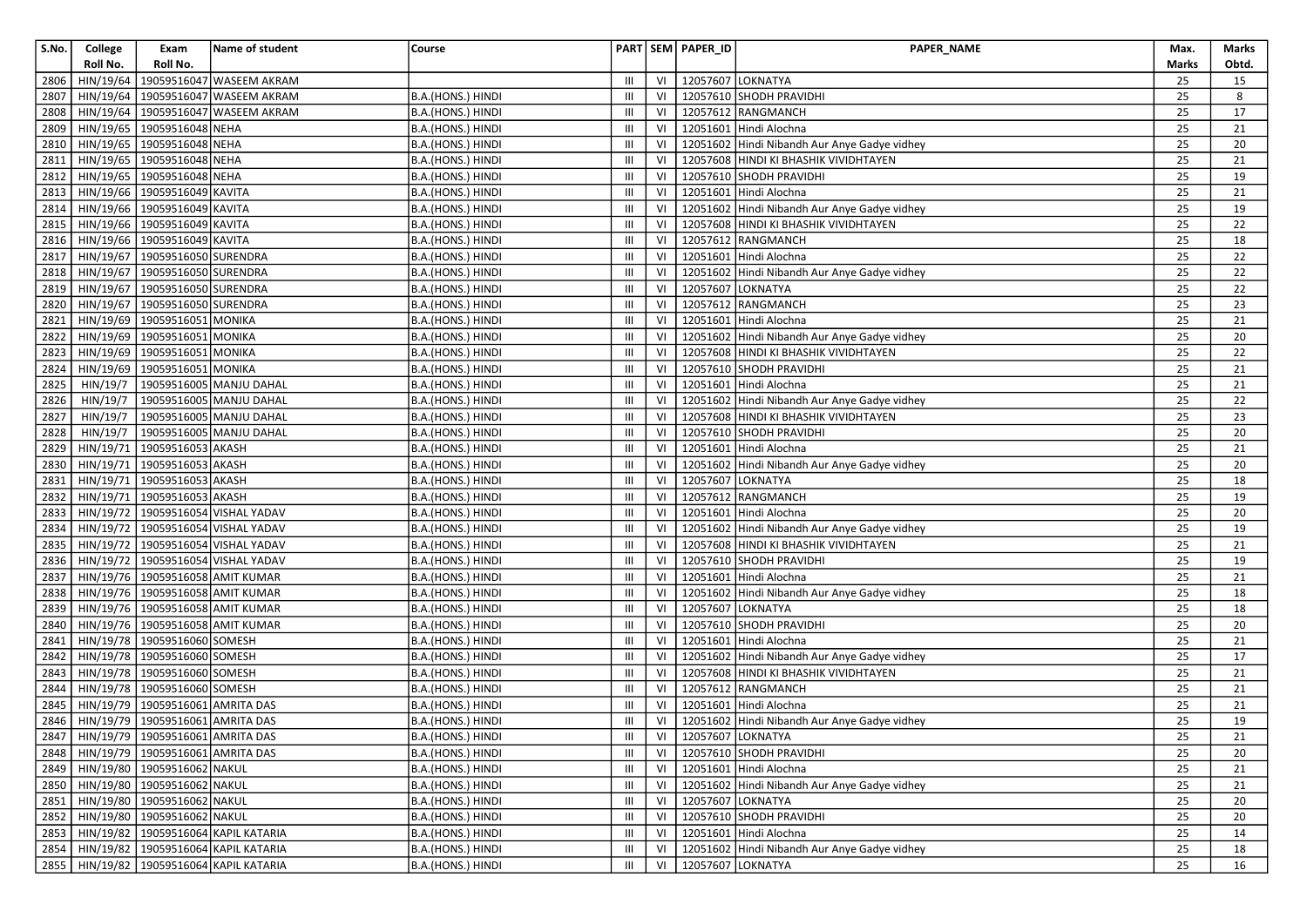| S.No. | College   | Exam                                | Name of student                                  | Course                     |                |    | PART SEM PAPER_ID | PAPER_NAME                                                            | Max.  | Marks |
|-------|-----------|-------------------------------------|--------------------------------------------------|----------------------------|----------------|----|-------------------|-----------------------------------------------------------------------|-------|-------|
|       | Roll No.  | Roll No.                            |                                                  |                            |                |    |                   |                                                                       | Marks | Obtd. |
| 2856  |           |                                     | HIN/19/82   19059516064 KAPIL KATARIA            | B.A.(HONS.) HINDI          | Ш              | VI |                   | 12057612 RANGMANCH                                                    | 25    | 17    |
| 2857  | HIN/19/83 |                                     | 19059516065 SOURABH JHA                          | B.A.(HONS.) HINDI          | $\mathbf{III}$ | VI |                   | 12051601 Hindi Alochna                                                | 25    | 22    |
| 2858  |           |                                     | HIN/19/83   19059516065 SOURABH JHA              | B.A.(HONS.) HINDI          | III            | VI |                   | 12051602 Hindi Nibandh Aur Anye Gadye vidhey                          | 25    | 19    |
| 2859  | HIN/19/83 |                                     | 19059516065 SOURABH JHA                          | B.A.(HONS.) HINDI          | $\mathbf{III}$ | VI |                   | 12057607 LOKNATYA                                                     | 25    | 19    |
| 2860  | HIN/19/83 |                                     | 19059516065 SOURABH JHA                          | B.A.(HONS.) HINDI          | Ш              | VI |                   | 12057610 SHODH PRAVIDHI                                               | 25    | 19    |
| 2861  |           | HIS/19/12   19059518008 AJAY BAGHEL |                                                  | B.A.(HONS.) HISTORY        | Ш              | VI |                   | 12311603 HISTORY OF INDIA VIII (1857-1950)                            | 25    | 19    |
| 2862  |           | HIS/19/12   19059518008 AJAY BAGHEL |                                                  | B.A.(HONS.) HISTORY        | III            | VI |                   | 12311604 HISTORY OF MODERN EUROPE-II                                  | 25    | 20    |
| 2863  |           | HIS/19/12 19059518008 AJAY BAGHEL   |                                                  | B.A.(HONS.) HISTORY        | Ш              | VI |                   | 12317609 HISTORY OF THE USSR: THE SOVIET EXPERIENCE (1945 -1991) (NC) | 25    | 22    |
| 2864  | HIS/19/12 | 19059518008 AJAY BAGHEL             |                                                  | B.A.(HONS.) HISTORY        | Ш              | VI |                   | 12317614 THE MAKING OF CONTEMPORARY INDIA (1950-1990)                 | 25    | 18    |
| 2865  |           |                                     | HIS/19/13   19059518009 AKANKSHA SINHA           | B.A.(HONS.) HISTORY        | Ш              | VI |                   | 12311603 HISTORY OF INDIA VIII (1857-1950)                            | 25    | 20    |
| 2866  |           |                                     | HIS/19/13   19059518009 AKANKSHA SINHA           | B.A.(HONS.) HISTORY        | Ш              | VI |                   | 12311604 HISTORY OF MODERN EUROPE-II                                  | 25    | 19    |
| 2867  |           |                                     | HIS/19/13   19059518009 AKANKSHA SINHA           | B.A.(HONS.) HISTORY        | III            | VI |                   | 12317608 HISTORY OF THE USA: RECONSTRUCTION TO NEW AGE POLITICS       | 25    | 20    |
| 2868  |           |                                     | HIS/19/13   19059518009 AKANKSHA SINHA           | B.A.(HONS.) HISTORY        | Ш              | VI |                   | 12317614 THE MAKING OF CONTEMPORARY INDIA (1950-1990)                 | 25    | 16    |
| 2869  |           |                                     | HIS/19/14   19059518010 KAVYA KAUSHIK            | B.A.(HONS.) HISTORY        | $\mathbf{III}$ | VI |                   | 12311603 HISTORY OF INDIA VIII (1857-1950)                            | 25    | 18    |
| 2870  |           |                                     | HIS/19/14   19059518010 KAVYA KAUSHIK            | B.A.(HONS.) HISTORY        | Ш              | VI |                   | 12311604 HISTORY OF MODERN EUROPE-II                                  | 25    | 19    |
| 2871  |           |                                     | HIS/19/14   19059518010 KAVYA KAUSHIK            | B.A.(HONS.) HISTORY        | Ш              | VI |                   | 12317608 HISTORY OF THE USA: RECONSTRUCTION TO NEW AGE POLITICS       | 25    | 22    |
| 2872  |           |                                     | HIS/19/14   19059518010 KAVYA KAUSHIK            | B.A.(HONS.) HISTORY        | Ш              | VI |                   | 12317617 HISTORY OF MODERN JAPAN (1868-1950S)                         | 25    | 19    |
| 2873  |           |                                     | HIS/19/16   19059518011 ABHISHEK GUPTA           | B.A.(HONS.) HISTORY        | Ш              | VI |                   | 12311603 HISTORY OF INDIA VIII (1857-1950)                            | 25    | 18    |
| 2874  |           |                                     | HIS/19/16   19059518011 ABHISHEK GUPTA           | B.A.(HONS.) HISTORY        | Ш              | VI |                   | 12311604 HISTORY OF MODERN EUROPE-II                                  | 25    | 21    |
| 2875  |           |                                     | HIS/19/16   19059518011 ABHISHEK GUPTA           | B.A.(HONS.) HISTORY        | Ш              | VI |                   | 12317609 HISTORY OF THE USSR: THE SOVIET EXPERIENCE (1945 -1991) (NC) | 25    | 22    |
| 2876  |           |                                     | HIS/19/16   19059518011 ABHISHEK GUPTA           | B.A.(HONS.) HISTORY        | III            | VI |                   | 12317614 THE MAKING OF CONTEMPORARY INDIA (1950-1990)                 | 25    | 19    |
| 2877  |           | HIS/19/17   19059518012 PUNIT KANT  |                                                  | B.A.(HONS.) HISTORY        | $\mathbf{III}$ | VI |                   | 12311603 HISTORY OF INDIA VIII (1857-1950)                            | 25    | 21    |
| 2878  |           | HIS/19/17   19059518012 PUNIT KANT  |                                                  | B.A.(HONS.) HISTORY        | Ш              | VI |                   | 12311604 HISTORY OF MODERN EUROPE-II                                  | 25    | 20    |
| 2879  |           | HIS/19/17   19059518012 PUNIT KANT  |                                                  | B.A.(HONS.) HISTORY        | Ш              | VI |                   | 12317609 HISTORY OF THE USSR: THE SOVIET EXPERIENCE (1945 -1991) (NC) | 25    | 22    |
| 2880  |           | HIS/19/17   19059518012 PUNIT KANT  |                                                  | B.A.(HONS.) HISTORY        | Ш              | VI |                   | 12317614 THE MAKING OF CONTEMPORARY INDIA (1950-1990)                 | 25    | 20    |
| 2881  |           |                                     | HIS/19/20   19059518013 SAKSHI GUPTA             | B.A.(HONS.) HISTORY        | Ш              | VI |                   | 12311603 HISTORY OF INDIA VIII (1857-1950)                            | 25    | 20    |
| 2882  | HIS/19/20 |                                     | 19059518013 SAKSHI GUPTA                         | B.A.(HONS.) HISTORY        | Ш              | VI |                   | 12311604 HISTORY OF MODERN EUROPE-II                                  | 25    | 20    |
| 2883  |           |                                     | HIS/19/20 19059518013 SAKSHI GUPTA               | B.A.(HONS.) HISTORY        | Ш              | VI |                   | 12317609 HISTORY OF THE USSR: THE SOVIET EXPERIENCE (1945 -1991) (NC) | 25    | 23    |
| 2884  | HIS/19/20 |                                     | 19059518013 SAKSHI GUPTA                         | B.A.(HONS.) HISTORY        | Ш              | VI |                   | 12317614 THE MAKING OF CONTEMPORARY INDIA (1950-1990)                 | 25    | 18    |
| 2885  | HIS/19/21 |                                     | 19059518014 PARIKET YADAV                        | B.A.(HONS.) HISTORY        | III            | VI |                   | 12311603 HISTORY OF INDIA VIII (1857-1950)                            | 25    | 18    |
| 2886  |           |                                     | HIS/19/21   19059518014 PARIKET YADAV            | B.A.(HONS.) HISTORY        | Ш              | VI |                   | 12311604 HISTORY OF MODERN EUROPE-II                                  | 25    | 19    |
| 2887  | HIS/19/21 |                                     | 19059518014 PARIKET YADAV                        | B.A.(HONS.) HISTORY        | $\mathbf{III}$ | VI |                   | 12317608 HISTORY OF THE USA: RECONSTRUCTION TO NEW AGE POLITICS       | 25    | 17    |
| 2888  | HIS/19/21 |                                     | 19059518014 PARIKET YADAV                        | B.A.(HONS.) HISTORY        | Ш              | VI |                   | 12317617 HISTORY OF MODERN JAPAN (1868-1950S)                         | 25    | 10    |
| 2889  | HIS/19/22 |                                     | 19059518015 TUSHAR KUMAR                         | B.A.(HONS.) HISTORY        | $\mathbf{III}$ | VI |                   | 12311603 HISTORY OF INDIA VIII (1857-1950)                            | 25    | 18    |
| 2890  |           |                                     | HIS/19/22   19059518015 TUSHAR KUMAR             | B.A.(HONS.) HISTORY        | Ш              | VI |                   | 12311604 HISTORY OF MODERN EUROPE-II                                  | 25    | 16    |
| 2891  | HIS/19/22 |                                     | 19059518015 TUSHAR KUMAR                         | B.A.(HONS.) HISTORY        | $\mathbf{III}$ | VI |                   | 12317608 HISTORY OF THE USA: RECONSTRUCTION TO NEW AGE POLITICS       | 25    | 17    |
| 2892  | HIS/19/22 |                                     | 19059518015 TUSHAR KUMAR                         | B.A.(HONS.) HISTORY        | $\mathbf{III}$ | VI |                   | 12317617 HISTORY OF MODERN JAPAN (1868-1950S)                         | 25    | 16    |
| 2893  | HIS/19/23 |                                     | 19059518016 RAHUL KUMAR MEENA                    | B.A.(HONS.) HISTORY        | Ш              | VI |                   | 12311603 HISTORY OF INDIA VIII (1857-1950)                            | 25    | 18    |
| 2894  |           |                                     | HIS/19/23   19059518016 RAHUL KUMAR MEENA        | B.A.(HONS.) HISTORY        | Ш              | VI |                   | 12311604 HISTORY OF MODERN EUROPE-II                                  | 25    | 18    |
| 2895  | HIS/19/23 |                                     | 19059518016 RAHUL KUMAR MEENA                    | B.A.(HONS.) HISTORY        | Ш              | VI |                   | 12317608 HISTORY OF THE USA: RECONSTRUCTION TO NEW AGE POLITICS       | 25    | 21    |
| 2896  |           |                                     | HIS/19/23   19059518016 RAHUL KUMAR MEENA        | B.A.(HONS.) HISTORY        | $\mathbf{III}$ | VI |                   | 12317617 HISTORY OF MODERN JAPAN (1868-1950S)                         | 25    | 19    |
|       |           |                                     | 2897   HIS/19/24   19059518017 NIT AKASH BAXLA   | B.A.(HONS.) HISTORY        | $\rm III$ .    |    |                   | VI   12311603 HISTORY OF INDIA VIII (1857-1950)                       | 25    | 18    |
|       |           |                                     | 2898   HIS/19/24   19059518017 NIT AKASH BAXLA   | B.A.(HONS.) HISTORY        | Ш              | VI |                   | 12311604 HISTORY OF MODERN EUROPE-II                                  | 25    | 17    |
|       |           |                                     | 2899   HIS/19/24   19059518017 NIT AKASH BAXLA   | B.A.(HONS.) HISTORY        | Ш              | VI |                   | 12317609 HISTORY OF THE USSR: THE SOVIET EXPERIENCE (1945 -1991) (NC) | 25    | 20    |
| 2900  |           |                                     | HIS/19/24   19059518017 NIT AKASH BAXLA          | B.A.(HONS.) HISTORY        | Ш              | VI |                   | 12317617 HISTORY OF MODERN JAPAN (1868-1950S)                         | 25    | 18    |
| 2901  |           |                                     | HIS/19/25   19059518018 ADITI TRIPATHI           | B.A.(HONS.) HISTORY        | Ш              | VI |                   | 12311603 HISTORY OF INDIA VIII (1857-1950)                            | 25    | 20    |
| 2902  |           |                                     | HIS/19/25   19059518018 ADITI TRIPATHI           | B.A.(HONS.) HISTORY        | Ш              | VI |                   | 12311604 HISTORY OF MODERN EUROPE-II                                  | 25    | 19    |
| 2903  |           |                                     | HIS/19/25   19059518018 ADITI TRIPATHI           | B.A.(HONS.) HISTORY        | Ш              | VI |                   | 12317609 HISTORY OF THE USSR: THE SOVIET EXPERIENCE (1945 -1991) (NC) | 25    | 21    |
| 2904  |           |                                     | HIS/19/25   19059518018 ADITI TRIPATHI           | B.A.(HONS.) HISTORY        | Ш              | VI |                   | 12317617 HISTORY OF MODERN JAPAN (1868-1950S)                         | 25    | 17    |
|       |           |                                     | 2905   HIS/19/29   19059518020 VAISHNAVI AWASTHI | <b>B.A.(HONS.) HISTORY</b> | Ш              | VI |                   | 12311603 HISTORY OF INDIA VIII (1857-1950)                            | 25    | 18    |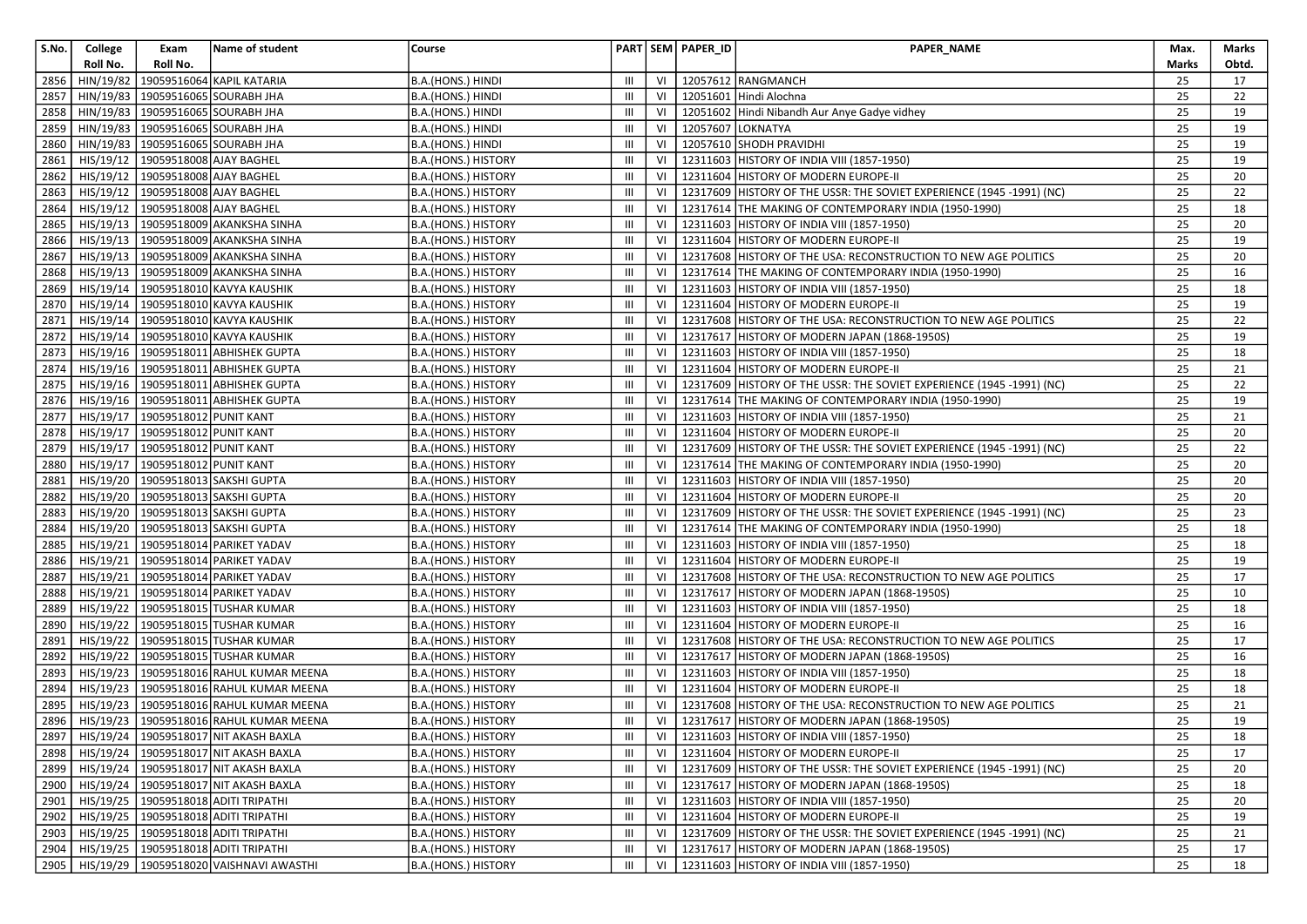| S.No. | College   | Exam                                     | Name of student                        | Course                     |                |    | PART SEM PAPER_ID | PAPER_NAME                                                            | Max.  | Marks |
|-------|-----------|------------------------------------------|----------------------------------------|----------------------------|----------------|----|-------------------|-----------------------------------------------------------------------|-------|-------|
|       | Roll No.  | Roll No.                                 |                                        |                            |                |    |                   |                                                                       | Marks | Obtd. |
| 2906  | HIS/19/29 |                                          | 19059518020 VAISHNAVI AWASTHI          | B.A.(HONS.) HISTORY        | Ш              | VI |                   | 12311604 HISTORY OF MODERN EUROPE-II                                  | 25    | 21    |
| 2907  | HIS/19/29 |                                          | 19059518020 VAISHNAVI AWASTHI          | B.A.(HONS.) HISTORY        | Ш              | VI |                   | 12317609 HISTORY OF THE USSR: THE SOVIET EXPERIENCE (1945 -1991) (NC) | 25    | 22    |
| 2908  | HIS/19/29 |                                          | 19059518020 VAISHNAVI AWASTHI          | B.A.(HONS.) HISTORY        | $\mathbf{III}$ | VI |                   | 12317614 THE MAKING OF CONTEMPORARY INDIA (1950-1990)                 | 25    | 18    |
| 2909  | HIS/19/3  |                                          | 19059518001 NIKITA SINGH               | B.A.(HONS.) HISTORY        | $\mathbf{III}$ | VI | 12311603          | HISTORY OF INDIA VIII (1857-1950)                                     | 25    | 18    |
| 2910  | HIS/19/3  |                                          | 19059518001 NIKITA SINGH               | B.A.(HONS.) HISTORY        | Ш              | VI |                   | 12311604 HISTORY OF MODERN EUROPE-II                                  | 25    | 21    |
| 2911  | HIS/19/3  |                                          | 19059518001 NIKITA SINGH               | B.A.(HONS.) HISTORY        | Ш              | VI |                   | 12317609 HISTORY OF THE USSR: THE SOVIET EXPERIENCE (1945 -1991) (NC) | 25    | 23    |
| 2912  | HIS/19/3  | 19059518001 NIKITA SINGH                 |                                        | B.A.(HONS.) HISTORY        | Ш              | VI |                   | 12317614 THE MAKING OF CONTEMPORARY INDIA (1950-1990)                 | 25    | 18    |
| 2913  | HIS/19/31 | 19059518021 AMIT YADAV                   |                                        | B.A.(HONS.) HISTORY        | Ш              | VI |                   | 12311603 HISTORY OF INDIA VIII (1857-1950)                            | 25    | 18    |
| 2914  | HIS/19/31 | 19059518021 AMIT YADAV                   |                                        | B.A.(HONS.) HISTORY        | Ш              | VI |                   | 12311604 HISTORY OF MODERN EUROPE-II                                  | 25    | 20    |
| 2915  | HIS/19/31 | 19059518021 AMIT YADAV                   |                                        | B.A.(HONS.) HISTORY        | Ш              | VI |                   | 12317609 HISTORY OF THE USSR: THE SOVIET EXPERIENCE (1945 -1991) (NC) | 25    | 20    |
| 2916  | HIS/19/31 | 19059518021 AMIT YADAV                   |                                        | B.A.(HONS.) HISTORY        | $\mathbf{III}$ | VI |                   | 12317614 THE MAKING OF CONTEMPORARY INDIA (1950-1990)                 | 25    | 16    |
| 2917  | HIS/19/32 |                                          | 19059518022 GAUTAM SONI                | B.A.(HONS.) HISTORY        | Ш              | VI |                   | 12311603 HISTORY OF INDIA VIII (1857-1950)                            | 25    | 21    |
| 2918  | HIS/19/32 |                                          | 19059518022 GAUTAM SONI                | B.A.(HONS.) HISTORY        | Ш              | VI |                   | 12311604 HISTORY OF MODERN EUROPE-II                                  | 25    | 20    |
| 2919  | HIS/19/32 |                                          | 19059518022 GAUTAM SONI                | B.A.(HONS.) HISTORY        | Ш              | VI |                   | 12317609 HISTORY OF THE USSR: THE SOVIET EXPERIENCE (1945 -1991) (NC) | 25    | 24    |
| 2920  | HIS/19/32 |                                          | 19059518022 GAUTAM SONI                | B.A.(HONS.) HISTORY        | Ш              | VI | 12317617          | HISTORY OF MODERN JAPAN (1868-1950S)                                  | 25    | 19    |
| 2921  | HIS/19/33 |                                          | 19059518023 TRISHA RAKSHIT             | B.A.(HONS.) HISTORY        | Ш              | VI |                   | 12311603 HISTORY OF INDIA VIII (1857-1950)                            | 25    | 20    |
| 2922  | HIS/19/33 |                                          | 19059518023 TRISHA RAKSHIT             | B.A.(HONS.) HISTORY        | Ш              | VI |                   | 12311604 HISTORY OF MODERN EUROPE-II                                  | 25    | 20    |
| 2923  |           |                                          | HIS/19/33   19059518023 TRISHA RAKSHIT | B.A.(HONS.) HISTORY        | $\mathbf{III}$ | VI |                   | 12317609 HISTORY OF THE USSR: THE SOVIET EXPERIENCE (1945 -1991) (NC) | 25    | 23    |
| 2924  | HIS/19/33 |                                          | 19059518023 TRISHA RAKSHIT             | B.A.(HONS.) HISTORY        | Ш              | VI |                   | 12317617 HISTORY OF MODERN JAPAN (1868-1950S)                         | 25    | 19    |
| 2925  | HIS/19/34 |                                          | 19059518024 PANKAJ CHAUHAN             | B.A.(HONS.) HISTORY        | Ш              | VI |                   | 12311603 HISTORY OF INDIA VIII (1857-1950)                            | 25    | 18    |
| 2926  | HIS/19/34 |                                          | 19059518024 PANKAJ CHAUHAN             | B.A.(HONS.) HISTORY        | $\mathbf{III}$ | VI |                   | 12311604 HISTORY OF MODERN EUROPE-II                                  | 25    | 17    |
| 2927  | HIS/19/34 |                                          | 19059518024 PANKAJ CHAUHAN             | B.A.(HONS.) HISTORY        | Ш              | VI |                   | 12317608 HISTORY OF THE USA: RECONSTRUCTION TO NEW AGE POLITICS       | 25    | 19    |
| 2928  | HIS/19/34 |                                          | 19059518024 PANKAJ CHAUHAN             | B.A.(HONS.) HISTORY        | $\mathbf{III}$ | VI | 12317617          | HISTORY OF MODERN JAPAN (1868-1950S)                                  | 25    | 16    |
| 2929  | HIS/19/4  | 19059518002 RIDDHI JOSHI                 |                                        | B.A.(HONS.) HISTORY        | Ш              | VI |                   | 12311603 HISTORY OF INDIA VIII (1857-1950)                            | 25    | 18    |
| 2930  | HIS/19/4  | 19059518002 RIDDHI JOSHI                 |                                        | <b>B.A.(HONS.) HISTORY</b> | Ш              | VI |                   | 12311604 HISTORY OF MODERN EUROPE-II                                  | 25    | 20    |
| 2931  | HIS/19/4  | 19059518002 RIDDHI JOSHI                 |                                        | B.A.(HONS.) HISTORY        | Ш              | VI |                   | 12317609 HISTORY OF THE USSR: THE SOVIET EXPERIENCE (1945 -1991) (NC) | 25    | 15    |
| 2932  | HIS/19/4  |                                          | 19059518002 RIDDHI JOSHI               | B.A.(HONS.) HISTORY        | $\mathbf{III}$ | VI |                   | 12317614 THE MAKING OF CONTEMPORARY INDIA (1950-1990)                 | 25    | 18    |
| 2933  | HIS/19/40 |                                          | 19059518025 SURENDER SINGH             | B.A.(HONS.) HISTORY        | Ш              | VI |                   | 12311603 HISTORY OF INDIA VIII (1857-1950)                            | 25    | 21    |
| 2934  | HIS/19/40 |                                          | 19059518025 SURENDER SINGH             | B.A.(HONS.) HISTORY        | Ш              | VI |                   | 12311604 HISTORY OF MODERN EUROPE-II                                  | 25    | 21    |
| 2935  | HIS/19/40 |                                          | 19059518025 SURENDER SINGH             | B.A.(HONS.) HISTORY        | III            | VI |                   | 12317609 HISTORY OF THE USSR: THE SOVIET EXPERIENCE (1945 -1991) (NC) | 25    | 24    |
| 2936  | HIS/19/40 |                                          | 19059518025 SURENDER SINGH             | B.A.(HONS.) HISTORY        | Ш              | VI |                   | 12317614 THE MAKING OF CONTEMPORARY INDIA (1950-1990)                 | 25    | 20    |
| 2937  | HIS/19/41 |                                          | 19059518026 SAURAV KUMAR               | B.A.(HONS.) HISTORY        | Ш              | VI |                   | 12311603 HISTORY OF INDIA VIII (1857-1950)                            | 25    | 16    |
| 2938  | HIS/19/41 |                                          | 19059518026 SAURAV KUMAR               | B.A.(HONS.) HISTORY        | Ш              | VI |                   | 12311604 HISTORY OF MODERN EUROPE-II                                  | 25    | 20    |
| 2939  | HIS/19/41 |                                          | 19059518026 SAURAV KUMAR               | B.A.(HONS.) HISTORY        | Ш              | VI |                   | 12317609 HISTORY OF THE USSR: THE SOVIET EXPERIENCE (1945 -1991) (NC) | 25    | 21    |
| 2940  | HIS/19/41 |                                          | 19059518026 SAURAV KUMAR               | B.A.(HONS.) HISTORY        | Ш              | VI |                   | 12317617 HISTORY OF MODERN JAPAN (1868-1950S)                         | 25    | 18    |
| 2941  | HIS/19/43 |                                          | 19059518028 KIRAN SHEORAN              | B.A.(HONS.) HISTORY        | Ш              | VI |                   | 12311603 HISTORY OF INDIA VIII (1857-1950)                            | 25    | 19    |
| 2942  | HIS/19/43 |                                          | 19059518028 KIRAN SHEORAN              | B.A.(HONS.) HISTORY        | $\mathbf{III}$ | VI | 12311604          | HISTORY OF MODERN EUROPE-II                                           | 25    | 19    |
| 2943  | HIS/19/43 |                                          | 19059518028 KIRAN SHEORAN              | B.A.(HONS.) HISTORY        | Ш              | VI |                   | 12317609 HISTORY OF THE USSR: THE SOVIET EXPERIENCE (1945 -1991) (NC) | 25    | 21    |
| 2944  | HIS/19/43 |                                          | 19059518028 KIRAN SHEORAN              | B.A.(HONS.) HISTORY        | Ш              | VI |                   | 12317614 THE MAKING OF CONTEMPORARY INDIA (1950-1990)                 | 25    | 16    |
| 2945  | HIS/19/44 | 19059518029 KANCHAN                      |                                        | B.A.(HONS.) HISTORY        | Ш              | VI | 12311603          | HISTORY OF INDIA VIII (1857-1950)                                     | 25    | 19    |
| 2946  |           | HIS/19/44 19059518029 KANCHAN            |                                        | B.A.(HONS.) HISTORY        | Ш              | VI |                   | 12311604 HISTORY OF MODERN EUROPE-II                                  | 25    | 19    |
|       |           | 2947 HIS/19/44 19059518029 KANCHAN       |                                        | B.A.(HONS.) HISTORY        | $\mathbf{III}$ |    |                   | VI   12317608 HISTORY OF THE USA: RECONSTRUCTION TO NEW AGE POLITICS  | 25    | 20    |
|       |           | 2948 HIS/19/44 19059518029 KANCHAN       |                                        | B.A.(HONS.) HISTORY        | Ш              |    |                   | VI   12317614 THE MAKING OF CONTEMPORARY INDIA (1950-1990)            | 25    | 19    |
| 2949  | HIS/19/47 | 19059518031 ANUJ                         |                                        | B.A.(HONS.) HISTORY        | Ш              | VI |                   | 12311603 HISTORY OF INDIA VIII (1857-1950)                            | 25    | 19    |
| 2950  |           | HIS/19/47   19059518031 ANUJ             |                                        | B.A.(HONS.) HISTORY        | Ш              | VI |                   | 12311604 HISTORY OF MODERN EUROPE-II                                  | 25    | 21    |
| 2951  | HIS/19/47 | 19059518031 ANUJ                         |                                        | B.A.(HONS.) HISTORY        | Ш              | VI |                   | 12317608 HISTORY OF THE USA: RECONSTRUCTION TO NEW AGE POLITICS       | 25    | 20    |
| 2952  |           | HIS/19/47 19059518031 ANUJ               |                                        | B.A.(HONS.) HISTORY        | Ш              | VI |                   | 12317617 HISTORY OF MODERN JAPAN (1868-1950S)                         | 25    | 19    |
| 2953  | HIS/19/49 | 19059518032 KANUPRIYA                    |                                        | B.A.(HONS.) HISTORY        | Ш              | VI |                   | 12311603 HISTORY OF INDIA VIII (1857-1950)                            | 25    | 16    |
| 2954  |           | HIS/19/49   19059518032 KANUPRIYA        |                                        | B.A.(HONS.) HISTORY        | Ш              | VI |                   | 12311604 HISTORY OF MODERN EUROPE-II                                  | 25    | 20    |
|       |           | 2955   HIS/19/49   19059518032 KANUPRIYA |                                        | B.A.(HONS.) HISTORY        | $\mathbf{III}$ | VI |                   | 12317609 HISTORY OF THE USSR: THE SOVIET EXPERIENCE (1945 -1991) (NC) | 25    | 22    |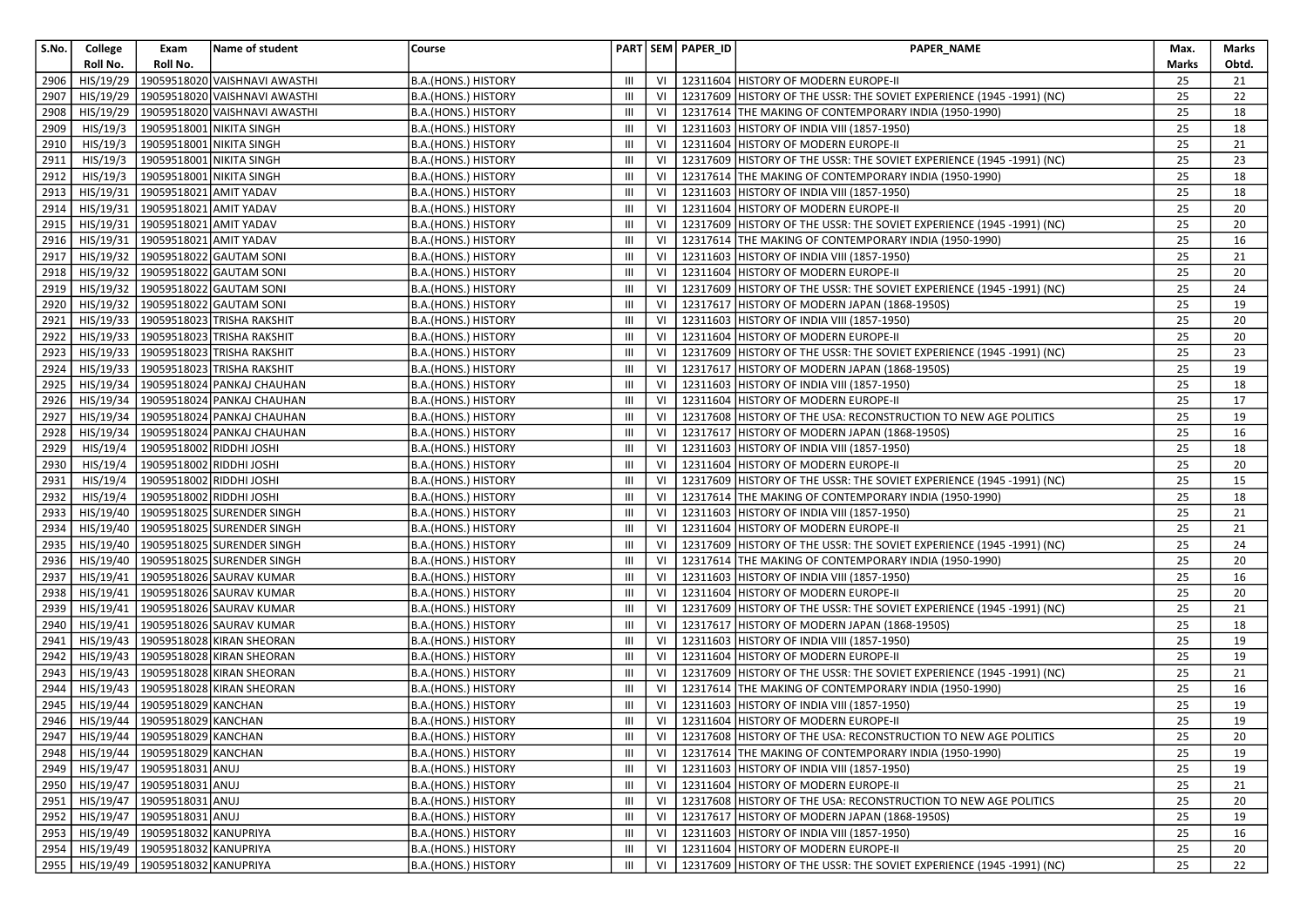| S.No. | College                | Exam                  | Name of student                            | Course                     |                |    | PART SEM PAPER_ID | PAPER_NAME                                                            | Max.  | Marks |
|-------|------------------------|-----------------------|--------------------------------------------|----------------------------|----------------|----|-------------------|-----------------------------------------------------------------------|-------|-------|
|       | Roll No.               | Roll No.              |                                            |                            |                |    |                   |                                                                       | Marks | Obtd. |
| 2956  | HIS/19/49              | 19059518032 KANUPRIYA |                                            | B.A.(HONS.) HISTORY        | Ш              | VI |                   | 12317614   THE MAKING OF CONTEMPORARY INDIA (1950-1990)               | 25    | 19    |
| 2957  | HIS/19/5               |                       | 19059518003 SHREYA ANAND                   | B.A.(HONS.) HISTORY        | Ш              | VI |                   | 12311603 HISTORY OF INDIA VIII (1857-1950)                            | 25    | 15    |
| 2958  | HIS/19/5               |                       | 19059518003 SHREYA ANAND                   | B.A.(HONS.) HISTORY        | $\mathbf{III}$ | VI |                   | 12311604 HISTORY OF MODERN EUROPE-II                                  | 25    | 21    |
| 2959  | HIS/19/5               |                       | 19059518003 SHREYA ANAND                   | B.A.(HONS.) HISTORY        | Ш              | VI |                   | 12317609 HISTORY OF THE USSR: THE SOVIET EXPERIENCE (1945 -1991) (NC) | 25    | 15    |
| 2960  | HIS/19/5               |                       | 19059518003 SHREYA ANAND                   | B.A.(HONS.) HISTORY        | Ш              | VI |                   | 12317617 HISTORY OF MODERN JAPAN (1868-1950S)                         | 25    | 15    |
| 2961  | HIS/19/53              |                       | 19059518033 MANJOOR AALAM                  | B.A.(HONS.) HISTORY        | Ш              | VI |                   | 12311603 HISTORY OF INDIA VIII (1857-1950)                            | 25    | 16    |
| 2962  | $\overline{HIS/19/53}$ |                       | 19059518033 MANJOOR AALAM                  | B.A.(HONS.) HISTORY        | Ш              | VI |                   | 12311604 HISTORY OF MODERN EUROPE-II                                  | 25    | 20    |
| 2963  | HIS/19/53              |                       | 19059518033 MANJOOR AALAM                  | B.A.(HONS.) HISTORY        | Ш              | VI |                   | 12317608 HISTORY OF THE USA: RECONSTRUCTION TO NEW AGE POLITICS       | 25    | 19    |
| 2964  | HIS/19/53              |                       | 19059518033 MANJOOR AALAM                  | B.A.(HONS.) HISTORY        | Ш              | VI |                   | 12317614 THE MAKING OF CONTEMPORARY INDIA (1950-1990)                 | 25    | 16    |
| 2965  | HIS/19/54              |                       | 19059518034 NAVNEET BAGHEL                 | B.A.(HONS.) HISTORY        | Ш              | VI |                   | 12311603 HISTORY OF INDIA VIII (1857-1950)                            | 25    | 20    |
| 2966  | HIS/19/54              |                       | 19059518034 NAVNEET BAGHEL                 | B.A.(HONS.) HISTORY        | Ш              | VI |                   | 12311604 HISTORY OF MODERN EUROPE-II                                  | 25    | 19    |
| 2967  | HIS/19/54              |                       | 19059518034 NAVNEET BAGHEL                 | B.A.(HONS.) HISTORY        | $\mathbf{III}$ | VI |                   | 12317608 HISTORY OF THE USA: RECONSTRUCTION TO NEW AGE POLITICS       | 25    | 20    |
| 2968  | HIS/19/54              |                       | 19059518034 NAVNEET BAGHEL                 | B.A.(HONS.) HISTORY        | Ш              | VI | 12317614          | THE MAKING OF CONTEMPORARY INDIA (1950-1990)                          | 25    | 19    |
| 2969  | HIS/19/55              |                       | 19059518035 VANYA SHARMA                   | B.A.(HONS.) HISTORY        | Ш              | VI |                   | 12311603 HISTORY OF INDIA VIII (1857-1950)                            | 25    | 18    |
| 2970  | HIS/19/55              |                       | 19059518035 VANYA SHARMA                   | B.A.(HONS.) HISTORY        | Ш              | VI | 12311604          | HISTORY OF MODERN EUROPE-II                                           | 25    | 20    |
| 2971  | HIS/19/55              |                       | 19059518035 VANYA SHARMA                   | B.A.(HONS.) HISTORY        | Ш              | VI |                   | 12317609 HISTORY OF THE USSR: THE SOVIET EXPERIENCE (1945 -1991) (NC) | 25    | 20    |
| 2972  | HIS/19/55              |                       | 19059518035 VANYA SHARMA                   | B.A.(HONS.) HISTORY        | Ш              | VI |                   | 12317614 THE MAKING OF CONTEMPORARY INDIA (1950-1990)                 | 25    | 16    |
| 2973  | HIS/19/57              |                       | 19059518036 PARMANAND GADHVEER             | B.A.(HONS.) HISTORY        | Ш              | VI |                   | 12311603 HISTORY OF INDIA VIII (1857-1950)                            | 25    | 16    |
| 2974  | HIS/19/57              |                       | 19059518036 PARMANAND GADHVEER             | B.A.(HONS.) HISTORY        | Ш              | VI |                   | 12311604 HISTORY OF MODERN EUROPE-II                                  | 25    | 19    |
| 2975  | HIS/19/57              |                       | 19059518036 PARMANAND GADHVEER             | B.A.(HONS.) HISTORY        | Ш              | VI |                   | 12317609 HISTORY OF THE USSR: THE SOVIET EXPERIENCE (1945 -1991) (NC) | 25    | 20    |
| 2976  | HIS/19/57              |                       | 19059518036 PARMANAND GADHVEER             | B.A.(HONS.) HISTORY        | $\mathbf{III}$ | VI |                   | 12317614 THE MAKING OF CONTEMPORARY INDIA (1950-1990)                 | 25    | 14    |
| 2977  | HIS/19/58              |                       | 19059518037 ARADHANA KUMARI                | B.A.(HONS.) HISTORY        | Ш              | VI |                   | 12311603 HISTORY OF INDIA VIII (1857-1950)                            | 25    | 18    |
| 2978  | HIS/19/58              |                       | 19059518037 ARADHANA KUMARI                | B.A.(HONS.) HISTORY        | $\mathbf{III}$ | VI | 12311604          | HISTORY OF MODERN EUROPE-II                                           | 25    | 20    |
| 2979  | HIS/19/58              |                       | 19059518037 ARADHANA KUMARI                | B.A.(HONS.) HISTORY        | Ш              | VI |                   | 12317609 HISTORY OF THE USSR: THE SOVIET EXPERIENCE (1945 -1991) (NC) | 25    | 22    |
| 2980  | HIS/19/58              |                       | 19059518037 ARADHANA KUMARI                | <b>B.A.(HONS.) HISTORY</b> | Ш              | VI |                   | 12317614 THE MAKING OF CONTEMPORARY INDIA (1950-1990)                 | 25    | 16    |
| 2981  | HIS/19/59              |                       | 19059518038 ASHISH KUMAR PASWAN            | B.A.(HONS.) HISTORY        | Ш              | VI |                   | 12311603 HISTORY OF INDIA VIII (1857-1950)                            | 25    | 21    |
| 2982  | HIS/19/59              |                       | 19059518038 ASHISH KUMAR PASWAN            | B.A.(HONS.) HISTORY        | Ш              | VI |                   | 12311604 HISTORY OF MODERN EUROPE-II                                  | 25    | 20    |
| 2983  | HIS/19/59              |                       | 19059518038 ASHISH KUMAR PASWAN            | B.A.(HONS.) HISTORY        | Ш              | VI |                   | 12317609 HISTORY OF THE USSR: THE SOVIET EXPERIENCE (1945 -1991) (NC) | 25    | 22    |
| 2984  | HIS/19/59              |                       | 19059518038 ASHISH KUMAR PASWAN            | B.A.(HONS.) HISTORY        | Ш              | VI |                   | 12317614 THE MAKING OF CONTEMPORARY INDIA (1950-1990)                 | 25    | 19    |
| 2985  | HIS/19/6               |                       | 19059518004 SOURABH PANDEY                 | B.A.(HONS.) HISTORY        | Ш              | VI | 12311603          | HISTORY OF INDIA VIII (1857-1950)                                     | 25    | 20    |
| 2986  | HIS/19/6               |                       | 19059518004 SOURABH PANDEY                 | B.A.(HONS.) HISTORY        | Ш              | VI |                   | 12311604 HISTORY OF MODERN EUROPE-II                                  | 25    | 19    |
| 2987  | HIS/19/6               |                       | 19059518004 SOURABH PANDEY                 | B.A.(HONS.) HISTORY        | Ш              | VI |                   | 12317609 HISTORY OF THE USSR: THE SOVIET EXPERIENCE (1945 -1991) (NC) | 25    | 20    |
| 2988  | HIS/19/6               |                       | 19059518004 SOURABH PANDEY                 | B.A.(HONS.) HISTORY        | Ш              | VI | 12317614          | THE MAKING OF CONTEMPORARY INDIA (1950-1990)                          | 25    | 18    |
| 2989  | HIS/19/60              | 19059518039 PAWAN     |                                            | B.A.(HONS.) HISTORY        | $\mathbf{III}$ | VI |                   | 12311603 HISTORY OF INDIA VIII (1857-1950)                            | 25    | 15    |
| 2990  | HIS/19/60              | 19059518039 PAWAN     |                                            | B.A.(HONS.) HISTORY        | Ш              | VI |                   | 12311604 HISTORY OF MODERN EUROPE-II                                  | 25    | 15    |
| 2991  | HIS/19/60              | 19059518039 PAWAN     |                                            | B.A.(HONS.) HISTORY        | Ш              | VI |                   | 12317608 HISTORY OF THE USA: RECONSTRUCTION TO NEW AGE POLITICS       | 25    | 17    |
| 2992  | HIS/19/60              | 19059518039 PAWAN     |                                            | B.A.(HONS.) HISTORY        | $\mathbf{III}$ | VI | 12317614          | THE MAKING OF CONTEMPORARY INDIA (1950-1990)                          | 25    | 16    |
| 2993  | HIS/19/61              |                       | 19059518040 RAKESH KUMAR                   | B.A.(HONS.) HISTORY        | Ш              | VI | 12311603          | HISTORY OF INDIA VIII (1857-1950)                                     | 25    | 21    |
| 2994  | HIS/19/61              |                       | 19059518040 RAKESH KUMAR                   | B.A.(HONS.) HISTORY        | Ш              | VI |                   | 12311604 HISTORY OF MODERN EUROPE-II                                  | 25    | 20    |
| 2995  | HIS/19/61              |                       | 19059518040 RAKESH KUMAR                   | B.A.(HONS.) HISTORY        | Ш              | VI | 12317609          | HISTORY OF THE USSR: THE SOVIET EXPERIENCE (1945 -1991) (NC)          | 25    | 22    |
| 2996  | HIS/19/61              |                       | 19059518040 RAKESH KUMAR                   | B.A.(HONS.) HISTORY        | Ш              | VI |                   | 12317614 THE MAKING OF CONTEMPORARY INDIA (1950-1990)                 | 25    | 20    |
|       |                        |                       | 2997 HIS/19/62 19059518041 ADEEBA NOOR     | B.A.(HONS.) HISTORY        | $\mathbf{III}$ |    |                   | VI   12311603   HISTORY OF INDIA VIII (1857-1950)                     | 25    | 18    |
|       |                        |                       | 2998   HIS/19/62   19059518041 ADEEBA NOOR | B.A.(HONS.) HISTORY        | Ш              |    |                   | VI   12311604 HISTORY OF MODERN EUROPE-II                             | 25    | 19    |
| 2999  |                        |                       | HIS/19/62 19059518041 ADEEBA NOOR          | B.A.(HONS.) HISTORY        | Ш              | VI |                   | 12317608 HISTORY OF THE USA: RECONSTRUCTION TO NEW AGE POLITICS       | 25    | 21    |
| 3000  |                        |                       | HIS/19/62 19059518041 ADEEBA NOOR          | B.A.(HONS.) HISTORY        | Ш              | VI |                   | 12317614 THE MAKING OF CONTEMPORARY INDIA (1950-1990)                 | 25    | 16    |
| 3001  | HIS/19/63              | 19059518042 AMIT      |                                            | B.A.(HONS.) HISTORY        | Ш              | VI |                   | 12311603 HISTORY OF INDIA VIII (1857-1950)                            | 25    | 18    |
| 3002  | HIS/19/63              | 19059518042 AMIT      |                                            | B.A.(HONS.) HISTORY        | Ш              | VI |                   | 12311604 HISTORY OF MODERN EUROPE-II                                  | 25    | 16    |
| 3003  | HIS/19/63              | 19059518042 AMIT      |                                            | B.A.(HONS.) HISTORY        | Ш              | VI |                   | 12317609 HISTORY OF THE USSR: THE SOVIET EXPERIENCE (1945 -1991) (NC) | 25    | 21    |
| 3004  | HIS/19/63              | 19059518042 AMIT      |                                            | B.A.(HONS.) HISTORY        | Ш              | VI |                   | 12317614 THE MAKING OF CONTEMPORARY INDIA (1950-1990)                 | 25    | 16    |
| 3005  |                        |                       | HIS/19/66   19059518044 SAURAB BASUMATARY  | <b>B.A.(HONS.) HISTORY</b> | III            | VI |                   | 12311603 HISTORY OF INDIA VIII (1857-1950)                            | 25    | 18    |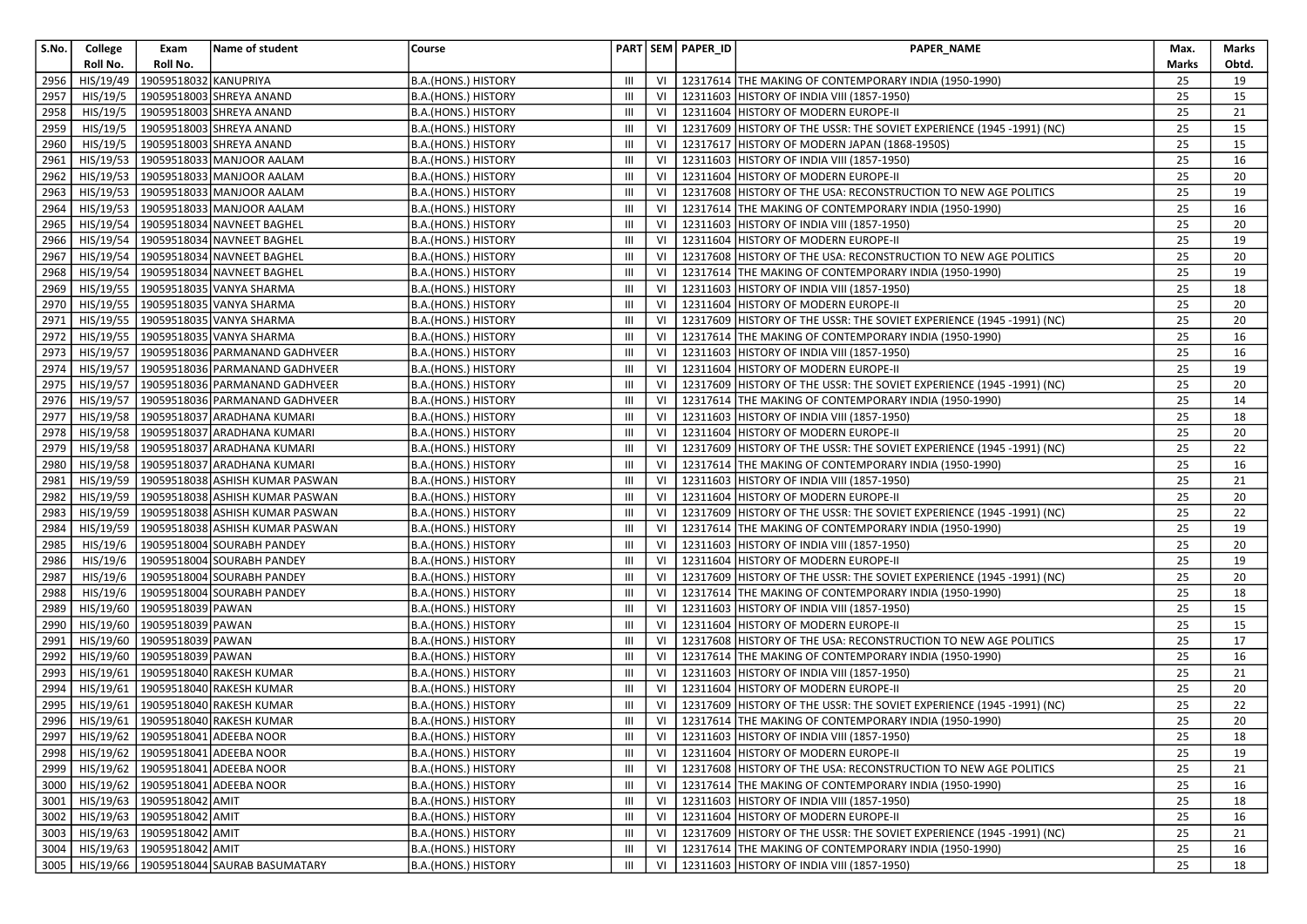| S.No. | College                | Exam                            | Name of student                             | Course                     |                |    | PART SEM PAPER_ID | PAPER_NAME                                                                 | Max.  | Marks |
|-------|------------------------|---------------------------------|---------------------------------------------|----------------------------|----------------|----|-------------------|----------------------------------------------------------------------------|-------|-------|
|       | Roll No.               | Roll No.                        |                                             |                            |                |    |                   |                                                                            | Marks | Obtd. |
| 3006  | HIS/19/66              |                                 | 19059518044 SAURAB BASUMATARY               | B.A.(HONS.) HISTORY        | Ш              | VI |                   | 12311604 HISTORY OF MODERN EUROPE-II                                       | 25    | 20    |
| 3007  | HIS/19/66              |                                 | 19059518044 SAURAB BASUMATARY               | B.A.(HONS.) HISTORY        | Ш              | VI |                   | 12317609 HISTORY OF THE USSR: THE SOVIET EXPERIENCE (1945 -1991) (NC)      | 25    | 20    |
| 3008  | HIS/19/66              |                                 | 19059518044 SAURAB BASUMATARY               | B.A.(HONS.) HISTORY        | $\mathbf{III}$ | VI |                   | 12317617 HISTORY OF MODERN JAPAN (1868-1950S)                              | 25    | 19    |
| 3009  | HIS/19/68              |                                 | 19059518046 ADARSH KUMAR                    | B.A.(HONS.) HISTORY        | Ш              | VI | 12311603          | HISTORY OF INDIA VIII (1857-1950)                                          | 25    | 21    |
| 3010  | HIS/19/68              |                                 | 19059518046 ADARSH KUMAR                    | B.A.(HONS.) HISTORY        | Ш              | VI |                   | 12311604 HISTORY OF MODERN EUROPE-II                                       | 25    | 20    |
| 3011  | HIS/19/68              |                                 | 19059518046 ADARSH KUMAR                    | B.A.(HONS.) HISTORY        | Ш              | VI |                   | 12317609 HISTORY OF THE USSR: THE SOVIET EXPERIENCE (1945 -1991) (NC)      | 25    | 22    |
| 3012  | $\overline{HIS/19/68}$ |                                 | 19059518046 ADARSH KUMAR                    | B.A.(HONS.) HISTORY        | Ш              | VI |                   | 12317614 THE MAKING OF CONTEMPORARY INDIA (1950-1990)                      | 25    | 16    |
| 3013  | HIS/19/69              |                                 | 19059518047 VIKASH VANSKAR                  | B.A.(HONS.) HISTORY        | Ш              | VI |                   | 12311603 HISTORY OF INDIA VIII (1857-1950)                                 | 25    | 20    |
| 3014  | HIS/19/69              |                                 | 19059518047 VIKASH VANSKAR                  | B.A.(HONS.) HISTORY        | Ш              | VI |                   | 12311604 HISTORY OF MODERN EUROPE-II                                       | 25    | 20    |
| 3015  | HIS/19/69              |                                 | 19059518047 VIKASH VANSKAR                  | B.A.(HONS.) HISTORY        | Ш              | VI |                   | 12317609 HISTORY OF THE USSR: THE SOVIET EXPERIENCE (1945 -1991) (NC)      | 25    | 22    |
| 3016  | HIS/19/69              |                                 | 19059518047 VIKASH VANSKAR                  | B.A.(HONS.) HISTORY        | Ш              | VI |                   | 12317614 THE MAKING OF CONTEMPORARY INDIA (1950-1990)                      | 25    | 18    |
| 3017  | HIS/19/7               |                                 | 19059518005 KUMKUM BOHRA                    | B.A.(HONS.) HISTORY        | $\mathbf{III}$ | VI |                   | 12311603 HISTORY OF INDIA VIII (1857-1950)                                 | 25    | 19    |
| 3018  | HIS/19/7               |                                 | 19059518005 KUMKUM BOHRA                    | B.A.(HONS.) HISTORY        | Ш              | VI |                   | 12311604 HISTORY OF MODERN EUROPE-II                                       | 25    | 21    |
| 3019  | HIS/19/7               |                                 | 19059518005 KUMKUM BOHRA                    | B.A.(HONS.) HISTORY        | Ш              | VI |                   | 12317609 HISTORY OF THE USSR: THE SOVIET EXPERIENCE (1945 -1991) (NC)      | 25    | 22    |
| 3020  | HIS/19/7               |                                 | 19059518005 KUMKUM BOHRA                    | B.A.(HONS.) HISTORY        | Ш              | VI | 12317614          | THE MAKING OF CONTEMPORARY INDIA (1950-1990)                               | 25    | 18    |
| 3021  | HIS/19/70              |                                 | 19059518048 ANKIT KUMAR                     | B.A.(HONS.) HISTORY        | Ш              | VI |                   | 12311603 HISTORY OF INDIA VIII (1857-1950)                                 | 25    | 18    |
| 3022  | HIS/19/70              |                                 | 19059518048 ANKIT KUMAR                     | B.A.(HONS.) HISTORY        | Ш              | VI |                   | 12311604 HISTORY OF MODERN EUROPE-II                                       | 25    | 19    |
| 3023  | HIS/19/70              |                                 | 19059518048 ANKIT KUMAR                     | B.A.(HONS.) HISTORY        | Ш              | VI |                   | 12317608 HISTORY OF THE USA: RECONSTRUCTION TO NEW AGE POLITICS            | 25    | 19    |
| 3024  | HIS/19/70              |                                 | 19059518048 ANKIT KUMAR                     | B.A.(HONS.) HISTORY        | Ш              | VI |                   | 12317614 THE MAKING OF CONTEMPORARY INDIA (1950-1990)                      | 25    | 16    |
| 3025  | HIS/19/71              |                                 | 19059518049 VASUNDHARA YADAV                | B.A.(HONS.) HISTORY        | Ш              | VI |                   | 12311603 HISTORY OF INDIA VIII (1857-1950)                                 | 25    | 18    |
| 3026  | HIS/19/71              |                                 | 19059518049 VASUNDHARA YADAV                | B.A.(HONS.) HISTORY        | Ш              | VI |                   | 12311604 HISTORY OF MODERN EUROPE-II                                       | 25    | 20    |
| 3027  | HIS/19/71              |                                 | 19059518049 VASUNDHARA YADAV                | B.A.(HONS.) HISTORY        | Ш              | VI |                   | 12317608 HISTORY OF THE USA: RECONSTRUCTION TO NEW AGE POLITICS            | 25    | 19    |
| 3028  | HIS/19/71              |                                 | 19059518049 VASUNDHARA YADAV                | B.A.(HONS.) HISTORY        | Ш              | VI | 12317617          | HISTORY OF MODERN JAPAN (1868-1950S)                                       | 25    | 15    |
| 3029  | HIS/19/73              | 19059518051 IRFAN KHAN          |                                             | B.A.(HONS.) HISTORY        | Ш              | VI |                   | 12311603 HISTORY OF INDIA VIII (1857-1950)                                 | 25    | 15    |
| 3030  | HIS/19/73              | 19059518051 IRFAN KHAN          |                                             | <b>B.A.(HONS.) HISTORY</b> | Ш              | VI |                   | 12311604 HISTORY OF MODERN EUROPE-II                                       | 25    | 16    |
| 3031  | HIS/19/73              | 19059518051 IRFAN KHAN          |                                             | B.A.(HONS.) HISTORY        | Ш              | VI |                   | 12317608 HISTORY OF THE USA: RECONSTRUCTION TO NEW AGE POLITICS            | 25    | 18    |
| 3032  | HIS/19/73              | 19059518051 IRFAN KHAN          |                                             | B.A.(HONS.) HISTORY        | Ш              | VI |                   | 12317614 THE MAKING OF CONTEMPORARY INDIA (1950-1990)                      | 25    | 14    |
| 3033  | HIS/19/74              |                                 | 19059518052 VINIT KUMAR TIWARI              | B.A.(HONS.) HISTORY        | Ш              | VI |                   | 12311603 HISTORY OF INDIA VIII (1857-1950)                                 | 25    | 16    |
| 3034  | HIS/19/74              |                                 | 19059518052 VINIT KUMAR TIWARI              | B.A.(HONS.) HISTORY        | $\mathbf{III}$ | VI |                   | 12311604 HISTORY OF MODERN EUROPE-II                                       | 25    | 20    |
| 3035  | HIS/19/74              |                                 | 19059518052 VINIT KUMAR TIWARI              | B.A.(HONS.) HISTORY        | $\mathbf{III}$ | VI |                   | 12317609 HISTORY OF THE USSR: THE SOVIET EXPERIENCE (1945 -1991) (NC)      | 25    | 21    |
| 3036  | HIS/19/74              |                                 | 19059518052 VINIT KUMAR TIWARI              | B.A.(HONS.) HISTORY        | Ш              | VI |                   | 12317614 THE MAKING OF CONTEMPORARY INDIA (1950-1990)                      | 25    | 18    |
| 3037  | HIS/19/75              | 19059518053 HARSH JHA           |                                             | B.A.(HONS.) HISTORY        | Ш              | VI |                   | 12311603 HISTORY OF INDIA VIII (1857-1950)                                 | 25    | 18    |
| 3038  | HIS/19/75              | 19059518053 HARSH JHA           |                                             | B.A.(HONS.) HISTORY        | Ш              | VI |                   | 12311604 HISTORY OF MODERN EUROPE-II                                       | 25    | 17    |
| 3039  | HIS/19/75              | 19059518053 HARSH JHA           |                                             | B.A.(HONS.) HISTORY        | Ш              | VI |                   | 12317609 HISTORY OF THE USSR: THE SOVIET EXPERIENCE (1945 -1991) (NC)      | 25    | 22    |
| 3040  | HIS/19/75              | 19059518053 HARSH JHA           |                                             | B.A.(HONS.) HISTORY        | Ш              | VI |                   | 12317614 THE MAKING OF CONTEMPORARY INDIA (1950-1990)                      | 25    | 18    |
| 3041  | HIS/19/76              |                                 | 19059518054 NISHA GAHTORI                   | B.A.(HONS.) HISTORY        | Ш              | VI | 12311603          | HISTORY OF INDIA VIII (1857-1950)                                          | 25    | 18    |
| 3042  | HIS/19/76              |                                 | 19059518054 NISHA GAHTORI                   | B.A.(HONS.) HISTORY        | $\mathbf{III}$ | VI | 12311604          | HISTORY OF MODERN EUROPE-II                                                | 25    | 20    |
| 3043  | HIS/19/76              |                                 | 19059518054 NISHA GAHTORI                   | B.A.(HONS.) HISTORY        | Ш              | VI |                   | 12317608 HISTORY OF THE USA: RECONSTRUCTION TO NEW AGE POLITICS            | 25    | 21    |
| 3044  | HIS/19/76              |                                 | 19059518054 NISHA GAHTORI                   | B.A.(HONS.) HISTORY        | Ш              | VI |                   | 12317617 HISTORY OF MODERN JAPAN (1868-1950S)                              | 25    | 19    |
| 3045  | HIS/19/78              |                                 | 19059518056 BINEET LENKA                    | B.A.(HONS.) HISTORY        | Ш              | VI | 12311603          | HISTORY OF INDIA VIII (1857-1950)                                          | 25    | 19    |
| 3046  |                        |                                 | HIS/19/78   19059518056 BINEET LENKA        | B.A.(HONS.) HISTORY        | Ш              | VI |                   | 12311604 HISTORY OF MODERN EUROPE-II                                       | 25    | 18    |
|       |                        |                                 | 3047 HIS/19/78 19059518056 BINEET LENKA     | B.A.(HONS.) HISTORY        | $\mathbf{III}$ |    |                   | VI   12317609 HISTORY OF THE USSR: THE SOVIET EXPERIENCE (1945 -1991) (NC) | 25    | 22    |
|       |                        |                                 | 3048   HIS/19/78   19059518056 BINEET LENKA | B.A.(HONS.) HISTORY        | Ш              |    |                   | VI   12317614   THE MAKING OF CONTEMPORARY INDIA (1950-1990)               | 25    | 17    |
| 3049  |                        | HIS/19/79 19059518057 ADITI PAL |                                             | B.A.(HONS.) HISTORY        | Ш              | VI |                   | 12311603 HISTORY OF INDIA VIII (1857-1950)                                 | 25    | 15    |
| 3050  |                        | HIS/19/79 19059518057 ADITI PAL |                                             | B.A.(HONS.) HISTORY        | Ш              | VI |                   | 12311604 HISTORY OF MODERN EUROPE-II                                       | 25    | 18    |
| 3051  | HIS/19/79              | 19059518057 ADITI PAL           |                                             | B.A.(HONS.) HISTORY        | Ш              | VI |                   | 12317608 HISTORY OF THE USA: RECONSTRUCTION TO NEW AGE POLITICS            | 25    | 20    |
| 3052  | HIS/19/79              | 19059518057 ADITI PAL           |                                             | B.A.(HONS.) HISTORY        | Ш              | VI |                   | 12317617 HISTORY OF MODERN JAPAN (1868-1950S)                              | 25    | 16    |
| 3053  | HIS/19/8               |                                 | 19059518006 UJWAL MEHRA                     | B.A.(HONS.) HISTORY        | Ш              | VI |                   | 12311603 HISTORY OF INDIA VIII (1857-1950)                                 | 25    | 20    |
| 3054  | HIS/19/8               |                                 | 19059518006 UJWAL MEHRA                     | B.A.(HONS.) HISTORY        | Ш              | VI |                   | 12311604 HISTORY OF MODERN EUROPE-II                                       | 25    | 19    |
| 3055  | HIS/19/8               |                                 | 19059518006 UJWAL MEHRA                     | B.A.(HONS.) HISTORY        | Ш              | VI |                   | 12317608 HISTORY OF THE USA: RECONSTRUCTION TO NEW AGE POLITICS            | 25    | 21    |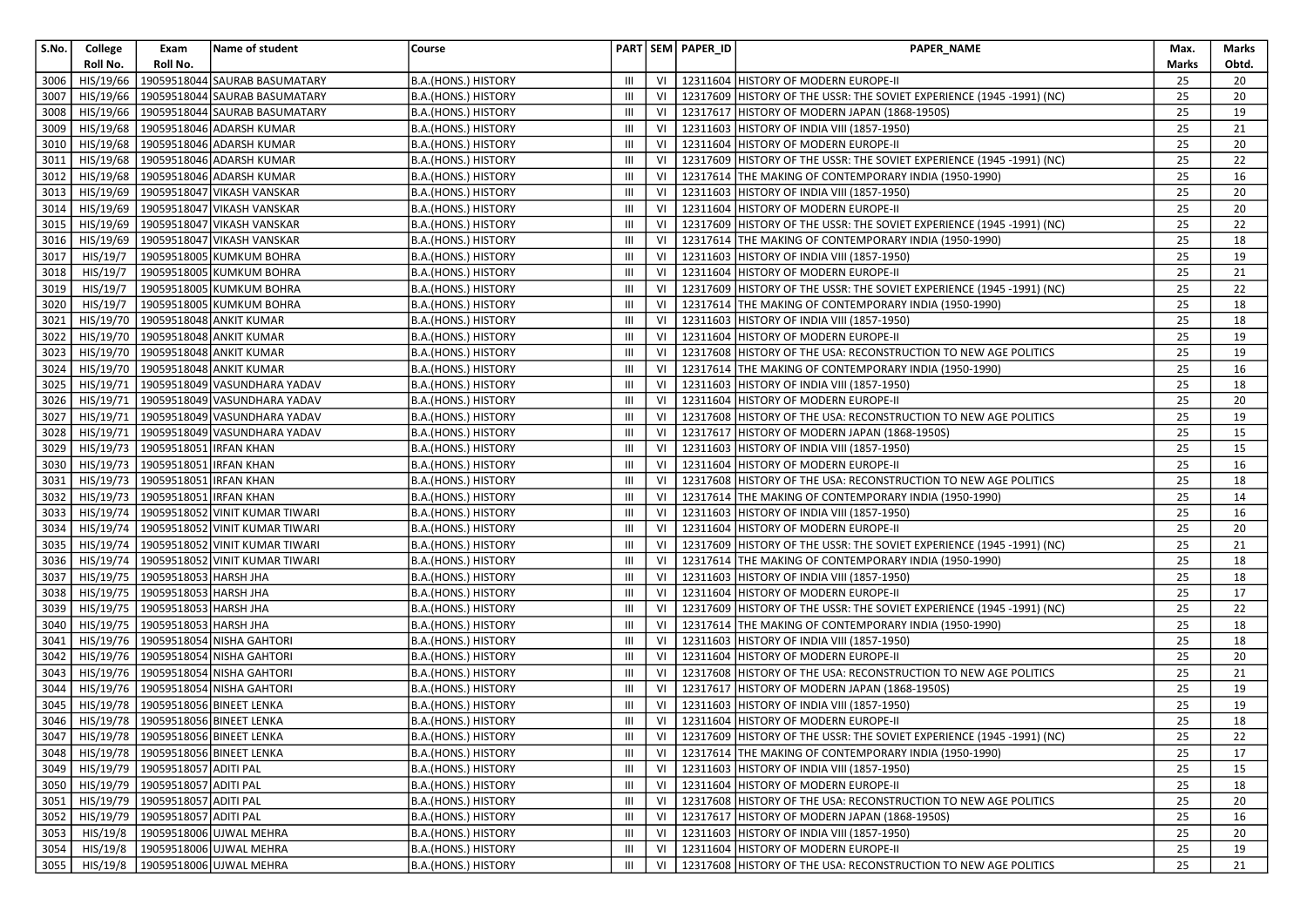| S.No. | College        | Exam               | Name of student             | l Course            |   |    | PART SEM PAPER ID | <b>PAPER NAME</b>                                                     | Max.         | <b>Marks</b> |
|-------|----------------|--------------------|-----------------------------|---------------------|---|----|-------------------|-----------------------------------------------------------------------|--------------|--------------|
|       | Roll No.       | Roll No.           |                             |                     |   |    |                   |                                                                       | <b>Marks</b> | Obtd.        |
| 3056  | HIS/19/8       |                    | 19059518006 UJWAL MEHRA     | B.A.(HONS.) HISTORY | Ш | VI |                   | 12317614 THE MAKING OF CONTEMPORARY INDIA (1950-1990)                 | 25           | 17           |
| 3057  | HIS/19/80      |                    | 19059518058 PUSHKAR KUMAR   | B.A.(HONS.) HISTORY | Ш | VI |                   | 12311603 HISTORY OF INDIA VIII (1857-1950)                            | 25           | 18           |
| 3058  | HIS/19/80      |                    | 19059518058 PUSHKAR KUMAR   | B.A.(HONS.) HISTORY | Ш | VI |                   | 12311604 HISTORY OF MODERN EUROPE-II                                  | 25           | 20           |
| 3059  | HIS/19/80      |                    | 19059518058 PUSHKAR KUMAR   | B.A.(HONS.) HISTORY | Ш | VI |                   | 12317608 HISTORY OF THE USA: RECONSTRUCTION TO NEW AGE POLITICS       | 25           | 20           |
| 3060  | HIS/19/80      |                    | 19059518058 PUSHKAR KUMAR   | B.A.(HONS.) HISTORY | Ш | VI |                   | 12317614 THE MAKING OF CONTEMPORARY INDIA (1950-1990)                 | 25           | 18           |
| 3061  | HIS/19/81      |                    | 19059518059 ANKIT MALLICK   | B.A.(HONS.) HISTORY | Ш | VI |                   | 12311603 HISTORY OF INDIA VIII (1857-1950)                            | 25           | 18           |
| 3062  | HIS/19/81      |                    | 19059518059 ANKIT MALLICK   | B.A.(HONS.) HISTORY | Ш | VI |                   | 12311604 HISTORY OF MODERN EUROPE-II                                  | 25           | 16           |
| 3063  | HIS/19/81      |                    | 19059518059 ANKIT MALLICK   | B.A.(HONS.) HISTORY | Ш | VI |                   | 12317609 HISTORY OF THE USSR: THE SOVIET EXPERIENCE (1945 -1991) (NC) | 25           | 20           |
| 3064  | HIS/19/81      |                    | 19059518059 ANKIT MALLICK   | B.A.(HONS.) HISTORY | Ш | VI |                   | 12317617 HISTORY OF MODERN JAPAN (1868-1950S)                         | 25           | 16           |
| 3065  | HIS/19/82      |                    | 19059518060 SACHIN KUMAR    | B.A.(HONS.) HISTORY | Ш | VI |                   | 12311603 HISTORY OF INDIA VIII (1857-1950)                            | 25           | 18           |
| 3066  | HIS/19/82      |                    | 19059518060 SACHIN KUMAR    | B.A.(HONS.) HISTORY | Ш | VI |                   | 12311604 HISTORY OF MODERN EUROPE-II                                  | 25           | 17           |
| 3067  | HIS/19/82      |                    | 19059518060 SACHIN KUMAR    | B.A.(HONS.) HISTORY | Ш | VI |                   | 12317609 HISTORY OF THE USSR: THE SOVIET EXPERIENCE (1945 -1991) (NC) | 25           | 20           |
| 3068  | HIS/19/82      |                    | 19059518060 SACHIN KUMAR    | B.A.(HONS.) HISTORY | Ш | VI |                   | 12317617 HISTORY OF MODERN JAPAN (1868-1950S)                         | 25           | 16           |
| 3069  | HIS/19/84      |                    | 19059518062 RISHALI CHAUHAN | B.A.(HONS.) HISTORY | Ш |    |                   | 12311603 HISTORY OF INDIA VIII (1857-1950)                            | 25           | 20           |
| 3070  | HIS/19/84      |                    | 19059518062 RISHALI CHAUHAN | B.A.(HONS.) HISTORY | Ш | VI |                   | 12311604 HISTORY OF MODERN EUROPE-II                                  | 25           | 20           |
| 3071  | HIS/19/84      |                    | 19059518062 RISHALI CHAUHAN | B.A.(HONS.) HISTORY | Ш | VI |                   | 12317609 HISTORY OF THE USSR: THE SOVIET EXPERIENCE (1945 -1991) (NC) | 25           | 21           |
| 3072  | HIS/19/84      |                    | 19059518062 RISHALI CHAUHAN | B.A.(HONS.) HISTORY | Ш | VI |                   | 12317617 HISTORY OF MODERN JAPAN (1868-1950S)                         | 25           | 17           |
| 3073  | HIS/19/85      | 19059518063 DIPESH |                             | B.A.(HONS.) HISTORY | Ш | VI |                   | 12311603 HISTORY OF INDIA VIII (1857-1950)                            | 25           | 14           |
| 3074  | HIS/19/85      | 19059518063 DIPESH |                             | B.A.(HONS.) HISTORY | Ш |    |                   | 12311604 HISTORY OF MODERN EUROPE-II                                  | 25           | 18           |
| 3075  | HIS/19/85      | 19059518063 DIPESH |                             | B.A.(HONS.) HISTORY | Ш | VI |                   | 12317608 HISTORY OF THE USA: RECONSTRUCTION TO NEW AGE POLITICS       | 25           | 19           |
| 3076  | HIS/19/85      | 19059518063 DIPESH |                             | B.A.(HONS.) HISTORY | Ш | VI |                   | 12317617 HISTORY OF MODERN JAPAN (1868-1950S)                         | 25           | 15           |
| 3077  | HIS/19/87      |                    | 18059518056 ASHUTOSH PANDEY | B.A.(HONS.) HISTORY | Ш | VI |                   | 12311603 HISTORY OF INDIA VIII (1857-1950)                            | 25           | 15           |
| 3078  | HIS/19/87      |                    | 18059518056 ASHUTOSH PANDEY | B.A.(HONS.) HISTORY | Ш | VI |                   | 12311604 HISTORY OF MODERN EUROPE-II                                  | 25           | 18           |
| 3079  | HIS/19/87      |                    | 18059518056 ASHUTOSH PANDEY | B.A.(HONS.) HISTORY | Ш | VI |                   | 12317608 HISTORY OF THE USA: RECONSTRUCTION TO NEW AGE POLITICS       | 25           | 19           |
| 3080  | HIS/19/87      |                    | 18059518056 ASHUTOSH PANDEY | B.A.(HONS.) HISTORY | Ш | VI |                   | 12317617 HISTORY OF MODERN JAPAN (1868-1950S)                         | 25           | 15           |
| 3081  | HIS/19/88      |                    | SOURABH                     | B.A.(HONS.) HISTORY | Ш | VI |                   | 12311603 HISTORY OF INDIA VIII (1857-1950)                            | 25           | 18           |
| 3082  | HIS/19/88      |                    | <b>SOURABH</b>              | B.A.(HONS.) HISTORY | Ш | VI | 12311604          | <b>HISTORY OF MODERN EUROPE-II</b>                                    | 25           | 20           |
| 3083  | HIS/19/88      |                    | <b>SOURABH</b>              | B.A.(HONS.) HISTORY | Ш | VI |                   | 12317608 HISTORY OF THE USA: RECONSTRUCTION TO NEW AGE POLITICS       | 25           | 18           |
|       | 3084 HIS/19/88 |                    | SOURABH                     | B.A.(HONS.) HISTORY |   |    |                   | 12317617 HISTORY OF MODERN JAPAN (1868-1950S)                         | 25           | 17           |

| S.No. | College   | Exam                    | Name of student          | <b>COURSE NAME</b>         |     | PART SEM PAPER ID | <b>PAPER NAME</b>                                  | Max.  | <b>Marks</b> |
|-------|-----------|-------------------------|--------------------------|----------------------------|-----|-------------------|----------------------------------------------------|-------|--------------|
|       | Roll No.  | Roll No.                |                          |                            |     |                   |                                                    | Marks | Obtd.        |
|       | BBE/20/10 |                         | 20059508004 GAURAV KUMAR | B.A.(H) Business Economics | ΠV  |                   | 12481401   Macroeconomics and Applications â€" II  | 25    | 16           |
|       | BBE/20/10 |                         | 20059508004 GAURAV KUMAR | B.A.(H) Business Economics | ΠV  |                   | 12481402 Basic Econometrics                        | 25    | 16           |
|       | BBE/20/10 |                         | 20059508004 GAURAV KUMAR | B.A.(H) Business Economics | ΠV  |                   | 12481403 Marketing Management                      | 25    | 19           |
|       | BBE/20/10 |                         | 20059508004 GAURAV KUMAR | B.A.(H) Business Economics | ΠV  |                   | 12483303 RESEARCH METHODS AND STATISTICAL PACKAGES | 25    | 16           |
|       | BBE/20/10 |                         | 20059508004 GAURAV KUMAR | B.A.(H) Business Economics | ΠV  |                   | 22415403 INSURANCE AND RISK MANAGEMENT             | 25    | 21           |
| 6     | BBE/20/11 | 20059508005 VINAY SAGAR |                          | B.A.(H) Business Economics | ΠV  |                   | 12481401 Macroeconomics and Applications â€" II    | 25    | 15           |
|       | BBE/20/11 | 20059508005 VINAY SAGAR |                          | B.A.(H) Business Economics | ΠV  |                   | 12481402 Basic Econometrics                        | 25    | 10           |
| 8     | BBE/20/11 | 20059508005 VINAY SAGAR |                          | B.A.(H) Business Economics | ΠV  |                   | 12481403 Marketing Management                      | 25    | 19           |
|       | BBE/20/11 | 20059508005 VINAY SAGAR |                          | B.A.(H) Business Economics | ΠV  |                   | 12483303 RESEARCH METHODS AND STATISTICAL PACKAGES | 25    |              |
|       | BBE/20/11 | 20059508005 VINAY SAGAR |                          | B.A.(H) Business Economics | ΠV  |                   | 22415403 INSURANCE AND RISK MANAGEMENT             | 25    | 23           |
|       | BBE/20/13 |                         | 20059508006 PAAWAN MADAN | B.A.(H) Business Economics | ΠV  |                   | 12481401 Macroeconomics and Applications â€" II    | 25    | 16           |
| 12    | BBE/20/13 |                         | 20059508006 PAAWAN MADAN | B.A.(H) Business Economics | ١I٧ |                   | 12481402 Basic Econometrics                        | 25    | 15           |
| 13    | BBE/20/13 |                         | 20059508006 PAAWAN MADAN | B.A.(H) Business Economics | ΠV  |                   | 12481403 Marketing Management                      | 25    | 21           |
| 14    | BBE/20/13 |                         | 20059508006 PAAWAN MADAN | B.A.(H) Business Economics | ١I٧ |                   | 12483303 RESEARCH METHODS AND STATISTICAL PACKAGES | 25    | 19           |
| 15    | BBE/20/13 |                         | 20059508006 PAAWAN MADAN | B.A.(H) Business Economics | ١I٧ |                   | 32355402 Numerical Methods                         | 25    | 15           |
| 16    | BBE/20/14 | 20059508007 SIMRAN      |                          | B.A.(H) Business Economics | ΠV  |                   | 12481401 Macroeconomics and Applications â€" II    | 25    | 16           |
|       | BBE/20/14 | 20059508007 SIMRAN      |                          | B.A.(H) Business Economics | liv |                   | 12481402 Basic Econometrics                        | 25    | 16           |
| 18    | BBE/20/14 | 20059508007 SIMRAN      |                          | B.A.(H) Business Economics | ΠV  |                   | 12481403 Marketing Management                      | 25    | 20           |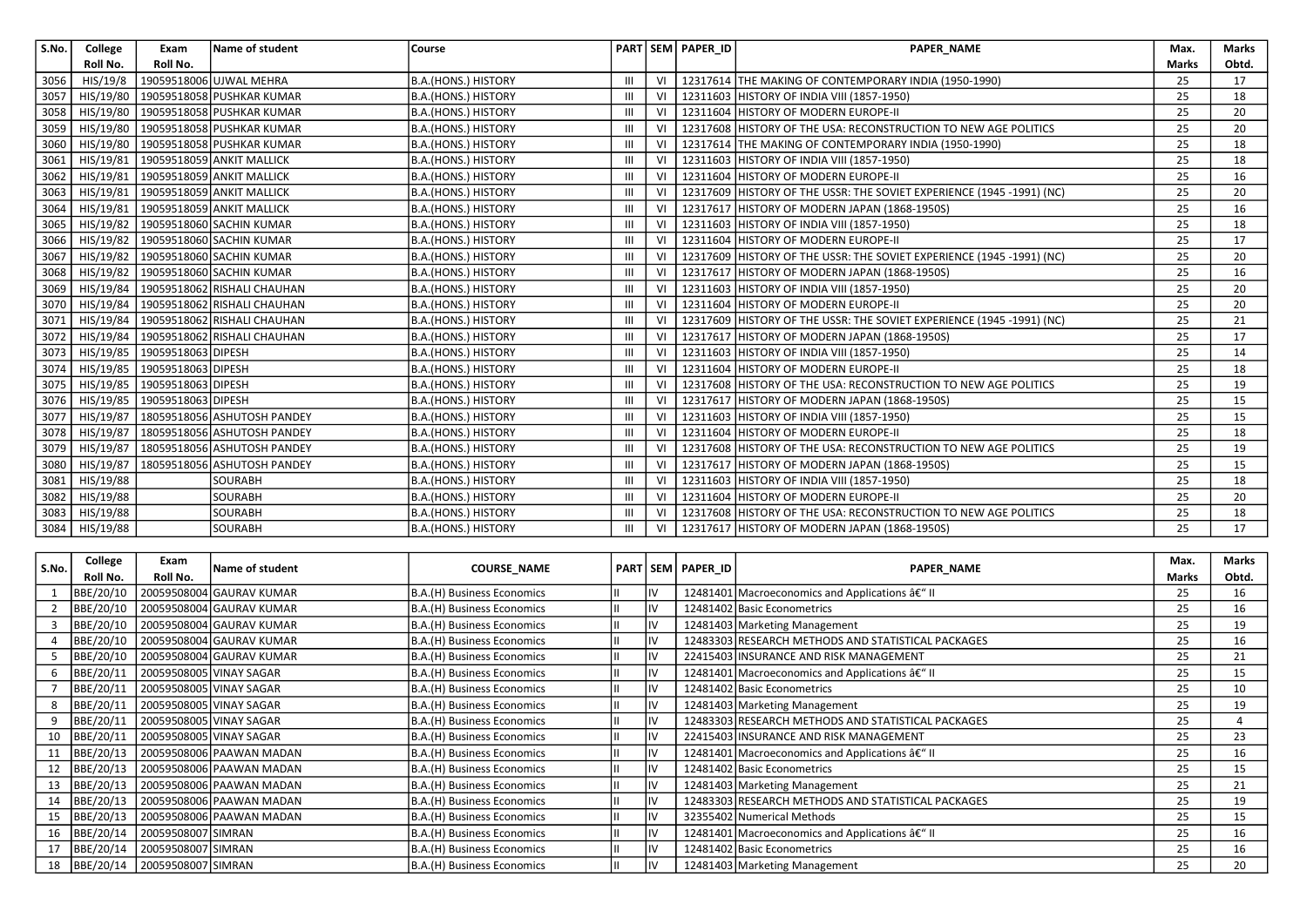| S.No. | College         | Exam               | Name of student                     | Course                     |    |    | PART SEM PAPER_ID | PAPER_NAME                                            | Max.         | <b>Marks</b> |
|-------|-----------------|--------------------|-------------------------------------|----------------------------|----|----|-------------------|-------------------------------------------------------|--------------|--------------|
|       | Roll No.        | Roll No.           |                                     |                            |    |    |                   |                                                       | <b>Marks</b> | Obtd.        |
| 19    | BBE/20/14       | 20059508007 SIMRAN |                                     | B.A.(H) Business Economics |    | IV |                   | 12483303 RESEARCH METHODS AND STATISTICAL PACKAGES    | 25           | 23           |
| 20    | BBE/20/14       | 20059508007 SIMRAN |                                     | B.A.(H) Business Economics |    | IV |                   | 32345401 INFORMATION SECURITY AND CYBER LAWS          | 25           | 22           |
| 21    | BBE/20/16       |                    | 20059508008 VANSH RASTOGI           | B.A.(H) Business Economics |    | IV |                   | 12481401 Macroeconomics and Applications â€" II       | 25           | 22           |
| 22    | BBE/20/16       |                    | 20059508008 VANSH RASTOGI           | B.A.(H) Business Economics |    | IV |                   | 12481402 Basic Econometrics                           | 25           | 14           |
| 23    | BBE/20/16       |                    | 20059508008 VANSH RASTOGI           | B.A.(H) Business Economics | IШ | IV |                   | 12481403 Marketing Management                         | 25           | 21           |
| 24    | BBE/20/16       |                    | 20059508008 VANSH RASTOGI           | B.A.(H) Business Economics | Ш  | IV |                   | 12483303 RESEARCH METHODS AND STATISTICAL PACKAGES    | 25           | 19           |
| 25    | BBE/20/16       |                    | 20059508008 VANSH RASTOGI           | B.A.(H) Business Economics |    | IV |                   | 61015913 PRODUCTION & OPERATIONS MANAGEMENT           | 25           | 22           |
| 26    | BBE/20/19       |                    | 20059508009 AYAN MONDAL             | B.A.(H) Business Economics |    | IV |                   | 12481401 Macroeconomics and Applications â€" II       | 25           | 21           |
| 27    | BBE/20/19       |                    | 20059508009 AYAN MONDAL             | B.A.(H) Business Economics | Iн | IV |                   | 12481402 Basic Econometrics                           | 25           | 22           |
| 28    | BBE/20/19       |                    | 20059508009 AYAN MONDAL             | B.A.(H) Business Economics |    | IV |                   | 12481403 Marketing Management                         | 25           | 19           |
| 29    | BBE/20/19       |                    | 20059508009 AYAN MONDAL             | B.A.(H) Business Economics |    | IV |                   | 12483303 RESEARCH METHODS AND STATISTICAL PACKAGES    | 25           | 22           |
| 30    | BBE/20/19       |                    | 20059508009 AYAN MONDAL             | B.A.(H) Business Economics |    | IV |                   | 61015913 PRODUCTION & OPERATIONS MANAGEMENT           | 25           | 21           |
| 31    | BBE/20/2        | 20059508056 MUKUL  |                                     | B.A.(H) Business Economics | Ш  | IV |                   | 12481401 Macroeconomics and Applications â€" II       | 25           | 15           |
| 32    | <b>BBE/20/2</b> | 20059508056 MUKUL  |                                     | B.A.(H) Business Economics |    | IV |                   | 12481402 Basic Econometrics                           | 25           | 10           |
| 33    | <b>BBE/20/2</b> | 20059508056 MUKUL  |                                     | B.A.(H) Business Economics |    | IV |                   | 12481403 Marketing Management                         | 25           | 21           |
| 34    | <b>BBE/20/2</b> | 20059508056 MUKUL  |                                     | B.A.(H) Business Economics | Ш  | IV |                   | 12483303 RESEARCH METHODS AND STATISTICAL PACKAGES    | 25           | 17           |
| 35    | BBE/20/2        | 20059508056 MUKUL  |                                     | B.A.(H) Business Economics |    | IV |                   | 32345401 INFORMATION SECURITY AND CYBER LAWS          | 25           | 22           |
| 36    | BBE/20/21       | 20059508010 SAKSHI |                                     | B.A.(H) Business Economics |    | IV |                   | 12481401 Macroeconomics and Applications â€" II       | 25           | 15           |
| 37    | BBE/20/21       | 20059508010 SAKSHI |                                     | B.A.(H) Business Economics |    | IV |                   | 12481402 Basic Econometrics                           | 25           | 13           |
| 38    | BBE/20/21       | 20059508010 SAKSHI |                                     | B.A.(H) Business Economics | Ш  | IV |                   | 12481403 Marketing Management                         | 25           | 20           |
| 39    | BBE/20/21       | 20059508010 SAKSHI |                                     | B.A.(H) Business Economics |    | IV |                   | 12483303 RESEARCH METHODS AND STATISTICAL PACKAGES    | 25           | 18           |
| 40    | BBE/20/21       | 20059508010 SAKSHI |                                     | B.A.(H) Business Economics |    | IV |                   | 61015913 PRODUCTION & OPERATIONS MANAGEMENT           | 25           | 17           |
| 41    | BBE/20/23       |                    | 20059508011 HARSH SINGH             | B.A.(H) Business Economics | Iн | IV |                   | 12481401 Macroeconomics and Applications â€" II       | 25           | 18           |
| 42    | BBE/20/23       |                    | 20059508011 HARSH SINGH             | B.A.(H) Business Economics |    | IV |                   | 12481402 Basic Econometrics                           | 25           | 15           |
| 43    | BBE/20/23       |                    | 20059508011 HARSH SINGH             | B.A.(H) Business Economics |    | IV |                   | 12481403 Marketing Management                         | 25           | 22           |
| 44    | BBE/20/23       |                    | 20059508011 HARSH SINGH             | B.A.(H) Business Economics |    | IV |                   | 12483303 RESEARCH METHODS AND STATISTICAL PACKAGES    | 25           | 18           |
| 45    | BBE/20/23       |                    | 20059508011 HARSH SINGH             | B.A.(H) Business Economics | IШ | IV |                   | 61015913 PRODUCTION & OPERATIONS MANAGEMENT           | 25           | 19           |
| 46    | BBE/20/28       | 20059508012 KARTIK |                                     | B.A.(H) Business Economics |    | IV |                   | 12481401 Macroeconomics and Applications â€" II       | 25           | 13           |
| 47    | BBE/20/28       | 20059508012 KARTIK |                                     | B.A.(H) Business Economics |    | IV |                   | 12481402 Basic Econometrics                           | 25           | 15           |
| 48    | BBE/20/28       | 20059508012 KARTIK |                                     | B.A.(H) Business Economics |    | IV |                   | 12481403 Marketing Management                         | 25           | 22           |
| 49    | BBE/20/28       | 20059508012        | <b>KARTIK</b>                       | B.A.(H) Business Economics | Ш  | IV |                   | 12483303 RESEARCH METHODS AND STATISTICAL PACKAGES    | 25           | 14           |
| 50    | BBE/20/28       | 20059508012 KARTIK |                                     | B.A.(H) Business Economics |    | IV |                   | 61015913 PRODUCTION & OPERATIONS MANAGEMENT           | 25           | 13           |
| 51    | BBE/20/29       |                    | 20059508013 PRAVEEN KUMAR           | B.A.(H) Business Economics |    | IV |                   | 12481401 Macroeconomics and Applications â€" II       | 25           | 17           |
| 52    | BBE/20/29       |                    | 20059508013 PRAVEEN KUMAR           | B.A.(H) Business Economics | Ш  | IV |                   | 12481402 Basic Econometrics                           | 25           | 18           |
| 53    | BBE/20/29       |                    | 20059508013 PRAVEEN KUMAR           | B.A.(H) Business Economics |    | IV |                   | 12481403 Marketing Management                         | 25           | 22           |
| 54    | BBE/20/29       |                    | 20059508013 PRAVEEN KUMAR           | B.A.(H) Business Economics |    | IV |                   | 12483303 RESEARCH METHODS AND STATISTICAL PACKAGES    | 25           | 23           |
| 55    | BBE/20/29       |                    | 20059508013 PRAVEEN KUMAR           | B.A.(H) Business Economics |    | IV |                   | 32345401 INFORMATION SECURITY AND CYBER LAWS          | 25           | 24           |
| 56    | BBE/20/32       |                    | 20059508014 AMAN MUYAL              | B.A.(H) Business Economics | Ш  | IV |                   | 12481401 Macroeconomics and Applications â€" II       | 25           | 17           |
| 57    | BBE/20/32       |                    | 20059508014 AMAN MUYAL              | B.A.(H) Business Economics |    | IV |                   | 12481402 Basic Econometrics                           | 25           | 12           |
| 58    | BBE/20/32       |                    | 20059508014 AMAN MUYAL              | B.A.(H) Business Economics |    | IV |                   | 12481403 Marketing Management                         | 25           | 16           |
| 59    | BBE/20/32       |                    | 20059508014 AMAN MUYAL              | B.A.(H) Business Economics | Iн | IV |                   | 12483303 RESEARCH METHODS AND STATISTICAL PACKAGES    | 25           | 15           |
|       |                 |                    | 60 BBE/20/32 20059508014 AMAN MUYAL | B.A.(H) Business Economics | Ш  | IV |                   | 61015913 PRODUCTION & OPERATIONS MANAGEMENT           | 25           | 15           |
| 61    | BBE/20/38       |                    | 20059508015 ARYAN JAISWAL           | B.A.(H) Business Economics | Ш  | IV |                   | 12481401 Macroeconomics and Applications â€" II       | 25           | 14           |
|       | 62 BBE/20/38    |                    | 20059508015 ARYAN JAISWAL           | B.A.(H) Business Economics |    | IV |                   | 12481402 Basic Econometrics                           | 25           | 13           |
| 63    | BBE/20/38       |                    | 20059508015 ARYAN JAISWAL           | B.A.(H) Business Economics |    | IV |                   | 12481403 Marketing Management                         | 25           | 20           |
| 64    | BBE/20/38       |                    | 20059508015 ARYAN JAISWAL           | B.A.(H) Business Economics |    | IV |                   | 12483303 RESEARCH METHODS AND STATISTICAL PACKAGES    | 25           | 12           |
| 65    | BBE/20/38       |                    | 20059508015 ARYAN JAISWAL           | B.A.(H) Business Economics |    | IV |                   | 61015913 PRODUCTION & OPERATIONS MANAGEMENT           | 25           | 12           |
| 66    | BBE/20/4        |                    | 20059508001 NEHA KUMARI             | B.A.(H) Business Economics | IШ | IV |                   | 12115923 SOCIAL PSYCHOLOGY: UNDERSTANDING HUMAN WORLD | 25           | 18           |
|       | 67 BBE/20/4     |                    | 20059508001 NEHA KUMARI             | B.A.(H) Business Economics | Ш  | IV |                   | 12481401 Macroeconomics and Applications â€" II       | 25           | 14           |
|       | 68 BBE/20/4     |                    | 20059508001 NEHA KUMARI             | B.A.(H) Business Economics |    | IV |                   | 12481402 Basic Econometrics                           | 25           | 13           |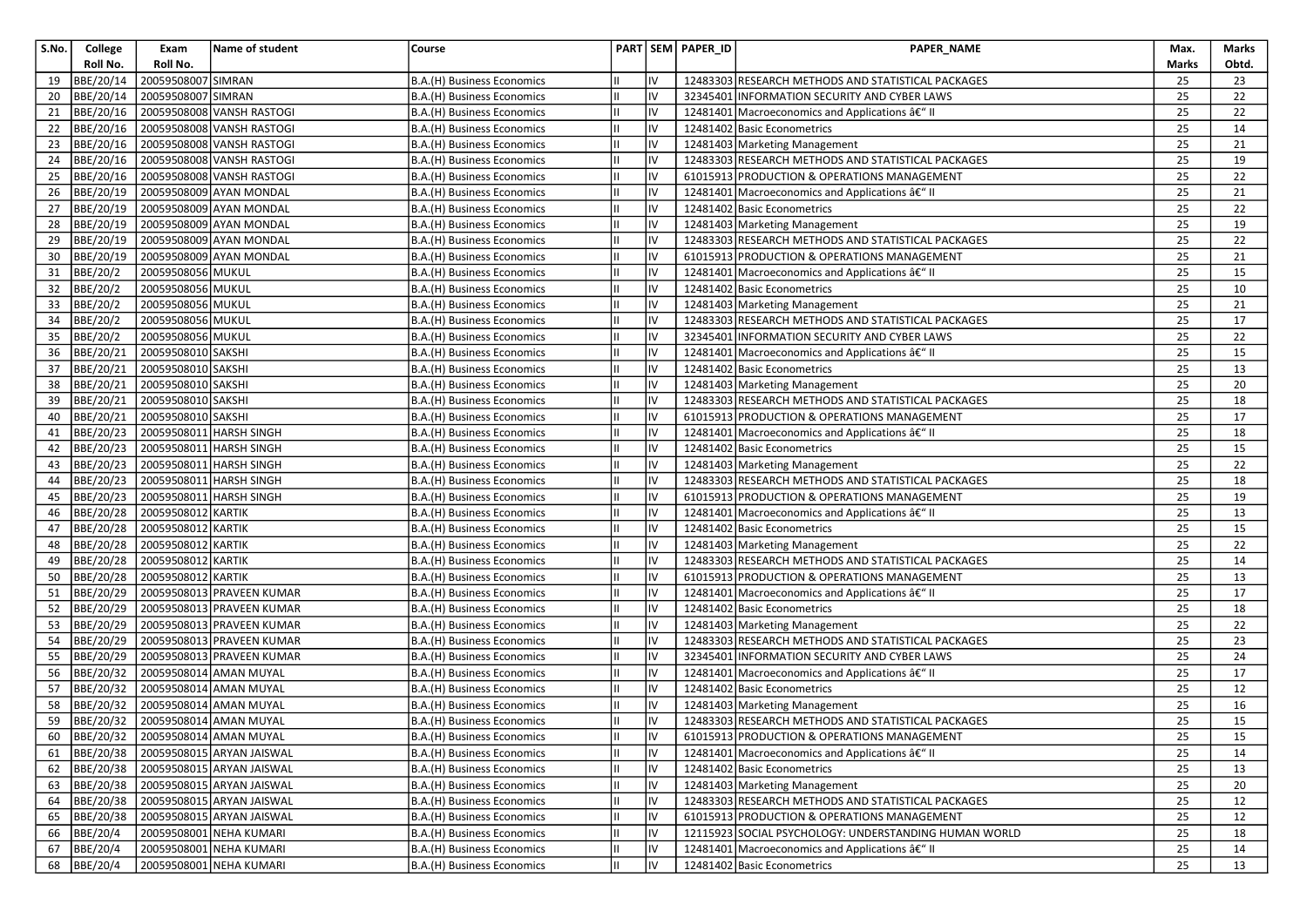| S.No. | College         | Exam               | Name of student                         | Course                            |    |    | PART SEM PAPER_ID | PAPER_NAME                                            | Max.         | Marks          |
|-------|-----------------|--------------------|-----------------------------------------|-----------------------------------|----|----|-------------------|-------------------------------------------------------|--------------|----------------|
|       | Roll No.        | Roll No.           |                                         |                                   |    |    |                   |                                                       | <b>Marks</b> | Obtd.          |
| 69    | <b>BBE/20/4</b> | 20059508001        | NEHA KUMARI                             | B.A.(H) Business Economics        |    | IV |                   | 12481403 Marketing Management                         | 25           | 12             |
| 70    | BBE/20/4        | 20059508001        | NEHA KUMARI                             | B.A.(H) Business Economics        |    | IV |                   | 12483303 RESEARCH METHODS AND STATISTICAL PACKAGES    | 25           | $\overline{2}$ |
| 71    | BBE/20/47       | 20059508016 DEEPTI |                                         | B.A.(H) Business Economics        |    | IV |                   | 12115923 SOCIAL PSYCHOLOGY: UNDERSTANDING HUMAN WORLD | 25           | 18             |
| 72    | BBE/20/47       | 20059508016 DEEPTI |                                         | B.A.(H) Business Economics        |    | IV |                   | 12481401 Macroeconomics and Applications â€" II       | 25           | 15             |
| 73    | BBE/20/47       | 20059508016 DEEPTI |                                         | B.A.(H) Business Economics        | IШ | IV |                   | 12481402 Basic Econometrics                           | 25           | 13             |
| 74    | BBE/20/47       | 20059508016 DEEPTI |                                         | B.A.(H) Business Economics        | Ш  | IV |                   | 12481403 Marketing Management                         | 25           | 16             |
| 75    | BBE/20/47       | 20059508016 DEEPTI |                                         | B.A.(H) Business Economics        |    | IV |                   | 12483303 RESEARCH METHODS AND STATISTICAL PACKAGES    | 25           | 13             |
| 76    | BBE/20/49       |                    | 20059508017 MANJEET SINGH               | B.A.(H) Business Economics        |    | IV |                   | 12481401 Macroeconomics and Applications â€" II       | 25           | 6              |
| 77    | BBE/20/49       |                    | 20059508017 MANJEET SINGH               | B.A.(H) Business Economics        | Iн | IV |                   | 12481402 Basic Econometrics                           | 25           | 13             |
| 78    | BBE/20/49       |                    | 20059508017 MANJEET SINGH               | B.A.(H) Business Economics        |    | IV |                   | 12481403 Marketing Management                         | 25           | 16             |
| 79    | BBE/20/49       |                    | 20059508017 MANJEET SINGH               | B.A.(H) Business Economics        |    | IV |                   | 12483303 RESEARCH METHODS AND STATISTICAL PACKAGES    | 25           | 16             |
| 80    | BBE/20/49       |                    | 20059508017 MANJEET SINGH               | B.A.(H) Business Economics        |    | IV |                   | 61015913 PRODUCTION & OPERATIONS MANAGEMENT           | 25           | 14             |
| 81    | BBE/20/5        |                    | 20059508002 ARYMAN ISHAAN               | B.A.(H) Business Economics        | Ш  | IV |                   | 12481401 Macroeconomics and Applications â€" II       | 25           | 22             |
| 82    | <b>BBE/20/5</b> |                    | 20059508002 ARYMAN ISHAAN               | B.A.(H) Business Economics        |    | IV |                   | 12481402 Basic Econometrics                           | 25           | 19             |
| 83    | <b>BBE/20/5</b> |                    | 20059508002 ARYMAN ISHAAN               | B.A.(H) Business Economics        |    | IV |                   | 12481403 Marketing Management                         | 25           | 20             |
| 84    | <b>BBE/20/5</b> |                    | 20059508002 ARYMAN ISHAAN               | B.A.(H) Business Economics        | Iн | IV |                   | 12483303 RESEARCH METHODS AND STATISTICAL PACKAGES    | 25           | 22             |
| 85    | BBE/20/5        |                    | 20059508002 ARYMAN ISHAAN               | B.A.(H) Business Economics        |    | IV |                   | 32355402 Numerical Methods                            | 25           | 15             |
| 86    | BBE/20/50       | 20059508018 KAMAL  |                                         | B.A.(H) Business Economics        |    | IV |                   | 12481401 Macroeconomics and Applications â€" II       | 25           | 12             |
| 87    | BBE/20/50       | 20059508018 KAMAL  |                                         | B.A.(H) Business Economics        |    | IV |                   | 12481402 Basic Econometrics                           | 25           | 10             |
| 88    | BBE/20/50       | 20059508018 KAMAL  |                                         | B.A.(H) Business Economics        |    | IV |                   | 12481403 Marketing Management                         | 25           | 9              |
| 89    | BBE/20/50       | 20059508018 KAMAL  |                                         | B.A.(H) Business Economics        |    | IV |                   | 12483303 RESEARCH METHODS AND STATISTICAL PACKAGES    | 25           | $\overline{2}$ |
| 90    | BBE/20/50       | 20059508018 KAMAL  |                                         | B.A.(H) Business Economics        |    | IV |                   | 22415403 INSURANCE AND RISK MANAGEMENT                | 25           | 21             |
| 91    | BBE/20/51       |                    | 20059508019 MAYANK KUMAR                | B.A.(H) Business Economics        |    | IV |                   | 12481401 Macroeconomics and Applications â€" II       | 25           | 13             |
| 92    | BBE/20/51       |                    | 20059508019 MAYANK KUMAR                | B.A.(H) Business Economics        |    | IV |                   | 12481402 Basic Econometrics                           | 25           | 13             |
| 93    | BBE/20/51       |                    | 20059508019 MAYANK KUMAR                | B.A.(H) Business Economics        |    | IV |                   | 12481403 Marketing Management                         | 25           | 19             |
| 94    | BBE/20/51       |                    | 20059508019 MAYANK KUMAR                | B.A.(H) Business Economics        |    | IV |                   | 12483303 RESEARCH METHODS AND STATISTICAL PACKAGES    | 25           | 18             |
| 95    | BBE/20/51       |                    | 20059508019 MAYANK KUMAR                | B.A.(H) Business Economics        | Ш  | IV |                   | 22415403 INSURANCE AND RISK MANAGEMENT                | 25           | 23             |
| 96    | BBE/20/53       |                    | 20059508020 ADITYA KUMAR GAUTAM         | B.A.(H) Business Economics        |    | IV |                   | 12315406 INEQUALITY AND DIFFERENCE (NC)               | 25           | 17             |
| 97    | BBE/20/53       |                    | 20059508020 ADITYA KUMAR GAUTAM         | B.A.(H) Business Economics        |    | IV |                   | 12481401 Macroeconomics and Applications â€" II       | 25           | 12             |
| 98    | BBE/20/53       |                    | 20059508020 ADITYA KUMAR GAUTAM         | B.A.(H) Business Economics        |    | IV |                   | 12481402 Basic Econometrics                           | 25           | 10             |
| 99    | BBE/20/53       |                    | 20059508020 ADITYA KUMAR GAUTAM         | B.A.(H) Business Economics        |    | IV |                   | 12481403 Marketing Management                         | 25           | 14             |
| 100   | BBE/20/53       |                    | 20059508020 ADITYA KUMAR GAUTAM         | B.A.(H) Business Economics        |    | IV |                   | 12483303 RESEARCH METHODS AND STATISTICAL PACKAGES    | 25           | 13             |
| 101   | BBE/20/54       |                    | 20059508021 AKASH KUMAR                 | B.A.(H) Business Economics        |    | IV |                   | 12481401 Macroeconomics and Applications â€" II       | 25           | $\overline{4}$ |
| 102   | BBE/20/54       |                    | 20059508021 AKASH KUMAR                 | B.A.(H) Business Economics        | Ш  | IV |                   | 12481402 Basic Econometrics                           | 25           | 10             |
| 103   | BBE/20/54       |                    | 20059508021 AKASH KUMAR                 | B.A.(H) Business Economics        |    | IV |                   | 12481403 Marketing Management                         | 25           | 9              |
| 104   | BBE/20/54       |                    | 20059508021 AKASH KUMAR                 | B.A.(H) Business Economics        |    | IV |                   | 12483303 RESEARCH METHODS AND STATISTICAL PACKAGES    | 25           | 12             |
| 105   | BBE/20/54       | 20059508021        | <b>AKASH KUMAR</b>                      | B.A.(H) Business Economics        |    | IV |                   | 61015913 PRODUCTION & OPERATIONS MANAGEMENT           | 25           | 13             |
| 106   | BBE/20/55       |                    | 20059508022 ANVESHA VERMA               | B.A.(H) Business Economics        | Ш  | IV |                   | 12115923 SOCIAL PSYCHOLOGY: UNDERSTANDING HUMAN WORLD | 25           | 18             |
| 107   | BBE/20/55       |                    | 20059508022 ANVESHA VERMA               | B.A.(H) Business Economics        |    | IV |                   | 12481401 Macroeconomics and Applications â€" II       | 25           | 14             |
| 108   | BBE/20/55       |                    | 20059508022 ANVESHA VERMA               | B.A.(H) Business Economics        |    | IV |                   | 12481402 Basic Econometrics                           | 25           | 14             |
| 109   | BBE/20/55       |                    | 20059508022 ANVESHA VERMA               | B.A.(H) Business Economics        | Iн | IV |                   | 12481403 Marketing Management                         | 25           | 19             |
|       |                 |                    | 110 BBE/20/55 20059508022 ANVESHA VERMA | <b>B.A.(H) Business Economics</b> | Ш  | IV |                   | 12483303 RESEARCH METHODS AND STATISTICAL PACKAGES    | 25           | 19             |
|       | 111   BBE/20/56 |                    | 20059508023 ARCHAN ABHIJIT DAS          | B.A.(H) Business Economics        | Ш  | IV |                   | 12481401 Macroeconomics and Applications â€" II       | 25           | 4              |
|       | 112 BBE/20/56   |                    | 20059508023 ARCHAN ABHIJIT DAS          | B.A.(H) Business Economics        |    | IV |                   | 12481402 Basic Econometrics                           | 25           | 11             |
|       | 113 BBE/20/56   |                    | 20059508023 ARCHAN ABHIJIT DAS          | B.A.(H) Business Economics        |    | IV |                   | 12481403 Marketing Management                         | 25           | 16             |
|       | 114 BBE/20/56   |                    | 20059508023 ARCHAN ABHIJIT DAS          | B.A.(H) Business Economics        |    | IV |                   | 12483303 RESEARCH METHODS AND STATISTICAL PACKAGES    | 25           | 2              |
|       | 115 BBE/20/56   |                    | 20059508023 ARCHAN ABHIJIT DAS          | B.A.(H) Business Economics        |    | IV |                   | 61015913 PRODUCTION & OPERATIONS MANAGEMENT           | 25           | 17             |
|       | 116 BBE/20/58   |                    | 20059508024 HARSH DHARMARAKSHIT SAKHARE | B.A.(H) Business Economics        | IШ | IV |                   | 12481401 Macroeconomics and Applications â€" II       | 25           | 14             |
|       | 117  BBE/20/58  |                    | 20059508024 HARSH DHARMARAKSHIT SAKHARE | B.A.(H) Business Economics        |    | IV |                   | 12481402 Basic Econometrics                           | 25           | 11             |
|       | 118 BBE/20/58   |                    | 20059508024 HARSH DHARMARAKSHIT SAKHARE | B.A.(H) Business Economics        |    | IV |                   | 12481403 Marketing Management                         | 25           | 18             |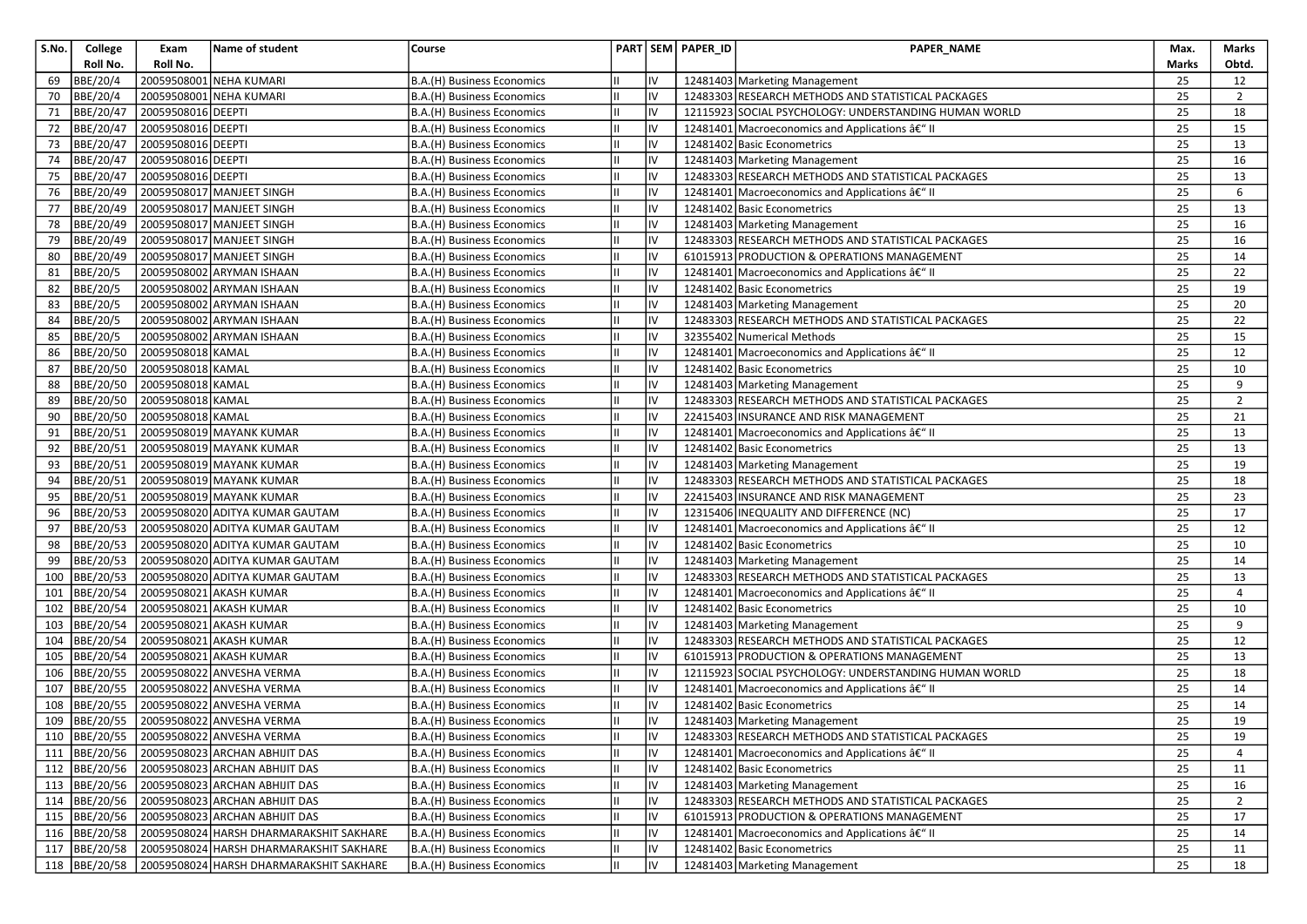| S.No. | College         | Exam                                | Name of student                            | Course                     |    |    | PART SEM PAPER_ID | PAPER_NAME                                         | Max.         | Marks          |
|-------|-----------------|-------------------------------------|--------------------------------------------|----------------------------|----|----|-------------------|----------------------------------------------------|--------------|----------------|
|       | Roll No.        | Roll No.                            |                                            |                            |    |    |                   |                                                    | <b>Marks</b> | Obtd.          |
| 119   | BBE/20/58       | 20059508024                         | HARSH DHARMARAKSHIT SAKHARE                | B.A.(H) Business Economics |    | IV |                   | 12483303 RESEARCH METHODS AND STATISTICAL PACKAGES | 25           | 12             |
| 120   | BBE/20/58       |                                     | 20059508024 HARSH DHARMARAKSHIT SAKHARE    | B.A.(H) Business Economics |    | IV |                   | 22415403 INSURANCE AND RISK MANAGEMENT             | 25           | 21             |
| 121   | BBE/20/60       | 20059508025 MOHD MOID               |                                            | B.A.(H) Business Economics |    | IV |                   | 12481401 Macroeconomics and Applications â€" II    | 25           | 3              |
| 122   | BBE/20/60       | 20059508025 MOHD MOID               |                                            | B.A.(H) Business Economics |    | IV |                   | 12481402 Basic Econometrics                        | 25           | 10             |
| 123   | BBE/20/60       | 20059508025 MOHD MOID               |                                            | B.A.(H) Business Economics | IШ | IV |                   | 12481403 Marketing Management                      | 25           | 6              |
| 124   | BBE/20/60       | 20059508025 MOHD MOID               |                                            | B.A.(H) Business Economics | Ш  | IV |                   | 12483303 RESEARCH METHODS AND STATISTICAL PACKAGES | 25           | 0              |
| 125   | BBE/20/60       | 20059508025 MOHD MOID               |                                            | B.A.(H) Business Economics |    | IV |                   | 22415403 INSURANCE AND RISK MANAGEMENT             | 25           | 23             |
| 126   | BBE/20/61       | 20059508026 MUDIT JAIN              |                                            | B.A.(H) Business Economics |    | IV |                   | 12481401 Macroeconomics and Applications â€" II    | 25           | 19             |
| 127   | BBE/20/61       | 20059508026 MUDIT JAIN              |                                            | B.A.(H) Business Economics |    | IV |                   | 12481402 Basic Econometrics                        | 25           | 10             |
| 128   | BBE/20/61       | 20059508026 MUDIT JAIN              |                                            | B.A.(H) Business Economics |    | IV |                   | 12481403 Marketing Management                      | 25           | 22             |
| 129   | BBE/20/61       | 20059508026 MUDIT JAIN              |                                            | B.A.(H) Business Economics |    | IV |                   | 12483303 RESEARCH METHODS AND STATISTICAL PACKAGES | 25           | 21             |
| 130   | BBE/20/61       | 20059508026 MUDIT JAIN              |                                            | B.A.(H) Business Economics |    | IV |                   | 22415403 INSURANCE AND RISK MANAGEMENT             | 25           | 23             |
| 131   | BBE/20/68       |                                     | 20059508027 SHARAD DUBEY                   | B.A.(H) Business Economics | Ш  | IV |                   | 12481401 Macroeconomics and Applications â€" II    | 25           | 16             |
| 132   | BBE/20/68       |                                     | 20059508027 SHARAD DUBEY                   | B.A.(H) Business Economics |    | IV |                   | 12481402 Basic Econometrics                        | 25           | 15             |
| 133   | BBE/20/68       |                                     | 20059508027 SHARAD DUBEY                   | B.A.(H) Business Economics |    | IV |                   | 12481403 Marketing Management                      | 25           | 21             |
| 134   | BBE/20/68       |                                     | 20059508027 SHARAD DUBEY                   | B.A.(H) Business Economics | Ш  | IV |                   | 12483303 RESEARCH METHODS AND STATISTICAL PACKAGES | 25           | 18             |
| 135   | BBE/20/68       |                                     | 20059508027 SHARAD DUBEY                   | B.A.(H) Business Economics |    | IV |                   | 22415403 INSURANCE AND RISK MANAGEMENT             | 25           | 23             |
| 136   | BBE/20/69       |                                     | 20059508028 TANMAY KHANDELWAL              | B.A.(H) Business Economics |    | IV |                   | 12481401 Macroeconomics and Applications â€" II    | 25           | 18             |
| 137   | BBE/20/69       |                                     | 20059508028 TANMAY KHANDELWAL              | B.A.(H) Business Economics |    | IV |                   | 12481402 Basic Econometrics                        | 25           | 14             |
| 138   | BBE/20/69       |                                     | 20059508028 TANMAY KHANDELWAL              | B.A.(H) Business Economics |    | IV |                   | 12481403 Marketing Management                      | 25           | 21             |
| 139   | BBE/20/69       |                                     | 20059508028 TANMAY KHANDELWAL              | B.A.(H) Business Economics |    | IV |                   | 12483303 RESEARCH METHODS AND STATISTICAL PACKAGES | 25           | 21             |
| 140   | BBE/20/69       |                                     | 20059508028 TANMAY KHANDELWAL              | B.A.(H) Business Economics |    | IV |                   | 22415403 INSURANCE AND RISK MANAGEMENT             | 25           | 22             |
| 141   | BBE/20/70       |                                     | 20059508029 TANYA SRIVASTAVA               | B.A.(H) Business Economics | IШ | IV |                   | 12481401 Macroeconomics and Applications â€" II    | 25           | 18             |
| 142   | BBE/20/70       |                                     | 20059508029 TANYA SRIVASTAVA               | B.A.(H) Business Economics | Ш  | IV |                   | 12481402 Basic Econometrics                        | 25           | 15             |
| 143   | BBE/20/70       |                                     | 20059508029 TANYA SRIVASTAVA               | B.A.(H) Business Economics |    | IV |                   | 12481403 Marketing Management                      | 25           | 21             |
| 144   | BBE/20/70       |                                     | 20059508029 TANYA SRIVASTAVA               | B.A.(H) Business Economics |    | IV |                   | 12483303 RESEARCH METHODS AND STATISTICAL PACKAGES | 25           | 20             |
| 145   | BBE/20/70       |                                     | 20059508029 TANYA SRIVASTAVA               | B.A.(H) Business Economics | Ш  | IV |                   | 61015913 PRODUCTION & OPERATIONS MANAGEMENT        | 25           | 20             |
| 146   | BBE/20/72       |                                     | 20059508030 PUNEET YADAV                   | B.A.(H) Business Economics |    | IV |                   | 12481401 Macroeconomics and Applications â€" II    | 25           | 14             |
| 147   | BBE/20/72       |                                     | 20059508030 PUNEET YADAV                   | B.A.(H) Business Economics |    | IV |                   | 12481402 Basic Econometrics                        | 25           | 13             |
| 148   | BBE/20/72       |                                     | 20059508030 PUNEET YADAV                   | B.A.(H) Business Economics |    | IV |                   | 12481403 Marketing Management                      | 25           | 19             |
| 149   | BBE/20/72       |                                     | 20059508030 PUNEET YADAV                   | B.A.(H) Business Economics |    | IV |                   | 12483303 RESEARCH METHODS AND STATISTICAL PACKAGES | 25           | $\overline{2}$ |
| 150   | BBE/20/72       |                                     | 20059508030 PUNEET YADAV                   | B.A.(H) Business Economics |    | IV |                   | 22415403 INSURANCE AND RISK MANAGEMENT             | 25           | 22             |
| 151   | BBE/20/73       | 20059508031 SUMIT RAJ               |                                            | B.A.(H) Business Economics |    | IV |                   | 12325904 Gandhi and the Contemporary World         | 25           | 21             |
| 152   | BBE/20/73       | 20059508031 SUMIT RAJ               |                                            | B.A.(H) Business Economics | Iн | IV |                   | 12481401 Macroeconomics and Applications â€" II    | 25           | 19             |
| 153   | BBE/20/73       | 20059508031 SUMIT RAJ               |                                            | B.A.(H) Business Economics |    | IV |                   | 12481402 Basic Econometrics                        | 25           | 16             |
| 154   | BBE/20/73       | 20059508031                         | <b>SUMIT RAJ</b>                           | B.A.(H) Business Economics |    | IV |                   | 12481403 Marketing Management                      | 25           | 20             |
| 155   | BBE/20/73       | 20059508031 SUMIT RAJ               |                                            | B.A.(H) Business Economics |    | IV |                   | 12483303 RESEARCH METHODS AND STATISTICAL PACKAGES | 25           | 24             |
| 156   | BBE/20/74       | 20059508032 AYAN KHAN               |                                            | B.A.(H) Business Economics | Ш  | IV |                   | 12481401 Macroeconomics and Applications â€" II    | 25           | 15             |
| 157   | BBE/20/74       | 20059508032 AYAN KHAN               |                                            | B.A.(H) Business Economics |    | IV |                   | 12481402 Basic Econometrics                        | 25           | 13             |
| 158   | BBE/20/74       | 20059508032 AYAN KHAN               |                                            | B.A.(H) Business Economics |    | IV |                   | 12481403 Marketing Management                      | 25           | 19             |
| 159   | BBE/20/74       | 20059508032 AYAN KHAN               |                                            | B.A.(H) Business Economics | Iн | IV |                   | 12483303 RESEARCH METHODS AND STATISTICAL PACKAGES | 25           | 18             |
|       |                 | 160 BBE/20/74 20059508032 AYAN KHAN |                                            | B.A.(H) Business Economics | Ш  | IV |                   | 22415403 INSURANCE AND RISK MANAGEMENT             | 25           | 22             |
|       |                 |                                     | 161 BBE/20/75 20059508033 VIVEK CHAURASIYA | B.A.(H) Business Economics | Ш  | IV |                   | 12325904 Gandhi and the Contemporary World         | 25           | 15             |
|       | 162   BBE/20/75 |                                     | 20059508033 VIVEK CHAURASIYA               | B.A.(H) Business Economics |    | IV |                   | 12481401 Macroeconomics and Applications â€" II    | 25           | 16             |
|       | 163 BBE/20/75   |                                     | 20059508033 VIVEK CHAURASIYA               | B.A.(H) Business Economics |    | IV |                   | 12481402 Basic Econometrics                        | 25           | 12             |
|       | 164 BBE/20/75   |                                     | 20059508033 VIVEK CHAURASIYA               | B.A.(H) Business Economics |    | IV |                   | 12481403 Marketing Management                      | 25           | 21             |
|       | 165 BBE/20/75   |                                     | 20059508033 VIVEK CHAURASIYA               | B.A.(H) Business Economics |    | IV |                   | 12483303 RESEARCH METHODS AND STATISTICAL PACKAGES | 25           | 23             |
|       | $166$ BBE/20/76 |                                     | 20059508034 YASHRAJ KESHARI                | B.A.(H) Business Economics |    | IV |                   | 12481401 Macroeconomics and Applications â€" II    | 25           | 16             |
|       | 167 BBE/20/76   |                                     | 20059508034 YASHRAJ KESHARI                | B.A.(H) Business Economics |    | IV |                   | 12481402 Basic Econometrics                        | 25           | 17             |
|       | 168 BBE/20/76   |                                     | 20059508034 YASHRAJ KESHARI                | B.A.(H) Business Economics |    | IV |                   | 12481403 Marketing Management                      | 25           | 18             |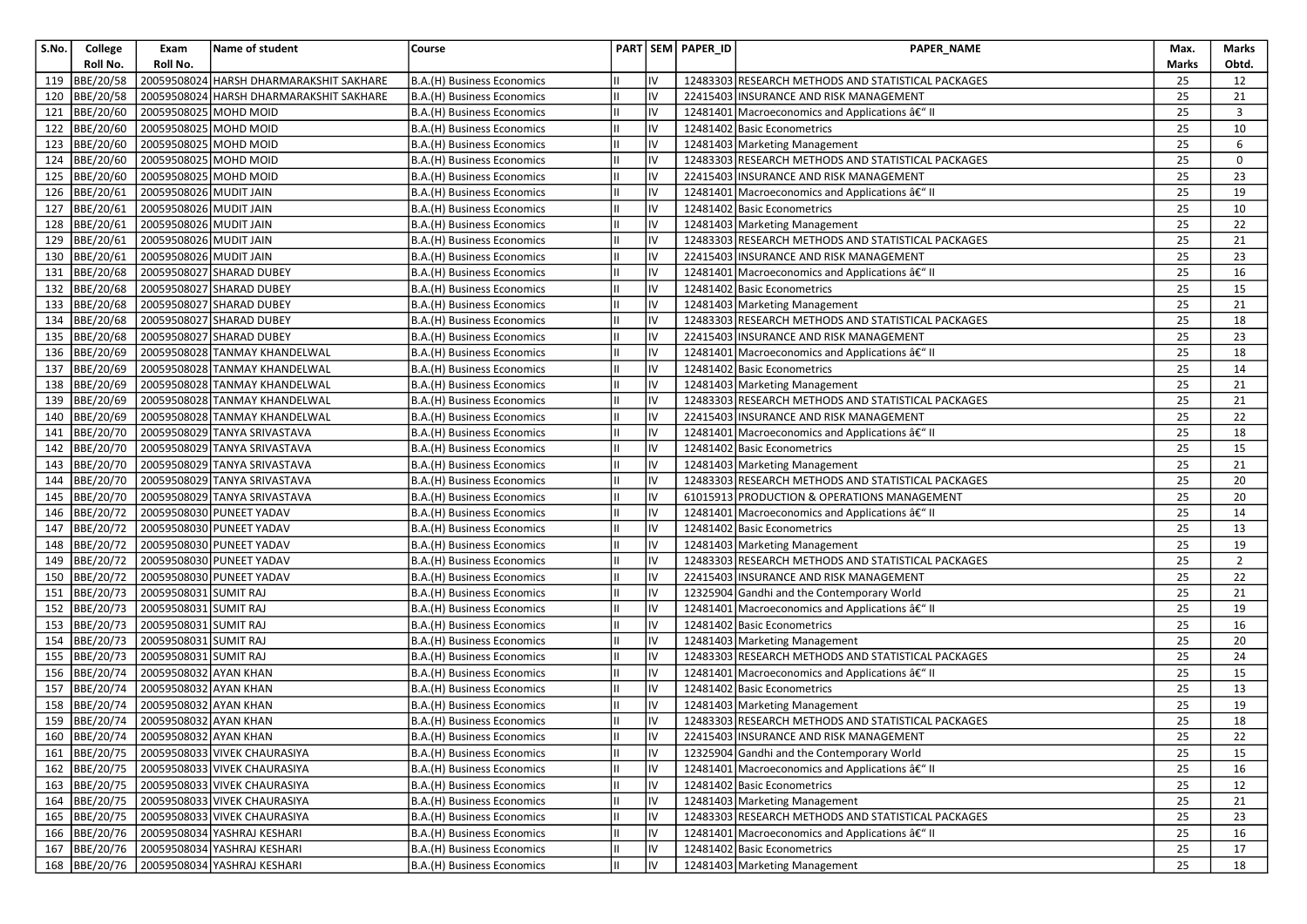| S.No. | College        | Exam                   | Name of student                          | Course                     |    |    | PART SEM PAPER_ID | PAPER_NAME                                         | Max.         | Marks           |
|-------|----------------|------------------------|------------------------------------------|----------------------------|----|----|-------------------|----------------------------------------------------|--------------|-----------------|
|       | Roll No.       | Roll No.               |                                          |                            |    |    |                   |                                                    | <b>Marks</b> | Obtd.           |
| 169   | BBE/20/76      |                        | 20059508034 YASHRAJ KESHARI              | B.A.(H) Business Economics |    | IV |                   | 12483303 RESEARCH METHODS AND STATISTICAL PACKAGES | 25           | 21              |
| 170   | BBE/20/76      |                        | 20059508034 YASHRAJ KESHARI              | B.A.(H) Business Economics |    | IV |                   | 32345401 INFORMATION SECURITY AND CYBER LAWS       | 25           | 22              |
| 171   | BBE/20/77      |                        | 20059508035 JYOTIRADITYA CHAUHAN         | B.A.(H) Business Economics |    | IV |                   | 12481401 Macroeconomics and Applications â€" II    | 25           | 15              |
| 172   | BBE/20/77      |                        | 20059508035 JYOTIRADITYA CHAUHAN         | B.A.(H) Business Economics |    | IV |                   | 12481402 Basic Econometrics                        | 25           | 14              |
| 173   | BBE/20/77      |                        | 20059508035 JYOTIRADITYA CHAUHAN         | B.A.(H) Business Economics | IШ | IV |                   | 12481403 Marketing Management                      | 25           | 18              |
| 174   | BBE/20/77      |                        | 20059508035 JYOTIRADITYA CHAUHAN         | B.A.(H) Business Economics | Ш  | IV |                   | 12483303 RESEARCH METHODS AND STATISTICAL PACKAGES | 25           | 18              |
| 175   | BBE/20/77      |                        | 20059508035 JYOTIRADITYA CHAUHAN         | B.A.(H) Business Economics |    | IV |                   | 22415403 INSURANCE AND RISK MANAGEMENT             | 25           | 22              |
| 176   | BBE/20/78      |                        | 20059508036 RITWIK CHAWLA                | B.A.(H) Business Economics |    | IV |                   | 12481401 Macroeconomics and Applications â€" II    | 25           | 17              |
| 177   | BBE/20/78      |                        | 20059508036 RITWIK CHAWLA                | B.A.(H) Business Economics | Iн | IV |                   | 12481402 Basic Econometrics                        | 25           | 14              |
| 178   | BBE/20/78      |                        | 20059508036 RITWIK CHAWLA                | B.A.(H) Business Economics |    | IV |                   | 12481403 Marketing Management                      | 25           | 21              |
| 179   | BBE/20/78      |                        | 20059508036 RITWIK CHAWLA                | B.A.(H) Business Economics |    | IV |                   | 12483303 RESEARCH METHODS AND STATISTICAL PACKAGES | 25           | 23              |
| 180   | BBE/20/78      |                        | 20059508036 RITWIK CHAWLA                | B.A.(H) Business Economics |    | IV |                   | 22415403 INSURANCE AND RISK MANAGEMENT             | 25           | 21              |
| 181   | BBE/20/79      |                        | 20059508037 VAMANI GUPTA                 | B.A.(H) Business Economics | Ш  | IV |                   | 12481401 Macroeconomics and Applications â€" II    | 25           | 20              |
| 182   | BBE/20/79      |                        | 20059508037 VAMANI GUPTA                 | B.A.(H) Business Economics |    | IV |                   | 12481402 Basic Econometrics                        | 25           | 12              |
| 183   | BBE/20/79      |                        | 20059508037 VAMANI GUPTA                 | B.A.(H) Business Economics |    | IV |                   | 12481403 Marketing Management                      | 25           | 21              |
| 184   | BBE/20/79      |                        | 20059508037 VAMANI GUPTA                 | B.A.(H) Business Economics | Ш  | IV |                   | 12483303 RESEARCH METHODS AND STATISTICAL PACKAGES | 25           | 21              |
| 185   | BBE/20/79      |                        | 20059508037 VAMANI GUPTA                 | B.A.(H) Business Economics |    | IV |                   | 61015913 PRODUCTION & OPERATIONS MANAGEMENT        | 25           | 17              |
| 186   | BBE/20/8       | 20059508003 PRIYANKA   |                                          | B.A.(H) Business Economics |    | IV |                   | 12481401 Macroeconomics and Applications â€" II    | 25           | 15              |
| 187   | BBE/20/8       | 20059508003 PRIYANKA   |                                          | B.A.(H) Business Economics |    | IV |                   | 12481402 Basic Econometrics                        | 25           | 13              |
| 188   | BBE/20/8       | 20059508003 PRIYANKA   |                                          | B.A.(H) Business Economics | Ш  | IV |                   | 12481403 Marketing Management                      | 25           | 19              |
| 189   | BBE/20/8       | 20059508003 PRIYANKA   |                                          | B.A.(H) Business Economics |    | IV |                   | 12483303 RESEARCH METHODS AND STATISTICAL PACKAGES | 25           | 18              |
| 190   | BBE/20/8       | 20059508003 PRIYANKA   |                                          | B.A.(H) Business Economics |    | IV |                   | 61015913 PRODUCTION & OPERATIONS MANAGEMENT        | 25           | 19              |
| 191   | BBE/20/80      | 20059508038 RAKESH RAJ |                                          | B.A.(H) Business Economics |    | IV |                   | 12481401 Macroeconomics and Applications â€" II    | 25           | 5               |
| 192   | BBE/20/80      | 20059508038 RAKESH RAJ |                                          | B.A.(H) Business Economics |    | IV |                   | 12481402 Basic Econometrics                        | 25           | 10              |
| 193   | BBE/20/80      | 20059508038 RAKESH RAJ |                                          | B.A.(H) Business Economics |    | IV |                   | 12481403 Marketing Management                      | 25           | 6               |
| 194   | BBE/20/80      | 20059508038 RAKESH RAJ |                                          | B.A.(H) Business Economics |    | IV |                   | 12483303 RESEARCH METHODS AND STATISTICAL PACKAGES | 25           | 14              |
| 195   | BBE/20/80      | 20059508038 RAKESH RAJ |                                          | B.A.(H) Business Economics | Ш  | IV |                   | 22415403 INSURANCE AND RISK MANAGEMENT             | 25           | 19              |
| 196   | BBE/20/81      |                        | 20059508039 MOHD AMAAN                   | B.A.(H) Business Economics |    | IV |                   | 12481401 Macroeconomics and Applications â€" II    | 25           | 9               |
| 197   | BBE/20/81      |                        | 20059508039 MOHD AMAAN                   | B.A.(H) Business Economics |    | IV |                   | 12481402 Basic Econometrics                        | 25           | 11              |
| 198   | BBE/20/81      |                        | 20059508039 MOHD AMAAN                   | B.A.(H) Business Economics |    | IV |                   | 12481403 Marketing Management                      | 25           | 12              |
| 199   | BBE/20/81      |                        | 20059508039 MOHD AMAAN                   | B.A.(H) Business Economics | Ш  | IV |                   | 12483303 RESEARCH METHODS AND STATISTICAL PACKAGES | 25           | 12              |
| 200   | BBE/20/81      |                        | 20059508039 MOHD AMAAN                   | B.A.(H) Business Economics |    | IV |                   | 22415403 INSURANCE AND RISK MANAGEMENT             | 25           | 22              |
| 201   | BBE/20/82      |                        | 20059508040 SHUBHLENDRA SINGH YADAV      | B.A.(H) Business Economics |    | IV |                   | 12481401 Macroeconomics and Applications â€" II    | 25           | 16              |
| 202   | BBE/20/82      |                        | 20059508040 SHUBHLENDRA SINGH YADAV      | B.A.(H) Business Economics | Ш  | IV |                   | 12481402 Basic Econometrics                        | 25           | 13              |
| 203   | BBE/20/82      |                        | 20059508040 SHUBHLENDRA SINGH YADAV      | B.A.(H) Business Economics |    | IV |                   | 12481403 Marketing Management                      | 25           | 19              |
| 204   | BBE/20/82      |                        | 20059508040 SHUBHLENDRA SINGH YADAV      | B.A.(H) Business Economics |    | IV |                   | 12483303 RESEARCH METHODS AND STATISTICAL PACKAGES | 25           | 21              |
| 205   | BBE/20/82      |                        | 20059508040 SHUBHLENDRA SINGH YADAV      | B.A.(H) Business Economics |    | IV |                   | 22415403 INSURANCE AND RISK MANAGEMENT             | 25           | 24              |
| 206   | BBE/20/83      |                        | 20059508041 YATHARTH YADAV               | B.A.(H) Business Economics | Ш  | IV |                   | 12481401 Macroeconomics and Applications â€" II    | 25           | 15              |
| 207   | BBE/20/83      |                        | 20059508041 YATHARTH YADAV               | B.A.(H) Business Economics |    | IV |                   | 12481402 Basic Econometrics                        | 25           | 10              |
| 208   | BBE/20/83      |                        | 20059508041 YATHARTH YADAV               | B.A.(H) Business Economics |    | IV |                   | 12481403 Marketing Management                      | 25           | 21              |
| 209   | BBE/20/83      |                        | 20059508041 YATHARTH YADAV               | B.A.(H) Business Economics | Iн | IV |                   | 12483303 RESEARCH METHODS AND STATISTICAL PACKAGES | 25           | 14              |
|       |                |                        | 210 BBE/20/83 20059508041 YATHARTH YADAV | B.A.(H) Business Economics | Ш  | IV |                   | 22415403 INSURANCE AND RISK MANAGEMENT             | 25           | $\overline{23}$ |
|       | 211  BBE/20/84 |                        | 20059508042 NANCY OSHIN                  | B.A.(H) Business Economics | Ш  | IV |                   | 12481401 Macroeconomics and Applications â€" II    | 25           | 16              |
|       | 212 BBE/20/84  |                        | 20059508042 NANCY OSHIN                  | B.A.(H) Business Economics |    | IV |                   | 12481402 Basic Econometrics                        | 25           | 13              |
|       | 213 BBE/20/84  |                        | 20059508042 NANCY OSHIN                  | B.A.(H) Business Economics |    | IV |                   | 12481403 Marketing Management                      | 25           | 20              |
|       | 214 BBE/20/84  |                        | 20059508042 NANCY OSHIN                  | B.A.(H) Business Economics |    | IV |                   | 12483303 RESEARCH METHODS AND STATISTICAL PACKAGES | 25           | 16              |
|       | 215  BBE/20/84 |                        | 20059508042 NANCY OSHIN                  | B.A.(H) Business Economics |    | IV |                   | 22415403 INSURANCE AND RISK MANAGEMENT             | 25           | 22              |
|       | 216 BBE/20/85  |                        | 20059508043 PRACHI TYAGI                 | B.A.(H) Business Economics |    | IV |                   | 12481401 Macroeconomics and Applications â€" II    | 25           | 18              |
|       | 217 BBE/20/85  |                        | 20059508043 PRACHI TYAGI                 | B.A.(H) Business Economics |    | IV |                   | 12481402 Basic Econometrics                        | 25           | 11              |
|       | 218 BBE/20/85  |                        | 20059508043 PRACHI TYAGI                 | B.A.(H) Business Economics |    | IV |                   | 12481403 Marketing Management                      | 25           | 19              |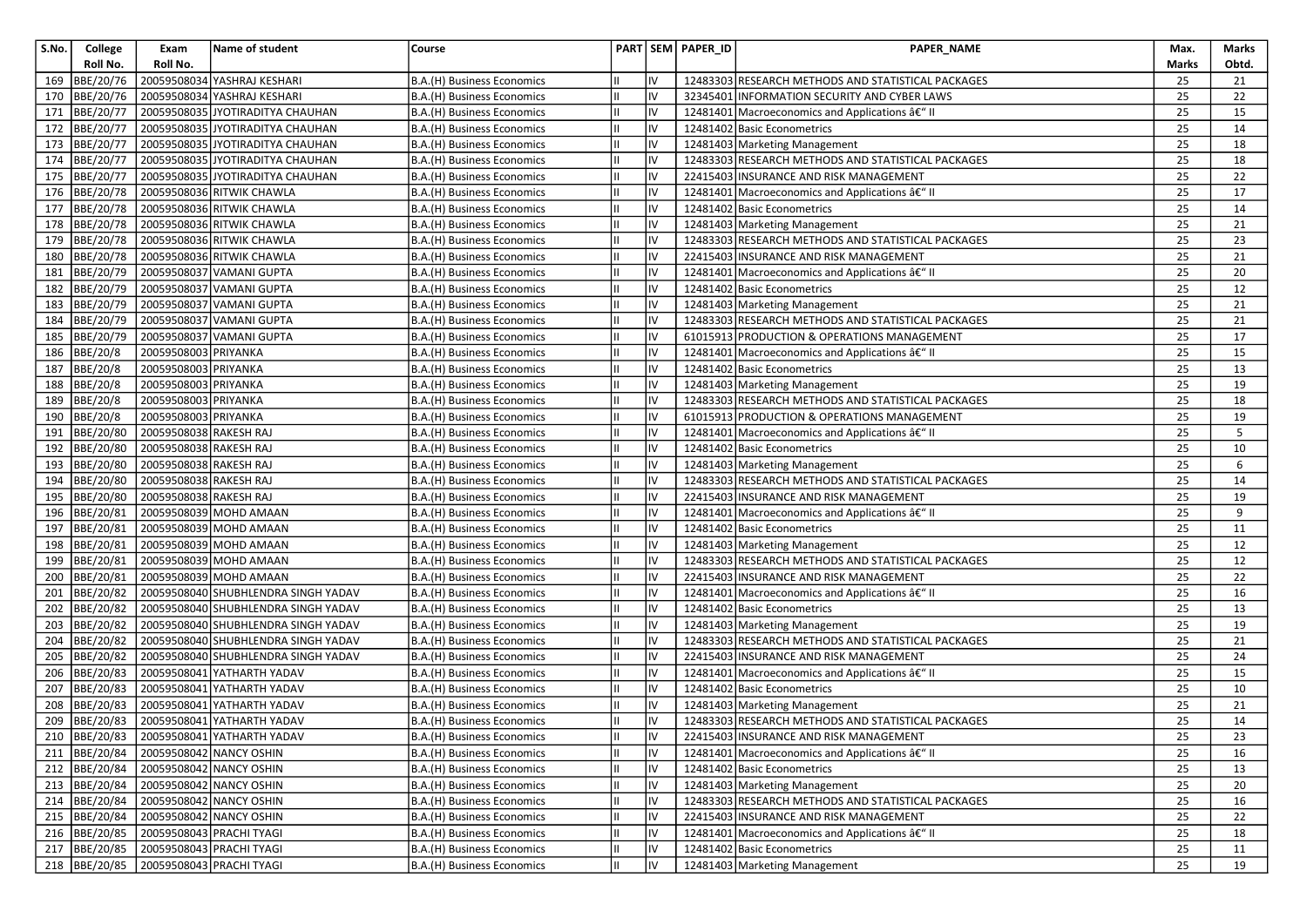| S.No. | College       | Exam                                                       | Name of student                                 | Course                     |          | PART SEM PAPER_ID | <b>PAPER NAME</b>                                  | Max.     | Marks           |
|-------|---------------|------------------------------------------------------------|-------------------------------------------------|----------------------------|----------|-------------------|----------------------------------------------------|----------|-----------------|
|       | Roll No.      | Roll No.                                                   |                                                 |                            |          |                   |                                                    | Marks    | Obtd.           |
| 219   | BBE/20/85     | 20059508043 PRACHI TYAGI                                   |                                                 | B.A.(H) Business Economics | IV       |                   | 12483303 RESEARCH METHODS AND STATISTICAL PACKAGES | 25       | 18              |
| 220   | BBE/20/85     |                                                            | 20059508043 PRACHI TYAGI                        | B.A.(H) Business Economics | IV       |                   | 22415403 INSURANCE AND RISK MANAGEMENT             | 25       | 21              |
| 221   | BBE/20/86     | 20059508044 HARSH BHATI                                    |                                                 | B.A.(H) Business Economics | IV       |                   | 12481401 Macroeconomics and Applications â€" II    | 25       | 15              |
| 222   | BBE/20/86     | 20059508044 HARSH BHATI                                    |                                                 | B.A.(H) Business Economics | IV       |                   | 12481402 Basic Econometrics                        | 25       | 15              |
| 223   | BBE/20/86     | 20059508044 HARSH BHATI                                    |                                                 | B.A.(H) Business Economics | IV       |                   | 12481403 Marketing Management                      | 25       | 19              |
| 224   | BBE/20/86     | 20059508044 HARSH BHATI                                    |                                                 | B.A.(H) Business Economics | IV       |                   | 12483303 RESEARCH METHODS AND STATISTICAL PACKAGES | 25       | 22              |
| 225   | BBE/20/86     | 20059508044 HARSH BHATI                                    |                                                 | B.A.(H) Business Economics | IV       |                   | 22415403 INSURANCE AND RISK MANAGEMENT             | 25       | 23              |
| 226   | BBE/20/87     | 20059508045 SAKSHI SINGH                                   |                                                 | B.A.(H) Business Economics | IV       |                   | 12481401 Macroeconomics and Applications â€" II    | 25       | 14              |
|       | 227 BBE/20/87 | 20059508045 SAKSHI SINGH                                   |                                                 | B.A.(H) Business Economics | IV       |                   | 12481402 Basic Econometrics                        | 25       | 16              |
| 228   | BBE/20/87     | 20059508045 SAKSHI SINGH                                   |                                                 | B.A.(H) Business Economics | IV       |                   | 12481403 Marketing Management                      | 25       | 17              |
| 229   | BBE/20/87     | 20059508045 SAKSHI SINGH                                   |                                                 | B.A.(H) Business Economics | IV       |                   | 12483303 RESEARCH METHODS AND STATISTICAL PACKAGES | 25       | 24              |
| 230   | BBE/20/87     | 20059508045 SAKSHI SINGH                                   |                                                 | B.A.(H) Business Economics | IV       |                   | 22415403 INSURANCE AND RISK MANAGEMENT             | 25       | 21              |
|       | 231 BBE/20/88 |                                                            | 20059508046 SANSKRITI SHRIVASTAVA               | B.A.(H) Business Economics | IV       |                   | 12481401 Macroeconomics and Applications â€" II    | 25       | 23              |
| 232   | BBE/20/88     |                                                            | 20059508046 SANSKRITI SHRIVASTAVA               | B.A.(H) Business Economics | IV       |                   | 12481402 Basic Econometrics                        | 25       | 20              |
| 233   | BBE/20/88     |                                                            | 20059508046 SANSKRITI SHRIVASTAVA               | B.A.(H) Business Economics | IV       |                   | 12481403 Marketing Management                      | 25       | 20              |
| 234   | BBE/20/88     |                                                            | 20059508046 SANSKRITI SHRIVASTAVA               | B.A.(H) Business Economics | IV       |                   | 12483303 RESEARCH METHODS AND STATISTICAL PACKAGES | 25       | 18              |
|       | 235 BBE/20/88 |                                                            | 20059508046 SANSKRITI SHRIVASTAVA               | B.A.(H) Business Economics | IV       |                   | 22415403 INSURANCE AND RISK MANAGEMENT             | 25       | 22              |
| 236   | BBE/20/89     | 20059508055 AJITESH RAI                                    |                                                 | B.A.(H) Business Economics | IV       |                   | 12481401 Macroeconomics and Applications â€" II    | 25       | 16              |
| 237   | BBE/20/89     | 20059508055 AJITESH RAI                                    |                                                 | B.A.(H) Business Economics | IV       |                   | 12481402 Basic Econometrics                        | 25       | 10              |
| 238   | BBE/20/89     | 20059508055 AJITESH RAI                                    |                                                 | B.A.(H) Business Economics | IV       |                   | 12481403 Marketing Management                      | 25       | 19              |
| 239   | BBE/20/89     | 20059508055 AJITESH RAI                                    |                                                 | B.A.(H) Business Economics | IV       |                   | 12483303 RESEARCH METHODS AND STATISTICAL PACKAGES | 25       | 20              |
| 240   | BBE/20/89     | 20059508055 AJITESH RAI                                    |                                                 | B.A.(H) Business Economics | IV       |                   | 22415403 INSURANCE AND RISK MANAGEMENT             | 25       | 22              |
| 241   | BBE/20/90     |                                                            | 20059508047 AADESH HOODA                        | B.A.(H) Business Economics | IV       |                   | 12481401 Macroeconomics and Applications â€" II    | 25       | 15              |
| 242   | BBE/20/90     |                                                            | 20059508047 AADESH HOODA                        | B.A.(H) Business Economics | IV       |                   | 12481402 Basic Econometrics                        | 25       | 14              |
| 243   | BBE/20/90     |                                                            | 20059508047 AADESH HOODA                        | B.A.(H) Business Economics | IV       |                   | 12481403 Marketing Management                      | 25       | 21              |
| 244   | BBE/20/90     |                                                            | 20059508047 AADESH HOODA                        | B.A.(H) Business Economics | IV       |                   | 12483303 RESEARCH METHODS AND STATISTICAL PACKAGES | 25       | 22              |
|       | 245 BBE/20/90 |                                                            | 20059508047 AADESH HOODA                        | B.A.(H) Business Economics | IV       |                   | 22415403 INSURANCE AND RISK MANAGEMENT             | 25       | 22              |
| 246   | BBE/20/91     |                                                            | 20059508048 MADHAV JINDAL                       | B.A.(H) Business Economics | IV       |                   | 12481401 Macroeconomics and Applications â€" II    | 25       | 18              |
| 247   | BBE/20/91     |                                                            | 20059508048 MADHAV JINDAL                       | B.A.(H) Business Economics | IV       |                   | 12481402 Basic Econometrics                        | 25       | 19              |
| 248   | BBE/20/91     |                                                            | 20059508048 MADHAV JINDAL                       | B.A.(H) Business Economics | IV       |                   | 12481403 Marketing Management                      | 25       | 21              |
| 249   | BBE/20/91     |                                                            | 20059508048 MADHAV JINDAL                       | B.A.(H) Business Economics | IV       |                   | 12483303 RESEARCH METHODS AND STATISTICAL PACKAGES | 25       | 20              |
| 250   | BBE/20/91     |                                                            | 20059508048 MADHAV JINDAL                       | B.A.(H) Business Economics | IV       |                   | 32355402 Numerical Methods                         | 25       | 15              |
| 251   | BBE/20/92     |                                                            | 20059508049 NANDINI VASHISTH                    | B.A.(H) Business Economics | IV       |                   | 12481401 Macroeconomics and Applications â€" II    | 25       | 16              |
|       | 252 BBE/20/92 |                                                            | 20059508049 NANDINI VASHISTH                    | B.A.(H) Business Economics | IV       |                   | 12481402 Basic Econometrics                        | 25       | 13              |
| 253   | BBE/20/92     |                                                            | 20059508049 NANDINI VASHISTH                    | B.A.(H) Business Economics | IV       |                   | 12481403 Marketing Management                      | 25       | 22              |
| 254   | BBE/20/92     |                                                            | 20059508049 NANDINI VASHISTH                    | B.A.(H) Business Economics | IV       |                   | 12483303 RESEARCH METHODS AND STATISTICAL PACKAGES | 25       | 25              |
| 255   | BBE/20/92     |                                                            | 20059508049 NANDINI VASHISTH                    | B.A.(H) Business Economics | IV       |                   | 61015913 PRODUCTION & OPERATIONS MANAGEMENT        | 25       | 18              |
| 256   | BBE/20/93     | 20059508050 ARYA SAHAI                                     |                                                 | B.A.(H) Business Economics | IV       |                   | 12481401 Macroeconomics and Applications â€" II    | 25       | 14              |
| 257   | BBE/20/93     | 20059508050 ARYA SAHAI                                     |                                                 | B.A.(H) Business Economics | IV       |                   | 12481402 Basic Econometrics                        | 25       | 10              |
| 258   | BBE/20/93     | 20059508050 ARYA SAHAI                                     |                                                 | B.A.(H) Business Economics | IV       |                   | 12481403 Marketing Management                      | 25       | 20              |
|       | 259 BBE/20/93 | 20059508050 ARYA SAHAI                                     |                                                 | B.A.(H) Business Economics | IV       |                   | 12483303 RESEARCH METHODS AND STATISTICAL PACKAGES | 25       | 17              |
|       |               | 260 BBE/20/93 20059508050 ARYA SAHAI                       |                                                 | B.A.(H) Business Economics | IV       |                   | 22415403 INSURANCE AND RISK MANAGEMENT             | 25       | $\overline{21}$ |
|       |               |                                                            | 261 BBE/20/94 20059508051 GARVIT KUMAR GAUCHWAL | B.A.(H) Business Economics | IV       |                   | 12481401 Macroeconomics and Applications â€" II    | 25       | 18              |
|       | 262 BBE/20/94 |                                                            | 20059508051 GARVIT KUMAR GAUCHWAL               | B.A.(H) Business Economics | IV       |                   | 12481402 Basic Econometrics                        | 25       | 18              |
|       | 263 BBE/20/94 |                                                            | 20059508051 GARVIT KUMAR GAUCHWAL               | B.A.(H) Business Economics | IV       |                   | 12481403 Marketing Management                      | 25       | 24              |
|       |               |                                                            | 264 BBE/20/94 20059508051 GARVIT KUMAR GAUCHWAL | B.A.(H) Business Economics | IV       |                   | 12483303 RESEARCH METHODS AND STATISTICAL PACKAGES | 25       | 22              |
|       | 265 BBE/20/94 | 20059508052 AMAN JHA                                       | 20059508051 GARVIT KUMAR GAUCHWAL               | B.A.(H) Business Economics | IV<br>IV |                   | 32345401 INFORMATION SECURITY AND CYBER LAWS       | 25       | 21              |
|       | 266 BBE/20/95 |                                                            |                                                 | B.A.(H) Business Economics |          |                   | 12481401 Macroeconomics and Applications â€" II    | 25       | 21              |
|       | 267 BBE/20/95 | 20059508052 AMAN JHA<br>268 BBE/20/95 20059508052 AMAN JHA |                                                 | B.A.(H) Business Economics | IV<br>IV |                   | 12481402 Basic Econometrics                        | 25<br>25 | 20              |
|       |               |                                                            |                                                 | B.A.(H) Business Economics |          |                   | 12481403 Marketing Management                      |          | 21              |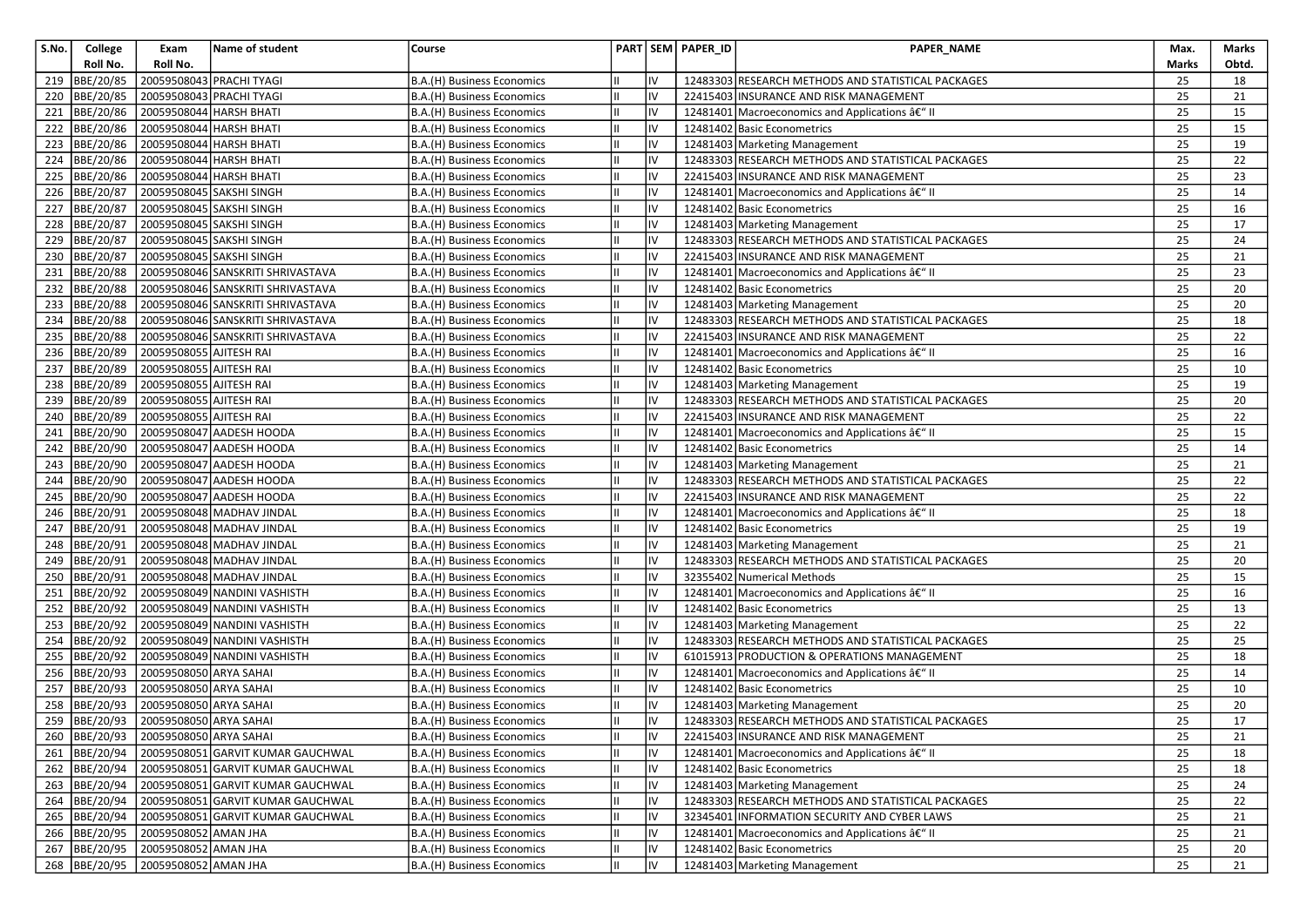| S.No. | College   | Exam                             | Name of student                            | Course                     |    | PART SEM PAPER_ID | PAPER_NAME                                         | Max.         | Marks |
|-------|-----------|----------------------------------|--------------------------------------------|----------------------------|----|-------------------|----------------------------------------------------|--------------|-------|
|       | Roll No.  | Roll No.                         |                                            |                            |    |                   |                                                    | <b>Marks</b> | Obtd. |
| 269   | BBE/20/95 | 20059508052 AMAN JHA             |                                            | B.A.(H) Business Economics | IV |                   | 12483303 RESEARCH METHODS AND STATISTICAL PACKAGES | 25           | 18    |
| 270   | BBE/20/95 | 20059508052 AMAN JHA             |                                            | B.A.(H) Business Economics | IV |                   | 22415403 INSURANCE AND RISK MANAGEMENT             | 25           | 22    |
| 271   | BBE/20/96 |                                  | 20059508053 SIDDHAANT GULATI               | B.A.(H) Business Economics | IV |                   | 12481401 Macroeconomics and Applications â€" II    | 25           | 17    |
| 272   | BBE/20/96 |                                  | 20059508053 SIDDHAANT GULATI               | B.A.(H) Business Economics | IV |                   | 12481402 Basic Econometrics                        | 25           | 16    |
| 273   | BBE/20/96 |                                  | 20059508053 SIDDHAANT GULATI               | B.A.(H) Business Economics | IV |                   | 12481403 Marketing Management                      | 25           | 20    |
| 274   | BBE/20/96 |                                  | 20059508053 SIDDHAANT GULATI               | B.A.(H) Business Economics | IV |                   | 12483303 RESEARCH METHODS AND STATISTICAL PACKAGES | 25           | 19    |
| 275   | BBE/20/96 |                                  | 20059508053 SIDDHAANT GULATI               | B.A.(H) Business Economics | IV |                   | 22415403 INSURANCE AND RISK MANAGEMENT             | 25           | 24    |
| 276   | BBE/20/97 | 20059508054 PRANAT JAIN          |                                            | B.A.(H) Business Economics | IV |                   | 12481401 Macroeconomics and Applications â€" II    | 25           | 20    |
| 277   | BBE/20/97 | 20059508054 PRANAT JAIN          |                                            | B.A.(H) Business Economics | IV |                   | 12481402 Basic Econometrics                        | 25           | 14    |
| 278   | BBE/20/97 | 20059508054 PRANAT JAIN          |                                            | B.A.(H) Business Economics | IV |                   | 12481403 Marketing Management                      | 25           | 23    |
| 279   | BBE/20/97 | 20059508054 PRANAT JAIN          |                                            | B.A.(H) Business Economics | IV |                   | 12483303 RESEARCH METHODS AND STATISTICAL PACKAGES | 25           | 18    |
| 280   | BBE/20/97 | 20059508054 PRANAT JAIN          |                                            | B.A.(H) Business Economics | IV |                   | 61015913 PRODUCTION & OPERATIONS MANAGEMENT        | 25           | 18    |
| 281   | ECO/20/11 | 20059510004 ALOK YADAV           |                                            | B.A.(H) Economics          | IV |                   | 12271401 Intermediate Microeconomics-II            | 25           | 20    |
| 282   | ECO/20/11 | 20059510004 ALOK YADAV           |                                            | B.A.(H) Economics          | IV |                   | 12271402 Intermediate Macroeconomics-II            | 25           | 10    |
| 283   | ECO/20/11 | 20059510004 ALOK YADAV           |                                            | B.A.(H) Economics          | IV |                   | 12271403 Introductory Econometrics                 | 25           | 14    |
| 284   | ECO/20/11 | 20059510004 ALOK YADAV           |                                            | B.A.(H) Economics          | IV |                   | 12273403 CONTEMPORARY ECONOMIC ISSUES              | 25           | 19    |
| 285   |           | ECO/20/11 20059510004 ALOK YADAV |                                            | B.A.(H) Economics          | IV |                   | 22415403 INSURANCE AND RISK MANAGEMENT             | 25           | 22    |
| 286   |           |                                  | ECO/20/12 20059510005 ABHISHEK KUMAR       | B.A.(H) Economics          | IV |                   | 12271401 Intermediate Microeconomics-II            | 25           | 16    |
| 287   | ECO/20/12 |                                  | 20059510005 ABHISHEK KUMAR                 | B.A.(H) Economics          | IV |                   | 12271402 Intermediate Macroeconomics-II            | 25           | 10    |
| 288   |           |                                  | ECO/20/12 20059510005 ABHISHEK KUMAR       | B.A.(H) Economics          | IV |                   | 12271403 Introductory Econometrics                 | 25           | 10    |
| 289   |           |                                  | ECO/20/12 20059510005 ABHISHEK KUMAR       | B.A.(H) Economics          | IV |                   | 12273403 CONTEMPORARY ECONOMIC ISSUES              | 25           | 15    |
| 290   | ECO/20/12 |                                  | 20059510005 ABHISHEK KUMAR                 | B.A.(H) Economics          | IV |                   | 12325904 Gandhi and the Contemporary World         | 25           | 20    |
| 291   | ECO/20/13 | 20059510006 SHUBHAM              |                                            | B.A.(H) Economics          | IV |                   | 12271401 Intermediate Microeconomics-II            | 25           | 19    |
| 292   |           | ECO/20/13 20059510006 SHUBHAM    |                                            | B.A.(H) Economics          | IV |                   | 12271402 Intermediate Macroeconomics-II            | 25           | 14    |
| 293   |           | ECO/20/13 20059510006 SHUBHAM    |                                            | B.A.(H) Economics          | IV |                   | 12271403 Introductory Econometrics                 | 25           | 15    |
| 294   |           | ECO/20/13 20059510006 SHUBHAM    |                                            | B.A.(H) Economics          | IV |                   | 12273403 CONTEMPORARY ECONOMIC ISSUES              | 25           | 20    |
| 295   |           | ECO/20/13 20059510006 SHUBHAM    |                                            | B.A.(H) Economics          | IV |                   | 32355402 Numerical Methods                         | 25           | 24    |
| 296   |           |                                  | ECO/20/15 20059510007 SUNNY KUMAR          | B.A.(H) Economics          | IV |                   | 12271401 Intermediate Microeconomics-II            | 25           | 19    |
| 297   |           |                                  | ECO/20/15 20059510007 SUNNY KUMAR          | B.A.(H) Economics          | IV |                   | 12271402 Intermediate Macroeconomics-II            | 25           | 14    |
| 298   | ECO/20/15 |                                  | 20059510007 SUNNY KUMAR                    | B.A.(H) Economics          | IV |                   | 12271403 Introductory Econometrics                 | 25           | 11    |
| 299   | ECO/20/15 |                                  | 20059510007 SUNNY KUMAR                    | B.A.(H) Economics          | IV |                   | 12273403 CONTEMPORARY ECONOMIC ISSUES              | 25           | 15    |
| 300   | ECO/20/15 |                                  | 20059510007 SUNNY KUMAR                    | B.A.(H) Economics          | IV |                   | 12325904 Gandhi and the Contemporary World         | 25           | 17    |
| 301   | ECO/20/20 | 20059510008 KISHAN SAHU          |                                            | B.A.(H) Economics          | IV |                   | 12271401 Intermediate Microeconomics-II            | 25           | 21    |
| 302   | ECO/20/20 | 20059510008 KISHAN SAHU          |                                            | B.A.(H) Economics          | IV |                   | 12271402 Intermediate Macroeconomics-II            | 25           | 23    |
| 303   | ECO/20/20 | 20059510008 KISHAN SAHU          |                                            | B.A.(H) Economics          | IV |                   | 12271403 Introductory Econometrics                 | 25           | 20    |
| 304   | ECO/20/20 | 20059510008 KISHAN SAHU          |                                            | B.A.(H) Economics          | IV |                   | 12273403 CONTEMPORARY ECONOMIC ISSUES              | 25           | 22    |
| 305   | ECO/20/20 | 20059510008 KISHAN SAHU          |                                            | B.A.(H) Economics          | IV |                   | 12325904 Gandhi and the Contemporary World         | 25           | 23    |
| 306   | ECO/20/21 |                                  | 20059510009 SANDEEP YADAV                  | B.A.(H) Economics          | IV |                   | 12271401 Intermediate Microeconomics-II            | 25           | 18    |
| 307   |           |                                  | ECO/20/21 20059510009 SANDEEP YADAV        | B.A.(H) Economics          | IV |                   | 12271402 Intermediate Macroeconomics-II            | 25           | 13    |
| 308   | ECO/20/21 |                                  | 20059510009 SANDEEP YADAV                  | B.A.(H) Economics          | IV |                   | 12271403 Introductory Econometrics                 | 25           | 15    |
| 309   |           |                                  | ECO/20/21 20059510009 SANDEEP YADAV        | B.A.(H) Economics          | IV |                   | 12273403 CONTEMPORARY ECONOMIC ISSUES              | 25           | 16    |
|       |           |                                  | 310 ECO/20/21 20059510009 SANDEEP YADAV    | B.A.(H) Economics          | IV |                   | 12315406 INEQUALITY AND DIFFERENCE (NC)            | 25           | 18    |
|       |           |                                  | 311 ECO/20/24 20059510010 LAKSHYA VASANIYA | B.A.(H) Economics          | IV |                   | 12271401 Intermediate Microeconomics-II            | 25           | 19    |
|       |           |                                  | 312 ECO/20/24 20059510010 LAKSHYA VASANIYA | B.A.(H) Economics          | IV |                   | 12271402 Intermediate Macroeconomics-II            | 25           | 25    |
|       |           |                                  | 313 ECO/20/24 20059510010 LAKSHYA VASANIYA | B.A.(H) Economics          | IV |                   | 12271403 Introductory Econometrics                 | 25           | 24    |
|       |           |                                  | 314 ECO/20/24 20059510010 LAKSHYA VASANIYA | B.A.(H) Economics          | IV |                   | 12273403 CONTEMPORARY ECONOMIC ISSUES              | 25           | 24    |
|       |           |                                  | 315 ECO/20/24 20059510010 LAKSHYA VASANIYA | B.A.(H) Economics          | IV |                   | 32355402 Numerical Methods                         | 25           | 24    |
|       |           |                                  | 316 ECO/20/27 20059510011 ADITYA AGRAWAL   | B.A.(H) Economics          | IV |                   | 12271401 Intermediate Microeconomics-II            | 25           | 23    |
|       |           |                                  | 317 ECO/20/27 20059510011 ADITYA AGRAWAL   | B.A.(H) Economics          | IV |                   | 12271402 Intermediate Macroeconomics-II            | 25           | 21    |
|       |           |                                  | 318 ECO/20/27 20059510011 ADITYA AGRAWAL   | B.A.(H) Economics          | IV |                   | 12271403 Introductory Econometrics                 | 25           | 23    |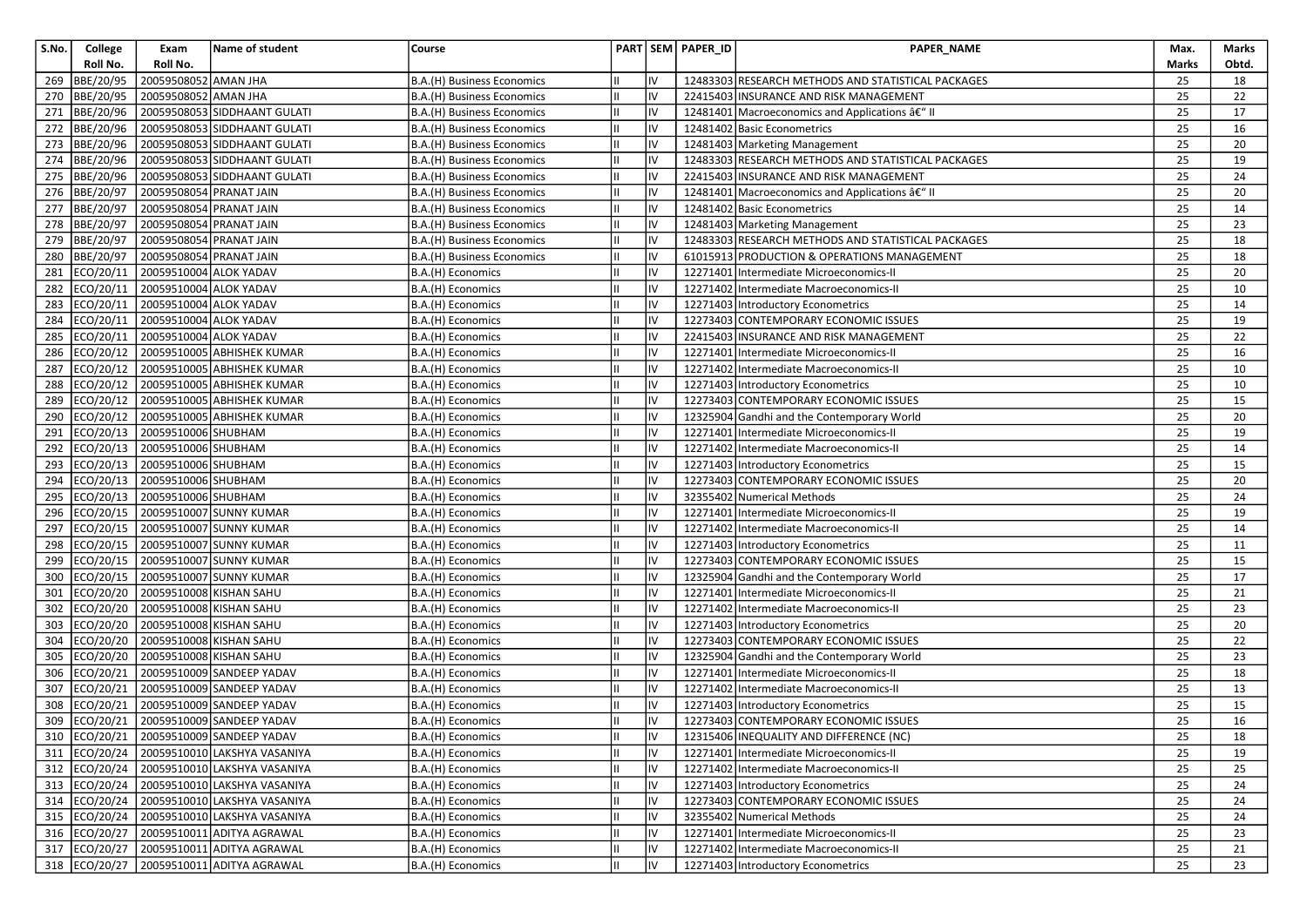| S.No. | College       | Exam                                 | Name of student                               | Course            |    | PART SEM PAPER_ID | PAPER_NAME                                  | Max.  | Marks |
|-------|---------------|--------------------------------------|-----------------------------------------------|-------------------|----|-------------------|---------------------------------------------|-------|-------|
|       | Roll No.      | Roll No.                             |                                               |                   |    |                   |                                             | Marks | Obtd. |
| 319   | ECO/20/27     | 20059510011                          | <b>ADITYA AGRAWAL</b>                         | B.A.(H) Economics | IV |                   | 12273403 CONTEMPORARY ECONOMIC ISSUES       | 25    | 24    |
| 320   | ECO/20/27     | 20059510011                          | <b>ADITYA AGRAWAL</b>                         | B.A.(H) Economics | IV |                   | 22415403 INSURANCE AND RISK MANAGEMENT      | 25    | 24    |
|       | 321 ECO/20/32 |                                      | 20059510012 RASHIKA SINGH                     | B.A.(H) Economics | IV |                   | 12271401 Intermediate Microeconomics-II     | 25    | 24    |
| 322   | ECO/20/32     |                                      | 20059510012 RASHIKA SINGH                     | B.A.(H) Economics | IV |                   | 12271402 Intermediate Macroeconomics-II     | 25    | 23    |
| 323   | ECO/20/32     |                                      | 20059510012 RASHIKA SINGH                     | B.A.(H) Economics | IV |                   | 12271403 Introductory Econometrics          | 25    | 22    |
| 324   | ECO/20/32     |                                      | 20059510012 RASHIKA SINGH                     | B.A.(H) Economics | IV |                   | 12273403 CONTEMPORARY ECONOMIC ISSUES       | 25    | 24    |
| 325   |               |                                      | ECO/20/32 20059510012 RASHIKA SINGH           | B.A.(H) Economics | IV |                   | 32355402 Numerical Methods                  | 25    | 24    |
| 326   |               |                                      | ECO/20/35 20059510013 SAKSHUM KUMAR SINGH     | B.A.(H) Economics | IV |                   | 12271401 Intermediate Microeconomics-II     | 25    | 20    |
| 327   | ECO/20/35     |                                      | 20059510013 SAKSHUM KUMAR SINGH               | B.A.(H) Economics | IV |                   | 12271402 Intermediate Macroeconomics-II     | 25    | 11    |
|       |               |                                      | 328 ECO/20/35 20059510013 SAKSHUM KUMAR SINGH | B.A.(H) Economics | IV |                   | 12271403 Introductory Econometrics          | 25    | 13    |
| 329   |               |                                      | ECO/20/35 20059510013 SAKSHUM KUMAR SINGH     | B.A.(H) Economics | IV |                   | 12273403 CONTEMPORARY ECONOMIC ISSUES       | 25    | 22    |
| 330   | ECO/20/35     |                                      | 20059510013 SAKSHUM KUMAR SINGH               | B.A.(H) Economics | IV |                   | 22415403 INSURANCE AND RISK MANAGEMENT      | 25    | 23    |
| 331   |               |                                      | ECO/20/36 20059510014 ARAV ROOPRAI            | B.A.(H) Economics | IV |                   | 12271401 Intermediate Microeconomics-II     | 25    | 21    |
| 332   |               |                                      | ECO/20/36 20059510014 ARAV ROOPRAI            | B.A.(H) Economics | IV |                   | 12271402 Intermediate Macroeconomics-II     | 25    | 15    |
| 333   |               |                                      | ECO/20/36 20059510014 ARAV ROOPRAI            | B.A.(H) Economics | IV |                   | 12271403 Introductory Econometrics          | 25    | 17    |
| 334   |               |                                      | ECO/20/36 20059510014 ARAV ROOPRAI            | B.A.(H) Economics | IV |                   | 12273403 CONTEMPORARY ECONOMIC ISSUES       | 25    | 17    |
|       |               |                                      | 335 ECO/20/36 20059510014 ARAV ROOPRAI        | B.A.(H) Economics | IV |                   | 22415403 INSURANCE AND RISK MANAGEMENT      | 25    | 22    |
|       |               |                                      | 336 ECO/20/37 20059510015 VIDHI KHANNA        | B.A.(H) Economics | IV |                   | 12271401 Intermediate Microeconomics-II     | 25    | 19    |
| 337   | ECO/20/37     |                                      | 20059510015 VIDHI KHANNA                      | B.A.(H) Economics | IV |                   | 12271402 Intermediate Macroeconomics-II     | 25    | 15    |
| 338   | ECO/20/37     |                                      | 20059510015 VIDHI KHANNA                      | B.A.(H) Economics | IV |                   | 12271403 Introductory Econometrics          | 25    | 17    |
| 339   | ECO/20/37     |                                      | 20059510015 VIDHI KHANNA                      | B.A.(H) Economics | IV |                   | 12273403 CONTEMPORARY ECONOMIC ISSUES       | 25    | 23    |
| 340   | ECO/20/37     |                                      | 20059510015 VIDHI KHANNA                      | B.A.(H) Economics | IV |                   | 61015913 PRODUCTION & OPERATIONS MANAGEMENT | 25    | 19    |
| 341   | ECO/20/39     |                                      | 20059510016 ASHWIN KALRA                      | B.A.(H) Economics | IV |                   | 12271401 Intermediate Microeconomics-II     | 25    | 20    |
|       |               |                                      | 342 ECO/20/39 20059510016 ASHWIN KALRA        | B.A.(H) Economics | IV |                   | 12271402 Intermediate Macroeconomics-II     | 25    | 17    |
| 343   |               |                                      | ECO/20/39 20059510016 ASHWIN KALRA            | B.A.(H) Economics | IV |                   | 12271403 Introductory Econometrics          | 25    | 19    |
| 344   | ECO/20/39     |                                      | 20059510016 ASHWIN KALRA                      | B.A.(H) Economics | IV |                   | 12273403 CONTEMPORARY ECONOMIC ISSUES       | 25    | 21    |
|       |               |                                      | 345 ECO/20/39 20059510016 ASHWIN KALRA        | B.A.(H) Economics | IV |                   | 12325904 Gandhi and the Contemporary World  | 25    | 22    |
| 346   |               |                                      | ECO/20/40 20059510017 ANSH MEHANDRU           | B.A.(H) Economics | IV |                   | 12271401 Intermediate Microeconomics-II     | 25    | 20    |
| 347   |               |                                      | ECO/20/40 20059510017 ANSH MEHANDRU           | B.A.(H) Economics | IV |                   | 12271402 Intermediate Macroeconomics-II     | 25    | 13    |
| 348   | ECO/20/40     |                                      | 20059510017 ANSH MEHANDRU                     | B.A.(H) Economics | IV |                   | 12271403 Introductory Econometrics          | 25    | 13    |
| 349   | ECO/20/40     |                                      | 20059510017 ANSH MEHANDRU                     | B.A.(H) Economics | IV |                   | 12273403 CONTEMPORARY ECONOMIC ISSUES       | 25    | 17    |
|       |               |                                      | 350 ECO/20/40 20059510017 ANSH MEHANDRU       | B.A.(H) Economics | Iv |                   | 22415403 INSURANCE AND RISK MANAGEMENT      | 25    | 23    |
| 351   | ECO/20/43     | 20059510018 ARYAN GARG               |                                               | B.A.(H) Economics | IV |                   | 12271401 Intermediate Microeconomics-II     | 25    | 19    |
| 352   | ECO/20/43     | 20059510018 ARYAN GARG               |                                               | B.A.(H) Economics | IV |                   | 12271402 Intermediate Macroeconomics-II     | 25    | 11    |
|       | 353 ECO/20/43 | 20059510018 ARYAN GARG               |                                               | B.A.(H) Economics | IV |                   | 12271403 Introductory Econometrics          | 25    | 11    |
| 354   | ECO/20/43     | 20059510018 ARYAN GARG               |                                               | B.A.(H) Economics | IV |                   | 12273403 CONTEMPORARY ECONOMIC ISSUES       | 25    | 18    |
| 355   | ECO/20/43     | 20059510018 ARYAN GARG               |                                               | B.A.(H) Economics | IV |                   | 22415403 INSURANCE AND RISK MANAGEMENT      | 25    | 23    |
| 356   | ECO/20/44     |                                      | 20059510019 SHUBHAM GUPTA                     | B.A.(H) Economics | IV |                   | 12271401 Intermediate Microeconomics-II     | 25    | 21    |
|       |               |                                      | 357 ECO/20/44 20059510019 SHUBHAM GUPTA       | B.A.(H) Economics | IV |                   | 12271402 Intermediate Macroeconomics-II     | 25    | 10    |
| 358   | ECO/20/44     |                                      | 20059510019 SHUBHAM GUPTA                     | B.A.(H) Economics | IV |                   | 12271403 Introductory Econometrics          | 25    | 16    |
|       |               |                                      | 359 ECO/20/44 20059510019 SHUBHAM GUPTA       | B.A.(H) Economics | Iv |                   | 12273403 CONTEMPORARY ECONOMIC ISSUES       | 25    | 23    |
|       |               |                                      | 360 ECO/20/44 20059510019 SHUBHAM GUPTA       | B.A.(H) Economics | IV |                   | 61015913 PRODUCTION & OPERATIONS MANAGEMENT | 25    | 17    |
|       |               |                                      | 361 ECO/20/46 20059510020 AYUSH BHASIN        | B.A.(H) Economics | IV |                   | 12271401 Intermediate Microeconomics-II     | 25    | 18    |
|       |               |                                      | 362 ECO/20/46 20059510020 AYUSH BHASIN        | B.A.(H) Economics | IV |                   | 12271402 Intermediate Macroeconomics-II     | 25    | 14    |
|       |               |                                      | 363 ECO/20/46 20059510020 AYUSH BHASIN        | B.A.(H) Economics | IV |                   | 12271403 Introductory Econometrics          | 25    | 20    |
|       |               |                                      | 364 ECO/20/46 20059510020 AYUSH BHASIN        | B.A.(H) Economics | IV |                   | 12273403 CONTEMPORARY ECONOMIC ISSUES       | 25    | 19    |
|       |               |                                      | 365 ECO/20/46 20059510020 AYUSH BHASIN        | B.A.(H) Economics | IV |                   | 22415403 INSURANCE AND RISK MANAGEMENT      | 25    | 23    |
|       |               | 366 ECO/20/47 20059510021 JATIN JAIN |                                               | B.A.(H) Economics | IV |                   | 12271401 Intermediate Microeconomics-II     | 25    | 21    |
|       |               | 367 ECO/20/47 20059510021 JATIN JAIN |                                               | B.A.(H) Economics | IV |                   | 12271402 Intermediate Macroeconomics-II     | 25    | 23    |
|       |               | 368 ECO/20/47 20059510021 JATIN JAIN |                                               | B.A.(H) Economics | Iv |                   | 12271403 Introductory Econometrics          | 25    | 20    |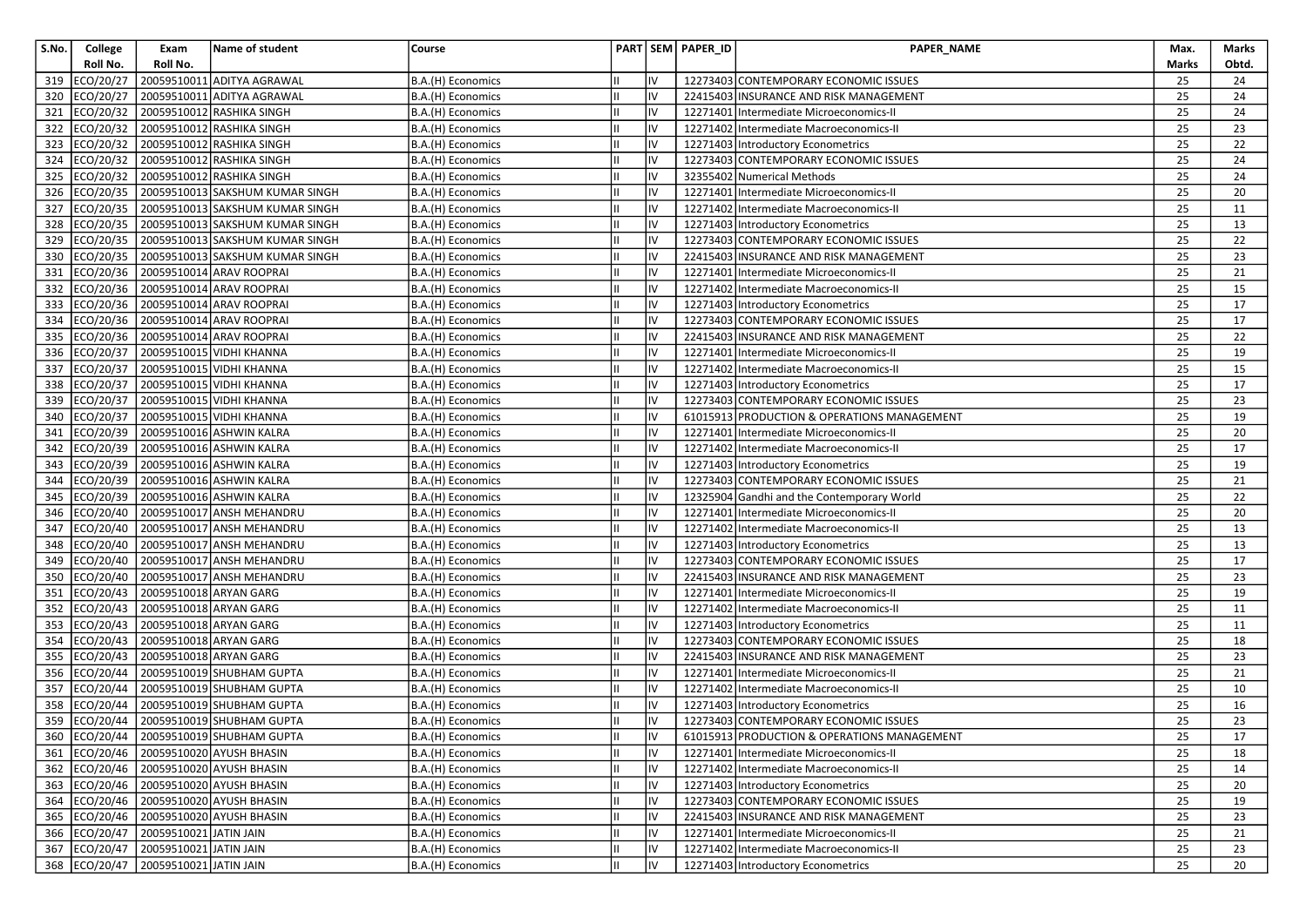| S.No. | College       | Exam                                  | Name of student                             | Course            |     | PART SEM PAPER_ID | <b>PAPER NAME</b>                                     | Max.  | Marks           |
|-------|---------------|---------------------------------------|---------------------------------------------|-------------------|-----|-------------------|-------------------------------------------------------|-------|-----------------|
|       | Roll No.      | Roll No.                              |                                             |                   |     |                   |                                                       | Marks | Obtd.           |
| 369   | ECO/20/47     | 20059510021 JATIN JAIN                |                                             | B.A.(H) Economics | IV  |                   | 12273403 CONTEMPORARY ECONOMIC ISSUES                 | 25    | 22              |
| 370   | ECO/20/47     | 20059510021 JATIN JAIN                |                                             | B.A.(H) Economics | IV  |                   | 32355402 Numerical Methods                            | 25    | 20              |
| 371   | ECO/20/48     |                                       | 20059510022 JOSEPH SCHATZ E S               | B.A.(H) Economics | IV  |                   | 12271401 Intermediate Microeconomics-II               | 25    | 20              |
| 372   | ECO/20/48     |                                       | 20059510022 JOSEPH SCHATZ E S               | B.A.(H) Economics | IV  |                   | 12271402 Intermediate Macroeconomics-II               | 25    | 17              |
| 373   | ECO/20/48     |                                       | 20059510022 JOSEPH SCHATZ E S               | B.A.(H) Economics | IV  |                   | 12271403 Introductory Econometrics                    | 25    | 22              |
| 374   | ECO/20/48     |                                       | 20059510022 JOSEPH SCHATZ E S               | B.A.(H) Economics | IV  |                   | 12273403 CONTEMPORARY ECONOMIC ISSUES                 | 25    | 22              |
|       | 375 ECO/20/48 |                                       | 20059510022 JOSEPH SCHATZ E S               | B.A.(H) Economics | IV  |                   | 32355402 Numerical Methods                            | 25    | 20              |
| 376   |               |                                       | ECO/20/49 20059510023 VISHAL SHISODIA       | B.A.(H) Economics | IV  |                   | 12271401 Intermediate Microeconomics-II               | 25    | 20              |
|       | 377 ECO/20/49 |                                       | 20059510023 VISHAL SHISODIA                 | B.A.(H) Economics | IV  |                   | 12271402 Intermediate Macroeconomics-II               | 25    | 13              |
| 378   |               |                                       | ECO/20/49 20059510023 VISHAL SHISODIA       | B.A.(H) Economics | IV  |                   | 12271403 Introductory Econometrics                    | 25    | 16              |
| 379   | ECO/20/49     |                                       | 20059510023 VISHAL SHISODIA                 | B.A.(H) Economics | IV  |                   | 12273403 CONTEMPORARY ECONOMIC ISSUES                 | 25    | 21              |
| 380   | ECO/20/49     |                                       | 20059510023 VISHAL SHISODIA                 | B.A.(H) Economics | IV  |                   | 12485908 FUNDAMENTAL OF FINANCE FOR BUSINESS          | 25    | 25              |
| 381   | ECO/20/52     |                                       | 20059510024 SIMRAN SHARMA                   | B.A.(H) Economics | IV  |                   | 12271401 Intermediate Microeconomics-II               | 25    | 19              |
| 382   | ECO/20/52     |                                       | 20059510024 SIMRAN SHARMA                   | B.A.(H) Economics | IV  |                   | 12271402 Intermediate Macroeconomics-II               | 25    | 15              |
| 383   | ECO/20/52     |                                       | 20059510024 SIMRAN SHARMA                   | B.A.(H) Economics | IV  |                   | 12271403 Introductory Econometrics                    | 25    | 16              |
| 384   | ECO/20/52     |                                       | 20059510024 SIMRAN SHARMA                   | B.A.(H) Economics | IV  |                   | 12273403 CONTEMPORARY ECONOMIC ISSUES                 | 25    | 23              |
| 385   | ECO/20/52     |                                       | 20059510024 SIMRAN SHARMA                   | B.A.(H) Economics | IV  |                   | 32355402 Numerical Methods                            | 25    | 22              |
| 386   | ECO/20/53     | 20059510025 ARYAN ARORA               |                                             | B.A.(H) Economics | IV  |                   | 12271401 Intermediate Microeconomics-II               | 25    | 23              |
| 387   | ECO/20/53     |                                       | 20059510025 ARYAN ARORA                     | B.A.(H) Economics | IV  |                   | 12271402 Intermediate Macroeconomics-II               | 25    | 19              |
| 388   | ECO/20/53     |                                       | 20059510025 ARYAN ARORA                     | B.A.(H) Economics | IV  |                   | 12271403 Introductory Econometrics                    | 25    | 23              |
| 389   | ECO/20/53     |                                       | 20059510025 ARYAN ARORA                     | B.A.(H) Economics | IV  |                   | 12273403 CONTEMPORARY ECONOMIC ISSUES                 | 25    | 21              |
| 390   | ECO/20/53     |                                       | 20059510025 ARYAN ARORA                     | B.A.(H) Economics | IV  |                   | 12325904 Gandhi and the Contemporary World            | 25    | 21              |
| 391   | ECO/20/54     |                                       | 20059510026 PIYUSH PANDEY                   | B.A.(H) Economics | IV  |                   | 12271401 Intermediate Microeconomics-II               | 25    | 20              |
| 392   | ECO/20/54     |                                       | 20059510026 PIYUSH PANDEY                   | B.A.(H) Economics | IV  |                   | 12271402 Intermediate Macroeconomics-II               | 25    | 21              |
| 393   |               |                                       | ECO/20/54 20059510026 PIYUSH PANDEY         | B.A.(H) Economics | lıv |                   | 12271403 Introductory Econometrics                    | 25    | 16              |
| 394   | ECO/20/54     |                                       | 20059510026 PIYUSH PANDEY                   | B.A.(H) Economics | IV  |                   | 12273403 CONTEMPORARY ECONOMIC ISSUES                 | 25    | 20              |
| 395   |               |                                       | ECO/20/54 20059510026 PIYUSH PANDEY         | B.A.(H) Economics | IV  |                   | 12325904 Gandhi and the Contemporary World            | 25    | 21              |
| 396   | ECO/20/55     |                                       | 20059510027 SAMVED KUMAR                    | B.A.(H) Economics | IV  |                   | 12271401 Intermediate Microeconomics-II               | 25    | 16              |
| 397   | ECO/20/55     |                                       | 20059510027 SAMVED KUMAR                    | B.A.(H) Economics | IV  |                   | 12271402 Intermediate Macroeconomics-II               | 25    |                 |
| 398   | ECO/20/55     |                                       | 20059510027 SAMVED KUMAR                    | B.A.(H) Economics | IV  |                   | 12271403 Introductory Econometrics                    | 25    | 10              |
| 399   | ECO/20/55     |                                       | 20059510027 SAMVED KUMAR                    | B.A.(H) Economics | IV  |                   | 12273403 CONTEMPORARY ECONOMIC ISSUES                 | 25    | 17              |
| 400   | ECO/20/55     |                                       | 20059510027 SAMVED KUMAR                    | B.A.(H) Economics | IV  |                   | 12325904 Gandhi and the Contemporary World            | 25    | 17              |
| 401   | ECO/20/56     | 20059510028 BOBY YADAV                |                                             | B.A.(H) Economics | IV  |                   | 12115923 SOCIAL PSYCHOLOGY: UNDERSTANDING HUMAN WORLD | 25    | 12              |
| 402   | ECO/20/56     | 20059510028 BOBY YADAV                |                                             | B.A.(H) Economics | IV  |                   | 12271401 Intermediate Microeconomics-II               | 25    | 18              |
| 403   | ECO/20/56     | 20059510028 BOBY YADAV                |                                             | B.A.(H) Economics | IV  |                   | 12271402 Intermediate Macroeconomics-II               | 25    |                 |
| 404   | ECO/20/56     | 20059510028 BOBY YADAV                |                                             | B.A.(H) Economics | IV  |                   | 12271403 Introductory Econometrics                    | 25    | 0               |
| 405   | ECO/20/56     | 20059510028 BOBY YADAV                |                                             | B.A.(H) Economics | IV  |                   | 12273403 CONTEMPORARY ECONOMIC ISSUES                 | 25    | 10              |
| 406   | ECO/20/57     | 20059510029 PAVNI ARORA               |                                             | B.A.(H) Economics | IV  |                   | 12271401 Intermediate Microeconomics-II               | 25    | 19              |
| 407   |               | ECO/20/57 20059510029 PAVNI ARORA     |                                             | B.A.(H) Economics | IV  |                   | 12271402 Intermediate Macroeconomics-II               | 25    | 14              |
| 408   | ECO/20/57     | 20059510029 PAVNI ARORA               |                                             | B.A.(H) Economics | IV  |                   | 12271403 Introductory Econometrics                    | 25    | 13              |
| 409   |               | ECO/20/57 20059510029 PAVNI ARORA     |                                             | B.A.(H) Economics | IV  |                   | 12273403 CONTEMPORARY ECONOMIC ISSUES                 | 25    | 22              |
|       |               | 410 ECO/20/57 20059510029 PAVNI ARORA |                                             | B.A.(H) Economics | IV  |                   | 12325904 Gandhi and the Contemporary World            | 25    | $\overline{22}$ |
|       |               |                                       | 411   ECO/20/58   20059510030 GAURA KANDPAL | B.A.(H) Economics | IV  |                   | 12271401 Intermediate Microeconomics-II               | 25    | 21              |
|       |               |                                       | 412 ECO/20/58 20059510030 GAURA KANDPAL     | B.A.(H) Economics | IV  |                   | 12271402 Intermediate Macroeconomics-II               | 25    | 21              |
|       |               |                                       | 413 ECO/20/58 20059510030 GAURA KANDPAL     | B.A.(H) Economics | IV  |                   | 12271403 Introductory Econometrics                    | 25    | 18              |
|       |               |                                       | 414 ECO/20/58 20059510030 GAURA KANDPAL     | B.A.(H) Economics | IV  |                   | 12273403 CONTEMPORARY ECONOMIC ISSUES                 | 25    | 22              |
|       |               |                                       | 415   ECO/20/58   20059510030 GAURA KANDPAL | B.A.(H) Economics | IV  |                   | 12325904 Gandhi and the Contemporary World            | 25    | 21              |
|       |               |                                       | 416 ECO/20/59 20059510031 MUSKAN KATHURIA   | B.A.(H) Economics | IV  |                   | 12271401 Intermediate Microeconomics-II               | 25    | 20              |
|       |               |                                       | 417 ECO/20/59 20059510031 MUSKAN KATHURIA   | B.A.(H) Economics | IV  |                   | 12271402 Intermediate Macroeconomics-II               | 25    | 16              |
|       |               |                                       | 418 ECO/20/59 20059510031 MUSKAN KATHURIA   | B.A.(H) Economics | lıv |                   | 12271403 Introductory Econometrics                    | 25    | 14              |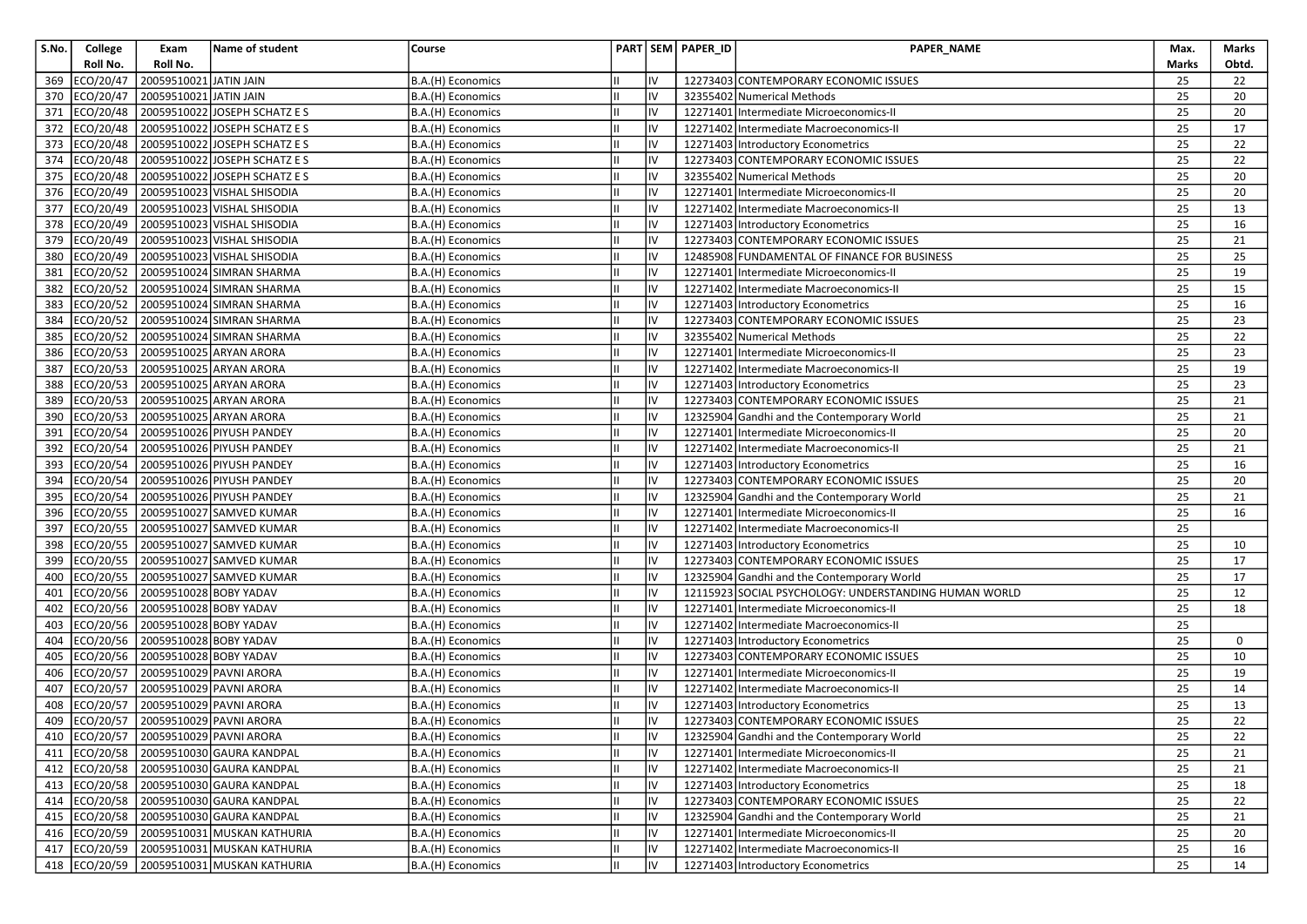| S.No. | College   | Exam                             | Name of student                        | Course            |    | PART SEM PAPER ID | PAPER_NAME                                  | Max.  | Marks |
|-------|-----------|----------------------------------|----------------------------------------|-------------------|----|-------------------|---------------------------------------------|-------|-------|
|       | Roll No.  | Roll No.                         |                                        |                   |    |                   |                                             | Marks | Obtd. |
| 419   | ECO/20/59 |                                  | 20059510031 MUSKAN KATHURIA            | B.A.(H) Economics | IV |                   | 12273403 CONTEMPORARY ECONOMIC ISSUES       | 25    | 19    |
| 420   | ECO/20/59 |                                  | 20059510031 MUSKAN KATHURIA            | B.A.(H) Economics | IV |                   | 61015913 PRODUCTION & OPERATIONS MANAGEMENT | 25    | 19    |
| 421   | ECO/20/60 |                                  | 20059510032 TANISHQ MADAAN             | B.A.(H) Economics | IV |                   | 12271401 Intermediate Microeconomics-II     | 25    | 19    |
| 422   | ECO/20/60 |                                  | 20059510032 TANISHQ MADAAN             | B.A.(H) Economics | IV |                   | 12271402 Intermediate Macroeconomics-II     | 25    | 13    |
| 423   | ECO/20/60 |                                  | 20059510032 TANISHQ MADAAN             | B.A.(H) Economics | IV |                   | 12271403 Introductory Econometrics          | 25    | 17    |
| 424   | ECO/20/60 |                                  | 20059510032 TANISHQ MADAAN             | B.A.(H) Economics | IV |                   | 12273403 CONTEMPORARY ECONOMIC ISSUES       | 25    | 18    |
| 425   | ECO/20/60 |                                  | 20059510032 TANISHQ MADAAN             | B.A.(H) Economics | IV |                   | 32355402 Numerical Methods                  | 25    | 24    |
| 426   | ECO/20/61 |                                  | 20059510033 SAOUMIL CHAUTANI           | B.A.(H) Economics | IV |                   | 12271401 Intermediate Microeconomics-II     | 25    | 21    |
| 427   | ECO/20/61 |                                  | 20059510033 SAOUMIL CHAUTANI           | B.A.(H) Economics | IV |                   | 12271402 Intermediate Macroeconomics-II     | 25    | 12    |
| 428   |           |                                  | ECO/20/61 20059510033 SAOUMIL CHAUTANI | B.A.(H) Economics | IV |                   | 12271403 Introductory Econometrics          | 25    | 17    |
| 429   | ECO/20/61 |                                  | 20059510033 SAOUMIL CHAUTANI           | B.A.(H) Economics | IV |                   | 12273403 CONTEMPORARY ECONOMIC ISSUES       | 25    | 17    |
| 430   | ECO/20/61 |                                  | 20059510033 SAOUMIL CHAUTANI           | B.A.(H) Economics | IV |                   | 61015913 PRODUCTION & OPERATIONS MANAGEMENT | 25    | 19    |
| 431   | ECO/20/62 |                                  | 20059510034 UDHAV AGGARWAL             | B.A.(H) Economics | IV |                   | 12271401 Intermediate Microeconomics-II     | 25    | 18    |
| 432   | ECO/20/62 |                                  | 20059510034 UDHAV AGGARWAL             | B.A.(H) Economics | IV |                   | 12271402 Intermediate Macroeconomics-II     | 25    | 14    |
| 433   | ECO/20/62 |                                  | 20059510034 UDHAV AGGARWAL             | B.A.(H) Economics | IV |                   | 12271403 Introductory Econometrics          | 25    | 15    |
| 434   | ECO/20/62 |                                  | 20059510034 UDHAV AGGARWAL             | B.A.(H) Economics | IV |                   | 12273403 CONTEMPORARY ECONOMIC ISSUES       | 25    | 20    |
| 435   |           |                                  | ECO/20/62 20059510034 UDHAV AGGARWAL   | B.A.(H) Economics | IV |                   | 22415403 INSURANCE AND RISK MANAGEMENT      | 25    | 22    |
| 436   |           |                                  | ECO/20/64 20059510035 ABHIMANYU KUMAR  | B.A.(H) Economics | IV |                   | 12271401 Intermediate Microeconomics-II     | 25    | 11    |
| 437   | ECO/20/64 |                                  | 20059510035 ABHIMANYU KUMAR            | B.A.(H) Economics | IV |                   | 12271402 Intermediate Macroeconomics-II     | 25    | 10    |
| 438   | ECO/20/64 |                                  | 20059510035 ABHIMANYU KUMAR            | B.A.(H) Economics | IV |                   | 12271403 Introductory Econometrics          | 25    | 12    |
| 439   | ECO/20/64 |                                  | 20059510035 ABHIMANYU KUMAR            | B.A.(H) Economics | IV |                   | 12273403 CONTEMPORARY ECONOMIC ISSUES       | 25    | 20    |
| 440   | ECO/20/64 |                                  | 20059510035 ABHIMANYU KUMAR            | B.A.(H) Economics | IV |                   | 22415403 INSURANCE AND RISK MANAGEMENT      | 25    | 21    |
| 441   | ECO/20/68 | 20059510038 AYUSH ARYA           |                                        | B.A.(H) Economics | IV |                   | 12271401 Intermediate Microeconomics-II     | 25    | 16    |
| 442   | ECO/20/68 | 20059510038 AYUSH ARYA           |                                        | B.A.(H) Economics | IV |                   | 12271402 Intermediate Macroeconomics-II     | 25    | 10    |
| 443   |           | ECO/20/68 20059510038 AYUSH ARYA |                                        | B.A.(H) Economics | IV |                   | 12271403 Introductory Econometrics          | 25    | 12    |
| 444   | ECO/20/68 | 20059510038 AYUSH ARYA           |                                        | B.A.(H) Economics | IV |                   | 12273403 CONTEMPORARY ECONOMIC ISSUES       | 25    | 18    |
| 445   |           | ECO/20/68 20059510038 AYUSH ARYA |                                        | B.A.(H) Economics | IV |                   | 32355402 Numerical Methods                  | 25    | 21    |
| 446   | ECO/20/69 |                                  | 20059510039 SARTHAK MISHRA             | B.A.(H) Economics | IV |                   | 12271401 Intermediate Microeconomics-II     | 25    | 10    |
| 447   | ECO/20/69 |                                  | 20059510039 SARTHAK MISHRA             | B.A.(H) Economics | IV |                   | 12271402 Intermediate Macroeconomics-II     | 25    | 16    |
| 448   | ECO/20/69 |                                  | 20059510039 SARTHAK MISHRA             | B.A.(H) Economics | IV |                   | 12271403 Introductory Econometrics          | 25    | 11    |
| 449   | ECO/20/69 |                                  | 20059510039 SARTHAK MISHRA             | B.A.(H) Economics | IV |                   | 12273403 CONTEMPORARY ECONOMIC ISSUES       | 25    | 15    |
| 450   | ECO/20/69 |                                  | 20059510039 SARTHAK MISHRA             | B.A.(H) Economics | IV |                   | 61015913 PRODUCTION & OPERATIONS MANAGEMENT | 25    | 19    |
|       |           |                                  |                                        |                   |    |                   | TEXT AND PERFORMANCE: WESTERN PERFORMANCE   |       |       |
| 451   | ECO/20/7  |                                  | 20059510001 NISHANT VERMA              | B.A.(H) Economics | IV |                   | 12035918 THEORIES AND PRACTICE              | 25    | 14    |
| 452   | ECO/20/7  |                                  | 20059510001 NISHANT VERMA              | B.A.(H) Economics | IV |                   | 12271401 Intermediate Microeconomics-II     | 25    | 18    |
| 453   | ECO/20/7  |                                  | 20059510001 NISHANT VERMA              | B.A.(H) Economics | IV |                   | 12271402 Intermediate Macroeconomics-II     | 25    | 13    |
| 454   | ECO/20/7  |                                  | 20059510001 NISHANT VERMA              | B.A.(H) Economics | IV |                   | 12271403 Introductory Econometrics          | 25    | 13    |
| 455   | ECO/20/7  |                                  | 20059510001 NISHANT VERMA              | B.A.(H) Economics | IV |                   | 12273403 CONTEMPORARY ECONOMIC ISSUES       | 25    | 19    |
| 456   | ECO/20/70 |                                  | 20059510040 ANAND KUMAR                | B.A.(H) Economics | IV |                   | 12271401 Intermediate Microeconomics-II     | 25    | 24    |
| 457   | ECO/20/70 |                                  | 20059510040 ANAND KUMAR                | B.A.(H) Economics | IV |                   | 12271402 Intermediate Macroeconomics-II     | 25    | 17    |
| 458   |           |                                  | ECO/20/70 20059510040 ANAND KUMAR      | B.A.(H) Economics | IV |                   | 12271403 Introductory Econometrics          | 25    | 15    |
|       |           |                                  | 459 ECO/20/70 20059510040 ANAND KUMAR  | B.A.(H) Economics | IV |                   | 12273403 CONTEMPORARY ECONOMIC ISSUES       | 25    | 19    |
|       |           |                                  | 460 ECO/20/70 20059510040 ANAND KUMAR  | B.A.(H) Economics | IV |                   | 12315406 INEQUALITY AND DIFFERENCE (NC)     | 25    | 20    |
|       |           |                                  | 461 ECO/20/71 20059510041 SURBHI GUPTA | B.A.(H) Economics | IV |                   | 12271401 Intermediate Microeconomics-II     | 25    | 19    |
|       |           |                                  | 462 ECO/20/71 20059510041 SURBHI GUPTA | B.A.(H) Economics | IV |                   | 12271402 Intermediate Macroeconomics-II     | 25    | 12    |
|       |           |                                  | 463 ECO/20/71 20059510041 SURBHI GUPTA | B.A.(H) Economics | IV |                   | 12271403 Introductory Econometrics          | 25    | 18    |
|       |           |                                  | 464 ECO/20/71 20059510041 SURBHI GUPTA | B.A.(H) Economics | IV |                   | 12273403 CONTEMPORARY ECONOMIC ISSUES       | 25    | 23    |
|       |           |                                  | 465 ECO/20/71 20059510041 SURBHI GUPTA | B.A.(H) Economics | IV |                   | 61015913 PRODUCTION & OPERATIONS MANAGEMENT | 25    | 17    |
|       |           |                                  | 466 ECO/20/72 20077510021 MADHAV KOHLI | B.A.(H) Economics | IV |                   | 12271401 Intermediate Microeconomics-II     | 25    | 21    |
|       |           |                                  | 467 ECO/20/72 20077510021 MADHAV KOHLI | B.A.(H) Economics | IV |                   | 12271402 Intermediate Macroeconomics-II     | 25    | 10    |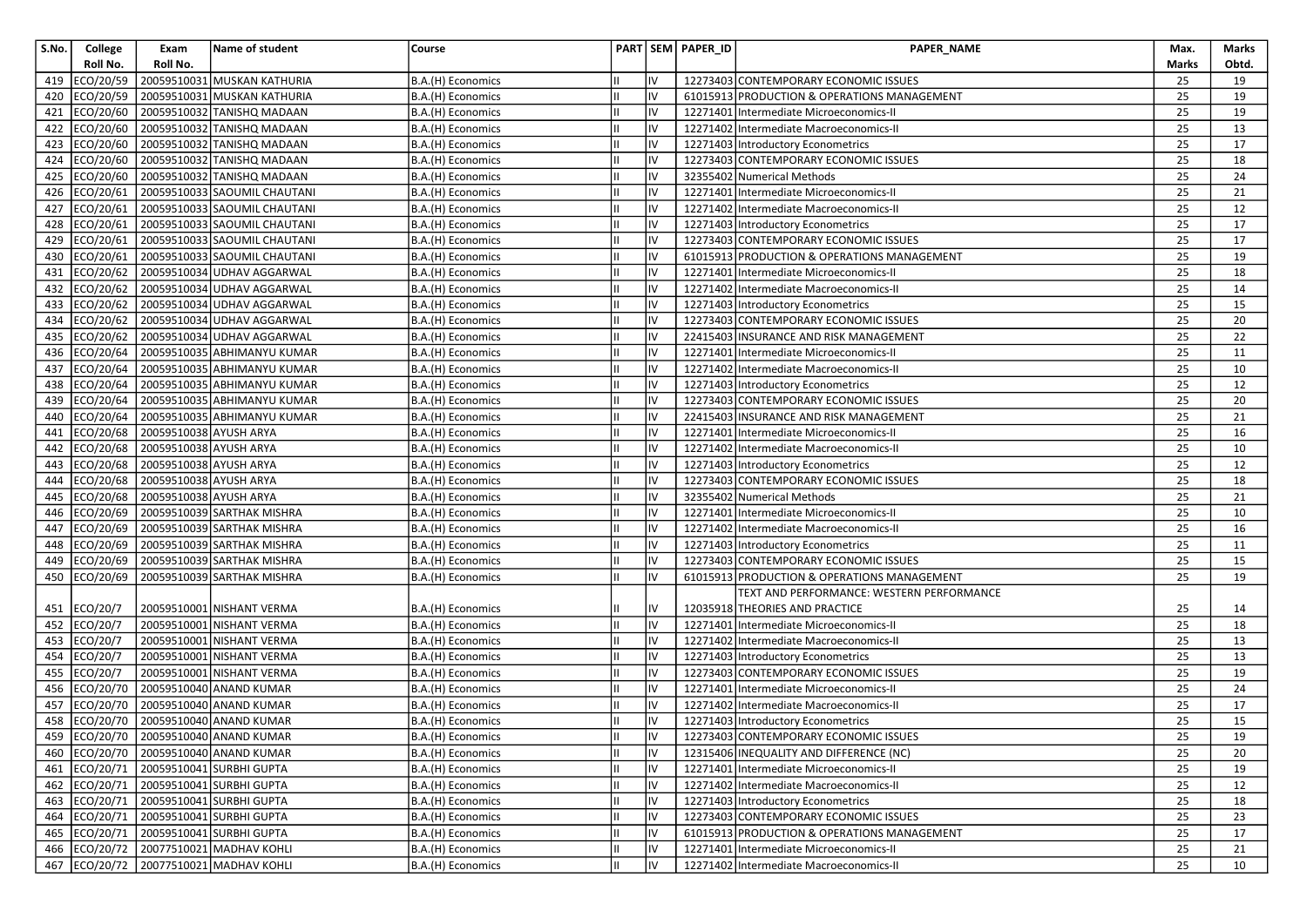| S.No.      | College                | Exam                             | Name of student                                      | Course                                 |          | PART SEM PAPER_ID | <b>PAPER NAME</b>                                                           | Max.         | Marks           |
|------------|------------------------|----------------------------------|------------------------------------------------------|----------------------------------------|----------|-------------------|-----------------------------------------------------------------------------|--------------|-----------------|
|            | Roll No.               | Roll No.                         |                                                      |                                        |          |                   |                                                                             | <b>Marks</b> | Obtd.           |
| 468        | ECO/20/72              |                                  | 20077510021 MADHAV KOHLI                             | B.A.(H) Economics                      | IV       |                   | 12271403 Introductory Econometrics                                          | 25           | 14              |
| 469        | ECO/20/72              |                                  | 20077510021 MADHAV KOHLI                             | B.A.(H) Economics                      | IV       |                   | 12273403 CONTEMPORARY ECONOMIC ISSUES                                       | 25           | 16              |
| 470        | ECO/20/72              |                                  | 20077510021 MADHAV KOHLI                             | B.A.(H) Economics                      | IV       |                   | 22415403 INSURANCE AND RISK MANAGEMENT                                      | 25           | 21              |
| 471        | ECO/20/73              |                                  | 20077510053 YUGANSH SEHRAWAT                         | B.A.(H) Economics                      | IV       |                   | 12271401 Intermediate Microeconomics-II                                     | 25           | 19              |
| 472        | ECO/20/73              |                                  | 20077510053 YUGANSH SEHRAWAT                         | B.A.(H) Economics                      | IV       |                   | 12271402 Intermediate Macroeconomics-II                                     | 25           | 12              |
| 473        | ECO/20/73              |                                  | 20077510053 YUGANSH SEHRAWAT                         | B.A.(H) Economics                      | IV       |                   | 12271403 Introductory Econometrics                                          | 25           | 13              |
| 474        |                        |                                  | ECO/20/73 20077510053 YUGANSH SEHRAWAT               | B.A.(H) Economics                      | IV       |                   | 12273403 CONTEMPORARY ECONOMIC ISSUES                                       | 25           | 20              |
| 475        |                        |                                  | ECO/20/73 20077510053 YUGANSH SEHRAWAT               | B.A.(H) Economics                      | IV       |                   | 22415403 INSURANCE AND RISK MANAGEMENT                                      | 25           | 23              |
| 476        | ECO/20/74              |                                  | 20077510046 VAIBHAV VIVEK SAHI                       | B.A.(H) Economics                      | IV       |                   | 12271401 Intermediate Microeconomics-II                                     | 25           | 23              |
| 477        |                        |                                  | ECO/20/74 20077510046 VAIBHAV VIVEK SAHI             | B.A.(H) Economics                      | IV       |                   | 12271402 Intermediate Macroeconomics-II                                     | 25           | 23              |
| 478        |                        |                                  | ECO/20/74 20077510046 VAIBHAV VIVEK SAHI             | B.A.(H) Economics                      | IV       |                   | 12271403 Introductory Econometrics                                          | 25           | 22              |
| 479        | ECO/20/74              |                                  | 20077510046 VAIBHAV VIVEK SAHI                       | B.A.(H) Economics                      | IV       |                   | 12273403 CONTEMPORARY ECONOMIC ISSUES                                       | 25           | 24              |
| 480        | ECO/20/74              |                                  | 20077510046 VAIBHAV VIVEK SAHI                       | B.A.(H) Economics                      | IV       |                   | 32355402 Numerical Methods                                                  | 25           | 24              |
|            |                        |                                  |                                                      |                                        |          |                   | TEXT AND PERFORMANCE: WESTERN PERFORMANCE                                   |              |                 |
| 481        |                        | ECO/20/75 20077510017 KABIR JHA  |                                                      | B.A.(H) Economics                      | IV       |                   | 12035918 THEORIES AND PRACTICE                                              | 25           | 14              |
| 482        |                        | ECO/20/75 20077510017 KABIR JHA  |                                                      | B.A.(H) Economics                      | IV       |                   | 12271401 Intermediate Microeconomics-II                                     | 25           | 20              |
| 483        |                        | ECO/20/75 20077510017 KABIR JHA  |                                                      | B.A.(H) Economics                      | IV       |                   | 12271402 Intermediate Macroeconomics-II                                     | 25           | 15              |
| 484        |                        | ECO/20/75 20077510017 KABIR JHA  |                                                      | B.A.(H) Economics                      | IV       |                   | 12271403 Introductory Econometrics                                          | 25           | 19              |
| 485        | ECO/20/75              | 20077510017 KABIR JHA            |                                                      | B.A.(H) Economics                      | IV       |                   | 12273403 CONTEMPORARY ECONOMIC ISSUES                                       | 25           | 17              |
| 486        | ECO/20/76              |                                  | 20075510021 ISHIKA CHAWLA                            | B.A.(H) Economics                      | IV       |                   | 12271401 Intermediate Microeconomics-II                                     | 25           | 20              |
| 487        |                        |                                  | ECO/20/76 20075510021 ISHIKA CHAWLA                  | B.A.(H) Economics                      | IV       |                   | 12271402 Intermediate Macroeconomics-II                                     | 25           | 11              |
| 488        |                        |                                  | ECO/20/76 20075510021 ISHIKA CHAWLA                  | B.A.(H) Economics                      | IV       |                   | 12271403 Introductory Econometrics                                          | 25           | 13              |
| 489        | ECO/20/76              |                                  | 20075510021 ISHIKA CHAWLA                            | B.A.(H) Economics                      | IV       |                   | 12273403 CONTEMPORARY ECONOMIC ISSUES                                       | 25           | 20              |
| 490        |                        |                                  | ECO/20/76 20075510021 ISHIKA CHAWLA                  | B.A.(H) Economics                      | IV       |                   | 12325904 Gandhi and the Contemporary World                                  | 25           | 20              |
| 491        |                        | ECO/20/77 20075510064 TEJAL SETH |                                                      | B.A.(H) Economics                      | lıv      |                   | 12271401 Intermediate Microeconomics-II                                     | 25           | 20              |
| 492        | ECO/20/77              | 20075510064 TEJAL SETH           |                                                      | B.A.(H) Economics                      | IV       |                   | 12271402 Intermediate Macroeconomics-II                                     | 25           | 11              |
| 493        | ECO/20/77              | 20075510064 TEJAL SETH           |                                                      | B.A.(H) Economics                      | IV       |                   | 12271403 Introductory Econometrics                                          | 25           | 17              |
| 494        | ECO/20/77              | 20075510064 TEJAL SETH           |                                                      | B.A.(H) Economics                      | IV       |                   | 12273403 CONTEMPORARY ECONOMIC ISSUES                                       | 25           | 18              |
| 495        | ECO/20/77              | 20075510064 TEJAL SETH           |                                                      | B.A.(H) Economics                      | IV       |                   | 22415403 INSURANCE AND RISK MANAGEMENT                                      | 25           | 22              |
| 496        | ECO/20/78              |                                  | 20077510042 SHIVANG SHUKLA                           | B.A.(H) Economics                      | IV       |                   | 12115923 SOCIAL PSYCHOLOGY: UNDERSTANDING HUMAN WORLD                       | 25           | 20              |
| 497        | ECO/20/78              |                                  | 20077510042 SHIVANG SHUKLA                           | B.A.(H) Economics                      | IV       |                   | 12271401 Intermediate Microeconomics-II                                     | 25           | 21              |
| 498        |                        |                                  | ECO/20/78 20077510042 SHIVANG SHUKLA                 | B.A.(H) Economics                      | IV       |                   | 12271402 Intermediate Macroeconomics-II                                     | 25           | 17              |
| 499        |                        |                                  | ECO/20/78 20077510042 SHIVANG SHUKLA                 | B.A.(H) Economics                      | IV<br>IV |                   | 12271403 Introductory Econometrics                                          | 25           | 12              |
| 500        | ECO/20/78              |                                  | 20077510042 SHIVANG SHUKLA                           | B.A.(H) Economics                      |          |                   | 12273403 CONTEMPORARY ECONOMIC ISSUES                                       | 25           | 24              |
|            |                        |                                  |                                                      |                                        | IV       |                   | TEXT AND PERFORMANCE: WESTERN PERFORMANCE<br>12035918 THEORIES AND PRACTICE |              |                 |
| 501<br>502 | ECO/20/79<br>ECO/20/79 |                                  | 20074510062 KANAV SHARMA<br>20074510062 KANAV SHARMA | B.A.(H) Economics<br>B.A.(H) Economics | IV       |                   | 12271401 Intermediate Microeconomics-II                                     | 25<br>25     | 14<br>20        |
| 503        | ECO/20/79              |                                  | 20074510062 KANAV SHARMA                             | B.A.(H) Economics                      | IV       |                   | 12271402 Intermediate Macroeconomics-II                                     | 25           | 10              |
| 504        |                        |                                  | ECO/20/79 20074510062 KANAV SHARMA                   | B.A.(H) Economics                      | IV       |                   | 12271403 Introductory Econometrics                                          | 25           | 15              |
| 505        | ECO/20/79              |                                  | 20074510062 KANAV SHARMA                             | B.A.(H) Economics                      | IV       |                   | 12273403 CONTEMPORARY ECONOMIC ISSUES                                       | 25           | 16              |
| 506        | ECO/20/8               |                                  | 20059510002 PRIYANKA PATEL                           | B.A.(H) Economics                      | IV       |                   | 12271401 Intermediate Microeconomics-II                                     | 25           | 20              |
|            | 507 ECO/20/8           |                                  | 20059510002 PRIYANKA PATEL                           | B.A.(H) Economics                      | IV       |                   | 12271402 Intermediate Macroeconomics-II                                     | 25           | $\overline{23}$ |
|            | 508 ECO/20/8           |                                  | 20059510002 PRIYANKA PATEL                           | B.A.(H) Economics                      | IV       |                   | 12271403 Introductory Econometrics                                          | 25           | 24              |
|            | 509 ECO/20/8           |                                  | 20059510002 PRIYANKA PATEL                           | B.A.(H) Economics                      | IV       |                   | 12273403 CONTEMPORARY ECONOMIC ISSUES                                       | 25           | 20              |
|            | 510 ECO/20/8           |                                  | 20059510002 PRIYANKA PATEL                           | B.A.(H) Economics                      | IV       |                   | 32355402 Numerical Methods                                                  | 25           | 21              |
|            |                        |                                  | 511 ECO/20/80 20074510030 NIKHIL GULATI              | B.A.(H) Economics                      | IV       |                   | 12271401 Intermediate Microeconomics-II                                     | 25           | 20              |
|            |                        |                                  | 512 ECO/20/80 20074510030 NIKHIL GULATI              | B.A.(H) Economics                      | IV       |                   | 12271402 Intermediate Macroeconomics-II                                     | 25           | 10              |
|            |                        |                                  | 513 ECO/20/80 20074510030 NIKHIL GULATI              | B.A.(H) Economics                      | IV       |                   | 12271403 Introductory Econometrics                                          | 25           | 15              |
|            |                        |                                  | 514 ECO/20/80 20074510030 NIKHIL GULATI              | B.A.(H) Economics                      | IV       |                   | 12273403 CONTEMPORARY ECONOMIC ISSUES                                       | 25           | 21              |
|            |                        |                                  | 515 ECO/20/80 20074510030 NIKHIL GULATI              | B.A.(H) Economics                      | lıv      |                   | 22415403 INSURANCE AND RISK MANAGEMENT                                      | 25           | 22              |
|            |                        |                                  |                                                      |                                        |          |                   |                                                                             |              |                 |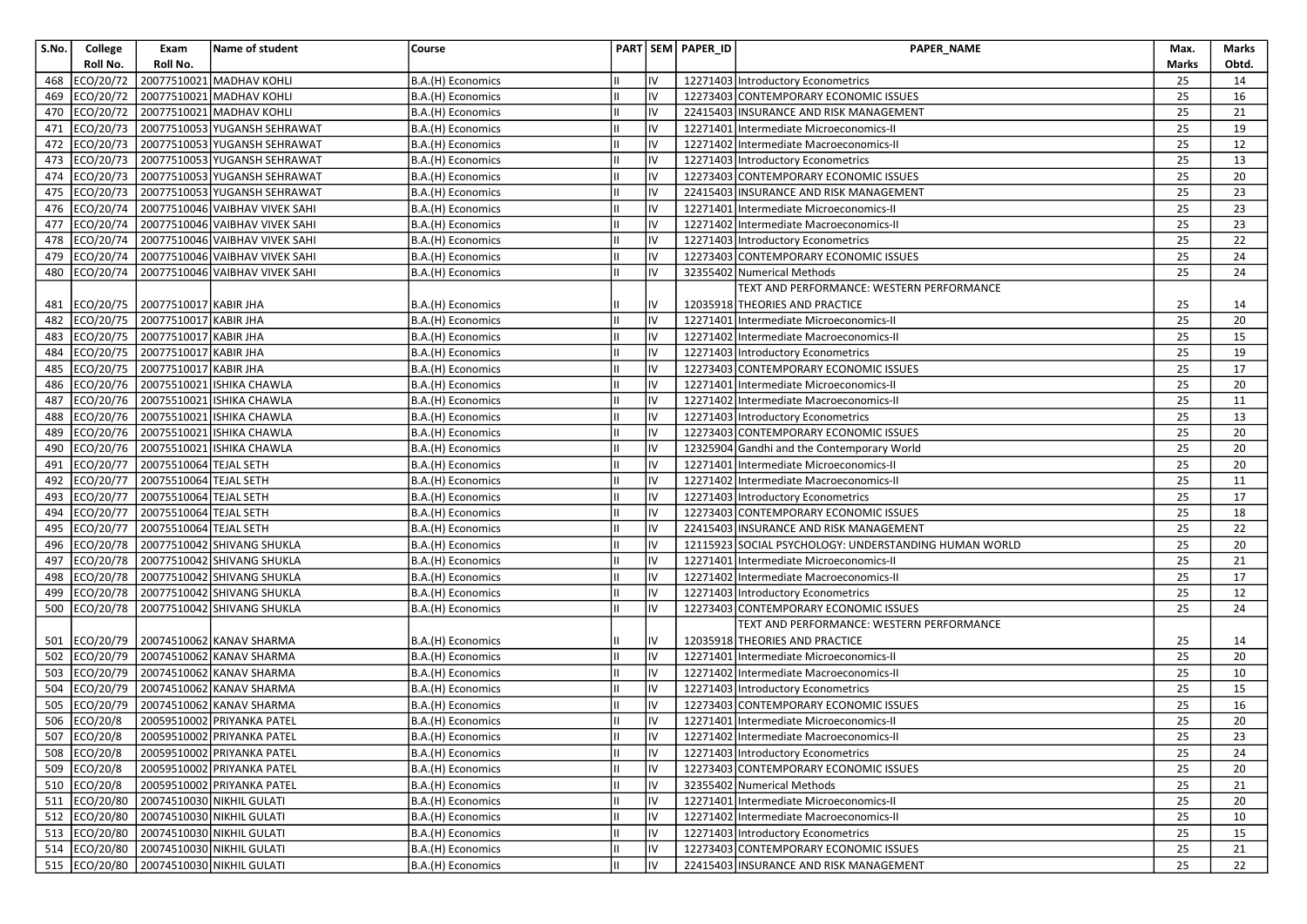| S.No. | College       | Exam                                       | Name of student                               | Course            |    |    | PART SEM PAPER_ID | PAPER_NAME                                        | Max.         | Marks       |
|-------|---------------|--------------------------------------------|-----------------------------------------------|-------------------|----|----|-------------------|---------------------------------------------------|--------------|-------------|
|       | Roll No.      | Roll No.                                   |                                               |                   |    |    |                   |                                                   | <b>Marks</b> | Obtd.       |
| 516   | ECO/20/81     |                                            | 20074510053 SHREY KATYAL                      | B.A.(H) Economics |    | IV |                   | 12271401 Intermediate Microeconomics-II           | 25           | 21          |
| 517   | ECO/20/81     |                                            | 20074510053 SHREY KATYAL                      | B.A.(H) Economics | IШ | IV |                   | 12271402 Intermediate Macroeconomics-II           | 25           | 12          |
| 518   | ECO/20/81     |                                            | 20074510053 SHREY KATYAL                      | B.A.(H) Economics |    | IV |                   | 12271403 Introductory Econometrics                | 25           | 15          |
| 519   | ECO/20/81     |                                            | 20074510053 SHREY KATYAL                      | B.A.(H) Economics |    | IV |                   | 12273403 CONTEMPORARY ECONOMIC ISSUES             | 25           | 18          |
| 520   | ECO/20/81     |                                            | 20074510053 SHREY KATYAL                      | B.A.(H) Economics |    | IV |                   | 22415403 INSURANCE AND RISK MANAGEMENT            | 25           | 22          |
| 521   | ECO/20/82     |                                            | 20077510051 VISHAL PANDEY                     | B.A.(H) Economics | Ш  | IV |                   | 12271401 Intermediate Microeconomics-II           | 25           | 18          |
| 522   | ECO/20/82     |                                            | 20077510051 VISHAL PANDEY                     | B.A.(H) Economics |    | IV |                   | 12271402 Intermediate Macroeconomics-II           | 25           | 15          |
| 523   | ECO/20/82     |                                            | 20077510051 VISHAL PANDEY                     | B.A.(H) Economics |    | IV |                   | 12271403 Introductory Econometrics                | 25           | 19          |
| 524   | ECO/20/82     |                                            | 20077510051 VISHAL PANDEY                     | B.A.(H) Economics | IШ | IV |                   | 12273403 CONTEMPORARY ECONOMIC ISSUES             | 25           | 17          |
| 525   | ECO/20/82     |                                            | 20077510051 VISHAL PANDEY                     | B.A.(H) Economics |    | IV |                   | 22415403 INSURANCE AND RISK MANAGEMENT            | 25           | 23          |
|       |               |                                            |                                               |                   |    |    |                   | TEXT AND PERFORMANCE: WESTERN PERFORMANCE         |              |             |
|       | 526 ECO/20/83 | 20077510018 KAIF AHMED                     |                                               | B.A.(H) Economics |    | IV |                   | 12035918 THEORIES AND PRACTICE                    | 25           | 14          |
| 527   | ECO/20/83     | 20077510018 KAIF AHMED                     |                                               | B.A.(H) Economics | Ш  | IV |                   | 12271401 Intermediate Microeconomics-II           | 25           | 20          |
| 528   | ECO/20/83     | 20077510018 KAIF AHMED                     |                                               | B.A.(H) Economics |    | IV |                   | 12271402 Intermediate Macroeconomics-II           | 25           | 15          |
| 529   | ECO/20/83     | 20077510018 KAIF AHMED                     |                                               | B.A.(H) Economics |    | IV |                   | 12271403 Introductory Econometrics                | 25           | 12          |
| 530   | ECO/20/83     | 20077510018 KAIF AHMED                     |                                               | B.A.(H) Economics |    | IV |                   | 12273403 CONTEMPORARY ECONOMIC ISSUES             | 25           | 18          |
| 531   | ECO/20/84     | 20077510034 PRATIBHA                       |                                               | B.A.(H) Economics |    | IV |                   | 12271401 Intermediate Microeconomics-II           | 25           | 21          |
| 532   | ECO/20/84     | 20077510034 PRATIBHA                       |                                               | B.A.(H) Economics |    | IV |                   | 12271402 Intermediate Macroeconomics-II           | 25           | 15          |
| 533   | ECO/20/84     | 20077510034 PRATIBHA                       |                                               | B.A.(H) Economics |    | IV |                   | 12271403 Introductory Econometrics                | 25           | 16          |
| 534   | ECO/20/84     | 20077510034 PRATIBHA                       |                                               | B.A.(H) Economics | IШ | IV |                   | 12273403 CONTEMPORARY ECONOMIC ISSUES             | 25           | 19          |
| 535   | ECO/20/84     | 20077510034 PRATIBHA                       |                                               | B.A.(H) Economics |    | IV |                   | 22415403 INSURANCE AND RISK MANAGEMENT            | 25           | 24          |
| 536   | ECO/20/85     |                                            | 20077510014 GARVITA DUA                       | B.A.(H) Economics |    | IV |                   | 12271401 Intermediate Microeconomics-II           | 25           | 19          |
| 537   | ECO/20/85     |                                            | 20077510014 GARVITA DUA                       | B.A.(H) Economics |    | IV |                   | 12271402 Intermediate Macroeconomics-II           | 25           | 17          |
| 538   | ECO/20/85     |                                            | 20077510014 GARVITA DUA                       | B.A.(H) Economics | Ш  | IV |                   | 12271403 Introductory Econometrics                | 25           | 17          |
| 539   | ECO/20/85     |                                            | 20077510014 GARVITA DUA                       | B.A.(H) Economics |    | IV |                   | 12273403 CONTEMPORARY ECONOMIC ISSUES             | 25           | 22          |
| 540   | ECO/20/85     |                                            | 20077510014 GARVITA DUA                       | B.A.(H) Economics |    | IV |                   | 22415403 INSURANCE AND RISK MANAGEMENT            | 25           | 23          |
| 541   | ECO/20/9      |                                            | 20059510003 SPARSH BHASKAR                    | B.A.(H) Economics | Ш  | IV |                   | 12271401 Intermediate Microeconomics-II           | 25           | 19          |
| 542   | ECO/20/9      |                                            | 20059510003 SPARSH BHASKAR                    | B.A.(H) Economics |    | IV |                   | 12271402 Intermediate Macroeconomics-II           | 25           |             |
| 543   | ECO/20/9      |                                            | 20059510003 SPARSH BHASKAR                    | B.A.(H) Economics |    | IV |                   | 12271403 Introductory Econometrics                | 25           | 5           |
| 544   | ECO/20/9      |                                            | 20059510003 SPARSH BHASKAR                    | B.A.(H) Economics |    | IV |                   | 12273403 CONTEMPORARY ECONOMIC ISSUES             | 25           | 18          |
| 545   | ECO/20/9      |                                            | 20059510003 SPARSH BHASKAR                    | B.A.(H) Economics | Ш  | IV |                   | 61015913 PRODUCTION & OPERATIONS MANAGEMENT       | 25           | 12          |
| 546   | ENG/20/1      |                                            | 20059511001 VAIBHAV KUMAR ARYA                | B.A.(H) English   |    | IV |                   | 12031401 British Literature: 18th Century         | 25           | 13          |
| 547   | ENG/20/1      |                                            | 20059511001 VAIBHAV KUMAR ARYA                | B.A.(H) English   |    | IV |                   | 12031402 British Romantic Literature              | 25           | 15          |
| 548   | ENG/20/1      |                                            | 20059511001 VAIBHAV KUMAR ARYA                | B.A.(H) English   | Iн | IV |                   | 12031403 British Literature: 19th Century         | 25           | 12          |
| 549   | ENG/20/1      |                                            | 20059511001 VAIBHAV KUMAR ARYA                | B.A.(H) English   |    | IV |                   | 12033904 Translation Studies                      | 25           | 16          |
| 550   | ENG/20/1      |                                            | 20059511001 VAIBHAV KUMAR ARYA                | B.A.(H) English   |    | IV |                   | 12325904 Gandhi and the Contemporary World        | 25           | 22          |
| 551   | ENG/20/11     | 20059511044 AVJOT SINGH                    |                                               | B.A.(H) English   |    | IV |                   | 12031401 British Literature: 18th Century         | 25           | 0           |
| 552   | ENG/20/11     | 20059511044 AVJOT SINGH                    |                                               | B.A.(H) English   | Ш  | IV |                   | 12031402 British Romantic Literature              | 25           | 0           |
| 553   | ENG/20/11     | 20059511044 AVJOT SINGH                    |                                               | B.A.(H) English   |    | IV |                   | 12031403 British Literature: 19th Century         | 25           | $\mathbf 0$ |
| 554   | ENG/20/11     | 20059511044 AVJOT SINGH                    |                                               | B.A.(H) English   |    | IV |                   | 12033904 Translation Studies                      | 25           | 0           |
| 555   | ENG/20/11     | 20059511044 AVJOT SINGH                    |                                               | B.A.(H) English   |    | IV |                   | 12325904 Gandhi and the Contemporary World        | 25           |             |
|       |               | 556 ENG/20/13 20059511009 SOMYA VYAS       |                                               | B.A.(H) English   | TШ | IV |                   | 12031401 British Literature: 18th Century         | 25           | 16          |
|       |               | 557   ENG/20/13   20059511009   SOMYA VYAS |                                               | B.A.(H) English   | Iш | IV |                   | 12031402 British Romantic Literature              | 25           | 17          |
|       |               | 558  ENG/20/13   20059511009 SOMYA VYAS    |                                               | B.A.(H) English   |    | IV |                   | 12031403 British Literature: 19th Century         | 25           | 21          |
|       |               | 559 ENG/20/13 20059511009 SOMYA VYAS       |                                               | B.A.(H) English   | IШ | IV |                   | 12033916 APPLIED GENDER STUDIES: MEDIA LITERACIES | 25           | 19          |
|       |               |                                            | 560 ENG/20/13 20059511009 SOMYA VYAS          | B.A.(H) English   |    | IV |                   | 12315406 INEQUALITY AND DIFFERENCE (NC)           | 25           | 20          |
|       |               |                                            | 561   ENG/20/17   20059511010 NEELESHWAR DUTT | B.A.(H) English   |    | IV |                   | 12031401 British Literature: 18th Century         | 25           | 11          |
|       |               |                                            | 562   ENG/20/17   20059511010 NEELESHWAR DUTT | B.A.(H) English   |    | IV |                   | 12031402 British Romantic Literature              | 25           | 16          |
|       |               |                                            | 563 ENG/20/17 20059511010 NEELESHWAR DUTT     | B.A.(H) English   | Ш  | IV |                   | 12031403 British Literature: 19th Century         | 25           | 12          |
|       |               |                                            | 564   ENG/20/17   20059511010 NEELESHWAR DUTT | B.A.(H) English   |    | IV |                   | 12033904 Translation Studies                      | 25           | 13          |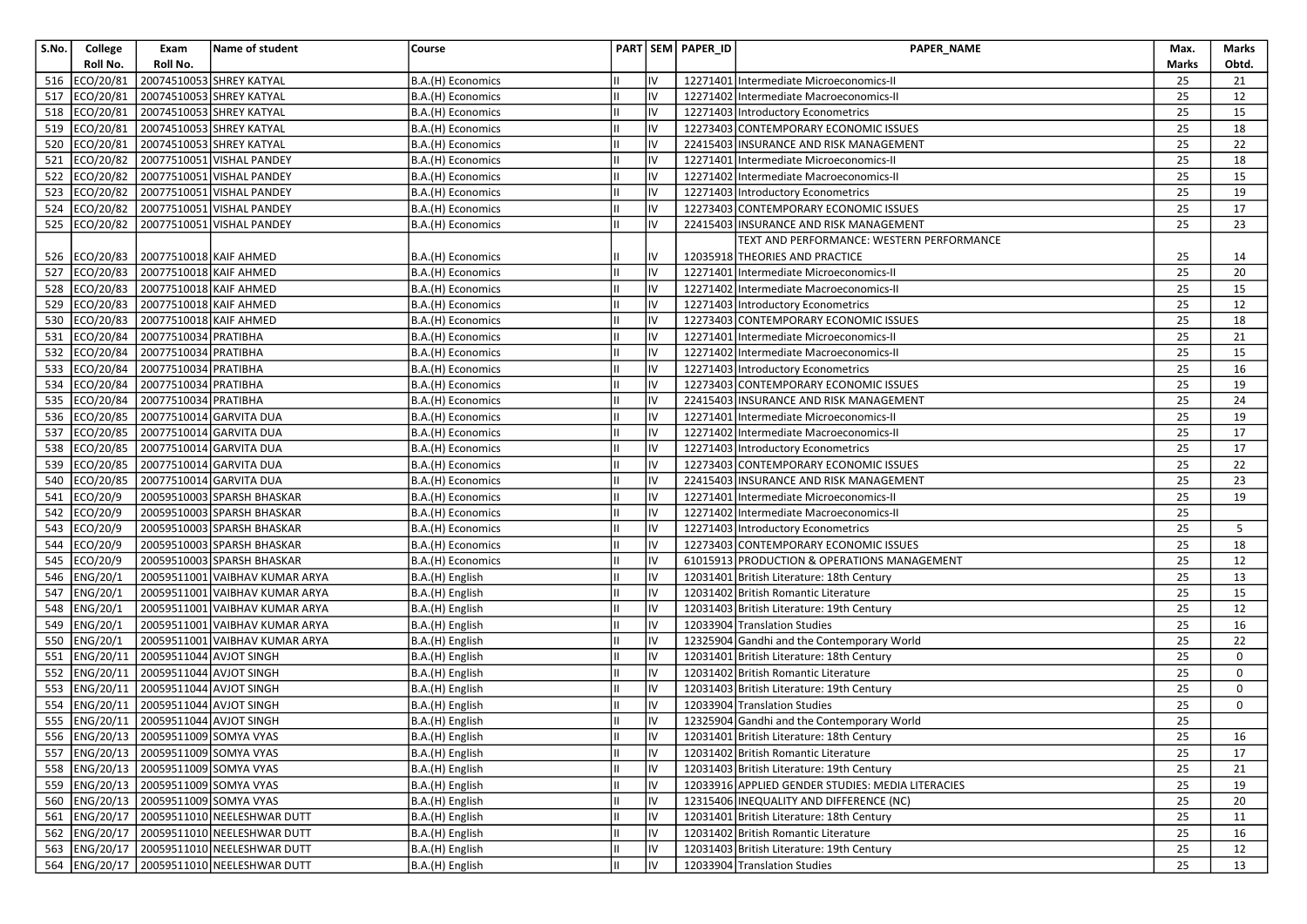| S.No. | College                   | Exam                                        | Name of student                       | Course          |    | PART SEM PAPER_ID | PAPER_NAME                                            | Max.  | Marks |
|-------|---------------------------|---------------------------------------------|---------------------------------------|-----------------|----|-------------------|-------------------------------------------------------|-------|-------|
|       | Roll No.                  | Roll No.                                    |                                       |                 |    |                   |                                                       | Marks | Obtd. |
| 565   |                           |                                             | ENG/20/17 20059511010 NEELESHWAR DUTT | B.A.(H) English | IV |                   | 12325904 Gandhi and the Contemporary World            | 25    | 19    |
| 566   |                           |                                             | ENG/20/19 20059511011 EKTA KUMARI     | B.A.(H) English | IV |                   | 12031401 British Literature: 18th Century             | 25    | 13    |
| 567   |                           |                                             | ENG/20/19 20059511011 EKTA KUMARI     | B.A.(H) English | IV |                   | 12031402 British Romantic Literature                  | 25    | 16    |
| 568   |                           |                                             | ENG/20/19 20059511011 EKTA KUMARI     | B.A.(H) English | IV |                   | 12031403 British Literature: 19th Century             | 25    | 15    |
| 569   |                           | ENG/20/19   20059511011 EKTA KUMARI         |                                       | B.A.(H) English | IV |                   | 12033916 APPLIED GENDER STUDIES: MEDIA LITERACIES     | 25    | 17    |
|       |                           | 570   ENG/20/19   20059511011 EKTA KUMARI   |                                       | B.A.(H) English | IV |                   | 12115923 SOCIAL PSYCHOLOGY: UNDERSTANDING HUMAN WORLD | 25    | 18    |
| 571   |                           |                                             | ENG/20/20 20059511046 SARTHAK KUMAR   | B.A.(H) English | IV |                   | 12031401 British Literature: 18th Century             | 25    | 13    |
| 572   |                           |                                             | ENG/20/20 20059511046 SARTHAK KUMAR   | B.A.(H) English | IV |                   | 12031402 British Romantic Literature                  | 25    | 15    |
| 573   |                           |                                             | ENG/20/20 20059511046 SARTHAK KUMAR   | B.A.(H) English | IV |                   | 12031403 British Literature: 19th Century             | 25    | 14    |
| 574   |                           |                                             | ENG/20/20 20059511046 SARTHAK KUMAR   | B.A.(H) English | IV |                   | 12033904 Translation Studies                          | 25    | 12    |
| 575   |                           |                                             | ENG/20/20 20059511046 SARTHAK KUMAR   | B.A.(H) English | IV |                   | 12325904 Gandhi and the Contemporary World            | 25    | 18    |
| 576   |                           |                                             | ENG/20/22 20059511012 JAWERIA RAHMAN  | B.A.(H) English | IV |                   | 12031401 British Literature: 18th Century             | 25    | 15    |
| 577   |                           |                                             | ENG/20/22 20059511012 JAWERIA RAHMAN  | B.A.(H) English | IV |                   | 12031402 British Romantic Literature                  | 25    | 17    |
| 578   |                           |                                             | ENG/20/22 20059511012 JAWERIA RAHMAN  | B.A.(H) English | IV |                   | 12031403 British Literature: 19th Century             | 25    | 12    |
| 579   |                           |                                             | ENG/20/22 20059511012 JAWERIA RAHMAN  | B.A.(H) English | IV |                   | 12033904 Translation Studies                          | 25    | 18    |
| 580   |                           |                                             | ENG/20/22 20059511012 JAWERIA RAHMAN  | B.A.(H) English | IV |                   | 12315406 INEQUALITY AND DIFFERENCE (NC)               | 25    | 20    |
| 581   |                           |                                             | ENG/20/23 20059511013 NANDINI PANCHAL | B.A.(H) English | IV |                   | 12031401 British Literature: 18th Century             | 25    | 15    |
| 582   |                           |                                             | ENG/20/23 20059511013 NANDINI PANCHAL | B.A.(H) English | IV |                   | 12031402 British Romantic Literature                  | 25    | 17    |
| 583   |                           |                                             | ENG/20/23 20059511013 NANDINI PANCHAL | B.A.(H) English | IV |                   | 12031403 British Literature: 19th Century             | 25    | 12    |
| 584   |                           |                                             | ENG/20/23 20059511013 NANDINI PANCHAL | B.A.(H) English | IV |                   | 12033904 Translation Studies                          | 25    | 18    |
| 585   |                           |                                             | ENG/20/23 20059511013 NANDINI PANCHAL | B.A.(H) English | IV |                   | 61015913 PRODUCTION & OPERATIONS MANAGEMENT           | 25    | 11    |
| 586   |                           |                                             | ENG/20/24 20059511014 VAISHNAVI MAHTO | B.A.(H) English | IV |                   | 12031401 British Literature: 18th Century             | 25    | 15    |
| 587   |                           |                                             | ENG/20/24 20059511014 VAISHNAVI MAHTO | B.A.(H) English | IV |                   | 12031402 British Romantic Literature                  | 25    | 16    |
| 588   |                           |                                             | ENG/20/24 20059511014 VAISHNAVI MAHTO | B.A.(H) English | IV |                   | 12031403 British Literature: 19th Century             | 25    | 15    |
| 589   |                           |                                             | ENG/20/24 20059511014 VAISHNAVI MAHTO | B.A.(H) English | IV |                   | 12033916 APPLIED GENDER STUDIES: MEDIA LITERACIES     | 25    | 18    |
| 590   |                           |                                             | ENG/20/24 20059511014 VAISHNAVI MAHTO | B.A.(H) English | IV |                   | 12115923 SOCIAL PSYCHOLOGY: UNDERSTANDING HUMAN WORLD | 25    | 20    |
| 591   |                           |                                             | ENG/20/25 20059511047 ISHIKA TANEJA   | B.A.(H) English | IV |                   | 12031401 British Literature: 18th Century             | 25    | 14    |
| 592   |                           |                                             | ENG/20/25   20059511047 ISHIKA TANEJA | B.A.(H) English | IV |                   | 12031402 British Romantic Literature                  | 25    | 17    |
| 593   |                           |                                             | ENG/20/25 20059511047 ISHIKA TANEJA   | B.A.(H) English | IV |                   | 12031403 British Literature: 19th Century             | 25    | 12    |
| 594   |                           |                                             | ENG/20/25 20059511047 ISHIKA TANEJA   | B.A.(H) English | IV |                   | 12033916 APPLIED GENDER STUDIES: MEDIA LITERACIES     | 25    | 17    |
| 595   |                           |                                             | ENG/20/25 20059511047 ISHIKA TANEJA   | B.A.(H) English | IV |                   | 12115923 SOCIAL PSYCHOLOGY: UNDERSTANDING HUMAN WORLD | 25    | 18    |
| 596   |                           |                                             | ENG/20/26 20059511015 MEHAK MALHOTRA  | B.A.(H) English | IV |                   | 12031401 British Literature: 18th Century             | 25    | 14    |
| 597   |                           |                                             | ENG/20/26 20059511015 MEHAK MALHOTRA  | B.A.(H) English | IV |                   | 12031402 British Romantic Literature                  | 25    | 17    |
| 598   |                           |                                             | ENG/20/26 20059511015 MEHAK MALHOTRA  | B.A.(H) English | IV |                   | 12031403 British Literature: 19th Century             | 25    | 20    |
| 599   |                           |                                             | ENG/20/26 20059511015 MEHAK MALHOTRA  | B.A.(H) English | IV |                   | 12033916 APPLIED GENDER STUDIES: MEDIA LITERACIES     | 25    | 18    |
| 600   |                           |                                             | ENG/20/26 20059511015 MEHAK MALHOTRA  | B.A.(H) English | IV |                   | 12115923 SOCIAL PSYCHOLOGY: UNDERSTANDING HUMAN WORLD | 25    | 20    |
| 601   |                           |                                             | ENG/20/27 20059511048 RISHABH YADAV   | B.A.(H) English | IV |                   | 12031401 British Literature: 18th Century             | 25    | 13    |
| 602   |                           |                                             | ENG/20/27 20059511048 RISHABH YADAV   | B.A.(H) English | IV |                   | 12031402 British Romantic Literature                  | 25    | 15    |
| 603   |                           |                                             | ENG/20/27 20059511048 RISHABH YADAV   | B.A.(H) English | IV |                   | 12031403 British Literature: 19th Century             | 25    | 12    |
| 604   |                           |                                             | ENG/20/27 20059511048 RISHABH YADAV   | B.A.(H) English | IV |                   | 12033904 Translation Studies                          | 25    | 14    |
| 605   |                           |                                             | ENG/20/27 20059511048 RISHABH YADAV   | B.A.(H) English | IV |                   | 12115923 SOCIAL PSYCHOLOGY: UNDERSTANDING HUMAN WORLD | 25    | 18    |
|       |                           | 606 ENG/20/28 20059511016 VIDHI SINGH       |                                       | B.A.(H) English | IV |                   | 12031401 British Literature: 18th Century             | 25    | 12    |
|       |                           | 607   ENG/20/28   20059511016 VIDHI SINGH   |                                       | B.A.(H) English | IV |                   | 12031402 British Romantic Literature                  | 25    | 15    |
|       |                           | 608  ENG/20/28 20059511016 VIDHI SINGH      |                                       | B.A.(H) English | IV |                   | 12031403 British Literature: 19th Century             | 25    | 12    |
|       |                           | 609   ENG/20/28   20059511016   VIDHI SINGH |                                       | B.A.(H) English | IV |                   | 12033904 Translation Studies                          | 25    | 16    |
|       |                           | 610 ENG/20/28 20059511016 VIDHI SINGH       |                                       | B.A.(H) English | IV |                   | 12115923 SOCIAL PSYCHOLOGY: UNDERSTANDING HUMAN WORLD | 25    | 17    |
|       | 611   ENG/20/3            | 20059511003 AISHWARYA                       |                                       | B.A.(H) English | IV |                   | 12031401 British Literature: 18th Century             | 25    | 13    |
|       | 612 ENG/20/3              | 20059511003 AISHWARYA                       |                                       | B.A.(H) English | IV |                   | 12031402 British Romantic Literature                  | 25    | 17    |
|       | $\overline{613}$ ENG/20/3 | 20059511003 AISHWARYA                       |                                       | B.A.(H) English | IV |                   | 12031403 British Literature: 19th Century             | 25    | 12    |
|       | 614 ENG/20/3              | 20059511003 AISHWARYA                       |                                       | B.A.(H) English | IV |                   | 12033904 Translation Studies                          | 25    | 18    |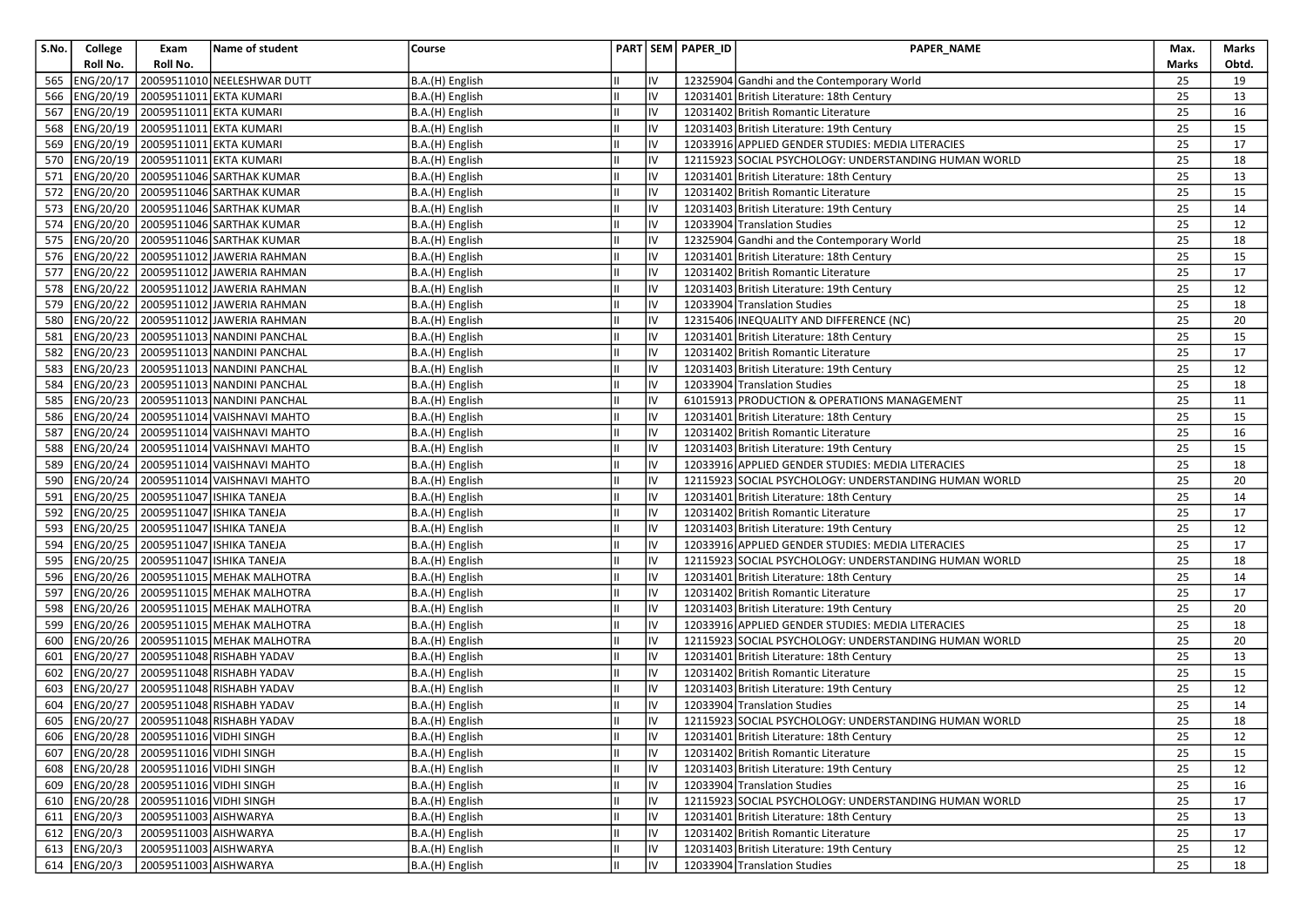| S.No. | College       | Exam                                    | Name of student                           | Course          |    |    | PART SEM PAPER_ID | PAPER_NAME                                            | Max.  | Marks          |
|-------|---------------|-----------------------------------------|-------------------------------------------|-----------------|----|----|-------------------|-------------------------------------------------------|-------|----------------|
|       | Roll No.      | Roll No.                                |                                           |                 |    |    |                   |                                                       | Marks | Obtd.          |
| 615   | ENG/20/3      | 20059511003 AISHWARYA                   |                                           | B.A.(H) English |    | IV |                   | 12275401 Indian Economy-II OR                         | 25    | 17             |
| 616   | ENG/20/30     |                                         | 20059511017 MIMANSA SAINI                 | B.A.(H) English | Ш  | IV |                   | 12031401 British Literature: 18th Century             | 25    | 15             |
| 617   | ENG/20/30     |                                         | 20059511017 MIMANSA SAINI                 | B.A.(H) English |    | IV |                   | 12031402 British Romantic Literature                  | 25    | 15             |
| 618   | ENG/20/30     |                                         | 20059511017 MIMANSA SAINI                 | B.A.(H) English |    | IV |                   | 12031403 British Literature: 19th Century             | 25    | 12             |
| 619   | ENG/20/30     |                                         | 20059511017 MIMANSA SAINI                 | B.A.(H) English |    | IV |                   | 12033916 APPLIED GENDER STUDIES: MEDIA LITERACIES     | 25    | 19             |
|       | 620 ENG/20/30 |                                         | 20059511017 MIMANSA SAINI                 | B.A.(H) English |    | IV |                   | 12115923 SOCIAL PSYCHOLOGY: UNDERSTANDING HUMAN WORLD | 25    | 20             |
| 621   | ENG/20/32     | 20059511018 PRACHI SONI                 |                                           | B.A.(H) English |    | IV |                   | 12031401 British Literature: 18th Century             | 25    | 13             |
| 622   | ENG/20/32     | 20059511018 PRACHI SONI                 |                                           | B.A.(H) English |    | IV |                   | 12031402 British Romantic Literature                  | 25    | 16             |
| 623   | ENG/20/32     | 20059511018 PRACHI SONI                 |                                           | B.A.(H) English |    | IV |                   | 12031403 British Literature: 19th Century             | 25    | 12             |
| 624   | ENG/20/32     | 20059511018 PRACHI SONI                 |                                           | B.A.(H) English |    | IV |                   | 12033916 APPLIED GENDER STUDIES: MEDIA LITERACIES     | 25    | 19             |
| 625   |               | ENG/20/32 20059511018 PRACHI SONI       |                                           | B.A.(H) English |    | IV |                   | 12115923 SOCIAL PSYCHOLOGY: UNDERSTANDING HUMAN WORLD | 25    | 18             |
| 626   | ENG/20/34     |                                         | 20059511019 VISMAYA NAIR                  | B.A.(H) English |    | IV |                   | 12031401 British Literature: 18th Century             | 25    | 14             |
| 627   | ENG/20/34     |                                         | 20059511019 VISMAYA NAIR                  | B.A.(H) English |    | IV |                   | 12031402 British Romantic Literature                  | 25    | 17             |
| 628   | ENG/20/34     |                                         | 20059511019 VISMAYA NAIR                  | B.A.(H) English |    | IV |                   | 12031403 British Literature: 19th Century             | 25    | 19             |
| 629   | ENG/20/34     |                                         | 20059511019 VISMAYA NAIR                  | B.A.(H) English |    | IV |                   | 12033904 Translation Studies                          | 25    | 15             |
| 630   | ENG/20/34     |                                         | 20059511019 VISMAYA NAIR                  | B.A.(H) English | Ш  | IV |                   | 12115923 SOCIAL PSYCHOLOGY: UNDERSTANDING HUMAN WORLD | 25    | 20             |
| 631   | ENG/20/35     |                                         | 20059511049 SHAGUN PANWAR                 | B.A.(H) English |    | IV |                   | 12031401 British Literature: 18th Century             | 25    | 6              |
| 632   | ENG/20/35     |                                         | 20059511049 SHAGUN PANWAR                 | B.A.(H) English |    | IV |                   | 12031402 British Romantic Literature                  | 25    | 16             |
| 633   | ENG/20/35     |                                         | 20059511049 SHAGUN PANWAR                 | B.A.(H) English |    | IV |                   | 12031403 British Literature: 19th Century             | 25    | $\mathbf 0$    |
| 634   | ENG/20/35     |                                         | 20059511049 SHAGUN PANWAR                 | B.A.(H) English |    | IV |                   | 12033916 APPLIED GENDER STUDIES: MEDIA LITERACIES     | 25    | 16             |
| 635   | ENG/20/35     |                                         | 20059511049 SHAGUN PANWAR                 | B.A.(H) English |    | IV |                   | 12275401 Indian Economy-II OR                         | 25    | 17             |
| 636   | ENG/20/37     |                                         | 20059511020 SHYAM SUNDAR GHOSH            | B.A.(H) English |    | IV |                   | 12031401 British Literature: 18th Century             | 25    | 14             |
| 637   | ENG/20/37     |                                         | 20059511020 SHYAM SUNDAR GHOSH            | B.A.(H) English | Iн | IV |                   | 12031402 British Romantic Literature                  | 25    | 16             |
| 638   | ENG/20/37     |                                         | 20059511020 SHYAM SUNDAR GHOSH            | B.A.(H) English |    | IV |                   | 12031403 British Literature: 19th Century             | 25    | 10             |
| 639   | ENG/20/37     |                                         | 20059511020 SHYAM SUNDAR GHOSH            | B.A.(H) English |    | IV |                   | 12033916 APPLIED GENDER STUDIES: MEDIA LITERACIES     | 25    | 14             |
| 640   | ENG/20/37     |                                         | 20059511020 SHYAM SUNDAR GHOSH            | B.A.(H) English |    | IV |                   | 12315406 INEQUALITY AND DIFFERENCE (NC)               | 25    | 20             |
| 641   | ENG/20/38     |                                         | 20059511021 NELSON MEENA                  | B.A.(H) English |    | IV |                   | 12031401 British Literature: 18th Century             | 25    | 14             |
| 642   | ENG/20/38     |                                         | 20059511021 NELSON MEENA                  | B.A.(H) English |    | IV |                   | 12031402 British Romantic Literature                  | 25    | 0              |
| 643   | ENG/20/38     |                                         | 20059511021 NELSON MEENA                  | B.A.(H) English |    | IV |                   | 12031403 British Literature: 19th Century             | 25    | 0              |
| 644   | ENG/20/38     |                                         | 20059511021 NELSON MEENA                  | B.A.(H) English |    | IV |                   | 12033904 Translation Studies                          | 25    | 12             |
| 645   | ENG/20/38     |                                         | 20059511021 NELSON MEENA                  | B.A.(H) English |    | IV |                   | 12115923 SOCIAL PSYCHOLOGY: UNDERSTANDING HUMAN WORLD | 25    | 10             |
| 646   | ENG/20/4      | 20059511056 NISHANT RAJ                 |                                           | B.A.(H) English |    | IV |                   | 12031401 British Literature: 18th Century             | 25    | $\overline{7}$ |
| 647   | ENG/20/4      | 20059511056 NISHANT RAJ                 |                                           | B.A.(H) English |    | IV |                   | 12031402 British Romantic Literature                  | 25    | 0              |
| 648   | ENG/20/4      | 20059511056 NISHANT RAJ                 |                                           | B.A.(H) English |    | IV |                   | 12031403 British Literature: 19th Century             | 25    | 20             |
| 649   | ENG/20/4      | 20059511056 NISHANT RAJ                 |                                           | B.A.(H) English |    | IV |                   | 12033904 Translation Studies                          | 25    | 16             |
| 650   | ENG/20/4      | 20059511056 NISHANT RAJ                 |                                           | B.A.(H) English |    | IV |                   | 12115923 SOCIAL PSYCHOLOGY: UNDERSTANDING HUMAN WORLD | 25    | 16             |
| 651   | ENG/20/40     | 20059511050 ANIT YADAV                  |                                           | B.A.(H) English |    | IV |                   | 12031401 British Literature: 18th Century             | 25    | 12             |
| 652   | ENG/20/40     | 20059511050 ANIT YADAV                  |                                           | B.A.(H) English |    | IV |                   | 12031402 British Romantic Literature                  | 25    | 16             |
| 653   | ENG/20/40     | 20059511050 ANIT YADAV                  |                                           | B.A.(H) English |    | IV |                   | 12031403 British Literature: 19th Century             | 25    | 12             |
| 654   | ENG/20/40     | 20059511050 ANIT YADAV                  |                                           | B.A.(H) English |    | IV |                   | 12033904 Translation Studies                          | 25    | 16             |
|       |               | 655  ENG/20/40   20059511050 ANIT YADAV |                                           | B.A.(H) English | Ш  | IV |                   | 12115923 SOCIAL PSYCHOLOGY: UNDERSTANDING HUMAN WORLD | 25    | 16             |
|       |               |                                         | 656 ENG/20/41 20059511022 SUMIT YADAV     | B.A.(H) English |    |    |                   | 12031401 British Literature: 18th Century             | 25    | 13             |
|       |               |                                         | 657 ENG/20/41 20059511022 SUMIT YADAV     | B.A.(H) English |    | IV |                   | 12031402 British Romantic Literature                  | 25    | 15             |
|       |               |                                         | 658 ENG/20/41 20059511022 SUMIT YADAV     | B.A.(H) English |    | IV |                   | 12031403 British Literature: 19th Century             | 25    | 14             |
|       |               |                                         | 659   ENG/20/41   20059511022 SUMIT YADAV | B.A.(H) English | Ш  | IV |                   | 12033904 Translation Studies                          | 25    | 15             |
|       |               |                                         | 660 ENG/20/41 20059511022 SUMIT YADAV     | B.A.(H) English |    | IV |                   | 12325904 Gandhi and the Contemporary World            | 25    | 19             |
|       |               | 661  ENG/20/42   20059511023 AAKASH     |                                           | B.A.(H) English |    | IV |                   | 12031401 British Literature: 18th Century             | 25    | 11             |
|       |               | 662   ENG/20/42   20059511023   AAKASH  |                                           | B.A.(H) English | Iш | IV |                   | 12031402 British Romantic Literature                  | 25    | 15             |
|       |               | 663 ENG/20/42 20059511023 AAKASH        |                                           | B.A.(H) English |    | IV |                   | 12031403 British Literature: 19th Century             | 25    | 12             |
|       |               | 664   ENG/20/42   20059511023   AAKASH  |                                           | B.A.(H) English |    | IV |                   | 12033904 Translation Studies                          | 25    | 17             |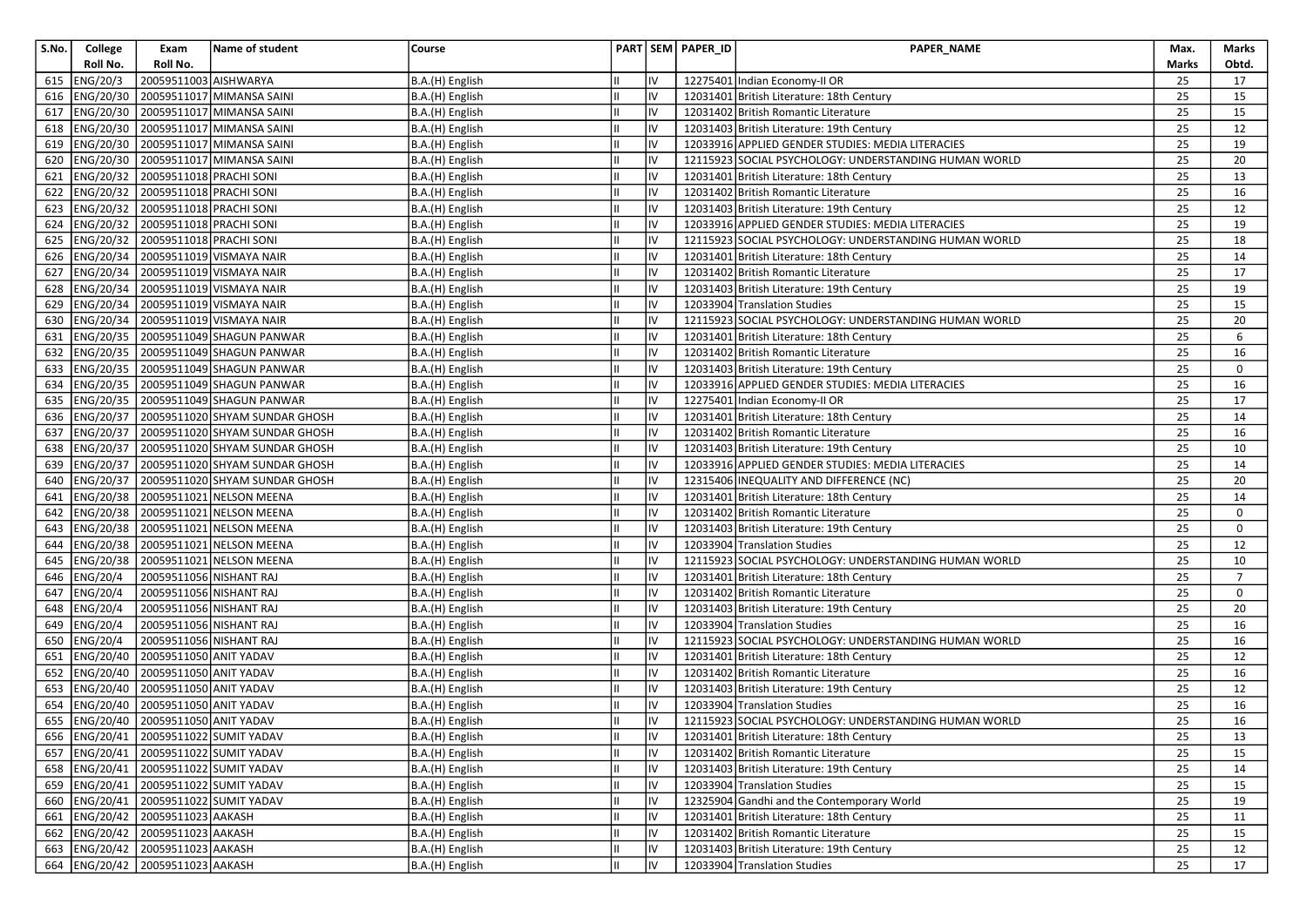| S.No. | College         | Exam                                      | Name of student                                 | Course          |    | PART SEM PAPER_ID | PAPER_NAME                                            | Max.  | Marks |
|-------|-----------------|-------------------------------------------|-------------------------------------------------|-----------------|----|-------------------|-------------------------------------------------------|-------|-------|
|       | Roll No.        | Roll No.                                  |                                                 |                 |    |                   |                                                       | Marks | Obtd. |
| 665   | ENG/20/42       | 20059511023 AAKASH                        |                                                 | B.A.(H) English | IV |                   | 12055401 Hindi Ka Veshvik Paridrishye                 | 25    | 23    |
| 666   |                 | ENG/20/43 20059511051 DEEPANSHU           |                                                 | B.A.(H) English | IV |                   | 12031401 British Literature: 18th Century             | 25    | 0     |
| 667   |                 | ENG/20/43 20059511051 DEEPANSHU           |                                                 | B.A.(H) English | IV |                   | 12031402 British Romantic Literature                  | 25    | 16    |
| 668   |                 | ENG/20/43 20059511051 DEEPANSHU           |                                                 | B.A.(H) English | IV |                   | 12031403 British Literature: 19th Century             | 25    | 0     |
| 669   |                 | ENG/20/43 20059511051 DEEPANSHU           |                                                 | B.A.(H) English | IV |                   | 12033904 Translation Studies                          | 25    | 13    |
|       |                 | 670   ENG/20/43   20059511051   DEEPANSHU |                                                 | B.A.(H) English | IV |                   | 32345401 INFORMATION SECURITY AND CYBER LAWS          | 25    | 18    |
| 671   |                 |                                           | ENG/20/45 20059511024 NISHANT PANWAR            | B.A.(H) English | IV |                   | 12031401 British Literature: 18th Century             | 25    | 12    |
| 672   |                 |                                           | ENG/20/45 20059511024 NISHANT PANWAR            | B.A.(H) English | IV |                   | 12031402 British Romantic Literature                  | 25    | 15    |
| 673   |                 |                                           | ENG/20/45   20059511024 NISHANT PANWAR          | B.A.(H) English | IV |                   | 12031403 British Literature: 19th Century             | 25    | 12    |
| 674   |                 |                                           | ENG/20/45 20059511024 NISHANT PANWAR            | B.A.(H) English | IV |                   | 12033904 Translation Studies                          | 25    | 15    |
| 675   |                 |                                           | ENG/20/45 20059511024 NISHANT PANWAR            | B.A.(H) English | IV |                   | 12325904 Gandhi and the Contemporary World            | 25    | 11    |
| 676   |                 |                                           | ENG/20/46 20059511025 ASHISH CHHANDWAL          | B.A.(H) English | IV |                   | 12031401 British Literature: 18th Century             | 25    | 13    |
| 677   |                 |                                           | ENG/20/46 20059511025 ASHISH CHHANDWAL          | B.A.(H) English | IV |                   | 12031402 British Romantic Literature                  | 25    | 16    |
| 678   |                 |                                           | ENG/20/46 20059511025 ASHISH CHHANDWAL          | B.A.(H) English | IV |                   | 12031403 British Literature: 19th Century             | 25    | 12    |
| 679   |                 |                                           | ENG/20/46 20059511025 ASHISH CHHANDWAL          | B.A.(H) English | IV |                   | 12033904 Translation Studies                          | 25    | 17    |
| 680   |                 |                                           | ENG/20/46 20059511025 ASHISH CHHANDWAL          | B.A.(H) English | IV |                   | 12055401 Hindi Ka Veshvik Paridrishye                 | 25    | 22    |
| 681   |                 |                                           | ENG/20/48 20059511052 NEHA KUMARI               | B.A.(H) English | IV |                   | 12031401 British Literature: 18th Century             | 25    | 14    |
| 682   |                 |                                           | ENG/20/48 20059511052 NEHA KUMARI               | B.A.(H) English | IV |                   | 12031402 British Romantic Literature                  | 25    | 15    |
| 683   |                 |                                           | ENG/20/48 20059511052 NEHA KUMARI               | B.A.(H) English | IV |                   | 12031403 British Literature: 19th Century             | 25    | 12    |
| 684   |                 |                                           | ENG/20/48 20059511052 NEHA KUMARI               | B.A.(H) English | IV |                   | 12033916 APPLIED GENDER STUDIES: MEDIA LITERACIES     | 25    | 15    |
| 685   |                 |                                           | ENG/20/48 20059511052 NEHA KUMARI               | B.A.(H) English | IV |                   | 12315406 INEQUALITY AND DIFFERENCE (NC)               | 25    | 20    |
| 686   | ENG/20/5        |                                           | 20059511004 GAUTAM KUMAR                        | B.A.(H) English | IV |                   | 12031401 British Literature: 18th Century             | 25    | 12    |
| 687   | ENG/20/5        |                                           | 20059511004 GAUTAM KUMAR                        | B.A.(H) English | IV |                   | 12031402 British Romantic Literature                  | 25    | 16    |
| 688   | ENG/20/5        |                                           | 20059511004 GAUTAM KUMAR                        | B.A.(H) English | IV |                   | 12031403 British Literature: 19th Century             | 25    | 15    |
| 689   | ENG/20/5        |                                           | 20059511004 GAUTAM KUMAR                        | B.A.(H) English | IV |                   | 12033916 APPLIED GENDER STUDIES: MEDIA LITERACIES     | 25    | 15    |
| 690   | <b>ENG/20/5</b> |                                           | 20059511004 GAUTAM KUMAR                        | B.A.(H) English | IV |                   | 12115923 SOCIAL PSYCHOLOGY: UNDERSTANDING HUMAN WORLD | 25    | 18    |
| 691   |                 |                                           | ENG/20/51 20059511026 ARYAN KUMAR               | B.A.(H) English | IV |                   | 12031401 British Literature: 18th Century             | 25    | 13    |
| 692   |                 |                                           | ENG/20/51 20059511026 ARYAN KUMAR               | B.A.(H) English | IV |                   | 12031402 British Romantic Literature                  | 25    | 15    |
| 693   |                 |                                           | ENG/20/51 20059511026 ARYAN KUMAR               | B.A.(H) English | IV |                   | 12031403 British Literature: 19th Century             | 25    | 12    |
| 694   | ENG/20/51       |                                           | 20059511026 ARYAN KUMAR                         | B.A.(H) English | IV |                   | 12033904 Translation Studies                          | 25    | 18    |
| 695   |                 |                                           | ENG/20/51 20059511026 ARYAN KUMAR               | B.A.(H) English | IV |                   | 12315406 INEQUALITY AND DIFFERENCE (NC)               | 25    | 19    |
| 696   |                 |                                           | ENG/20/52 20059511027 PARTH YADAV               | B.A.(H) English | IV |                   | 12031401 British Literature: 18th Century             | 25    | 11    |
| 697   |                 |                                           | ENG/20/52 20059511027 PARTH YADAV               | B.A.(H) English | IV |                   | 12031402 British Romantic Literature                  | 25    | 17    |
| 698   |                 |                                           | ENG/20/52 20059511027 PARTH YADAV               | B.A.(H) English | IV |                   | 12031403 British Literature: 19th Century             | 25    | 12    |
| 699   |                 |                                           | ENG/20/52 20059511027 PARTH YADAV               | B.A.(H) English | IV |                   | 12033904 Translation Studies                          | 25    | 18    |
| 700   |                 |                                           | ENG/20/52 20059511027 PARTH YADAV               | B.A.(H) English | IV |                   | 61015913 PRODUCTION & OPERATIONS MANAGEMENT           | 25    | 15    |
| 701   |                 |                                           | ENG/20/53 20059511028 ISHITA GUJRAL             | B.A.(H) English | IV |                   | 12031401 British Literature: 18th Century             | 25    | 13    |
| 702   |                 |                                           | ENG/20/53 20059511028 ISHITA GUJRAL             | B.A.(H) English | IV |                   | 12031402 British Romantic Literature                  | 25    | 16    |
| 703   |                 |                                           | ENG/20/53 20059511028 ISHITA GUJRAL             | B.A.(H) English | IV |                   | 12031403 British Literature: 19th Century             | 25    | 0     |
| 704   |                 |                                           | ENG/20/53 20059511028 ISHITA GUJRAL             | B.A.(H) English | IV |                   | 12033904 Translation Studies                          | 25    | 0     |
| 705   |                 |                                           | ENG/20/53 20059511028 ISHITA GUJRAL             | B.A.(H) English | IV |                   | 61015913 PRODUCTION & OPERATIONS MANAGEMENT           | 25    | 13    |
|       |                 |                                           | 706 ENG/20/54 20059511029 SANSKRITI SINHA       | B.A.(H) English | IV |                   | 12031401 British Literature: 18th Century             | 25    | 14    |
|       |                 |                                           | 707   ENG/20/54   20059511029 SANSKRITI SINHA   | B.A.(H) English | IV |                   | 12031402 British Romantic Literature                  | 25    | 15    |
|       |                 |                                           | 708   ENG/20/54   20059511029 SANSKRITI SINHA   | B.A.(H) English | IV |                   | 12031403 British Literature: 19th Century             | 25    | 12    |
|       |                 |                                           | 709   ENG/20/54   20059511029   SANSKRITI SINHA | B.A.(H) English | IV |                   | 12033904 Translation Studies                          | 25    | 18    |
|       |                 |                                           | 710   ENG/20/54   20059511029 SANSKRITI SINHA   | B.A.(H) English | IV |                   | 12115923 SOCIAL PSYCHOLOGY: UNDERSTANDING HUMAN WORLD | 25    | 20    |
|       |                 |                                           | 711   ENG/20/55   20059511030 YUGAL AGGARWAL    | B.A.(H) English | IV |                   | 12031401 British Literature: 18th Century             | 25    | 14    |
|       |                 |                                           | 712   ENG/20/55   20059511030 YUGAL AGGARWAL    | B.A.(H) English | IV |                   | 12031402 British Romantic Literature                  | 25    | 16    |
|       |                 |                                           | 713  ENG/20/55   20059511030 YUGAL AGGARWAL     | B.A.(H) English | IV |                   | 12031403 British Literature: 19th Century             | 25    | 14    |
|       |                 |                                           | 714   ENG/20/55   20059511030 YUGAL AGGARWAL    | B.A.(H) English | IV |                   | 12033916 APPLIED GENDER STUDIES: MEDIA LITERACIES     | 25    | 16    |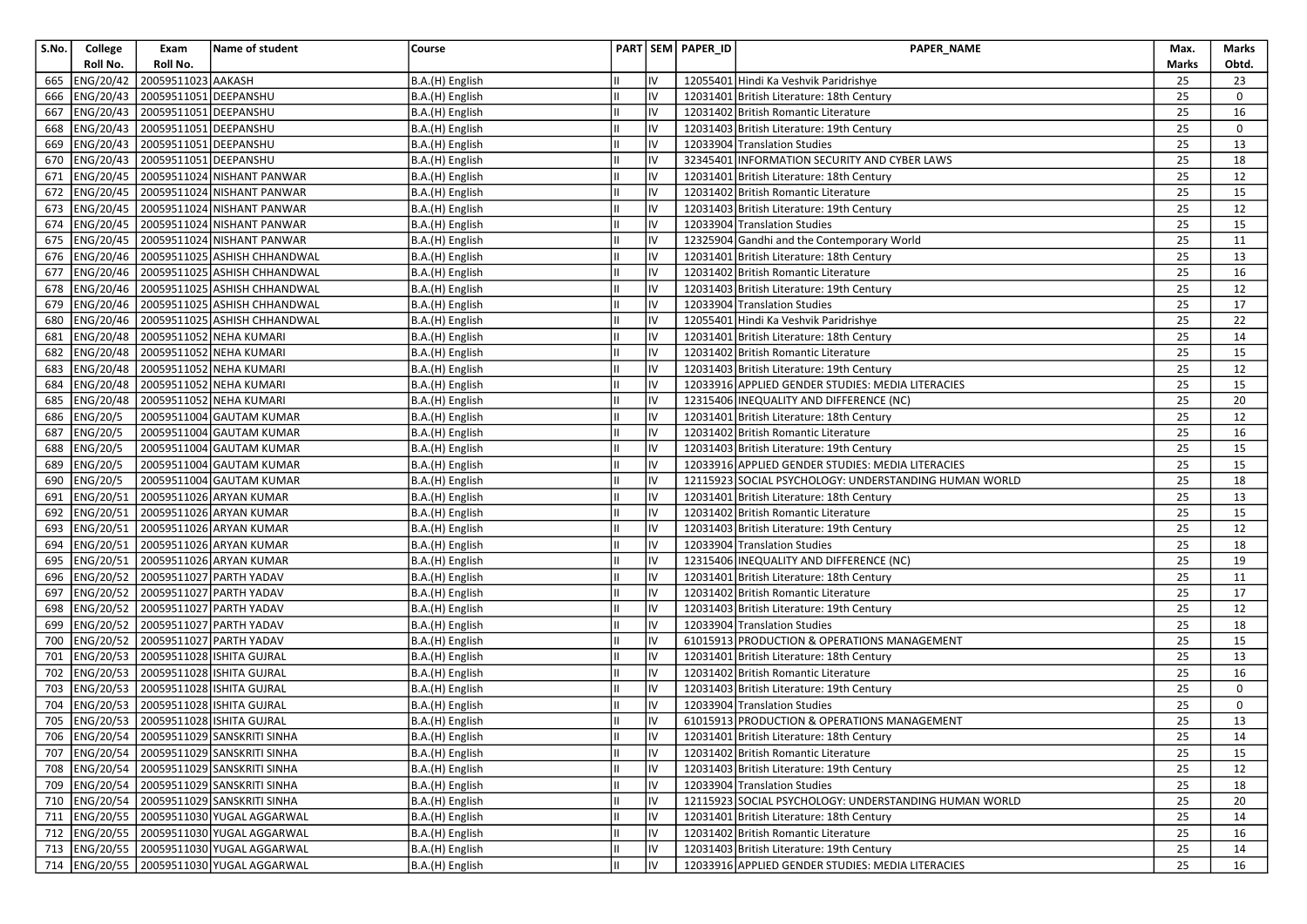| S.No. | College      | Exam                                        | Name of student                                         | Course          |            | PART SEM PAPER_ID | PAPER_NAME                                            | Max.  | Marks       |
|-------|--------------|---------------------------------------------|---------------------------------------------------------|-----------------|------------|-------------------|-------------------------------------------------------|-------|-------------|
|       | Roll No.     | Roll No.                                    |                                                         |                 |            |                   |                                                       | Marks | Obtd.       |
| 715   |              |                                             | ENG/20/55 20059511030 YUGAL AGGARWAL                    | B.A.(H) English | IV         |                   | 12315406 INEQUALITY AND DIFFERENCE (NC)               | 25    | 19          |
|       |              | 716   ENG/20/57   20059511031   MANSI SALAL |                                                         | B.A.(H) English | IV         |                   | 12031401 British Literature: 18th Century             | 25    | 13          |
|       |              | 717   ENG/20/57   20059511031   MANSI SALAL |                                                         | B.A.(H) English | IV         |                   | 12031402 British Romantic Literature                  | 25    | 16          |
| 718   |              | ENG/20/57 20059511031 MANSI SALAL           |                                                         | B.A.(H) English | IV         |                   | 12031403 British Literature: 19th Century             | 25    | 12          |
|       |              | 719   ENG/20/57   20059511031   MANSI SALAL |                                                         | B.A.(H) English | IV         |                   | 12033904 Translation Studies                          | 25    | 16          |
|       |              | 720   ENG/20/57   20059511031   MANSI SALAL |                                                         | B.A.(H) English | IV         |                   | 12115923 SOCIAL PSYCHOLOGY: UNDERSTANDING HUMAN WORLD | 25    | 20          |
|       | 721 ENG/20/6 |                                             | 20059511005 LOVISQA NARANG                              | B.A.(H) English | IV         |                   | 12031401 British Literature: 18th Century             | 25    | 15          |
|       | 722 ENG/20/6 |                                             | 20059511005 LOVISQA NARANG                              | B.A.(H) English | IV         |                   | 12031402 British Romantic Literature                  | 25    | 16          |
|       | 723 ENG/20/6 |                                             | 20059511005 LOVISQA NARANG                              | B.A.(H) English | IV         |                   | 12031403 British Literature: 19th Century             | 25    | 12          |
|       | 724 ENG/20/6 |                                             | 20059511005 LOVISQA NARANG                              | B.A.(H) English | IV         |                   | 12033904 Translation Studies                          | 25    | 17          |
|       | 725 ENG/20/6 |                                             | 20059511005 LOVISQA NARANG                              | B.A.(H) English | IV         |                   | 12115923 SOCIAL PSYCHOLOGY: UNDERSTANDING HUMAN WORLD | 25    | 20          |
|       |              |                                             | 726 ENG/20/60 20059511033 GOURAV KUNDU                  | B.A.(H) English | IV         |                   | 12031401 British Literature: 18th Century             | 25    | 14          |
|       |              |                                             | 727   ENG/20/60   20059511033 GOURAV KUNDU              | B.A.(H) English | IV         |                   | 12031402 British Romantic Literature                  | 25    | 16          |
| 728   |              |                                             | ENG/20/60 20059511033 GOURAV KUNDU                      | B.A.(H) English | liv        |                   | 12031403 British Literature: 19th Century             | 25    | 12          |
|       |              |                                             | 729 ENG/20/60 20059511033 GOURAV KUNDU                  | B.A.(H) English | IV         |                   | 12033904 Translation Studies                          | 25    | 15          |
|       |              |                                             | 730   ENG/20/60   20059511033 GOURAV KUNDU              | B.A.(H) English | IV         |                   | 32345401 INFORMATION SECURITY AND CYBER LAWS          | 25    | 15          |
| 731   |              |                                             | ENG/20/61 20059511034 AHSAN ZAMAN FIRDOSHI              | B.A.(H) English | IV         |                   | 12031401 British Literature: 18th Century             | 25    | 14          |
|       |              |                                             | 732   ENG/20/61   20059511034 AHSAN ZAMAN FIRDOSHI      | B.A.(H) English | IV         |                   | 12031402 British Romantic Literature                  | 25    | 16          |
| 733   |              |                                             | ENG/20/61 20059511034 AHSAN ZAMAN FIRDOSHI              | B.A.(H) English | IV         |                   | 12031403 British Literature: 19th Century             | 25    | 14          |
|       |              |                                             | 734   ENG/20/61   20059511034 AHSAN ZAMAN FIRDOSHI      | B.A.(H) English | IV         |                   | 12033916 APPLIED GENDER STUDIES: MEDIA LITERACIES     | 25    | 17          |
|       |              |                                             | 735   ENG/20/61   20059511034 AHSAN ZAMAN FIRDOSHI      | B.A.(H) English | IV         |                   | 12315406 INEQUALITY AND DIFFERENCE (NC)               | 25    | 18          |
|       |              |                                             | 736   ENG/20/62   20059511035   AFSANA KHANOM BARBHUIYA | B.A.(H) English | IV         |                   | 12031401 British Literature: 18th Century             | 25    | 0           |
|       |              |                                             | 737 ENG/20/62   20059511035 AFSANA KHANOM BARBHUIYA     | B.A.(H) English | IV         |                   | 12031402 British Romantic Literature                  | 25    | $\mathbf 0$ |
|       |              |                                             | 738   ENG/20/62   20059511035   AFSANA KHANOM BARBHUIYA | B.A.(H) English | IV         |                   | 12031403 British Literature: 19th Century             | 25    | 0           |
|       |              |                                             | 739 ENG/20/62 20059511035 AFSANA KHANOM BARBHUIYA       | B.A.(H) English | IV         |                   | 12033904 Translation Studies                          | 25    | 11          |
| 740   |              |                                             | ENG/20/62 20059511035 AFSANA KHANOM BARBHUIYA           | B.A.(H) English | IV         |                   | 12325904 Gandhi and the Contemporary World            | 25    | 10          |
|       |              |                                             | 741   ENG/20/63   20059511036 DEVESH GAUR               | B.A.(H) English | IV         |                   | 12031401 British Literature: 18th Century             | 25    | 12          |
|       |              |                                             | 742   ENG/20/63   20059511036 DEVESH GAUR               | B.A.(H) English | IV         |                   | 12031402 British Romantic Literature                  | 25    | 15          |
| 743   |              |                                             | ENG/20/63 20059511036 DEVESH GAUR                       | B.A.(H) English | IV         |                   | 12031403 British Literature: 19th Century             | 25    | 12          |
| 744   |              |                                             | ENG/20/63   20059511036 DEVESH GAUR                     | B.A.(H) English | IV         |                   | 12033916 APPLIED GENDER STUDIES: MEDIA LITERACIES     | 25    | 15          |
| 745   |              |                                             | ENG/20/63 20059511036 DEVESH GAUR                       | B.A.(H) English | IV         |                   | 12115923 SOCIAL PSYCHOLOGY: UNDERSTANDING HUMAN WORLD | 25    | 18          |
|       |              |                                             | 746   ENG/20/64   20059511037 ARYAN YADAV               | B.A.(H) English | IV         |                   | 12031401 British Literature: 18th Century             | 25    | 13          |
| 747   |              |                                             | ENG/20/64 20059511037 ARYAN YADAV                       | B.A.(H) English | IV         |                   | 12031402 British Romantic Literature                  | 25    | 16          |
| 748   |              |                                             | ENG/20/64 20059511037 ARYAN YADAV                       | B.A.(H) English | IV         |                   | 12031403 British Literature: 19th Century             | 25    | 12          |
| 749   |              |                                             | ENG/20/64 20059511037 ARYAN YADAV                       | B.A.(H) English | IV         |                   | 12033904 Translation Studies                          | 25    | 13          |
|       |              |                                             | 750   ENG/20/64   20059511037 ARYAN YADAV               | B.A.(H) English | IV         |                   | 12325904 Gandhi and the Contemporary World            | 25    | 22          |
| 751   |              |                                             | ENG/20/65   20059511038 ANKIT KUMAR                     | B.A.(H) English | IV         |                   | 12031401 British Literature: 18th Century             | 25    | 12          |
| 752   |              |                                             | ENG/20/65 20059511038 ANKIT KUMAR                       | B.A.(H) English | IV         |                   | 12031402 British Romantic Literature                  | 25    | 17          |
|       |              |                                             | 753  ENG/20/65   20059511038 ANKIT KUMAR                | B.A.(H) English | IV         |                   | 12031403 British Literature: 19th Century             | 25    | 12          |
|       |              |                                             | 754   ENG/20/65   20059511038 ANKIT KUMAR               | B.A.(H) English | IV         |                   | 12033904 Translation Studies                          | 25    | 14          |
|       |              |                                             | 755   ENG/20/65   20059511038 ANKIT KUMAR               | B.A.(H) English | IV         |                   | 12315406 INEQUALITY AND DIFFERENCE (NC)               | 25    | 17          |
|       |              |                                             | 756 ENG/20/66 20059511039 SHAYAN SHARMA                 | B.A.(H) English | ${\sf IV}$ |                   | 12031401 British Literature: 18th Century             | 25    | 14          |
|       |              |                                             | 757  ENG/20/66   20059511039 SHAYAN SHARMA              | B.A.(H) English | IV         |                   | 12031402 British Romantic Literature                  | 25    | 16          |
|       |              |                                             | 758 ENG/20/66 20059511039 SHAYAN SHARMA                 | B.A.(H) English | IV         |                   | 12031403 British Literature: 19th Century             | 25    | 12          |
|       |              |                                             | 759   ENG/20/66   20059511039 SHAYAN SHARMA             | B.A.(H) English | IV         |                   | 12033904 Translation Studies                          | 25    | 16          |
|       |              |                                             | 760   ENG/20/66   20059511039 SHAYAN SHARMA             | B.A.(H) English | IV         |                   | 12055401 Hindi Ka Veshvik Paridrishye                 | 25    | 22          |
|       |              |                                             | 761   ENG/20/67   20059511040   VINAY KUMAR             | B.A.(H) English | IV         |                   | 12031401 British Literature: 18th Century             | 25    | 13          |
|       |              |                                             | 762   ENG/20/67   20059511040   VINAY KUMAR             | B.A.(H) English | IV         |                   | 12031402 British Romantic Literature                  | 25    | 16          |
|       |              |                                             | 763 ENG/20/67 20059511040 VINAY KUMAR                   | B.A.(H) English | IV         |                   | 12031403 British Literature: 19th Century             | 25    | 12          |
|       |              |                                             | 764 ENG/20/67 20059511040 VINAY KUMAR                   | B.A.(H) English | liv        |                   | 12033904 Translation Studies                          | 25    | 17          |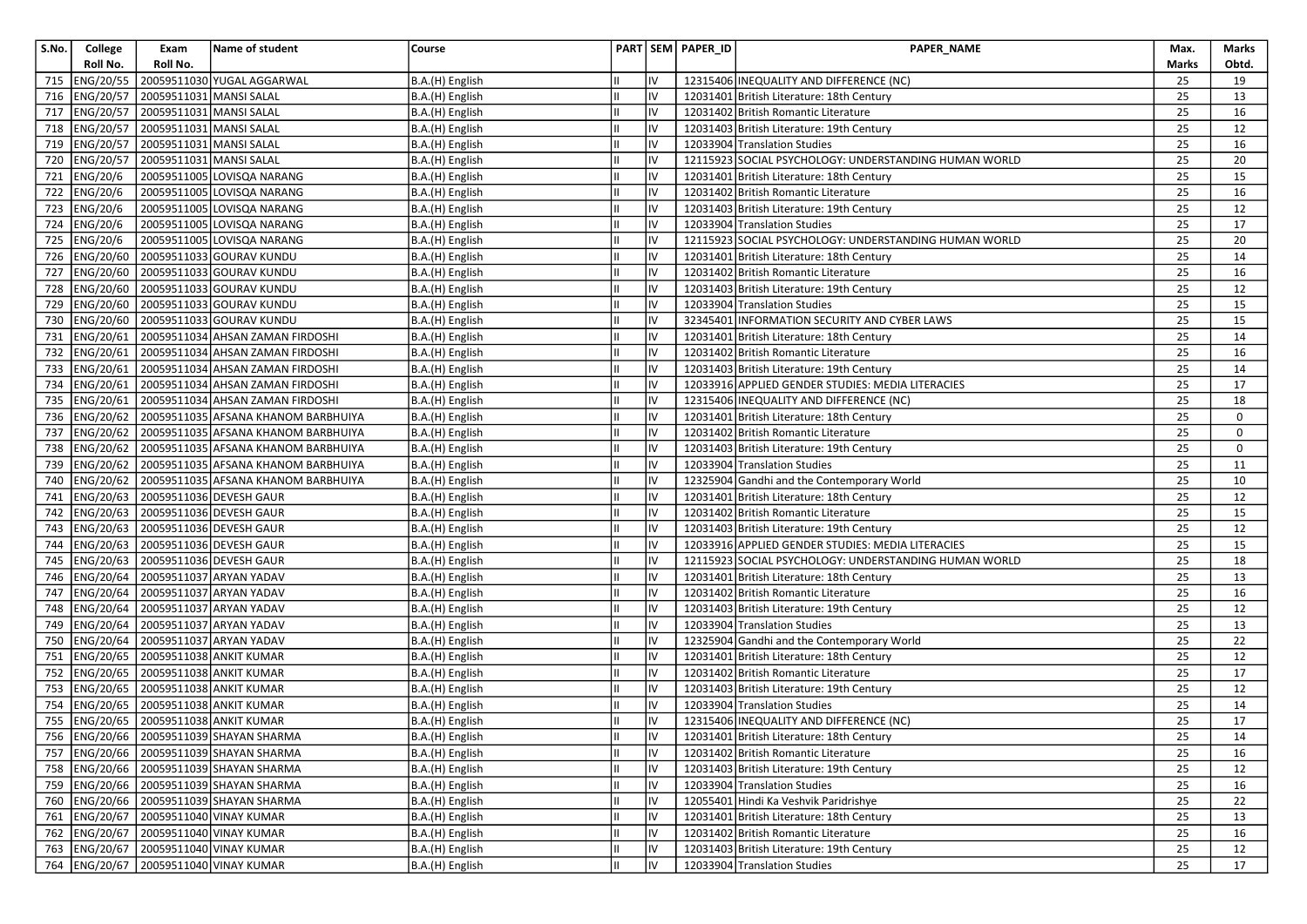| S.No. | College        | Exam                         | Name of student                                            | Course          |    |    | PART SEM PAPER_ID | PAPER_NAME                                            | Max.            | Marks       |
|-------|----------------|------------------------------|------------------------------------------------------------|-----------------|----|----|-------------------|-------------------------------------------------------|-----------------|-------------|
|       | Roll No.       | Roll No.                     |                                                            |                 |    |    |                   |                                                       | <b>Marks</b>    | Obtd.       |
| 765   | ENG/20/67      |                              | 20059511040 VINAY KUMAR                                    | B.A.(H) English |    | IV |                   | 12315406 INEQUALITY AND DIFFERENCE (NC)               | 25              | 20          |
| 766   | ENG/20/68      |                              | 20059511041 ASTHA DUBEY                                    | B.A.(H) English |    | IV |                   | 12031401 British Literature: 18th Century             | 25              | 14          |
| 767   | ENG/20/68      |                              | 20059511041 ASTHA DUBEY                                    | B.A.(H) English |    | IV |                   | 12031402 British Romantic Literature                  | 25              | 16          |
| 768   | ENG/20/68      |                              | 20059511041 ASTHA DUBEY                                    | B.A.(H) English |    | IV |                   | 12031403 British Literature: 19th Century             | 25              | 18          |
| 769   | ENG/20/68      |                              | 20059511041 ASTHA DUBEY                                    | B.A.(H) English |    | IV |                   | 12033904 Translation Studies                          | 25              | 15          |
| 770   | ENG/20/68      |                              | 20059511041 ASTHA DUBEY                                    | B.A.(H) English |    | IV |                   | 12315406 INEQUALITY AND DIFFERENCE (NC)               | 25              | 20          |
| 771   | ENG/20/69      |                              | 20059511042 KUNDAN KUMAR                                   | B.A.(H) English |    | IV |                   | 12031401 British Literature: 18th Century             | 25              | 13          |
| 772   | ENG/20/69      |                              | 20059511042 KUNDAN KUMAR                                   | B.A.(H) English |    | IV |                   | 12031402 British Romantic Literature                  | 25              | 17          |
| 773   | ENG/20/69      |                              | 20059511042 KUNDAN KUMAR                                   | B.A.(H) English |    | IV |                   | 12031403 British Literature: 19th Century             | 25              | 0           |
| 774   | ENG/20/69      |                              | 20059511042 KUNDAN KUMAR                                   | B.A.(H) English |    | IV |                   | 12033904 Translation Studies                          | 25              | 15          |
| 775   | ENG/20/69      |                              | 20059511042 KUNDAN KUMAR                                   | B.A.(H) English |    | IV |                   | 12115923 SOCIAL PSYCHOLOGY: UNDERSTANDING HUMAN WORLD | 25              | 18          |
| 776   | ENG/20/7       |                              | 20059511006 MAYANGLAMBAM PRABHAKARAN SING B.A. (H) English |                 |    | IV |                   | 12031401 British Literature: 18th Century             | 25              | 14          |
| 777   | ENG/20/7       |                              | 20059511006 MAYANGLAMBAM PRABHAKARAN SINGB.A.(H) English   |                 |    | IV |                   | 12031402 British Romantic Literature                  | 25              | 0           |
| 778   | ENG/20/7       |                              | 20059511006 MAYANGLAMBAM PRABHAKARAN SINGB.A.(H) English   |                 |    | IV |                   | 12031403 British Literature: 19th Century             | 25              | 12          |
| 779   | ENG/20/7       |                              | 20059511006 MAYANGLAMBAM PRABHAKARAN SINGB.A.(H) English   |                 |    | IV |                   | 12033904 Translation Studies                          | 25              | 0           |
| 780   | ENG/20/7       |                              | 20059511006 MAYANGLAMBAM PRABHAKARAN SING B.A. (H) English |                 | Iн | IV |                   | 32345401 INFORMATION SECURITY AND CYBER LAWS          | 25              | 15          |
| 781   | ENG/20/70      | 20059511053 ROSHANI          |                                                            | B.A.(H) English |    | IV |                   | 12031401 British Literature: 18th Century             | 25              | 12          |
| 782   | ENG/20/70      | 20059511053 ROSHANI          |                                                            | B.A.(H) English |    | IV |                   | 12031402 British Romantic Literature                  | 25              | 15          |
| 783   | ENG/20/70      | 20059511053 ROSHANI          |                                                            | B.A.(H) English |    | IV |                   | 12031403 British Literature: 19th Century             | 25              | 0           |
| 784   | ENG/20/70      | 20059511053 ROSHANI          |                                                            | B.A.(H) English |    | IV |                   | 12033904 Translation Studies                          | 25              | $\mathbf 0$ |
| 785   | ENG/20/70      | 20059511053 ROSHANI          |                                                            | B.A.(H) English |    | IV |                   | 12115923 SOCIAL PSYCHOLOGY: UNDERSTANDING HUMAN WORLD | 25              | 18          |
| 786   | ENG/20/71      |                              | 20059511054 SONU NAGAR                                     | B.A.(H) English |    | IV |                   | 12031401 British Literature: 18th Century             | 25              | 11          |
| 787   | ENG/20/71      |                              | 20059511054 SONU NAGAR                                     | B.A.(H) English |    | IV |                   | 12031402 British Romantic Literature                  | 25              | 15          |
| 788   | ENG/20/71      |                              | 20059511054 SONU NAGAR                                     | B.A.(H) English |    | IV |                   | 12031403 British Literature: 19th Century             | 25              | 12          |
| 789   | ENG/20/71      |                              | 20059511054 SONU NAGAR                                     | B.A.(H) English |    | IV |                   | 12033904 Translation Studies                          | 25              | 13          |
| 790   | ENG/20/71      |                              | 20059511054 SONU NAGAR                                     | B.A.(H) English |    | IV |                   | 12315406 INEQUALITY AND DIFFERENCE (NC)               | 25              | 18          |
| 791   | ENG/20/72      |                              | 20059511055 POORTIKA DUTTA                                 | B.A.(H) English | Iн | IV |                   | 12031401 British Literature: 18th Century             | 25              | 13          |
| 792   | ENG/20/72      |                              | 20059511055 POORTIKA DUTTA                                 | B.A.(H) English |    | IV |                   | 12031402 British Romantic Literature                  | 25              | 17          |
| 793   | ENG/20/72      |                              | 20059511055 POORTIKA DUTTA                                 | B.A.(H) English |    | IV |                   | 12031403 British Literature: 19th Century             | 25              | 12          |
| 794   | ENG/20/72      |                              | 20059511055 POORTIKA DUTTA                                 | B.A.(H) English |    | IV |                   | 12033904 Translation Studies                          | 25              | 18          |
| 795   | ENG/20/72      |                              | 20059511055 POORTIKA DUTTA                                 | B.A.(H) English |    | IV |                   | 12275401 Indian Economy-II OR                         | 25              | 18          |
| 796   | ENG/20/73      |                              | 20059511043 VIVEK KUMAR                                    | B.A.(H) English |    | IV |                   | 12031401 British Literature: 18th Century             | 25              | 12          |
| 797   | ENG/20/73      |                              | 20059511043 VIVEK KUMAR                                    | B.A.(H) English |    | IV |                   | 12031402 British Romantic Literature                  | 25              | 15          |
| 798   | ENG/20/73      |                              | 20059511043 VIVEK KUMAR                                    | B.A.(H) English | Iн | IV |                   | 12031403 British Literature: 19th Century             | 25              | 12          |
| 799   | ENG/20/73      |                              | 20059511043 VIVEK KUMAR                                    | B.A.(H) English |    | IV |                   | 12033916 APPLIED GENDER STUDIES: MEDIA LITERACIES     | 25              | 0           |
| 800   | ENG/20/73      |                              | 20059511043 VIVEK KUMAR                                    | B.A.(H) English |    | IV |                   | 12315406 INEQUALITY AND DIFFERENCE (NC)               | 25              | 18          |
| 801   | ENG/20/74      | 20086511012 KHUSHI           |                                                            | B.A.(H) English |    | IV |                   | 12031401 British Literature: 18th Century             | 25              | 13          |
| 802   | ENG/20/74      | 20086511012 KHUSHI           |                                                            | B.A.(H) English |    | IV |                   | 12031402 British Romantic Literature                  | 25              | 15          |
| 803   | ENG/20/74      | 20086511012 KHUSHI           |                                                            | B.A.(H) English |    | IV |                   | 12031403 British Literature: 19th Century             | 25              | 15          |
| 804   | ENG/20/74      | 20086511012 KHUSHI           |                                                            | B.A.(H) English |    | IV |                   | 12033904 Translation Studies                          | 25              | 18          |
| 805   |                | ENG/20/74 20086511012 KHUSHI |                                                            | B.A.(H) English | Iн | IV |                   | 12115923 SOCIAL PSYCHOLOGY: UNDERSTANDING HUMAN WORLD | 25              | 18          |
|       | 806 ENG/20/8   |                              | 20059511007 ANUSHKA SANGWAN                                | B.A.(H) English | Ш  | IV |                   | 12031401 British Literature: 18th Century             | $\overline{25}$ | 13          |
|       | 807   ENG/20/8 |                              | 20059511007 ANUSHKA SANGWAN                                | B.A.(H) English |    | IV |                   | 12031402 British Romantic Literature                  | 25              | 16          |
|       | 808   ENG/20/8 |                              | 20059511007 ANUSHKA SANGWAN                                | B.A.(H) English |    | IV |                   | 12031403 British Literature: 19th Century             | 25              | 12          |
|       | 809   ENG/20/8 |                              | 20059511007 ANUSHKA SANGWAN                                | B.A.(H) English |    | IV |                   | 12033904 Translation Studies                          | 25              | 15          |
|       | 810   ENG/20/8 |                              | 20059511007 ANUSHKA SANGWAN                                | B.A.(H) English |    | IV |                   | 12325904 Gandhi and the Contemporary World            | 25              | 22          |
|       | 811   ENG/20/9 |                              | 20059511008 SOLOMON SIAMCHINSANG HANGZO                    | B.A.(H) English |    | IV |                   | 12031401 British Literature: 18th Century             | 25              | 13          |
|       | 812   ENG/20/9 |                              | 20059511008 SOLOMON SIAMCHINSANG HANGZO                    | B.A.(H) English |    | IV |                   | 12031402 British Romantic Literature                  | 25              | 0           |
|       | 813   ENG/20/9 |                              | 20059511008 SOLOMON SIAMCHINSANG HANGZO                    | B.A.(H) English |    | IV |                   | 12031403 British Literature: 19th Century             | 25              | 0           |
|       | 814   ENG/20/9 |                              | 20059511008 SOLOMON SIAMCHINSANG HANGZO                    | B.A.(H) English |    | IV |                   | 12033904 Translation Studies                          | 25              | 0           |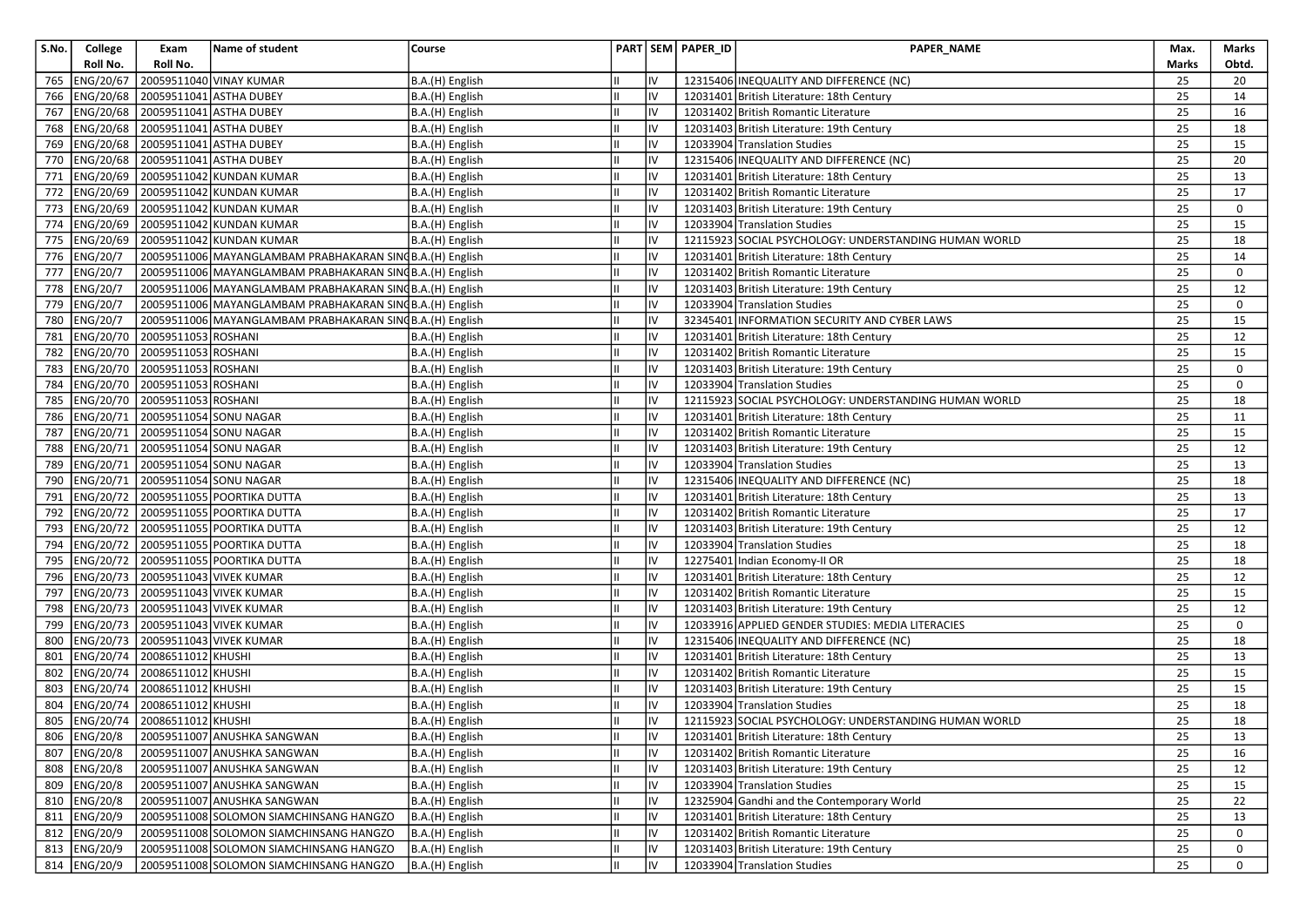| S.No.      | College                | Exam                                               | Name of student                          | Course                         |          | PART SEM PAPER_ID | <b>PAPER NAME</b>                                  | Max.     | Marks           |
|------------|------------------------|----------------------------------------------------|------------------------------------------|--------------------------------|----------|-------------------|----------------------------------------------------|----------|-----------------|
|            | Roll No.               | Roll No.                                           |                                          |                                |          |                   |                                                    | Marks    | Obtd.           |
| 815        | ENG/20/9               |                                                    | 20059511008 SOLOMON SIAMCHINSANG HANGZO  | B.A.(H) English                | IV       |                   | 12325904 Gandhi and the Contemporary World         | 25       | 11              |
|            | 816 HIN/20/1           |                                                    | 20059516001 MADHUR SHARMA                | B.A.(H) Hindi                  | IV       |                   | 12051401 Bhartiya Kavyashastra                     | 25       | 18              |
| 817        | HIN/20/1               |                                                    | 20059516001 MADHUR SHARMA                | B.A.(H) Hindi                  | IV       |                   | 12051402 Hindi Kavita (Chayavaad ke Bad            | 25       | 17              |
| 818        | HIN/20/1               |                                                    | 20059516001 MADHUR SHARMA                | B.A.(H) Hindi                  | IV       |                   | 12051403 Hindi Upanyas                             | 25       | 16              |
| 819        | HIN/20/1               |                                                    | 20059516001 MADHUR SHARMA                | B.A.(H) Hindi                  | IV       |                   | 12053407 BHASHA AUR SMAJ                           | 25       | 18              |
|            | 820 HIN/20/1           |                                                    | 20059516001 MADHUR SHARMA                | B.A.(H) Hindi                  | IV       |                   | 12315406 INEQUALITY AND DIFFERENCE (NC)            | 25       | 19              |
| 821        | HIN/20/10              |                                                    | 20059516006 KIRAN KUMARI                 | B.A.(H) Hindi                  | IV       |                   | 12051401 Bhartiya Kavyashastra                     | 25       | 19              |
| 822        | HIN/20/10              |                                                    | 20059516006 KIRAN KUMARI                 | B.A.(H) Hindi                  | IV       |                   | 12051402 Hindi Kavita (Chayavaad ke Bad            | 25       | 18              |
|            | 823 HIN/20/10          |                                                    | 20059516006 KIRAN KUMARI                 | B.A.(H) Hindi                  | IV       |                   | 12051403 Hindi Upanyas                             | 25       | 20              |
| 824        | HIN/20/10              |                                                    | 20059516006 KIRAN KUMARI                 | B.A.(H) Hindi                  | IV       |                   | 12053407 BHASHA AUR SMAJ                           | 25       | 19              |
| 825        | HIN/20/10              |                                                    | 20059516006 KIRAN KUMARI                 | B.A.(H) Hindi                  | IV       |                   | 12315406 INEQUALITY AND DIFFERENCE (NC)            | 25       | 18              |
| 826        | HIN/20/11              |                                                    | 20059516007 KHUSHI KUMARI                | B.A.(H) Hindi                  | IV       |                   | 12051401 Bhartiya Kavyashastra                     | 25       | 20              |
| 827        | HIN/20/11              |                                                    | 20059516007 KHUSHI KUMARI                | B.A.(H) Hindi                  | IV       |                   | 12051402 Hindi Kavita (Chayavaad ke Bad            | 25       | 18              |
| 828        | HIN/20/11              |                                                    | 20059516007 KHUSHI KUMARI                | B.A.(H) Hindi                  | IV       |                   | 12051403 Hindi Upanyas                             | 25       | 20              |
| 829        | HIN/20/11              |                                                    | 20059516007 KHUSHI KUMARI                | B.A.(H) Hindi                  | IV       |                   | 12053407 BHASHA AUR SMAJ                           | 25       | 18              |
|            | 830 HIN/20/11          |                                                    | 20059516007 KHUSHI KUMARI                | B.A.(H) Hindi                  | IV       |                   | 12315406 INEQUALITY AND DIFFERENCE (NC)            | 25       | 19              |
|            | 831 HIN/20/12          | 20059516008 ABHISHEK                               |                                          | B.A.(H) Hindi                  | IV       |                   | 12051401 Bhartiya Kavyashastra                     | 25       | 22              |
| 832        | HIN/20/12              | 20059516008 ABHISHEK                               |                                          | B.A.(H) Hindi                  | IV       |                   | 12051402 Hindi Kavita (Chayavaad ke Bad            | 25       | 22              |
| 833        | HIN/20/12              | 20059516008 ABHISHEK                               |                                          | B.A.(H) Hindi                  | IV       |                   | 12051403 Hindi Upanyas                             | 25       | 22              |
|            | 834 HIN/20/12          | 20059516008 ABHISHEK                               |                                          | B.A.(H) Hindi                  | IV       |                   | 12053407 BHASHA AUR SMAJ                           | 25       | 18              |
| 835        | HIN/20/12              | 20059516008 ABHISHEK                               |                                          | B.A.(H) Hindi                  | IV       |                   | 12275401 Indian Economy-II OR                      | 25       | 23              |
| 836        | HIN/20/13              |                                                    | 20059516045 YUVRAJ SINGH                 | B.A.(H) Hindi                  | IV       |                   | 12051401 Bhartiya Kavyashastra                     | 25       | 19              |
| 837        | HIN/20/13              |                                                    | 20059516045 YUVRAJ SINGH                 | B.A.(H) Hindi                  | IV       |                   | 12051402 Hindi Kavita (Chayavaad ke Bad            | 25       | 18              |
|            | 838 HIN/20/13          |                                                    | 20059516045 YUVRAJ SINGH                 | B.A.(H) Hindi                  | IV       |                   | 12051403 Hindi Upanyas                             | 25       | 19              |
| 839        | HIN/20/13              |                                                    | 20059516045 YUVRAJ SINGH                 | B.A.(H) Hindi                  | IV       |                   | 12053407 BHASHA AUR SMAJ                           | 25       | 19              |
| 840        | HIN/20/13              |                                                    | 20059516045 YUVRAJ SINGH                 | B.A.(H) Hindi                  | IV       |                   | 12315406 INEQUALITY AND DIFFERENCE (NC)            | 25       | 17              |
| 841        | HIN/20/14              | 20059516009 PREETI GIRI                            |                                          | B.A.(H) Hindi                  | IV       |                   | 12051401 Bhartiya Kavyashastra                     | 25       | 20              |
| 842        | HIN/20/14              | 20059516009 PREETI GIRI<br>20059516009 PREETI GIRI |                                          | B.A.(H) Hindi                  | IV<br>IV |                   | 12051402 Hindi Kavita (Chayavaad ke Bad            | 25<br>25 | 18              |
| 843        | HIN/20/14<br>HIN/20/14 | 20059516009 PREETI GIRI                            |                                          | B.A.(H) Hindi<br>B.A.(H) Hindi | IV       |                   | 12051403 Hindi Upanyas<br>12053407 BHASHA AUR SMAJ |          | 19              |
| 844<br>845 | HIN/20/14              | 20059516009 PREETI GIRI                            |                                          |                                | IV       |                   | 12325904 Gandhi and the Contemporary World         | 25<br>25 | 20<br>17        |
| 846        | HIN/20/15              |                                                    | 20059516010 SAURABH BHATI                | B.A.(H) Hindi<br>B.A.(H) Hindi | IV       |                   | 12051401 Bhartiya Kavyashastra                     | 25       | 18              |
| 847        | HIN/20/15              |                                                    | 20059516010 SAURABH BHATI                | B.A.(H) Hindi                  | IV       |                   | 12051402 Hindi Kavita (Chayavaad ke Bad            | 25       | 17              |
| 848        | HIN/20/15              |                                                    | 20059516010 SAURABH BHATI                | B.A.(H) Hindi                  | IV       |                   | 12051403 Hindi Upanyas                             | 25       | 23              |
| 849        | HIN/20/15              |                                                    | 20059516010 SAURABH BHATI                | B.A.(H) Hindi                  | IV       |                   | 12053407 BHASHA AUR SMAJ                           | 25       | 18              |
| 850        | HIN/20/15              |                                                    | 20059516010 SAURABH BHATI                | B.A.(H) Hindi                  | IV       |                   | 12315406 INEQUALITY AND DIFFERENCE (NC)            | 25       | 18              |
| 851        | HIN/20/16              | 20059516011 POOJA                                  |                                          | B.A.(H) Hindi                  | IV       |                   | 12051401 Bhartiya Kavyashastra                     | 25       | 21              |
|            | 852 HIN/20/16          | 20059516011 POOJA                                  |                                          | B.A.(H) Hindi                  | IV       |                   | 12051402 Hindi Kavita (Chayavaad ke Bad            | 25       | 20              |
|            | 853 HIN/20/16          | 20059516011 POOJA                                  |                                          | B.A.(H) Hindi                  | IV       |                   | 12051403 Hindi Upanyas                             | 25       | 22              |
| 854        | HIN/20/16              | 20059516011 POOJA                                  |                                          | B.A.(H) Hindi                  | IV       |                   | 12053407 BHASHA AUR SMAJ                           | 25       | 20              |
|            |                        | 855 HIN/20/16 20059516011 POOJA                    |                                          | B.A.(H) Hindi                  | IV       |                   | 12325904 Gandhi and the Contemporary World         | 25       | 17              |
|            |                        |                                                    | 856 HIN/20/17 20059516012 PRATIBHA YADAV | B.A.(H) Hindi                  | IV       |                   | 12051401 Bhartiya Kavyashastra                     | 25       | $\overline{21}$ |
|            | 857 HIN/20/17          |                                                    | 20059516012 PRATIBHA YADAV               | B.A.(H) Hindi                  | IV       |                   | 12051402 Hindi Kavita (Chayavaad ke Bad            | 25       | 18              |
|            | 858 HIN/20/17          |                                                    | 20059516012 PRATIBHA YADAV               | B.A.(H) Hindi                  | IV       |                   | 12051403 Hindi Upanyas                             | 25       | 20              |
|            | 859 HIN/20/17          |                                                    | 20059516012 PRATIBHA YADAV               | B.A.(H) Hindi                  | IV       |                   | 12053407 BHASHA AUR SMAJ                           | 25       | 21              |
|            | 860 HIN/20/17          |                                                    | 20059516012 PRATIBHA YADAV               | B.A.(H) Hindi                  | IV       |                   | 12325904 Gandhi and the Contemporary World         | 25       | 18              |
|            | 861 HIN/20/19          |                                                    | 20059516046 SONI KUMARI                  | B.A.(H) Hindi                  | IV       |                   | 12051401 Bhartiya Kavyashastra                     | 25       | 20              |
|            | 862 HIN/20/19          |                                                    | 20059516046 SONI KUMARI                  | B.A.(H) Hindi                  | IV       |                   | 12051402 Hindi Kavita (Chayavaad ke Bad            | 25       | 20              |
|            | 863 HIN/20/19          |                                                    | 20059516046 SONI KUMARI                  | B.A.(H) Hindi                  | IV       |                   | 12051403 Hindi Upanyas                             | 25       | 21              |
|            | 864 HIN/20/19          |                                                    | 20059516046 SONI KUMARI                  | B.A.(H) Hindi                  | liv      |                   | 12053407 BHASHA AUR SMAJ                           | 25       | 20              |
|            |                        |                                                    |                                          |                                |          |                   |                                                    |          |                 |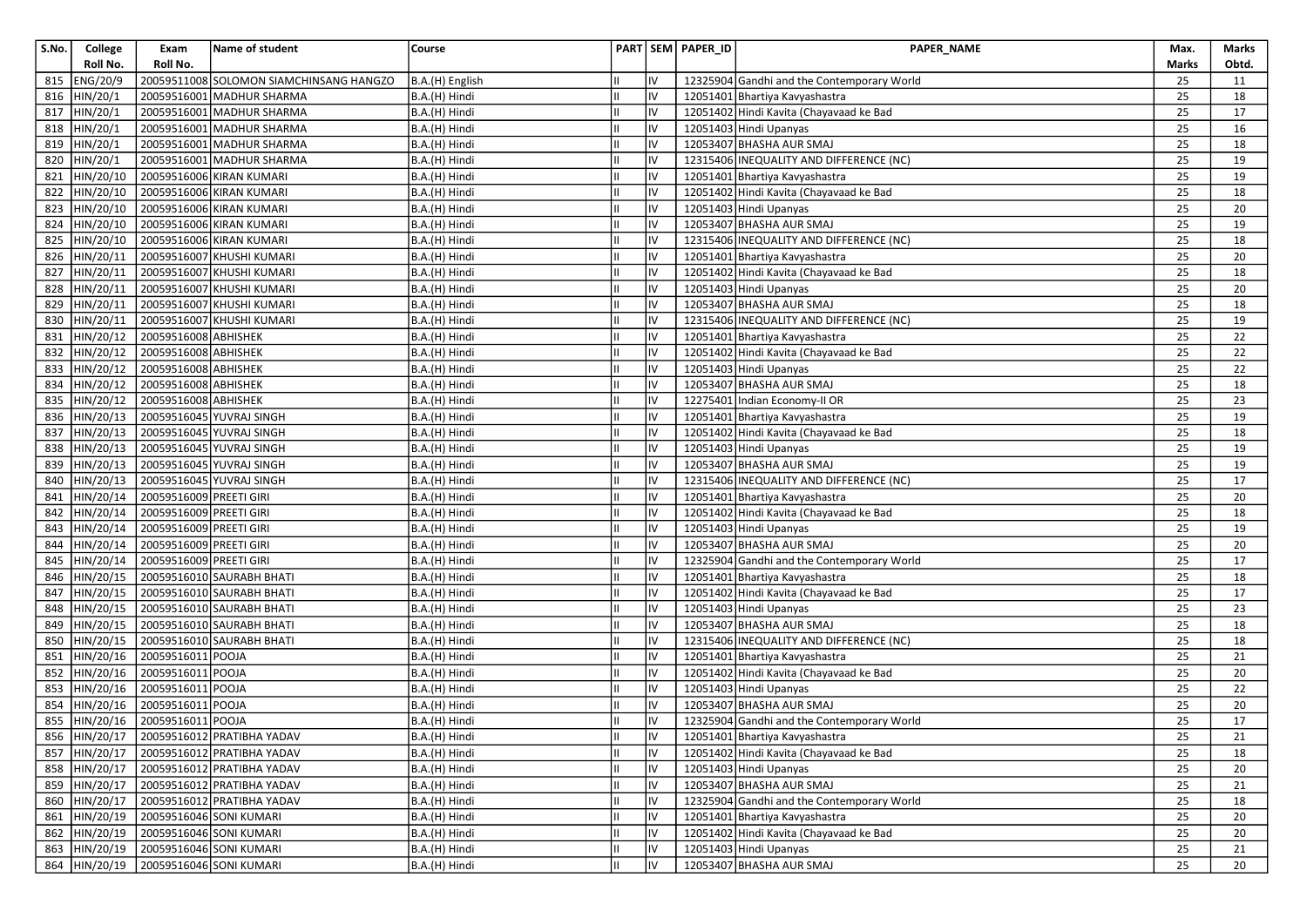| S.No. | College        | Exam                                  | Name of student              | Course        |    |    | PART SEM PAPER_ID | <b>PAPER NAME</b>                          | Max.  | Marks           |
|-------|----------------|---------------------------------------|------------------------------|---------------|----|----|-------------------|--------------------------------------------|-------|-----------------|
|       | Roll No.       | Roll No.                              |                              |               |    |    |                   |                                            | Marks | Obtd.           |
| 865   | HIN/20/19      |                                       | 20059516046 SONI KUMARI      | B.A.(H) Hindi |    | IV |                   | 12315406 INEQUALITY AND DIFFERENCE (NC)    | 25    | 17              |
| 866   | HIN/20/2       |                                       | 20059516002 DHRUV YADAV      | B.A.(H) Hindi | Ш  | IV |                   | 12051401 Bhartiya Kavyashastra             | 25    | 11              |
| 867   | HIN/20/2       |                                       | 20059516002 DHRUV YADAV      | B.A.(H) Hindi |    | IV |                   | 12051402 Hindi Kavita (Chayavaad ke Bad    | 25    | 10              |
| 868   | HIN/20/2       |                                       | 20059516002 DHRUV YADAV      | B.A.(H) Hindi |    | IV |                   | 12051403 Hindi Upanyas                     | 25    | 15              |
| 869   | HIN/20/2       |                                       | 20059516002 DHRUV YADAV      | B.A.(H) Hindi |    | IV |                   | 12053407 BHASHA AUR SMAJ                   | 25    | 0               |
|       | 870 HIN/20/2   |                                       | 20059516002 DHRUV YADAV      | B.A.(H) Hindi |    | IV |                   | 12275401 Indian Economy-II OR              | 25    | 13              |
| 871   | HIN/20/20      |                                       | 20059516013 MANISH KUMAR JHA | B.A.(H) Hindi |    | IV |                   | 12051401 Bhartiya Kavyashastra             | 25    | 20              |
| 872   | HIN/20/20      |                                       | 20059516013 MANISH KUMAR JHA | B.A.(H) Hindi |    | IV |                   | 12051402 Hindi Kavita (Chayavaad ke Bad    | 25    | 19              |
|       | 873 HIN/20/20  |                                       | 20059516013 MANISH KUMAR JHA | B.A.(H) Hindi | Ш  | IV |                   | 12051403 Hindi Upanyas                     | 25    | 18              |
| 874   | HIN/20/20      |                                       | 20059516013 MANISH KUMAR JHA | B.A.(H) Hindi |    | IV |                   | 12053407 BHASHA AUR SMAJ                   | 25    | 21              |
| 875   | HIN/20/20      |                                       | 20059516013 MANISH KUMAR JHA | B.A.(H) Hindi |    | IV |                   | 12315406 INEQUALITY AND DIFFERENCE (NC)    | 25    | 16              |
| 876   | HIN/20/21      |                                       | 20059516014 MONIKA KUMARI    | B.A.(H) Hindi |    | IV |                   | 12051401 Bhartiya Kavyashastra             | 25    | 20              |
| 877   | HIN/20/21      |                                       | 20059516014 MONIKA KUMARI    | B.A.(H) Hindi |    | IV |                   | 12051402 Hindi Kavita (Chayavaad ke Bad    | 25    | 20              |
| 878   | HIN/20/21      |                                       | 20059516014 MONIKA KUMARI    | B.A.(H) Hindi |    | IV |                   | 12051403 Hindi Upanyas                     | 25    | 18              |
| 879   | HIN/20/21      |                                       | 20059516014 MONIKA KUMARI    | B.A.(H) Hindi |    | IV |                   | 12053407 BHASHA AUR SMAJ                   | 25    | 22              |
| 880   | HIN/20/21      |                                       | 20059516014 MONIKA KUMARI    | B.A.(H) Hindi | Ш  | IV |                   | 12315406 INEQUALITY AND DIFFERENCE (NC)    | 25    | 18              |
| 881   | HIN/20/22      | 20059516015 RAKESH                    |                              | B.A.(H) Hindi |    | IV |                   | 12051401 Bhartiya Kavyashastra             | 25    | 17              |
| 882   | HIN/20/22      | 20059516015 RAKESH                    |                              | B.A.(H) Hindi |    | IV |                   | 12051402 Hindi Kavita (Chayavaad ke Bad    | 25    | 16              |
| 883   | HIN/20/22      | 20059516015 RAKESH                    |                              | B.A.(H) Hindi |    | IV |                   | 12051403 Hindi Upanyas                     | 25    | 15              |
| 884   | HIN/20/22      | 20059516015 RAKESH                    |                              | B.A.(H) Hindi | Ш  | IV |                   | 12053407 BHASHA AUR SMAJ                   | 25    | 19              |
| 885   | HIN/20/22      | 20059516015 RAKESH                    |                              | B.A.(H) Hindi |    | IV |                   | 12325904 Gandhi and the Contemporary World | 25    | 18              |
| 886   | HIN/20/23      | 20059516047 BHAVANA                   |                              | B.A.(H) Hindi |    | IV |                   | 12051401 Bhartiya Kavyashastra             | 25    | 21              |
| 887   | HIN/20/23      | 20059516047 BHAVANA                   |                              | B.A.(H) Hindi | Iн | IV |                   | 12051402 Hindi Kavita (Chayavaad ke Bad    | 25    | 20              |
| 888   | HIN/20/23      | 20059516047 BHAVANA                   |                              | B.A.(H) Hindi |    | IV |                   | 12051403 Hindi Upanyas                     | 25    | 20              |
| 889   | HIN/20/23      | 20059516047 BHAVANA                   |                              | B.A.(H) Hindi |    | IV |                   | 12053407 BHASHA AUR SMAJ                   | 25    | 15              |
| 890   | HIN/20/23      | 20059516047 BHAVANA                   |                              | B.A.(H) Hindi |    | IV |                   | 12325904 Gandhi and the Contemporary World | 25    | 16              |
| 891   | HIN/20/24      | 20059516016 KHUSHBOO                  |                              | B.A.(H) Hindi | Ш  | IV |                   | 12051401 Bhartiya Kavyashastra             | 25    | 20              |
| 892   | HIN/20/24      | 20059516016 KHUSHBOO                  |                              | B.A.(H) Hindi |    | IV |                   | 12051402 Hindi Kavita (Chayavaad ke Bad    | 25    | 19              |
| 893   | HIN/20/24      | 20059516016 KHUSHBOO                  |                              | B.A.(H) Hindi |    | IV |                   | 12051403 Hindi Upanyas                     | 25    | 21              |
| 894   | HIN/20/24      | 20059516016 KHUSHBOO                  |                              | B.A.(H) Hindi |    | IV |                   | 12053407 BHASHA AUR SMAJ                   | 25    | 20              |
| 895   | HIN/20/24      | 20059516016 KHUSHBOO                  |                              | B.A.(H) Hindi |    | IV |                   | 12315406 INEQUALITY AND DIFFERENCE (NC)    | 25    | 19              |
| 896   | HIN/20/25      | 20059516017 SHWETA                    |                              | B.A.(H) Hindi |    | IV |                   | 12051401 Bhartiya Kavyashastra             | 25    | 20              |
| 897   | HIN/20/25      | 20059516017 SHWETA                    |                              | B.A.(H) Hindi |    | IV |                   | 12051402 Hindi Kavita (Chayavaad ke Bad    | 25    | 19              |
| 898   | HIN/20/25      | 20059516017 SHWETA                    |                              | B.A.(H) Hindi |    | IV |                   | 12051403 Hindi Upanyas                     | 25    | 19              |
| 899   | HIN/20/25      | 20059516017 SHWETA                    |                              | B.A.(H) Hindi |    | IV |                   | 12053407 BHASHA AUR SMAJ                   | 25    | 19              |
| 900   | HIN/20/25      | 20059516017 SHWETA                    |                              | B.A.(H) Hindi |    | IV |                   | 12315406 INEQUALITY AND DIFFERENCE (NC)    | 25    | 18              |
| 901   | HIN/20/26      | 20059516018 SAGAR SURA                |                              | B.A.(H) Hindi |    | IV |                   | 12051401 Bhartiya Kavyashastra             | 25    | 18              |
| 902   | HIN/20/26      | 20059516018 SAGAR SURA                |                              | B.A.(H) Hindi | Ш  | IV |                   | 12051402 Hindi Kavita (Chayavaad ke Bad    | 25    | 16              |
| 903   | HIN/20/26      | 20059516018 SAGAR SURA                |                              | B.A.(H) Hindi |    | IV |                   | 12051403 Hindi Upanyas                     | 25    | 19              |
| 904   | HIN/20/26      | 20059516018 SAGAR SURA                |                              | B.A.(H) Hindi |    | IV |                   | 12053407 BHASHA AUR SMAJ                   | 25    | 19              |
|       | 905  HIN/20/26 | 20059516018 SAGAR SURA                |                              | B.A.(H) Hindi | Iн | IV |                   | 12325904 Gandhi and the Contemporary World | 25    | 13              |
|       |                | 906 HIN/20/29 20059516019 ROLI SHUKLA |                              | B.A.(H) Hindi |    |    |                   | 12051401 Bhartiya Kavyashastra             | 25    | $\overline{22}$ |
|       | 907 HIN/20/29  | 20059516019 ROLI SHUKLA               |                              | B.A.(H) Hindi |    | IV |                   | 12051402 Hindi Kavita (Chayavaad ke Bad    | 25    | 22              |
|       | 908 HIN/20/29  | 20059516019 ROLI SHUKLA               |                              | B.A.(H) Hindi |    | IV |                   | 12051403 Hindi Upanyas                     | 25    | 19              |
|       | 909 HIN/20/29  | 20059516019 ROLI SHUKLA               |                              | B.A.(H) Hindi |    | IV |                   | 12053407 BHASHA AUR SMAJ                   | 25    | 22              |
|       | 910 HIN/20/29  | 20059516019 ROLI SHUKLA               |                              | B.A.(H) Hindi |    | IV |                   | 12315406 INEQUALITY AND DIFFERENCE (NC)    | 25    | 21              |
|       |                |                                       |                              |               |    |    |                   | TEXT AND PERFORMANCE: WESTERN PERFORMANCE  |       |                 |
|       | 911  HIN/20/30 | 20059516048 NUTAN                     |                              | B.A.(H) Hindi |    | IV |                   | 12035918 THEORIES AND PRACTICE             | 25    |                 |
|       |                | 912 HIN/20/30 20059516048 NUTAN       |                              | B.A.(H) Hindi |    | IV |                   | 12051401 Bhartiya Kavyashastra             | 25    | 18              |
|       |                | 913 HIN/20/30 20059516048 NUTAN       |                              | B.A.(H) Hindi | Ш  | IV |                   | 12051402 Hindi Kavita (Chayavaad ke Bad    | 25    | 18              |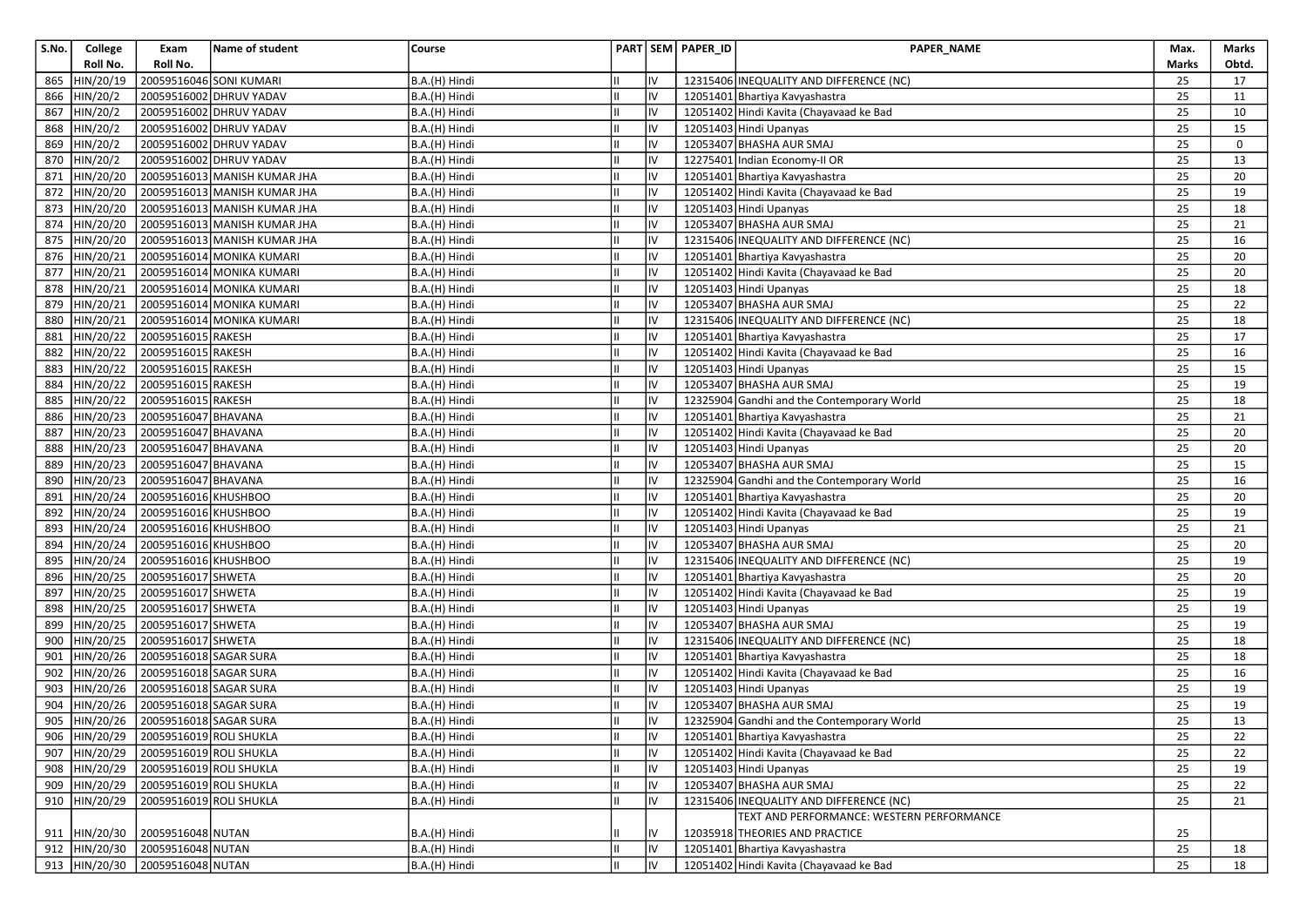| S.No. | College        | Exam                  | Name of student                  | Course        |            | PART SEM PAPER_ID | PAPER_NAME                                            | Max.         | Marks       |
|-------|----------------|-----------------------|----------------------------------|---------------|------------|-------------------|-------------------------------------------------------|--------------|-------------|
|       | Roll No.       | Roll No.              |                                  |               |            |                   |                                                       | <b>Marks</b> | Obtd.       |
| 914   | HIN/20/30      | 20059516048 NUTAN     |                                  | B.A.(H) Hindi | IV         |                   | 12051403 Hindi Upanyas                                | 25           | 19          |
|       | 915  HIN/20/30 | 20059516048 NUTAN     |                                  | B.A.(H) Hindi | IV         |                   | 12053407 BHASHA AUR SMAJ                              | 25           | $\mathbf 0$ |
| 916   | HIN/20/31      | 20059516020 AMAN      |                                  | B.A.(H) Hindi | IV         |                   | 12051401 Bhartiya Kavyashastra                        | 25           | 20          |
| 917   | HIN/20/31      | 20059516020 AMAN      |                                  | B.A.(H) Hindi | IV         |                   | 12051402 Hindi Kavita (Chayavaad ke Bad               | 25           | 21          |
| 918   | HIN/20/31      | 20059516020 AMAN      |                                  | B.A.(H) Hindi | IV         |                   | 12051403 Hindi Upanyas                                | 25           | 18          |
|       | 919 HIN/20/31  | 20059516020 AMAN      |                                  | B.A.(H) Hindi | IV         |                   | 12053407 BHASHA AUR SMAJ                              | 25           | 21          |
|       | 920 HIN/20/31  | 20059516020 AMAN      |                                  | B.A.(H) Hindi | IV         |                   | 12325904 Gandhi and the Contemporary World            | 25           | 16          |
|       |                |                       |                                  |               |            |                   | TEXT AND PERFORMANCE: WESTERN PERFORMANCE             |              |             |
|       | 921  HIN/20/32 |                       | 20059516021 SUNNY KUMAR          | B.A.(H) Hindi | IV         |                   | 12035918 THEORIES AND PRACTICE                        | 25           | 15          |
|       | 922 HIN/20/32  |                       | 20059516021 SUNNY KUMAR          | B.A.(H) Hindi | IV         |                   | 12051401 Bhartiya Kavyashastra                        | 25           | 17          |
| 923   | HIN/20/32      |                       | 20059516021 SUNNY KUMAR          | B.A.(H) Hindi | IV         |                   | 12051402 Hindi Kavita (Chayavaad ke Bad               | 25           | 16          |
| 924   | HIN/20/32      |                       | 20059516021 SUNNY KUMAR          | B.A.(H) Hindi | IV         |                   | 12051403 Hindi Upanyas                                | 25           | 16          |
|       | 925 HIN/20/32  |                       | 20059516021 SUNNY KUMAR          | B.A.(H) Hindi | IV         |                   | 12053407 BHASHA AUR SMAJ                              | 25           | 14          |
|       | 926 HIN/20/33  |                       | 20059516022 MAHESH KUMAR ROHILLA | B.A.(H) Hindi | IV         |                   | 12051401 Bhartiya Kavyashastra                        | 25           | 17          |
| 927   | HIN/20/33      |                       | 20059516022 MAHESH KUMAR ROHILLA | B.A.(H) Hindi | IV         |                   | 12051402 Hindi Kavita (Chayavaad ke Bad               | 25           | 16          |
|       | 928 HIN/20/33  |                       | 20059516022 MAHESH KUMAR ROHILLA | B.A.(H) Hindi | IV         |                   | 12051403 Hindi Upanyas                                | 25           | 16          |
|       | 929 HIN/20/33  |                       | 20059516022 MAHESH KUMAR ROHILLA | B.A.(H) Hindi | IV         |                   | 12053407 BHASHA AUR SMAJ                              | 25           | 18          |
| 930   | HIN/20/33      |                       | 20059516022 MAHESH KUMAR ROHILLA | B.A.(H) Hindi | IV         |                   | 12315406 INEQUALITY AND DIFFERENCE (NC)               | 25           | 14          |
| 931   | HIN/20/34      |                       | 20059516023 KANIKA PRATAP SINGH  | B.A.(H) Hindi | IV         |                   | 12051401 Bhartiya Kavyashastra                        | 25           | $\mathbf 0$ |
|       | 932 HIN/20/34  |                       | 20059516023 KANIKA PRATAP SINGH  | B.A.(H) Hindi | IV         |                   | 12051402 Hindi Kavita (Chayavaad ke Bad               | 25           | 8           |
|       | 933 HIN/20/34  |                       | 20059516023 KANIKA PRATAP SINGH  | B.A.(H) Hindi | IV         |                   | 12051403 Hindi Upanyas                                | 25           | 0           |
| 934   | HIN/20/34      |                       | 20059516023 KANIKA PRATAP SINGH  | B.A.(H) Hindi | IV         |                   | 12053407 BHASHA AUR SMAJ                              | 25           | $\mathbf 0$ |
|       | 935 HIN/20/34  |                       | 20059516023 KANIKA PRATAP SINGH  | B.A.(H) Hindi | IV         |                   | 12115923 SOCIAL PSYCHOLOGY: UNDERSTANDING HUMAN WORLD | 25           | 16          |
|       | 936 HIN/20/35  | 20059516024 ARTI      |                                  | B.A.(H) Hindi | IV         |                   | 12051401 Bhartiya Kavyashastra                        | 25           | 21          |
|       | 937 HIN/20/35  | 20059516024 ARTI      |                                  | B.A.(H) Hindi | IV         |                   | 12051402 Hindi Kavita (Chayavaad ke Bad               | 25           | 21          |
| 938   | HIN/20/35      | 20059516024 ARTI      |                                  | B.A.(H) Hindi | IV         |                   | 12051403 Hindi Upanyas                                | 25           | 22          |
|       | 939 HIN/20/35  | 20059516024 ARTI      |                                  | B.A.(H) Hindi | IV         |                   | 12053407 BHASHA AUR SMAJ                              | 25           | 18          |
| 940   | HIN/20/35      | 20059516024 ARTI      |                                  | B.A.(H) Hindi | IV         |                   | 12115923 SOCIAL PSYCHOLOGY: UNDERSTANDING HUMAN WORLD | 25           | 16          |
| 941   | HIN/20/37      | 20059516025 SHIVAM    |                                  | B.A.(H) Hindi | IV         |                   | 12051401 Bhartiya Kavyashastra                        | 25           | 17          |
| 942   | HIN/20/37      | 20059516025 SHIVAM    |                                  | B.A.(H) Hindi | IV         |                   | 12051402 Hindi Kavita (Chayavaad ke Bad               | 25           | 18          |
|       | 943  HIN/20/37 | 20059516025 SHIVAM    |                                  | B.A.(H) Hindi | IV         |                   | 12051403 Hindi Upanyas                                | 25           | 22          |
|       | 944 HIN/20/37  | 20059516025 SHIVAM    |                                  | B.A.(H) Hindi | IV         |                   | 12053407 BHASHA AUR SMAJ                              | 25           | 20          |
|       | 945  HIN/20/37 | 20059516025 SHIVAM    |                                  | B.A.(H) Hindi | IV         |                   | 12325904 Gandhi and the Contemporary World            | 25           | 17          |
|       |                |                       |                                  |               |            |                   | TEXT AND PERFORMANCE: WESTERN PERFORMANCE             |              |             |
|       | 946 HIN/20/39  | 20059516026 MD ASIF   |                                  | B.A.(H) Hindi | IV         |                   | 12035918 THEORIES AND PRACTICE                        | 25           | 15          |
|       | 947 HIN/20/39  | 20059516026 MD ASIF   |                                  | B.A.(H) Hindi | IV         |                   | 12051401 Bhartiya Kavyashastra                        | 25           | 20          |
| 948   | HIN/20/39      | 20059516026 MD ASIF   |                                  | B.A.(H) Hindi | IV         |                   | 12051402 Hindi Kavita (Chayavaad ke Bad               | 25           | 16          |
| 949   | HIN/20/39      | 20059516026 MD ASIF   |                                  | B.A.(H) Hindi | IV         |                   | 12051403 Hindi Upanyas                                | 25           | 19          |
|       | 950 HIN/20/39  | 20059516026 MD ASIF   |                                  | B.A.(H) Hindi | IV         |                   | 12053407 BHASHA AUR SMAJ                              | 25           | 21          |
| 951   | HIN/20/4       |                       | 20059516044 DILIP RATHORE        | B.A.(H) Hindi | IV         |                   | 12051401 Bhartiya Kavyashastra                        | 25           | 18          |
|       | 952 HIN/20/4   |                       | 20059516044 DILIP RATHORE        | B.A.(H) Hindi | IV         |                   | 12051402 Hindi Kavita (Chayavaad ke Bad               | 25           | 10          |
|       | 953 HIN/20/4   |                       | 20059516044 DILIP RATHORE        | B.A.(H) Hindi | ${\sf IV}$ |                   | 12051403 Hindi Upanyas                                | 25           | $20\,$      |
|       | 954 HIN/20/4   |                       | 20059516044 DILIP RATHORE        | B.A.(H) Hindi | IV         |                   | 12053407 BHASHA AUR SMAJ                              | 25           | 14          |
|       | 955 HIN/20/4   |                       | 20059516044 DILIP RATHORE        | B.A.(H) Hindi | IV         |                   | 12315406 INEQUALITY AND DIFFERENCE (NC)               | 25           | 14          |
|       | 956 HIN/20/40  |                       | 20059516027 RUPALI THAKUR        | B.A.(H) Hindi | IV         |                   | 12051401 Bhartiya Kavyashastra                        | 25           | 19          |
|       | 957 HIN/20/40  |                       | 20059516027 RUPALI THAKUR        | B.A.(H) Hindi | IV         |                   | 12051402 Hindi Kavita (Chayavaad ke Bad               | 25           | 18          |
|       | 958 HIN/20/40  |                       | 20059516027 RUPALI THAKUR        | B.A.(H) Hindi | IV         |                   | 12051403 Hindi Upanyas                                | 25           | 17          |
|       | 959 HIN/20/40  |                       | 20059516027 RUPALI THAKUR        | B.A.(H) Hindi | IV         |                   | 12053407 BHASHA AUR SMAJ                              | 25           | 18          |
|       | 960 HIN/20/40  |                       | 20059516027 RUPALI THAKUR        | B.A.(H) Hindi | IV         |                   | 12325904 Gandhi and the Contemporary World            | 25           | 11          |
|       | 961 HIN/20/41  | 20059516028 JAY KUMAR |                                  | B.A.(H) Hindi | lıv        |                   | 12051401 Bhartiya Kavyashastra                        | 25           | 20          |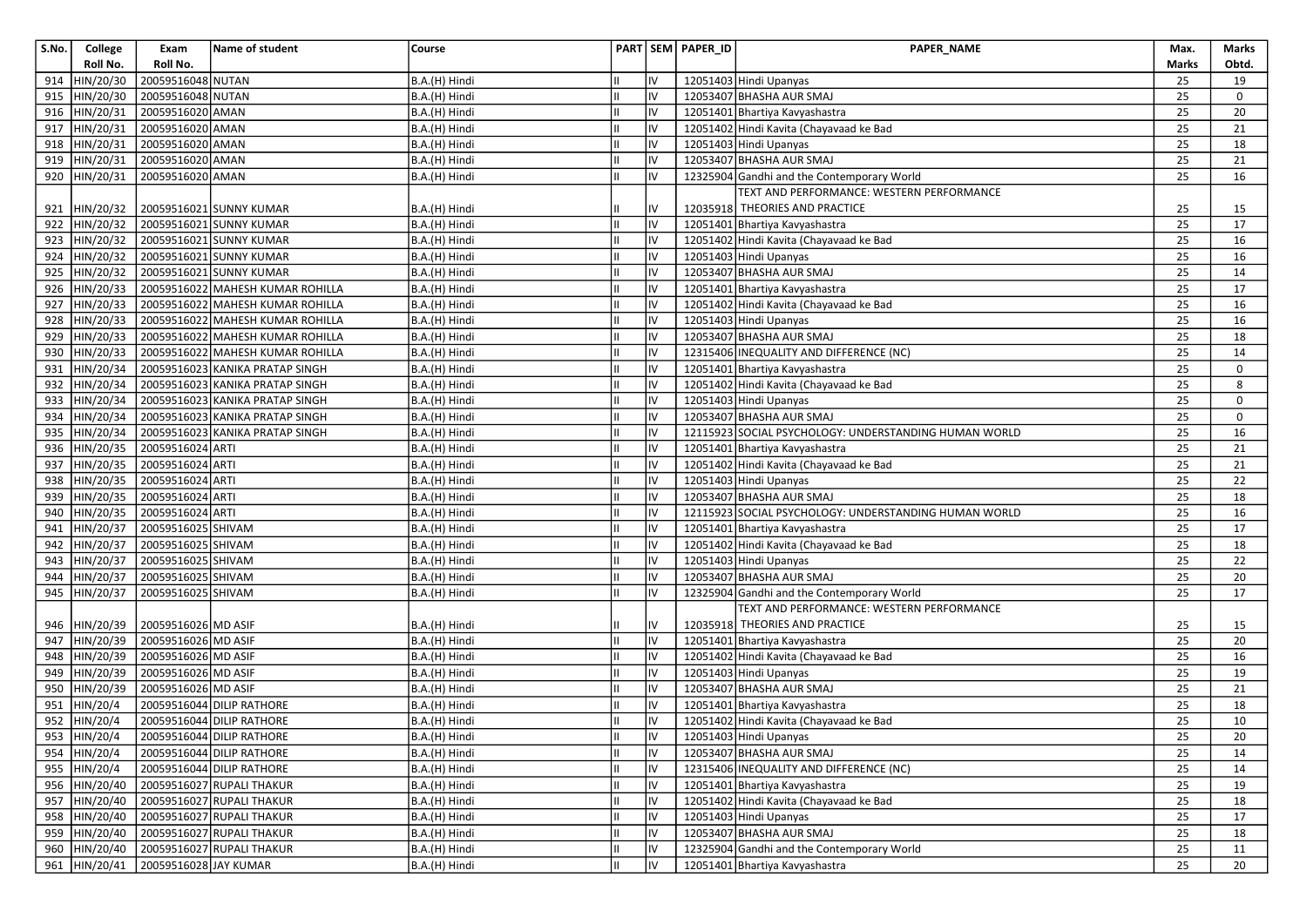| S.No. | College        | Exam                  | Name of student                           | Course        |    |    | PART SEM PAPER_ID | <b>PAPER NAME</b>                          | Max.  | Marks  |
|-------|----------------|-----------------------|-------------------------------------------|---------------|----|----|-------------------|--------------------------------------------|-------|--------|
|       | Roll No.       | Roll No.              |                                           |               |    |    |                   |                                            | Marks | Obtd.  |
| 962   | HIN/20/41      | 20059516028 JAY KUMAR |                                           | B.A.(H) Hindi |    | IV |                   | 12051402 Hindi Kavita (Chayavaad ke Bad    | 25    | 16     |
| 963   | HIN/20/41      | 20059516028 JAY KUMAR |                                           | B.A.(H) Hindi | Ш  | IV |                   | 12051403 Hindi Upanyas                     | 25    | 17     |
| 964   | HIN/20/41      | 20059516028 JAY KUMAR |                                           | B.A.(H) Hindi |    | IV |                   | 12053407 BHASHA AUR SMAJ                   | 25    | 19     |
| 965   | HIN/20/41      | 20059516028 JAY KUMAR |                                           | B.A.(H) Hindi |    | IV |                   | 12275401 Indian Economy-II OR              | 25    | 17     |
|       |                |                       |                                           |               |    |    |                   | TEXT AND PERFORMANCE: WESTERN PERFORMANCE  |       |        |
|       | 966  HIN/20/42 | 20059516029 PRATHAM   |                                           | B.A.(H) Hindi |    | IV |                   | 12035918 THEORIES AND PRACTICE             | 25    | 15     |
|       | 967 HIN/20/42  | 20059516029 PRATHAM   |                                           | B.A.(H) Hindi |    | IV |                   | 12051401 Bhartiya Kavyashastra             | 25    | 18     |
| 968   | HIN/20/42      | 20059516029 PRATHAM   |                                           | B.A.(H) Hindi |    | IV |                   | 12051402 Hindi Kavita (Chayavaad ke Bad    | 25    | 18     |
| 969   | HIN/20/42      | 20059516029 PRATHAM   |                                           | B.A.(H) Hindi |    | IV |                   | 12051403 Hindi Upanyas                     | 25    | 20     |
| 970   | HIN/20/42      | 20059516029 PRATHAM   |                                           | B.A.(H) Hindi |    | IV |                   | 12053407 BHASHA AUR SMAJ                   | 25    | 20     |
| 971   | HIN/20/44      | 20059516049 ATUL      |                                           | B.A.(H) Hindi |    | IV |                   | 12051401 Bhartiya Kavyashastra             | 25    | 18     |
| 972   | HIN/20/44      | 20059516049 ATUL      |                                           | B.A.(H) Hindi |    | IV |                   | 12051402 Hindi Kavita (Chayavaad ke Bad    | 25    | 16     |
|       | 973 HIN/20/44  | 20059516049 ATUL      |                                           | B.A.(H) Hindi |    | IV |                   | 12051403 Hindi Upanyas                     | 25    | 20     |
| 974   | HIN/20/44      | 20059516049 ATUL      |                                           | B.A.(H) Hindi |    | IV |                   | 12053407 BHASHA AUR SMAJ                   | 25    | 0      |
| 975   | HIN/20/44      | 20059516049 ATUL      |                                           | B.A.(H) Hindi |    | IV |                   | 12315406 INEQUALITY AND DIFFERENCE (NC)    | 25    | 17     |
| 976   | HIN/20/46      | 20059516030 BHAWNA    |                                           | B.A.(H) Hindi | Ш  | IV |                   | 12051401 Bhartiya Kavyashastra             | 25    | 19     |
| 977   | HIN/20/46      | 20059516030 BHAWNA    |                                           | B.A.(H) Hindi |    | IV |                   | 12051402 Hindi Kavita (Chayavaad ke Bad    | 25    | 18     |
| 978   | HIN/20/46      | 20059516030 BHAWNA    |                                           | B.A.(H) Hindi |    | IV |                   | 12051403 Hindi Upanyas                     | 25    | 22     |
| 979   | HIN/20/46      | 20059516030 BHAWNA    |                                           | B.A.(H) Hindi |    | IV |                   | 12053407 BHASHA AUR SMAJ                   | 25    | 19     |
|       | 980 HIN/20/46  | 20059516030 BHAWNA    |                                           | B.A.(H) Hindi |    | IV |                   | 12315406 INEQUALITY AND DIFFERENCE (NC)    | 25    | 18     |
|       |                |                       |                                           |               |    |    |                   | TEXT AND PERFORMANCE: WESTERN PERFORMANCE  |       |        |
| 981   | HIN/20/47      | 20059516031 JISHANT   |                                           | B.A.(H) Hindi |    | IV |                   | 12035918 THEORIES AND PRACTICE             | 25    | 15     |
| 982   | HIN/20/47      | 20059516031 JISHANT   |                                           | B.A.(H) Hindi | Iн | IV |                   | 12051401 Bhartiya Kavyashastra             | 25    | 17     |
| 983   | HIN/20/47      | 20059516031 JISHANT   |                                           | B.A.(H) Hindi |    | IV |                   | 12051402 Hindi Kavita (Chayavaad ke Bad    | 25    | 18     |
| 984   | HIN/20/47      | 20059516031 JISHANT   |                                           | B.A.(H) Hindi |    | IV |                   | 12051403 Hindi Upanyas                     | 25    | 19     |
| 985   | HIN/20/47      | 20059516031 JISHANT   |                                           | B.A.(H) Hindi |    | IV |                   | 12053407 BHASHA AUR SMAJ                   | 25    | 19     |
| 986   | HIN/20/48      |                       | 20059516043 PANKAJ YADAV                  | B.A.(H) Hindi | Ш  | IV |                   | 12051401 Bhartiya Kavyashastra             | 25    | 13     |
| 987   | HIN/20/48      |                       | 20059516043 PANKAJ YADAV                  | B.A.(H) Hindi |    | IV |                   | 12051402 Hindi Kavita (Chayavaad ke Bad    | 25    | 20     |
| 988   | HIN/20/48      |                       | 20059516043 PANKAJ YADAV                  | B.A.(H) Hindi |    | IV |                   | 12051403 Hindi Upanyas                     | 25    | 19     |
| 989   | HIN/20/48      |                       | 20059516043 PANKAJ YADAV                  | B.A.(H) Hindi |    | IV |                   | 12053407 BHASHA AUR SMAJ                   | 25    | 16     |
| 990   | HIN/20/48      |                       | 20059516043 PANKAJ YADAV                  | B.A.(H) Hindi |    | IV |                   | 12315406 INEQUALITY AND DIFFERENCE (NC)    | 25    | 17     |
| 991   | HIN/20/49      |                       | 20059516050 AANSHI YADAV                  | B.A.(H) Hindi |    | IV |                   | 12051401 Bhartiya Kavyashastra             | 25    | 21     |
| 992   | HIN/20/49      |                       | 20059516050 AANSHI YADAV                  | B.A.(H) Hindi |    | IV |                   | 12051402 Hindi Kavita (Chayavaad ke Bad    | 25    | 20     |
| 993   | HIN/20/49      |                       | 20059516050 AANSHI YADAV                  | B.A.(H) Hindi |    | IV |                   | 12051403 Hindi Upanyas                     | 25    | 22     |
| 994   | HIN/20/49      |                       | 20059516050 AANSHI YADAV                  | B.A.(H) Hindi |    | IV |                   | 12053407 BHASHA AUR SMAJ                   | 25    | 20     |
| 995   | HIN/20/49      |                       | 20059516050 AANSHI YADAV                  | B.A.(H) Hindi |    | IV |                   | 12315406 INEQUALITY AND DIFFERENCE (NC)    | 25    | 17     |
| 996   | HIN/20/5       |                       | 20059516003 MANISHA KUMARI                | B.A.(H) Hindi |    | IV |                   | 12051401 Bhartiya Kavyashastra             | 25    | 18     |
| 997   | THIN/20/5      |                       | 20059516003 MANISHA KUMARI                | B.A.(H) Hindi |    | IV |                   | 12051402 Hindi Kavita (Chayavaad ke Bad    | 25    | 17     |
| 998   | HIN/20/5       |                       | 20059516003 MANISHA KUMARI                | B.A.(H) Hindi |    | IV |                   | 12051403 Hindi Upanyas                     | 25    | 19     |
| 999   | HIN/20/5       |                       | 20059516003 MANISHA KUMARI                | B.A.(H) Hindi |    | IV |                   | 12053407 BHASHA AUR SMAJ                   | 25    | 20     |
|       | 1000 HIN/20/5  |                       | 20059516003 MANISHA KUMARI                | B.A.(H) Hindi | Iн | IV |                   | 12325904 Gandhi and the Contemporary World | 25    | 15     |
|       |                |                       | 1001 HIN/20/50 20059516032 LAL BABU KUMAR | B.A.(H) Hindi |    |    |                   | 12051401 Bhartiya Kavyashastra             | 25    | $20\,$ |
|       | 1002 HIN/20/50 |                       | 20059516032 LAL BABU KUMAR                | B.A.(H) Hindi |    | IV |                   | 12051402 Hindi Kavita (Chayavaad ke Bad    | 25    | 20     |
|       | 1003 HIN/20/50 |                       | 20059516032 LAL BABU KUMAR                | B.A.(H) Hindi |    | IV |                   | 12051403 Hindi Upanyas                     | 25    | 22     |
|       | 1004 HIN/20/50 |                       | 20059516032 LAL BABU KUMAR                | B.A.(H) Hindi |    | IV |                   | 12053407 BHASHA AUR SMAJ                   | 25    | 21     |
|       | 1005 HIN/20/50 |                       | 20059516032 LAL BABU KUMAR                | B.A.(H) Hindi |    | IV |                   | 12325904 Gandhi and the Contemporary World | 25    | 17     |
|       | 1006 HIN/20/51 |                       | 20059516033 PRIYA PASWAN                  | B.A.(H) Hindi |    | IV |                   | 12051401 Bhartiya Kavyashastra             | 25    | 12     |
|       | 1007 HIN/20/51 |                       | 20059516033 PRIYA PASWAN                  | B.A.(H) Hindi | IШ | IV |                   | 12051402 Hindi Kavita (Chayavaad ke Bad    | 25    | 20     |
|       | 1008 HIN/20/51 |                       | 20059516033 PRIYA PASWAN                  | B.A.(H) Hindi |    | IV |                   | 12051403 Hindi Upanyas                     | 25    | 20     |
|       | 1009 HIN/20/51 |                       | 20059516033 PRIYA PASWAN                  | B.A.(H) Hindi |    | IV |                   | 12053407 BHASHA AUR SMAJ                   | 25    | 19     |
|       |                |                       |                                           |               |    |    |                   |                                            |       |        |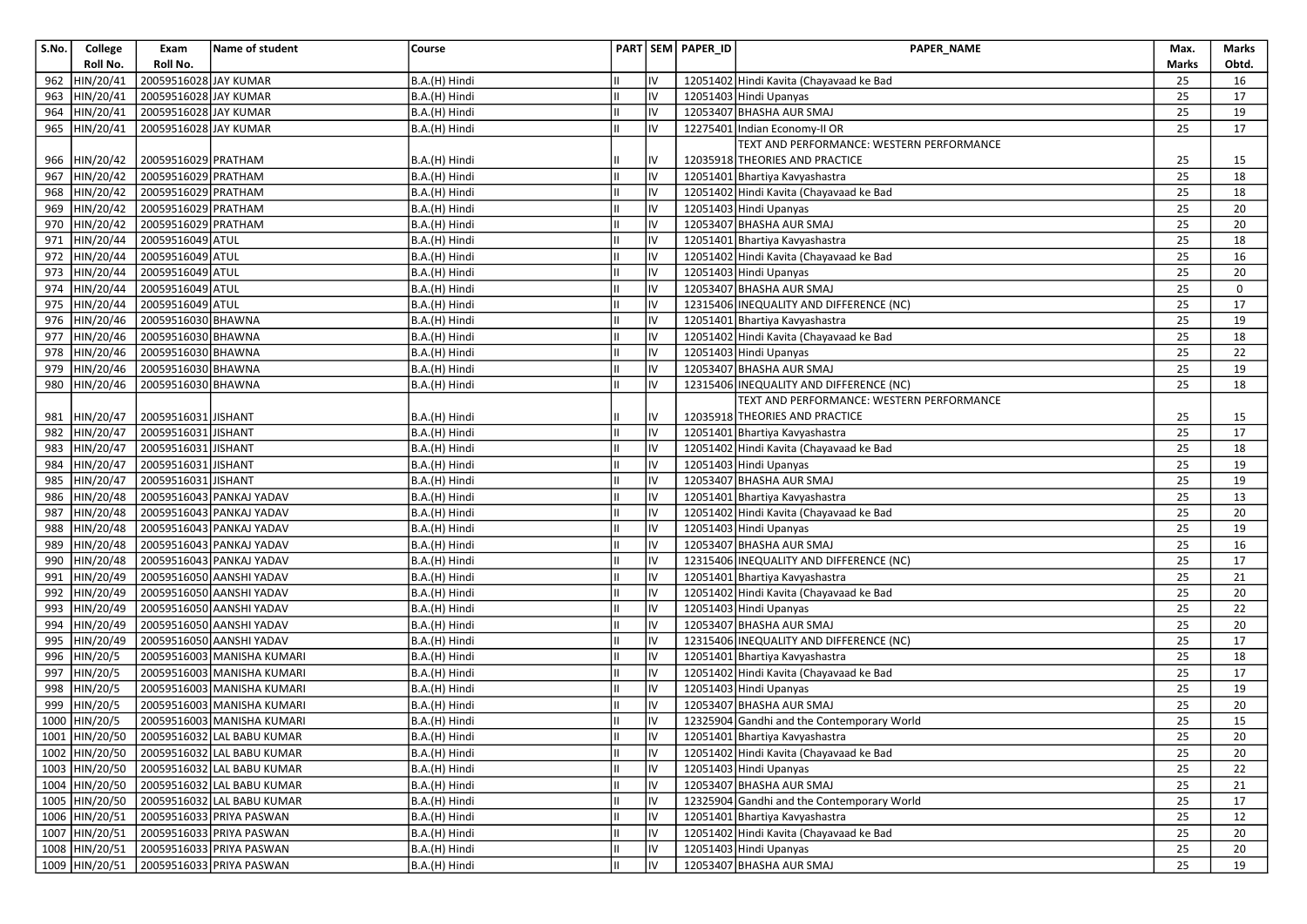| S.No. | College        | Exam                                  | Name of student              | Course        |    | PART SEM PAPER_ID | PAPER_NAME                                 | Max.         | Marks       |
|-------|----------------|---------------------------------------|------------------------------|---------------|----|-------------------|--------------------------------------------|--------------|-------------|
|       | Roll No.       | Roll No.                              |                              |               |    |                   |                                            | <b>Marks</b> | Obtd.       |
|       | 1010 HIN/20/51 |                                       | 20059516033 PRIYA PASWAN     | B.A.(H) Hindi | IV |                   | 12325904 Gandhi and the Contemporary World | 25           | 20          |
|       | 1011 HIN/20/52 |                                       | 20059516034 MEHTAB AHMED     | B.A.(H) Hindi | IV |                   | 12051401 Bhartiya Kavyashastra             | 25           | 11          |
|       | 1012 HIN/20/52 |                                       | 20059516034 MEHTAB AHMED     | B.A.(H) Hindi | IV |                   | 12051402 Hindi Kavita (Chayavaad ke Bad    | 25           | 10          |
|       | 1013 HIN/20/52 |                                       | 20059516034 MEHTAB AHMED     | B.A.(H) Hindi | IV |                   | 12051403 Hindi Upanyas                     | 25           | 19          |
|       | 1014 HIN/20/52 |                                       | 20059516034 MEHTAB AHMED     | B.A.(H) Hindi | IV |                   | 12053407 BHASHA AUR SMAJ                   | 25           | 14          |
|       | 1015 HIN/20/52 |                                       | 20059516034 MEHTAB AHMED     | B.A.(H) Hindi | IV |                   | 12315406 INEQUALITY AND DIFFERENCE (NC)    | 25           | 15          |
|       | 1016 HIN/20/54 |                                       | 20059516035 SHIVAM CHAUDHARY | B.A.(H) Hindi | IV |                   | 12051401 Bhartiya Kavyashastra             | 25           | 18          |
|       | 1017 HIN/20/54 |                                       | 20059516035 SHIVAM CHAUDHARY | B.A.(H) Hindi | IV |                   | 12051402 Hindi Kavita (Chayavaad ke Bad    | 25           | 17          |
|       | 1018 HIN/20/54 |                                       | 20059516035 SHIVAM CHAUDHARY | B.A.(H) Hindi | IV |                   | 12051403 Hindi Upanyas                     | 25           | 18          |
|       | 1019 HIN/20/54 |                                       | 20059516035 SHIVAM CHAUDHARY | B.A.(H) Hindi | IV |                   | 12053407 BHASHA AUR SMAJ                   | 25           | 19          |
|       | 1020 HIN/20/54 |                                       | 20059516035 SHIVAM CHAUDHARY | B.A.(H) Hindi | IV |                   | 12315406 INEQUALITY AND DIFFERENCE (NC)    | 25           | 16          |
|       | 1021 HIN/20/55 | 20059516036 ANIKET                    |                              | B.A.(H) Hindi | IV |                   | 12051401 Bhartiya Kavyashastra             | 25           | 20          |
|       | 1022 HIN/20/55 | 20059516036 ANIKET                    |                              | B.A.(H) Hindi | IV |                   | 12051402 Hindi Kavita (Chayavaad ke Bad    | 25           | 19          |
|       | 1023 HIN/20/55 | 20059516036 ANIKET                    |                              | B.A.(H) Hindi | IV |                   | 12051403 Hindi Upanyas                     | 25           | 20          |
|       | 1024 HIN/20/55 | 20059516036 ANIKET                    |                              | B.A.(H) Hindi | IV |                   | 12053407 BHASHA AUR SMAJ                   | 25           | 21          |
|       | 1025 HIN/20/55 | 20059516036 ANIKET                    |                              | B.A.(H) Hindi | IV |                   | 12325904 Gandhi and the Contemporary World | 25           | 16          |
|       | 1026 HIN/20/56 | 20059516037 KASIM                     |                              | B.A.(H) Hindi | IV |                   | 12051401 Bhartiya Kavyashastra             | 25           | 19          |
|       | 1027 HIN/20/56 | 20059516037 KASIM                     |                              | B.A.(H) Hindi | IV |                   | 12051402 Hindi Kavita (Chayavaad ke Bad    | 25           | 20          |
|       | 1028 HIN/20/56 | 20059516037 KASIM                     |                              | B.A.(H) Hindi | IV |                   | 12051403 Hindi Upanyas                     | 25           | 19          |
|       | 1029 HIN/20/56 | 20059516037 KASIM                     |                              | B.A.(H) Hindi | IV |                   | 12053407 BHASHA AUR SMAJ                   | 25           | 20          |
|       | 1030 HIN/20/56 | 20059516037 KASIM                     |                              | B.A.(H) Hindi | IV |                   | 12315406 INEQUALITY AND DIFFERENCE (NC)    | 25           | 17          |
|       | 1031 HIN/20/57 |                                       | 20059516038 SHAHRUKH KHAN    | B.A.(H) Hindi | IV |                   | 12051401 Bhartiya Kavyashastra             | 25           | 20          |
|       | 1032 HIN/20/57 |                                       | 20059516038 SHAHRUKH KHAN    | B.A.(H) Hindi | IV |                   | 12051402 Hindi Kavita (Chayavaad ke Bad    | 25           | 20          |
|       | 1033 HIN/20/57 |                                       | 20059516038 SHAHRUKH KHAN    | B.A.(H) Hindi | IV |                   | 12051403 Hindi Upanyas                     | 25           | 20          |
|       | 1034 HIN/20/57 |                                       | 20059516038 SHAHRUKH KHAN    | B.A.(H) Hindi | IV |                   | 12053407 BHASHA AUR SMAJ                   | 25           | 20          |
|       | 1035 HIN/20/57 |                                       | 20059516038 SHAHRUKH KHAN    | B.A.(H) Hindi | IV |                   | 12315406 INEQUALITY AND DIFFERENCE (NC)    | 25           | 17          |
|       | 1036 HIN/20/58 | 20059516039 SIDDHARTH                 |                              | B.A.(H) Hindi | IV |                   | 12051401 Bhartiya Kavyashastra             | 25           | $\mathbf 0$ |
|       | 1037 HIN/20/58 | 20059516039 SIDDHARTH                 |                              | B.A.(H) Hindi | IV |                   | 12051402 Hindi Kavita (Chayavaad ke Bad    | 25           | 0           |
|       | 1038 HIN/20/58 | 20059516039 SIDDHARTH                 |                              | B.A.(H) Hindi | IV |                   | 12051403 Hindi Upanyas                     | 25           | $\mathbf 0$ |
|       | 1039 HIN/20/58 | 20059516039 SIDDHARTH                 |                              | B.A.(H) Hindi | IV |                   | 12053407 BHASHA AUR SMAJ                   | 25           | $\mathbf 0$ |
|       | 1040 HIN/20/58 | 20059516039 SIDDHARTH                 |                              | B.A.(H) Hindi | IV |                   | 12315406 INEQUALITY AND DIFFERENCE (NC)    | 25           | $\mathbf 0$ |
|       | 1041 HIN/20/59 |                                       | 20059516040 AMAN KATARIA     | B.A.(H) Hindi | IV |                   | 12051401 Bhartiya Kavyashastra             | 25           | 20          |
|       | 1042 HIN/20/59 |                                       | 20059516040 AMAN KATARIA     | B.A.(H) Hindi | IV |                   | 12051402 Hindi Kavita (Chayavaad ke Bad    | 25           | 18          |
|       | 1043 HIN/20/59 |                                       | 20059516040 AMAN KATARIA     | B.A.(H) Hindi | IV |                   | 12051403 Hindi Upanyas                     | 25           | 20          |
|       | 1044 HIN/20/59 |                                       | 20059516040 AMAN KATARIA     | B.A.(H) Hindi | IV |                   | 12053407 BHASHA AUR SMAJ                   | 25           | 20          |
|       | 1045 HIN/20/59 |                                       | 20059516040 AMAN KATARIA     | B.A.(H) Hindi | IV |                   | 12315406 INEQUALITY AND DIFFERENCE (NC)    | 25           | 18          |
|       | 1046 HIN/20/60 | 20059516041 AKASH                     |                              | B.A.(H) Hindi | IV |                   | 12051401 Bhartiya Kavyashastra             | 25           | 21          |
|       | 1047 HIN/20/60 | 20059516041 AKASH                     |                              | B.A.(H) Hindi | IV |                   | 12051402 Hindi Kavita (Chayavaad ke Bad    | 25           | 20          |
|       | 1048 HIN/20/60 | 20059516041 AKASH                     |                              | B.A.(H) Hindi | IV |                   | 12051403 Hindi Upanyas                     | 25           | 19          |
|       | 1049 HIN/20/60 | 20059516041 AKASH                     |                              | B.A.(H) Hindi | IV |                   | 12053407 BHASHA AUR SMAJ                   | 25           | 20          |
|       | 1050 HIN/20/60 | 20059516041 AKASH                     |                              | B.A.(H) Hindi | IV |                   | 12315406 INEQUALITY AND DIFFERENCE (NC)    | 25           | 19          |
|       |                | 1051 HIN/20/61 20059516042 SUNIL      |                              | B.A.(H) Hindi | IV |                   | 12051401 Bhartiya Kavyashastra             | 25           | 17          |
|       |                | 1052 HIN/20/61 20059516042 SUNIL      |                              | B.A.(H) Hindi | IV |                   | 12051402 Hindi Kavita (Chayavaad ke Bad    | 25           | 16          |
|       |                | 1053 HIN/20/61 20059516042 SUNIL      |                              | B.A.(H) Hindi | IV |                   | 12051403 Hindi Upanyas                     | 25           | 19          |
|       | 1054 HIN/20/61 | 20059516042 SUNIL                     |                              | B.A.(H) Hindi | IV |                   | 12053407 BHASHA AUR SMAJ                   | 25           | 19          |
|       | 1055 HIN/20/61 | 20059516042 SUNIL                     |                              | B.A.(H) Hindi | IV |                   | 12325904 Gandhi and the Contemporary World | 25           | 10          |
|       |                |                                       |                              |               |    |                   | TEXT AND PERFORMANCE: WESTERN PERFORMANCE  |              |             |
|       | 1056 HIN/20/62 | 20007516031 RIYA YADAV                |                              | B.A.(H) Hindi | IV |                   | 12035918 THEORIES AND PRACTICE             | 25           |             |
|       |                | 1057 HIN/20/62 20007516031 RIYA YADAV |                              | B.A.(H) Hindi | IV |                   | 12051401 Bhartiya Kavyashastra             | 25           | 14          |
|       |                | 1058 HIN/20/62 20007516031 RIYA YADAV |                              | B.A.(H) Hindi | IV |                   | 12051402 Hindi Kavita (Chayavaad ke Bad    | 25           | 18          |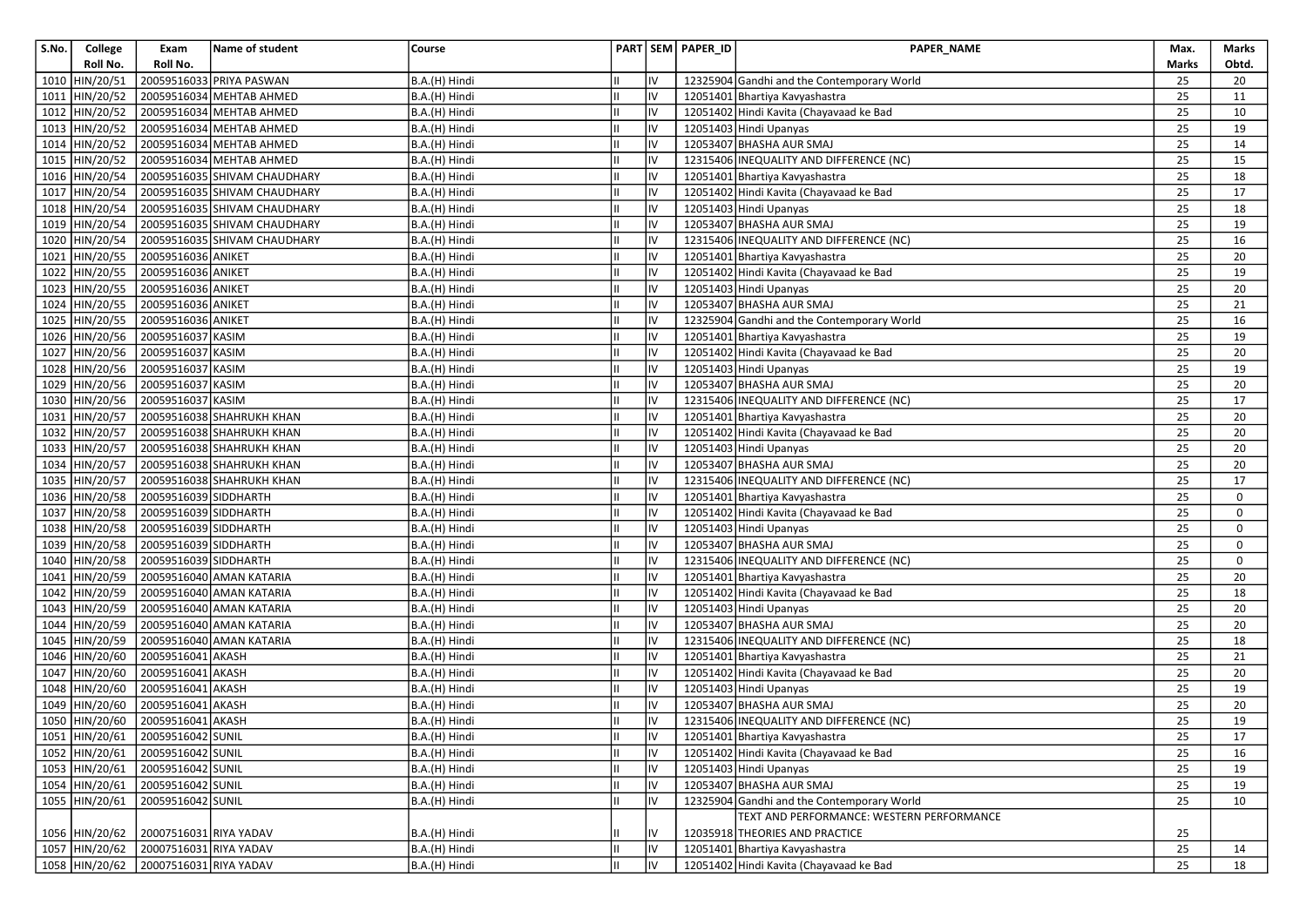| S.No. | College        | Exam                   | Name of student                           | Course          |    | PART SEM PAPER_ID | PAPER_NAME                                            | Max.  | Marks |
|-------|----------------|------------------------|-------------------------------------------|-----------------|----|-------------------|-------------------------------------------------------|-------|-------|
|       | Roll No.       | Roll No.               |                                           |                 |    |                   |                                                       | Marks | Obtd. |
|       | 1059 HIN/20/62 | 20007516031 RIYA YADAV |                                           | B.A.(H) Hindi   | IV |                   | 12051403 Hindi Upanyas                                | 25    | 16    |
|       | 1060 HIN/20/62 | 20007516031 RIYA YADAV |                                           | B.A.(H) Hindi   | IV |                   | 12053407 BHASHA AUR SMAJ                              | 25    | 18    |
|       | 1061 HIN/20/63 |                        | 19059516055 NITISH KUMAR YADAV            | B.A.(H) Hindi   | IV |                   | 12051401 Bhartiya Kavyashastra                        | 25    | 18    |
|       | 1062 HIN/20/63 |                        | 19059516055 NITISH KUMAR YADAV            | B.A.(H) Hindi   | IV |                   | 12051402 Hindi Kavita (Chayavaad ke Bad               | 25    | 20    |
|       | 1063 HIN/20/63 |                        | 19059516055 NITISH KUMAR YADAV            | B.A.(H) Hindi   | IV |                   | 12051403 Hindi Upanyas                                | 25    | 20    |
|       | 1064 HIN/20/63 |                        | 19059516055 NITISH KUMAR YADAV            | B.A.(H) Hindi   | IV |                   | 12053407 BHASHA AUR SMAJ                              | 25    | 20    |
|       | 1065 HIN/20/63 |                        | 19059516055 NITISH KUMAR YADAV            | B.A.(H) Hindi   | IV |                   | 12325904 Gandhi and the Contemporary World            | 25    | 17    |
|       | 1066 HIN/20/64 | 19059516052 ADITYA DAS |                                           | B.A.(H) Hindi   | IV |                   | 12051401 Bhartiya Kavyashastra                        | 25    | 18    |
|       | 1067 HIN/20/64 | 19059516052 ADITYA DAS |                                           | B.A.(H) Hindi   | IV |                   | 12051402 Hindi Kavita (Chayavaad ke Bad               | 25    | 18    |
|       | 1068 HIN/20/64 | 19059516052 ADITYA DAS |                                           | B.A.(H) Hindi   | IV |                   | 12051403 Hindi Upanyas                                | 25    | 19    |
|       | 1069 HIN/20/64 | 19059516052 ADITYA DAS |                                           | B.A.(H) Hindi   | IV |                   | 12053407 BHASHA AUR SMAJ                              | 25    | 20    |
|       | 1070 HIN/20/64 | 19059516052 ADITYA DAS |                                           | B.A.(H) Hindi   | IV |                   | 12325904 Gandhi and the Contemporary World            | 25    | 11    |
|       | 1071 HIN/20/7  |                        | 20059516051 DILIP KUMAR                   | B.A.(H) Hindi   | IV |                   | 12051401 Bhartiya Kavyashastra                        | 25    | 20    |
|       | 1072 HIN/20/7  |                        | 20059516051 DILIP KUMAR                   | B.A.(H) Hindi   | IV |                   | 12051402 Hindi Kavita (Chayavaad ke Bad               | 25    | 22    |
|       | 1073 HIN/20/7  |                        | 20059516051 DILIP KUMAR                   | B.A.(H) Hindi   | IV |                   | 12051403 Hindi Upanyas                                | 25    | 22    |
|       | 1074 HIN/20/7  |                        | 20059516051 DILIP KUMAR                   | B.A.(H) Hindi   | IV |                   | 12053407 BHASHA AUR SMAJ                              | 25    | 22    |
|       | 1075 HIN/20/7  |                        | 20059516051 DILIP KUMAR                   | B.A.(H) Hindi   | IV |                   | 12325904 Gandhi and the Contemporary World            | 25    | 22    |
|       | 1076 HIN/20/9  | 20059516005 VINOD      |                                           | B.A.(H) Hindi   | IV |                   | 12051401 Bhartiya Kavyashastra                        | 25    | 20    |
|       | 1077 HIN/20/9  | 20059516005 VINOD      |                                           | B.A.(H) Hindi   | IV |                   | 12051402 Hindi Kavita (Chayavaad ke Bad               | 25    | 20    |
|       | 1078 HIN/20/9  | 20059516005 VINOD      |                                           | B.A.(H) Hindi   | IV |                   | 12051403 Hindi Upanyas                                | 25    | 19    |
|       | 1079 HIN/20/9  | 20059516005 VINOD      |                                           | B.A.(H) Hindi   | IV |                   | 12053407 BHASHA AUR SMAJ                              | 25    | 20    |
|       | 1080 HIN/20/9  | 20059516005 VINOD      |                                           | B.A.(H) Hindi   | IV |                   | 12315406 INEQUALITY AND DIFFERENCE (NC)               | 25    | 19    |
|       | 1081 HIS/20/10 |                        | 20059518007 VANSHIKA VERMA                | B.A.(H) History | IV |                   | 12311405 RISE OF THE MODERN WEST-II (NC)              | 25    | 17    |
|       | 1082 HIS/20/10 |                        | 20059518007 VANSHIKA VERMA                | B.A.(H) History | IV |                   | 12311406 HISTORY OF INDIA-V (C. 1500-1600)            | 25    | 19    |
|       | 1083 HIS/20/10 |                        | 20059518007 VANSHIKA VERMA                | B.A.(H) History | IV |                   | 12311407 HISTORY OF INDIA-VI (C. 1750-1857)           | 25    | 23    |
|       | 1084 HIS/20/10 |                        | 20059518007 VANSHIKA VERMA                | B.A.(H) History | IV |                   | 12311407 HISTORY OF INDIA-VI (C. 1750-1857)           | 25    | 23    |
|       | 1085 HIS/20/10 |                        | 20059518007 VANSHIKA VERMA                | B.A.(H) History | IV |                   | 12313405 INDIAN ART AND ARCHIECTURE                   | 25    | 19    |
|       | 1086 HIS/20/10 |                        | 20059518007 VANSHIKA VERMA                | B.A.(H) History | IV |                   | 12325904 Gandhi and the Contemporary World            | 25    | 22    |
|       | 1087 HIS/20/12 | 20059518008 DEVENDER   |                                           | B.A.(H) History | IV |                   | 12311405 RISE OF THE MODERN WEST-II (NC)              | 25    | 16    |
|       | 1088 HIS/20/12 | 20059518008 DEVENDER   |                                           | B.A.(H) History | IV |                   | 12311406 HISTORY OF INDIA-V (C. 1500-1600)            | 25    | 12    |
|       | 1089 HIS/20/12 | 20059518008 DEVENDER   |                                           | B.A.(H) History | IV |                   | 12311407 HISTORY OF INDIA-VI (C. 1750-1857)           | 25    | 12    |
|       | 1090 HIS/20/12 | 20059518008 DEVENDER   |                                           | B.A.(H) History | IV |                   | 12311407 HISTORY OF INDIA-VI (C. 1750-1857)           | 25    | 12    |
|       | 1091 HIS/20/12 | 20059518008 DEVENDER   |                                           | B.A.(H) History | IV |                   | 12313405 INDIAN ART AND ARCHIECTURE                   | 25    | 19    |
|       | 1092 HIS/20/12 | 20059518008 DEVENDER   |                                           | B.A.(H) History | IV |                   | 12325904 Gandhi and the Contemporary World            | 25    | 15    |
|       | 1093 HIS/20/13 |                        | 20059518039 SUMAIRA RAHMAN                | B.A.(H) History | IV |                   | 12115923 SOCIAL PSYCHOLOGY: UNDERSTANDING HUMAN WORLD | 25    | 18    |
|       | 1094 HIS/20/13 |                        | 20059518039 SUMAIRA RAHMAN                | B.A.(H) History | IV |                   | 12311405 RISE OF THE MODERN WEST-II (NC)              | 25    | 16    |
|       | 1095 HIS/20/13 |                        | 20059518039 SUMAIRA RAHMAN                | B.A.(H) History | IV |                   | 12311406 HISTORY OF INDIA-V (C. 1500-1600)            | 25    | 19    |
|       | 1096 HIS/20/13 |                        | 20059518039 SUMAIRA RAHMAN                | B.A.(H) History | IV |                   | 12311407 HISTORY OF INDIA-VI (C. 1750-1857)           | 25    | 21    |
|       | 1097 HIS/20/13 |                        | 20059518039 SUMAIRA RAHMAN                | B.A.(H) History | IV |                   | 12311407 HISTORY OF INDIA-VI (C. 1750-1857)           | 25    | 21    |
|       | 1098 HIS/20/13 |                        | 20059518039 SUMAIRA RAHMAN                | B.A.(H) History | IV |                   | 12313405 INDIAN ART AND ARCHIECTURE                   | 25    | 18    |
|       | 1099 HIS/20/14 |                        | 20059518009 DUINA TALUKDAR                | B.A.(H) History | IV |                   | 12311405 RISE OF THE MODERN WEST-II (NC)              | 25    | 20    |
|       |                |                        | 1100 HIS/20/14 20059518009 DUINA TALUKDAR | B.A.(H) History | IV |                   | 12311406 HISTORY OF INDIA-V (C. 1500-1600)            | 25    | 19    |
|       | 1101 HIS/20/14 |                        | 20059518009 DUINA TALUKDAR                | B.A.(H) History | IV |                   | 12311407 HISTORY OF INDIA-VI (C. 1750-1857)           | 25    | 22    |
|       | 1102 HIS/20/14 |                        | 20059518009 DUINA TALUKDAR                | B.A.(H) History | IV |                   | 12311407 HISTORY OF INDIA-VI (C. 1750-1857)           | 25    | 22    |
|       | 1103 HIS/20/14 |                        | 20059518009 DUINA TALUKDAR                | B.A.(H) History | IV |                   | 12313405 INDIAN ART AND ARCHIECTURE                   | 25    | 18    |
|       | 1104 HIS/20/14 |                        | 20059518009 DUINA TALUKDAR                | B.A.(H) History | IV |                   | 12325904 Gandhi and the Contemporary World            | 25    | 22    |
|       | 1105 HIS/20/16 |                        | 20059518040 MOHAMMAD TAHA ALI             | B.A.(H) History | IV |                   | 12311405 RISE OF THE MODERN WEST-II (NC)              | 25    | 19    |
|       | 1106 HIS/20/16 |                        | 20059518040 MOHAMMAD TAHA ALI             | B.A.(H) History | IV |                   | 12311406 HISTORY OF INDIA-V (C. 1500-1600)            | 25    | 19    |
|       | 1107 HIS/20/16 |                        | 20059518040 MOHAMMAD TAHA ALI             | B.A.(H) History | IV |                   | 12311407 HISTORY OF INDIA-VI (C. 1750-1857)           | 25    | 22    |
|       | 1108 HIS/20/16 |                        | 20059518040 MOHAMMAD TAHA ALI             | B.A.(H) History | IV |                   | 12311407 HISTORY OF INDIA-VI (C. 1750-1857)           | 25    | 22    |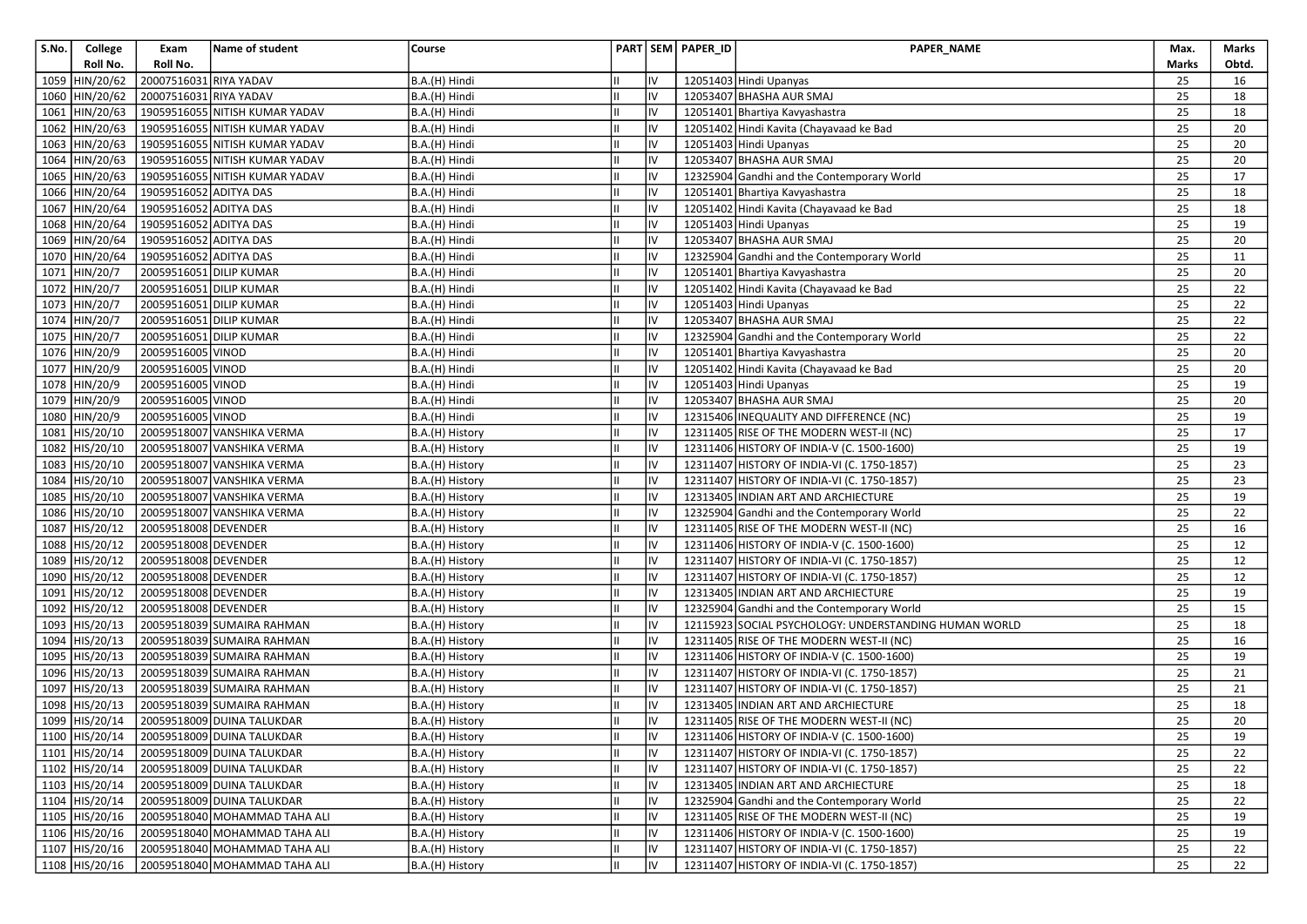| S.No. | College        | Exam               | Name of student                        | Course          |     | PART SEM PAPER_ID | PAPER_NAME                                            | Max.            | Marks |
|-------|----------------|--------------------|----------------------------------------|-----------------|-----|-------------------|-------------------------------------------------------|-----------------|-------|
|       | Roll No.       | Roll No.           |                                        |                 |     |                   |                                                       | Marks           | Obtd. |
|       | 1109 HIS/20/16 |                    | 20059518040 MOHAMMAD TAHA ALI          | B.A.(H) History | IV  |                   | 12313405 INDIAN ART AND ARCHIECTURE                   | 25              | 20    |
| 1110  | HIS/20/16      |                    | 20059518040 MOHAMMAD TAHA ALI          | B.A.(H) History | IV  |                   | 12325904 Gandhi and the Contemporary World            | 25              | 22    |
| 1111  | HIS/20/17      |                    | 20059518041 SUBHADIP CHANDRA           | B.A.(H) History | IV  |                   | 12311405 RISE OF THE MODERN WEST-II (NC)              | 25              | 17    |
| 1112  | HIS/20/17      |                    | 20059518041 SUBHADIP CHANDRA           | B.A.(H) History | IV  |                   | 12311406 HISTORY OF INDIA-V (C. 1500-1600)            | 25              | 18    |
|       | 1113 HIS/20/17 |                    | 20059518041 SUBHADIP CHANDRA           | B.A.(H) History | IV  |                   | 12311407 HISTORY OF INDIA-VI (C. 1750-1857)           | 25              | 14    |
|       | 1114 HIS/20/17 |                    | 20059518041 SUBHADIP CHANDRA           | B.A.(H) History | IV  |                   | 12311407 HISTORY OF INDIA-VI (C. 1750-1857)           | 25              | 14    |
|       | 1115 HIS/20/17 |                    | 20059518041 SUBHADIP CHANDRA           | B.A.(H) History | IV  |                   | 12313405 INDIAN ART AND ARCHIECTURE                   | 25              | 20    |
|       | 1116 HIS/20/17 |                    | 20059518041 SUBHADIP CHANDRA           | B.A.(H) History | IV  |                   | 12325904 Gandhi and the Contemporary World            | 25              | 18    |
|       | 1117 HIS/20/19 |                    | 20059518043 MEHAK GUPTA                | B.A.(H) History | IV  |                   | 12115923 SOCIAL PSYCHOLOGY: UNDERSTANDING HUMAN WORLD | 25              | 20    |
|       | 1118 HIS/20/19 |                    | 20059518043 MEHAK GUPTA                | B.A.(H) History | IV  |                   | 12311405 RISE OF THE MODERN WEST-II (NC)              | 25              | 19    |
|       | 1119 HIS/20/19 |                    | 20059518043 MEHAK GUPTA                | B.A.(H) History | IV  |                   | 12311406 HISTORY OF INDIA-V (C. 1500-1600)            | 25              | 19    |
|       | 1120 HIS/20/19 |                    | 20059518043 MEHAK GUPTA                | B.A.(H) History | IV  |                   | 12311407 HISTORY OF INDIA-VI (C. 1750-1857)           | 25              | 21    |
|       | 1121 HIS/20/19 |                    | 20059518043 MEHAK GUPTA                | B.A.(H) History | IV  |                   | 12311407 HISTORY OF INDIA-VI (C. 1750-1857)           | 25              | 21    |
|       | 1122 HIS/20/19 |                    | 20059518043 MEHAK GUPTA                | B.A.(H) History | IV  |                   | 12313405 INDIAN ART AND ARCHIECTURE                   | 25              | 20    |
|       | 1123 HIS/20/2  |                    | 20059518001 NARESH CHANDER             | B.A.(H) History | IV  |                   | 12275401 Indian Economy-II OR                         | 25              | 18    |
|       | 1124 HIS/20/2  |                    | 20059518001 NARESH CHANDER             | B.A.(H) History | IV  |                   | 12311405 RISE OF THE MODERN WEST-II (NC)              | 25              | 19    |
|       | 1125 HIS/20/2  |                    | 20059518001 NARESH CHANDER             | B.A.(H) History | IV  |                   | 12311406 HISTORY OF INDIA-V (C. 1500-1600)            | 25              | 19    |
|       | 1126 HIS/20/2  |                    | 20059518001 NARESH CHANDER             | B.A.(H) History | IV  |                   | 12311407 HISTORY OF INDIA-VI (C. 1750-1857)           | 25              | 21    |
| 1127  | HIS/20/2       |                    | 20059518001 NARESH CHANDER             | B.A.(H) History | IV  |                   | 12311407 HISTORY OF INDIA-VI (C. 1750-1857)           | 25              | 21    |
|       | 1128 HIS/20/2  |                    | 20059518001 NARESH CHANDER             | B.A.(H) History | IV  |                   | 12313405 INDIAN ART AND ARCHIECTURE                   | 25              | 20    |
|       | 1129 HIS/20/21 | 20059518044 SAKSHI |                                        | B.A.(H) History | IV  |                   | 12311405 RISE OF THE MODERN WEST-II (NC)              | 25              | 16    |
|       | 1130 HIS/20/21 | 20059518044 SAKSHI |                                        | B.A.(H) History | IV  |                   | 12311406 HISTORY OF INDIA-V (C. 1500-1600)            | 25              | 12    |
| 1131  | HIS/20/21      | 20059518044 SAKSHI |                                        | B.A.(H) History | IV  |                   | 12311407 HISTORY OF INDIA-VI (C. 1750-1857)           | 25              | 12    |
|       | 1132 HIS/20/21 | 20059518044 SAKSHI |                                        | B.A.(H) History | IV  |                   | 12313405 INDIAN ART AND ARCHIECTURE                   | 25              | 19    |
|       | 1133 HIS/20/21 | 20059518044 SAKSHI |                                        | B.A.(H) History | IV  |                   | 12325904 Gandhi and the Contemporary World            | 25              | 22    |
|       | 1134 HIS/20/22 |                    | 20059518045 MUJAHIDUL ISLAM            | B.A.(H) History | IV  |                   | 12311405 RISE OF THE MODERN WEST-II (NC)              | 25              | 17    |
|       | 1135 HIS/20/22 |                    | 20059518045 MUJAHIDUL ISLAM            | B.A.(H) History | IV  |                   | 12311406 HISTORY OF INDIA-V (C. 1500-1600)            | 25              | 18    |
|       | 1136 HIS/20/22 |                    | 20059518045 MUJAHIDUL ISLAM            | B.A.(H) History | IV  |                   | 12311407 HISTORY OF INDIA-VI (C. 1750-1857)           | 25              | 21    |
|       | 1137 HIS/20/22 |                    | 20059518045 MUJAHIDUL ISLAM            | B.A.(H) History | IV  |                   | 12311407 HISTORY OF INDIA-VI (C. 1750-1857)           | 25              | 21    |
|       | 1138 HIS/20/22 |                    | 20059518045 MUJAHIDUL ISLAM            | B.A.(H) History | IV  |                   | 12313405 INDIAN ART AND ARCHIECTURE                   | 25              | 19    |
|       | 1139 HIS/20/22 |                    | 20059518045 MUJAHIDUL ISLAM            | B.A.(H) History | IV  |                   | 12325904 Gandhi and the Contemporary World            | 25              | 21    |
|       | 1140 HIS/20/23 |                    | 20059518046 SUPRIYO DAS PURKAYASTHA    | B.A.(H) History | IV  |                   | 12311405 RISE OF THE MODERN WEST-II (NC)              | 25              | 16    |
|       | 1141 HIS/20/23 |                    | 20059518046 SUPRIYO DAS PURKAYASTHA    | B.A.(H) History | IV  |                   | 12311406 HISTORY OF INDIA-V (C. 1500-1600)            | 25              | 15    |
|       | 1142 HIS/20/23 |                    | 20059518046 SUPRIYO DAS PURKAYASTHA    | B.A.(H) History | IV  |                   | 12311407 HISTORY OF INDIA-VI (C. 1750-1857)           | 25              | 15    |
|       | 1143 HIS/20/23 |                    | 20059518046 SUPRIYO DAS PURKAYASTHA    | B.A.(H) History | IV  |                   | 12311407 HISTORY OF INDIA-VI (C. 1750-1857)           | 25              | 15    |
|       | 1144 HIS/20/23 |                    | 20059518046 SUPRIYO DAS PURKAYASTHA    | B.A.(H) History | IV  |                   | 12313405 INDIAN ART AND ARCHIECTURE                   | 25              | 12    |
| 1145  | HIS/20/23      |                    | 20059518046 SUPRIYO DAS PURKAYASTHA    | B.A.(H) History | IV  |                   | 61015913 PRODUCTION & OPERATIONS MANAGEMENT           | 25              | 14    |
|       | 1146 HIS/20/24 |                    | 20059518010 RAHUL KUMAR                | B.A.(H) History | IV  |                   | 12311405 RISE OF THE MODERN WEST-II (NC)              | 25              | 20    |
|       | 1147 HIS/20/24 |                    | 20059518010 RAHUL KUMAR                | B.A.(H) History | IV  |                   | 12311406 HISTORY OF INDIA-V (C. 1500-1600)            | 25              | 17    |
|       | 1148 HIS/20/24 |                    | 20059518010 RAHUL KUMAR                | B.A.(H) History | IV  |                   | 12311407 HISTORY OF INDIA-VI (C. 1750-1857)           | 25              | 15    |
|       | 1149 HIS/20/24 |                    | 20059518010 RAHUL KUMAR                | B.A.(H) History | IV  |                   | 12311407 HISTORY OF INDIA-VI (C. 1750-1857)           | 25              | 15    |
|       |                |                    | 1150 HIS/20/24 20059518010 RAHUL KUMAR | B.A.(H) History | IV  |                   | 12313405 INDIAN ART AND ARCHIECTURE                   | $\overline{25}$ | 20    |
|       | 1151 HIS/20/24 |                    | 20059518010 RAHUL KUMAR                | B.A.(H) History | lıv |                   | 12325904 Gandhi and the Contemporary World            | 25              | 19    |
|       | 1152 HIS/20/25 |                    | 20059518011 SAMRUDDHI KOLASKAR         | B.A.(H) History | IV  |                   | 12115923 SOCIAL PSYCHOLOGY: UNDERSTANDING HUMAN WORLD | 25              | 20    |
|       | 1153 HIS/20/25 |                    | 20059518011 SAMRUDDHI KOLASKAR         | B.A.(H) History | IV  |                   | 12311405 RISE OF THE MODERN WEST-II (NC)              | 25              | 18    |
|       | 1154 HIS/20/25 |                    | 20059518011 SAMRUDDHI KOLASKAR         | B.A.(H) History | IV  |                   | 12311406 HISTORY OF INDIA-V (C. 1500-1600)            | 25              | 20    |
|       | 1155 HIS/20/25 |                    | 20059518011 SAMRUDDHI KOLASKAR         | B.A.(H) History | IV  |                   | 12311407 HISTORY OF INDIA-VI (C. 1750-1857)           | 25              | 22    |
|       | 1156 HIS/20/25 |                    | 20059518011 SAMRUDDHI KOLASKAR         | B.A.(H) History | IV  |                   | 12311407 HISTORY OF INDIA-VI (C. 1750-1857)           | 25              | 22    |
|       | 1157 HIS/20/25 |                    | 20059518011 SAMRUDDHI KOLASKAR         | B.A.(H) History | IV  |                   | 12313405 INDIAN ART AND ARCHIECTURE                   | 25              | 19    |
|       | 1158 HIS/20/26 |                    | 20059518047 KARAN SINGH TOMAR          | B.A.(H) History | liv |                   | 12311405 RISE OF THE MODERN WEST-II (NC)              | 25              | 17    |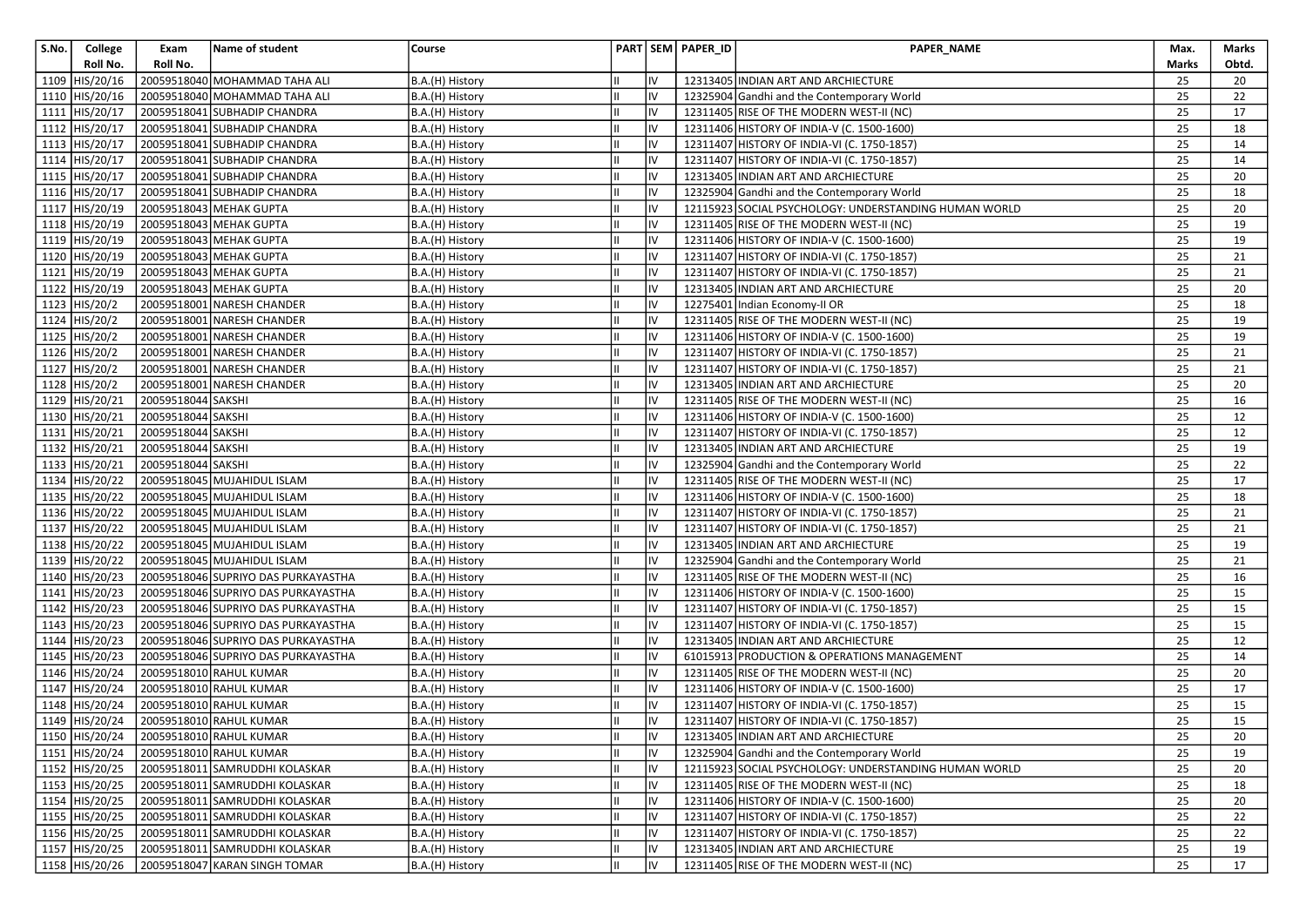| S.No. | College                          | Exam                    | Name of student                                  | Course                             |    |          | PART SEM PAPER_ID | PAPER_NAME                                                                                | Max.         | Marks    |
|-------|----------------------------------|-------------------------|--------------------------------------------------|------------------------------------|----|----------|-------------------|-------------------------------------------------------------------------------------------|--------------|----------|
|       | Roll No.                         | Roll No.                |                                                  |                                    |    |          |                   |                                                                                           | <b>Marks</b> | Obtd.    |
|       | 1159 HIS/20/26                   |                         | 20059518047 KARAN SINGH TOMAR                    | B.A.(H) History                    |    | IV       |                   | 12311406 HISTORY OF INDIA-V (C. 1500-1600)                                                | 25           | 0        |
|       | 1160 HIS/20/26                   |                         | 20059518047 KARAN SINGH TOMAR                    | B.A.(H) History                    | Iн | IV       |                   | 12311407 HISTORY OF INDIA-VI (C. 1750-1857)                                               | 25           | 15       |
|       | 1161 HIS/20/26                   |                         | 20059518047 KARAN SINGH TOMAR                    | B.A.(H) History                    |    | IV       |                   | 12311407 HISTORY OF INDIA-VI (C. 1750-1857)                                               | 25           | 15       |
|       | 1162 HIS/20/26                   |                         | 20059518047 KARAN SINGH TOMAR                    | B.A.(H) History                    |    | IV       |                   | 12313405 INDIAN ART AND ARCHIECTURE                                                       | 25           | 19       |
|       | 1163 HIS/20/26                   |                         | 20059518047 KARAN SINGH TOMAR                    | B.A.(H) History                    |    | IV       |                   | 12325904 Gandhi and the Contemporary World                                                | 25           | 17       |
|       | 1164 HIS/20/28                   | 20059518048 MAHESH      |                                                  | B.A.(H) History                    | Ш  | IV       |                   | 12055401 Hindi Ka Veshvik Paridrishye                                                     | 25           | 20       |
|       | 1165 HIS/20/28                   | 20059518048 MAHESH      |                                                  | B.A.(H) History                    |    | IV       |                   | 12311405 RISE OF THE MODERN WEST-II (NC)                                                  | 25           | 19       |
|       | 1166 HIS/20/28                   | 20059518048 MAHESH      |                                                  | B.A.(H) History                    |    | IV       |                   | 12311406 HISTORY OF INDIA-V (C. 1500-1600)                                                | 25           | 17       |
|       | 1167 HIS/20/28                   | 20059518048 MAHESH      |                                                  | B.A.(H) History                    | Iн | IV       |                   | 12311407 HISTORY OF INDIA-VI (C. 1750-1857)                                               | 25           | 20       |
|       | 1168 HIS/20/28                   | 20059518048 MAHESH      |                                                  | B.A.(H) History                    |    | IV       |                   | 12311407 HISTORY OF INDIA-VI (C. 1750-1857)                                               | 25           | 20       |
|       | 1169 HIS/20/28                   | 20059518048 MAHESH      |                                                  | B.A.(H) History                    |    | IV       |                   | 12313405 INDIAN ART AND ARCHIECTURE                                                       | 25           | 20       |
|       |                                  |                         |                                                  |                                    |    |          |                   | TEXT AND PERFORMANCE: WESTERN PERFORMANCE                                                 |              |          |
|       | 1170 HIS/20/29                   |                         | 20059518013 ARCHONA BANERJEE                     | B.A.(H) History                    |    | IV       |                   | 12035918 THEORIES AND PRACTICE                                                            | 25           | 13       |
|       | 1171 HIS/20/29                   |                         | 20059518013 ARCHONA BANERJEE                     | B.A.(H) History                    |    | IV       |                   | 12311405 RISE OF THE MODERN WEST-II (NC)                                                  | 25           | 20       |
|       | 1172 HIS/20/29                   |                         | 20059518013 ARCHONA BANERJEE                     | B.A.(H) History                    |    | IV       |                   | 12311406 HISTORY OF INDIA-V (C. 1500-1600)                                                | 25           | 18       |
|       | 1173 HIS/20/29                   |                         | 20059518013 ARCHONA BANERJEE                     | B.A.(H) History                    |    | IV       |                   | 12311407 HISTORY OF INDIA-VI (C. 1750-1857)                                               | 25           | 22       |
|       | 1174 HIS/20/29                   |                         | 20059518013 ARCHONA BANERJEE                     | B.A.(H) History                    |    | IV       |                   | 12311407 HISTORY OF INDIA-VI (C. 1750-1857)                                               | 25           | 22       |
|       | 1175 HIS/20/29                   |                         | 20059518013 ARCHONA BANERJEE                     | B.A.(H) History                    |    | IV       |                   | 12313405 INDIAN ART AND ARCHIECTURE                                                       | 25           | 20       |
|       | 1176 HIS/20/3                    |                         | 20059518002 TENZIN KHATUP                        | B.A.(H) History                    |    | IV       |                   | 12311405 RISE OF THE MODERN WEST-II (NC)                                                  | 25           | 16       |
|       | 1177 HIS/20/3                    |                         | 20059518002 TENZIN KHATUP                        | B.A.(H) History                    | IШ | IV       |                   | 12311406 HISTORY OF INDIA-V (C. 1500-1600)                                                | 25           | 16       |
|       | 1178 HIS/20/3                    |                         | 20059518002 TENZIN KHATUP                        | B.A.(H) History                    |    | IV       |                   | 12311407 HISTORY OF INDIA-VI (C. 1750-1857)                                               | 25           | 15       |
|       | 1179 HIS/20/3                    |                         | 20059518002 TENZIN KHATUP                        | B.A.(H) History                    |    | IV       |                   | 12311407 HISTORY OF INDIA-VI (C. 1750-1857)                                               | 25           | 15       |
|       | 1180 HIS/20/3                    |                         | 20059518002 TENZIN KHATUP                        | B.A.(H) History                    |    | IV       |                   | 12313405 INDIAN ART AND ARCHIECTURE                                                       | 25           | 18       |
|       | 1181 HIS/20/3                    |                         | 20059518002 TENZIN KHATUP                        | B.A.(H) History                    | Ш  | IV       |                   | 12325904 Gandhi and the Contemporary World                                                | 25           | 20       |
|       | 1182 HIS/20/30                   |                         | 20059518012 ANDREW S BASTIAN                     | B.A.(H) History                    |    | IV       |                   | 12311405 RISE OF THE MODERN WEST-II (NC)                                                  | 25           | 16       |
|       | 1183 HIS/20/30                   |                         | 20059518012 ANDREW S BASTIAN                     | B.A.(H) History                    |    | IV       |                   | 12311406 HISTORY OF INDIA-V (C. 1500-1600)                                                | 25           | 16       |
|       | 1184 HIS/20/30                   |                         | 20059518012 ANDREW S BASTIAN                     | B.A.(H) History                    | Iн | IV       |                   | 12311407 HISTORY OF INDIA-VI (C. 1750-1857)                                               | 25           | 12       |
|       | 1185 HIS/20/30                   |                         | 20059518012 ANDREW S BASTIAN                     | B.A.(H) History                    |    | IV       |                   | 12311407 HISTORY OF INDIA-VI (C. 1750-1857)                                               | 25           | 12       |
|       | 1186 HIS/20/30                   |                         | 20059518012 ANDREW S BASTIAN                     | B.A.(H) History                    |    | IV       |                   | 12313405 INDIAN ART AND ARCHIECTURE                                                       | 25           | 19       |
|       | 1187 HIS/20/30                   |                         | 20059518012 ANDREW S BASTIAN                     | B.A.(H) History                    |    | IV       |                   | 12325904 Gandhi and the Contemporary World                                                | 25           | 19       |
|       | 1188 HIS/20/31                   | 20059518014 ANUBHA      |                                                  | B.A.(H) History                    | Ш  | IV       |                   | 12275401 Indian Economy-II OR                                                             | 25           | 14       |
|       | 1189 HIS/20/31                   | 20059518014 ANUBHA      |                                                  | B.A.(H) History                    |    | IV       |                   | 12311405 RISE OF THE MODERN WEST-II (NC)                                                  | 25           | 16       |
|       | 1190 HIS/20/31                   | 20059518014 ANUBHA      |                                                  | B.A.(H) History                    |    | IV       |                   | 12311406 HISTORY OF INDIA-V (C. 1500-1600)                                                | 25           | 16       |
|       | 1191 HIS/20/31                   | 20059518014 ANUBHA      |                                                  | B.A.(H) History                    |    | IV       |                   | 12311407 HISTORY OF INDIA-VI (C. 1750-1857)                                               | 25           | 12       |
|       | 1192 HIS/20/31                   | 20059518014 ANUBHA      |                                                  | B.A.(H) History                    |    | IV       |                   | 12311407 HISTORY OF INDIA-VI (C. 1750-1857)                                               | 25           | 12       |
|       | 1193 HIS/20/31                   | 20059518014 ANUBHA      |                                                  | B.A.(H) History                    |    | IV       |                   | 12313405 INDIAN ART AND ARCHIECTURE                                                       | 25           | 19       |
|       | 1194 HIS/20/32                   | 20059518015 RITUJ PATEL |                                                  | B.A.(H) History                    |    | IV       |                   | 12275401 Indian Economy-II OR                                                             | 25           | 23       |
|       | 1195 HIS/20/32                   | 20059518015 RITUJ PATEL |                                                  | B.A.(H) History                    | IШ | IV       |                   | 12311405 RISE OF THE MODERN WEST-II (NC)                                                  | 25<br>25     | 20       |
|       | 1196 HIS/20/32                   | 20059518015 RITUJ PATEL |                                                  | B.A.(H) History                    |    | IV       |                   | 12311406 HISTORY OF INDIA-V (C. 1500-1600)                                                |              | 19       |
|       | 1197 HIS/20/32                   | 20059518015 RITUJ PATEL |                                                  | B.A.(H) History                    |    | IV       |                   | 12311407 HISTORY OF INDIA-VI (C. 1750-1857)                                               | 25           | 22       |
|       | 1198 HIS/20/32                   | 20059518015 RITUJ PATEL |                                                  | B.A.(H) History                    |    | IV       |                   | 12311407 HISTORY OF INDIA-VI (C. 1750-1857)                                               | 25           | 22       |
|       | 1199 HIS/20/32                   | 20059518015 RITUJ PATEL |                                                  | B.A.(H) History                    | TШ | IV       |                   | 12313405 INDIAN ART AND ARCHIECTURE                                                       | 25           | 20       |
|       | 1200 HIS/20/33                   |                         | 20059518049 NAHIDUDDIN                           | B.A.(H) History                    | Iш | IV       |                   | 12311405 RISE OF THE MODERN WEST-II (NC)                                                  | 25           | 15       |
|       | 1201 HIS/20/33                   |                         | 20059518049 NAHIDUDDIN                           | B.A.(H) History                    |    | IV       |                   | 12311406 HISTORY OF INDIA-V (C. 1500-1600)<br>12311407 HISTORY OF INDIA-VI (C. 1750-1857) | 25           | 0        |
|       | 1202 HIS/20/33                   |                         | 20059518049 NAHIDUDDIN                           | B.A.(H) History                    | IШ | IV       |                   |                                                                                           | 25           | 0        |
|       | 1203 HIS/20/33                   |                         | 20059518049 NAHIDUDDIN                           | B.A.(H) History                    |    | IV       |                   | 12311407 HISTORY OF INDIA-VI (C. 1750-1857)                                               | 25           | 0        |
|       | 1204 HIS/20/33<br>1205 HIS/20/33 |                         | 20059518049 NAHIDUDDIN<br>20059518049 NAHIDUDDIN | B.A.(H) History<br>B.A.(H) History |    | IV<br>IV |                   | 12313405 INDIAN ART AND ARCHIECTURE<br>12325904 Gandhi and the Contemporary World         | 25<br>25     | 17       |
|       |                                  |                         |                                                  |                                    |    |          |                   |                                                                                           |              |          |
|       | 1206 HIS/20/35                   |                         | 20059518016 RAHUL JATHAV                         | B.A.(H) History<br>B.A.(H) History | Ш  | IV<br>IV |                   | 12275401 Indian Economy-II OR<br>12311405 RISE OF THE MODERN WEST-II (NC)                 | 25<br>25     | 23<br>17 |
|       | 1207 HIS/20/35                   |                         | 20059518016 RAHUL JATHAV                         |                                    |    |          |                   |                                                                                           |              |          |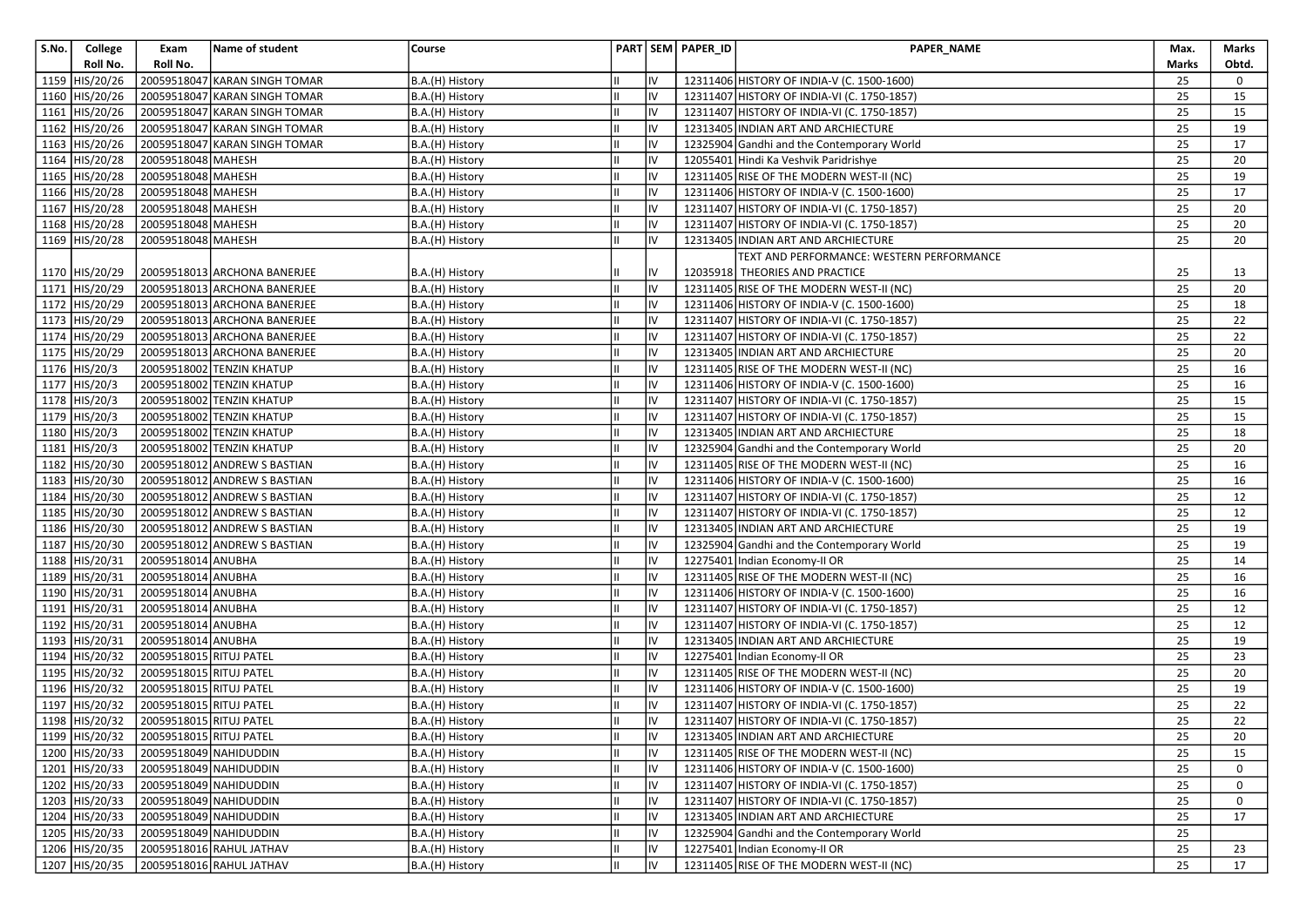| S.No. | College                        | Exam                   | Name of student                                                  | Course                             |          | PART SEM PAPER_ID | PAPER_NAME                                                                                 | Max.            | Marks    |
|-------|--------------------------------|------------------------|------------------------------------------------------------------|------------------------------------|----------|-------------------|--------------------------------------------------------------------------------------------|-----------------|----------|
|       | Roll No.                       | Roll No.               |                                                                  |                                    |          |                   |                                                                                            | Marks           | Obtd.    |
|       | 1208 HIS/20/35                 |                        | 20059518016 RAHUL JATHAV                                         | B.A.(H) History                    | IV       |                   | 12311406 HISTORY OF INDIA-V (C. 1500-1600)                                                 | 25              | 20       |
| 1209  | HIS/20/35                      |                        | 20059518016 RAHUL JATHAV                                         | B.A.(H) History                    | IV       |                   | 12311407 HISTORY OF INDIA-VI (C. 1750-1857)                                                | 25              | 23       |
|       | 1210 HIS/20/35                 |                        | 20059518016 RAHUL JATHAV                                         | B.A.(H) History                    | IV       |                   | 12311407 HISTORY OF INDIA-VI (C. 1750-1857)                                                | 25              | 23       |
|       | 1211 HIS/20/35                 |                        | 20059518016 RAHUL JATHAV                                         | B.A.(H) History                    | IV       |                   | 12313405 INDIAN ART AND ARCHIECTURE                                                        | 25              | 17       |
|       |                                |                        |                                                                  |                                    |          |                   | TEXT AND PERFORMANCE: WESTERN PERFORMANCE                                                  |                 |          |
|       | 1212 HIS/20/36                 | 20059518017 GIOGI NAGA |                                                                  | B.A.(H) History                    | IV       |                   | 12035918 THEORIES AND PRACTICE                                                             | 25              |          |
|       | 1213 HIS/20/36                 | 20059518017 GIOGI NAGA |                                                                  | B.A.(H) History                    | IV       |                   | 12311405 RISE OF THE MODERN WEST-II (NC)                                                   | 25              | 14       |
|       | 1214 HIS/20/36                 | 20059518017 GIOGI NAGA |                                                                  | B.A.(H) History                    | IV       |                   | 12311406 HISTORY OF INDIA-V (C. 1500-1600)                                                 | 25              | 16       |
|       | 1215 HIS/20/36                 | 20059518017 GIOGI NAGA |                                                                  | B.A.(H) History                    | IV       |                   | 12311407 HISTORY OF INDIA-VI (C. 1750-1857)                                                | 25              | 12       |
|       | 1216 HIS/20/36                 | 20059518017 GIOGI NAGA |                                                                  | B.A.(H) History                    | IV       |                   | 12311407 HISTORY OF INDIA-VI (C. 1750-1857)                                                | 25              | 12       |
|       | 1217 HIS/20/36                 | 20059518017 GIOGI NAGA |                                                                  | B.A.(H) History                    | IV       |                   | 12313405 INDIAN ART AND ARCHIECTURE                                                        | 25              | 17       |
|       | 1218 HIS/20/37                 |                        | 20059518018 NASIM AHMAD                                          | B.A.(H) History                    | IV       |                   | 12311405 RISE OF THE MODERN WEST-II (NC)                                                   | 25              | 14       |
|       | 1219 HIS/20/37                 |                        | 20059518018 NASIM AHMAD                                          | B.A.(H) History                    | IV       |                   | 12311406 HISTORY OF INDIA-V (C. 1500-1600)                                                 | 25              | 18       |
|       | 1220 HIS/20/37                 |                        | 20059518018 NASIM AHMAD                                          | B.A.(H) History                    | IV       |                   | 12311407 HISTORY OF INDIA-VI (C. 1750-1857)                                                | 25              | 17       |
|       | 1221 HIS/20/37                 |                        | 20059518018 NASIM AHMAD                                          | B.A.(H) History                    | IV       |                   | 12311407 HISTORY OF INDIA-VI (C. 1750-1857)                                                | 25              | 17       |
|       | 1222 HIS/20/37                 |                        | 20059518018 NASIM AHMAD                                          | B.A.(H) History                    | IV       |                   | 12313405 INDIAN ART AND ARCHIECTURE                                                        | 25              | 17       |
|       | 1223 HIS/20/37                 |                        | 20059518018 NASIM AHMAD                                          | B.A.(H) History                    | IV       |                   | 12325904 Gandhi and the Contemporary World                                                 | 25              | 20       |
|       | 1224 HIS/20/38                 |                        | 20059518019 VISHAL BOKESHAN                                      | B.A.(H) History                    | IV       |                   | 12311405 RISE OF THE MODERN WEST-II (NC)                                                   | 25              | 17       |
|       | 1225 HIS/20/38                 |                        | 20059518019 VISHAL BOKESHAN                                      | B.A.(H) History                    | IV       |                   | 12311406 HISTORY OF INDIA-V (C. 1500-1600)                                                 | 25              | 19       |
|       | 1226 HIS/20/38                 |                        | 20059518019 VISHAL BOKESHAN                                      | B.A.(H) History                    | IV       |                   | 12311407 HISTORY OF INDIA-VI (C. 1750-1857)                                                | 25              | 15       |
|       | 1227 HIS/20/38                 |                        | 20059518019 VISHAL BOKESHAN                                      | B.A.(H) History                    | IV       |                   | 12311407 HISTORY OF INDIA-VI (C. 1750-1857)                                                | 25              | 15       |
|       | 1228 HIS/20/38                 |                        | 20059518019 VISHAL BOKESHAN                                      | B.A.(H) History                    | IV       |                   | 12313405 INDIAN ART AND ARCHIECTURE                                                        | 25              | 19       |
|       | 1229 HIS/20/38                 |                        | 20059518019 VISHAL BOKESHAN                                      | B.A.(H) History                    | IV       |                   | 12325904 Gandhi and the Contemporary World                                                 | 25              | 22       |
|       | 1230 HIS/20/39                 |                        | 20059518020 MANDEEP SINGH                                        | B.A.(H) History                    | IV       |                   | 12115923 SOCIAL PSYCHOLOGY: UNDERSTANDING HUMAN WORLD                                      | 25              | 18       |
|       | 1231 HIS/20/39                 |                        | 20059518020 MANDEEP SINGH                                        | B.A.(H) History                    | IV       |                   | 12311405 RISE OF THE MODERN WEST-II (NC)                                                   | 25              | 17       |
|       | 1232 HIS/20/39                 |                        | 20059518020 MANDEEP SINGH                                        | B.A.(H) History                    | IV       |                   | 12311406 HISTORY OF INDIA-V (C. 1500-1600)                                                 | 25              | 20       |
|       | 1233 HIS/20/39                 |                        | 20059518020 MANDEEP SINGH                                        | B.A.(H) History                    | IV       |                   | 12311407 HISTORY OF INDIA-VI (C. 1750-1857)                                                | 25              | 15       |
|       | 1234 HIS/20/39                 |                        | 20059518020 MANDEEP SINGH                                        | B.A.(H) History                    | IV       |                   | 12311407 HISTORY OF INDIA-VI (C. 1750-1857)                                                | 25              | 15       |
|       | 1235 HIS/20/39                 |                        | 20059518020 MANDEEP SINGH                                        | B.A.(H) History                    | IV       |                   | 12313405 INDIAN ART AND ARCHIECTURE                                                        | 25              | 19       |
| 1236  | HIS/20/4                       |                        | 20059518003 RISHAW SINGH BISHT                                   | B.A.(H) History                    | IV<br>IV |                   | 12311405 RISE OF THE MODERN WEST-II (NC)                                                   | 25<br>25        | 15       |
|       | 1237 HIS/20/4                  |                        | 20059518003 RISHAW SINGH BISHT                                   | B.A.(H) History                    |          |                   | 12311406 HISTORY OF INDIA-V (C. 1500-1600)                                                 | 25              | 17       |
|       | 1238 HIS/20/4<br>1239 HIS/20/4 |                        | 20059518003 RISHAW SINGH BISHT<br>20059518003 RISHAW SINGH BISHT | B.A.(H) History<br>B.A.(H) History | IV<br>IV |                   | 12311407 HISTORY OF INDIA-VI (C. 1750-1857)<br>12311407 HISTORY OF INDIA-VI (C. 1750-1857) | 25              | 16<br>16 |
|       | 1240 HIS/20/4                  |                        | 20059518003 RISHAW SINGH BISHT                                   |                                    | IV       |                   | 12313405 INDIAN ART AND ARCHIECTURE                                                        | 25              | 19       |
|       | 1241 HIS/20/4                  |                        | 20059518003 RISHAW SINGH BISHT                                   | B.A.(H) History<br>B.A.(H) History | IV       |                   | 12325904 Gandhi and the Contemporary World                                                 | 25              | 21       |
|       | 1242 HIS/20/40                 |                        | 20059518050 ASHOK KUMAR                                          | B.A.(H) History                    | IV       |                   | 12055401 Hindi Ka Veshvik Paridrishye                                                      | 25              | 20       |
| 1243  | HIS/20/40                      |                        | 20059518050 ASHOK KUMAR                                          | B.A.(H) History                    | IV       |                   | 12311405 RISE OF THE MODERN WEST-II (NC)                                                   | 25              | 14       |
| 1244  | HIS/20/40                      |                        | 20059518050 ASHOK KUMAR                                          | B.A.(H) History                    | IV       |                   | 12311406 HISTORY OF INDIA-V (C. 1500-1600)                                                 | 25              | 17       |
|       | 1245 HIS/20/40                 |                        | 20059518050 ASHOK KUMAR                                          | B.A.(H) History                    | IV       |                   | 12311407 HISTORY OF INDIA-VI (C. 1750-1857)                                                | 25              | 16       |
|       | 1246 HIS/20/40                 |                        | 20059518050 ASHOK KUMAR                                          | B.A.(H) History                    | IV       |                   | 12311407 HISTORY OF INDIA-VI (C. 1750-1857)                                                | 25              | 16       |
|       | 1247 HIS/20/40                 |                        | 20059518050 ASHOK KUMAR                                          | B.A.(H) History                    | IV       |                   | 12313405 INDIAN ART AND ARCHIECTURE                                                        | 25              | 17       |
|       | 1248 HIS/20/41                 |                        | 20059518021 PRACHURJYA PRABIN DAS                                | B.A.(H) History                    | IV       |                   | 12311405 RISE OF THE MODERN WEST-II (NC)                                                   | $\overline{25}$ | 19       |
|       | 1249 HIS/20/41                 |                        | 20059518021 PRACHURJYA PRABIN DAS                                | B.A.(H) History                    | IV       |                   | 12311406 HISTORY OF INDIA-V (C. 1500-1600)                                                 | 25              | 18       |
|       | 1250 HIS/20/41                 |                        | 20059518021 PRACHURJYA PRABIN DAS                                | B.A.(H) History                    | IV       |                   | 12311407 HISTORY OF INDIA-VI (C. 1750-1857)                                                | 25              | 22       |
|       | 1251 HIS/20/41                 |                        | 20059518021 PRACHURJYA PRABIN DAS                                | B.A.(H) History                    | IV       |                   | 12311407 HISTORY OF INDIA-VI (C. 1750-1857)                                                | 25              | 22       |
|       | 1252 HIS/20/41                 |                        | 20059518021 PRACHURJYA PRABIN DAS                                | B.A.(H) History                    | IV       |                   | 12313405 INDIAN ART AND ARCHIECTURE                                                        | 25              | 20       |
|       | 1253 HIS/20/41                 |                        | 20059518021 PRACHURJYA PRABIN DAS                                | B.A.(H) History                    | IV       |                   | 12325904 Gandhi and the Contemporary World                                                 | 25              | 22       |
|       | 1254 HIS/20/43                 | 20059518022 VANSHIKA   |                                                                  | B.A.(H) History                    | IV       |                   | 12311405 RISE OF THE MODERN WEST-II (NC)                                                   | 25              | 17       |
|       | 1255 HIS/20/43                 | 20059518022 VANSHIKA   |                                                                  | B.A.(H) History                    | IV       |                   | 12311406 HISTORY OF INDIA-V (C. 1500-1600)                                                 | 25              | 12       |
|       | 1256 HIS/20/43                 | 20059518022 VANSHIKA   |                                                                  | B.A.(H) History                    | lıv      |                   | 12311407 HISTORY OF INDIA-VI (C. 1750-1857)                                                | 25              | 12       |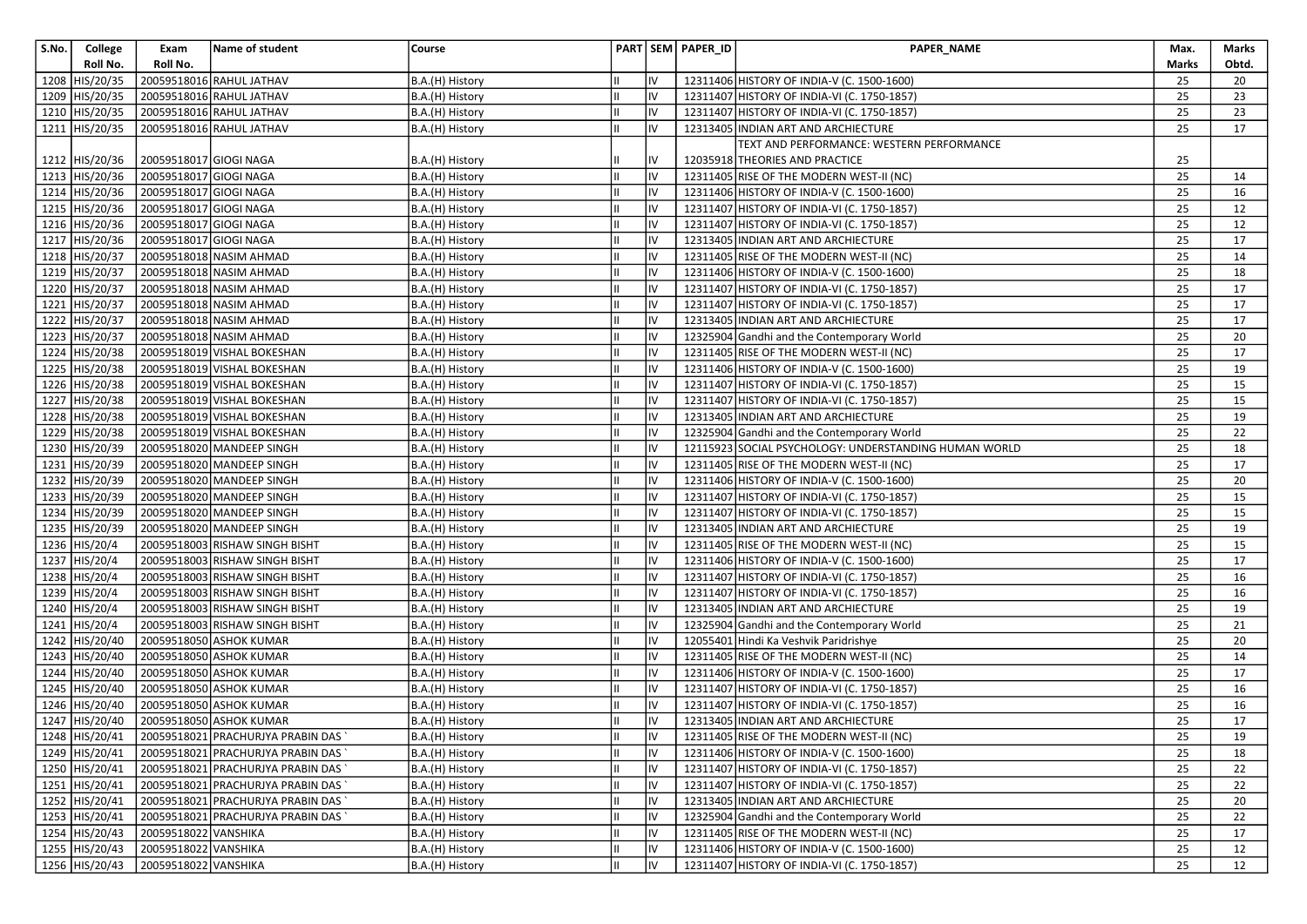| S.No. | College          | Exam                    | Name of student                         | Course          |     | PART SEM PAPER_ID | <b>PAPER NAME</b>                           | Max.            | Marks |
|-------|------------------|-------------------------|-----------------------------------------|-----------------|-----|-------------------|---------------------------------------------|-----------------|-------|
|       | Roll No.         | Roll No.                |                                         |                 |     |                   |                                             | Marks           | Obtd. |
| 1257  | HIS/20/43        | 20059518022 VANSHIKA    |                                         | B.A.(H) History | IV  |                   | 12311407 HISTORY OF INDIA-VI (C. 1750-1857) | 25              | 12    |
| 1258  | HIS/20/43        | 20059518022 VANSHIKA    |                                         | B.A.(H) History | IV  |                   | 12313405 INDIAN ART AND ARCHIECTURE         | 25              | 19    |
|       | 1259 HIS/20/43   | 20059518022 VANSHIKA    |                                         | B.A.(H) History | IV  |                   | 12325904 Gandhi and the Contemporary World  | 25              | 19    |
|       | 1260 HIS/20/45   | 20059518023 KAJAL GUPTA |                                         | B.A.(H) History | IV  |                   | 12311405 RISE OF THE MODERN WEST-II (NC)    | 25              | 16    |
| 1261  | HIS/20/45        |                         | 20059518023 KAJAL GUPTA                 | B.A.(H) History | IV  |                   | 12311406 HISTORY OF INDIA-V (C. 1500-1600)  | 25              | 19    |
|       | 1262 HIS/20/45   | 20059518023 KAJAL GUPTA |                                         | B.A.(H) History | IV  |                   | 12311407 HISTORY OF INDIA-VI (C. 1750-1857) | 25              | 18    |
|       | 1263 HIS/20/45   | 20059518023 KAJAL GUPTA |                                         | B.A.(H) History | IV  |                   | 12311407 HISTORY OF INDIA-VI (C. 1750-1857) | 25              | 18    |
|       | $1264$ HIS/20/45 | 20059518023 KAJAL GUPTA |                                         | B.A.(H) History | IV  |                   | 12313405 INDIAN ART AND ARCHIECTURE         | 25              | 19    |
|       | 1265 HIS/20/45   |                         | 20059518023 KAJAL GUPTA                 | B.A.(H) History | IV  |                   | 12325904 Gandhi and the Contemporary World  | 25              | 22    |
|       | 1266 HIS/20/47   | 20059518024 PANKAJ      |                                         | B.A.(H) History | IV  |                   | 12311405 RISE OF THE MODERN WEST-II (NC)    | 25              | 14    |
|       | 1267 HIS/20/47   | 20059518024 PANKAJ      |                                         | B.A.(H) History | IV  |                   | 12311406 HISTORY OF INDIA-V (C. 1500-1600)  | 25              | 17    |
| 1268  | HIS/20/47        | 20059518024 PANKAJ      |                                         | B.A.(H) History | IV  |                   | 12311407 HISTORY OF INDIA-VI (C. 1750-1857) | 25              | 20    |
|       | 1269 HIS/20/47   | 20059518024 PANKAJ      |                                         | B.A.(H) History | IV  |                   | 12311407 HISTORY OF INDIA-VI (C. 1750-1857) | 25              | 20    |
|       | 1270 HIS/20/47   | 20059518024 PANKAJ      |                                         | B.A.(H) History | IV  |                   | 12313405 INDIAN ART AND ARCHIECTURE         | 25              | 17    |
|       | 1271 HIS/20/47   | 20059518024 PANKAJ      |                                         | B.A.(H) History | IV  |                   | 12325904 Gandhi and the Contemporary World  | 25              | 17    |
|       | 1272 HIS/20/48   |                         | 20059518025 MRITUNJAYA KUNWAR           | B.A.(H) History | IV  |                   | 12311405 RISE OF THE MODERN WEST-II (NC)    | 25              | 17    |
|       | 1273 HIS/20/48   |                         | 20059518025 MRITUNJAYA KUNWAR           | B.A.(H) History | IV  |                   | 12311406 HISTORY OF INDIA-V (C. 1500-1600)  | 25              | 16    |
|       | 1274 HIS/20/48   |                         | 20059518025 MRITUNJAYA KUNWAR           | B.A.(H) History | IV  |                   | 12311407 HISTORY OF INDIA-VI (C. 1750-1857) | 25              | 18    |
|       | 1275 HIS/20/48   |                         | 20059518025 MRITUNJAYA KUNWAR           | B.A.(H) History | IV  |                   | 12311407 HISTORY OF INDIA-VI (C. 1750-1857) | 25              | 18    |
|       | 1276 HIS/20/48   |                         | 20059518025 MRITUNJAYA KUNWAR           | B.A.(H) History | IV  |                   | 12313405 INDIAN ART AND ARCHIECTURE         | 25              | 19    |
|       | 1277 HIS/20/48   |                         | 20059518025 MRITUNJAYA KUNWAR           | B.A.(H) History | IV  |                   | 12325904 Gandhi and the Contemporary World  | 25              | 22    |
|       |                  |                         |                                         |                 |     |                   | TEXT AND PERFORMANCE: WESTERN PERFORMANCE   |                 |       |
|       | 1278 HIS/20/49   | 20059518026 RIYA YADAV  |                                         | B.A.(H) History | IV  |                   | 12035918 THEORIES AND PRACTICE              | 25              | 10    |
|       | 1279 HIS/20/49   | 20059518026 RIYA YADAV  |                                         | B.A.(H) History | IV  |                   | 12311405 RISE OF THE MODERN WEST-II (NC)    | 25              | 16    |
|       | 1280 HIS/20/49   | 20059518026 RIYA YADAV  |                                         | B.A.(H) History | IV  |                   | 12311406 HISTORY OF INDIA-V (C. 1500-1600)  | 25              | 12    |
|       | 1281 HIS/20/49   | 20059518026 RIYA YADAV  |                                         | B.A.(H) History | IV  |                   | 12311407 HISTORY OF INDIA-VI (C. 1750-1857) | 25              | 12    |
|       | 1282 HIS/20/49   | 20059518026 RIYA YADAV  |                                         | B.A.(H) History | IV  |                   | 12311407 HISTORY OF INDIA-VI (C. 1750-1857) | 25              | 12    |
|       | 1283 HIS/20/49   | 20059518026 RIYA YADAV  |                                         | B.A.(H) History | IV  |                   | 12313405   INDIAN ART AND ARCHIECTURE       | 25              | 19    |
|       | 1284 HIS/20/50   |                         | 20059518027 DEEPAK SHARMA               | B.A.(H) History | IV  |                   | 12311405 RISE OF THE MODERN WEST-II (NC)    | 25              | 19    |
| 1285  | HIS/20/50        |                         | 20059518027 DEEPAK SHARMA               | B.A.(H) History | IV  |                   | 12311406 HISTORY OF INDIA-V (C. 1500-1600)  | 25              | 20    |
|       | 1286 HIS/20/50   |                         | 20059518027 DEEPAK SHARMA               | B.A.(H) History | IV  |                   | 12311407 HISTORY OF INDIA-VI (C. 1750-1857) | 25              | 20    |
|       | 1287 HIS/20/50   |                         | 20059518027 DEEPAK SHARMA               | B.A.(H) History | IV  |                   | 12311407 HISTORY OF INDIA-VI (C. 1750-1857) | 25              | 20    |
|       | 1288 HIS/20/50   |                         | 20059518027 DEEPAK SHARMA               | B.A.(H) History | IV  |                   | 12313405 INDIAN ART AND ARCHIECTURE         | 25              | 20    |
|       | 1289 HIS/20/50   |                         | 20059518027 DEEPAK SHARMA               | B.A.(H) History | IV  |                   | 12325904 Gandhi and the Contemporary World  | 25              | 20    |
|       | 1290 HIS/20/51   | 20059518029 AAYUSH RAJ  |                                         | B.A.(H) History | IV  |                   | 12055401 Hindi Ka Veshvik Paridrishye       | 25              | 22    |
|       | 1291 HIS/20/51   | 20059518029 AAYUSH RAJ  |                                         | B.A.(H) History | IV  |                   | 12311405 RISE OF THE MODERN WEST-II (NC)    | 25              | 19    |
| 1292  | HIS/20/51        | 20059518029 AAYUSH RAJ  |                                         | B.A.(H) History | IV  |                   | 12311406 HISTORY OF INDIA-V (C. 1500-1600)  | 25              | 17    |
| 1293  | HIS/20/51        | 20059518029 AAYUSH RAJ  |                                         | B.A.(H) History | IV  |                   | 12311407 HISTORY OF INDIA-VI (C. 1750-1857) | 25              | 14    |
|       | 1294 HIS/20/51   | 20059518029 AAYUSH RAJ  |                                         | B.A.(H) History | IV  |                   | 12311407 HISTORY OF INDIA-VI (C. 1750-1857) | 25              | 14    |
|       | 1295 HIS/20/51   | 20059518029 AAYUSH RAJ  |                                         | B.A.(H) History | IV  |                   | 12313405 INDIAN ART AND ARCHIECTURE         | 25              | 20    |
|       | 1296 HIS/20/52   |                         | 20059518028 KUNDAN KUMAR                | B.A.(H) History | IV  |                   | 12311405 RISE OF THE MODERN WEST-II (NC)    | 25              | 17    |
|       |                  |                         | 1297 HIS/20/52 20059518028 KUNDAN KUMAR | B.A.(H) History | IV  |                   | 12311406 HISTORY OF INDIA-V (C. 1500-1600)  | $\overline{25}$ | 20    |
|       | 1298 HIS/20/52   |                         | 20059518028 KUNDAN KUMAR                | B.A.(H) History | IV  |                   | 12311407 HISTORY OF INDIA-VI (C. 1750-1857) | 25              | 15    |
|       | 1299 HIS/20/52   |                         | 20059518028 KUNDAN KUMAR                | B.A.(H) History | IV  |                   | 12311407 HISTORY OF INDIA-VI (C. 1750-1857) | 25              | 15    |
|       | 1300 HIS/20/52   |                         | 20059518028 KUNDAN KUMAR                | B.A.(H) History | IV  |                   | 12313405 INDIAN ART AND ARCHIECTURE         | 25              | 19    |
|       | 1301 HIS/20/52   |                         | 20059518028 KUNDAN KUMAR                | B.A.(H) History | IV  |                   | 12325904 Gandhi and the Contemporary World  | 25              | 21    |
|       | 1302 HIS/20/53   |                         | 20059518052 PRAGYA KAYE                 | B.A.(H) History | IV  |                   | 12311405 RISE OF THE MODERN WEST-II (NC)    | 25              | 16    |
|       | 1303 HIS/20/53   |                         | 20059518052 PRAGYA KAYE                 | B.A.(H) History | IV  |                   | 12311406 HISTORY OF INDIA-V (C. 1500-1600)  | 25              | 19    |
|       | 1304 HIS/20/53   |                         | 20059518052 PRAGYA KAYE                 | B.A.(H) History | IV  |                   | 12311407 HISTORY OF INDIA-VI (C. 1750-1857) | 25              | 22    |
|       | 1305 HIS/20/53   |                         | 20059518052 PRAGYA KAYE                 | B.A.(H) History | lıv |                   | 12311407 HISTORY OF INDIA-VI (C. 1750-1857) | 25              | 22    |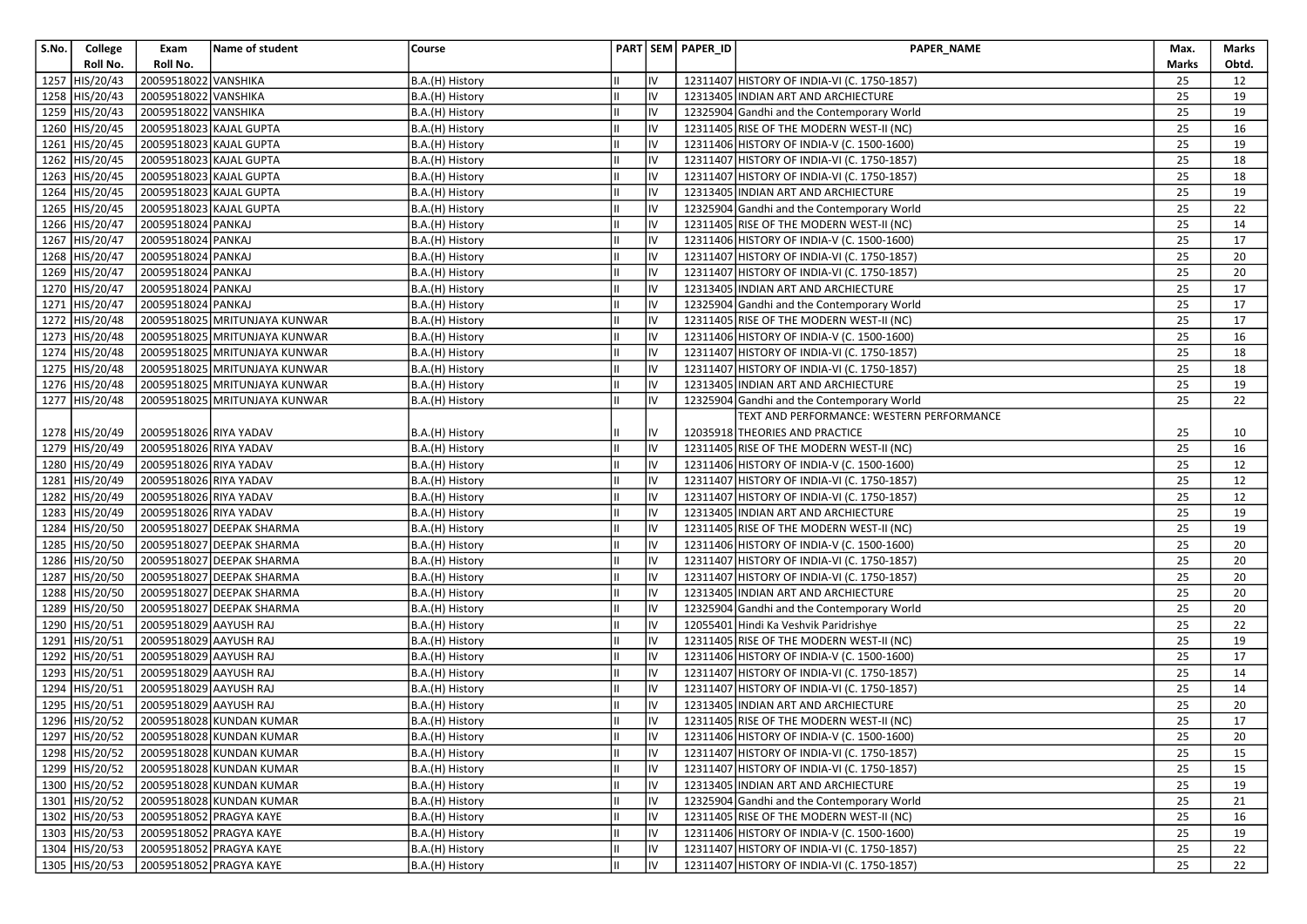| S.No. | College                 | Exam                  | Name of student                               | Course          |     | PART SEM PAPER_ID | <b>PAPER NAME</b>                           | Max.  | Marks       |
|-------|-------------------------|-----------------------|-----------------------------------------------|-----------------|-----|-------------------|---------------------------------------------|-------|-------------|
|       | Roll No.                | Roll No.              |                                               |                 |     |                   |                                             | Marks | Obtd.       |
|       | 1306 HIS/20/53          |                       | 20059518052 PRAGYA KAYE                       | B.A.(H) History | IV  |                   | 12313405 INDIAN ART AND ARCHIECTURE         | 25    | 17          |
| 1307  | HIS/20/53               |                       | 20059518052 PRAGYA KAYE                       | B.A.(H) History | IV  |                   | 12325904 Gandhi and the Contemporary World  | 25    | 22          |
| 1308  | HIS/20/56               |                       | 20059518030 KULDEEP SINGH                     | B.A.(H) History | IV  |                   | 12311405 RISE OF THE MODERN WEST-II (NC)    | 25    | 16          |
|       | 1309 HIS/20/56          |                       | 20059518030 KULDEEP SINGH                     | B.A.(H) History | IV  |                   | 12311406 HISTORY OF INDIA-V (C. 1500-1600)  | 25    | 18          |
|       | 1310 HIS/20/56          |                       | 20059518030 KULDEEP SINGH                     | B.A.(H) History | IV  |                   | 12311407 HISTORY OF INDIA-VI (C. 1750-1857) | 25    | 22          |
|       | 1311 HIS/20/56          |                       | 20059518030 KULDEEP SINGH                     | B.A.(H) History | IV  |                   | 12311407 HISTORY OF INDIA-VI (C. 1750-1857) | 25    | 22          |
|       | 1312 HIS/20/56          |                       | 20059518030 KULDEEP SINGH                     | B.A.(H) History | IV  |                   | 12313405 INDIAN ART AND ARCHIECTURE         | 25    | 17          |
|       | 1313 HIS/20/56          |                       | 20059518030 KULDEEP SINGH                     | B.A.(H) History | IV  |                   | 12325904 Gandhi and the Contemporary World  | 25    | 21          |
|       | 1314 HIS/20/57          |                       | 20059518031 CHANDAN KUMAR GUPTA               | B.A.(H) History | IV  |                   | 12311405 RISE OF THE MODERN WEST-II (NC)    | 25    | 19          |
|       | 1315 HIS/20/57          |                       | 20059518031 CHANDAN KUMAR GUPTA               | B.A.(H) History | IV  |                   | 12311406 HISTORY OF INDIA-V (C. 1500-1600)  | 25    | 17          |
|       | 1316 HIS/20/57          |                       | 20059518031 CHANDAN KUMAR GUPTA               | B.A.(H) History | IV  |                   | 12311407 HISTORY OF INDIA-VI (C. 1750-1857) | 25    | 21          |
| 1317  | HIS/20/57               |                       | 20059518031 CHANDAN KUMAR GUPTA               | B.A.(H) History | IV  |                   | 12311407 HISTORY OF INDIA-VI (C. 1750-1857) | 25    | 21          |
|       | 1318 HIS/20/57          |                       | 20059518031 CHANDAN KUMAR GUPTA               | B.A.(H) History | IV  |                   | 12313405   INDIAN ART AND ARCHIECTURE       | 25    | 18          |
|       | 1319 HIS/20/57          |                       | 20059518031 CHANDAN KUMAR GUPTA               | B.A.(H) History | IV  |                   | 12325904 Gandhi and the Contemporary World  | 25    | 22          |
|       | 1320 HIS/20/58          | 20059518032 AYUSH SAW |                                               | B.A.(H) History | IV  |                   | 12311405 RISE OF THE MODERN WEST-II (NC)    | 25    | 17          |
|       | 1321 HIS/20/58          | 20059518032 AYUSH SAW |                                               | B.A.(H) History | IV  |                   | 12311406 HISTORY OF INDIA-V (C. 1500-1600)  | 25    | 20          |
|       | 1322 HIS/20/58          | 20059518032 AYUSH SAW |                                               | B.A.(H) History | IV  |                   | 12311407 HISTORY OF INDIA-VI (C. 1750-1857) | 25    | 16          |
|       | 1323 HIS/20/58          | 20059518032 AYUSH SAW |                                               | B.A.(H) History | IV  |                   | 12311407 HISTORY OF INDIA-VI (C. 1750-1857) | 25    | 16          |
|       | 1324 HIS/20/58          | 20059518032 AYUSH SAW |                                               | B.A.(H) History | IV  |                   | 12313405 INDIAN ART AND ARCHIECTURE         | 25    | 17          |
|       | 1325 HIS/20/58          | 20059518032 AYUSH SAW |                                               | B.A.(H) History | IV  |                   | 12325904 Gandhi and the Contemporary World  | 25    | 19          |
|       | 1326 HIS/20/59          |                       | 20059518033 KRISHNA KUMAR PANDEY              | B.A.(H) History | IV  |                   | 12311405 RISE OF THE MODERN WEST-II (NC)    | 25    | 16          |
|       | 1327 HIS/20/59          |                       | 20059518033 KRISHNA KUMAR PANDEY              | B.A.(H) History | IV  |                   | 12311406 HISTORY OF INDIA-V (C. 1500-1600)  | 25    | 17          |
|       | 1328 HIS/20/59          |                       | 20059518033 KRISHNA KUMAR PANDEY              | B.A.(H) History | IV  |                   | 12311407 HISTORY OF INDIA-VI (C. 1750-1857) | 25    | 22          |
|       | 1329 HIS/20/59          |                       | 20059518033 KRISHNA KUMAR PANDEY              | B.A.(H) History | IV  |                   | 12311407 HISTORY OF INDIA-VI (C. 1750-1857) | 25    | 22          |
|       | 1330 HIS/20/59          |                       | 20059518033 KRISHNA KUMAR PANDEY              | B.A.(H) History | IV  |                   | 12313405 INDIAN ART AND ARCHIECTURE         | 25    | 17          |
|       | 1331 HIS/20/59          |                       | 20059518033 KRISHNA KUMAR PANDEY              | B.A.(H) History | IV  |                   | 12325904 Gandhi and the Contemporary World  | 25    | 20          |
|       | 1332 HIS/20/6           |                       | 20059518004 MUSKAAN SINGH                     | B.A.(H) History | IV  |                   | 12311405 RISE OF THE MODERN WEST-II (NC)    | 25    | 18          |
|       | 1333 HIS/20/6           |                       | 20059518004 MUSKAAN SINGH                     | B.A.(H) History | IV  |                   | 12311406 HISTORY OF INDIA-V (C. 1500-1600)  | 25    | 19          |
|       | 1334 HIS/20/6           |                       | 20059518004 MUSKAAN SINGH                     | B.A.(H) History | IV  |                   | 12311407 HISTORY OF INDIA-VI (C. 1750-1857) | 25    | 20          |
|       | 1335 HIS/20/6           |                       | 20059518004 MUSKAAN SINGH                     | B.A.(H) History | IV  |                   | 12311407 HISTORY OF INDIA-VI (C. 1750-1857) | 25    | 20          |
|       | 1336 HIS/20/6           |                       | 20059518004 MUSKAAN SINGH                     | B.A.(H) History | IV  |                   | 12313405 INDIAN ART AND ARCHIECTURE         | 25    | 19          |
|       | 1337 HIS/20/6           |                       | 20059518004 MUSKAAN SINGH                     | B.A.(H) History | IV  |                   | 12325904 Gandhi and the Contemporary World  | 25    | 21          |
|       | 1338 HIS/20/60          | 20059518034 HARSH     |                                               | B.A.(H) History | IV  |                   | 12311405 RISE OF THE MODERN WEST-II (NC)    | 25    | 16          |
|       | 1339 HIS/20/60          | 20059518034 HARSH     |                                               | B.A.(H) History | IV  |                   | 12311406 HISTORY OF INDIA-V (C. 1500-1600)  | 25    | 15          |
|       | 1340 HIS/20/60          | 20059518034 HARSH     |                                               | B.A.(H) History | IV  |                   | 12311407 HISTORY OF INDIA-VI (C. 1750-1857) | 25    | 12          |
|       | 1341 HIS/20/60          | 20059518034 HARSH     |                                               | B.A.(H) History | IV  |                   | 12311407 HISTORY OF INDIA-VI (C. 1750-1857) | 25    | 12          |
| 1342  | HIS/20/60               | 20059518034 HARSH     |                                               | B.A.(H) History | IV  |                   | 12313405 INDIAN ART AND ARCHIECTURE         | 25    | 17          |
| 1343  | HIS/20/60               | 20059518034 HARSH     |                                               | B.A.(H) History | IV  |                   | 12325904 Gandhi and the Contemporary World  | 25    | 18          |
|       | 1344 HIS/20/61          |                       | 20059518035 NITISH KUMAR YADAV                | B.A.(H) History | IV  |                   | 12311405 RISE OF THE MODERN WEST-II (NC)    | 25    | 16          |
|       | 1345 HIS/20/61          |                       | 20059518035 NITISH KUMAR YADAV                | B.A.(H) History | IV  |                   | 12311406 HISTORY OF INDIA-V (C. 1500-1600)  | 25    | 0           |
|       | 1346 HIS/20/61          |                       | 20059518035 NITISH KUMAR YADAV                | B.A.(H) History | IV  |                   | 12311407 HISTORY OF INDIA-VI (C. 1750-1857) | 25    | 0           |
|       |                         |                       | 1347 HIS/20/61 20059518035 NITISH KUMAR YADAV | B.A.(H) History | IV  |                   | 12311407 HISTORY OF INDIA-VI (C. 1750-1857) | 25    | $\mathbf 0$ |
|       | 1348 HIS/20/61          |                       | 20059518035 NITISH KUMAR YADAV                | B.A.(H) History | lıv |                   | 12313405 INDIAN ART AND ARCHIECTURE         | 25    | 17          |
|       | $\sqrt{1349}$ HIS/20/61 |                       | 20059518035 NITISH KUMAR YADAV                | B.A.(H) History | IV  |                   | 12325904 Gandhi and the Contemporary World  | 25    |             |
|       |                         |                       |                                               |                 |     |                   | TEXT AND PERFORMANCE: WESTERN PERFORMANCE   |       |             |
|       | 1350 HIS/20/62          | 20059518054 RITU      |                                               | B.A.(H) History | IV  |                   | 12035918 THEORIES AND PRACTICE              | 25    | 12          |
|       | 1351 HIS/20/62          | 20059518054 RITU      |                                               | B.A.(H) History | IV  |                   | 12311405 RISE OF THE MODERN WEST-II (NC)    | 25    | 17          |
|       | 1352 HIS/20/62          | 20059518054 RITU      |                                               | B.A.(H) History | IV  |                   | 12311406 HISTORY OF INDIA-V (C. 1500-1600)  | 25    | 17          |
|       | 1353 HIS/20/62          | 20059518054 RITU      |                                               | B.A.(H) History | IV  |                   | 12311407 HISTORY OF INDIA-VI (C. 1750-1857) | 25    | 15          |
|       | 1354 HIS/20/62          | 20059518054 RITU      |                                               | B.A.(H) History | IV  |                   | 12311407 HISTORY OF INDIA-VI (C. 1750-1857) | 25    | 15          |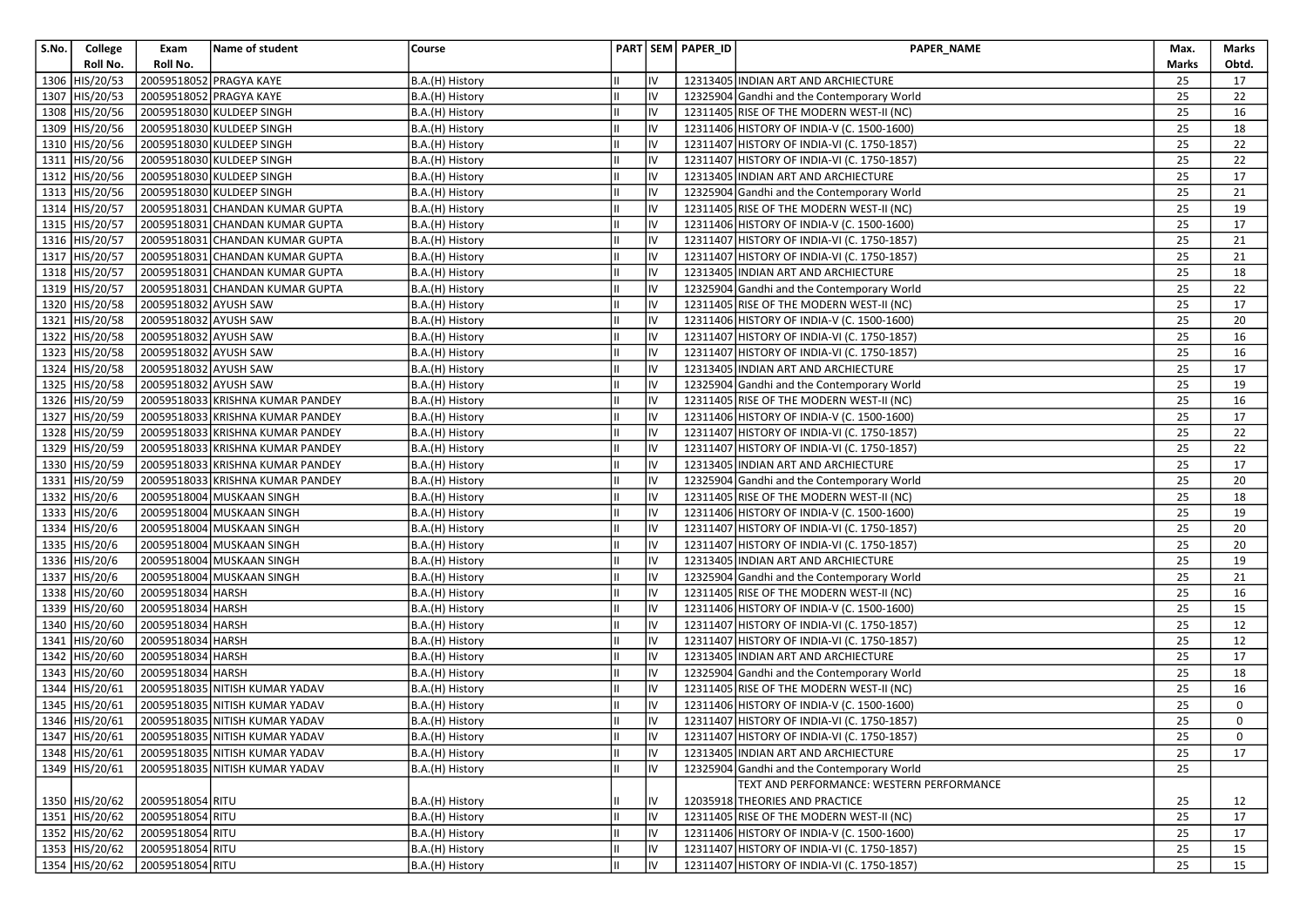| S.No. | College          | Exam                             | Name of student                               | Course                    |    |    | PART SEM PAPER_ID | PAPER_NAME                                                               | Max.  | Marks |
|-------|------------------|----------------------------------|-----------------------------------------------|---------------------------|----|----|-------------------|--------------------------------------------------------------------------|-------|-------|
|       | Roll No.         | Roll No.                         |                                               |                           |    |    |                   |                                                                          | Marks | Obtd. |
|       | 1355 HIS/20/62   | 20059518054 RITU                 |                                               | B.A.(H) History           |    | IV |                   | 12313405 INDIAN ART AND ARCHIECTURE                                      | 25    | 15    |
|       |                  |                                  |                                               |                           |    |    |                   | TEXT AND PERFORMANCE: WESTERN PERFORMANCE                                |       |       |
|       | 1356 HIS/20/63   |                                  | 20059518036 AMAN KUMAR                        | B.A.(H) History           |    |    |                   | 12035918 THEORIES AND PRACTICE                                           | 25    | 12    |
|       | 1357 HIS/20/63   |                                  | 20059518036 AMAN KUMAR                        | B.A.(H) History           |    | IV |                   | 12311405 RISE OF THE MODERN WEST-II (NC)                                 | 25    | 19    |
|       | 1358 HIS/20/63   |                                  | 20059518036 AMAN KUMAR                        | B.A.(H) History           |    | IV |                   | 12311406 HISTORY OF INDIA-V (C. 1500-1600)                               | 25    | 19    |
|       | 1359 HIS/20/63   |                                  | 20059518036 AMAN KUMAR                        | B.A.(H) History           |    | IV |                   | 12311407 HISTORY OF INDIA-VI (C. 1750-1857)                              | 25    | 21    |
|       | 1360 HIS/20/63   |                                  | 20059518036 AMAN KUMAR                        | B.A.(H) History           |    | IV |                   | 12311407 HISTORY OF INDIA-VI (C. 1750-1857)                              | 25    | 21    |
|       | $1361$ HIS/20/63 |                                  | 20059518036 AMAN KUMAR                        | B.A.(H) History           |    | IV |                   | 12313405 INDIAN ART AND ARCHIECTURE                                      | 25    | 20    |
|       | 1362 HIS/20/64   | 20059518037 MD EZAJ              |                                               | B.A.(H) History           |    | IV |                   | 12311405 RISE OF THE MODERN WEST-II (NC)                                 | 25    | 17    |
|       | 1363 HIS/20/64   | 20059518037 MD EZAJ              |                                               | B.A.(H) History           |    | IV |                   | 12311406 HISTORY OF INDIA-V (C. 1500-1600)                               | 25    | 19    |
|       | 1364 HIS/20/64   | 20059518037 MD EZAJ              |                                               | B.A.(H) History           |    |    |                   | 12311407 HISTORY OF INDIA-VI (C. 1750-1857)                              | 25    | 16    |
|       | 1365 HIS/20/64   | 20059518037 MD EZAJ              |                                               | B.A.(H) History           |    | IV |                   | 12311407 HISTORY OF INDIA-VI (C. 1750-1857)                              | 25    | 16    |
|       | 1366 HIS/20/64   | 20059518037 MD EZAJ              |                                               | B.A.(H) History           |    | IV |                   | 12313405 INDIAN ART AND ARCHIECTURE                                      | 25    | 18    |
|       | 1367 HIS/20/64   | 20059518037 MD EZAJ              |                                               | B.A.(H) History           |    | IV |                   | 12325904 Gandhi and the Contemporary World                               | 25    | 22    |
|       | 1368 HIS/20/7    |                                  | 20059518005 ARSHAD ANSARI                     | B.A.(H) History           |    | IV |                   | 12311405 RISE OF THE MODERN WEST-II (NC)                                 | 25    | 19    |
|       | 1369 HIS/20/7    |                                  | 20059518005 ARSHAD ANSARI                     | B.A.(H) History           |    | IV |                   | 12311406 HISTORY OF INDIA-V (C. 1500-1600)                               | 25    | 19    |
|       | 1370 HIS/20/7    |                                  | 20059518005 ARSHAD ANSARI                     | B.A.(H) History           |    | IV |                   | 12311407 HISTORY OF INDIA-VI (C. 1750-1857)                              | 25    | 23    |
|       | 1371 HIS/20/7    |                                  | 20059518005 ARSHAD ANSARI                     | B.A.(H) History           |    | IV |                   | 12311407 HISTORY OF INDIA-VI (C. 1750-1857)                              | 25    | 23    |
|       | 1372 HIS/20/7    |                                  | 20059518005 ARSHAD ANSARI                     | B.A.(H) History           |    | IV |                   | 12313405 INDIAN ART AND ARCHIECTURE                                      | 25    | 20    |
|       | 1373 HIS/20/7    |                                  | 20059518005 ARSHAD ANSARI                     | B.A.(H) History           |    | IV |                   | 12325904 Gandhi and the Contemporary World                               | 25    | 22    |
|       | 1374 HIS/20/8    |                                  | 20059518006 SANJANA PANGHAL                   | B.A.(H) History           |    | IV |                   | 12311405 RISE OF THE MODERN WEST-II (NC)                                 | 25    | 19    |
|       | 1375 HIS/20/8    |                                  | 20059518006 SANJANA PANGHAL                   | B.A.(H) History           |    | IV |                   | 12311406 HISTORY OF INDIA-V (C. 1500-1600)                               | 25    | 18    |
|       | 1376 HIS/20/8    |                                  | 20059518006 SANJANA PANGHAL                   | B.A.(H) History           |    | IV |                   | 12311407 HISTORY OF INDIA-VI (C. 1750-1857)                              | 25    | 21    |
|       | 1377 HIS/20/8    |                                  | 20059518006 SANJANA PANGHAL                   | B.A.(H) History           |    | IV |                   | 12311407 HISTORY OF INDIA-VI (C. 1750-1857)                              | 25    | 21    |
|       | 1378 HIS/20/8    |                                  | 20059518006 SANJANA PANGHAL                   | B.A.(H) History           |    | IV |                   | 12313405 INDIAN ART AND ARCHIECTURE                                      | 25    | 20    |
|       | 1379 HIS/20/8    |                                  | 20059518006 SANJANA PANGHAL                   | B.A.(H) History           |    | IV |                   | 12325904 Gandhi and the Contemporary World                               | 25    | 20    |
|       | 1380 HIS/20/9    | 20059518038 VISHAL GILL          |                                               | B.A.(H) History           | Ш  | IV |                   | 12275401 Indian Economy-II OR                                            | 25    | 18    |
|       | 1381 HIS/20/9    | 20059518038 VISHAL GILL          |                                               | B.A.(H) History           |    | IV |                   | 12311405 RISE OF THE MODERN WEST-II (NC)                                 | 25    | 20    |
|       | 1382 HIS/20/9    | 20059518038 VISHAL GILL          |                                               | B.A.(H) History           |    | IV |                   | 12311406 HISTORY OF INDIA-V (C. 1500-1600)                               | 25    | 19    |
|       | 1383 HIS/20/9    | 20059518038 VISHAL GILL          |                                               | B.A.(H) History           |    | IV |                   | 12311407 HISTORY OF INDIA-VI (C. 1750-1857)                              | 25    | 22    |
|       | 1384 HIS/20/9    | 20059518038 VISHAL GILL          |                                               | B.A.(H) History           |    | IV |                   | 12311407 HISTORY OF INDIA-VI (C. 1750-1857)                              | 25    | 22    |
|       | 1385 HIS/20/9    | 20059518038 VISHAL GILL          |                                               | B.A.(H) History           |    | IV |                   | 12313405 INDIAN ART AND ARCHIECTURE                                      | 25    | 20    |
|       | 1386 POL/20/1    |                                  | 20059527001 SOLANI RAJPUT                     | B.A.(H) Political Science |    | IV |                   | 12115923 SOCIAL PSYCHOLOGY: UNDERSTANDING HUMAN WORLD                    | 25    | 22    |
|       | 1387 POL/20/1    |                                  | 20059527001 SOLANI RAJPUT                     | B.A.(H) Political Science |    | IV |                   | 12321401 Political Processes and Institutions in Comparative Perspective | 25    | 18    |
|       | 1388 POL/20/1    |                                  | 20059527001 SOLANI RAJPUT                     | B.A.(H) Political Science |    | IV |                   | 12321402 Public Policy and Administration in India                       | 25    | 15    |
|       | 1389 POL/20/1    |                                  | 20059527001 SOLANI RAJPUT                     | B.A.(H) Political Science |    | IV |                   | 12321403 Global Politics                                                 | 25    | 19    |
|       | 1390 POL/20/1    |                                  | 20059527001 SOLANI RAJPUT                     | B.A.(H) Political Science |    | IV |                   | 12323904 Peace and Conflict Resolution                                   | 25    | 17    |
|       | 1391 POL/20/10   |                                  | 20059527008 ROHAN DEEPAK MEENA                | B.A.(H) Political Science |    | IV |                   | 12315406 INEQUALITY AND DIFFERENCE (NC)                                  | 25    | 20    |
|       | 1392 POL/20/10   |                                  | 20059527008 ROHAN DEEPAK MEENA                | B.A.(H) Political Science |    | IV |                   | 12321401 Political Processes and Institutions in Comparative Perspective | 25    | 18    |
|       | 1393 POL/20/10   |                                  | 20059527008 ROHAN DEEPAK MEENA                | B.A.(H) Political Science |    | IV |                   | 12321402 Public Policy and Administration in India                       | 25    | 19    |
|       | 1394 POL/20/10   |                                  | 20059527008 ROHAN DEEPAK MEENA                | B.A.(H) Political Science |    | IV |                   | 12321403 Global Politics                                                 | 25    | 20    |
|       |                  |                                  | 1395 POL/20/10 20059527008 ROHAN DEEPAK MEENA | B.A.(H) Political Science | Ш  | IV |                   | 12323904 Peace and Conflict Resolution                                   | 25    | 17    |
|       |                  | 1396 POL/20/11 20059527009 SONU  |                                               | B.A.(H) Political Science | Iн | IV |                   | 12315406 INEQUALITY AND DIFFERENCE (NC)                                  | 25    | 18    |
|       |                  | 1397 POL/20/11 20059527009 SONU  |                                               | B.A.(H) Political Science |    | IV |                   | 12321401 Political Processes and Institutions in Comparative Perspective | 25    | 17    |
|       |                  | 1398 POL/20/11 20059527009 SONU  |                                               | B.A.(H) Political Science |    | IV |                   | 12321402 Public Policy and Administration in India                       | 25    | 20    |
|       | 1399 POL/20/11   | 20059527009 SONU                 |                                               | B.A.(H) Political Science |    | IV |                   | 12321403 Global Politics                                                 | 25    | 19    |
|       |                  | 1400 POL/20/11 20059527009 SONU  |                                               | B.A.(H) Political Science |    | IV |                   | 12323904 Peace and Conflict Resolution                                   | 25    | 17    |
|       |                  | 1401 POL/20/12 20059527010 MEENU |                                               | B.A.(H) Political Science |    | IV |                   | 12315406 INEQUALITY AND DIFFERENCE (NC)                                  | 25    | 17    |
|       | 1402 POL/20/12   | 20059527010 MEENU                |                                               | B.A.(H) Political Science |    | IV |                   | 12321401 Political Processes and Institutions in Comparative Perspective | 25    | 17    |
|       | 1403 POL/20/12   | 20059527010 MEENU                |                                               | B.A.(H) Political Science |    | IV |                   | 12321402 Public Policy and Administration in India                       | 25    | 20    |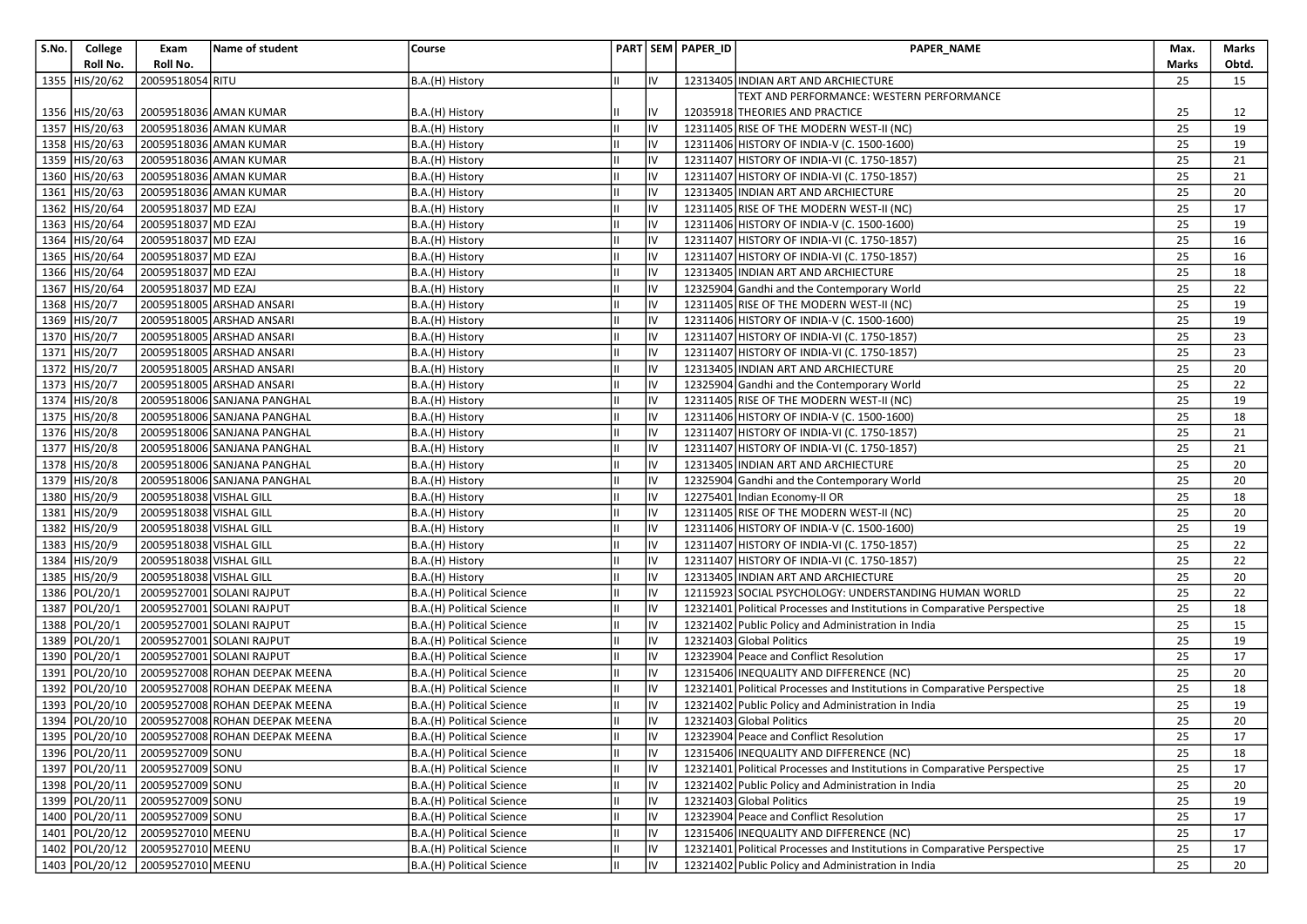| S.No. | College          | Exam                 | Name of student                          | Course                                                 |    |          | PART SEM PAPER_ID | PAPER_NAME                                                                          | Max.     | Marks    |
|-------|------------------|----------------------|------------------------------------------|--------------------------------------------------------|----|----------|-------------------|-------------------------------------------------------------------------------------|----------|----------|
|       | Roll No.         | Roll No.             |                                          |                                                        |    |          |                   |                                                                                     | Marks    | Obtd.    |
| 1404  | POL/20/12        | 20059527010 MEENU    |                                          | B.A.(H) Political Science                              |    | IV       |                   | 12321403 Global Politics                                                            | 25       | 21       |
|       | 1405 POL/20/12   | 20059527010 MEENU    |                                          | B.A.(H) Political Science                              |    | IV       |                   | 12323904 Peace and Conflict Resolution                                              | 25       | 17       |
|       |                  |                      |                                          |                                                        |    |          |                   | TEXT AND PERFORMANCE: WESTERN PERFORMANCE                                           |          |          |
|       | 1406 POL/20/13   | 20059527011 VISHAKHA |                                          | B.A.(H) Political Science                              |    | IV       |                   | 12035918 THEORIES AND PRACTICE                                                      | 25       | 15       |
|       | 1407 POL/20/13   | 20059527011 VISHAKHA |                                          | B.A.(H) Political Science                              |    | IV       |                   | 12321401 Political Processes and Institutions in Comparative Perspective            | 25       | 19       |
|       | 1408 POL/20/13   | 20059527011 VISHAKHA |                                          | B.A.(H) Political Science                              |    | IV       |                   | 12321402 Public Policy and Administration in India                                  | 25       | 19       |
|       | 1409 POL/20/13   | 20059527011 VISHAKHA |                                          | B.A.(H) Political Science                              |    | IV       |                   | 12321403 Global Politics                                                            | 25       | 20       |
|       | 1410 POL/20/13   | 20059527011 VISHAKHA |                                          | B.A.(H) Political Science                              |    | IV       |                   | 12323904 Peace and Conflict Resolution                                              | 25       | 17       |
|       | 1411   POL/20/14 |                      | 20059527012 DISHA KUMAR                  | B.A.(H) Political Science                              |    | IV       |                   | 12115923 SOCIAL PSYCHOLOGY: UNDERSTANDING HUMAN WORLD                               | 25       | 21       |
|       | 1412 POL/20/14   |                      | 20059527012 DISHA KUMAR                  | B.A.(H) Political Science                              |    | I۷       |                   | 12321401 Political Processes and Institutions in Comparative Perspective            | 25       | 18       |
|       | 1413 POL/20/14   |                      | 20059527012 DISHA KUMAR                  | B.A.(H) Political Science                              |    | IV       |                   | 12321402 Public Policy and Administration in India                                  | 25       | 20       |
|       | 1414 POL/20/14   |                      | 20059527012 DISHA KUMAR                  | B.A.(H) Political Science                              |    | IV       |                   | 12321403 Global Politics                                                            | 25       | 20       |
|       | 1415 POL/20/14   |                      | 20059527012 DISHA KUMAR                  | B.A.(H) Political Science                              |    | IV       |                   | 12323904 Peace and Conflict Resolution                                              | 25       | 17       |
|       | 1416 POL/20/15   |                      | 20059527013 NITYAMANI BRAHMA             | B.A.(H) Political Science                              |    | IV       |                   | 12315406 INEQUALITY AND DIFFERENCE (NC)                                             | 25       | 19       |
|       | 1417 POL/20/15   |                      | 20059527013 NITYAMANI BRAHMA             | B.A.(H) Political Science                              |    | IV       |                   | 12321401 Political Processes and Institutions in Comparative Perspective            | 25       | 18       |
|       | 1418 POL/20/15   |                      | 20059527013 NITYAMANI BRAHMA             | B.A.(H) Political Science                              |    | IV       |                   | 12321402 Public Policy and Administration in India                                  | 25       | 19       |
|       | 1419 POL/20/15   |                      | 20059527013 NITYAMANI BRAHMA             | B.A.(H) Political Science                              |    | IV       |                   | 12321403 Global Politics                                                            | 25       | 20       |
|       | 1420 POL/20/15   |                      | 20059527013 NITYAMANI BRAHMA             | B.A.(H) Political Science                              |    | IV       |                   | 12323904 Peace and Conflict Resolution                                              | 25       | 17       |
|       | 1421 POL/20/17   | 20059527014 DIMPLE   |                                          | B.A.(H) Political Science                              |    | IV       |                   | 12315406 INEQUALITY AND DIFFERENCE (NC)                                             | 25       | 19       |
|       | 1422 POL/20/17   | 20059527014 DIMPLE   |                                          | B.A.(H) Political Science                              |    | IV       |                   | 12321401 Political Processes and Institutions in Comparative Perspective            | 25       | 17       |
|       | 1423 POL/20/17   | 20059527014 DIMPLE   |                                          | B.A.(H) Political Science                              |    | IV       |                   | 12321402 Public Policy and Administration in India                                  | 25       | 19       |
|       | 1424 POL/20/17   | 20059527014 DIMPLE   |                                          | B.A.(H) Political Science                              |    | IV       |                   | 12321403 Global Politics                                                            | 25       | 20       |
|       | 1425 POL/20/17   | 20059527014 DIMPLE   |                                          | B.A.(H) Political Science                              |    | IV       |                   | 12323904 Peace and Conflict Resolution                                              | 25       | 18       |
|       | 1426 POL/20/18   |                      | 20059527015 KOMAL PRIYA CHATURVEDI       | B.A.(H) Political Science                              |    | IV       |                   | 12315406 INEQUALITY AND DIFFERENCE (NC)                                             | 25       | 22       |
|       | 1427 POL/20/18   |                      | 20059527015 KOMAL PRIYA CHATURVEDI       | B.A.(H) Political Science                              |    | IV       |                   | 12321401 Political Processes and Institutions in Comparative Perspective            | 25       | 20       |
|       | 1428 POL/20/18   |                      | 20059527015 KOMAL PRIYA CHATURVEDI       | B.A.(H) Political Science                              |    | IV       |                   | 12321402 Public Policy and Administration in India                                  | 25       | 20       |
|       | 1429 POL/20/18   |                      | 20059527015 KOMAL PRIYA CHATURVEDI       | B.A.(H) Political Science                              |    | IV       |                   | 12321403 Global Politics                                                            | 25       | 21       |
|       | 1430 POL/20/18   |                      | 20059527015 KOMAL PRIYA CHATURVEDI       | B.A.(H) Political Science                              |    | IV       |                   | 12323904 Peace and Conflict Resolution                                              | 25       | 17       |
|       | 1431 POL/20/2    | 20059527002 FARJAN   |                                          | B.A.(H) Political Science                              |    | IV       |                   | 12115923 SOCIAL PSYCHOLOGY: UNDERSTANDING HUMAN WORLD                               | 25       | 18       |
|       | 1432 POL/20/2    | 20059527002 FARJAN   |                                          | B.A.(H) Political Science                              |    | IV       |                   | 12321401 Political Processes and Institutions in Comparative Perspective            | 25       | 18       |
|       | 1433 POL/20/2    | 20059527002 FARJAN   |                                          | B.A.(H) Political Science                              |    | IV       |                   | 12321402 Public Policy and Administration in India                                  | 25       | 20       |
|       | 1434 POL/20/2    | 20059527002 FARJAN   |                                          | B.A.(H) Political Science                              |    | IV       |                   | 12321403 Global Politics                                                            | 25       | 19       |
|       | 1435 POL/20/2    | 20059527002 FARJAN   |                                          | B.A.(H) Political Science                              |    | IV       |                   | 12323904 Peace and Conflict Resolution                                              | 25       | 17       |
|       | 1436 POL/20/20   |                      | 20059527017 AMAN SHAKYA                  | B.A.(H) Political Science                              |    | IV       |                   | 12315406 INEQUALITY AND DIFFERENCE (NC)                                             | 25       | 18       |
|       | 1437 POL/20/20   |                      | 20059527017 AMAN SHAKYA                  | B.A.(H) Political Science                              |    | IV       |                   | 12321401 Political Processes and Institutions in Comparative Perspective            | 25       | 18       |
|       | 1438 POL/20/20   |                      | 20059527017 AMAN SHAKYA                  | B.A.(H) Political Science                              |    | IV<br>IV |                   | 12321402 Public Policy and Administration in India<br>12321403 Global Politics      | 25<br>25 | 18<br>20 |
|       | 1439 POL/20/20   |                      | 20059527017 AMAN SHAKYA                  | B.A.(H) Political Science                              |    | IV       |                   |                                                                                     | 25       | 17       |
|       | 1440 POL/20/20   |                      | 20059527017 AMAN SHAKYA                  | B.A.(H) Political Science                              |    |          |                   | 12323904 Peace and Conflict Resolution<br>TEXT AND PERFORMANCE: WESTERN PERFORMANCE |          |          |
|       | 1441 POL/20/22   |                      | 20059527018 KUNTAL PANDEY                |                                                        |    | IV       |                   | 12035918 THEORIES AND PRACTICE                                                      | 25       | 15       |
|       | 1442 POL/20/22   |                      | 20059527018 KUNTAL PANDEY                | B.A.(H) Political Science<br>B.A.(H) Political Science | IШ | IV       |                   | 12321401 Political Processes and Institutions in Comparative Perspective            | 25       | 17       |
|       |                  |                      | 1443 POL/20/22 20059527018 KUNTAL PANDEY | B.A.(H) Political Science                              |    |          |                   | 12321402 Public Policy and Administration in India                                  | 25       | 18       |
|       | 1444 POL/20/22   |                      | 20059527018 KUNTAL PANDEY                |                                                        |    | IV       |                   | 12321403 Global Politics                                                            | 25       | 19       |
|       | 1445 POL/20/22   |                      | 20059527018 KUNTAL PANDEY                | B.A.(H) Political Science<br>B.A.(H) Political Science |    | IV       |                   | 12323904 Peace and Conflict Resolution                                              | 25       | 17       |
|       | 1446 POL/20/23   |                      | 20059527019 SNEHA KUMAR                  | B.A.(H) Political Science                              |    | IV       |                   | 12315406 INEQUALITY AND DIFFERENCE (NC)                                             | 25       | 19       |
|       | 1447 POL/20/23   |                      | 20059527019 SNEHA KUMAR                  | B.A.(H) Political Science                              |    | IV       |                   | 12321401 Political Processes and Institutions in Comparative Perspective            | 25       | 19       |
|       | 1448 POL/20/23   |                      | 20059527019 SNEHA KUMAR                  | B.A.(H) Political Science                              |    | IV       |                   | 12321402 Public Policy and Administration in India                                  | 25       | 18       |
|       | 1449 POL/20/23   |                      | 20059527019 SNEHA KUMAR                  | B.A.(H) Political Science                              |    | IV       |                   | 12321403 Global Politics                                                            | 25       | 20       |
|       | 1450 POL/20/23   |                      | 20059527019 SNEHA KUMAR                  | B.A.(H) Political Science                              |    | IV       |                   | 12323904 Peace and Conflict Resolution                                              | 25       | 17       |
|       | 1451 POL/20/25   |                      | 20059527020 MANISH KUMAR                 | B.A.(H) Political Science                              | Iш | IV       |                   | 12055401 Hindi Ka Veshvik Paridrishye                                               | 25       | 21       |
|       |                  |                      |                                          |                                                        |    |          |                   |                                                                                     |          |          |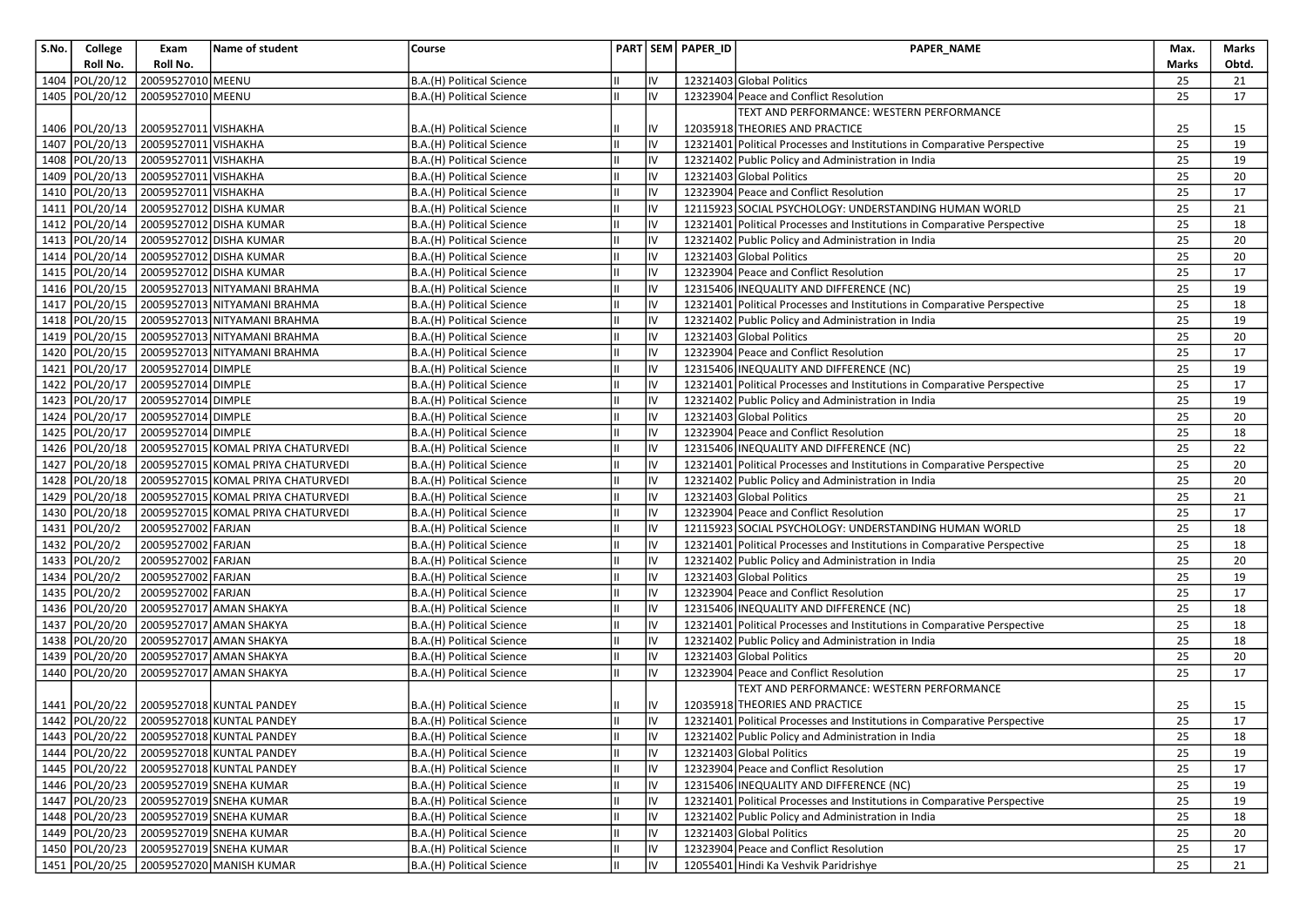| Roll No.<br>Roll No.<br>Marks<br>Obtd.<br>1452 POL/20/25<br>20059527020 MANISH KUMAR<br>IV<br>12321401 Political Processes and Institutions in Comparative Perspective<br>25<br>B.A.(H) Political Science<br>17<br>IV<br>1453 POL/20/25<br>20059527020 MANISH KUMAR<br>25<br>12321402 Public Policy and Administration in India<br>17<br>B.A.(H) Political Science<br>Ш<br>1454 POL/20/25<br>20059527020 MANISH KUMAR<br>IV<br>12321403 Global Politics<br>25<br>B.A.(H) Political Science<br>20<br>IV<br>1455 POL/20/25<br>20059527020 MANISH KUMAR<br>12323904 Peace and Conflict Resolution<br>25<br>B.A.(H) Political Science<br>15<br>IШ<br>Iv<br>1456 POL/20/26<br>20059527021 ABHEESHT SRIVASTAVA<br>12321401 Political Processes and Institutions in Comparative Perspective<br>25<br>21<br>B.A.(H) Political Science<br>IШ<br>1457 POL/20/26<br>IV<br>25<br>20059527021<br>ABHEESHT SRIVASTAVA<br>12321402 Public Policy and Administration in India<br>22<br>B.A.(H) Political Science<br>Ш<br>1458 POL/20/26<br>20059527021 ABHEESHT SRIVASTAVA<br>IV<br>12321403 Global Politics<br>25<br>21<br>B.A.(H) Political Science<br>Iн<br>1459 POL/20/26<br>20059527021 ABHEESHT SRIVASTAVA<br>IV<br>12323904 Peace and Conflict Resolution<br>25<br>22<br>B.A.(H) Political Science<br>1460 POL/20/26<br>20059527021<br>IV<br>25<br><b>ABHEESHT SRIVASTAVA</b><br>22415403 INSURANCE AND RISK MANAGEMENT<br>24<br>B.A.(H) Political Science<br>IШ<br>1461 POL/20/27<br>20059527022 DEVVRAT<br>25<br>IV<br>12321401 Political Processes and Institutions in Comparative Perspective<br>18<br>B.A.(H) Political Science<br>1462 POL/20/27<br>20059527022 DEVVRAT<br>IV<br>25<br>15<br>12321402 Public Policy and Administration in India<br>B.A.(H) Political Science<br>1463 POL/20/27<br>20059527022 DEVVRAT<br>IV<br>12321403 Global Politics<br>25<br>B.A.(H) Political Science<br>20<br>Ш<br>1464 POL/20/27<br>20059527022 DEVVRAT<br>Iv<br>12323904 Peace and Conflict Resolution<br>25<br>17<br>B.A.(H) Political Science<br>IШ<br>1465 POL/20/27<br>20059527022 DEVVRAT<br>Iv<br>25<br>B.A.(H) Political Science<br>lπ<br>61015913 PRODUCTION & OPERATIONS MANAGEMENT<br>14<br>TEXT AND PERFORMANCE: WESTERN PERFORMANCE<br>1466 POL/20/28<br>20059527023 ANJALI<br>IV<br>12035918 THEORIES AND PRACTICE<br>B.A.(H) Political Science<br>25<br>15<br>1467 POL/20/28<br>20059527023 ANJALI<br>IV<br>25<br>12321401 Political Processes and Institutions in Comparative Perspective<br>18<br>B.A.(H) Political Science<br>1468 POL/20/28<br>20059527023 ANJALI<br>Iv<br>25<br>12321402 Public Policy and Administration in India<br>18<br>B.A.(H) Political Science<br>IШ<br>20059527023 ANJALI<br>1469 POL/20/28<br>IV<br>12321403 Global Politics<br>25<br>19<br>B.A.(H) Political Science<br>1470 POL/20/28<br>20059527023 ANJALI<br>Iv<br>12323904 Peace and Conflict Resolution<br>25<br>17<br>B.A.(H) Political Science<br>IШ<br>25<br>1471 POL/20/29<br>20059527024 MONIKA<br>IV<br>20<br>B.A.(H) Political Science<br>12315406 INEQUALITY AND DIFFERENCE (NC)<br>1472 POL/20/29<br>20059527024 MONIKA<br>Iv<br>25<br>12321401 Political Processes and Institutions in Comparative Perspective<br>17<br>B.A.(H) Political Science<br>Ш<br>IV<br>1473 POL/20/29<br>20059527024 MONIKA<br>25<br>20<br>lπ<br>12321402 Public Policy and Administration in India<br>B.A.(H) Political Science<br>1474 POL/20/29<br>20059527024 MONIKA<br>IV<br>25<br>12321403 Global Politics<br>21<br>B.A.(H) Political Science<br>Ш<br>1475 POL/20/29<br>20059527024 MONIKA<br>Iv<br>25<br>12323904 Peace and Conflict Resolution<br>19<br>B.A.(H) Political Science<br>1476 POL/20/3<br>20059527003 DUBEY SATYAM AJAYKUMAR<br>IV<br>12315406 INEQUALITY AND DIFFERENCE (NC)<br>25<br>21<br>B.A.(H) Political Science<br>1477 POL/20/3<br>IV<br>25<br>20059527003 DUBEY SATYAM AJAYKUMAR<br>Iп<br>12321401 Political Processes and Institutions in Comparative Perspective<br>19<br>B.A.(H) Political Science<br>1478 POL/20/3<br>25<br>20059527003 DUBEY SATYAM AJAYKUMAR<br>IV<br>19<br>12321402 Public Policy and Administration in India<br>B.A.(H) Political Science<br>IV<br>1479 POL/20/3<br>12321403 Global Politics<br>25<br>19<br>20059527003 DUBEY SATYAM AJAYKUMAR<br>B.A.(H) Political Science<br>Ш<br>1480 POL/20/3<br>20059527003 DUBEY SATYAM AJAYKUMAR<br>Iv<br>12323904 Peace and Conflict Resolution<br>25<br>18<br>B.A.(H) Political Science<br>Ш<br>IV<br>25<br>1481   POL/20/30<br>20059527025 MD AMAAN<br>12315406 INEQUALITY AND DIFFERENCE (NC)<br>18<br>B.A.(H) Political Science<br>IШ<br>1482 POL/20/30<br>Iv<br>25<br>20059527025 MD AMAAN<br>12321401 Political Processes and Institutions in Comparative Perspective<br>18<br>B.A.(H) Political Science<br>IШ<br>20059527025 MD AMAAN<br>IV<br>25<br>1483 POL/20/30<br>12321402 Public Policy and Administration in India<br>15<br>B.A.(H) Political Science<br>1484 POL/20/30<br>20059527025 MD AMAAN<br>IV<br>12321403 Global Politics<br>25<br>Iн<br>20<br>B.A.(H) Political Science<br>1485 POL/20/30<br>20059527025 MD AMAAN<br>IV<br>25<br>12323904 Peace and Conflict Resolution<br>17<br>B.A.(H) Political Science<br>TEXT AND PERFORMANCE: WESTERN PERFORMANCE<br>1486 POL/20/33<br>12035918 THEORIES AND PRACTICE<br>20059527026 PRIYANKA SENGAR<br>IV<br>25<br>12<br>B.A.(H) Political Science<br>1487 POL/20/33<br>Iv<br>25<br>20059527026 PRIYANKA SENGAR<br>12321401 Political Processes and Institutions in Comparative Perspective<br>18<br>B.A.(H) Political Science<br>IШ<br>IV<br>1488 POL/20/33<br>20059527026 PRIYANKA SENGAR<br>12321402 Public Policy and Administration in India<br>25<br>20<br>B.A.(H) Political Science<br>IШ<br>1489 POL/20/33<br>IV<br>12321403 Global Politics<br>20059527026 PRIYANKA SENGAR<br>25<br>21<br>B.A.(H) Political Science<br>IV<br>1490 POL/20/33<br>Iш<br>12323904 Peace and Conflict Resolution<br>25<br>17<br>20059527026 PRIYANKA SENGAR<br>B.A.(H) Political Science<br>1491 POL/20/34 20059527027 MADHAV PAPREJA<br>IV<br>12115923 SOCIAL PSYCHOLOGY: UNDERSTANDING HUMAN WORLD<br>25<br>B.A.(H) Political Science<br>18<br>Ш<br>Iш<br>IV<br>1492   POL/20/34   20059527027   MADHAV PAPREJA<br>12321401 Political Processes and Institutions in Comparative Perspective<br>25<br>17<br>B.A.(H) Political Science<br>1493 POL/20/34 20059527027 MADHAV PAPREJA<br>B.A.(H) Political Science<br>IV<br>12321402 Public Policy and Administration in India<br>25<br>15<br>1494 POL/20/34<br>IV<br>20059527027 MADHAV PAPREJA<br>12321403 Global Politics<br>B.A.(H) Political Science<br>25<br>Ш<br>17<br>12323904 Peace and Conflict Resolution<br>1495 POL/20/34 20059527027 MADHAV PAPREJA<br>B.A.(H) Political Science<br>IV<br>25<br>17<br>lıv<br>1496 POL/20/35 20059527028 PAYAL YADAV<br>12315406 INEQUALITY AND DIFFERENCE (NC)<br>25<br>B.A.(H) Political Science<br>lπ<br>17<br>1497 POL/20/35 20059527028 PAYAL YADAV<br>IV<br>B.A.(H) Political Science<br>Iш<br>12321401 Political Processes and Institutions in Comparative Perspective<br>25<br>$\overline{7}$<br>IV<br>1498 POL/20/35<br>20059527028 PAYAL YADAV<br>B.A.(H) Political Science<br>12321402 Public Policy and Administration in India<br>25<br>IШ<br>18<br>1499 POL/20/35<br>20059527028 PAYAL YADAV<br>IV<br>12321403 Global Politics | S.No. | College | Exam | Name of student | Course                    |  | PART SEM PAPER_ID | PAPER_NAME | Max. | Marks |
|------------------------------------------------------------------------------------------------------------------------------------------------------------------------------------------------------------------------------------------------------------------------------------------------------------------------------------------------------------------------------------------------------------------------------------------------------------------------------------------------------------------------------------------------------------------------------------------------------------------------------------------------------------------------------------------------------------------------------------------------------------------------------------------------------------------------------------------------------------------------------------------------------------------------------------------------------------------------------------------------------------------------------------------------------------------------------------------------------------------------------------------------------------------------------------------------------------------------------------------------------------------------------------------------------------------------------------------------------------------------------------------------------------------------------------------------------------------------------------------------------------------------------------------------------------------------------------------------------------------------------------------------------------------------------------------------------------------------------------------------------------------------------------------------------------------------------------------------------------------------------------------------------------------------------------------------------------------------------------------------------------------------------------------------------------------------------------------------------------------------------------------------------------------------------------------------------------------------------------------------------------------------------------------------------------------------------------------------------------------------------------------------------------------------------------------------------------------------------------------------------------------------------------------------------------------------------------------------------------------------------------------------------------------------------------------------------------------------------------------------------------------------------------------------------------------------------------------------------------------------------------------------------------------------------------------------------------------------------------------------------------------------------------------------------------------------------------------------------------------------------------------------------------------------------------------------------------------------------------------------------------------------------------------------------------------------------------------------------------------------------------------------------------------------------------------------------------------------------------------------------------------------------------------------------------------------------------------------------------------------------------------------------------------------------------------------------------------------------------------------------------------------------------------------------------------------------------------------------------------------------------------------------------------------------------------------------------------------------------------------------------------------------------------------------------------------------------------------------------------------------------------------------------------------------------------------------------------------------------------------------------------------------------------------------------------------------------------------------------------------------------------------------------------------------------------------------------------------------------------------------------------------------------------------------------------------------------------------------------------------------------------------------------------------------------------------------------------------------------------------------------------------------------------------------------------------------------------------------------------------------------------------------------------------------------------------------------------------------------------------------------------------------------------------------------------------------------------------------------------------------------------------------------------------------------------------------------------------------------------------------------------------------------------------------------------------------------------------------------------------------------------------------------------------------------------------------------------------------------------------------------------------------------------------------------------------------------------------------------------------------------------------------------------------------------------------------------------------------------------------------------------------------------------------------------------------------------------------------------------------------------------------------------------------------------------------------------------------------------------------------------------------------------------------------------------------------------------------------------------------------------------------------------------------------------------------------------------------------------------------------------------------------------------------------------------------------------------------------------------------------------------------------------------------------------------------------------------------------------------------------------------------------------------------------------------------------------------------------------------------------------------------------------------------------------------------------------------------------------------------------------------------------------------------------------------------------------------------------------------------------------------------------------------------------------------------------------------------------------------------------------------------------------------------------------------------------------------------------------------------------------------------------------------------------------------------------------------------------------------------------------------------------------------------------------------------------------------------------------------|-------|---------|------|-----------------|---------------------------|--|-------------------|------------|------|-------|
|                                                                                                                                                                                                                                                                                                                                                                                                                                                                                                                                                                                                                                                                                                                                                                                                                                                                                                                                                                                                                                                                                                                                                                                                                                                                                                                                                                                                                                                                                                                                                                                                                                                                                                                                                                                                                                                                                                                                                                                                                                                                                                                                                                                                                                                                                                                                                                                                                                                                                                                                                                                                                                                                                                                                                                                                                                                                                                                                                                                                                                                                                                                                                                                                                                                                                                                                                                                                                                                                                                                                                                                                                                                                                                                                                                                                                                                                                                                                                                                                                                                                                                                                                                                                                                                                                                                                                                                                                                                                                                                                                                                                                                                                                                                                                                                                                                                                                                                                                                                                                                                                                                                                                                                                                                                                                                                                                                                                                                                                                                                                                                                                                                                                                                                                                                                                                                                                                                                                                                                                                                                                                                                                                                                                                                                                                                                                                                                                                                                                                                                                                                                                                                                                                                                                                                                                                                                                                                                                                                                                                                                                                                                                                                                                                                                                                                                                                                  |       |         |      |                 |                           |  |                   |            |      |       |
|                                                                                                                                                                                                                                                                                                                                                                                                                                                                                                                                                                                                                                                                                                                                                                                                                                                                                                                                                                                                                                                                                                                                                                                                                                                                                                                                                                                                                                                                                                                                                                                                                                                                                                                                                                                                                                                                                                                                                                                                                                                                                                                                                                                                                                                                                                                                                                                                                                                                                                                                                                                                                                                                                                                                                                                                                                                                                                                                                                                                                                                                                                                                                                                                                                                                                                                                                                                                                                                                                                                                                                                                                                                                                                                                                                                                                                                                                                                                                                                                                                                                                                                                                                                                                                                                                                                                                                                                                                                                                                                                                                                                                                                                                                                                                                                                                                                                                                                                                                                                                                                                                                                                                                                                                                                                                                                                                                                                                                                                                                                                                                                                                                                                                                                                                                                                                                                                                                                                                                                                                                                                                                                                                                                                                                                                                                                                                                                                                                                                                                                                                                                                                                                                                                                                                                                                                                                                                                                                                                                                                                                                                                                                                                                                                                                                                                                                                                  |       |         |      |                 |                           |  |                   |            |      |       |
|                                                                                                                                                                                                                                                                                                                                                                                                                                                                                                                                                                                                                                                                                                                                                                                                                                                                                                                                                                                                                                                                                                                                                                                                                                                                                                                                                                                                                                                                                                                                                                                                                                                                                                                                                                                                                                                                                                                                                                                                                                                                                                                                                                                                                                                                                                                                                                                                                                                                                                                                                                                                                                                                                                                                                                                                                                                                                                                                                                                                                                                                                                                                                                                                                                                                                                                                                                                                                                                                                                                                                                                                                                                                                                                                                                                                                                                                                                                                                                                                                                                                                                                                                                                                                                                                                                                                                                                                                                                                                                                                                                                                                                                                                                                                                                                                                                                                                                                                                                                                                                                                                                                                                                                                                                                                                                                                                                                                                                                                                                                                                                                                                                                                                                                                                                                                                                                                                                                                                                                                                                                                                                                                                                                                                                                                                                                                                                                                                                                                                                                                                                                                                                                                                                                                                                                                                                                                                                                                                                                                                                                                                                                                                                                                                                                                                                                                                                  |       |         |      |                 |                           |  |                   |            |      |       |
|                                                                                                                                                                                                                                                                                                                                                                                                                                                                                                                                                                                                                                                                                                                                                                                                                                                                                                                                                                                                                                                                                                                                                                                                                                                                                                                                                                                                                                                                                                                                                                                                                                                                                                                                                                                                                                                                                                                                                                                                                                                                                                                                                                                                                                                                                                                                                                                                                                                                                                                                                                                                                                                                                                                                                                                                                                                                                                                                                                                                                                                                                                                                                                                                                                                                                                                                                                                                                                                                                                                                                                                                                                                                                                                                                                                                                                                                                                                                                                                                                                                                                                                                                                                                                                                                                                                                                                                                                                                                                                                                                                                                                                                                                                                                                                                                                                                                                                                                                                                                                                                                                                                                                                                                                                                                                                                                                                                                                                                                                                                                                                                                                                                                                                                                                                                                                                                                                                                                                                                                                                                                                                                                                                                                                                                                                                                                                                                                                                                                                                                                                                                                                                                                                                                                                                                                                                                                                                                                                                                                                                                                                                                                                                                                                                                                                                                                                                  |       |         |      |                 |                           |  |                   |            |      |       |
|                                                                                                                                                                                                                                                                                                                                                                                                                                                                                                                                                                                                                                                                                                                                                                                                                                                                                                                                                                                                                                                                                                                                                                                                                                                                                                                                                                                                                                                                                                                                                                                                                                                                                                                                                                                                                                                                                                                                                                                                                                                                                                                                                                                                                                                                                                                                                                                                                                                                                                                                                                                                                                                                                                                                                                                                                                                                                                                                                                                                                                                                                                                                                                                                                                                                                                                                                                                                                                                                                                                                                                                                                                                                                                                                                                                                                                                                                                                                                                                                                                                                                                                                                                                                                                                                                                                                                                                                                                                                                                                                                                                                                                                                                                                                                                                                                                                                                                                                                                                                                                                                                                                                                                                                                                                                                                                                                                                                                                                                                                                                                                                                                                                                                                                                                                                                                                                                                                                                                                                                                                                                                                                                                                                                                                                                                                                                                                                                                                                                                                                                                                                                                                                                                                                                                                                                                                                                                                                                                                                                                                                                                                                                                                                                                                                                                                                                                                  |       |         |      |                 |                           |  |                   |            |      |       |
|                                                                                                                                                                                                                                                                                                                                                                                                                                                                                                                                                                                                                                                                                                                                                                                                                                                                                                                                                                                                                                                                                                                                                                                                                                                                                                                                                                                                                                                                                                                                                                                                                                                                                                                                                                                                                                                                                                                                                                                                                                                                                                                                                                                                                                                                                                                                                                                                                                                                                                                                                                                                                                                                                                                                                                                                                                                                                                                                                                                                                                                                                                                                                                                                                                                                                                                                                                                                                                                                                                                                                                                                                                                                                                                                                                                                                                                                                                                                                                                                                                                                                                                                                                                                                                                                                                                                                                                                                                                                                                                                                                                                                                                                                                                                                                                                                                                                                                                                                                                                                                                                                                                                                                                                                                                                                                                                                                                                                                                                                                                                                                                                                                                                                                                                                                                                                                                                                                                                                                                                                                                                                                                                                                                                                                                                                                                                                                                                                                                                                                                                                                                                                                                                                                                                                                                                                                                                                                                                                                                                                                                                                                                                                                                                                                                                                                                                                                  |       |         |      |                 |                           |  |                   |            |      |       |
|                                                                                                                                                                                                                                                                                                                                                                                                                                                                                                                                                                                                                                                                                                                                                                                                                                                                                                                                                                                                                                                                                                                                                                                                                                                                                                                                                                                                                                                                                                                                                                                                                                                                                                                                                                                                                                                                                                                                                                                                                                                                                                                                                                                                                                                                                                                                                                                                                                                                                                                                                                                                                                                                                                                                                                                                                                                                                                                                                                                                                                                                                                                                                                                                                                                                                                                                                                                                                                                                                                                                                                                                                                                                                                                                                                                                                                                                                                                                                                                                                                                                                                                                                                                                                                                                                                                                                                                                                                                                                                                                                                                                                                                                                                                                                                                                                                                                                                                                                                                                                                                                                                                                                                                                                                                                                                                                                                                                                                                                                                                                                                                                                                                                                                                                                                                                                                                                                                                                                                                                                                                                                                                                                                                                                                                                                                                                                                                                                                                                                                                                                                                                                                                                                                                                                                                                                                                                                                                                                                                                                                                                                                                                                                                                                                                                                                                                                                  |       |         |      |                 |                           |  |                   |            |      |       |
|                                                                                                                                                                                                                                                                                                                                                                                                                                                                                                                                                                                                                                                                                                                                                                                                                                                                                                                                                                                                                                                                                                                                                                                                                                                                                                                                                                                                                                                                                                                                                                                                                                                                                                                                                                                                                                                                                                                                                                                                                                                                                                                                                                                                                                                                                                                                                                                                                                                                                                                                                                                                                                                                                                                                                                                                                                                                                                                                                                                                                                                                                                                                                                                                                                                                                                                                                                                                                                                                                                                                                                                                                                                                                                                                                                                                                                                                                                                                                                                                                                                                                                                                                                                                                                                                                                                                                                                                                                                                                                                                                                                                                                                                                                                                                                                                                                                                                                                                                                                                                                                                                                                                                                                                                                                                                                                                                                                                                                                                                                                                                                                                                                                                                                                                                                                                                                                                                                                                                                                                                                                                                                                                                                                                                                                                                                                                                                                                                                                                                                                                                                                                                                                                                                                                                                                                                                                                                                                                                                                                                                                                                                                                                                                                                                                                                                                                                                  |       |         |      |                 |                           |  |                   |            |      |       |
|                                                                                                                                                                                                                                                                                                                                                                                                                                                                                                                                                                                                                                                                                                                                                                                                                                                                                                                                                                                                                                                                                                                                                                                                                                                                                                                                                                                                                                                                                                                                                                                                                                                                                                                                                                                                                                                                                                                                                                                                                                                                                                                                                                                                                                                                                                                                                                                                                                                                                                                                                                                                                                                                                                                                                                                                                                                                                                                                                                                                                                                                                                                                                                                                                                                                                                                                                                                                                                                                                                                                                                                                                                                                                                                                                                                                                                                                                                                                                                                                                                                                                                                                                                                                                                                                                                                                                                                                                                                                                                                                                                                                                                                                                                                                                                                                                                                                                                                                                                                                                                                                                                                                                                                                                                                                                                                                                                                                                                                                                                                                                                                                                                                                                                                                                                                                                                                                                                                                                                                                                                                                                                                                                                                                                                                                                                                                                                                                                                                                                                                                                                                                                                                                                                                                                                                                                                                                                                                                                                                                                                                                                                                                                                                                                                                                                                                                                                  |       |         |      |                 |                           |  |                   |            |      |       |
|                                                                                                                                                                                                                                                                                                                                                                                                                                                                                                                                                                                                                                                                                                                                                                                                                                                                                                                                                                                                                                                                                                                                                                                                                                                                                                                                                                                                                                                                                                                                                                                                                                                                                                                                                                                                                                                                                                                                                                                                                                                                                                                                                                                                                                                                                                                                                                                                                                                                                                                                                                                                                                                                                                                                                                                                                                                                                                                                                                                                                                                                                                                                                                                                                                                                                                                                                                                                                                                                                                                                                                                                                                                                                                                                                                                                                                                                                                                                                                                                                                                                                                                                                                                                                                                                                                                                                                                                                                                                                                                                                                                                                                                                                                                                                                                                                                                                                                                                                                                                                                                                                                                                                                                                                                                                                                                                                                                                                                                                                                                                                                                                                                                                                                                                                                                                                                                                                                                                                                                                                                                                                                                                                                                                                                                                                                                                                                                                                                                                                                                                                                                                                                                                                                                                                                                                                                                                                                                                                                                                                                                                                                                                                                                                                                                                                                                                                                  |       |         |      |                 |                           |  |                   |            |      |       |
|                                                                                                                                                                                                                                                                                                                                                                                                                                                                                                                                                                                                                                                                                                                                                                                                                                                                                                                                                                                                                                                                                                                                                                                                                                                                                                                                                                                                                                                                                                                                                                                                                                                                                                                                                                                                                                                                                                                                                                                                                                                                                                                                                                                                                                                                                                                                                                                                                                                                                                                                                                                                                                                                                                                                                                                                                                                                                                                                                                                                                                                                                                                                                                                                                                                                                                                                                                                                                                                                                                                                                                                                                                                                                                                                                                                                                                                                                                                                                                                                                                                                                                                                                                                                                                                                                                                                                                                                                                                                                                                                                                                                                                                                                                                                                                                                                                                                                                                                                                                                                                                                                                                                                                                                                                                                                                                                                                                                                                                                                                                                                                                                                                                                                                                                                                                                                                                                                                                                                                                                                                                                                                                                                                                                                                                                                                                                                                                                                                                                                                                                                                                                                                                                                                                                                                                                                                                                                                                                                                                                                                                                                                                                                                                                                                                                                                                                                                  |       |         |      |                 |                           |  |                   |            |      |       |
|                                                                                                                                                                                                                                                                                                                                                                                                                                                                                                                                                                                                                                                                                                                                                                                                                                                                                                                                                                                                                                                                                                                                                                                                                                                                                                                                                                                                                                                                                                                                                                                                                                                                                                                                                                                                                                                                                                                                                                                                                                                                                                                                                                                                                                                                                                                                                                                                                                                                                                                                                                                                                                                                                                                                                                                                                                                                                                                                                                                                                                                                                                                                                                                                                                                                                                                                                                                                                                                                                                                                                                                                                                                                                                                                                                                                                                                                                                                                                                                                                                                                                                                                                                                                                                                                                                                                                                                                                                                                                                                                                                                                                                                                                                                                                                                                                                                                                                                                                                                                                                                                                                                                                                                                                                                                                                                                                                                                                                                                                                                                                                                                                                                                                                                                                                                                                                                                                                                                                                                                                                                                                                                                                                                                                                                                                                                                                                                                                                                                                                                                                                                                                                                                                                                                                                                                                                                                                                                                                                                                                                                                                                                                                                                                                                                                                                                                                                  |       |         |      |                 |                           |  |                   |            |      |       |
|                                                                                                                                                                                                                                                                                                                                                                                                                                                                                                                                                                                                                                                                                                                                                                                                                                                                                                                                                                                                                                                                                                                                                                                                                                                                                                                                                                                                                                                                                                                                                                                                                                                                                                                                                                                                                                                                                                                                                                                                                                                                                                                                                                                                                                                                                                                                                                                                                                                                                                                                                                                                                                                                                                                                                                                                                                                                                                                                                                                                                                                                                                                                                                                                                                                                                                                                                                                                                                                                                                                                                                                                                                                                                                                                                                                                                                                                                                                                                                                                                                                                                                                                                                                                                                                                                                                                                                                                                                                                                                                                                                                                                                                                                                                                                                                                                                                                                                                                                                                                                                                                                                                                                                                                                                                                                                                                                                                                                                                                                                                                                                                                                                                                                                                                                                                                                                                                                                                                                                                                                                                                                                                                                                                                                                                                                                                                                                                                                                                                                                                                                                                                                                                                                                                                                                                                                                                                                                                                                                                                                                                                                                                                                                                                                                                                                                                                                                  |       |         |      |                 |                           |  |                   |            |      |       |
|                                                                                                                                                                                                                                                                                                                                                                                                                                                                                                                                                                                                                                                                                                                                                                                                                                                                                                                                                                                                                                                                                                                                                                                                                                                                                                                                                                                                                                                                                                                                                                                                                                                                                                                                                                                                                                                                                                                                                                                                                                                                                                                                                                                                                                                                                                                                                                                                                                                                                                                                                                                                                                                                                                                                                                                                                                                                                                                                                                                                                                                                                                                                                                                                                                                                                                                                                                                                                                                                                                                                                                                                                                                                                                                                                                                                                                                                                                                                                                                                                                                                                                                                                                                                                                                                                                                                                                                                                                                                                                                                                                                                                                                                                                                                                                                                                                                                                                                                                                                                                                                                                                                                                                                                                                                                                                                                                                                                                                                                                                                                                                                                                                                                                                                                                                                                                                                                                                                                                                                                                                                                                                                                                                                                                                                                                                                                                                                                                                                                                                                                                                                                                                                                                                                                                                                                                                                                                                                                                                                                                                                                                                                                                                                                                                                                                                                                                                  |       |         |      |                 |                           |  |                   |            |      |       |
|                                                                                                                                                                                                                                                                                                                                                                                                                                                                                                                                                                                                                                                                                                                                                                                                                                                                                                                                                                                                                                                                                                                                                                                                                                                                                                                                                                                                                                                                                                                                                                                                                                                                                                                                                                                                                                                                                                                                                                                                                                                                                                                                                                                                                                                                                                                                                                                                                                                                                                                                                                                                                                                                                                                                                                                                                                                                                                                                                                                                                                                                                                                                                                                                                                                                                                                                                                                                                                                                                                                                                                                                                                                                                                                                                                                                                                                                                                                                                                                                                                                                                                                                                                                                                                                                                                                                                                                                                                                                                                                                                                                                                                                                                                                                                                                                                                                                                                                                                                                                                                                                                                                                                                                                                                                                                                                                                                                                                                                                                                                                                                                                                                                                                                                                                                                                                                                                                                                                                                                                                                                                                                                                                                                                                                                                                                                                                                                                                                                                                                                                                                                                                                                                                                                                                                                                                                                                                                                                                                                                                                                                                                                                                                                                                                                                                                                                                                  |       |         |      |                 |                           |  |                   |            |      |       |
|                                                                                                                                                                                                                                                                                                                                                                                                                                                                                                                                                                                                                                                                                                                                                                                                                                                                                                                                                                                                                                                                                                                                                                                                                                                                                                                                                                                                                                                                                                                                                                                                                                                                                                                                                                                                                                                                                                                                                                                                                                                                                                                                                                                                                                                                                                                                                                                                                                                                                                                                                                                                                                                                                                                                                                                                                                                                                                                                                                                                                                                                                                                                                                                                                                                                                                                                                                                                                                                                                                                                                                                                                                                                                                                                                                                                                                                                                                                                                                                                                                                                                                                                                                                                                                                                                                                                                                                                                                                                                                                                                                                                                                                                                                                                                                                                                                                                                                                                                                                                                                                                                                                                                                                                                                                                                                                                                                                                                                                                                                                                                                                                                                                                                                                                                                                                                                                                                                                                                                                                                                                                                                                                                                                                                                                                                                                                                                                                                                                                                                                                                                                                                                                                                                                                                                                                                                                                                                                                                                                                                                                                                                                                                                                                                                                                                                                                                                  |       |         |      |                 |                           |  |                   |            |      |       |
|                                                                                                                                                                                                                                                                                                                                                                                                                                                                                                                                                                                                                                                                                                                                                                                                                                                                                                                                                                                                                                                                                                                                                                                                                                                                                                                                                                                                                                                                                                                                                                                                                                                                                                                                                                                                                                                                                                                                                                                                                                                                                                                                                                                                                                                                                                                                                                                                                                                                                                                                                                                                                                                                                                                                                                                                                                                                                                                                                                                                                                                                                                                                                                                                                                                                                                                                                                                                                                                                                                                                                                                                                                                                                                                                                                                                                                                                                                                                                                                                                                                                                                                                                                                                                                                                                                                                                                                                                                                                                                                                                                                                                                                                                                                                                                                                                                                                                                                                                                                                                                                                                                                                                                                                                                                                                                                                                                                                                                                                                                                                                                                                                                                                                                                                                                                                                                                                                                                                                                                                                                                                                                                                                                                                                                                                                                                                                                                                                                                                                                                                                                                                                                                                                                                                                                                                                                                                                                                                                                                                                                                                                                                                                                                                                                                                                                                                                                  |       |         |      |                 |                           |  |                   |            |      |       |
|                                                                                                                                                                                                                                                                                                                                                                                                                                                                                                                                                                                                                                                                                                                                                                                                                                                                                                                                                                                                                                                                                                                                                                                                                                                                                                                                                                                                                                                                                                                                                                                                                                                                                                                                                                                                                                                                                                                                                                                                                                                                                                                                                                                                                                                                                                                                                                                                                                                                                                                                                                                                                                                                                                                                                                                                                                                                                                                                                                                                                                                                                                                                                                                                                                                                                                                                                                                                                                                                                                                                                                                                                                                                                                                                                                                                                                                                                                                                                                                                                                                                                                                                                                                                                                                                                                                                                                                                                                                                                                                                                                                                                                                                                                                                                                                                                                                                                                                                                                                                                                                                                                                                                                                                                                                                                                                                                                                                                                                                                                                                                                                                                                                                                                                                                                                                                                                                                                                                                                                                                                                                                                                                                                                                                                                                                                                                                                                                                                                                                                                                                                                                                                                                                                                                                                                                                                                                                                                                                                                                                                                                                                                                                                                                                                                                                                                                                                  |       |         |      |                 |                           |  |                   |            |      |       |
|                                                                                                                                                                                                                                                                                                                                                                                                                                                                                                                                                                                                                                                                                                                                                                                                                                                                                                                                                                                                                                                                                                                                                                                                                                                                                                                                                                                                                                                                                                                                                                                                                                                                                                                                                                                                                                                                                                                                                                                                                                                                                                                                                                                                                                                                                                                                                                                                                                                                                                                                                                                                                                                                                                                                                                                                                                                                                                                                                                                                                                                                                                                                                                                                                                                                                                                                                                                                                                                                                                                                                                                                                                                                                                                                                                                                                                                                                                                                                                                                                                                                                                                                                                                                                                                                                                                                                                                                                                                                                                                                                                                                                                                                                                                                                                                                                                                                                                                                                                                                                                                                                                                                                                                                                                                                                                                                                                                                                                                                                                                                                                                                                                                                                                                                                                                                                                                                                                                                                                                                                                                                                                                                                                                                                                                                                                                                                                                                                                                                                                                                                                                                                                                                                                                                                                                                                                                                                                                                                                                                                                                                                                                                                                                                                                                                                                                                                                  |       |         |      |                 |                           |  |                   |            |      |       |
|                                                                                                                                                                                                                                                                                                                                                                                                                                                                                                                                                                                                                                                                                                                                                                                                                                                                                                                                                                                                                                                                                                                                                                                                                                                                                                                                                                                                                                                                                                                                                                                                                                                                                                                                                                                                                                                                                                                                                                                                                                                                                                                                                                                                                                                                                                                                                                                                                                                                                                                                                                                                                                                                                                                                                                                                                                                                                                                                                                                                                                                                                                                                                                                                                                                                                                                                                                                                                                                                                                                                                                                                                                                                                                                                                                                                                                                                                                                                                                                                                                                                                                                                                                                                                                                                                                                                                                                                                                                                                                                                                                                                                                                                                                                                                                                                                                                                                                                                                                                                                                                                                                                                                                                                                                                                                                                                                                                                                                                                                                                                                                                                                                                                                                                                                                                                                                                                                                                                                                                                                                                                                                                                                                                                                                                                                                                                                                                                                                                                                                                                                                                                                                                                                                                                                                                                                                                                                                                                                                                                                                                                                                                                                                                                                                                                                                                                                                  |       |         |      |                 |                           |  |                   |            |      |       |
|                                                                                                                                                                                                                                                                                                                                                                                                                                                                                                                                                                                                                                                                                                                                                                                                                                                                                                                                                                                                                                                                                                                                                                                                                                                                                                                                                                                                                                                                                                                                                                                                                                                                                                                                                                                                                                                                                                                                                                                                                                                                                                                                                                                                                                                                                                                                                                                                                                                                                                                                                                                                                                                                                                                                                                                                                                                                                                                                                                                                                                                                                                                                                                                                                                                                                                                                                                                                                                                                                                                                                                                                                                                                                                                                                                                                                                                                                                                                                                                                                                                                                                                                                                                                                                                                                                                                                                                                                                                                                                                                                                                                                                                                                                                                                                                                                                                                                                                                                                                                                                                                                                                                                                                                                                                                                                                                                                                                                                                                                                                                                                                                                                                                                                                                                                                                                                                                                                                                                                                                                                                                                                                                                                                                                                                                                                                                                                                                                                                                                                                                                                                                                                                                                                                                                                                                                                                                                                                                                                                                                                                                                                                                                                                                                                                                                                                                                                  |       |         |      |                 |                           |  |                   |            |      |       |
|                                                                                                                                                                                                                                                                                                                                                                                                                                                                                                                                                                                                                                                                                                                                                                                                                                                                                                                                                                                                                                                                                                                                                                                                                                                                                                                                                                                                                                                                                                                                                                                                                                                                                                                                                                                                                                                                                                                                                                                                                                                                                                                                                                                                                                                                                                                                                                                                                                                                                                                                                                                                                                                                                                                                                                                                                                                                                                                                                                                                                                                                                                                                                                                                                                                                                                                                                                                                                                                                                                                                                                                                                                                                                                                                                                                                                                                                                                                                                                                                                                                                                                                                                                                                                                                                                                                                                                                                                                                                                                                                                                                                                                                                                                                                                                                                                                                                                                                                                                                                                                                                                                                                                                                                                                                                                                                                                                                                                                                                                                                                                                                                                                                                                                                                                                                                                                                                                                                                                                                                                                                                                                                                                                                                                                                                                                                                                                                                                                                                                                                                                                                                                                                                                                                                                                                                                                                                                                                                                                                                                                                                                                                                                                                                                                                                                                                                                                  |       |         |      |                 |                           |  |                   |            |      |       |
|                                                                                                                                                                                                                                                                                                                                                                                                                                                                                                                                                                                                                                                                                                                                                                                                                                                                                                                                                                                                                                                                                                                                                                                                                                                                                                                                                                                                                                                                                                                                                                                                                                                                                                                                                                                                                                                                                                                                                                                                                                                                                                                                                                                                                                                                                                                                                                                                                                                                                                                                                                                                                                                                                                                                                                                                                                                                                                                                                                                                                                                                                                                                                                                                                                                                                                                                                                                                                                                                                                                                                                                                                                                                                                                                                                                                                                                                                                                                                                                                                                                                                                                                                                                                                                                                                                                                                                                                                                                                                                                                                                                                                                                                                                                                                                                                                                                                                                                                                                                                                                                                                                                                                                                                                                                                                                                                                                                                                                                                                                                                                                                                                                                                                                                                                                                                                                                                                                                                                                                                                                                                                                                                                                                                                                                                                                                                                                                                                                                                                                                                                                                                                                                                                                                                                                                                                                                                                                                                                                                                                                                                                                                                                                                                                                                                                                                                                                  |       |         |      |                 |                           |  |                   |            |      |       |
|                                                                                                                                                                                                                                                                                                                                                                                                                                                                                                                                                                                                                                                                                                                                                                                                                                                                                                                                                                                                                                                                                                                                                                                                                                                                                                                                                                                                                                                                                                                                                                                                                                                                                                                                                                                                                                                                                                                                                                                                                                                                                                                                                                                                                                                                                                                                                                                                                                                                                                                                                                                                                                                                                                                                                                                                                                                                                                                                                                                                                                                                                                                                                                                                                                                                                                                                                                                                                                                                                                                                                                                                                                                                                                                                                                                                                                                                                                                                                                                                                                                                                                                                                                                                                                                                                                                                                                                                                                                                                                                                                                                                                                                                                                                                                                                                                                                                                                                                                                                                                                                                                                                                                                                                                                                                                                                                                                                                                                                                                                                                                                                                                                                                                                                                                                                                                                                                                                                                                                                                                                                                                                                                                                                                                                                                                                                                                                                                                                                                                                                                                                                                                                                                                                                                                                                                                                                                                                                                                                                                                                                                                                                                                                                                                                                                                                                                                                  |       |         |      |                 |                           |  |                   |            |      |       |
|                                                                                                                                                                                                                                                                                                                                                                                                                                                                                                                                                                                                                                                                                                                                                                                                                                                                                                                                                                                                                                                                                                                                                                                                                                                                                                                                                                                                                                                                                                                                                                                                                                                                                                                                                                                                                                                                                                                                                                                                                                                                                                                                                                                                                                                                                                                                                                                                                                                                                                                                                                                                                                                                                                                                                                                                                                                                                                                                                                                                                                                                                                                                                                                                                                                                                                                                                                                                                                                                                                                                                                                                                                                                                                                                                                                                                                                                                                                                                                                                                                                                                                                                                                                                                                                                                                                                                                                                                                                                                                                                                                                                                                                                                                                                                                                                                                                                                                                                                                                                                                                                                                                                                                                                                                                                                                                                                                                                                                                                                                                                                                                                                                                                                                                                                                                                                                                                                                                                                                                                                                                                                                                                                                                                                                                                                                                                                                                                                                                                                                                                                                                                                                                                                                                                                                                                                                                                                                                                                                                                                                                                                                                                                                                                                                                                                                                                                                  |       |         |      |                 |                           |  |                   |            |      |       |
|                                                                                                                                                                                                                                                                                                                                                                                                                                                                                                                                                                                                                                                                                                                                                                                                                                                                                                                                                                                                                                                                                                                                                                                                                                                                                                                                                                                                                                                                                                                                                                                                                                                                                                                                                                                                                                                                                                                                                                                                                                                                                                                                                                                                                                                                                                                                                                                                                                                                                                                                                                                                                                                                                                                                                                                                                                                                                                                                                                                                                                                                                                                                                                                                                                                                                                                                                                                                                                                                                                                                                                                                                                                                                                                                                                                                                                                                                                                                                                                                                                                                                                                                                                                                                                                                                                                                                                                                                                                                                                                                                                                                                                                                                                                                                                                                                                                                                                                                                                                                                                                                                                                                                                                                                                                                                                                                                                                                                                                                                                                                                                                                                                                                                                                                                                                                                                                                                                                                                                                                                                                                                                                                                                                                                                                                                                                                                                                                                                                                                                                                                                                                                                                                                                                                                                                                                                                                                                                                                                                                                                                                                                                                                                                                                                                                                                                                                                  |       |         |      |                 |                           |  |                   |            |      |       |
|                                                                                                                                                                                                                                                                                                                                                                                                                                                                                                                                                                                                                                                                                                                                                                                                                                                                                                                                                                                                                                                                                                                                                                                                                                                                                                                                                                                                                                                                                                                                                                                                                                                                                                                                                                                                                                                                                                                                                                                                                                                                                                                                                                                                                                                                                                                                                                                                                                                                                                                                                                                                                                                                                                                                                                                                                                                                                                                                                                                                                                                                                                                                                                                                                                                                                                                                                                                                                                                                                                                                                                                                                                                                                                                                                                                                                                                                                                                                                                                                                                                                                                                                                                                                                                                                                                                                                                                                                                                                                                                                                                                                                                                                                                                                                                                                                                                                                                                                                                                                                                                                                                                                                                                                                                                                                                                                                                                                                                                                                                                                                                                                                                                                                                                                                                                                                                                                                                                                                                                                                                                                                                                                                                                                                                                                                                                                                                                                                                                                                                                                                                                                                                                                                                                                                                                                                                                                                                                                                                                                                                                                                                                                                                                                                                                                                                                                                                  |       |         |      |                 |                           |  |                   |            |      |       |
|                                                                                                                                                                                                                                                                                                                                                                                                                                                                                                                                                                                                                                                                                                                                                                                                                                                                                                                                                                                                                                                                                                                                                                                                                                                                                                                                                                                                                                                                                                                                                                                                                                                                                                                                                                                                                                                                                                                                                                                                                                                                                                                                                                                                                                                                                                                                                                                                                                                                                                                                                                                                                                                                                                                                                                                                                                                                                                                                                                                                                                                                                                                                                                                                                                                                                                                                                                                                                                                                                                                                                                                                                                                                                                                                                                                                                                                                                                                                                                                                                                                                                                                                                                                                                                                                                                                                                                                                                                                                                                                                                                                                                                                                                                                                                                                                                                                                                                                                                                                                                                                                                                                                                                                                                                                                                                                                                                                                                                                                                                                                                                                                                                                                                                                                                                                                                                                                                                                                                                                                                                                                                                                                                                                                                                                                                                                                                                                                                                                                                                                                                                                                                                                                                                                                                                                                                                                                                                                                                                                                                                                                                                                                                                                                                                                                                                                                                                  |       |         |      |                 |                           |  |                   |            |      |       |
|                                                                                                                                                                                                                                                                                                                                                                                                                                                                                                                                                                                                                                                                                                                                                                                                                                                                                                                                                                                                                                                                                                                                                                                                                                                                                                                                                                                                                                                                                                                                                                                                                                                                                                                                                                                                                                                                                                                                                                                                                                                                                                                                                                                                                                                                                                                                                                                                                                                                                                                                                                                                                                                                                                                                                                                                                                                                                                                                                                                                                                                                                                                                                                                                                                                                                                                                                                                                                                                                                                                                                                                                                                                                                                                                                                                                                                                                                                                                                                                                                                                                                                                                                                                                                                                                                                                                                                                                                                                                                                                                                                                                                                                                                                                                                                                                                                                                                                                                                                                                                                                                                                                                                                                                                                                                                                                                                                                                                                                                                                                                                                                                                                                                                                                                                                                                                                                                                                                                                                                                                                                                                                                                                                                                                                                                                                                                                                                                                                                                                                                                                                                                                                                                                                                                                                                                                                                                                                                                                                                                                                                                                                                                                                                                                                                                                                                                                                  |       |         |      |                 |                           |  |                   |            |      |       |
|                                                                                                                                                                                                                                                                                                                                                                                                                                                                                                                                                                                                                                                                                                                                                                                                                                                                                                                                                                                                                                                                                                                                                                                                                                                                                                                                                                                                                                                                                                                                                                                                                                                                                                                                                                                                                                                                                                                                                                                                                                                                                                                                                                                                                                                                                                                                                                                                                                                                                                                                                                                                                                                                                                                                                                                                                                                                                                                                                                                                                                                                                                                                                                                                                                                                                                                                                                                                                                                                                                                                                                                                                                                                                                                                                                                                                                                                                                                                                                                                                                                                                                                                                                                                                                                                                                                                                                                                                                                                                                                                                                                                                                                                                                                                                                                                                                                                                                                                                                                                                                                                                                                                                                                                                                                                                                                                                                                                                                                                                                                                                                                                                                                                                                                                                                                                                                                                                                                                                                                                                                                                                                                                                                                                                                                                                                                                                                                                                                                                                                                                                                                                                                                                                                                                                                                                                                                                                                                                                                                                                                                                                                                                                                                                                                                                                                                                                                  |       |         |      |                 |                           |  |                   |            |      |       |
|                                                                                                                                                                                                                                                                                                                                                                                                                                                                                                                                                                                                                                                                                                                                                                                                                                                                                                                                                                                                                                                                                                                                                                                                                                                                                                                                                                                                                                                                                                                                                                                                                                                                                                                                                                                                                                                                                                                                                                                                                                                                                                                                                                                                                                                                                                                                                                                                                                                                                                                                                                                                                                                                                                                                                                                                                                                                                                                                                                                                                                                                                                                                                                                                                                                                                                                                                                                                                                                                                                                                                                                                                                                                                                                                                                                                                                                                                                                                                                                                                                                                                                                                                                                                                                                                                                                                                                                                                                                                                                                                                                                                                                                                                                                                                                                                                                                                                                                                                                                                                                                                                                                                                                                                                                                                                                                                                                                                                                                                                                                                                                                                                                                                                                                                                                                                                                                                                                                                                                                                                                                                                                                                                                                                                                                                                                                                                                                                                                                                                                                                                                                                                                                                                                                                                                                                                                                                                                                                                                                                                                                                                                                                                                                                                                                                                                                                                                  |       |         |      |                 |                           |  |                   |            |      |       |
|                                                                                                                                                                                                                                                                                                                                                                                                                                                                                                                                                                                                                                                                                                                                                                                                                                                                                                                                                                                                                                                                                                                                                                                                                                                                                                                                                                                                                                                                                                                                                                                                                                                                                                                                                                                                                                                                                                                                                                                                                                                                                                                                                                                                                                                                                                                                                                                                                                                                                                                                                                                                                                                                                                                                                                                                                                                                                                                                                                                                                                                                                                                                                                                                                                                                                                                                                                                                                                                                                                                                                                                                                                                                                                                                                                                                                                                                                                                                                                                                                                                                                                                                                                                                                                                                                                                                                                                                                                                                                                                                                                                                                                                                                                                                                                                                                                                                                                                                                                                                                                                                                                                                                                                                                                                                                                                                                                                                                                                                                                                                                                                                                                                                                                                                                                                                                                                                                                                                                                                                                                                                                                                                                                                                                                                                                                                                                                                                                                                                                                                                                                                                                                                                                                                                                                                                                                                                                                                                                                                                                                                                                                                                                                                                                                                                                                                                                                  |       |         |      |                 |                           |  |                   |            |      |       |
|                                                                                                                                                                                                                                                                                                                                                                                                                                                                                                                                                                                                                                                                                                                                                                                                                                                                                                                                                                                                                                                                                                                                                                                                                                                                                                                                                                                                                                                                                                                                                                                                                                                                                                                                                                                                                                                                                                                                                                                                                                                                                                                                                                                                                                                                                                                                                                                                                                                                                                                                                                                                                                                                                                                                                                                                                                                                                                                                                                                                                                                                                                                                                                                                                                                                                                                                                                                                                                                                                                                                                                                                                                                                                                                                                                                                                                                                                                                                                                                                                                                                                                                                                                                                                                                                                                                                                                                                                                                                                                                                                                                                                                                                                                                                                                                                                                                                                                                                                                                                                                                                                                                                                                                                                                                                                                                                                                                                                                                                                                                                                                                                                                                                                                                                                                                                                                                                                                                                                                                                                                                                                                                                                                                                                                                                                                                                                                                                                                                                                                                                                                                                                                                                                                                                                                                                                                                                                                                                                                                                                                                                                                                                                                                                                                                                                                                                                                  |       |         |      |                 |                           |  |                   |            |      |       |
|                                                                                                                                                                                                                                                                                                                                                                                                                                                                                                                                                                                                                                                                                                                                                                                                                                                                                                                                                                                                                                                                                                                                                                                                                                                                                                                                                                                                                                                                                                                                                                                                                                                                                                                                                                                                                                                                                                                                                                                                                                                                                                                                                                                                                                                                                                                                                                                                                                                                                                                                                                                                                                                                                                                                                                                                                                                                                                                                                                                                                                                                                                                                                                                                                                                                                                                                                                                                                                                                                                                                                                                                                                                                                                                                                                                                                                                                                                                                                                                                                                                                                                                                                                                                                                                                                                                                                                                                                                                                                                                                                                                                                                                                                                                                                                                                                                                                                                                                                                                                                                                                                                                                                                                                                                                                                                                                                                                                                                                                                                                                                                                                                                                                                                                                                                                                                                                                                                                                                                                                                                                                                                                                                                                                                                                                                                                                                                                                                                                                                                                                                                                                                                                                                                                                                                                                                                                                                                                                                                                                                                                                                                                                                                                                                                                                                                                                                                  |       |         |      |                 |                           |  |                   |            |      |       |
|                                                                                                                                                                                                                                                                                                                                                                                                                                                                                                                                                                                                                                                                                                                                                                                                                                                                                                                                                                                                                                                                                                                                                                                                                                                                                                                                                                                                                                                                                                                                                                                                                                                                                                                                                                                                                                                                                                                                                                                                                                                                                                                                                                                                                                                                                                                                                                                                                                                                                                                                                                                                                                                                                                                                                                                                                                                                                                                                                                                                                                                                                                                                                                                                                                                                                                                                                                                                                                                                                                                                                                                                                                                                                                                                                                                                                                                                                                                                                                                                                                                                                                                                                                                                                                                                                                                                                                                                                                                                                                                                                                                                                                                                                                                                                                                                                                                                                                                                                                                                                                                                                                                                                                                                                                                                                                                                                                                                                                                                                                                                                                                                                                                                                                                                                                                                                                                                                                                                                                                                                                                                                                                                                                                                                                                                                                                                                                                                                                                                                                                                                                                                                                                                                                                                                                                                                                                                                                                                                                                                                                                                                                                                                                                                                                                                                                                                                                  |       |         |      |                 |                           |  |                   |            |      |       |
|                                                                                                                                                                                                                                                                                                                                                                                                                                                                                                                                                                                                                                                                                                                                                                                                                                                                                                                                                                                                                                                                                                                                                                                                                                                                                                                                                                                                                                                                                                                                                                                                                                                                                                                                                                                                                                                                                                                                                                                                                                                                                                                                                                                                                                                                                                                                                                                                                                                                                                                                                                                                                                                                                                                                                                                                                                                                                                                                                                                                                                                                                                                                                                                                                                                                                                                                                                                                                                                                                                                                                                                                                                                                                                                                                                                                                                                                                                                                                                                                                                                                                                                                                                                                                                                                                                                                                                                                                                                                                                                                                                                                                                                                                                                                                                                                                                                                                                                                                                                                                                                                                                                                                                                                                                                                                                                                                                                                                                                                                                                                                                                                                                                                                                                                                                                                                                                                                                                                                                                                                                                                                                                                                                                                                                                                                                                                                                                                                                                                                                                                                                                                                                                                                                                                                                                                                                                                                                                                                                                                                                                                                                                                                                                                                                                                                                                                                                  |       |         |      |                 |                           |  |                   |            |      |       |
|                                                                                                                                                                                                                                                                                                                                                                                                                                                                                                                                                                                                                                                                                                                                                                                                                                                                                                                                                                                                                                                                                                                                                                                                                                                                                                                                                                                                                                                                                                                                                                                                                                                                                                                                                                                                                                                                                                                                                                                                                                                                                                                                                                                                                                                                                                                                                                                                                                                                                                                                                                                                                                                                                                                                                                                                                                                                                                                                                                                                                                                                                                                                                                                                                                                                                                                                                                                                                                                                                                                                                                                                                                                                                                                                                                                                                                                                                                                                                                                                                                                                                                                                                                                                                                                                                                                                                                                                                                                                                                                                                                                                                                                                                                                                                                                                                                                                                                                                                                                                                                                                                                                                                                                                                                                                                                                                                                                                                                                                                                                                                                                                                                                                                                                                                                                                                                                                                                                                                                                                                                                                                                                                                                                                                                                                                                                                                                                                                                                                                                                                                                                                                                                                                                                                                                                                                                                                                                                                                                                                                                                                                                                                                                                                                                                                                                                                                                  |       |         |      |                 |                           |  |                   |            |      |       |
|                                                                                                                                                                                                                                                                                                                                                                                                                                                                                                                                                                                                                                                                                                                                                                                                                                                                                                                                                                                                                                                                                                                                                                                                                                                                                                                                                                                                                                                                                                                                                                                                                                                                                                                                                                                                                                                                                                                                                                                                                                                                                                                                                                                                                                                                                                                                                                                                                                                                                                                                                                                                                                                                                                                                                                                                                                                                                                                                                                                                                                                                                                                                                                                                                                                                                                                                                                                                                                                                                                                                                                                                                                                                                                                                                                                                                                                                                                                                                                                                                                                                                                                                                                                                                                                                                                                                                                                                                                                                                                                                                                                                                                                                                                                                                                                                                                                                                                                                                                                                                                                                                                                                                                                                                                                                                                                                                                                                                                                                                                                                                                                                                                                                                                                                                                                                                                                                                                                                                                                                                                                                                                                                                                                                                                                                                                                                                                                                                                                                                                                                                                                                                                                                                                                                                                                                                                                                                                                                                                                                                                                                                                                                                                                                                                                                                                                                                                  |       |         |      |                 |                           |  |                   |            |      |       |
|                                                                                                                                                                                                                                                                                                                                                                                                                                                                                                                                                                                                                                                                                                                                                                                                                                                                                                                                                                                                                                                                                                                                                                                                                                                                                                                                                                                                                                                                                                                                                                                                                                                                                                                                                                                                                                                                                                                                                                                                                                                                                                                                                                                                                                                                                                                                                                                                                                                                                                                                                                                                                                                                                                                                                                                                                                                                                                                                                                                                                                                                                                                                                                                                                                                                                                                                                                                                                                                                                                                                                                                                                                                                                                                                                                                                                                                                                                                                                                                                                                                                                                                                                                                                                                                                                                                                                                                                                                                                                                                                                                                                                                                                                                                                                                                                                                                                                                                                                                                                                                                                                                                                                                                                                                                                                                                                                                                                                                                                                                                                                                                                                                                                                                                                                                                                                                                                                                                                                                                                                                                                                                                                                                                                                                                                                                                                                                                                                                                                                                                                                                                                                                                                                                                                                                                                                                                                                                                                                                                                                                                                                                                                                                                                                                                                                                                                                                  |       |         |      |                 |                           |  |                   |            |      |       |
|                                                                                                                                                                                                                                                                                                                                                                                                                                                                                                                                                                                                                                                                                                                                                                                                                                                                                                                                                                                                                                                                                                                                                                                                                                                                                                                                                                                                                                                                                                                                                                                                                                                                                                                                                                                                                                                                                                                                                                                                                                                                                                                                                                                                                                                                                                                                                                                                                                                                                                                                                                                                                                                                                                                                                                                                                                                                                                                                                                                                                                                                                                                                                                                                                                                                                                                                                                                                                                                                                                                                                                                                                                                                                                                                                                                                                                                                                                                                                                                                                                                                                                                                                                                                                                                                                                                                                                                                                                                                                                                                                                                                                                                                                                                                                                                                                                                                                                                                                                                                                                                                                                                                                                                                                                                                                                                                                                                                                                                                                                                                                                                                                                                                                                                                                                                                                                                                                                                                                                                                                                                                                                                                                                                                                                                                                                                                                                                                                                                                                                                                                                                                                                                                                                                                                                                                                                                                                                                                                                                                                                                                                                                                                                                                                                                                                                                                                                  |       |         |      |                 |                           |  |                   |            |      |       |
|                                                                                                                                                                                                                                                                                                                                                                                                                                                                                                                                                                                                                                                                                                                                                                                                                                                                                                                                                                                                                                                                                                                                                                                                                                                                                                                                                                                                                                                                                                                                                                                                                                                                                                                                                                                                                                                                                                                                                                                                                                                                                                                                                                                                                                                                                                                                                                                                                                                                                                                                                                                                                                                                                                                                                                                                                                                                                                                                                                                                                                                                                                                                                                                                                                                                                                                                                                                                                                                                                                                                                                                                                                                                                                                                                                                                                                                                                                                                                                                                                                                                                                                                                                                                                                                                                                                                                                                                                                                                                                                                                                                                                                                                                                                                                                                                                                                                                                                                                                                                                                                                                                                                                                                                                                                                                                                                                                                                                                                                                                                                                                                                                                                                                                                                                                                                                                                                                                                                                                                                                                                                                                                                                                                                                                                                                                                                                                                                                                                                                                                                                                                                                                                                                                                                                                                                                                                                                                                                                                                                                                                                                                                                                                                                                                                                                                                                                                  |       |         |      |                 |                           |  |                   |            |      |       |
|                                                                                                                                                                                                                                                                                                                                                                                                                                                                                                                                                                                                                                                                                                                                                                                                                                                                                                                                                                                                                                                                                                                                                                                                                                                                                                                                                                                                                                                                                                                                                                                                                                                                                                                                                                                                                                                                                                                                                                                                                                                                                                                                                                                                                                                                                                                                                                                                                                                                                                                                                                                                                                                                                                                                                                                                                                                                                                                                                                                                                                                                                                                                                                                                                                                                                                                                                                                                                                                                                                                                                                                                                                                                                                                                                                                                                                                                                                                                                                                                                                                                                                                                                                                                                                                                                                                                                                                                                                                                                                                                                                                                                                                                                                                                                                                                                                                                                                                                                                                                                                                                                                                                                                                                                                                                                                                                                                                                                                                                                                                                                                                                                                                                                                                                                                                                                                                                                                                                                                                                                                                                                                                                                                                                                                                                                                                                                                                                                                                                                                                                                                                                                                                                                                                                                                                                                                                                                                                                                                                                                                                                                                                                                                                                                                                                                                                                                                  |       |         |      |                 |                           |  |                   |            |      |       |
|                                                                                                                                                                                                                                                                                                                                                                                                                                                                                                                                                                                                                                                                                                                                                                                                                                                                                                                                                                                                                                                                                                                                                                                                                                                                                                                                                                                                                                                                                                                                                                                                                                                                                                                                                                                                                                                                                                                                                                                                                                                                                                                                                                                                                                                                                                                                                                                                                                                                                                                                                                                                                                                                                                                                                                                                                                                                                                                                                                                                                                                                                                                                                                                                                                                                                                                                                                                                                                                                                                                                                                                                                                                                                                                                                                                                                                                                                                                                                                                                                                                                                                                                                                                                                                                                                                                                                                                                                                                                                                                                                                                                                                                                                                                                                                                                                                                                                                                                                                                                                                                                                                                                                                                                                                                                                                                                                                                                                                                                                                                                                                                                                                                                                                                                                                                                                                                                                                                                                                                                                                                                                                                                                                                                                                                                                                                                                                                                                                                                                                                                                                                                                                                                                                                                                                                                                                                                                                                                                                                                                                                                                                                                                                                                                                                                                                                                                                  |       |         |      |                 |                           |  |                   |            |      |       |
|                                                                                                                                                                                                                                                                                                                                                                                                                                                                                                                                                                                                                                                                                                                                                                                                                                                                                                                                                                                                                                                                                                                                                                                                                                                                                                                                                                                                                                                                                                                                                                                                                                                                                                                                                                                                                                                                                                                                                                                                                                                                                                                                                                                                                                                                                                                                                                                                                                                                                                                                                                                                                                                                                                                                                                                                                                                                                                                                                                                                                                                                                                                                                                                                                                                                                                                                                                                                                                                                                                                                                                                                                                                                                                                                                                                                                                                                                                                                                                                                                                                                                                                                                                                                                                                                                                                                                                                                                                                                                                                                                                                                                                                                                                                                                                                                                                                                                                                                                                                                                                                                                                                                                                                                                                                                                                                                                                                                                                                                                                                                                                                                                                                                                                                                                                                                                                                                                                                                                                                                                                                                                                                                                                                                                                                                                                                                                                                                                                                                                                                                                                                                                                                                                                                                                                                                                                                                                                                                                                                                                                                                                                                                                                                                                                                                                                                                                                  |       |         |      |                 |                           |  |                   |            |      |       |
|                                                                                                                                                                                                                                                                                                                                                                                                                                                                                                                                                                                                                                                                                                                                                                                                                                                                                                                                                                                                                                                                                                                                                                                                                                                                                                                                                                                                                                                                                                                                                                                                                                                                                                                                                                                                                                                                                                                                                                                                                                                                                                                                                                                                                                                                                                                                                                                                                                                                                                                                                                                                                                                                                                                                                                                                                                                                                                                                                                                                                                                                                                                                                                                                                                                                                                                                                                                                                                                                                                                                                                                                                                                                                                                                                                                                                                                                                                                                                                                                                                                                                                                                                                                                                                                                                                                                                                                                                                                                                                                                                                                                                                                                                                                                                                                                                                                                                                                                                                                                                                                                                                                                                                                                                                                                                                                                                                                                                                                                                                                                                                                                                                                                                                                                                                                                                                                                                                                                                                                                                                                                                                                                                                                                                                                                                                                                                                                                                                                                                                                                                                                                                                                                                                                                                                                                                                                                                                                                                                                                                                                                                                                                                                                                                                                                                                                                                                  |       |         |      |                 |                           |  |                   |            |      |       |
|                                                                                                                                                                                                                                                                                                                                                                                                                                                                                                                                                                                                                                                                                                                                                                                                                                                                                                                                                                                                                                                                                                                                                                                                                                                                                                                                                                                                                                                                                                                                                                                                                                                                                                                                                                                                                                                                                                                                                                                                                                                                                                                                                                                                                                                                                                                                                                                                                                                                                                                                                                                                                                                                                                                                                                                                                                                                                                                                                                                                                                                                                                                                                                                                                                                                                                                                                                                                                                                                                                                                                                                                                                                                                                                                                                                                                                                                                                                                                                                                                                                                                                                                                                                                                                                                                                                                                                                                                                                                                                                                                                                                                                                                                                                                                                                                                                                                                                                                                                                                                                                                                                                                                                                                                                                                                                                                                                                                                                                                                                                                                                                                                                                                                                                                                                                                                                                                                                                                                                                                                                                                                                                                                                                                                                                                                                                                                                                                                                                                                                                                                                                                                                                                                                                                                                                                                                                                                                                                                                                                                                                                                                                                                                                                                                                                                                                                                                  |       |         |      |                 |                           |  |                   |            |      |       |
|                                                                                                                                                                                                                                                                                                                                                                                                                                                                                                                                                                                                                                                                                                                                                                                                                                                                                                                                                                                                                                                                                                                                                                                                                                                                                                                                                                                                                                                                                                                                                                                                                                                                                                                                                                                                                                                                                                                                                                                                                                                                                                                                                                                                                                                                                                                                                                                                                                                                                                                                                                                                                                                                                                                                                                                                                                                                                                                                                                                                                                                                                                                                                                                                                                                                                                                                                                                                                                                                                                                                                                                                                                                                                                                                                                                                                                                                                                                                                                                                                                                                                                                                                                                                                                                                                                                                                                                                                                                                                                                                                                                                                                                                                                                                                                                                                                                                                                                                                                                                                                                                                                                                                                                                                                                                                                                                                                                                                                                                                                                                                                                                                                                                                                                                                                                                                                                                                                                                                                                                                                                                                                                                                                                                                                                                                                                                                                                                                                                                                                                                                                                                                                                                                                                                                                                                                                                                                                                                                                                                                                                                                                                                                                                                                                                                                                                                                                  |       |         |      |                 |                           |  |                   |            |      |       |
|                                                                                                                                                                                                                                                                                                                                                                                                                                                                                                                                                                                                                                                                                                                                                                                                                                                                                                                                                                                                                                                                                                                                                                                                                                                                                                                                                                                                                                                                                                                                                                                                                                                                                                                                                                                                                                                                                                                                                                                                                                                                                                                                                                                                                                                                                                                                                                                                                                                                                                                                                                                                                                                                                                                                                                                                                                                                                                                                                                                                                                                                                                                                                                                                                                                                                                                                                                                                                                                                                                                                                                                                                                                                                                                                                                                                                                                                                                                                                                                                                                                                                                                                                                                                                                                                                                                                                                                                                                                                                                                                                                                                                                                                                                                                                                                                                                                                                                                                                                                                                                                                                                                                                                                                                                                                                                                                                                                                                                                                                                                                                                                                                                                                                                                                                                                                                                                                                                                                                                                                                                                                                                                                                                                                                                                                                                                                                                                                                                                                                                                                                                                                                                                                                                                                                                                                                                                                                                                                                                                                                                                                                                                                                                                                                                                                                                                                                                  |       |         |      |                 |                           |  |                   |            |      |       |
|                                                                                                                                                                                                                                                                                                                                                                                                                                                                                                                                                                                                                                                                                                                                                                                                                                                                                                                                                                                                                                                                                                                                                                                                                                                                                                                                                                                                                                                                                                                                                                                                                                                                                                                                                                                                                                                                                                                                                                                                                                                                                                                                                                                                                                                                                                                                                                                                                                                                                                                                                                                                                                                                                                                                                                                                                                                                                                                                                                                                                                                                                                                                                                                                                                                                                                                                                                                                                                                                                                                                                                                                                                                                                                                                                                                                                                                                                                                                                                                                                                                                                                                                                                                                                                                                                                                                                                                                                                                                                                                                                                                                                                                                                                                                                                                                                                                                                                                                                                                                                                                                                                                                                                                                                                                                                                                                                                                                                                                                                                                                                                                                                                                                                                                                                                                                                                                                                                                                                                                                                                                                                                                                                                                                                                                                                                                                                                                                                                                                                                                                                                                                                                                                                                                                                                                                                                                                                                                                                                                                                                                                                                                                                                                                                                                                                                                                                                  |       |         |      |                 |                           |  |                   |            |      |       |
|                                                                                                                                                                                                                                                                                                                                                                                                                                                                                                                                                                                                                                                                                                                                                                                                                                                                                                                                                                                                                                                                                                                                                                                                                                                                                                                                                                                                                                                                                                                                                                                                                                                                                                                                                                                                                                                                                                                                                                                                                                                                                                                                                                                                                                                                                                                                                                                                                                                                                                                                                                                                                                                                                                                                                                                                                                                                                                                                                                                                                                                                                                                                                                                                                                                                                                                                                                                                                                                                                                                                                                                                                                                                                                                                                                                                                                                                                                                                                                                                                                                                                                                                                                                                                                                                                                                                                                                                                                                                                                                                                                                                                                                                                                                                                                                                                                                                                                                                                                                                                                                                                                                                                                                                                                                                                                                                                                                                                                                                                                                                                                                                                                                                                                                                                                                                                                                                                                                                                                                                                                                                                                                                                                                                                                                                                                                                                                                                                                                                                                                                                                                                                                                                                                                                                                                                                                                                                                                                                                                                                                                                                                                                                                                                                                                                                                                                                                  |       |         |      |                 | B.A.(H) Political Science |  |                   |            | 25   | 20    |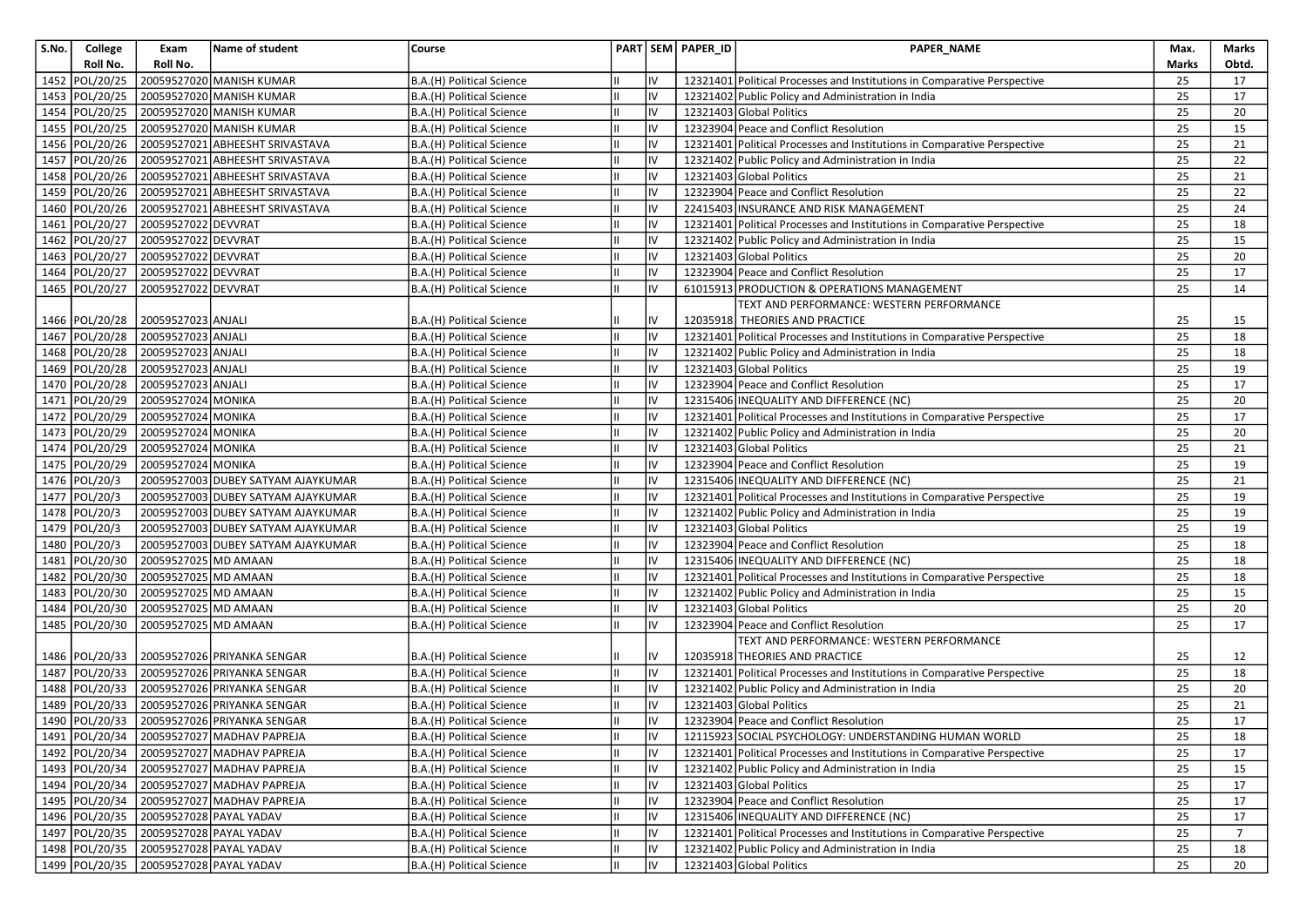| S.No. | College        | Exam                                  | Name of student             | Course                    |    | PART SEM PAPER_ID | <b>PAPER NAME</b>                                                        | Max.  | Marks       |
|-------|----------------|---------------------------------------|-----------------------------|---------------------------|----|-------------------|--------------------------------------------------------------------------|-------|-------------|
|       | Roll No.       | Roll No.                              |                             |                           |    |                   |                                                                          | Marks | Obtd.       |
|       | 1500 POL/20/35 |                                       | 20059527028 PAYAL YADAV     | B.A.(H) Political Science | IV |                   | 12323904 Peace and Conflict Resolution                                   | 25    | 17          |
| 1501  | POL/20/36      | 20059527029 SOURABH                   |                             | B.A.(H) Political Science | IV |                   | 12315406 INEQUALITY AND DIFFERENCE (NC)                                  | 25    | 17          |
|       | 1502 POL/20/36 | 20059527029 SOURABH                   |                             | B.A.(H) Political Science | IV |                   | 12321401 Political Processes and Institutions in Comparative Perspective | 25    | 17          |
|       | 1503 POL/20/36 | 20059527029 SOURABH                   |                             | B.A.(H) Political Science | IV |                   | 12321402 Public Policy and Administration in India                       | 25    | 15          |
|       | 1504 POL/20/36 | 20059527029 SOURABH                   |                             | B.A.(H) Political Science | IV |                   | 12321403 Global Politics                                                 | 25    | 17          |
|       | 1505 POL/20/36 | 20059527029 SOURABH                   |                             | B.A.(H) Political Science | IV |                   | 12323904 Peace and Conflict Resolution                                   | 25    | 17          |
|       | 1506 POL/20/37 | 20059527030 ROSHNI                    |                             | B.A.(H) Political Science | IV |                   | 12315406 INEQUALITY AND DIFFERENCE (NC)                                  | 25    | $\mathbf 0$ |
|       | 1507 POL/20/37 | 20059527030 ROSHNI                    |                             | B.A.(H) Political Science | IV |                   | 12321401 Political Processes and Institutions in Comparative Perspective | 25    | 0           |
|       | 1508 POL/20/37 | 20059527030 ROSHNI                    |                             | B.A.(H) Political Science | IV |                   | 12321402 Public Policy and Administration in India                       | 25    | 15          |
|       | 1509 POL/20/37 | 20059527030 ROSHNI                    |                             | B.A.(H) Political Science | IV |                   | 12321403 Global Politics                                                 | 25    | 19          |
|       | 1510 POL/20/37 | 20059527030 ROSHNI                    |                             | B.A.(H) Political Science | IV |                   | 12323904 Peace and Conflict Resolution                                   | 25    |             |
|       | 1511 POL/20/39 |                                       | 20059527031 CHETNA PREMJANI | B.A.(H) Political Science | IV |                   | 12275401 Indian Economy-II OR                                            | 25    | 18          |
|       | 1512 POL/20/39 |                                       | 20059527031 CHETNA PREMJANI | B.A.(H) Political Science | IV |                   | 12321401 Political Processes and Institutions in Comparative Perspective | 25    | 16          |
|       | 1513 POL/20/39 |                                       | 20059527031 CHETNA PREMJANI | B.A.(H) Political Science | IV |                   | 12321402 Public Policy and Administration in India                       | 25    | 19          |
|       | 1514 POL/20/39 |                                       | 20059527031 CHETNA PREMJANI | B.A.(H) Political Science | IV |                   | 12321403 Global Politics                                                 | 25    | 20          |
|       | 1515 POL/20/39 |                                       | 20059527031 CHETNA PREMJANI | B.A.(H) Political Science | IV |                   | 12323904 Peace and Conflict Resolution                                   | 25    | 17          |
|       |                |                                       |                             |                           |    |                   | TEXT AND PERFORMANCE: WESTERN PERFORMANCE                                |       |             |
|       | 1516 POL/20/40 |                                       | 20059527032 MUSKAN RANA     | B.A.(H) Political Science | ı٧ |                   | 12035918 THEORIES AND PRACTICE                                           | 25    | 10          |
|       | 1517 POL/20/40 |                                       | 20059527032 MUSKAN RANA     | B.A.(H) Political Science | IV |                   | 12321401 Political Processes and Institutions in Comparative Perspective | 25    | 16          |
|       | 1518 POL/20/40 |                                       | 20059527032 MUSKAN RANA     | B.A.(H) Political Science | IV |                   | 12321402 Public Policy and Administration in India                       | 25    | 15          |
|       | 1519 POL/20/40 |                                       | 20059527032 MUSKAN RANA     | B.A.(H) Political Science | IV |                   | 12321403 Global Politics                                                 | 25    | 19          |
|       | 1520 POL/20/40 |                                       | 20059527032 MUSKAN RANA     | B.A.(H) Political Science | IV |                   | 12323904 Peace and Conflict Resolution                                   | 25    | 15          |
|       | 1521 POL/20/41 |                                       | 20059527033 ABHISHEK TIWARI | B.A.(H) Political Science | IV |                   | 12315406 INEQUALITY AND DIFFERENCE (NC)                                  | 25    | 19          |
|       | 1522 POL/20/41 |                                       | 20059527033 ABHISHEK TIWARI | B.A.(H) Political Science | IV |                   | 12321401 Political Processes and Institutions in Comparative Perspective | 25    | 16          |
|       | 1523 POL/20/41 |                                       | 20059527033 ABHISHEK TIWARI | B.A.(H) Political Science | IV |                   | 12321402 Public Policy and Administration in India                       | 25    | 18          |
|       | 1524 POL/20/41 |                                       | 20059527033 ABHISHEK TIWARI | B.A.(H) Political Science | IV |                   | 12321403 Global Politics                                                 | 25    | 20          |
|       | 1525 POL/20/41 |                                       | 20059527033 ABHISHEK TIWARI | B.A.(H) Political Science | IV |                   | 12323904 Peace and Conflict Resolution                                   | 25    | 18          |
|       | 1526 POL/20/42 |                                       | 20059527034 MEDHA AGARWAL   | B.A.(H) Political Science | IV |                   | 12115923 SOCIAL PSYCHOLOGY: UNDERSTANDING HUMAN WORLD                    | 25    | 18          |
|       | 1527 POL/20/42 |                                       | 20059527034 MEDHA AGARWAL   | B.A.(H) Political Science | IV |                   | 12321401 Political Processes and Institutions in Comparative Perspective | 25    | 16          |
|       | 1528 POL/20/42 |                                       | 20059527034 MEDHA AGARWAL   | B.A.(H) Political Science | IV |                   | 12321402 Public Policy and Administration in India                       | 25    | 16          |
|       | 1529 POL/20/42 |                                       | 20059527034 MEDHA AGARWAL   | B.A.(H) Political Science | IV |                   | 12321403 Global Politics                                                 | 25    | 20          |
|       | 1530 POL/20/42 |                                       | 20059527034 MEDHA AGARWAL   | B.A.(H) Political Science | IV |                   | 12323904 Peace and Conflict Resolution                                   | 25    | 17          |
|       | 1531 POL/20/43 |                                       | 20059527055 HARSH KUMAR     | B.A.(H) Political Science | IV |                   | 12315406 INEQUALITY AND DIFFERENCE (NC)                                  | 25    | 14          |
|       | 1532 POL/20/43 |                                       | 20059527055 HARSH KUMAR     | B.A.(H) Political Science | IV |                   | 12321401 Political Processes and Institutions in Comparative Perspective | 25    | 17          |
|       | 1533 POL/20/43 |                                       | 20059527055 HARSH KUMAR     | B.A.(H) Political Science | IV |                   | 12321402 Public Policy and Administration in India                       | 25    | 15          |
|       | 1534 POL/20/43 |                                       | 20059527055 HARSH KUMAR     | B.A.(H) Political Science | IV |                   | 12321403 Global Politics                                                 | 25    | 20          |
|       | 1535 POL/20/43 |                                       | 20059527055 HARSH KUMAR     | B.A.(H) Political Science | IV |                   | 12323904 Peace and Conflict Resolution                                   | 25    | 17          |
|       |                |                                       |                             |                           |    |                   | TEXT AND PERFORMANCE: WESTERN PERFORMANCE                                |       |             |
|       | 1536 POL/20/44 | 20059527035 ARTI MEHTA                |                             | B.A.(H) Political Science | IV |                   | 12035918 THEORIES AND PRACTICE                                           | 25    | 15          |
|       | 1537 POL/20/44 | 20059527035 ARTI MEHTA                |                             | B.A.(H) Political Science | IV |                   | 12321401 Political Processes and Institutions in Comparative Perspective | 25    | 17          |
|       | 1538 POL/20/44 | 20059527035 ARTI MEHTA                |                             | B.A.(H) Political Science | IV |                   | 12321402 Public Policy and Administration in India                       | 25    | 15          |
|       |                | 1539 POL/20/44 20059527035 ARTI MEHTA |                             | B.A.(H) Political Science | IV |                   | 12321403 Global Politics                                                 | 25    | $20\,$      |
|       | 1540 POL/20/44 | 20059527035 ARTI MEHTA                |                             | B.A.(H) Political Science | IV |                   | 12323904 Peace and Conflict Resolution                                   | 25    | 17          |
|       | 1541 POL/20/45 |                                       | 20059527037 ASTHA NARAYAN   | B.A.(H) Political Science | IV |                   | 12315406 INEQUALITY AND DIFFERENCE (NC)                                  | 25    | 22          |
|       | 1542 POL/20/45 |                                       | 20059527037 ASTHA NARAYAN   | B.A.(H) Political Science | IV |                   | 12321401 Political Processes and Institutions in Comparative Perspective | 25    | 19          |
|       | 1543 POL/20/45 |                                       | 20059527037 ASTHA NARAYAN   | B.A.(H) Political Science | IV |                   | 12321402 Public Policy and Administration in India                       | 25    | 20          |
|       | 1544 POL/20/45 |                                       | 20059527037 ASTHA NARAYAN   | B.A.(H) Political Science | IV |                   | 12321403 Global Politics                                                 | 25    | 22          |
|       | 1545 POL/20/45 |                                       | 20059527037 ASTHA NARAYAN   | B.A.(H) Political Science | IV |                   | 12323904 Peace and Conflict Resolution                                   | 25    | 17          |
|       | 1546 POL/20/47 |                                       | 20059527036 VINAY KATIYAR   | B.A.(H) Political Science | IV |                   | 12115923 SOCIAL PSYCHOLOGY: UNDERSTANDING HUMAN WORLD                    | 25    | 20          |
|       | 1547 POL/20/47 |                                       | 20059527036 VINAY KATIYAR   | B.A.(H) Political Science | IV |                   | 12321401 Political Processes and Institutions in Comparative Perspective | 25    | 20          |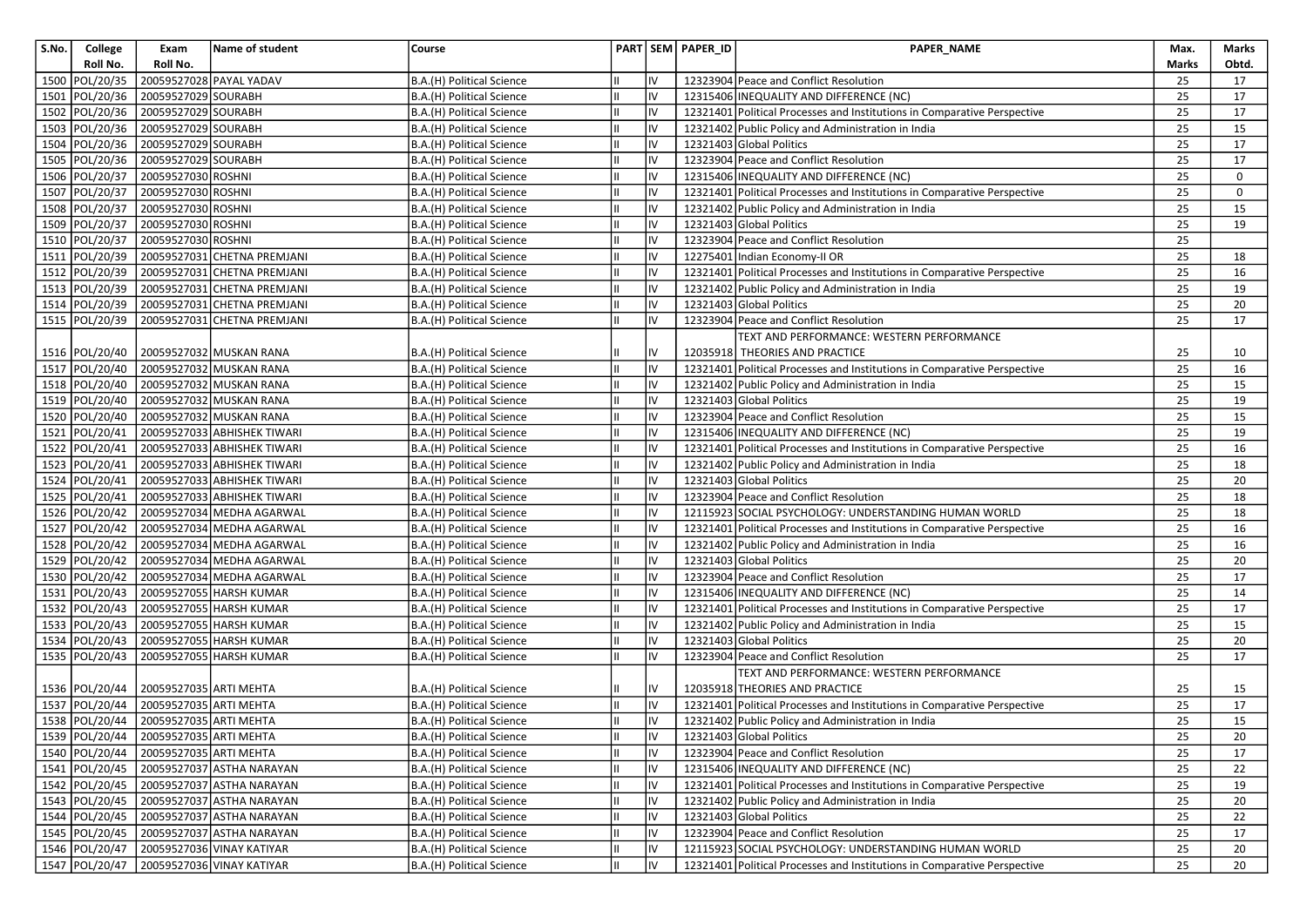| S.No. | College        | Exam                    | Name of student                       | Course                    |    |    | PART SEM PAPER_ID | PAPER_NAME                                                               | Max.  | Marks          |
|-------|----------------|-------------------------|---------------------------------------|---------------------------|----|----|-------------------|--------------------------------------------------------------------------|-------|----------------|
|       | Roll No.       | Roll No.                |                                       |                           |    |    |                   |                                                                          | Marks | Obtd.          |
|       | 1548 POL/20/47 |                         | 20059527036 VINAY KATIYAR             | B.A.(H) Political Science |    | IV |                   | 12321402 Public Policy and Administration in India                       | 25    | 19             |
|       | 1549 POL/20/47 |                         | 20059527036 VINAY KATIYAR             | B.A.(H) Political Science |    | IV |                   | 12321403 Global Politics                                                 | 25    | 20             |
|       | 1550 POL/20/47 |                         | 20059527036 VINAY KATIYAR             | B.A.(H) Political Science |    | IV |                   | 12323904 Peace and Conflict Resolution                                   | 25    | 18             |
|       | 1551 POL/20/48 |                         | 20059527038 HIMANI KALRA              | B.A.(H) Political Science |    | IV |                   | 12115923 SOCIAL PSYCHOLOGY: UNDERSTANDING HUMAN WORLD                    | 25    | 18             |
|       | 1552 POL/20/48 |                         | 20059527038 HIMANI KALRA              | B.A.(H) Political Science |    | IV |                   | 12321401 Political Processes and Institutions in Comparative Perspective | 25    | 18             |
|       | 1553 POL/20/48 |                         | 20059527038 HIMANI KALRA              | B.A.(H) Political Science |    | IV |                   | 12321402 Public Policy and Administration in India                       | 25    | 18             |
|       | 1554 POL/20/48 |                         | 20059527038 HIMANI KALRA              | B.A.(H) Political Science |    | IV |                   | 12321403 Global Politics                                                 | 25    | 20             |
|       | 1555 POL/20/48 |                         | 20059527038 HIMANI KALRA              | B.A.(H) Political Science |    | IV |                   | 12323904 Peace and Conflict Resolution                                   | 25    | 18             |
|       | 1556 POL/20/49 | 20059527039 AJIT        |                                       | B.A.(H) Political Science |    | IV |                   | 12275401 Indian Economy-II OR                                            | 25    |                |
|       | 1557 POL/20/49 | 20059527039 AJIT        |                                       | B.A.(H) Political Science |    | IV |                   | 12321401 Political Processes and Institutions in Comparative Perspective | 25    | $\overline{7}$ |
|       | 1558 POL/20/49 | 20059527039 AJIT        |                                       | B.A.(H) Political Science |    | IV |                   | 12321402 Public Policy and Administration in India                       | 25    | 0              |
|       | 1559 POL/20/49 | 20059527039 AJIT        |                                       | B.A.(H) Political Science |    | IV |                   | 12321403 Global Politics                                                 | 25    | 20             |
|       | 1560 POL/20/49 | 20059527039 AJIT        |                                       | B.A.(H) Political Science |    | IV |                   | 12323904 Peace and Conflict Resolution                                   | 25    | 15             |
|       | 1561 POL/20/5  | 20059527004 BHAVESH     |                                       | B.A.(H) Political Science |    | IV |                   | 12315406 INEQUALITY AND DIFFERENCE (NC)                                  | 25    | 17             |
|       | 1562 POL/20/5  | 20059527004 BHAVESH     |                                       | B.A.(H) Political Science |    | IV |                   | 12321401 Political Processes and Institutions in Comparative Perspective | 25    | 18             |
|       | 1563 POL/20/5  | 20059527004 BHAVESH     |                                       | B.A.(H) Political Science |    | IV |                   | 12321402 Public Policy and Administration in India                       | 25    | 19             |
|       | 1564 POL/20/5  | 20059527004 BHAVESH     |                                       | B.A.(H) Political Science |    | IV |                   | 12321403 Global Politics                                                 | 25    | 20             |
|       | 1565 POL/20/5  | 20059527004 BHAVESH     |                                       | B.A.(H) Political Science |    | IV |                   | 12323904 Peace and Conflict Resolution                                   | 25    | 17             |
|       | 1566 POL/20/50 |                         | <b>ARUSH TANWAR</b>                   | B.A.(H) Political Science |    | IV |                   | 12315406 INEQUALITY AND DIFFERENCE (NC)                                  | 25    | 20             |
|       | 1567 POL/20/50 |                         | <b>ARUSH TANWAR</b>                   | B.A.(H) Political Science |    | IV |                   | 12321401 Political Processes and Institutions in Comparative Perspective | 25    | 18             |
|       | 1568 POL/20/50 |                         | <b>ARUSH TANWAR</b>                   | B.A.(H) Political Science |    | IV |                   | 12321402 Public Policy and Administration in India                       | 25    | 18             |
|       | 1569 POL/20/50 |                         | <b>ARUSH TANWAR</b>                   | B.A.(H) Political Science |    | IV |                   | 12321403 Global Politics                                                 | 25    | 20             |
|       | 1570 POL/20/50 |                         | <b>ARUSH TANWAR</b>                   | B.A.(H) Political Science |    | IV |                   | 12323904 Peace and Conflict Resolution                                   | 25    | 17             |
|       | 1571 POL/20/52 | 20059527040 ARCHIT JAIN |                                       | B.A.(H) Political Science |    | IV |                   | 12315406 INEQUALITY AND DIFFERENCE (NC)                                  | 25    | 20             |
|       | 1572 POL/20/52 | 20059527040 ARCHIT JAIN |                                       | B.A.(H) Political Science |    | IV |                   | 12321401 Political Processes and Institutions in Comparative Perspective | 25    | 18             |
|       | 1573 POL/20/52 | 20059527040 ARCHIT JAIN |                                       | B.A.(H) Political Science |    | IV |                   | 12321402 Public Policy and Administration in India                       | 25    | 20             |
|       | 1574 POL/20/52 | 20059527040 ARCHIT JAIN |                                       | B.A.(H) Political Science | Ш  | IV |                   | 12321403 Global Politics                                                 | 25    | 21             |
|       | 1575 POL/20/52 | 20059527040 ARCHIT JAIN |                                       | B.A.(H) Political Science |    | IV |                   | 12323904 Peace and Conflict Resolution                                   | 25    | 19             |
|       | 1576 POL/20/53 |                         | 20059527041 ARYAMAN PRATAP SINGH      | B.A.(H) Political Science |    | IV |                   | 12315406 INEQUALITY AND DIFFERENCE (NC)                                  | 25    | 22             |
|       | 1577 POL/20/53 |                         | 20059527041 ARYAMAN PRATAP SINGH      | B.A.(H) Political Science |    | IV |                   | 12321401 Political Processes and Institutions in Comparative Perspective | 25    | 18             |
|       | 1578 POL/20/53 |                         | 20059527041 ARYAMAN PRATAP SINGH      | B.A.(H) Political Science |    | IV |                   | 12321402 Public Policy and Administration in India                       | 25    | 20             |
|       | 1579 POL/20/53 |                         | 20059527041 ARYAMAN PRATAP SINGH      | B.A.(H) Political Science |    | IV |                   | 12321403 Global Politics                                                 | 25    | 19             |
|       | 1580 POL/20/53 |                         | 20059527041 ARYAMAN PRATAP SINGH      | B.A.(H) Political Science |    | IV |                   | 12323904 Peace and Conflict Resolution                                   | 25    | 18             |
|       | 1581 POL/20/54 |                         | 20059527042 PARTH YADAV               | B.A.(H) Political Science | Iн | IV |                   | 12275401 Indian Economy-II OR                                            | 25    | 15             |
|       | 1582 POL/20/54 |                         | 20059527042 PARTH YADAV               | B.A.(H) Political Science |    | IV |                   | 12321401 Political Processes and Institutions in Comparative Perspective | 25    | 16             |
| 1583  | POL/20/54      |                         | 20059527042 PARTH YADAV               | B.A.(H) Political Science |    | IV |                   | 12321402 Public Policy and Administration in India                       | 25    | 18             |
|       | 1584 POL/20/54 |                         | 20059527042 PARTH YADAV               | B.A.(H) Political Science |    | IV |                   | 12321403 Global Politics                                                 | 25    | 20             |
|       | 1585 POL/20/54 |                         | 20059527042 PARTH YADAV               | B.A.(H) Political Science |    | IV |                   | 12323904 Peace and Conflict Resolution                                   | 25    | 17             |
|       | 1586 POL/20/55 |                         | 20059527043 GOLU KUMAR                | B.A.(H) Political Science |    | IV |                   | 12315406 INEQUALITY AND DIFFERENCE (NC)                                  | 25    | 21             |
|       | 1587 POL/20/55 |                         | 20059527043 GOLU KUMAR                | B.A.(H) Political Science |    | IV |                   | 12321401 Political Processes and Institutions in Comparative Perspective | 25    | 8              |
|       | 1588 POL/20/55 |                         | 20059527043 GOLU KUMAR                | B.A.(H) Political Science | Ш  | IV |                   | 12321402 Public Policy and Administration in India                       | 25    | 19             |
|       |                |                         | 1589 POL/20/55 20059527043 GOLU KUMAR | B.A.(H) Political Science | Ш  |    |                   | 12321403 Global Politics                                                 | 25    | 19             |
|       |                |                         | 1590 POL/20/55 20059527043 GOLU KUMAR | B.A.(H) Political Science |    | IV |                   | 12323904 Peace and Conflict Resolution                                   | 25    | 17             |
|       | 1591 POL/20/57 |                         | 20059527044 SATYAM CHAURASIYA         | B.A.(H) Political Science |    | IV |                   | 12315406 INEQUALITY AND DIFFERENCE (NC)                                  | 25    | 17             |
|       | 1592 POL/20/57 |                         | 20059527044 SATYAM CHAURASIYA         | B.A.(H) Political Science |    | IV |                   | 12321401 Political Processes and Institutions in Comparative Perspective | 25    | 13             |
|       | 1593 POL/20/57 |                         | 20059527044 SATYAM CHAURASIYA         | B.A.(H) Political Science |    | IV |                   | 12321402 Public Policy and Administration in India                       | 25    | 18             |
|       | 1594 POL/20/57 |                         | 20059527044 SATYAM CHAURASIYA         | B.A.(H) Political Science |    | IV |                   | 12321403 Global Politics                                                 | 25    | 17             |
|       | 1595 POL/20/57 |                         | 20059527044 SATYAM CHAURASIYA         | B.A.(H) Political Science |    | IV |                   | 12323904 Peace and Conflict Resolution                                   | 25    | 17             |
|       | 1596 POL/20/58 |                         | 20059527056 ARMAN KHAN                | B.A.(H) Political Science |    | IV |                   | 12315406 INEQUALITY AND DIFFERENCE (NC)                                  | 25    | 17             |
|       | 1597 POL/20/58 |                         | 20059527056 ARMAN KHAN                | B.A.(H) Political Science |    | IV |                   | 12321401 Political Processes and Institutions in Comparative Perspective | 25    | 16             |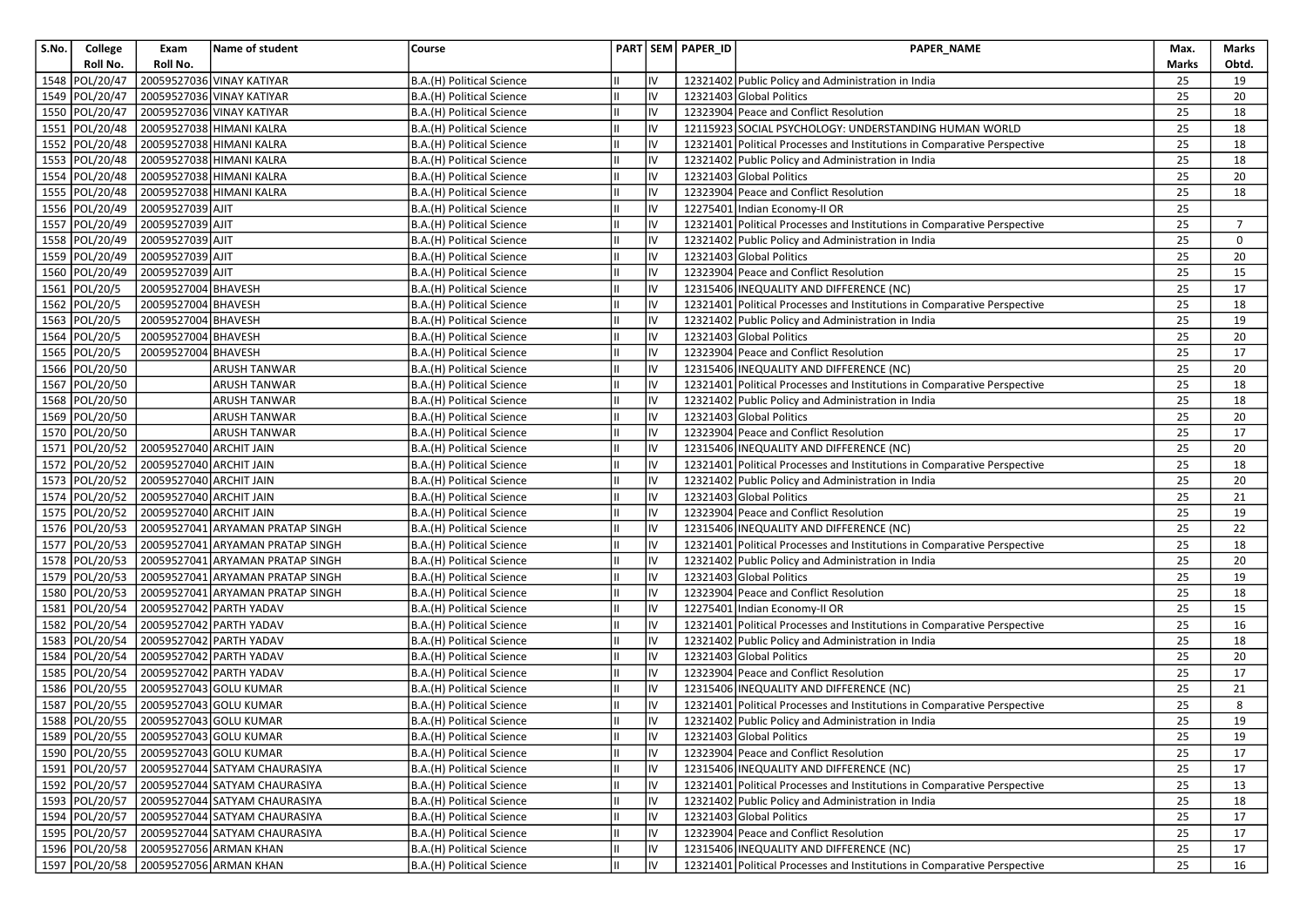| S.No. | College          | Exam                                  | Name of student              | Course                    |    | PART SEM PAPER_ID | PAPER_NAME                                                               | Max.  | Marks       |
|-------|------------------|---------------------------------------|------------------------------|---------------------------|----|-------------------|--------------------------------------------------------------------------|-------|-------------|
|       | Roll No.         | Roll No.                              |                              |                           |    |                   |                                                                          | Marks | Obtd.       |
|       | 1598 POL/20/58   |                                       | 20059527056 ARMAN KHAN       | B.A.(H) Political Science | IV |                   | 12321402 Public Policy and Administration in India                       | 25    | 18          |
|       | 1599 POL/20/58   |                                       | 20059527056 ARMAN KHAN       | B.A.(H) Political Science | IV |                   | 12321403 Global Politics                                                 | 25    | 20          |
|       | 1600 POL/20/58   |                                       | 20059527056 ARMAN KHAN       | B.A.(H) Political Science | IV |                   | 12323904 Peace and Conflict Resolution                                   | 25    | 17          |
| 1601  | POL/20/6         |                                       | 20059527005 NISHITA RANA     | B.A.(H) Political Science | IV |                   | 12115923 SOCIAL PSYCHOLOGY: UNDERSTANDING HUMAN WORLD                    | 25    | 18          |
|       | 1602 POL/20/6    |                                       | 20059527005 NISHITA RANA     | B.A.(H) Political Science | IV |                   | 12321401 Political Processes and Institutions in Comparative Perspective | 25    | 17          |
|       | 1603 POL/20/6    |                                       | 20059527005 NISHITA RANA     | B.A.(H) Political Science | IV |                   | 12321402 Public Policy and Administration in India                       | 25    | 20          |
|       | 1604 POL/20/6    |                                       | 20059527005 NISHITA RANA     | B.A.(H) Political Science | IV |                   | 12321403 Global Politics                                                 | 25    | 20          |
|       | 1605 POL/20/6    |                                       | 20059527005 NISHITA RANA     | B.A.(H) Political Science | IV |                   | 12323904 Peace and Conflict Resolution                                   | 25    | 17          |
|       | 1606 POL/20/60   | 20059527045 NAVEEN                    |                              | B.A.(H) Political Science | IV |                   | 12315406 INEQUALITY AND DIFFERENCE (NC)                                  | 25    | 18          |
|       | 1607 POL/20/60   | 20059527045 NAVEEN                    |                              | B.A.(H) Political Science | IV |                   | 12321401 Political Processes and Institutions in Comparative Perspective | 25    | 17          |
| 1608  | POL/20/60        | 20059527045 NAVEEN                    |                              | B.A.(H) Political Science | IV |                   | 12321402 Public Policy and Administration in India                       | 25    | 19          |
|       | 1609 POL/20/60   | 20059527045 NAVEEN                    |                              | B.A.(H) Political Science | IV |                   | 12321403 Global Politics                                                 | 25    | 20          |
|       | 1610 POL/20/60   | 20059527045 NAVEEN                    |                              | B.A.(H) Political Science | IV |                   | 12323904 Peace and Conflict Resolution                                   | 25    | 17          |
|       | 1611 POL/20/62   |                                       | 20059527046 PRIYANSHU BHARTI | B.A.(H) Political Science | IV |                   | 12275401 Indian Economy-II OR                                            | 25    | 20          |
|       | 1612 POL/20/62   |                                       | 20059527046 PRIYANSHU BHARTI | B.A.(H) Political Science | IV |                   | 12321401 Political Processes and Institutions in Comparative Perspective | 25    | 19          |
|       | 1613 POL/20/62   |                                       | 20059527046 PRIYANSHU BHARTI | B.A.(H) Political Science | IV |                   | 12321402 Public Policy and Administration in India                       | 25    | 18          |
|       | 1614 POL/20/62   |                                       | 20059527046 PRIYANSHU BHARTI | B.A.(H) Political Science | IV |                   | 12321403 Global Politics                                                 | 25    | 19          |
|       | 1615 POL/20/62   |                                       | 20059527046 PRIYANSHU BHARTI | B.A.(H) Political Science | IV |                   | 12323904 Peace and Conflict Resolution                                   | 25    | 18          |
|       | 1616 POL/20/63   | 20059527047 TANISHA                   |                              | B.A.(H) Political Science | IV |                   | 12315406 INEQUALITY AND DIFFERENCE (NC)                                  | 25    | 18          |
|       | 1617 POL/20/63   | 20059527047 TANISHA                   |                              | B.A.(H) Political Science | IV |                   | 12321401 Political Processes and Institutions in Comparative Perspective | 25    | 18          |
|       | 1618 POL/20/63   | 20059527047 TANISHA                   |                              | B.A.(H) Political Science | IV |                   | 12321402 Public Policy and Administration in India                       | 25    | 20          |
|       | 1619 POL/20/63   | 20059527047 TANISHA                   |                              | B.A.(H) Political Science | IV |                   | 12321403 Global Politics                                                 | 25    | 19          |
|       | 1620 POL/20/63   | 20059527047 TANISHA                   |                              | B.A.(H) Political Science | IV |                   | 12323904 Peace and Conflict Resolution                                   | 25    | 17          |
|       | 1621   POL/20/64 | 20059527048 TRISHA GOEL               |                              | B.A.(H) Political Science | IV |                   | 12055401 Hindi Ka Veshvik Paridrishye                                    | 25    | 21          |
|       | 1622 POL/20/64   | 20059527048 TRISHA GOEL               |                              | B.A.(H) Political Science | IV |                   | 12321401 Political Processes and Institutions in Comparative Perspective | 25    | 18          |
|       | 1623 POL/20/64   | 20059527048 TRISHA GOEL               |                              | B.A.(H) Political Science | IV |                   | 12321402 Public Policy and Administration in India                       | 25    | 19          |
|       | 1624 POL/20/64   | 20059527048 TRISHA GOEL               |                              | B.A.(H) Political Science | IV |                   | 12321403 Global Politics                                                 | 25    | 18          |
|       | 1625 POL/20/64   | 20059527048 TRISHA GOEL               |                              | B.A.(H) Political Science | IV |                   | 12323904 Peace and Conflict Resolution                                   | 25    | 17          |
|       | 1626 POL/20/65   | 20059527049 ANUSHKA                   |                              | B.A.(H) Political Science | IV |                   | 12315406 INEQUALITY AND DIFFERENCE (NC)                                  | 25    | 20          |
|       | 1627 POL/20/65   | 20059527049 ANUSHKA                   |                              | B.A.(H) Political Science | IV |                   | 12321401 Political Processes and Institutions in Comparative Perspective | 25    | 20          |
|       | 1628 POL/20/65   | 20059527049 ANUSHKA                   |                              | B.A.(H) Political Science | IV |                   | 12321402 Public Policy and Administration in India                       | 25    | 20          |
|       | 1629 POL/20/65   | 20059527049 ANUSHKA                   |                              | B.A.(H) Political Science | IV |                   | 12321403 Global Politics                                                 | 25    | 19          |
|       | 1630 POL/20/65   | 20059527049 ANUSHKA                   |                              | B.A.(H) Political Science | IV |                   | 12323904 Peace and Conflict Resolution                                   | 25    | 20          |
|       |                  |                                       |                              |                           |    |                   | TEXT AND PERFORMANCE: WESTERN PERFORMANCE                                |       |             |
|       | 1631   POL/20/66 |                                       | 20059527050 SAURAV CHOUDHARY | B.A.(H) Political Science | IV |                   | 12035918 THEORIES AND PRACTICE                                           | 25    | 12          |
|       | 1632 POL/20/66   |                                       | 20059527050 SAURAV CHOUDHARY | B.A.(H) Political Science | IV |                   | 12321401 Political Processes and Institutions in Comparative Perspective | 25    | 17          |
|       | 1633 POL/20/66   |                                       | 20059527050 SAURAV CHOUDHARY | B.A.(H) Political Science | IV |                   | 12321402 Public Policy and Administration in India                       | 25    | 18          |
|       | 1634 POL/20/66   |                                       | 20059527050 SAURAV CHOUDHARY | B.A.(H) Political Science | IV |                   | 12321403 Global Politics                                                 | 25    | 16          |
|       | 1635 POL/20/66   |                                       | 20059527050 SAURAV CHOUDHARY | B.A.(H) Political Science | IV |                   | 12323904 Peace and Conflict Resolution                                   | 25    | 17          |
|       | 1636 POL/20/67   | 20059527051 ANKUR OJHA                |                              | B.A.(H) Political Science | IV |                   | 12115923 SOCIAL PSYCHOLOGY: UNDERSTANDING HUMAN WORLD                    | 25    | 16          |
|       | 1637 POL/20/67   | 20059527051 ANKUR OJHA                |                              | B.A.(H) Political Science | IV |                   | 12321401 Political Processes and Institutions in Comparative Perspective | 25    | 18          |
|       |                  | 1638 POL/20/67 20059527051 ANKUR OJHA |                              | B.A.(H) Political Science | IV |                   | 12321402 Public Policy and Administration in India                       | 25    | 19          |
|       |                  | 1639 POL/20/67 20059527051 ANKUR OJHA |                              | B.A.(H) Political Science | IV |                   | 12321403 Global Politics                                                 | 25    | 20          |
|       | 1640 POL/20/67   | 20059527051 ANKUR OJHA                |                              | B.A.(H) Political Science | IV |                   | 12323904 Peace and Conflict Resolution                                   | 25    | 17          |
|       | 1641 POL/20/68   |                                       | 20059527052 AADARSH PRAKASH  | B.A.(H) Political Science | IV |                   | 12115923 SOCIAL PSYCHOLOGY: UNDERSTANDING HUMAN WORLD                    | 25    | 16          |
|       | 1642 POL/20/68   |                                       | 20059527052 AADARSH PRAKASH  | B.A.(H) Political Science | IV |                   | 12321401 Political Processes and Institutions in Comparative Perspective | 25    | 18          |
|       | 1643 POL/20/68   |                                       | 20059527052 AADARSH PRAKASH  | B.A.(H) Political Science | IV |                   | 12321402 Public Policy and Administration in India                       | 25    | $\mathbf 0$ |
|       | 1644 POL/20/68   |                                       | 20059527052 AADARSH PRAKASH  | B.A.(H) Political Science | IV |                   | 12321403 Global Politics                                                 | 25    | 19          |
|       | 1645 POL/20/68   |                                       | 20059527052 AADARSH PRAKASH  | B.A.(H) Political Science | IV |                   | 12323904 Peace and Conflict Resolution                                   | 25    | 18          |
|       | 1646 POL/20/69   |                                       | 20059527053 TANMAY TIWARI    | B.A.(H) Political Science | IV |                   | 12315406 INEQUALITY AND DIFFERENCE (NC)                                  | 25    | 20          |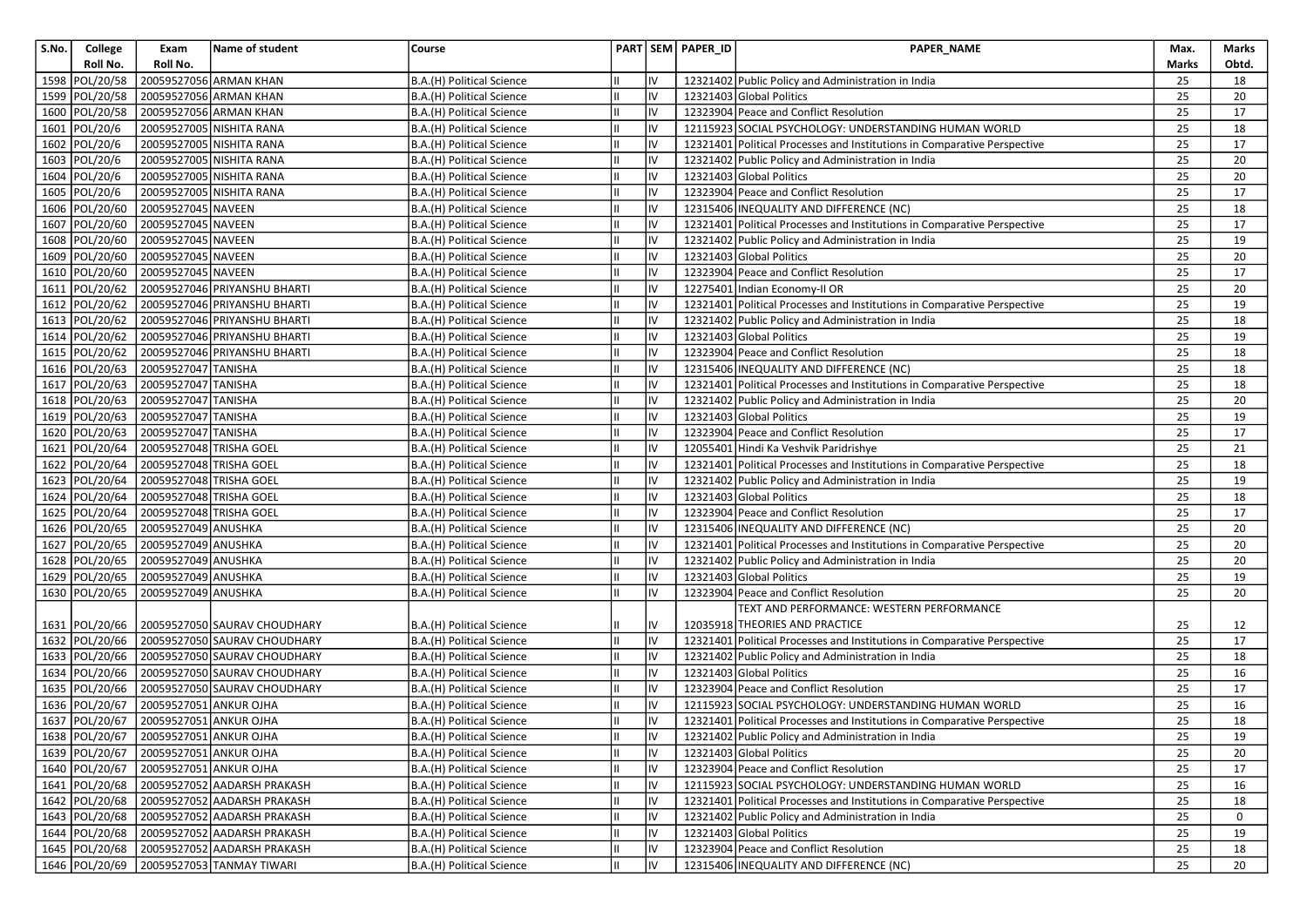| S.No. | College          | Exam                   | Name of student                         | Course                    |    |     | PART SEM PAPER_ID | PAPER_NAME                                                                    | Max.  | Marks           |
|-------|------------------|------------------------|-----------------------------------------|---------------------------|----|-----|-------------------|-------------------------------------------------------------------------------|-------|-----------------|
|       | Roll No.         | Roll No.               |                                         |                           |    |     |                   |                                                                               | Marks | Obtd.           |
|       | 1647 POL/20/69   |                        | 20059527053 TANMAY TIWARI               | B.A.(H) Political Science |    | IV  |                   | 12321401 Political Processes and Institutions in Comparative Perspective      | 25    | 17              |
|       | 1648 POL/20/69   |                        | 20059527053 TANMAY TIWARI               | B.A.(H) Political Science | Ш  | IV  |                   | 12321402 Public Policy and Administration in India                            | 25    | 18              |
|       | 1649 POL/20/69   |                        | 20059527053 TANMAY TIWARI               | B.A.(H) Political Science |    | IV  |                   | 12321403 Global Politics                                                      | 25    | 20              |
|       | 1650 POL/20/69   |                        | 20059527053 TANMAY TIWARI               | B.A.(H) Political Science | IШ | lıv |                   | 12323904 Peace and Conflict Resolution                                        | 25    | 17              |
|       | 1651 POL/20/7    | 20059527006 VARSHA     |                                         | B.A.(H) Political Science | IШ | IV  |                   | 12315406 INEQUALITY AND DIFFERENCE (NC)                                       | 25    | 18              |
|       | 1652 POL/20/7    | 20059527006 VARSHA     |                                         | B.A.(H) Political Science | IШ | IV  |                   | 12321401 Political Processes and Institutions in Comparative Perspective      | 25    | 16              |
|       | 1653 POL/20/7    | 20059527006 VARSHA     |                                         | B.A.(H) Political Science | Iн | IV  |                   | 12321402 Public Policy and Administration in India                            | 25    | 18              |
|       | 1654 POL/20/7    | 20059527006 VARSHA     |                                         | B.A.(H) Political Science |    | IV  |                   | 12321403 Global Politics                                                      | 25    | 18              |
|       | 1655 POL/20/7    | 20059527006 VARSHA     |                                         | B.A.(H) Political Science | Iн | IV  |                   | 12323904 Peace and Conflict Resolution                                        | 25    | 17              |
|       | 1656 POL/20/70   | 20059527054 NEHA YADAV |                                         | B.A.(H) Political Science | Ш  | IV  |                   | 12055401 Hindi Ka Veshvik Paridrishye                                         | 25    | 22              |
|       | 1657 POL/20/70   | 20059527054 NEHA YADAV |                                         | B.A.(H) Political Science |    | IV  |                   | 12321401 Political Processes and Institutions in Comparative Perspective      | 25    | 17              |
|       | 1658 POL/20/70   | 20059527054 NEHA YADAV |                                         | B.A.(H) Political Science | lπ | IV  |                   | 12321402 Public Policy and Administration in India                            | 25    | 15              |
|       | 1659 POL/20/70   |                        | 20059527054 NEHA YADAV                  | B.A.(H) Political Science | IШ | lıv |                   | 12321403 Global Politics                                                      | 25    | 21              |
|       | 1660 POL/20/70   | 20059527054 NEHA YADAV |                                         | B.A.(H) Political Science | IШ | IV  |                   | 12323904 Peace and Conflict Resolution                                        | 25    | 17              |
|       | 1661 POL/20/71   |                        | 20007527008 BHAVYA LUTHRA               | B.A.(H) Political Science | IШ | IV  |                   | 12115923 SOCIAL PSYCHOLOGY: UNDERSTANDING HUMAN WORLD                         | 25    | 18              |
|       | 1662 POL/20/71   |                        | 20007527008 BHAVYA LUTHRA               | B.A.(H) Political Science | Iн | IV  |                   | 12321401 Political Processes and Institutions in Comparative Perspective      | 25    | 18              |
|       | 1663 POL/20/71   |                        | 20007527008 BHAVYA LUTHRA               | B.A.(H) Political Science | Ш  | IV  |                   | 12321402 Public Policy and Administration in India                            | 25    | 20              |
|       | 1664 POL/20/71   |                        | 20007527008 BHAVYA LUTHRA               | B.A.(H) Political Science | Iн | IV  |                   | 12321403 Global Politics                                                      | 25    | 21              |
|       | 1665 POL/20/71   |                        | 20007527008 BHAVYA LUTHRA               | B.A.(H) Political Science | lπ | IV  |                   | 12323904 Peace and Conflict Resolution                                        | 25    | 17              |
|       | 1666 POL/20/8    |                        | 20059527007 AAKASH YADAV                | B.A.(H) Political Science | IШ | Iv  |                   | 12315406 INEQUALITY AND DIFFERENCE (NC)                                       | 25    | 17              |
|       | 1667 POL/20/8    |                        | 20059527007 AAKASH YADAV                | B.A.(H) Political Science |    | Iv  |                   | 12321401 Political Processes and Institutions in Comparative Perspective      | 25    | 15              |
|       | 1668 POL/20/8    |                        | 20059527007 AAKASH YADAV                | B.A.(H) Political Science | IШ | lıv |                   | 12321402 Public Policy and Administration in India                            | 25    | 18              |
|       | 1669 POL/20/8    |                        | 20059527007 AAKASH YADAV                | B.A.(H) Political Science | Iн | IV  |                   | 12321403 Global Politics                                                      | 25    | 19              |
|       | 1670 POL/20/8    |                        | 20059527007 AAKASH YADAV                | B.A.(H) Political Science | IШ | IV  |                   | 12323904 Peace and Conflict Resolution                                        | 25    | 17              |
|       |                  |                        |                                         |                           |    |     |                   | TEXT AND PERFORMANCE: WESTERN PERFORMANCE                                     |       |                 |
|       | 1671   PSY/20/1  |                        | 20059528050 GOPAL PUSHKAR               | B.A. (H) Psychology       |    | IV  |                   | 12035918 THEORIES AND PRACTICE                                                | 25    | 18              |
|       | 1672 PSY/20/1    |                        | 20059528050 GOPAL PUSHKAR               | B.A. (H) Psychology       | Iп | IV  |                   | 12111401 Understanding Psychological Disorders (Theory+ Tutorial)             | 25    | 23              |
|       | 1673 PSY/20/1    |                        | 20059528050 GOPAL PUSHKAR               | B.A. (H) Psychology       |    | IV  |                   | 12111403 Statistical Methods for Psychological Research-II (Theory+ Tutorial) | 25    | 23              |
|       | 1674 PSY/20/1    |                        | 20059528050 GOPAL PUSHKAR               | B.A. (H) Psychology       | IШ | lıv |                   | 12111405 Applied Social Psychology (Theory+ Practical)                        | 25    | 22              |
|       | 1675 PSY/20/1    |                        | 20059528050 GOPAL PUSHKAR               | B.A. (H) Psychology       | Iш | Iv  |                   | 12113902 STRESS MANAGEMENT (THEORY+ TUTORIAL)                                 | 25    | 24              |
|       |                  |                        |                                         |                           |    |     |                   | TEXT AND PERFORMANCE: WESTERN PERFORMANCE                                     |       |                 |
|       | 1676   PSY/20/10 |                        | 20059528052 LAVANYA BAHL                | B.A. (H) Psychology       |    | IV  |                   | 12035918 THEORIES AND PRACTICE                                                | 25    | 17              |
|       | 1677 PSY/20/10   |                        | 20059528052 LAVANYA BAHL                | B.A. (H) Psychology       |    | IV  |                   | 12111401 Understanding Psychological Disorders (Theory+ Tutorial)             | 25    | 20              |
|       | 1678 PSY/20/10   |                        | 20059528052 LAVANYA BAHL                | B.A. (H) Psychology       | Iн | IV  |                   | 12111403 Statistical Methods for Psychological Research-II (Theory+ Tutorial) | 25    | 21              |
|       | 1679 PSY/20/10   |                        | 20059528052 LAVANYA BAHL                | B.A. (H) Psychology       |    | IV  |                   | 12111405 Applied Social Psychology (Theory+ Practical)                        | 25    | 18              |
|       | 1680 PSY/20/10   |                        | 20059528052 LAVANYA BAHL                | B.A. (H) Psychology       | IШ | IV  |                   | 12113902 STRESS MANAGEMENT (THEORY+ TUTORIAL)                                 | 25    | 23              |
|       | 1681 PSY/20/11   |                        | 20059528008 MISHA SHARMA                | B.A. (H) Psychology       | lπ | IV  |                   | 12111401 Understanding Psychological Disorders (Theory+ Tutorial)             | 25    | 21              |
|       | 1682 PSY/20/11   |                        | 20059528008 MISHA SHARMA                | B.A. (H) Psychology       | IШ | lıv |                   | 12111403 Statistical Methods for Psychological Research-II (Theory+ Tutorial) | 25    | 24              |
|       | 1683 PSY/20/11   |                        | 20059528008 MISHA SHARMA                | B.A. (H) Psychology       | IШ | IV  |                   | 12111405 Applied Social Psychology (Theory+ Practical)                        | 25    | 20              |
|       | 1684 PSY/20/11   |                        | 20059528008 MISHA SHARMA                | B.A. (H) Psychology       | Ш  | IV  |                   | 12113902 STRESS MANAGEMENT (THEORY+ TUTORIAL)                                 | 25    | 22              |
|       | 1685 PSY/20/11   |                        | 20059528008 MISHA SHARMA                | B.A. (H) Psychology       | Iш | IV  |                   | 12485908 FUNDAMENTAL OF FINANCE FOR BUSINESS                                  | 25    | 25              |
|       |                  |                        | 1686 PSY/20/12 20059528007 KANGKANA DAS | B.A. (H) Psychology       | Ш  | IV  |                   | 12111401 Understanding Psychological Disorders (Theory+ Tutorial)             | 25    | $\overline{22}$ |
|       | 1687 PSY/20/12   |                        | 20059528007 KANGKANA DAS                | B.A. (H) Psychology       | Iш | IV  |                   | 12111403 Statistical Methods for Psychological Research-II (Theory+ Tutorial) | 25    | 21              |
|       | 1688 PSY/20/12   |                        | 20059528007 KANGKANA DAS                | B.A. (H) Psychology       |    | IV  |                   | 12111405 Applied Social Psychology (Theory+ Practical)                        | 25    | 18              |
|       | 1689 PSY/20/12   |                        | 20059528007 KANGKANA DAS                | B.A. (H) Psychology       | IШ | IV  |                   | 12113902 STRESS MANAGEMENT (THEORY+ TUTORIAL)                                 | 25    | 23              |
|       | 1690 PSY/20/12   |                        | 20059528007 KANGKANA DAS                | B.A. (H) Psychology       |    | IV  |                   | 12325904 Gandhi and the Contemporary World                                    | 25    | 22              |
|       | 1691 PSY/20/13   |                        | 20059528054 VIDUSHI CHATURVEDI          | B.A. (H) Psychology       | lπ | lıv |                   | 12111401 Understanding Psychological Disorders (Theory+ Tutorial)             | 25    | 22              |
|       | 1692 PSY/20/13   |                        | 20059528054 VIDUSHI CHATURVEDI          | B.A. (H) Psychology       | Iш | IV  |                   | 12111403 Statistical Methods for Psychological Research-II (Theory+ Tutorial) | 25    | 23              |
|       | 1693 PSY/20/13   |                        | 20059528054 VIDUSHI CHATURVEDI          | B.A. (H) Psychology       | IШ | IV  |                   | 12111405 Applied Social Psychology (Theory+ Practical)                        | 25    | 18              |
|       | 1694 PSY/20/13   |                        | 20059528054 VIDUSHI CHATURVEDI          | B.A. (H) Psychology       | Iш | IV  |                   | 12113902 STRESS MANAGEMENT (THEORY+ TUTORIAL)                                 | 25    | 23              |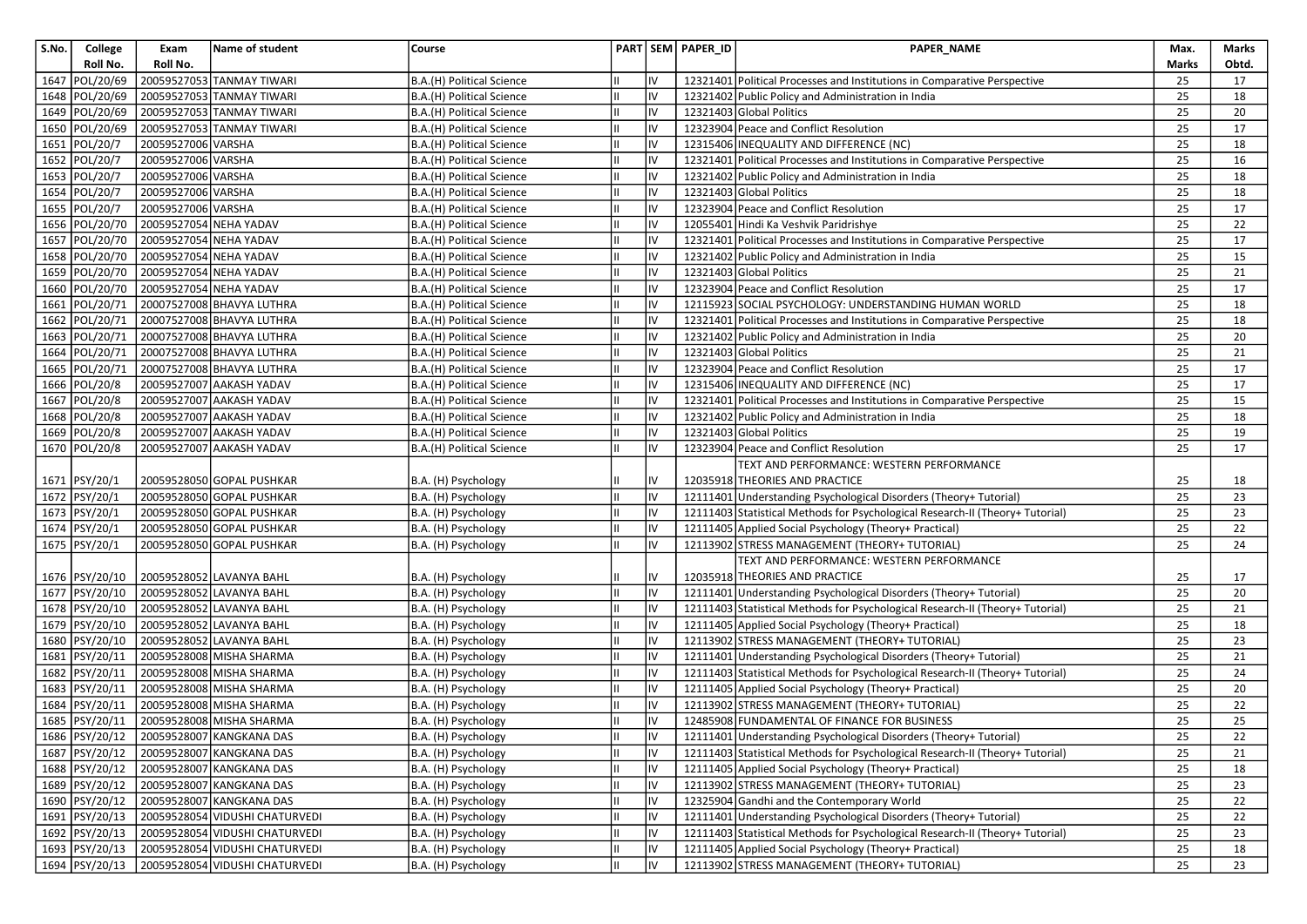| S.No. | College          | Exam                | Name of student                            | Course              |    | PART SEM PAPER_ID | PAPER_NAME                                                                    | Max.  | Marks |
|-------|------------------|---------------------|--------------------------------------------|---------------------|----|-------------------|-------------------------------------------------------------------------------|-------|-------|
|       | Roll No.         | Roll No.            |                                            |                     |    |                   |                                                                               | Marks | Obtd. |
|       | 1695   PSY/20/13 |                     | 20059528054 VIDUSHI CHATURVEDI             | B.A. (H) Psychology | IV |                   | 12325904 Gandhi and the Contemporary World                                    | 25    | 22    |
|       |                  |                     |                                            |                     |    |                   | TEXT AND PERFORMANCE: WESTERN PERFORMANCE                                     |       |       |
|       | 1696   PSY/20/14 |                     | 20059528055 KHUSHI MUNDHRA                 | B.A. (H) Psychology | I۷ |                   | 12035918 THEORIES AND PRACTICE                                                | 25    | 10    |
|       | 1697 PSY/20/14   |                     | 20059528055 KHUSHI MUNDHRA                 | B.A. (H) Psychology | IV |                   | 12111401 Understanding Psychological Disorders (Theory+ Tutorial)             | 25    | 18    |
|       | 1698 PSY/20/14   |                     | 20059528055 KHUSHI MUNDHRA                 | B.A. (H) Psychology | IV |                   | 12111403 Statistical Methods for Psychological Research-II (Theory+ Tutorial) | 25    | 14    |
|       | 1699 PSY/20/14   |                     | 20059528055 KHUSHI MUNDHRA                 | B.A. (H) Psychology | IV |                   | 12111405 Applied Social Psychology (Theory+ Practical)                        | 25    | 18    |
|       | 1700 PSY/20/14   |                     | 20059528055 KHUSHI MUNDHRA                 | B.A. (H) Psychology | IV |                   | 12113902 STRESS MANAGEMENT (THEORY+ TUTORIAL)                                 | 25    | 20    |
|       |                  |                     |                                            |                     |    |                   | TEXT AND PERFORMANCE: WESTERN PERFORMANCE                                     |       |       |
|       | 1701   PSY/20/15 |                     | 20059528009 NIHARIKA CHAKRAVARTY           | B.A. (H) Psychology | IV |                   | 12035918 THEORIES AND PRACTICE                                                | 25    | 17    |
|       | 1702 PSY/20/15   |                     | 20059528009 NIHARIKA CHAKRAVARTY           | B.A. (H) Psychology | IV |                   | 12111401 Understanding Psychological Disorders (Theory+ Tutorial)             | 25    | 20    |
|       | 1703 PSY/20/15   |                     | 20059528009 NIHARIKA CHAKRAVARTY           | B.A. (H) Psychology | IV |                   | 12111403 Statistical Methods for Psychological Research-II (Theory+ Tutorial) | 25    | 17    |
|       | 1704 PSY/20/15   |                     | 20059528009 NIHARIKA CHAKRAVARTY           | B.A. (H) Psychology | IV |                   | 12111405 Applied Social Psychology (Theory+ Practical)                        | 25    | 18    |
|       | 1705 PSY/20/15   |                     | 20059528009 NIHARIKA CHAKRAVARTY           | B.A. (H) Psychology | IV |                   | 12113902 STRESS MANAGEMENT (THEORY+ TUTORIAL)                                 | 25    | 17    |
|       | 1706 PSY/20/16   | 20059528010 KULEENA |                                            | B.A. (H) Psychology | IV |                   | 12111401 Understanding Psychological Disorders (Theory+ Tutorial)             | 25    | 19    |
|       | 1707 PSY/20/16   | 20059528010 KULEENA |                                            | B.A. (H) Psychology | IV |                   | 12111403 Statistical Methods for Psychological Research-II (Theory+ Tutorial) | 25    | 13    |
|       | 1708 PSY/20/16   | 20059528010 KULEENA |                                            | B.A. (H) Psychology | IV |                   | 12111405 Applied Social Psychology (Theory+ Practical)                        | 25    | 18    |
|       | 1709 PSY/20/16   | 20059528010 KULEENA |                                            | B.A. (H) Psychology | IV |                   | 12113902 STRESS MANAGEMENT (THEORY+ TUTORIAL)                                 | 25    | 22    |
|       | 1710 PSY/20/16   | 20059528010 KULEENA |                                            | B.A. (H) Psychology | IV |                   | 12485908 FUNDAMENTAL OF FINANCE FOR BUSINESS                                  | 25    | 24    |
|       |                  |                     |                                            |                     |    |                   | TEXT AND PERFORMANCE: WESTERN PERFORMANCE                                     |       |       |
|       | 1711   PSY/20/17 |                     | 20059528011 SANJANA BISWAS                 | B.A. (H) Psychology | I۷ |                   | 12035918 THEORIES AND PRACTICE                                                | 25    | 18    |
|       | 1712 PSY/20/17   |                     | 20059528011 SANJANA BISWAS                 | B.A. (H) Psychology | IV |                   | 12111401 Understanding Psychological Disorders (Theory+ Tutorial)             | 25    | 21    |
|       | 1713 PSY/20/17   |                     | 20059528011 SANJANA BISWAS                 | B.A. (H) Psychology | IV |                   | 12111403 Statistical Methods for Psychological Research-II (Theory+ Tutorial) | 25    | 20    |
|       | 1714 PSY/20/17   |                     | 20059528011 SANJANA BISWAS                 | B.A. (H) Psychology | IV |                   | 12111405 Applied Social Psychology (Theory+ Practical)                        | 25    | 17    |
|       | 1715 PSY/20/17   |                     | 20059528011 SANJANA BISWAS                 | B.A. (H) Psychology | IV |                   | 12113902 STRESS MANAGEMENT (THEORY+ TUTORIAL)                                 | 25    | 19    |
|       | 1716 PSY/20/18   |                     | 20059528012 AAROHI BHARGAVA                | B.A. (H) Psychology | IV |                   | 12111401 Understanding Psychological Disorders (Theory+ Tutorial)             | 25    | 13    |
|       | 1717 PSY/20/18   |                     | 20059528012 AAROHI BHARGAVA                | B.A. (H) Psychology | IV |                   | 12111403 Statistical Methods for Psychological Research-II (Theory+ Tutorial) | 25    | 19    |
|       | 1718 PSY/20/18   |                     | 20059528012 AAROHI BHARGAVA                | B.A. (H) Psychology | IV |                   | 12111405 Applied Social Psychology (Theory+ Practical)                        | 25    | 18    |
|       | 1719 PSY/20/18   |                     | 20059528012 AAROHI BHARGAVA                | B.A. (H) Psychology | IV |                   | 12113902 STRESS MANAGEMENT (THEORY+ TUTORIAL)                                 | 25    | 21    |
|       | 1720 PSY/20/18   |                     | 20059528012 AAROHI BHARGAVA                | B.A. (H) Psychology | IV |                   | 12325904 Gandhi and the Contemporary World                                    | 25    | 22    |
|       | 1721 PSY/20/19   |                     | 20059528053 VANSHIKA SABHARWAL             | B.A. (H) Psychology | IV |                   | 12111401 Understanding Psychological Disorders (Theory+ Tutorial)             | 25    | 5     |
|       | 1722 PSY/20/19   |                     | 20059528053 VANSHIKA SABHARWAL             | B.A. (H) Psychology | IV |                   | 12111403 Statistical Methods for Psychological Research-II (Theory+ Tutorial) | 25    | 8     |
|       | 1723 PSY/20/19   |                     | 20059528053 VANSHIKA SABHARWAL             | B.A. (H) Psychology | IV |                   | 12111405 Applied Social Psychology (Theory+ Practical)                        | 25    | 10    |
|       | 1724 PSY/20/19   |                     | 20059528053 VANSHIKA SABHARWAL             | B.A. (H) Psychology | IV |                   | 12113902 STRESS MANAGEMENT (THEORY+ TUTORIAL)                                 | 25    | 21    |
|       | 1725 PSY/20/19   |                     | 20059528053 VANSHIKA SABHARWAL             | B.A. (H) Psychology | IV |                   | 12325904 Gandhi and the Contemporary World                                    | 25    | 11    |
|       |                  |                     |                                            |                     |    |                   | TEXT AND PERFORMANCE: WESTERN PERFORMANCE                                     |       |       |
|       | 1726 PSY/20/20   |                     | 20059528013 PALAK BANGA                    | B.A. (H) Psychology | I۷ |                   | 12035918 THEORIES AND PRACTICE                                                | 25    | 16    |
|       | 1727 PSY/20/20   |                     | 20059528013 PALAK BANGA                    | B.A. (H) Psychology | IV |                   | 12111401 Understanding Psychological Disorders (Theory+ Tutorial)             | 25    | 19    |
|       | 1728 PSY/20/20   |                     | 20059528013 PALAK BANGA                    | B.A. (H) Psychology | IV |                   | 12111403 Statistical Methods for Psychological Research-II (Theory+ Tutorial) | 25    | 15    |
|       | 1729 PSY/20/20   |                     | 20059528013 PALAK BANGA                    | B.A. (H) Psychology | IV |                   | 12111405 Applied Social Psychology (Theory+ Practical)                        | 25    | 16    |
|       | 1730 PSY/20/20   |                     | 20059528013 PALAK BANGA                    | B.A. (H) Psychology | IV |                   | 12113902 STRESS MANAGEMENT (THEORY+ TUTORIAL)                                 | 25    | 10    |
|       | 1731 PSY/20/21   |                     | 20059528014 SANIYA BHARGAVA                | B.A. (H) Psychology | IV |                   | 12111401 Understanding Psychological Disorders (Theory+ Tutorial)             | 25    | 21    |
|       |                  |                     | 1732 PSY/20/21 20059528014 SANIYA BHARGAVA | B.A. (H) Psychology | IV |                   | 12111403 Statistical Methods for Psychological Research-II (Theory+ Tutorial) | 25    | 19    |
|       | 1733 PSY/20/21   |                     | 20059528014 SANIYA BHARGAVA                | B.A. (H) Psychology | IV |                   | 12111405 Applied Social Psychology (Theory+ Practical)                        | 25    | 18    |
|       | 1734 PSY/20/21   |                     | 20059528014 SANIYA BHARGAVA                | B.A. (H) Psychology | IV |                   | 12113902 STRESS MANAGEMENT (THEORY+ TUTORIAL)                                 | 25    | 22    |
|       | 1735 PSY/20/21   |                     | 20059528014 SANIYA BHARGAVA                | B.A. (H) Psychology | IV |                   | 12325904 Gandhi and the Contemporary World                                    | 25    | 21    |
|       | 1736 PSY/20/22   | 20059528015 ROBIN   |                                            | B.A. (H) Psychology | IV |                   | 12111401 Understanding Psychological Disorders (Theory+ Tutorial)             | 25    | 15    |
|       | 1737 PSY/20/22   | 20059528015 ROBIN   |                                            | B.A. (H) Psychology | IV |                   | 12111403 Statistical Methods for Psychological Research-II (Theory+ Tutorial) | 25    | 15    |
|       | 1738 PSY/20/22   | 20059528015 ROBIN   |                                            | B.A. (H) Psychology | IV |                   | 12111405 Applied Social Psychology (Theory+ Practical)                        | 25    | 16    |
|       | 1739 PSY/20/22   | 20059528015 ROBIN   |                                            | B.A. (H) Psychology | IV |                   | 12113902 STRESS MANAGEMENT (THEORY+ TUTORIAL)                                 | 25    | 5     |
|       | 1740 PSY/20/22   | 20059528015 ROBIN   |                                            | B.A. (H) Psychology | IV |                   | 12325904 Gandhi and the Contemporary World                                    | 25    | 22    |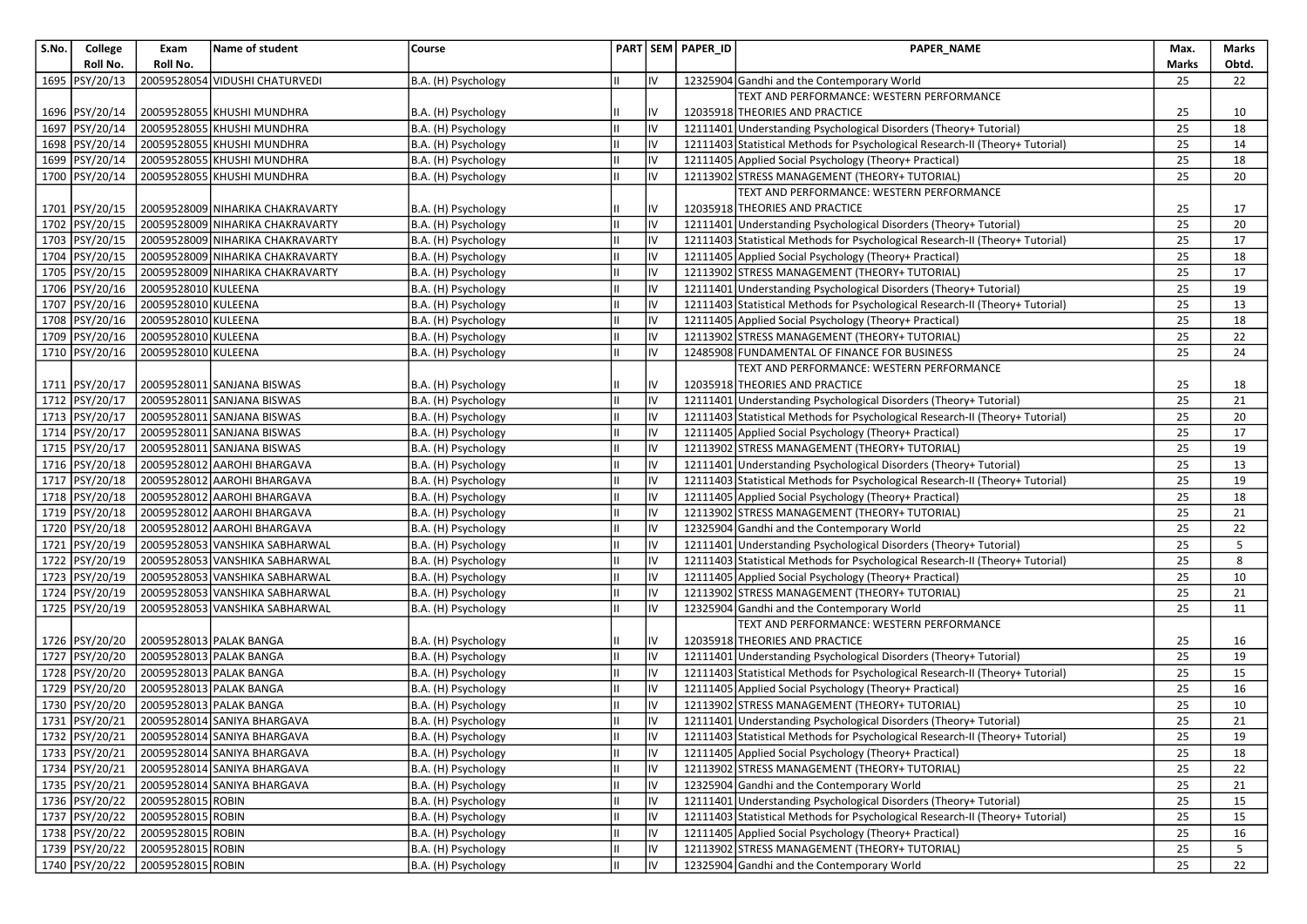| S.No. | College          | Exam                                 | Name of student              | Course              |    |    | PART SEM PAPER_ID | PAPER_NAME                                                                    | Max.  | <b>Marks</b> |
|-------|------------------|--------------------------------------|------------------------------|---------------------|----|----|-------------------|-------------------------------------------------------------------------------|-------|--------------|
|       | Roll No.         | Roll No.                             |                              |                     |    |    |                   | TEXT AND PERFORMANCE: WESTERN PERFORMANCE                                     | Marks | Obtd.        |
|       | 1741   PSY/20/23 |                                      | 20059528016 VANSHIKA VERMA   | B.A. (H) Psychology |    | IV |                   | 12035918 THEORIES AND PRACTICE                                                | 25    | 18           |
|       | 1742 PSY/20/23   |                                      | 20059528016 VANSHIKA VERMA   | B.A. (H) Psychology |    | IV |                   | 12111401 Understanding Psychological Disorders (Theory+ Tutorial)             | 25    | 20           |
|       | 1743 PSY/20/23   |                                      | 20059528016 VANSHIKA VERMA   | B.A. (H) Psychology |    | IV |                   | 12111403 Statistical Methods for Psychological Research-II (Theory+ Tutorial) | 25    | 16           |
|       | 1744 PSY/20/23   |                                      | 20059528016 VANSHIKA VERMA   | B.A. (H) Psychology |    | IV |                   | 12111405 Applied Social Psychology (Theory+ Practical)                        | 25    | 18           |
|       | 1745 PSY/20/23   |                                      | 20059528016 VANSHIKA VERMA   | B.A. (H) Psychology | Ш  | IV |                   | 12113902 STRESS MANAGEMENT (THEORY+ TUTORIAL)                                 | 25    | 22           |
|       | 1746 PSY/20/24   |                                      | 20059528056 ISHIKA CHOUDHARY | B.A. (H) Psychology |    | IV |                   | 12111401 Understanding Psychological Disorders (Theory+ Tutorial)             | 25    | 18           |
|       | 1747 PSY/20/24   |                                      | 20059528056 ISHIKA CHOUDHARY | B.A. (H) Psychology |    | IV |                   | 12111403 Statistical Methods for Psychological Research-II (Theory+ Tutorial) | 25    | 5            |
|       | 1748 PSY/20/24   |                                      | 20059528056 ISHIKA CHOUDHARY | B.A. (H) Psychology | Iн | IV |                   | 12111405 Applied Social Psychology (Theory+ Practical)                        | 25    | 18           |
|       | 1749 PSY/20/24   |                                      | 20059528056 ISHIKA CHOUDHARY | B.A. (H) Psychology |    | IV |                   | 12113902 STRESS MANAGEMENT (THEORY+ TUTORIAL)                                 | 25    | 23           |
|       | 1750 PSY/20/24   |                                      | 20059528056 ISHIKA CHOUDHARY | B.A. (H) Psychology |    | IV |                   | 12325904 Gandhi and the Contemporary World                                    | 25    | 17           |
|       |                  |                                      |                              |                     |    |    |                   | TEXT AND PERFORMANCE: WESTERN PERFORMANCE                                     |       |              |
|       | 1751   PSY/20/25 | 20059528057 NIKITA                   |                              | B.A. (H) Psychology |    | IV |                   | 12035918 THEORIES AND PRACTICE                                                | 25    | 10           |
|       | 1752 PSY/20/25   | 20059528057 NIKITA                   |                              | B.A. (H) Psychology |    | IV |                   | 12111401 Understanding Psychological Disorders (Theory+ Tutorial)             | 25    | 20           |
|       | 1753 PSY/20/25   | 20059528057 NIKITA                   |                              | B.A. (H) Psychology | Ш  | IV |                   | 12111403 Statistical Methods for Psychological Research-II (Theory+ Tutorial) | 25    | 11           |
|       | 1754 PSY/20/25   | 20059528057 NIKITA                   |                              | B.A. (H) Psychology | IШ | IV |                   | 12111405 Applied Social Psychology (Theory+ Practical)                        | 25    | 16           |
|       | 1755 PSY/20/25   | 20059528057 NIKITA                   |                              | B.A. (H) Psychology | Ш  | IV |                   | 12113902 STRESS MANAGEMENT (THEORY+ TUTORIAL)                                 | 25    | 21           |
|       | 1756 PSY/20/26   |                                      | 20059528018 MAHEK YADAV      | B.A. (H) Psychology |    | IV |                   | 12111401 Understanding Psychological Disorders (Theory+ Tutorial)             | 25    | 17           |
|       | 1757 PSY/20/26   |                                      | 20059528018 MAHEK YADAV      | B.A. (H) Psychology |    | IV |                   | 12111403 Statistical Methods for Psychological Research-II (Theory+ Tutorial) | 25    | 13           |
|       | 1758 PSY/20/26   |                                      | 20059528018 MAHEK YADAV      | B.A. (H) Psychology | Iн | IV |                   | 12111405 Applied Social Psychology (Theory+ Practical)                        | 25    | 16           |
|       | 1759 PSY/20/26   |                                      | 20059528018 MAHEK YADAV      | B.A. (H) Psychology |    | IV |                   | 12113902 STRESS MANAGEMENT (THEORY+ TUTORIAL)                                 | 25    | 20           |
|       | 1760 PSY/20/26   |                                      | 20059528018 MAHEK YADAV      | B.A. (H) Psychology |    | IV |                   | 22415403 INSURANCE AND RISK MANAGEMENT                                        | 25    | 22           |
|       | 1761 PSY/20/27   |                                      | 20059528017 MIHIKA SAXENA    | B.A. (H) Psychology |    | IV |                   | 12111401 Understanding Psychological Disorders (Theory+ Tutorial)             | 25    | 21           |
|       | 1762 PSY/20/27   |                                      | 20059528017 MIHIKA SAXENA    | B.A. (H) Psychology | Ш  | IV |                   | 12111403 Statistical Methods for Psychological Research-II (Theory+ Tutorial) | 25    | 21           |
|       | 1763 PSY/20/27   |                                      | 20059528017 MIHIKA SAXENA    | B.A. (H) Psychology |    | IV |                   | 12111405 Applied Social Psychology (Theory+ Practical)                        | 25    | 18           |
|       | 1764 PSY/20/27   |                                      | 20059528017 MIHIKA SAXENA    | B.A. (H) Psychology |    | IV |                   | 12113902 STRESS MANAGEMENT (THEORY+ TUTORIAL)                                 | 25    | 22           |
|       | 1765 PSY/20/27   |                                      | 20059528017 MIHIKA SAXENA    | B.A. (H) Psychology | Iн | IV |                   | 12325904 Gandhi and the Contemporary World                                    | 25    | 22           |
|       | 1766 PSY/20/28   | 20059528019 VAIBHAVI                 |                              | B.A. (H) Psychology |    | IV |                   | 12111401 Understanding Psychological Disorders (Theory+ Tutorial)             | 25    | 17           |
|       | 1767 PSY/20/28   | 20059528019 VAIBHAVI                 |                              | B.A. (H) Psychology |    | IV |                   | 12111403 Statistical Methods for Psychological Research-II (Theory+ Tutorial) | 25    | 13           |
|       | 1768 PSY/20/28   | 20059528019 VAIBHAVI                 |                              | B.A. (H) Psychology |    | IV |                   | 12111405 Applied Social Psychology (Theory+ Practical)                        | 25    | 16           |
|       | 1769 PSY/20/28   | 20059528019 VAIBHAVI                 |                              | B.A. (H) Psychology | Ш  | IV |                   | 12113902 STRESS MANAGEMENT (THEORY+ TUTORIAL)                                 | 25    | 22           |
|       | 1770 PSY/20/28   | 20059528019 VAIBHAVI                 |                              | B.A. (H) Psychology |    | IV |                   | 12325904 Gandhi and the Contemporary World                                    | 25    | 11           |
|       | 1771 PSY/20/3    |                                      | 20059528002 ANUSHKA SHARMA   | B.A. (H) Psychology |    | IV |                   | 12111401 Understanding Psychological Disorders (Theory+ Tutorial)             | 25    | 21           |
|       | 1772 PSY/20/3    |                                      | 20059528002 ANUSHKA SHARMA   | B.A. (H) Psychology | Iн | IV |                   | 12111403 Statistical Methods for Psychological Research-II (Theory+ Tutorial) | 25    | 24           |
|       | 1773 PSY/20/3    |                                      | 20059528002 ANUSHKA SHARMA   | B.A. (H) Psychology |    | IV |                   | 12111405 Applied Social Psychology (Theory+ Practical)                        | 25    | 20           |
|       | 1774 PSY/20/3    |                                      | 20059528002 ANUSHKA SHARMA   | B.A. (H) Psychology |    | IV |                   | 12113902 STRESS MANAGEMENT (THEORY+ TUTORIAL)                                 | 25    | 24           |
|       | 1775 PSY/20/3    |                                      | 20059528002 ANUSHKA SHARMA   | B.A. (H) Psychology |    | IV |                   | 12325904 Gandhi and the Contemporary World                                    | 25    | 22           |
|       |                  |                                      |                              |                     |    |    |                   | TEXT AND PERFORMANCE: WESTERN PERFORMANCE                                     |       |              |
|       | 1776 PSY/20/30   | 20059528020 ADITHYA S                |                              | B.A. (H) Psychology |    | IV |                   | 12035918 THEORIES AND PRACTICE                                                | 25    | 16           |
|       | 1777 PSY/20/30   | 20059528020 ADITHYA S                |                              | B.A. (H) Psychology |    | IV |                   | 12111401 Understanding Psychological Disorders (Theory+ Tutorial)             | 25    | 16           |
|       | 1778 PSY/20/30   | 20059528020 ADITHYA S                |                              | B.A. (H) Psychology | Iн | IV |                   | 12111403 Statistical Methods for Psychological Research-II (Theory+ Tutorial) | 25    | 18           |
|       |                  | 1779 PSY/20/30 20059528020 ADITHYA S |                              | B.A. (H) Psychology | TШ | IV |                   | 12111405 Applied Social Psychology (Theory+ Practical)                        | 25    | 18           |
|       | 1780 PSY/20/30   | 20059528020 ADITHYA S                |                              | B.A. (H) Psychology |    | Iv |                   | 12113902 STRESS MANAGEMENT (THEORY+ TUTORIAL)                                 | 25    | 21           |
|       |                  |                                      |                              |                     |    |    |                   | TEXT AND PERFORMANCE: WESTERN PERFORMANCE                                     |       |              |
|       | 1781 PSY/20/31   | 20059528021 DEEPAK                   |                              | B.A. (H) Psychology |    | IV |                   | 12035918 THEORIES AND PRACTICE                                                | 25    | 16           |
|       |                  | 1782 PSY/20/31 20059528021 DEEPAK    |                              | B.A. (H) Psychology |    | IV |                   | 12111401 Understanding Psychological Disorders (Theory+ Tutorial)             | 25    | 8            |
|       |                  | 1783 PSY/20/31 20059528021 DEEPAK    |                              | B.A. (H) Psychology |    | IV |                   | 12111403 Statistical Methods for Psychological Research-II (Theory+ Tutorial) | 25    | 0            |
|       | 1784 PSY/20/31   | 20059528021 DEEPAK                   |                              | B.A. (H) Psychology |    | IV |                   | 12111405 Applied Social Psychology (Theory+ Practical)                        | 25    | 0            |
|       | 1785 PSY/20/31   | 20059528021 DEEPAK                   |                              | B.A. (H) Psychology | Ш  | IV |                   | 12113902 STRESS MANAGEMENT (THEORY+ TUTORIAL)                                 | 25    | 12           |
|       |                  | 1786 PSY/20/32 20059528048 DISHA     |                              | B.A. (H) Psychology | IШ | IV |                   | 12111401 Understanding Psychological Disorders (Theory+ Tutorial)             | 25    | 19           |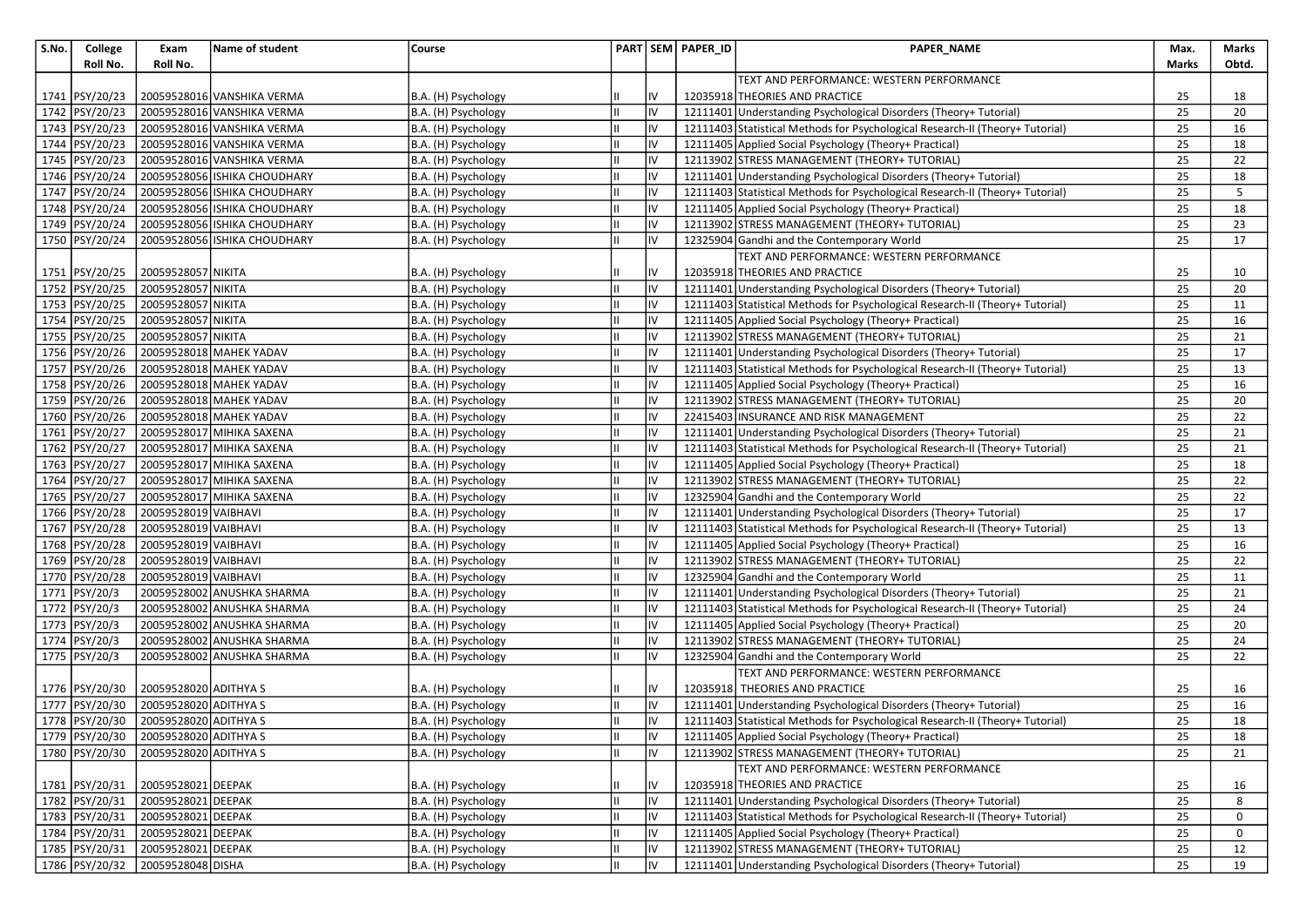| S.No. | College<br>Roll No. | Exam<br>Roll No.        | Name of student             | Course              |     |     | PART SEM PAPER ID | PAPER_NAME                                                                    | Max.<br>Marks | Marks<br>Obtd. |
|-------|---------------------|-------------------------|-----------------------------|---------------------|-----|-----|-------------------|-------------------------------------------------------------------------------|---------------|----------------|
|       | 1787 PSY/20/32      | 20059528048 DISHA       |                             | B.A. (H) Psychology |     | IV  |                   | 12111403 Statistical Methods for Psychological Research-II (Theory+ Tutorial) | 25            | 9              |
|       | 1788 PSY/20/32      | 20059528048 DISHA       |                             | B.A. (H) Psychology | IL  | IV  |                   | 12111405 Applied Social Psychology (Theory+ Practical)                        | 25            | 16             |
|       | 1789 PSY/20/32      | 20059528048 DISHA       |                             | B.A. (H) Psychology |     | IV  |                   | 12113902 STRESS MANAGEMENT (THEORY+ TUTORIAL)                                 | 25            | 23             |
|       | 1790 PSY/20/32      | 20059528048 DISHA       |                             | B.A. (H) Psychology | lπ  | lıv |                   | 12485908 FUNDAMENTAL OF FINANCE FOR BUSINESS                                  | 25            | 9              |
|       | 1791 PSY/20/34      | 20059528022 UDISHA      |                             | B.A. (H) Psychology | lπ  | IV  |                   | 12111401 Understanding Psychological Disorders (Theory+ Tutorial)             | 25            | 20             |
|       | 1792 PSY/20/34      | 20059528022 UDISHA      |                             | B.A. (H) Psychology | IШ  | IV  |                   | 12111403 Statistical Methods for Psychological Research-II (Theory+ Tutorial) | 25            | 16             |
|       | 1793 PSY/20/34      | 20059528022 UDISHA      |                             | B.A. (H) Psychology | l။  | IV  |                   | 12111405 Applied Social Psychology (Theory+ Practical)                        | 25            | 10             |
|       | 1794 PSY/20/34      | 20059528022 UDISHA      |                             | B.A. (H) Psychology | lπ  | IV  |                   | 12113902 STRESS MANAGEMENT (THEORY+ TUTORIAL)                                 | 25            | 23             |
|       | 1795 PSY/20/34      | 20059528022 UDISHA      |                             | B.A. (H) Psychology | Iн  | IV  |                   | 22415403 INSURANCE AND RISK MANAGEMENT                                        | 25            | 23             |
|       | 1796 PSY/20/35      |                         | 20059528023 PRERNA WADHAWAN | B.A. (H) Psychology | lπ  | IV  |                   | 12111401 Understanding Psychological Disorders (Theory+ Tutorial)             | 25            | 19             |
|       | 1797 PSY/20/35      |                         | 20059528023 PRERNA WADHAWAN | B.A. (H) Psychology | Ш   | IV  |                   | 12111403 Statistical Methods for Psychological Research-II (Theory+ Tutorial) | 25            | 19             |
|       | 1798 PSY/20/35      |                         | 20059528023 PRERNA WADHAWAN | B.A. (H) Psychology | Iн  | IV  |                   | 12111405 Applied Social Psychology (Theory+ Practical)                        | 25            | 20             |
|       | 1799 PSY/20/35      |                         | 20059528023 PRERNA WADHAWAN | B.A. (H) Psychology | IШ  | lıv |                   | 12113902 STRESS MANAGEMENT (THEORY+ TUTORIAL)                                 | 25            | 22             |
|       | 1800 PSY/20/35      |                         | 20059528023 PRERNA WADHAWAN | B.A. (H) Psychology | lπ  | lıv |                   | 12325904 Gandhi and the Contemporary World                                    | 25            | 21             |
|       |                     |                         |                             |                     |     |     |                   | TEXT AND PERFORMANCE: WESTERN PERFORMANCE                                     |               |                |
|       | 1801 PSY/20/37      |                         | 20059528024 JAISHANK JOHARI | B.A. (H) Psychology |     | IV  |                   | 12035918 THEORIES AND PRACTICE                                                | 25            | 18             |
|       | 1802 PSY/20/37      |                         | 20059528024 JAISHANK JOHARI | B.A. (H) Psychology | Ш   | IV  |                   | 12111401 Understanding Psychological Disorders (Theory+ Tutorial)             | 25            | 18             |
|       | 1803 PSY/20/37      |                         | 20059528024 JAISHANK JOHARI | B.A. (H) Psychology | Iн  | Iv  |                   | 12111403 Statistical Methods for Psychological Research-II (Theory+ Tutorial) | 25            | 18             |
|       | 1804 PSY/20/37      |                         | 20059528024 JAISHANK JOHARI | B.A. (H) Psychology | lπ  | IV  |                   | 12111405 Applied Social Psychology (Theory+ Practical)                        | 25            | 20             |
|       | 1805 PSY/20/37      |                         | 20059528024 JAISHANK JOHARI | B.A. (H) Psychology | IШ  | lıv |                   | 12113902 STRESS MANAGEMENT (THEORY+ TUTORIAL)                                 | 25            | 23             |
|       | 1806 PSY/20/39      | 20059528026 PRIYA       |                             | B.A. (H) Psychology |     | lıv |                   | 12111401 Understanding Psychological Disorders (Theory+ Tutorial)             | 25            | 0              |
|       | 1807 PSY/20/39      | 20059528026 PRIYA       |                             | B.A. (H) Psychology | IШ  | lıv |                   | 12111403 Statistical Methods for Psychological Research-II (Theory+ Tutorial) | 25            | 0              |
|       | 1808 PSY/20/39      | 20059528026 PRIYA       |                             | B.A. (H) Psychology | Iш  | IV  |                   | 12111405 Applied Social Psychology (Theory+ Practical)                        | 25            | $\mathbf 0$    |
|       | 1809 PSY/20/39      | 20059528026 PRIYA       |                             | B.A. (H) Psychology | IШ  | IV  |                   | 12113902 STRESS MANAGEMENT (THEORY+ TUTORIAL)                                 | 25            | 0              |
|       | 1810 PSY/20/39      | 20059528026 PRIYA       |                             | B.A. (H) Psychology | Ш   | IV  |                   | 12315406 INEQUALITY AND DIFFERENCE (NC)                                       | 25            | $\mathbf 0$    |
|       | 1811 PSY/20/40      | 20059528049 GAURAV      |                             | B.A. (H) Psychology | Ш   | IV  |                   | 12111401 Understanding Psychological Disorders (Theory+ Tutorial)             | 25            | 19             |
|       | 1812 PSY/20/40      | 20059528049 GAURAV      |                             | B.A. (H) Psychology | Iш  | IV  |                   | 12111403 Statistical Methods for Psychological Research-II (Theory+ Tutorial) | 25            | 15             |
|       | 1813 PSY/20/40      | 20059528049 GAURAV      |                             | B.A. (H) Psychology |     | IV  |                   | 12111405 Applied Social Psychology (Theory+ Practical)                        | 25            | 16             |
|       | 1814 PSY/20/40      | 20059528049 GAURAV      |                             | B.A. (H) Psychology | lπ  | IV  |                   | 12113902 STRESS MANAGEMENT (THEORY+ TUTORIAL)                                 | 25            | 19             |
|       | 1815 PSY/20/40      | 20059528049 GAURAV      |                             | B.A. (H) Psychology | Iш  | lıv |                   | 12325904 Gandhi and the Contemporary World                                    | 25            | 19             |
|       |                     |                         |                             |                     |     |     |                   | TEXT AND PERFORMANCE: WESTERN PERFORMANCE                                     |               |                |
|       | 1816   PSY/20/41    | 20059528027 NEERAJ      |                             | B.A. (H) Psychology |     | IV  |                   | 12035918 THEORIES AND PRACTICE                                                | 25            | 16             |
|       | 1817   PSY/20/41    | 20059528027 NEERAJ      |                             | B.A. (H) Psychology | Ш   | IV  |                   | 12111401 Understanding Psychological Disorders (Theory+ Tutorial)             | 25            | 9              |
|       | 1818   PSY/20/41    | 20059528027 NEERAJ      |                             | B.A. (H) Psychology | Iш  | IV  |                   | 12111403 Statistical Methods for Psychological Research-II (Theory+ Tutorial) | 25            | 15             |
|       | 1819   PSY/20/41    | 20059528027 NEERAJ      |                             | B.A. (H) Psychology | Ш   | IV  |                   | 12111405 Applied Social Psychology (Theory+ Practical)                        | 25            | 10             |
|       | 1820 PSY/20/41      | 20059528027 NEERAJ      |                             | B.A. (H) Psychology | Ш   | lıv |                   | 12113902 STRESS MANAGEMENT (THEORY+ TUTORIAL)                                 | 25            | 20             |
|       | 1821 PSY/20/42      | 20059528028 VAISHALI    |                             | B.A. (H) Psychology | II. | IV  |                   | 12111401 Understanding Psychological Disorders (Theory+ Tutorial)             | 25            | 21             |
|       | 1822 PSY/20/42      | 20059528028 VAISHALI    |                             | B.A. (H) Psychology | IШ  | lıv |                   | 12111403 Statistical Methods for Psychological Research-II (Theory+ Tutorial) | 25            | 20             |
|       | 1823   PSY/20/42    | 20059528028 VAISHALI    |                             | B.A. (H) Psychology | Iн  | IV  |                   | 12111405 Applied Social Psychology (Theory+ Practical)                        | 25            | 18             |
|       | 1824 PSY/20/42      | 20059528028 VAISHALI    |                             | B.A. (H) Psychology | Ш   | IV  |                   | 12113902 STRESS MANAGEMENT (THEORY+ TUTORIAL)                                 | 25            | 23             |
|       | 1825 PSY/20/42      | 20059528028 VAISHALI    |                             | B.A. (H) Psychology | Iш  | IV  |                   | 12325904 Gandhi and the Contemporary World                                    | 25            | 22             |
|       |                     |                         |                             |                     |     |     |                   | TEXT AND PERFORMANCE: WESTERN PERFORMANCE                                     |               |                |
|       | 1826 PSY/20/45      | 20059528058 JIRBI KARLO |                             | B.A. (H) Psychology |     | IV  |                   | 12035918 THEORIES AND PRACTICE                                                | 25            | 17             |
|       | 1827   PSY/20/45    | 20059528058 JIRBI KARLO |                             | B.A. (H) Psychology | lπ  | IV  |                   | 12111401 Understanding Psychological Disorders (Theory+ Tutorial)             | 25            | 19             |
|       | 1828   PSY/20/45    | 20059528058 JIRBI KARLO |                             | B.A. (H) Psychology | IШ  | IV  |                   | 12111403 Statistical Methods for Psychological Research-II (Theory+ Tutorial) | 25            | 21             |
|       | 1829 PSY/20/45      | 20059528058 JIRBI KARLO |                             | B.A. (H) Psychology |     | IV  |                   | 12111405 Applied Social Psychology (Theory+ Practical)                        | 25            | 18             |
|       | 1830 PSY/20/45      | 20059528058 JIRBI KARLO |                             | B.A. (H) Psychology | IШ  | lıv |                   | 12113902 STRESS MANAGEMENT (THEORY+ TUTORIAL)                                 | 25            | 23             |
|       |                     |                         |                             |                     |     |     |                   | TEXT AND PERFORMANCE: WESTERN PERFORMANCE                                     |               |                |
|       | 1831 PSY/20/47      |                         | 20059528029 MUSKAN KUMARI   | B.A. (H) Psychology |     | IV  |                   | 12035918 THEORIES AND PRACTICE                                                | 25            | 16             |
|       | 1832 PSY/20/47      |                         | 20059528029 MUSKAN KUMARI   | B.A. (H) Psychology | lπ  | IV  |                   | 12111401 Understanding Psychological Disorders (Theory+ Tutorial)             | 25            | 19             |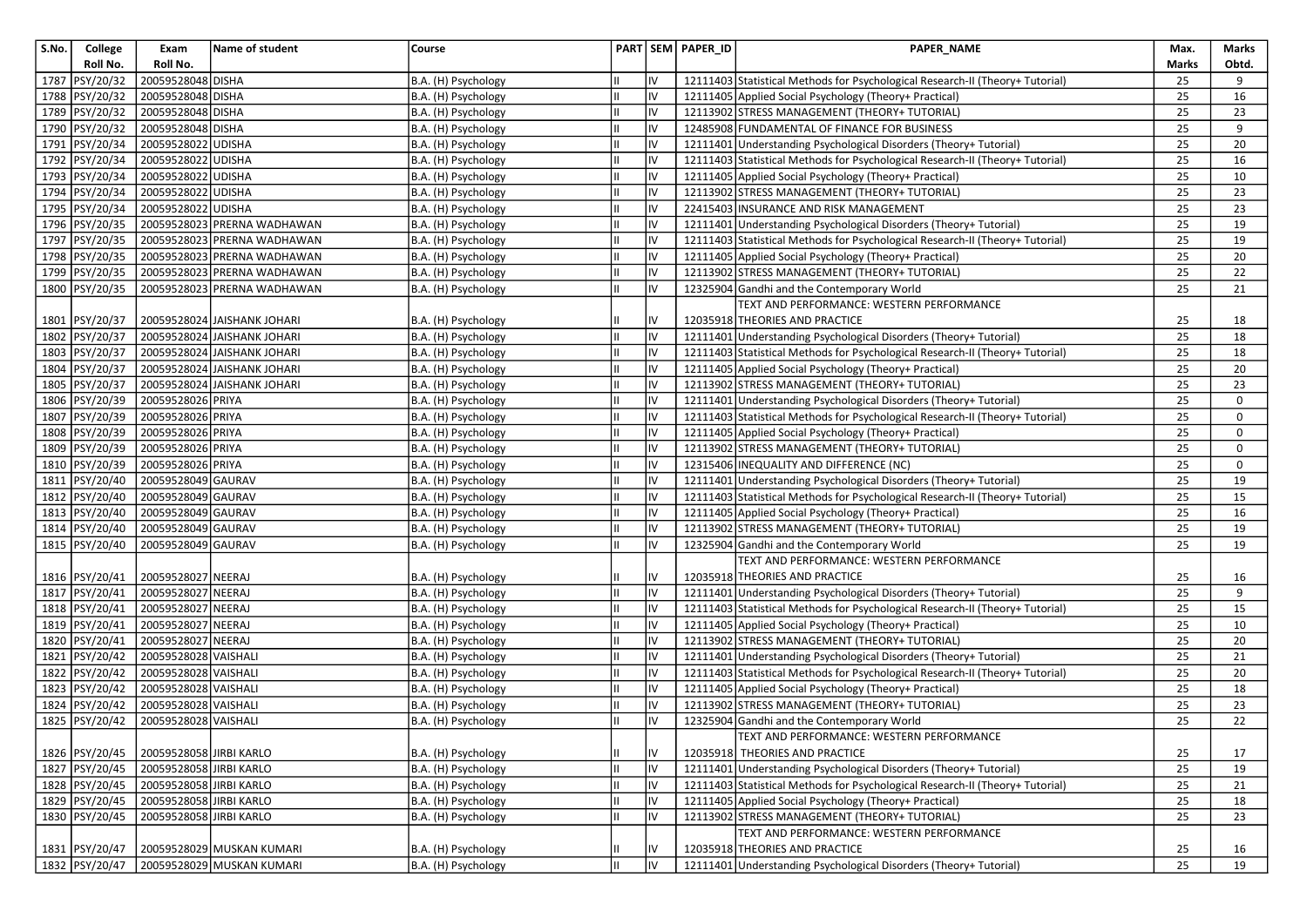| S.No. | College          | Exam                   | Name of student                    | Course              |   |           | PART SEM PAPER_ID | PAPER_NAME                                                                    | Max.         | Marks |
|-------|------------------|------------------------|------------------------------------|---------------------|---|-----------|-------------------|-------------------------------------------------------------------------------|--------------|-------|
|       | Roll No.         | Roll No.               |                                    |                     |   |           |                   |                                                                               | <b>Marks</b> | Obtd. |
|       | 1833 PSY/20/47   |                        | 20059528029 MUSKAN KUMARI          | B.A. (H) Psychology |   | IV        |                   | 12111403 Statistical Methods for Psychological Research-II (Theory+ Tutorial) | 25           | 22    |
| 1834  | PSY/20/47        |                        | 20059528029 MUSKAN KUMARI          | B.A. (H) Psychology | Ш | l١v       |                   | 12111405 Applied Social Psychology (Theory+ Practical)                        | 25           | 19    |
|       | 1835 PSY/20/47   |                        | 20059528029 MUSKAN KUMARI          | B.A. (H) Psychology |   | Iv        |                   | 12113902 STRESS MANAGEMENT (THEORY+ TUTORIAL)                                 | 25           | 23    |
|       |                  |                        |                                    |                     |   |           |                   | TEXT AND PERFORMANCE: WESTERN PERFORMANCE                                     |              |       |
|       | 1836   PSY/20/48 |                        | 20059528030 VARSHA RAO             | B.A. (H) Psychology |   | IV        |                   | 12035918 THEORIES AND PRACTICE                                                | 25           | 17    |
|       | 1837 PSY/20/48   |                        | 20059528030 VARSHA RAO             | B.A. (H) Psychology | Ш | IV        |                   | 12111401 Understanding Psychological Disorders (Theory+ Tutorial)             | 25           | 20    |
|       | 1838 PSY/20/48   | 20059528030 VARSHA RAO |                                    | B.A. (H) Psychology | Ш | IV        |                   | 12111403 Statistical Methods for Psychological Research-II (Theory+ Tutorial) | 25           | 23    |
|       | 1839 PSY/20/48   |                        | 20059528030 VARSHA RAO             | B.A. (H) Psychology | Ш | IV        |                   | 12111405 Applied Social Psychology (Theory+ Practical)                        | 25           | 18    |
|       | 1840 PSY/20/48   | 20059528030 VARSHA RAO |                                    | B.A. (H) Psychology | Ш | l٧        |                   | 12113902 STRESS MANAGEMENT (THEORY+ TUTORIAL)                                 | 25           | 23    |
|       | 1841   PSY/20/49 |                        | 20059528031 JOLMA DEB BARMA        | B.A. (H) Psychology |   | IV        |                   | 12111401 Understanding Psychological Disorders (Theory+ Tutorial)             | 25           | 18    |
| 1842  | PSY/20/49        |                        | 20059528031 JOLMA DEB BARMA        | B.A. (H) Psychology |   | IV        |                   | 12111403 Statistical Methods for Psychological Research-II (Theory+ Tutorial) | 25           | 20    |
| 1843  | PSY/20/49        |                        | 20059528031 JOLMA DEB BARMA        | B.A. (H) Psychology |   | IV        |                   | 12111405 Applied Social Psychology (Theory+ Practical)                        | 25           | 18    |
|       | 1844   PSY/20/49 |                        | 20059528031 JOLMA DEB BARMA        | B.A. (H) Psychology |   | lıv       |                   | 12113902 STRESS MANAGEMENT (THEORY+ TUTORIAL)                                 | 25           | 22    |
| 1845  | PSY/20/49        |                        | 20059528031 JOLMA DEB BARMA        | B.A. (H) Psychology |   | IV        |                   | 12315406 INEQUALITY AND DIFFERENCE (NC)                                       | 25           | 20    |
| 1846  | PSY/20/5         |                        | 20059528003 URJA DIPEN KHANDHEDIYA | B.A. (H) Psychology |   | IV        |                   | 12111401 Understanding Psychological Disorders (Theory+ Tutorial)             | 25           | 17    |
| 1847  | PSY/20/5         |                        | 20059528003 URJA DIPEN KHANDHEDIYA | B.A. (H) Psychology | Ш | l٧        |                   | 12111403 Statistical Methods for Psychological Research-II (Theory+ Tutorial) | 25           | 23    |
|       | 1848 PSY/20/5    |                        | 20059528003 URJA DIPEN KHANDHEDIYA | B.A. (H) Psychology |   | l٧        |                   | 12111405 Applied Social Psychology (Theory+ Practical)                        | 25           | 18    |
|       | 1849 PSY/20/5    |                        | 20059528003 URJA DIPEN KHANDHEDIYA | B.A. (H) Psychology |   | IV        |                   | 12113902 STRESS MANAGEMENT (THEORY+ TUTORIAL)                                 | 25           | 23    |
|       | 1850 PSY/20/5    |                        | 20059528003 URJA DIPEN KHANDHEDIYA | B.A. (H) Psychology |   | IV        |                   | 12485908 FUNDAMENTAL OF FINANCE FOR BUSINESS                                  | 25           | 24    |
|       | 1851 PSY/20/50   |                        | 20059528033 MADHUMITA KUMARI       | B.A. (H) Psychology | Ш | IV        |                   | 12111401 Understanding Psychological Disorders (Theory+ Tutorial)             | 25           | 19    |
|       | 1852 PSY/20/50   |                        | 20059528033 MADHUMITA KUMARI       | B.A. (H) Psychology |   | IV        |                   | 12111403 Statistical Methods for Psychological Research-II (Theory+ Tutorial) | 25           | 17    |
|       | 1853 PSY/20/50   |                        | 20059528033 MADHUMITA KUMARI       | B.A. (H) Psychology |   | IV        |                   | 12111405 Applied Social Psychology (Theory+ Practical)                        | 25           | 22    |
| 1854  | PSY/20/50        |                        | 20059528033 MADHUMITA KUMARI       | B.A. (H) Psychology | Ш | l٧        |                   | 12113902 STRESS MANAGEMENT (THEORY+ TUTORIAL)                                 | 25           | 23    |
|       | 1855 PSY/20/50   |                        | 20059528033 MADHUMITA KUMARI       | B.A. (H) Psychology |   | IV        |                   | 22415403 INSURANCE AND RISK MANAGEMENT                                        | 25           | 23    |
|       | 1856 PSY/20/52   |                        | 20059528032 DRISHTEE SINGH         | B.A. (H) Psychology |   | IV        |                   | 12111401 Understanding Psychological Disorders (Theory+ Tutorial)             | 25           | 19    |
| 1857  | PSY/20/52        |                        | 20059528032 DRISHTEE SINGH         | B.A. (H) Psychology |   | IV        |                   | 12111403 Statistical Methods for Psychological Research-II (Theory+ Tutorial) | 25           | 17    |
|       | 1858 PSY/20/52   |                        | 20059528032 DRISHTEE SINGH         | B.A. (H) Psychology | Ш | IV        |                   | 12111405 Applied Social Psychology (Theory+ Practical)                        | 25           | 18    |
|       | 1859 PSY/20/52   |                        | 20059528032 DRISHTEE SINGH         | B.A. (H) Psychology |   | IV        |                   | 12113902 STRESS MANAGEMENT (THEORY+ TUTORIAL)                                 | 25           | 22    |
|       | 1860 PSY/20/52   |                        | 20059528032 DRISHTEE SINGH         | B.A. (H) Psychology |   | IV        |                   | 12325904 Gandhi and the Contemporary World                                    | 25           | 16    |
|       |                  |                        |                                    |                     |   |           |                   | TEXT AND PERFORMANCE: WESTERN PERFORMANCE                                     |              |       |
|       | 1861   PSY/20/53 |                        | 20059528034 NIKETAN KUMAR          | B.A. (H) Psychology |   | IV        |                   | 12035918 THEORIES AND PRACTICE                                                | 25           | 16    |
| 1862  | PSY/20/53        |                        | 20059528034 NIKETAN KUMAR          | B.A. (H) Psychology |   | IV        |                   | 12111401 Understanding Psychological Disorders (Theory+ Tutorial)             | 25           | 17    |
|       | 1863 PSY/20/53   |                        | 20059528034 NIKETAN KUMAR          | B.A. (H) Psychology |   | IV        |                   | 12111403 Statistical Methods for Psychological Research-II (Theory+ Tutorial) | 25           | 18    |
|       | 1864 PSY/20/53   |                        | 20059528034 NIKETAN KUMAR          | B.A. (H) Psychology | Ш | l٧        |                   | 12111405 Applied Social Psychology (Theory+ Practical)                        | 25           | 16    |
|       | 1865 PSY/20/53   |                        | 20059528034 NIKETAN KUMAR          | B.A. (H) Psychology |   | IV        |                   | 12113902 STRESS MANAGEMENT (THEORY+ TUTORIAL)                                 | 25           | 20    |
|       |                  |                        |                                    |                     |   |           |                   | TEXT AND PERFORMANCE: WESTERN PERFORMANCE                                     |              |       |
|       | 1866 PSY/20/54   | 20059528035 DAKSHITA   |                                    | B.A. (H) Psychology |   | IV        |                   | 12035918 THEORIES AND PRACTICE                                                | 25           | 16    |
|       | 1867 PSY/20/54   | 20059528035 DAKSHITA   |                                    | B.A. (H) Psychology | Ш | lıv       |                   | 12111401 Understanding Psychological Disorders (Theory+ Tutorial)             | 25           | 20    |
|       | 1868 PSY/20/54   | 20059528035 DAKSHITA   |                                    | B.A. (H) Psychology |   | IV        |                   | 12111403 Statistical Methods for Psychological Research-II (Theory+ Tutorial) | 25           | 14    |
| 1869  | PSY/20/54        | 20059528035 DAKSHITA   |                                    | B.A. (H) Psychology |   | lıv       |                   | 12111405 Applied Social Psychology (Theory+ Practical)                        | 25           | 21    |
|       | 1870 PSY/20/54   | 20059528035 DAKSHITA   |                                    | B.A. (H) Psychology | Ш | l١v       |                   | 12113902 STRESS MANAGEMENT (THEORY+ TUTORIAL)                                 | 25           | 24    |
|       |                  |                        |                                    |                     |   |           |                   | TEXT AND PERFORMANCE: WESTERN PERFORMANCE                                     |              |       |
|       | 1871   PSY/20/55 |                        | 20059528001 ISHITA LINGWAL         | B.A. (H) Psychology | Ш | IV        |                   | 12035918 THEORIES AND PRACTICE                                                | 25           | 16    |
|       | 1872 PSY/20/55   |                        | 20059528001 ISHITA LINGWAL         | B.A. (H) Psychology |   | IV        |                   | 12111401 Understanding Psychological Disorders (Theory+ Tutorial)             | 25           | 21    |
|       | 1873 PSY/20/55   |                        | 20059528001 ISHITA LINGWAL         | B.A. (H) Psychology | Ш | l١v       |                   | 12111403 Statistical Methods for Psychological Research-II (Theory+ Tutorial) | 25           | 22    |
|       | 1874 PSY/20/55   |                        | 20059528001 ISHITA LINGWAL         | B.A. (H) Psychology |   | IV        |                   | 12111405 Applied Social Psychology (Theory+ Practical)                        | 25           | 19    |
|       | 1875 PSY/20/55   |                        | 20059528001 ISHITA LINGWAL         | B.A. (H) Psychology |   | lıv       |                   | 12113902 STRESS MANAGEMENT (THEORY+ TUTORIAL)                                 | 25           | 23    |
|       | 1876 PSY/20/56   |                        | 20059528036 KRITIKA ADHIKARI       | B.A. (H) Psychology | Ш | IV        |                   | 12111401 Understanding Psychological Disorders (Theory+ Tutorial)             | 25           | 18    |
|       | 1877   PSY/20/56 |                        | 20059528036 KRITIKA ADHIKARI       | B.A. (H) Psychology |   | IIV       |                   | 12111403 Statistical Methods for Psychological Research-II (Theory+ Tutorial) | 25           | 10    |
|       | 1878 PSY/20/56   |                        | 20059528036 KRITIKA ADHIKARI       | B.A. (H) Psychology | Ш | <b>IV</b> |                   | 12111405 Applied Social Psychology (Theory+ Practical)                        | 25           | 16    |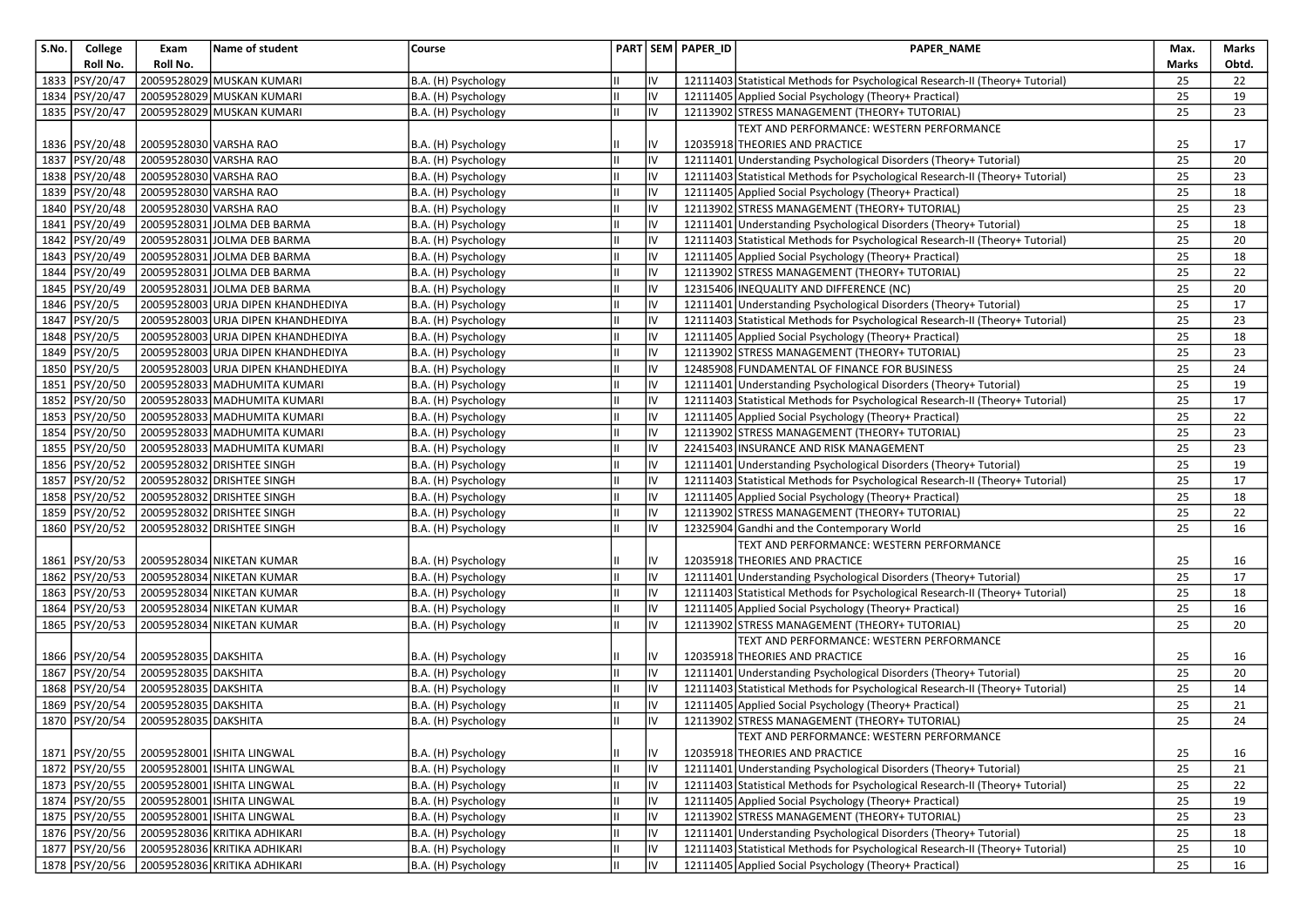| S.No. | College          | Exam     | Name of student                         | Course              |    |                | PART SEM PAPER_ID | <b>PAPER NAME</b>                                                             | Max.  | Marks |
|-------|------------------|----------|-----------------------------------------|---------------------|----|----------------|-------------------|-------------------------------------------------------------------------------|-------|-------|
|       | Roll No.         | Roll No. |                                         |                     |    |                |                   |                                                                               | Marks | Obtd. |
|       | 1879 PSY/20/56   |          | 20059528036 KRITIKA ADHIKARI            | B.A. (H) Psychology |    | IV             |                   | 12113902 STRESS MANAGEMENT (THEORY+ TUTORIAL)                                 | 25    | 18    |
|       | 1880 PSY/20/56   |          | 20059528036 KRITIKA ADHIKARI            | B.A. (H) Psychology |    | IV             |                   | 12275401 Indian Economy-II OR                                                 | 25    | 13    |
|       | 1881 PSY/20/57   |          | 20059528037 SUVRITI GOEL                | B.A. (H) Psychology |    | IV             |                   | 12111401 Understanding Psychological Disorders (Theory+ Tutorial)             | 25    | 10    |
|       | 1882 PSY/20/57   |          | 20059528037 SUVRITI GOEL                | B.A. (H) Psychology |    | IV             |                   | 12111403 Statistical Methods for Psychological Research-II (Theory+ Tutorial) | 25    | 0     |
|       | 1883 PSY/20/57   |          | 20059528037 SUVRITI GOEL                | B.A. (H) Psychology | Iн | IV             |                   | 12111405 Applied Social Psychology (Theory+ Practical)                        | 25    | 18    |
|       | 1884 PSY/20/57   |          | 20059528037 SUVRITI GOEL                | B.A. (H) Psychology | Ш  | IV             |                   | 12113902 STRESS MANAGEMENT (THEORY+ TUTORIAL)                                 | 25    | 21    |
|       | 1885 PSY/20/57   |          | 20059528037 SUVRITI GOEL                | B.A. (H) Psychology |    | IV             |                   | 32345401 INFORMATION SECURITY AND CYBER LAWS                                  | 25    | 19    |
|       | 1886 PSY/20/6    |          | 20059528004 HARSHITA BHATIA             | B.A. (H) Psychology |    | IV             |                   | 12111401 Understanding Psychological Disorders (Theory+ Tutorial)             | 25    | 9     |
|       | 1887 PSY/20/6    |          | 20059528004 HARSHITA BHATIA             | B.A. (H) Psychology | Iн | IV             |                   | 12111403 Statistical Methods for Psychological Research-II (Theory+ Tutorial) | 25    | 8     |
|       | 1888 PSY/20/6    |          | 20059528004 HARSHITA BHATIA             | B.A. (H) Psychology |    | IV             |                   | 12111405 Applied Social Psychology (Theory+ Practical)                        | 25    | 0     |
| 1889  | PSY/20/6         |          | 20059528004 HARSHITA BHATIA             | B.A. (H) Psychology |    | IV             |                   | 12113902 STRESS MANAGEMENT (THEORY+ TUTORIAL)                                 | 25    | 8     |
|       | 1890 PSY/20/6    |          | 20059528004 HARSHITA BHATIA             | B.A. (H) Psychology |    | IV             |                   | 12485908 FUNDAMENTAL OF FINANCE FOR BUSINESS                                  | 25    | 8     |
|       |                  |          |                                         |                     |    |                |                   | TEXT AND PERFORMANCE: WESTERN PERFORMANCE                                     |       |       |
|       | 1891   PSY/20/60 |          | 20059528038 ATISHYA DHANKAR             | B.A. (H) Psychology |    | IV             |                   | 12035918 THEORIES AND PRACTICE                                                | 25    | 17    |
|       | 1892 PSY/20/60   |          | 20059528038 ATISHYA DHANKAR             | B.A. (H) Psychology |    | IV             |                   | 12111401 Understanding Psychological Disorders (Theory+ Tutorial)             | 25    | 23    |
|       | 1893 PSY/20/60   |          | 20059528038 ATISHYA DHANKAR             | B.A. (H) Psychology | Iн | IV             |                   | 12111403 Statistical Methods for Psychological Research-II (Theory+ Tutorial) | 25    | 24    |
|       | 1894 PSY/20/60   |          | 20059528038 ATISHYA DHANKAR             | B.A. (H) Psychology |    | IV             |                   | 12111405 Applied Social Psychology (Theory+ Practical)                        | 25    | 20    |
|       | 1895 PSY/20/60   |          | 20059528038 ATISHYA DHANKAR             | B.A. (H) Psychology |    | IV             |                   | 12113902 STRESS MANAGEMENT (THEORY+ TUTORIAL)                                 | 25    | 24    |
|       | 1896 PSY/20/61   |          | 20059528039 KARTIKEY DUSEJA             | B.A. (H) Psychology |    | IV             |                   | 12111401 Understanding Psychological Disorders (Theory+ Tutorial)             | 25    | 21    |
|       | 1897 PSY/20/61   |          | 20059528039 KARTIKEY DUSEJA             | B.A. (H) Psychology | Ш  | IV             |                   | 12111403 Statistical Methods for Psychological Research-II (Theory+ Tutorial) | 25    | 22    |
|       | 1898 PSY/20/61   |          | 20059528039 KARTIKEY DUSEJA             | B.A. (H) Psychology |    | IV             |                   | 12111405 Applied Social Psychology (Theory+ Practical)                        | 25    | 20    |
|       | 1899 PSY/20/61   |          | 20059528039 KARTIKEY DUSEJA             | B.A. (H) Psychology |    | IV             |                   | 12113902 STRESS MANAGEMENT (THEORY+ TUTORIAL)                                 | 25    | 22    |
|       | 1900 PSY/20/61   |          | 20059528039 KARTIKEY DUSEJA             | B.A. (H) Psychology | IШ | IV             |                   | 12485908 FUNDAMENTAL OF FINANCE FOR BUSINESS                                  | 25    | 25    |
|       | 1901 PSY/20/62   |          | 20059528040 SEJAL MAHAWAR               | B.A. (H) Psychology |    | IV             |                   | 12111401 Understanding Psychological Disorders (Theory+ Tutorial)             | 25    | 19    |
|       | 1902 PSY/20/62   |          | 20059528040 SEJAL MAHAWAR               | B.A. (H) Psychology |    | IV             |                   | 12111403 Statistical Methods for Psychological Research-II (Theory+ Tutorial) | 25    | 10    |
|       | 1903 PSY/20/62   |          | 20059528040 SEJAL MAHAWAR               | B.A. (H) Psychology |    | IV             |                   | 12111405 Applied Social Psychology (Theory+ Practical)                        | 25    | 16    |
|       | 1904 PSY/20/62   |          | 20059528040 SEJAL MAHAWAR               | B.A. (H) Psychology | IШ | IV             |                   | 12113902 STRESS MANAGEMENT (THEORY+ TUTORIAL)                                 | 25    | 12    |
|       | 1905 PSY/20/62   |          | 20059528040 SEJAL MAHAWAR               | B.A. (H) Psychology |    | I٧             |                   | 12325904 Gandhi and the Contemporary World                                    | 25    | 20    |
|       |                  |          |                                         |                     |    |                |                   | TEXT AND PERFORMANCE: WESTERN PERFORMANCE                                     |       |       |
|       | 1906   PSY/20/63 |          | 20059528059 BHAVYA JAGADISHWAR          | B.A. (H) Psychology |    | IV             |                   | 12035918 THEORIES AND PRACTICE                                                | 25    | 17    |
|       | 1907   PSY/20/63 |          | 20059528059 BHAVYA JAGADISHWAR          | B.A. (H) Psychology |    | IV             |                   | 12111401 Understanding Psychological Disorders (Theory+ Tutorial)             | 25    | 9     |
|       | 1908   PSY/20/63 |          | 20059528059 BHAVYA JAGADISHWAR          | B.A. (H) Psychology |    | IV             |                   | 12111403 Statistical Methods for Psychological Research-II (Theory+ Tutorial) | 25    | 10    |
|       | 1909 PSY/20/63   |          | 20059528059 BHAVYA JAGADISHWAR          | B.A. (H) Psychology |    | IV             |                   | 12111405 Applied Social Psychology (Theory+ Practical)                        | 25    | 0     |
|       | 1910 PSY/20/63   |          | 20059528059 BHAVYA JAGADISHWAR          | B.A. (H) Psychology | Iн | IV             |                   | 12113902 STRESS MANAGEMENT (THEORY+ TUTORIAL)                                 | 25    | 22    |
|       | 1911 PSY/20/64   |          | 20059528041 AYUSHI VERMA                | B.A. (H) Psychology |    | IV             |                   | 12111401 Understanding Psychological Disorders (Theory+ Tutorial)             | 25    | 22    |
|       | 1912 PSY/20/64   |          | 20059528041 AYUSHI VERMA                | B.A. (H) Psychology |    | IV             |                   | 12111403 Statistical Methods for Psychological Research-II (Theory+ Tutorial) | 25    | 22    |
|       | 1913 PSY/20/64   |          | 20059528041 AYUSHI VERMA                | B.A. (H) Psychology |    | IV             |                   | 12111405 Applied Social Psychology (Theory+ Practical)                        | 25    | 21    |
|       | 1914   PSY/20/64 |          | 20059528041 AYUSHI VERMA                | B.A. (H) Psychology | ш  | IV             |                   | 12113902 STRESS MANAGEMENT (THEORY+ TUTORIAL)                                 | 25    | 22    |
|       | 1915   PSY/20/64 |          | 20059528041 AYUSHI VERMA                | B.A. (H) Psychology |    | IV             |                   | 12485908 FUNDAMENTAL OF FINANCE FOR BUSINESS                                  | 25    | 25    |
|       |                  |          |                                         |                     |    |                |                   | TEXT AND PERFORMANCE: WESTERN PERFORMANCE                                     |       |       |
|       | 1916   PSY/20/66 |          | 20059528042 PIYUSH YADAV                | B.A. (H) Psychology |    | IV             |                   | 12035918 THEORIES AND PRACTICE                                                | 25    | 16    |
|       |                  |          | 1917 PSY/20/66 20059528042 PIYUSH YADAV | B.A. (H) Psychology | IШ | $\overline{N}$ |                   | 12111401 Understanding Psychological Disorders (Theory+ Tutorial)             | 25    | 18    |
|       | 1918   PSY/20/66 |          | 20059528042 PIYUSH YADAV                | B.A. (H) Psychology |    | IV             |                   | 12111403 Statistical Methods for Psychological Research-II (Theory+ Tutorial) | 25    | 12    |
|       | 1919 PSY/20/66   |          | 20059528042 PIYUSH YADAV                | B.A. (H) Psychology |    | IV             |                   | 12111405 Applied Social Psychology (Theory+ Practical)                        | 25    | 0     |
|       | 1920 PSY/20/66   |          | 20059528042 PIYUSH YADAV                | B.A. (H) Psychology |    | IV             |                   | 12113902 STRESS MANAGEMENT (THEORY+ TUTORIAL)                                 | 25    | 22    |
|       |                  |          |                                         |                     |    |                |                   | TEXT AND PERFORMANCE: WESTERN PERFORMANCE                                     |       |       |
|       | 1921   PSY/20/67 |          | 20059528043 TENZIN NORZIN SIONGJU       | B.A. (H) Psychology |    | IV             |                   | 12035918 THEORIES AND PRACTICE                                                | 25    | 17    |
|       | 1922 PSY/20/67   |          | 20059528043 TENZIN NORZIN SIONGJU       | B.A. (H) Psychology | IШ | IV             |                   | 12111401 Understanding Psychological Disorders (Theory+ Tutorial)             | 25    | 0     |
|       | 1923 PSY/20/67   |          | 20059528043 TENZIN NORZIN SIONGJU       | B.A. (H) Psychology |    | IV             |                   | 12111403 Statistical Methods for Psychological Research-II (Theory+ Tutorial) | 25    | 0     |
|       | 1924 PSY/20/67   |          | 20059528043 TENZIN NORZIN SIONGJU       | B.A. (H) Psychology |    | IV             |                   | 12111405 Applied Social Psychology (Theory+ Practical)                        | 25    | 0     |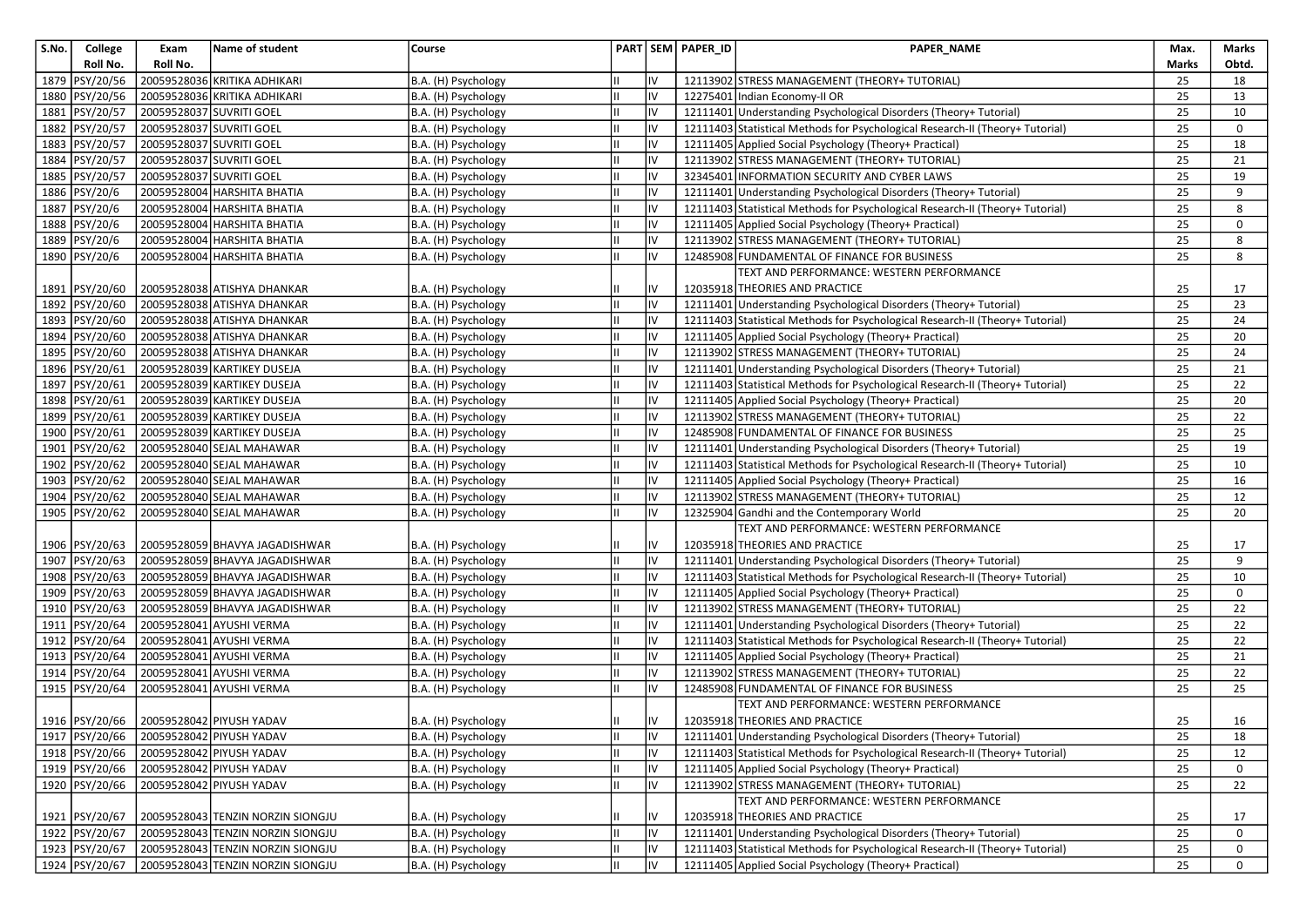| S.No. | College          | Exam                                   | Name of student                         | Course              |    |    | PART SEM PAPER ID | PAPER_NAME                                                                    | Max.  | Marks |
|-------|------------------|----------------------------------------|-----------------------------------------|---------------------|----|----|-------------------|-------------------------------------------------------------------------------|-------|-------|
|       | Roll No.         | Roll No.                               |                                         |                     |    |    |                   |                                                                               | Marks | Obtd. |
|       | 1925 PSY/20/67   |                                        | 20059528043 TENZIN NORZIN SIONGJU       | B.A. (H) Psychology |    | IV |                   | 12113902 STRESS MANAGEMENT (THEORY+ TUTORIAL)                                 | 25    | 0     |
|       | 1926 PSY/20/68   | 20059528051                            | HIMANSHU GAHLOT                         | B.A. (H) Psychology |    | IV |                   | 12111401 Understanding Psychological Disorders (Theory+ Tutorial)             | 25    | 9     |
|       | 1927 PSY/20/68   |                                        | 20059528051 HIMANSHU GAHLOT             | B.A. (H) Psychology |    | IV |                   | 12111403 Statistical Methods for Psychological Research-II (Theory+ Tutorial) | 25    | 10    |
|       | 1928 PSY/20/68   |                                        | 20059528051 HIMANSHU GAHLOT             | B.A. (H) Psychology |    | IV |                   | 12111405 Applied Social Psychology (Theory+ Practical)                        | 25    | 0     |
|       | 1929 PSY/20/68   |                                        | 20059528051 HIMANSHU GAHLOT             | B.A. (H) Psychology | Iн | IV |                   | 12113902 STRESS MANAGEMENT (THEORY+ TUTORIAL)                                 | 25    | 11    |
|       | 1930 PSY/20/68   |                                        | 20059528051 HIMANSHU GAHLOT             | B.A. (H) Psychology |    | IV |                   | 12485908 FUNDAMENTAL OF FINANCE FOR BUSINESS                                  | 25    | 0     |
|       | 1931   PSY/20/69 | 20059528044 SPRIHA RAY                 |                                         | B.A. (H) Psychology |    | IV |                   | 12111401 Understanding Psychological Disorders (Theory+ Tutorial)             | 25    | 21    |
|       | 1932 PSY/20/69   | 20059528044 SPRIHA RAY                 |                                         | B.A. (H) Psychology |    | IV |                   | 12111403 Statistical Methods for Psychological Research-II (Theory+ Tutorial) | 25    | 21    |
|       | 1933 PSY/20/69   | 20059528044 SPRIHA RAY                 |                                         | B.A. (H) Psychology |    | IV |                   | 12111405 Applied Social Psychology (Theory+ Practical)                        | 25    | 18    |
|       | 1934 PSY/20/69   | 20059528044 SPRIHA RAY                 |                                         | B.A. (H) Psychology |    | IV |                   | 12113902 STRESS MANAGEMENT (THEORY+ TUTORIAL)                                 | 25    | 23    |
|       | 1935 PSY/20/69   | 20059528044 SPRIHA RAY                 |                                         | B.A. (H) Psychology |    | IV |                   | 12485908 FUNDAMENTAL OF FINANCE FOR BUSINESS                                  | 25    | 25    |
|       | 1936 PSY/20/70   |                                        | 20059528060 FALGUNI SHARMA              | B.A. (H) Psychology |    | IV |                   | 12111401 Understanding Psychological Disorders (Theory+ Tutorial)             | 25    | 21    |
|       | 1937 PSY/20/70   |                                        | 20059528060 FALGUNI SHARMA              | B.A. (H) Psychology |    | IV |                   | 12111403 Statistical Methods for Psychological Research-II (Theory+ Tutorial) | 25    | 17    |
|       | 1938 PSY/20/70   |                                        | 20059528060 FALGUNI SHARMA              | B.A. (H) Psychology |    | IV |                   | 12111405 Applied Social Psychology (Theory+ Practical)                        | 25    | 18    |
|       | 1939 PSY/20/70   |                                        | 20059528060 FALGUNI SHARMA              | B.A. (H) Psychology |    | IV |                   | 12113902 STRESS MANAGEMENT (THEORY+ TUTORIAL)                                 | 25    | 22    |
|       | 1940 PSY/20/70   |                                        | 20059528060 FALGUNI SHARMA              | B.A. (H) Psychology | Ш  | IV |                   | 12325904 Gandhi and the Contemporary World                                    | 25    | 21    |
|       |                  |                                        |                                         |                     |    |    |                   | TEXT AND PERFORMANCE: WESTERN PERFORMANCE                                     |       |       |
|       | 1941   PSY/20/71 |                                        | 20059528045 SANNIDHYA BILWAL            | B.A. (H) Psychology |    | I۷ |                   | 12035918 THEORIES AND PRACTICE                                                | 25    | 10    |
|       | 1942 PSY/20/71   |                                        | 20059528045 SANNIDHYA BILWAL            | B.A. (H) Psychology |    | IV |                   | 12111401 Understanding Psychological Disorders (Theory+ Tutorial)             | 25    | 18    |
|       | 1943 PSY/20/71   |                                        | 20059528045 SANNIDHYA BILWAL            | B.A. (H) Psychology |    | IV |                   | 12111403 Statistical Methods for Psychological Research-II (Theory+ Tutorial) | 25    | 10    |
|       | 1944 PSY/20/71   |                                        | 20059528045 SANNIDHYA BILWAL            | B.A. (H) Psychology |    | IV |                   | 12111405 Applied Social Psychology (Theory+ Practical)                        | 25    | 10    |
|       | 1945 PSY/20/71   |                                        | 20059528045 SANNIDHYA BILWAL            | B.A. (H) Psychology |    | IV |                   | 12113902 STRESS MANAGEMENT (THEORY+ TUTORIAL)                                 | 25    | 16    |
|       | 1946 PSY/20/72   |                                        | 20059528046 DHAIRYA MOHLA               | B.A. (H) Psychology | Iн | IV |                   | 12111401 Understanding Psychological Disorders (Theory+ Tutorial)             | 25    | 22    |
|       | 1947   PSY/20/72 |                                        | 20059528046 DHAIRYA MOHLA               | B.A. (H) Psychology |    | IV |                   | 12111403 Statistical Methods for Psychological Research-II (Theory+ Tutorial) | 25    | 23    |
|       | 1948   PSY/20/72 |                                        | 20059528046 DHAIRYA MOHLA               | B.A. (H) Psychology |    | IV |                   | 12111405 Applied Social Psychology (Theory+ Practical)                        | 25    | 22    |
|       | 1949 PSY/20/72   |                                        | 20059528046 DHAIRYA MOHLA               | B.A. (H) Psychology |    | IV |                   | 12113902 STRESS MANAGEMENT (THEORY+ TUTORIAL)                                 | 25    | 23    |
|       | 1950 PSY/20/72   |                                        | 20059528046 DHAIRYA MOHLA               | B.A. (H) Psychology | Iн | IV |                   | 12485908 FUNDAMENTAL OF FINANCE FOR BUSINESS                                  |       |       |
|       |                  |                                        |                                         |                     |    |    |                   | TEXT AND PERFORMANCE: WESTERN PERFORMANCE                                     |       |       |
|       | 1951   PSY/20/8  | 20059528005 PREETI                     |                                         | B.A. (H) Psychology |    | I۷ |                   | 12035918 THEORIES AND PRACTICE                                                | 25    |       |
|       | 1952 PSY/20/8    | 20059528005 PREETI                     |                                         | B.A. (H) Psychology |    | IV |                   | 12111401 Understanding Psychological Disorders (Theory+ Tutorial)             | 25    | 0     |
|       | 1953   PSY/20/8  | 20059528005 PREETI                     |                                         | B.A. (H) Psychology |    | IV |                   | 12111403 Statistical Methods for Psychological Research-II (Theory+ Tutorial) | 25    | 0     |
|       | 1954 PSY/20/8    | 20059528005 PREETI                     |                                         | B.A. (H) Psychology |    | IV |                   | 12111405 Applied Social Psychology (Theory+ Practical)                        | 25    | 0     |
|       | 1955 PSY/20/8    | 20059528005 PREETI                     |                                         | B.A. (H) Psychology |    | IV |                   | 12113902 STRESS MANAGEMENT (THEORY+ TUTORIAL)                                 | 25    | 0     |
|       | 1956 PSY/20/9    |                                        | 20059528006 TANVEE SHUKLA               | B.A. (H) Psychology | Iн | IV |                   | 12111401 Understanding Psychological Disorders (Theory+ Tutorial)             | 25    | 22    |
|       | 1957 PSY/20/9    |                                        | 20059528006 TANVEE SHUKLA               | B.A. (H) Psychology |    | IV |                   | 12111403 Statistical Methods for Psychological Research-II (Theory+ Tutorial) | 25    | 22    |
|       | 1958 PSY/20/9    |                                        | 20059528006 TANVEE SHUKLA               | B.A. (H) Psychology |    | IV |                   | 12111405 Applied Social Psychology (Theory+ Practical)                        | 25    | 22    |
|       | 1959 PSY/20/9    |                                        | 20059528006 TANVEE SHUKLA               | B.A. (H) Psychology |    | IV |                   | 12113902 STRESS MANAGEMENT (THEORY+ TUTORIAL)                                 | 25    | 23    |
|       | 1960 PSY/20/9    |                                        | 20059528006 TANVEE SHUKLA               | B.A. (H) Psychology | Ш  | IV |                   | 12485908 FUNDAMENTAL OF FINANCE FOR BUSINESS                                  | 25    | 25    |
|       | 1961   BAP/20/1  |                                        | 20059501001 MANAN BAGLA                 | B.A.(PROG)          |    | IV |                   | 62031901 ENGLISH LANGUAGE THROUGH LITERATURE                                  | 25    | 14    |
|       | 1962 BAP/20/1    |                                        | 20059501001 MANAN BAGLA                 | B.A.(PROG)          |    | IV |                   | 62314402 HISTORY OF INDIA, C. 1700-1950 (NC)                                  | 25    | 20    |
|       | 1963 BAP/20/1    |                                        | 20059501001 MANAN BAGLA                 | B.A.(PROG)          | Iн | IV |                   | 62323412 PUBLIC OPINION AND SURVEY RESEARCH                                   | 25    | 19    |
|       | 1964 BAP/20/1    |                                        | 20059501001 MANAN BAGLA                 | B.A.(PROG)          | Ш. |    |                   | 62324407 Introduction to International Relations                              | 25    | 22    |
|       | 1965   BAP/20/10 | 20059501007 AKSHITA                    |                                         | B.A.(PROG)          |    | IV |                   | 62031901 ENGLISH LANGUAGE THROUGH LITERATURE                                  | 25    | 17    |
|       |                  | 1966 BAP/20/10 20059501007 AKSHITA     |                                         | B.A.(PROG)          |    | IV |                   | 62274403 Principles of Macroeconomics–II                                      | 25    | 17    |
|       |                  | 1967   BAP/20/10   20059501007 AKSHITA |                                         | B.A.(PROG)          |    | IV |                   | 62323412 PUBLIC OPINION AND SURVEY RESEARCH                                   | 25    | 22    |
|       | 1968 BAP/20/10   | 20059501007 AKSHITA                    |                                         | B.A.(PROG)          |    | IV |                   | 62324407 Introduction to International Relations                              | 25    | 24    |
|       | 1969 BAP/20/11   |                                        | 20059501008 KANIKA RAWAT                | B.A.(PROG)          |    | IV |                   | 62031901 ENGLISH LANGUAGE THROUGH LITERATURE                                  | 25    | 18    |
|       |                  |                                        | 1970 BAP/20/11 20059501008 KANIKA RAWAT | B.A.(PROG)          |    | IV |                   | 62313911 Archives and Museums                                                 | 25    | 22    |
|       | 1971 BAP/20/11   |                                        | 20059501008 KANIKA RAWAT                | B.A.(PROG)          |    | IV |                   | 62314402 HISTORY OF INDIA, C. 1700-1950 (NC)                                  | 25    | 19    |
|       | 1972 BAP/20/11   |                                        | 20059501008 KANIKA RAWAT                | B.A.(PROG)          |    | IV |                   | 62324407 Introduction to International Relations                              | 25    | 19    |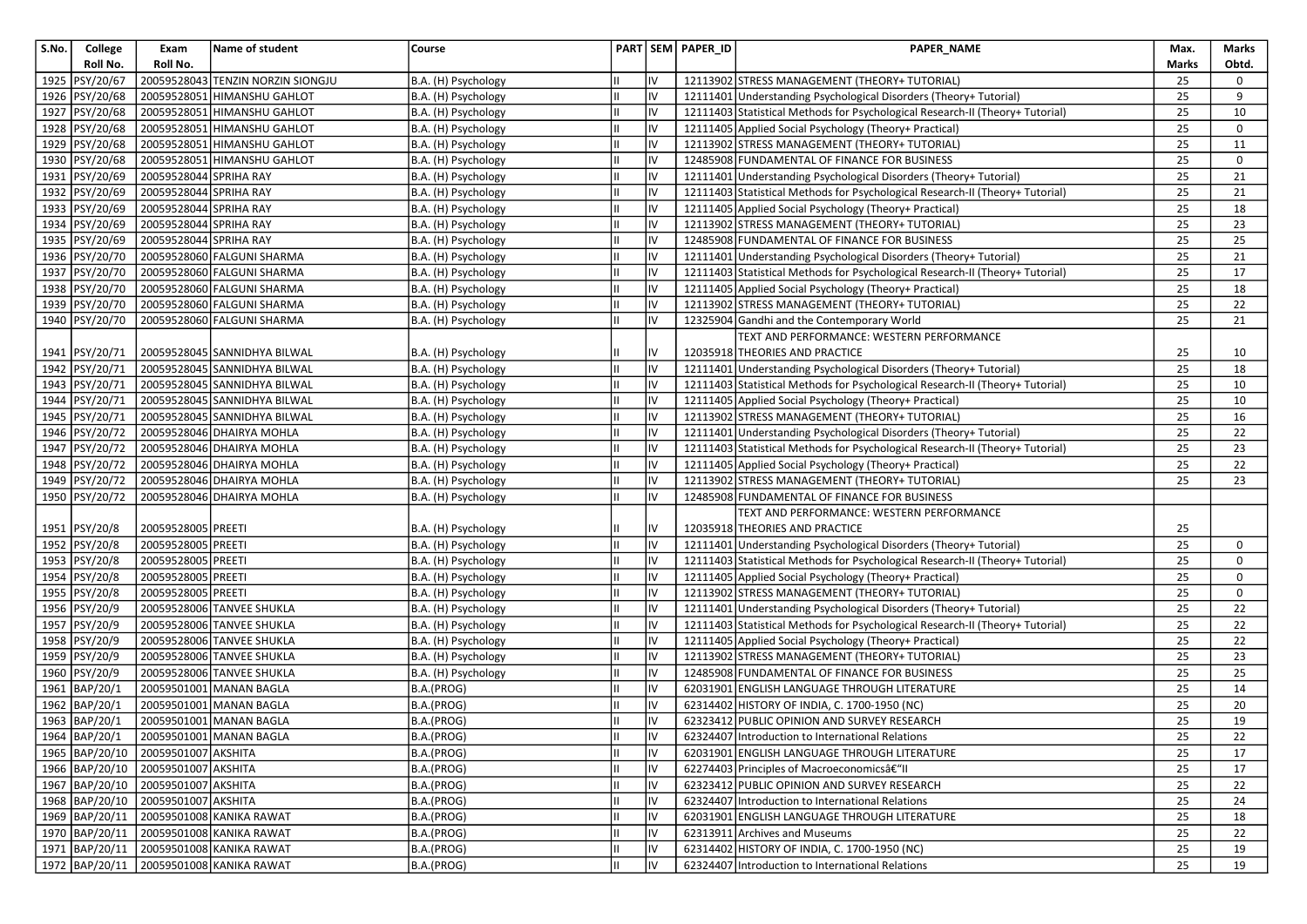| S.No. | College          | Exam                                  | Name of student                            | Course     |    |    | PART SEM PAPER_ID | <b>PAPER NAME</b>                                | Max.  | Marks           |
|-------|------------------|---------------------------------------|--------------------------------------------|------------|----|----|-------------------|--------------------------------------------------|-------|-----------------|
|       | Roll No.         | Roll No.                              |                                            |            |    |    |                   |                                                  | Marks | Obtd.           |
|       | 1973 BAP/20/12   | 20059501009 ADITI RAI                 |                                            | B.A.(PROG) |    |    |                   | 62031901 ENGLISH LANGUAGE THROUGH LITERATURE     | 25    | 17              |
|       | 1974 BAP/20/12   | 20059501009 ADITI RAI                 |                                            | B.A.(PROG) | Ш  | IV |                   | 62274403 Principles of Macroeconomics–II         | 25    | 18              |
|       | 1975 BAP/20/12   | 20059501009 ADITI RAI                 |                                            | B.A.(PROG) |    | IV |                   | 62313911 Archives and Museums                    | 25    | 22              |
|       | 1976 BAP/20/12   | 20059501009 ADITI RAI                 |                                            | B.A.(PROG) |    | IV |                   | 62314402 HISTORY OF INDIA, C. 1700-1950 (NC)     | 25    | 22              |
|       | 1977 BAP/20/13   | 20059501010 JHUMPAL                   |                                            | B.A.(PROG) |    | IV |                   | 62031901 ENGLISH LANGUAGE THROUGH LITERATURE     | 25    | 18              |
|       | 1978   BAP/20/13 | 20059501010 JHUMPAL                   |                                            | B.A.(PROG) |    | IV |                   | 62274403 Principles of Macroeconomicsâ€"II       | 25    | 13              |
|       | 1979 BAP/20/13   | 20059501010 JHUMPAL                   |                                            | B.A.(PROG) |    | IV |                   | 62323412 PUBLIC OPINION AND SURVEY RESEARCH      | 25    | 20              |
|       | 1980 BAP/20/13   | 20059501010 JHUMPAL                   |                                            | B.A.(PROG) |    | IV |                   | 62324407 Introduction to International Relations | 25    | 21              |
|       | 1981 BAP/20/14   | 20059501011 LALIT YADAV               |                                            | B.A.(PROG) |    | IV |                   | 62031901 ENGLISH LANGUAGE THROUGH LITERATURE     | 25    | 19              |
|       | 1982 BAP/20/14   | 20059501011 LALIT YADAV               |                                            | B.A.(PROG) |    | IV |                   | 62313911 Archives and Museums                    | 25    | 21              |
|       | 1983 BAP/20/14   | 20059501011 LALIT YADAV               |                                            | B.A.(PROG) |    | IV |                   | 62314402 HISTORY OF INDIA, C. 1700-1950 (NC)     | 25    | 22              |
|       | 1984 BAP/20/14   | 20059501011 LALIT YADAV               |                                            | B.A.(PROG) |    | IV |                   | 62324407 Introduction to International Relations | 25    | 23              |
|       | 1985 BAP/20/15   |                                       | 20059501012 SHREYA JAISWAL                 | B.A.(PROG) |    | IV |                   | 62031901 ENGLISH LANGUAGE THROUGH LITERATURE     | 25    | 18              |
|       | 1986 BAP/20/15   |                                       | 20059501012 SHREYA JAISWAL                 | B.A.(PROG) |    | IV |                   | 62274403 Principles of Macroeconomicsâ€"II       | 25    | 14              |
|       | 1987 BAP/20/15   |                                       | 20059501012 SHREYA JAISWAL                 | B.A.(PROG) |    | IV |                   | 62323412 PUBLIC OPINION AND SURVEY RESEARCH      | 25    | 20              |
|       | 1988   BAP/20/15 |                                       | 20059501012 SHREYA JAISWAL                 | B.A.(PROG) | Ш  | IV |                   | 62324407 Introduction to International Relations | 25    | 23              |
|       | 1989 BAP/20/16   |                                       | 20059501013 RITESH KUMAR MISHRA            | B.A.(PROG) |    | IV |                   | 62031901 ENGLISH LANGUAGE THROUGH LITERATURE     | 25    | 17              |
|       | 1990 BAP/20/16   |                                       | 20059501013 RITESH KUMAR MISHRA            | B.A.(PROG) |    | IV |                   | 62314402 HISTORY OF INDIA, C. 1700-1950 (NC)     | 25    | 22              |
|       | 1991 BAP/20/16   |                                       | 20059501013 RITESH KUMAR MISHRA            | B.A.(PROG) |    | IV |                   | 62323412 PUBLIC OPINION AND SURVEY RESEARCH      | 25    | 21              |
|       | 1992 BAP/20/16   |                                       | 20059501013 RITESH KUMAR MISHRA            | B.A.(PROG) |    | IV |                   | 62324407 Introduction to International Relations | 25    | 23              |
|       | 1993 BAP/20/17   |                                       | 20059501014 URVITA SARDA                   | B.A.(PROG) |    | IV |                   | 62031901 ENGLISH LANGUAGE THROUGH LITERATURE     | 25    | 17              |
|       | 1994 BAP/20/17   |                                       | 20059501014 URVITA SARDA                   | B.A.(PROG) |    | IV |                   | 62273426 Research Methodology                    | 25    | 24              |
|       | 1995 BAP/20/17   |                                       | 20059501014 URVITA SARDA                   | B.A.(PROG) |    | IV |                   | 62274403 Principles of Macroeconomicsâ€"II       | 25    | 14              |
|       | 1996 BAP/20/17   |                                       | 20059501014 URVITA SARDA                   | B.A.(PROG) |    | IV |                   | 62314402 HISTORY OF INDIA, C. 1700-1950 (NC)     | 25    | 16              |
|       | 1997 BAP/20/18   | 20059501078 SHRUTI PAL                |                                            | B.A.(PROG) |    | IV |                   | 62031901 ENGLISH LANGUAGE THROUGH LITERATURE     | 25    | 19              |
|       | 1998 BAP/20/18   | 20059501078 SHRUTI PAL                |                                            | B.A.(PROG) |    | IV |                   | 62274403 Principles of Macroeconomicsâ€"II       | 25    | 12              |
|       | 1999 BAP/20/18   | 20059501078 SHRUTI PAL                |                                            | B.A.(PROG) | Ш  | IV |                   | 62323412 PUBLIC OPINION AND SURVEY RESEARCH      | 25    | 21              |
|       | 2000 BAP/20/18   | 20059501078 SHRUTI PAL                |                                            | B.A.(PROG) |    | IV |                   | 62324407 Introduction to International Relations | 25    | 21              |
|       | 2001 BAP/20/19   |                                       | 20059501015 ARYAN GAUTAM                   | B.A.(PROG) |    | IV |                   | 62031901 ENGLISH LANGUAGE THROUGH LITERATURE     | 25    | 18              |
|       | 2002 BAP/20/19   |                                       | 20059501015 ARYAN GAUTAM                   | B.A.(PROG) |    | IV |                   | 62313911 Archives and Museums                    | 25    | 22              |
|       | 2003 BAP/20/19   |                                       | 20059501015 ARYAN GAUTAM                   | B.A.(PROG) |    | IV |                   | 62314402 HISTORY OF INDIA, C. 1700-1950 (NC)     | 25    | 20              |
|       | 2004 BAP/20/19   |                                       | 20059501015 ARYAN GAUTAM                   | B.A.(PROG) |    | IV |                   | 62324407 Introduction to International Relations | 25    | 23              |
|       | 2005 BAP/20/2    | 20059501002 PRIYA SINGH               |                                            | B.A.(PROG) |    | IV |                   | 62031901 ENGLISH LANGUAGE THROUGH LITERATURE     | 25    | 16              |
|       | 2006 BAP/20/2    | 20059501002 PRIYA SINGH               |                                            | B.A.(PROG) |    | IV |                   | 62274403 Principles of Macroeconomicsâ€"         | 25    | 12              |
|       | 2007 BAP/20/2    | 20059501002 PRIYA SINGH               |                                            | B.A.(PROG) |    | IV |                   | 62313911 Archives and Museums                    | 25    | 20              |
|       | 2008 BAP/20/2    | 20059501002 PRIYA SINGH               |                                            | B.A.(PROG) |    | IV |                   | 62314402 HISTORY OF INDIA, C. 1700-1950 (NC)     | 25    | 20              |
|       | 2009 BAP/20/20   |                                       | 20059501016 CHANDU GANESH                  | B.A.(PROG) |    | IV |                   | 62031901 ENGLISH LANGUAGE THROUGH LITERATURE     | 25    | 18              |
|       | 2010 BAP/20/20   |                                       | 20059501016 CHANDU GANESH                  | B.A.(PROG) |    | IV |                   | 62274403 Principles of Macroeconomicsâ€"II       | 25    | 12              |
|       | 2011 BAP/20/20   |                                       | 20059501016 CHANDU GANESH                  | B.A.(PROG) |    | IV |                   | 62323412 PUBLIC OPINION AND SURVEY RESEARCH      | 25    | 22              |
|       | 2012 BAP/20/20   |                                       | 20059501016 CHANDU GANESH                  | B.A.(PROG) |    | IV |                   | 62324407 Introduction to International Relations | 25    | 23              |
|       |                  | 2013   BAP/20/21   20059501017   RITU |                                            | B.A.(PROG) | Ш  | IV |                   | 62031901 ENGLISH LANGUAGE THROUGH LITERATURE     | 25    | 17              |
|       |                  | 2014 BAP/20/21 20059501017 RITU       |                                            | B.A.(PROG) |    |    |                   | 62313911 Archives and Museums                    | 25    | $\overline{22}$ |
|       |                  | 2015 BAP/20/21 20059501017 RITU       |                                            | B.A.(PROG) |    | IV |                   | 62314402 HISTORY OF INDIA, C. 1700-1950 (NC)     | 25    | 22              |
|       |                  | 2016 BAP/20/21 20059501017 RITU       |                                            | B.A.(PROG) |    | IV |                   | 62324407 Introduction to International Relations | 25    | 24              |
|       |                  |                                       | 2017 BAP/20/26 20059501018 SAKSHI SHUKLA   | B.A.(PROG) |    | IV |                   | 62031901 ENGLISH LANGUAGE THROUGH LITERATURE     | 25    | 16              |
|       | 2018 BAP/20/26   |                                       | 20059501018 SAKSHI SHUKLA                  | B.A.(PROG) |    | IV |                   | 62314402 HISTORY OF INDIA, C. 1700-1950 (NC)     | 25    | 20              |
|       | 2019 BAP/20/26   |                                       | 20059501018 SAKSHI SHUKLA                  | B.A.(PROG) |    | IV |                   | 62323412 PUBLIC OPINION AND SURVEY RESEARCH      | 25    | 22              |
|       |                  |                                       | 2020 BAP/20/26 20059501018 SAKSHI SHUKLA   | B.A.(PROG) | IШ | IV |                   | 62324407 Introduction to International Relations | 25    | 22              |
|       |                  |                                       | 2021 BAP/20/27 20059501019 VANSHIKA MISHRA | B.A.(PROG) |    | IV |                   | 62031901 ENGLISH LANGUAGE THROUGH LITERATURE     | 25    | 18              |
|       |                  |                                       | 2022 BAP/20/27 20059501019 VANSHIKA MISHRA | B.A.(PROG) |    | IV |                   | 62274403 Principles of Macroeconomicsâ€"II       | 25    | 19              |
|       |                  |                                       |                                            |            |    |    |                   |                                                  |       |                 |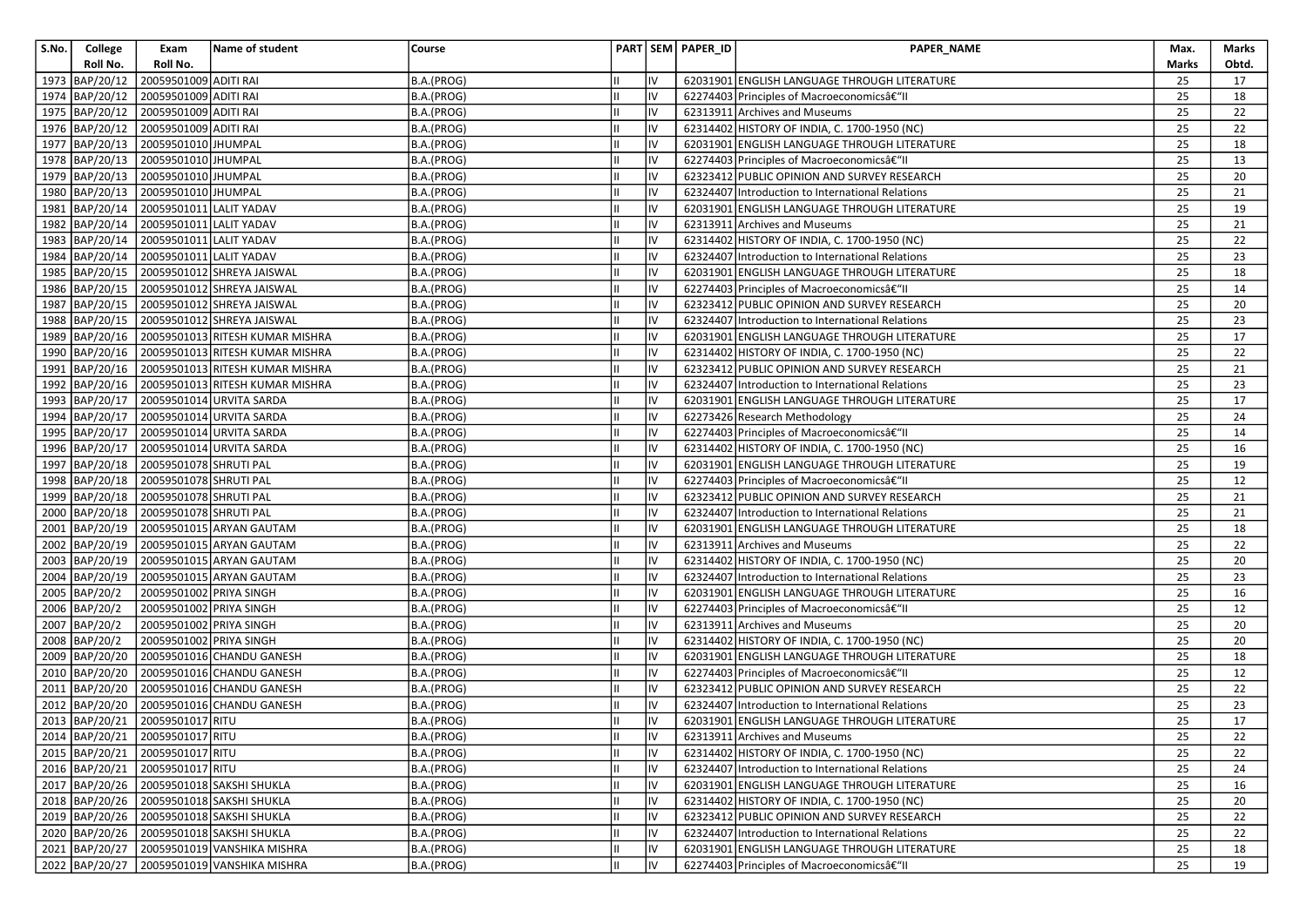| S.No. | College          | Exam                              | Name of student             | Course     |    |    | PART SEM PAPER_ID | PAPER_NAME                                       | Max.  | Marks |
|-------|------------------|-----------------------------------|-----------------------------|------------|----|----|-------------------|--------------------------------------------------|-------|-------|
|       | Roll No.         | Roll No.                          |                             |            |    |    |                   |                                                  | Marks | Obtd. |
|       | 2023 BAP/20/27   |                                   | 20059501019 VANSHIKA MISHRA | B.A.(PROG) |    | IV |                   | 62313911 Archives and Museums                    | 25    | 22    |
|       | 2024 BAP/20/27   |                                   | 20059501019 VANSHIKA MISHRA | B.A.(PROG) | Ш  | IV |                   | 62314402 HISTORY OF INDIA, C. 1700-1950 (NC)     | 25    | 22    |
|       | 2025 BAP/20/28   |                                   | 20059501020 RISHAB VERMA    | B.A.(PROG) |    | IV |                   | 62031901 ENGLISH LANGUAGE THROUGH LITERATURE     | 25    | 18    |
|       | 2026 BAP/20/28   |                                   | 20059501020 RISHAB VERMA    | B.A.(PROG) |    | IV |                   | 62273426 Research Methodology                    | 25    | 25    |
|       | 2027 BAP/20/28   |                                   | 20059501020 RISHAB VERMA    | B.A.(PROG) |    | IV |                   | 62274403 Principles of Macroeconomicsâ€"II       | 25    | 19    |
|       | 2028 BAP/20/28   |                                   | 20059501020 RISHAB VERMA    | B.A.(PROG) |    | IV |                   | 62324407 Introduction to International Relations | 25    | 23    |
|       | 2029 BAP/20/29   |                                   | 20059501021 PRATEEK AIRAN   | B.A.(PROG) |    | IV |                   | 62031901 ENGLISH LANGUAGE THROUGH LITERATURE     | 25    | 16    |
|       | 2030 BAP/20/29   |                                   | 20059501021 PRATEEK AIRAN   | B.A.(PROG) |    | IV |                   | 62314402 HISTORY OF INDIA, C. 1700-1950 (NC)     | 25    | 20    |
|       | 2031 BAP/20/29   |                                   | 20059501021 PRATEEK AIRAN   | B.A.(PROG) |    | IV |                   | 62323412 PUBLIC OPINION AND SURVEY RESEARCH      | 25    | 21    |
|       | 2032 BAP/20/29   |                                   | 20059501021 PRATEEK AIRAN   | B.A.(PROG) |    | IV |                   | 62324407 Introduction to International Relations | 25    | 21    |
|       | 2033 BAP/20/3    |                                   | 20059501003 ANUJ SHARMA     | B.A.(PROG) |    | IV |                   | 62031901 ENGLISH LANGUAGE THROUGH LITERATURE     | 25    | 16    |
|       | 2034 BAP/20/3    |                                   | 20059501003 ANUJ SHARMA     | B.A.(PROG) |    | IV |                   | 62314402 HISTORY OF INDIA, C. 1700-1950 (NC)     | 25    | 20    |
|       | 2035 BAP/20/3    |                                   | 20059501003 ANUJ SHARMA     | B.A.(PROG) |    | IV |                   | 62323412 PUBLIC OPINION AND SURVEY RESEARCH      | 25    | 19    |
|       | 2036 BAP/20/3    |                                   | 20059501003 ANUJ SHARMA     | B.A.(PROG) |    | IV |                   | 62324407 Introduction to International Relations | 25    | 21    |
|       | 2037 BAP/20/31   | 20059501022 SAHIL RAJ             |                             | B.A.(PROG) |    | IV |                   | 62031901 ENGLISH LANGUAGE THROUGH LITERATURE     | 25    | 17    |
|       | 2038 BAP/20/31   | 20059501022 SAHIL RAJ             |                             | B.A.(PROG) | Ш  | IV |                   | 62274403 Principles of Macroeconomicsâ€"II       | 25    | 17    |
|       | 2039 BAP/20/31   | 20059501022 SAHIL RAJ             |                             | B.A.(PROG) |    | IV |                   | 62323412 PUBLIC OPINION AND SURVEY RESEARCH      | 25    | 20    |
|       | 2040 BAP/20/31   | 20059501022 SAHIL RAJ             |                             | B.A.(PROG) |    | IV |                   | 62324407 Introduction to International Relations | 25    | 22    |
|       | 2041 BAP/20/32   | 20059501023 BABLI                 |                             | B.A.(PROG) |    | IV |                   | 62031901 ENGLISH LANGUAGE THROUGH LITERATURE     | 25    | 17    |
|       | 2042 BAP/20/32   | 20059501023 BABLI                 |                             | B.A.(PROG) |    | IV |                   | 62273426 Research Methodology                    | 25    | 25    |
|       | 2043 BAP/20/32   | 20059501023 BABLI                 |                             | B.A.(PROG) |    | IV |                   | 62274403 Principles of Macroeconomics–II         | 25    | 15    |
|       | 2044 BAP/20/32   | 20059501023 BABLI                 |                             | B.A.(PROG) |    | IV |                   | 62324407 Introduction to International Relations | 25    | 24    |
|       | 2045 BAP/20/33   |                                   | 20059501024 RIGZEN CHOSPHEL | B.A.(PROG) |    | IV |                   | 62031901 ENGLISH LANGUAGE THROUGH LITERATURE     | 25    | 13    |
|       | 2046   BAP/20/33 |                                   | 20059501024 RIGZEN CHOSPHEL | B.A.(PROG) |    | IV |                   | 62274403 Principles of Macroeconomicsâ€"II       | 25    | 10    |
|       | 2047 BAP/20/33   |                                   | 20059501024 RIGZEN CHOSPHEL | B.A.(PROG) |    | IV |                   | 62323412 PUBLIC OPINION AND SURVEY RESEARCH      | 25    | 19    |
|       | 2048 BAP/20/33   |                                   | 20059501024 RIGZEN CHOSPHEL | B.A.(PROG) |    | IV |                   | 62324407 Introduction to International Relations | 25    | 23    |
|       | 2049 BAP/20/34   |                                   | 20059501025 NIRMAL KILAK    | B.A.(PROG) | Ш  | IV |                   | 62031901 ENGLISH LANGUAGE THROUGH LITERATURE     | 25    | 16    |
|       | 2050 BAP/20/34   |                                   | 20059501025 NIRMAL KILAK    | B.A.(PROG) |    | IV |                   | 62273426 Research Methodology                    | 25    | 23    |
|       | 2051 BAP/20/34   |                                   | 20059501025 NIRMAL KILAK    | B.A.(PROG) |    | IV |                   | 62274403 Principles of Macroeconomicsâ€"II       | 25    | 13    |
|       | 2052 BAP/20/34   |                                   | 20059501025 NIRMAL KILAK    | B.A.(PROG) |    | IV |                   | 62314402 HISTORY OF INDIA, C. 1700-1950 (NC)     | 25    | 20    |
|       | 2053 BAP/20/36   |                                   | 20059501026 KHUSHI DAYAL    | B.A.(PROG) |    | IV |                   | 62031901 ENGLISH LANGUAGE THROUGH LITERATURE     | 25    | 18    |
|       | 2054 BAP/20/36   |                                   | 20059501026 KHUSHI DAYAL    | B.A.(PROG) |    | IV |                   | 62314402 HISTORY OF INDIA, C. 1700-1950 (NC)     | 25    | 20    |
|       | 2055 BAP/20/36   |                                   | 20059501026 KHUSHI DAYAL    | B.A.(PROG) |    | IV |                   | 62323412 PUBLIC OPINION AND SURVEY RESEARCH      | 25    | 20    |
|       | 2056 BAP/20/36   |                                   | 20059501026 KHUSHI DAYAL    | B.A.(PROG) |    | IV |                   | 62324407 Introduction to International Relations | 25    | 19    |
|       | 2057 BAP/20/37   |                                   | 20059501027 PRITHVI DEDHA   | B.A.(PROG) |    | IV |                   | 62031901 ENGLISH LANGUAGE THROUGH LITERATURE     | 25    | 17    |
|       | 2058 BAP/20/37   |                                   | 20059501027 PRITHVI DEDHA   | B.A.(PROG) |    | IV |                   | 62274403 Principles of Macroeconomicsâ€"II       | 25    | 13    |
|       | 2059 BAP/20/37   |                                   | 20059501027 PRITHVI DEDHA   | B.A.(PROG) |    | IV |                   | 62323412 PUBLIC OPINION AND SURVEY RESEARCH      | 25    | 19    |
|       | 2060 BAP/20/37   |                                   | 20059501027 PRITHVI DEDHA   | B.A.(PROG) |    | IV |                   | 62324407 Introduction to International Relations | 25    | 21    |
|       | 2061 BAP/20/39   | 20059501028 SONALI                |                             | B.A.(PROG) |    | IV |                   | 62031901 ENGLISH LANGUAGE THROUGH LITERATURE     | 25    | 17    |
|       | 2062 BAP/20/39   | 20059501028 SONALI                |                             | B.A.(PROG) |    | IV |                   | 62313911 Archives and Museums                    | 25    | 22    |
|       |                  | 2063 BAP/20/39 20059501028 SONALI |                             | B.A.(PROG) | Iн | IV |                   | 62314402 HISTORY OF INDIA, C. 1700-1950 (NC)     | 25    | 22    |
|       |                  | 2064 BAP/20/39 20059501028 SONALI |                             | B.A.(PROG) |    |    |                   | 62324407 Introduction to International Relations | 25    | 24    |
|       | 2065 BAP/20/4    |                                   | 20059501068 PRIYANSHU GOEL  | B.A.(PROG) |    | IV |                   | 62031901 ENGLISH LANGUAGE THROUGH LITERATURE     | 25    | 18    |
|       | 2066 BAP/20/4    |                                   | 20059501068 PRIYANSHU GOEL  | B.A.(PROG) |    | IV |                   | 62274403 Principles of Macroeconomics–II         | 25    | 12    |
|       | 2067 BAP/20/4    |                                   | 20059501068 PRIYANSHU GOEL  | B.A.(PROG) |    | IV |                   | 62323412 PUBLIC OPINION AND SURVEY RESEARCH      | 25    | 20    |
|       | 2068 BAP/20/4    |                                   | 20059501068 PRIYANSHU GOEL  | B.A.(PROG) |    | IV |                   | 62324407 Introduction to International Relations | 25    | 20    |
|       | 2069 BAP/20/40   | 20059501029 MILIND                |                             | B.A.(PROG) |    | IV |                   | 62031901 ENGLISH LANGUAGE THROUGH LITERATURE     | 25    | 16    |
|       |                  | 2070 BAP/20/40 20059501029 MILIND |                             | B.A.(PROG) | Ш  | IV |                   | 62274403 Principles of Macroeconomics–II         | 25    | 16    |
|       |                  | 2071 BAP/20/40 20059501029 MILIND |                             | B.A.(PROG) |    | IV |                   | 62323412 PUBLIC OPINION AND SURVEY RESEARCH      | 25    | 19    |
|       |                  | 2072 BAP/20/40 20059501029 MILIND |                             | B.A.(PROG) | IШ | IV |                   | 62324407 Introduction to International Relations | 25    | 22    |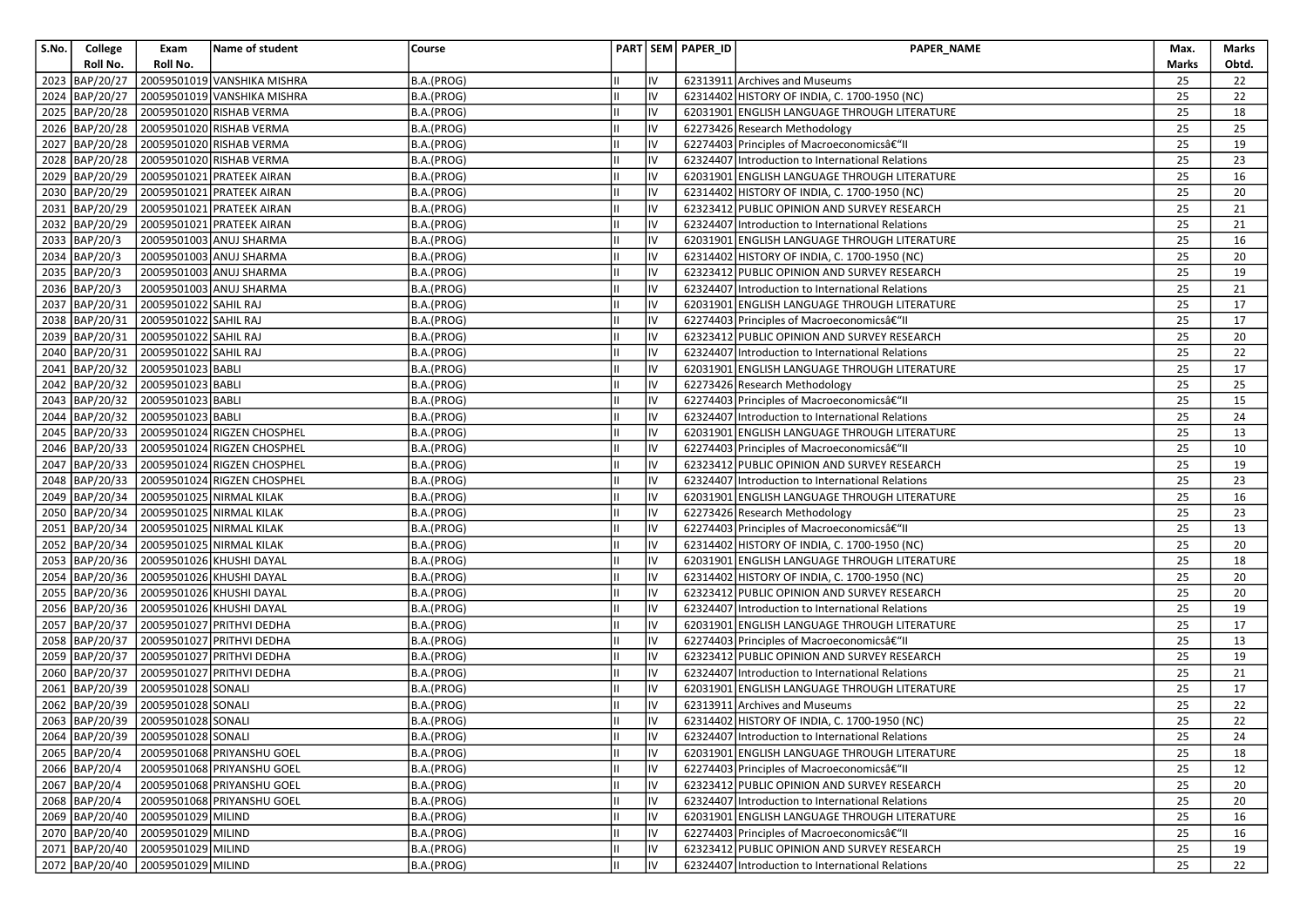| S.No. | College          | Exam                  | Name of student                            | Course     |    |    | PART SEM PAPER_ID | PAPER_NAME                                       | Max.  | Marks           |
|-------|------------------|-----------------------|--------------------------------------------|------------|----|----|-------------------|--------------------------------------------------|-------|-----------------|
|       | Roll No.         | Roll No.              |                                            |            |    |    |                   |                                                  | Marks | Obtd.           |
|       | 2073 BAP/20/41   | 20059501069 KARANDEEP |                                            | B.A.(PROG) |    |    |                   | 62031901 ENGLISH LANGUAGE THROUGH LITERATURE     | 25    | 0               |
|       | 2074 BAP/20/41   | 20059501069 KARANDEEP |                                            | B.A.(PROG) | Ш  | IV |                   | 62313911 Archives and Museums                    | 25    | 0               |
|       | 2075 BAP/20/41   | 20059501069 KARANDEEP |                                            | B.A.(PROG) |    | IV |                   | 62314402 HISTORY OF INDIA, C. 1700-1950 (NC)     | 25    | $\mathbf 0$     |
|       | 2076 BAP/20/41   | 20059501069 KARANDEEP |                                            | B.A.(PROG) |    | IV |                   | 62324407 Introduction to International Relations | 25    | 0               |
|       | 2077 BAP/20/42   | 20059501030 NAMAN     |                                            | B.A.(PROG) |    | IV |                   | 62031901 ENGLISH LANGUAGE THROUGH LITERATURE     | 25    | 17              |
|       | 2078   BAP/20/42 | 20059501030 NAMAN     |                                            | B.A.(PROG) |    | IV |                   | 62313911 Archives and Museums                    | 25    | 22              |
|       | 2079 BAP/20/42   | 20059501030 NAMAN     |                                            | B.A.(PROG) |    | IV |                   | 62314402 HISTORY OF INDIA, C. 1700-1950 (NC)     | 25    | 22              |
|       | 2080 BAP/20/42   | 20059501030 NAMAN     |                                            | B.A.(PROG) |    | IV |                   | 62324407 Introduction to International Relations | 25    | 20              |
|       | 2081 BAP/20/43   |                       | 20059501070 ANJALI KUMARI                  | B.A.(PROG) |    | IV |                   | 62031902 ENGLISH FLUENCY                         | 25    |                 |
|       | 2082 BAP/20/43   |                       | 20059501070 ANJALI KUMARI                  | B.A.(PROG) |    | IV |                   | 62273426 Research Methodology                    | 25    | 23              |
|       | 2083   BAP/20/43 |                       | 20059501070 ANJALI KUMARI                  | B.A.(PROG) |    | IV |                   | 62274403 Principles of Macroeconomicsâ€" II      | 25    | 18              |
|       | 2084 BAP/20/43   |                       | 20059501070 ANJALI KUMARI                  | B.A.(PROG) |    | IV |                   | 62324407 Introduction to International Relations | 25    | 23              |
|       | 2085 BAP/20/44   |                       | 20059501031 AYUSH PRATAP SINGH             | B.A.(PROG) |    | IV |                   | 62031901 ENGLISH LANGUAGE THROUGH LITERATURE     | 25    | 17              |
|       | 2086 BAP/20/44   |                       | 20059501031 AYUSH PRATAP SINGH             | B.A.(PROG) |    | IV |                   | 62274403 Principles of Macroeconomicsâ€" II      | 25    | 13              |
|       | 2087 BAP/20/44   |                       | 20059501031 AYUSH PRATAP SINGH             | B.A.(PROG) |    | IV |                   | 62323412 PUBLIC OPINION AND SURVEY RESEARCH      | 25    | 22              |
|       | 2088 BAP/20/44   |                       | 20059501031 AYUSH PRATAP SINGH             | B.A.(PROG) | Ш  | IV |                   | 62324407 Introduction to International Relations | 25    | 24              |
|       | 2089 BAP/20/45   |                       | 20059501032 ANKIT KUMAR PAL                | B.A.(PROG) |    | IV |                   | 62031902 ENGLISH FLUENCY                         | 25    | 16              |
|       | 2090 BAP/20/45   |                       | 20059501032 ANKIT KUMAR PAL                | B.A.(PROG) |    | IV |                   | 62313911 Archives and Museums                    | 25    | 21              |
|       | 2091 BAP/20/45   |                       | 20059501032 ANKIT KUMAR PAL                | B.A.(PROG) |    | IV |                   | 62314402 HISTORY OF INDIA, C. 1700-1950 (NC)     | 25    | 17              |
|       | 2092 BAP/20/45   |                       | 20059501032 ANKIT KUMAR PAL                | B.A.(PROG) | Ш  | IV |                   | 62324407 Introduction to International Relations | 25    | 22              |
|       | 2093 BAP/20/46   | 20059501033 SANJANA   |                                            | B.A.(PROG) |    | IV |                   | 62031901 ENGLISH LANGUAGE THROUGH LITERATURE     | 25    | 18              |
|       | 2094 BAP/20/46   | 20059501033 SANJANA   |                                            | B.A.(PROG) |    | IV |                   | 62273426 Research Methodology                    | 25    | 23              |
|       | 2095 BAP/20/46   | 20059501033 SANJANA   |                                            | B.A.(PROG) |    | IV |                   | 62274403 Principles of Macroeconomicsâ€"II       | 25    | 12              |
|       | 2096 BAP/20/46   | 20059501033 SANJANA   |                                            | B.A.(PROG) |    | IV |                   | 62324407 Introduction to International Relations | 25    | 19              |
|       | 2097 BAP/20/47   |                       | 20059501034 SHIVAM SINGH                   | B.A.(PROG) |    | IV |                   | 62031901 ENGLISH LANGUAGE THROUGH LITERATURE     | 25    | 17              |
|       | 2098 BAP/20/47   |                       | 20059501034 SHIVAM SINGH                   | B.A.(PROG) |    | IV |                   | 62274403 Principles of Macroeconomicsâ€"II       | 25    | 13              |
|       | 2099 BAP/20/47   |                       | 20059501034 SHIVAM SINGH                   | B.A.(PROG) |    | IV |                   | 62313911 Archives and Museums                    | 25    | 19              |
|       | 2100 BAP/20/47   |                       | 20059501034 SHIVAM SINGH                   | B.A.(PROG) |    | IV |                   | 62314402 HISTORY OF INDIA, C. 1700-1950 (NC)     | 25    | 19              |
|       | 2101 BAP/20/48   |                       | 20059501035 SNEHA KUMARI                   | B.A.(PROG) |    | IV |                   | 62031901 ENGLISH LANGUAGE THROUGH LITERATURE     | 25    | 18              |
|       | 2102 BAP/20/48   |                       | 20059501035 SNEHA KUMARI                   | B.A.(PROG) |    | IV |                   | 62273426 Research Methodology                    | 25    | 23              |
|       | 2103 BAP/20/48   |                       | 20059501035 SNEHA KUMARI                   | B.A.(PROG) |    | IV |                   | 62274403 Principles of Macroeconomicsâ€"II       | 25    | 14              |
|       | 2104 BAP/20/48   |                       | 20059501035 SNEHA KUMARI                   | B.A.(PROG) |    | IV |                   | 62324407 Introduction to International Relations | 25    | 24              |
|       | 2105 BAP/20/49   |                       | 20059501036 YOGITA RATAWAL                 | B.A.(PROG) |    | IV |                   | 62031902 ENGLISH FLUENCY                         | 25    | 19              |
|       | 2106 BAP/20/49   |                       | 20059501036 YOGITA RATAWAL                 | B.A.(PROG) |    | IV |                   | 62274403 Principles of Macroeconomicsâ€"II       | 25    | 13              |
|       | 2107 BAP/20/49   |                       | 20059501036 YOGITA RATAWAL                 | B.A.(PROG) |    | IV |                   | 62323412 PUBLIC OPINION AND SURVEY RESEARCH      | 25    | 20              |
|       | 2108 BAP/20/49   |                       | 20059501036 YOGITA RATAWAL                 | B.A.(PROG) |    | IV |                   | 62324407 Introduction to International Relations | 25    | 20              |
|       | 2109 BAP/20/50   |                       | 20059501037 NEELANJALI RAJPUT              | B.A.(PROG) |    | IV |                   | 62031902 ENGLISH FLUENCY                         | 25    | 19              |
|       | 2110 BAP/20/50   |                       | 20059501037 NEELANJALI RAJPUT              | B.A.(PROG) |    | IV |                   | 62313911 Archives and Museums                    | 25    | 22              |
|       | 2111 BAP/20/50   |                       | 20059501037 NEELANJALI RAJPUT              | B.A.(PROG) |    | IV |                   | 62314402 HISTORY OF INDIA, C. 1700-1950 (NC)     | 25    | 20              |
|       | 2112 BAP/20/50   |                       | 20059501037 NEELANJALI RAJPUT              | B.A.(PROG) |    | IV |                   | 62324407 Introduction to International Relations | 25    | 23              |
|       |                  |                       | 2113 BAP/20/51 20059501038 SULEKHA BAGHEL  | B.A.(PROG) | Iн | IV |                   | 62031901 ENGLISH LANGUAGE THROUGH LITERATURE     | 25    | 17              |
|       |                  |                       | 2114 BAP/20/51 20059501038 SULEKHA BAGHEL  | B.A.(PROG) |    |    |                   | 62313911 Archives and Museums                    | 25    | $\overline{22}$ |
|       |                  |                       | 2115 BAP/20/51 20059501038 SULEKHA BAGHEL  | B.A.(PROG) |    | IV |                   | 62314402 HISTORY OF INDIA, C. 1700-1950 (NC)     | 25    | 22              |
|       |                  |                       | 2116 BAP/20/51 20059501038 SULEKHA BAGHEL  | B.A.(PROG) |    | IV |                   | 62324407 Introduction to International Relations | 25    | 24              |
|       |                  |                       | 2117 BAP/20/53 20059501039 RAJAN KUMAR DAS | B.A.(PROG) |    | IV |                   | 62031901 ENGLISH LANGUAGE THROUGH LITERATURE     | 25    | 16              |
|       | 2118 BAP/20/53   |                       | 20059501039 RAJAN KUMAR DAS                | B.A.(PROG) |    | IV |                   | 62274403 Principles of Macroeconomicsâ€"II       | 25    | 13              |
|       |                  |                       | 2119 BAP/20/53 20059501039 RAJAN KUMAR DAS | B.A.(PROG) |    | IV |                   | 62323412 PUBLIC OPINION AND SURVEY RESEARCH      | 25    | 21              |
|       |                  |                       | 2120 BAP/20/53 20059501039 RAJAN KUMAR DAS | B.A.(PROG) |    | IV |                   | 62324407 Introduction to International Relations | 25    | 23              |
|       |                  |                       | 2121 BAP/20/54 20059501040 NITI PRAKASH    | B.A.(PROG) |    | IV |                   | 62031902 ENGLISH FLUENCY                         | 25    | 20              |
|       |                  |                       | 2122 BAP/20/54 20059501040 NITI PRAKASH    | B.A.(PROG) |    | IV |                   | 62273426 Research Methodology                    | 25    | 25              |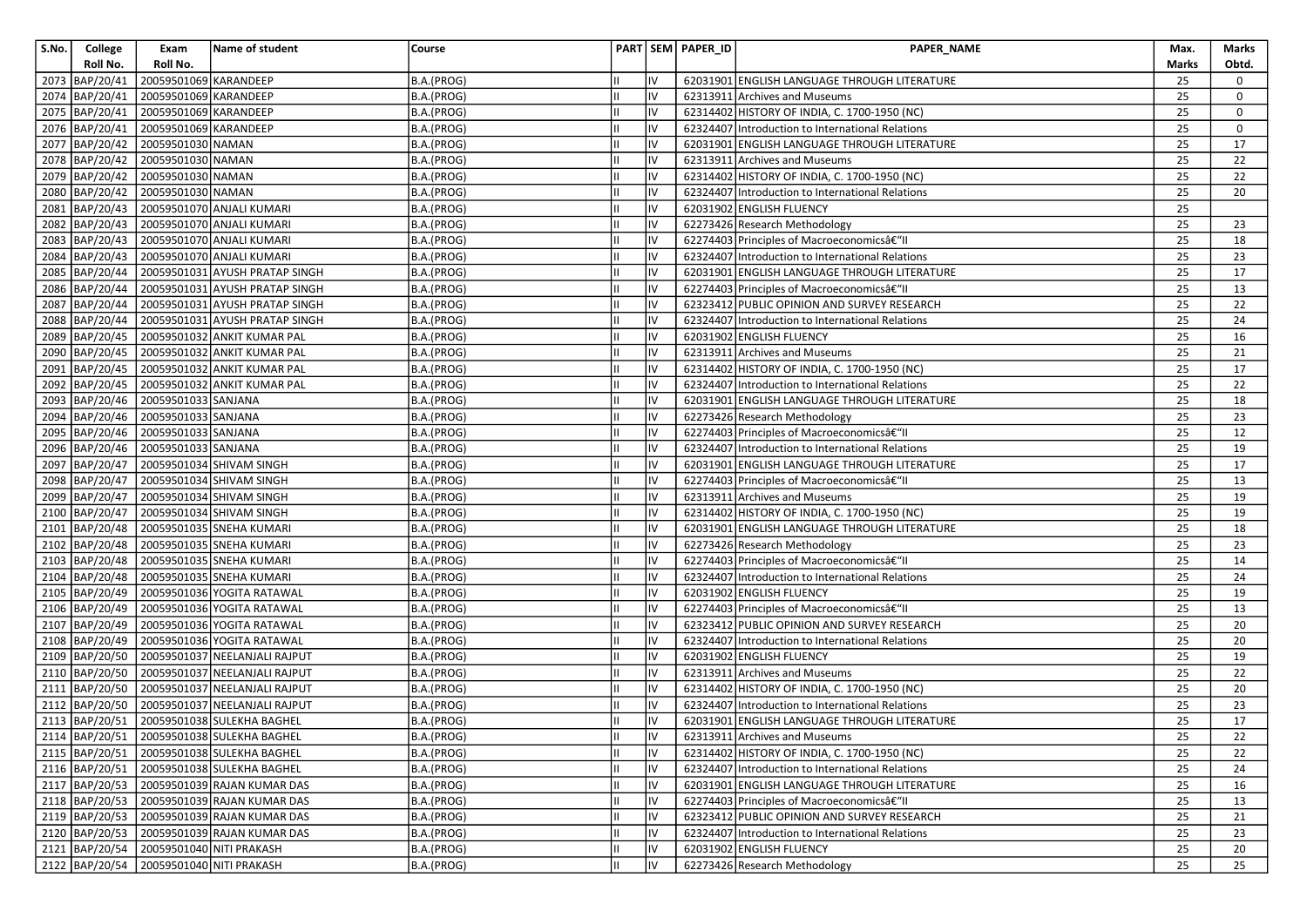| S.No. | College        | Exam                                       | Name of student                                   | Course     |    | PART SEM PAPER_ID | PAPER_NAME                                       | Max.  | Marks |
|-------|----------------|--------------------------------------------|---------------------------------------------------|------------|----|-------------------|--------------------------------------------------|-------|-------|
|       | Roll No.       | Roll No.                                   |                                                   |            |    |                   |                                                  | Marks | Obtd. |
|       | 2123 BAP/20/54 |                                            | 20059501040 NITI PRAKASH                          | B.A.(PROG) | IV |                   | 62274403 Principles of Macroeconomics–II         | 25    | 18    |
|       | 2124 BAP/20/54 |                                            | 20059501040 NITI PRAKASH                          | B.A.(PROG) | IV |                   | 62324407 Introduction to International Relations | 25    | 23    |
|       | 2125 BAP/20/55 |                                            | 20059501041 ARYA SINGH YADAV                      | B.A.(PROG) | IV |                   | 62031901 ENGLISH LANGUAGE THROUGH LITERATURE     | 25    | 17    |
|       | 2126 BAP/20/55 |                                            | 20059501041 ARYA SINGH YADAV                      | B.A.(PROG) | IV |                   | 62314402 HISTORY OF INDIA, C. 1700-1950 (NC)     | 25    | 20    |
|       |                |                                            | 2127 BAP/20/55 20059501041 ARYA SINGH YADAV       | B.A.(PROG) | IV |                   | 62323412 PUBLIC OPINION AND SURVEY RESEARCH      | 25    | 22    |
|       |                |                                            | 2128   BAP/20/55   20059501041   ARYA SINGH YADAV | B.A.(PROG) | IV |                   | 62324407 Introduction to International Relations | 25    | 22    |
|       |                |                                            | 2129 BAP/20/56 20059501042 TSERING JORPHEL        | B.A.(PROG) | IV |                   | 62031901 ENGLISH LANGUAGE THROUGH LITERATURE     | 25    | 18    |
|       |                |                                            | 2130 BAP/20/56 20059501042 TSERING JORPHEL        | B.A.(PROG) | IV |                   | 62314402 HISTORY OF INDIA, C. 1700-1950 (NC)     | 25    | 21    |
|       | 2131 BAP/20/56 |                                            | 20059501042 TSERING JORPHEL                       | B.A.(PROG) | IV |                   | 62323412 PUBLIC OPINION AND SURVEY RESEARCH      | 25    | 19    |
|       |                |                                            | 2132 BAP/20/56 20059501042 TSERING JORPHEL        | B.A.(PROG) | IV |                   | 62324407 Introduction to International Relations | 25    | 23    |
|       |                |                                            | 2133   BAP/20/58   20059501043 STANZIN DONAGS     | B.A.(PROG) | IV |                   | 62031901 ENGLISH LANGUAGE THROUGH LITERATURE     | 25    | 19    |
|       | 2134 BAP/20/58 |                                            | 20059501043 STANZIN DONAGS                        | B.A.(PROG) | IV |                   | 62314402 HISTORY OF INDIA, C. 1700-1950 (NC)     | 25    | 21    |
|       | 2135 BAP/20/58 |                                            | 20059501043 STANZIN DONAGS                        | B.A.(PROG) | IV |                   | 62323412 PUBLIC OPINION AND SURVEY RESEARCH      | 25    | 19    |
|       |                |                                            | 2136   BAP/20/58   20059501043   STANZIN DONAGS   | B.A.(PROG) | IV |                   | 62324407 Introduction to International Relations | 25    | 23    |
|       |                |                                            | 2137 BAP/20/59 20059501044 SKARMA LOTUS ZANGMO    | B.A.(PROG) | IV |                   | 62031902 ENGLISH FLUENCY                         | 25    | 17    |
|       | 2138 BAP/20/59 |                                            | 20059501044 SKARMA LOTUS ZANGMO                   | B.A.(PROG) | IV |                   | 62273426 Research Methodology                    | 25    | 20    |
|       | 2139 BAP/20/59 |                                            | 20059501044 SKARMA LOTUS ZANGMO                   | B.A.(PROG) | IV |                   | 62274403 Principles of Macroeconomicsâ€"II       | 25    | 17    |
|       |                |                                            | 2140 BAP/20/59 20059501044 SKARMA LOTUS ZANGMO    | B.A.(PROG) | IV |                   | 62314402 HISTORY OF INDIA, C. 1700-1950 (NC)     | 25    | 21    |
|       | 2141 BAP/20/6  |                                            | 20059501004 TANISHQ VERMA                         | B.A.(PROG) | IV |                   | 62031901 ENGLISH LANGUAGE THROUGH LITERATURE     | 25    | 19    |
|       | 2142 BAP/20/6  |                                            | 20059501004 TANISHQ VERMA                         | B.A.(PROG) | IV |                   | 62314402 HISTORY OF INDIA, C. 1700-1950 (NC)     | 25    | 21    |
|       | 2143 BAP/20/6  |                                            | 20059501004 TANISHQ VERMA                         | B.A.(PROG) | IV |                   | 62323412 PUBLIC OPINION AND SURVEY RESEARCH      | 25    | 20    |
|       | 2144 BAP/20/6  |                                            | 20059501004 TANISHQ VERMA                         | B.A.(PROG) | IV |                   | 62324407 Introduction to International Relations | 25    | 20    |
|       | 2145 BAP/20/60 | 20059501045 GARIMA                         |                                                   | B.A.(PROG) | IV |                   | 62031901 ENGLISH LANGUAGE THROUGH LITERATURE     | 25    | 19    |
|       |                | 2146   BAP/20/60   20059501045 GARIMA      |                                                   | B.A.(PROG) | IV |                   | 62274403 Principles of Macroeconomicsâ€"II       | 25    | 18    |
|       |                | 2147 BAP/20/60 20059501045 GARIMA          |                                                   | B.A.(PROG) | IV |                   | 62323412 PUBLIC OPINION AND SURVEY RESEARCH      | 25    | 21    |
|       | 2148 BAP/20/60 | 20059501045 GARIMA                         |                                                   | B.A.(PROG) | IV |                   | 62324407 Introduction to International Relations | 25    | 20    |
|       | 2149 BAP/20/61 | 20059501046 PRIYA XALXO                    |                                                   | B.A.(PROG) | IV |                   | 62031902 ENGLISH FLUENCY                         | 25    | 16    |
|       |                | 2150 BAP/20/61 20059501046 PRIYA XALXO     |                                                   | B.A.(PROG) | IV |                   | 62313911 Archives and Museums                    | 25    | 22    |
|       |                | 2151 BAP/20/61 20059501046 PRIYA XALXO     |                                                   | B.A.(PROG) | IV |                   | 62314402 HISTORY OF INDIA, C. 1700-1950 (NC)     | 25    | 21    |
|       | 2152 BAP/20/61 | 20059501046 PRIYA XALXO                    |                                                   | B.A.(PROG) | IV |                   | 62324407 Introduction to International Relations | 25    | 23    |
|       |                |                                            | 2153 BAP/20/62 20059501072 HIMANSHU SINGH         | B.A.(PROG) | IV |                   | 62031902 ENGLISH FLUENCY                         | 25    | 18    |
|       |                |                                            | 2154 BAP/20/62 20059501072 HIMANSHU SINGH         | B.A.(PROG) | IV |                   | 62274403 Principles of Macroeconomicsâ€"II       | 25    | 10    |
|       |                |                                            | 2155 BAP/20/62 20059501072 HIMANSHU SINGH         | B.A.(PROG) | IV |                   | 62323412 PUBLIC OPINION AND SURVEY RESEARCH      | 25    | 20    |
|       | 2156 BAP/20/62 |                                            | 20059501072 HIMANSHU SINGH                        | B.A.(PROG) | IV |                   | 62324407 Introduction to International Relations | 25    | 22    |
|       | 2157 BAP/20/63 |                                            | 20059501047 ROHAN NAAGAR                          | B.A.(PROG) | IV |                   | 62031901 ENGLISH LANGUAGE THROUGH LITERATURE     | 25    | 17    |
|       |                |                                            | 2158 BAP/20/63 20059501047 ROHAN NAAGAR           | B.A.(PROG) | IV |                   | 62274403 Principles of Macroeconomicsâ€" II      | 25    | 10    |
|       | 2159 BAP/20/63 |                                            | 20059501047 ROHAN NAAGAR                          | B.A.(PROG) | IV |                   | 62323412 PUBLIC OPINION AND SURVEY RESEARCH      | 25    | 20    |
|       | 2160 BAP/20/63 |                                            | 20059501047 ROHAN NAAGAR                          | B.A.(PROG) | IV |                   | 62324407 Introduction to International Relations | 25    | 22    |
|       |                |                                            | 2161   BAP/20/64   20059501073   SUPRABH NIMESH   | B.A.(PROG) | IV |                   | 62031901 ENGLISH LANGUAGE THROUGH LITERATURE     | 25    | 18    |
|       |                |                                            | 2162 BAP/20/64 20059501073 SUPRABH NIMESH         | B.A.(PROG) | IV |                   | 62313911 Archives and Museums                    | 25    | 21    |
|       |                |                                            | 2163 BAP/20/64 20059501073 SUPRABH NIMESH         | B.A.(PROG) | IV |                   | 62314402 HISTORY OF INDIA, C. 1700-1950 (NC)     | 25    | 21    |
|       |                |                                            | 2164 BAP/20/64 20059501073 SUPRABH NIMESH         | B.A.(PROG) | IV |                   | 62324407 Introduction to International Relations | 25    | 19    |
|       |                |                                            | 2165 BAP/20/65 20059501048 SANYA MEENA            | B.A.(PROG) | IV |                   | 62031901 ENGLISH LANGUAGE THROUGH LITERATURE     | 25    | 19    |
|       |                |                                            | 2166 BAP/20/65 20059501048 SANYA MEENA            | B.A.(PROG) | IV |                   | 62314402 HISTORY OF INDIA, C. 1700-1950 (NC)     | 25    | 19    |
|       |                |                                            | 2167 BAP/20/65 20059501048 SANYA MEENA            | B.A.(PROG) | IV |                   | 62323412 PUBLIC OPINION AND SURVEY RESEARCH      | 25    | 19    |
|       |                |                                            | 2168 BAP/20/65 20059501048 SANYA MEENA            | B.A.(PROG) | IV |                   | 62324407 Introduction to International Relations | 25    | 22    |
|       |                | 2169 BAP/20/67 20059501049 RIYA BHARTI     |                                                   | B.A.(PROG) | IV |                   | 62031901 ENGLISH LANGUAGE THROUGH LITERATURE     | 25    | 15    |
|       |                | 2170 BAP/20/67 20059501049 RIYA BHARTI     |                                                   | B.A.(PROG) | IV |                   | 62274403 Principles of Macroeconomicsâ€"II       | 25    | 12    |
|       |                | 2171   BAP/20/67   20059501049 RIYA BHARTI |                                                   | B.A.(PROG) | IV |                   | 62313911 Archives and Museums                    | 25    | 19    |
|       |                | 2172 BAP/20/67 20059501049 RIYA BHARTI     |                                                   | B.A.(PROG) | IV |                   | 62324407 Introduction to International Relations | 25    | 19    |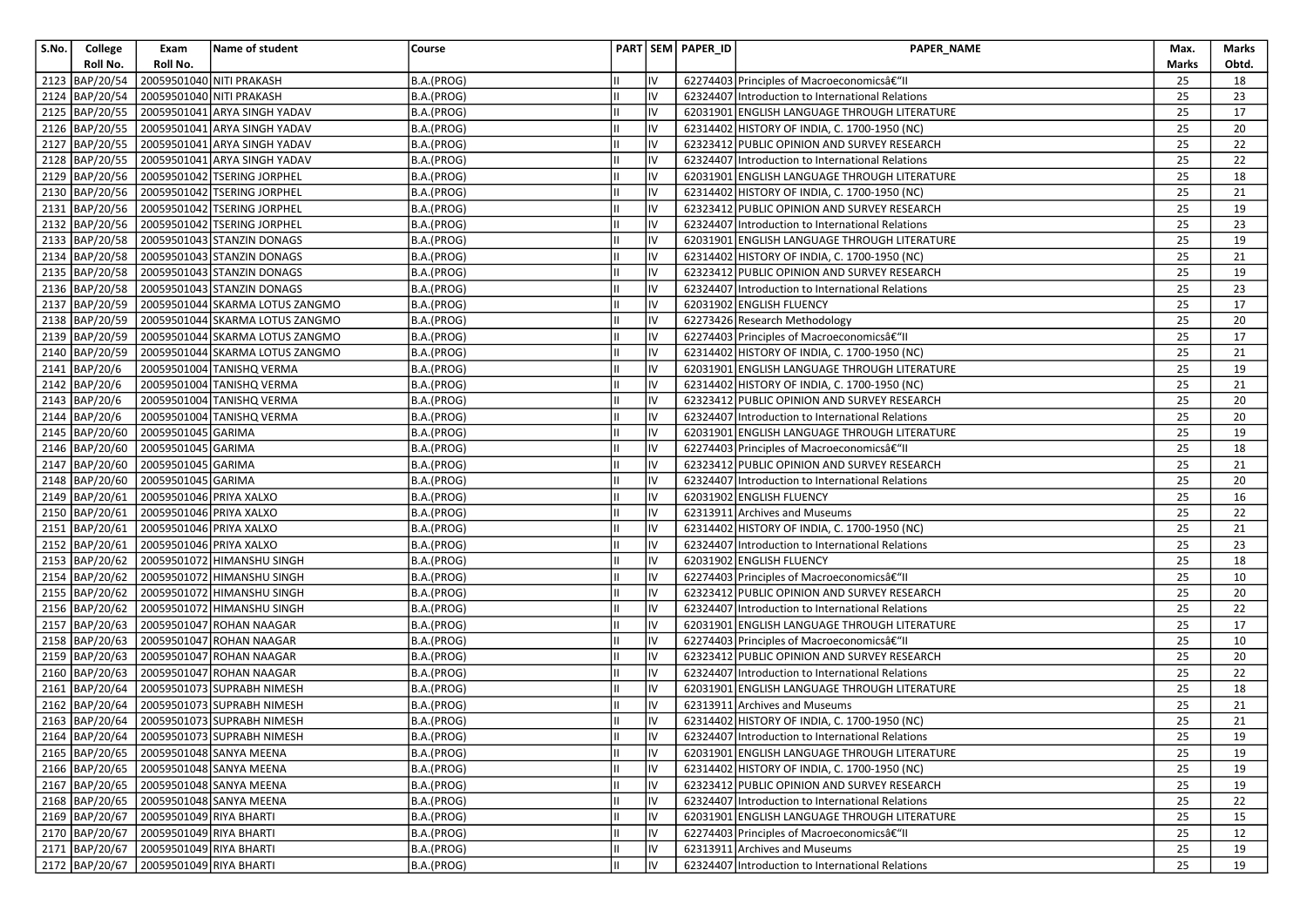| S.No. | College        | Exam                                         | Name of student                                  | Course     |     | PART SEM PAPER ID | PAPER_NAME                                       | Max.  | Marks |
|-------|----------------|----------------------------------------------|--------------------------------------------------|------------|-----|-------------------|--------------------------------------------------|-------|-------|
|       | Roll No.       | Roll No.                                     |                                                  |            |     |                   |                                                  | Marks | Obtd. |
|       | 2173 BAP/20/68 |                                              | 20059501050 VIGNESH BAROLIA                      | B.A.(PROG) | IV  |                   | 62031901 ENGLISH LANGUAGE THROUGH LITERATURE     | 25    | 17    |
|       | 2174 BAP/20/68 |                                              | 20059501050 VIGNESH BAROLIA                      | B.A.(PROG) | IV  |                   | 62314402 HISTORY OF INDIA, C. 1700-1950 (NC)     | 25    | 19    |
|       | 2175 BAP/20/68 |                                              | 20059501050 VIGNESH BAROLIA                      | B.A.(PROG) | IV  |                   | 62323412 PUBLIC OPINION AND SURVEY RESEARCH      | 25    | 20    |
|       |                |                                              | 2176 BAP/20/68 20059501050 VIGNESH BAROLIA       | B.A.(PROG) | IV  |                   | 62324407 Introduction to International Relations | 25    | 21    |
|       |                |                                              | 2177   BAP/20/69   20059501051 SHRIYANSHI GUPTA  | B.A.(PROG) | IV  |                   | 62031901 ENGLISH LANGUAGE THROUGH LITERATURE     | 25    | 17    |
|       |                |                                              | 2178   BAP/20/69   20059501051 SHRIYANSHI GUPTA  | B.A.(PROG) | IV  |                   | 62273426 Research Methodology                    | 25    | 25    |
|       |                |                                              | 2179 BAP/20/69 20059501051 SHRIYANSHI GUPTA      | B.A.(PROG) | IV  |                   | 62274403 Principles of Macroeconomicsâ€"II       | 25    | 21    |
|       | 2180 BAP/20/69 |                                              | 20059501051 SHRIYANSHI GUPTA                     | B.A.(PROG) | IV  |                   | 62324407 Introduction to International Relations | 25    | 23    |
|       | 2181 BAP/20/7  |                                              | 20059501005 LAVANYA SHERAWAT                     | B.A.(PROG) | IV  |                   | 62031901 ENGLISH LANGUAGE THROUGH LITERATURE     | 25    | 18    |
|       | 2182 BAP/20/7  |                                              | 20059501005 LAVANYA SHERAWAT                     | B.A.(PROG) | IV  |                   | 62274403 Principles of Macroeconomicsâ€"II       | 25    | 10    |
|       | 2183 BAP/20/7  |                                              | 20059501005 LAVANYA SHERAWAT                     | B.A.(PROG) | IV  |                   | 62323412 PUBLIC OPINION AND SURVEY RESEARCH      | 25    | 20    |
|       | 2184 BAP/20/7  |                                              | 20059501005 LAVANYA SHERAWAT                     | B.A.(PROG) | IV  |                   | 62324407 Introduction to International Relations | 25    | 20    |
|       |                |                                              | 2185   BAP/20/70   20059501052   SATVIK TRIPATHI | B.A.(PROG) | IV  |                   | 62031901 ENGLISH LANGUAGE THROUGH LITERATURE     | 25    | 17    |
|       |                |                                              | 2186   BAP/20/70   20059501052   SATVIK TRIPATHI | B.A.(PROG) | liv |                   | 62313911 Archives and Museums                    | 25    | 22    |
|       |                |                                              | 2187 BAP/20/70 20059501052 SATVIK TRIPATHI       | B.A.(PROG) | IV  |                   | 62314402 HISTORY OF INDIA, C. 1700-1950 (NC)     | 25    | 21    |
|       |                |                                              | 2188   BAP/20/70   20059501052 SATVIK TRIPATHI   | B.A.(PROG) | IV  |                   | 62324407 Introduction to International Relations | 25    | 23    |
|       |                | 2189 BAP/20/71 20059501053 PEEYA WATTS       |                                                  | B.A.(PROG) | IV  |                   | 62031901 ENGLISH LANGUAGE THROUGH LITERATURE     | 25    | 19    |
|       |                | 2190 BAP/20/71 20059501053 PEEYA WATTS       |                                                  | B.A.(PROG) | IV  |                   | 62273426 Research Methodology                    | 25    | 25    |
|       |                | 2191   BAP/20/71   20059501053   PEEYA WATTS |                                                  | B.A.(PROG) | IV  |                   | 62274403 Principles of Macroeconomicsâ€"II       | 25    | 21    |
|       |                | 2192 BAP/20/71 20059501053 PEEYA WATTS       |                                                  | B.A.(PROG) | IV  |                   | 62314402 HISTORY OF INDIA, C. 1700-1950 (NC)     | 25    | 20    |
|       |                | 2193 BAP/20/73 20059501074 PIYUSH AZAD       |                                                  | B.A.(PROG) | IV  |                   | 62031901 ENGLISH LANGUAGE THROUGH LITERATURE     | 25    | 18    |
|       |                | 2194 BAP/20/73 20059501074 PIYUSH AZAD       |                                                  | B.A.(PROG) | IV  |                   | 62273426 Research Methodology                    | 25    | 17    |
|       |                | 2195 BAP/20/73 20059501074 PIYUSH AZAD       |                                                  | B.A.(PROG) | IV  |                   | 62274403 Principles of Macroeconomicsâ€"II       | 25    | 14    |
|       |                | 2196 BAP/20/73 20059501074 PIYUSH AZAD       |                                                  | B.A.(PROG) | IV  |                   | 62314402 HISTORY OF INDIA, C. 1700-1950 (NC)     | 25    | 20    |
|       |                |                                              | 2197 BAP/20/74 20059501054 SURYANSH YADAV        | B.A.(PROG) | IV  |                   | 62031901 ENGLISH LANGUAGE THROUGH LITERATURE     | 25    | 17    |
|       |                |                                              | 2198 BAP/20/74 20059501054 SURYANSH YADAV        | B.A.(PROG) | IV  |                   | 62274403 Principles of Macroeconomicsâ€"II       | 25    | 13    |
|       |                |                                              | 2199 BAP/20/74 20059501054 SURYANSH YADAV        | B.A.(PROG) | IV  |                   | 62313911 Archives and Museums                    | 25    | 22    |
|       |                |                                              | 2200 BAP/20/74 20059501054 SURYANSH YADAV        | B.A.(PROG) | IV  |                   | 62314402 HISTORY OF INDIA, C. 1700-1950 (NC)     | 25    | 21    |
|       |                |                                              | 2201   BAP/20/76   20059501055 SHIVA JEE YADAV   | B.A.(PROG) | IV  |                   | 62031901 ENGLISH LANGUAGE THROUGH LITERATURE     | 25    | 16    |
|       |                |                                              | 2202   BAP/20/76   20059501055   SHIVA JEE YADAV | B.A.(PROG) | IV  |                   | 62274403 Principles of Macroeconomicsâ€"II       | 25    | 11    |
|       |                |                                              | 2203 BAP/20/76 20059501055 SHIVA JEE YADAV       | B.A.(PROG) | IV  |                   | 62313911 Archives and Museums                    | 25    | 22    |
|       |                |                                              | 2204 BAP/20/76 20059501055 SHIVA JEE YADAV       | B.A.(PROG) | IV  |                   | 62314402 HISTORY OF INDIA, C. 1700-1950 (NC)     | 25    | 20    |
|       |                |                                              | 2205 BAP/20/77 20059501056 GAURAV KUMAR TIWARI   | B.A.(PROG) | IV  |                   | 62031901 ENGLISH LANGUAGE THROUGH LITERATURE     | 25    | 19    |
|       |                |                                              | 2206 BAP/20/77 20059501056 GAURAV KUMAR TIWARI   | B.A.(PROG) | IV  |                   | 62274403 Principles of Macroeconomicsâ€"II       | 25    | 14    |
|       |                |                                              | 2207 BAP/20/77 20059501056 GAURAV KUMAR TIWARI   | B.A.(PROG) | IV  |                   | 62313911 Archives and Museums                    | 25    | 22    |
|       |                |                                              | 2208 BAP/20/77 20059501056 GAURAV KUMAR TIWARI   | B.A.(PROG) | IV  |                   | 62314402 HISTORY OF INDIA, C. 1700-1950 (NC)     | 25    | 22    |
|       |                |                                              | 2209   BAP/20/78   20059501057 ARJUN TRIPATHI    | B.A.(PROG) | IV  |                   | 62031901 ENGLISH LANGUAGE THROUGH LITERATURE     | 25    | 18    |
|       |                |                                              | 2210   BAP/20/78   20059501057   ARJUN TRIPATHI  | B.A.(PROG) | IV  |                   | 62274403 Principles of Macroeconomics–II         | 25    | 19    |
|       |                |                                              | 2211 BAP/20/78 20059501057 ARJUN TRIPATHI        | B.A.(PROG) | IV  |                   | 62313911 Archives and Museums                    | 25    | 20    |
|       |                |                                              | 2212 BAP/20/78 20059501057 ARJUN TRIPATHI        | B.A.(PROG) | IV  |                   | 62314402 HISTORY OF INDIA, C. 1700-1950 (NC)     | 25    | 21    |
|       |                | 2213 BAP/20/79 20059501058 GARIMA            |                                                  | B.A.(PROG) | IV  |                   | 62031902 ENGLISH FLUENCY                         | 25    | 19    |
|       |                | 2214 BAP/20/79 20059501058 GARIMA            |                                                  | B.A.(PROG) | IV  |                   | 62274403 Principles of Macroeconomicsâ€"II       | 25    | 11    |
|       |                | 2215 BAP/20/79 20059501058 GARIMA            |                                                  | B.A.(PROG) | IV  |                   | 62313911 Archives and Museums                    | 25    | 20    |
|       |                | 2216 BAP/20/79 20059501058 GARIMA            |                                                  | B.A.(PROG) | IV  |                   | 62314402 HISTORY OF INDIA, C. 1700-1950 (NC)     | 25    | 20    |
|       | 2217 BAP/20/8  | 20059501006 URJA TIWARI                      |                                                  | B.A.(PROG) | IV  |                   | 62031901 ENGLISH LANGUAGE THROUGH LITERATURE     | 25    | 17    |
|       | 2218 BAP/20/8  | 20059501006 URJA TIWARI                      |                                                  | B.A.(PROG) | IV  |                   | 62313911 Archives and Museums                    | 25    | 20    |
|       | 2219 BAP/20/8  | 20059501006 URJA TIWARI                      |                                                  | B.A.(PROG) | IV  |                   | 62314402 HISTORY OF INDIA, C. 1700-1950 (NC)     | 25    | 17    |
|       | 2220 BAP/20/8  | 20059501006 URJA TIWARI                      |                                                  | B.A.(PROG) | IV  |                   | 62324407 Introduction to International Relations | 25    | 18    |
|       |                |                                              | 2221 BAP/20/80 20059501059 RIYA BHAMBHU          | B.A.(PROG) | IV  |                   | 62031901 ENGLISH LANGUAGE THROUGH LITERATURE     | 25    | 18    |
|       |                |                                              | 2222 BAP/20/80 20059501059 RIYA BHAMBHU          | B.A.(PROG) | liv |                   | 62274403 Principles of Macroeconomicsâ€"II       | 25    | 16    |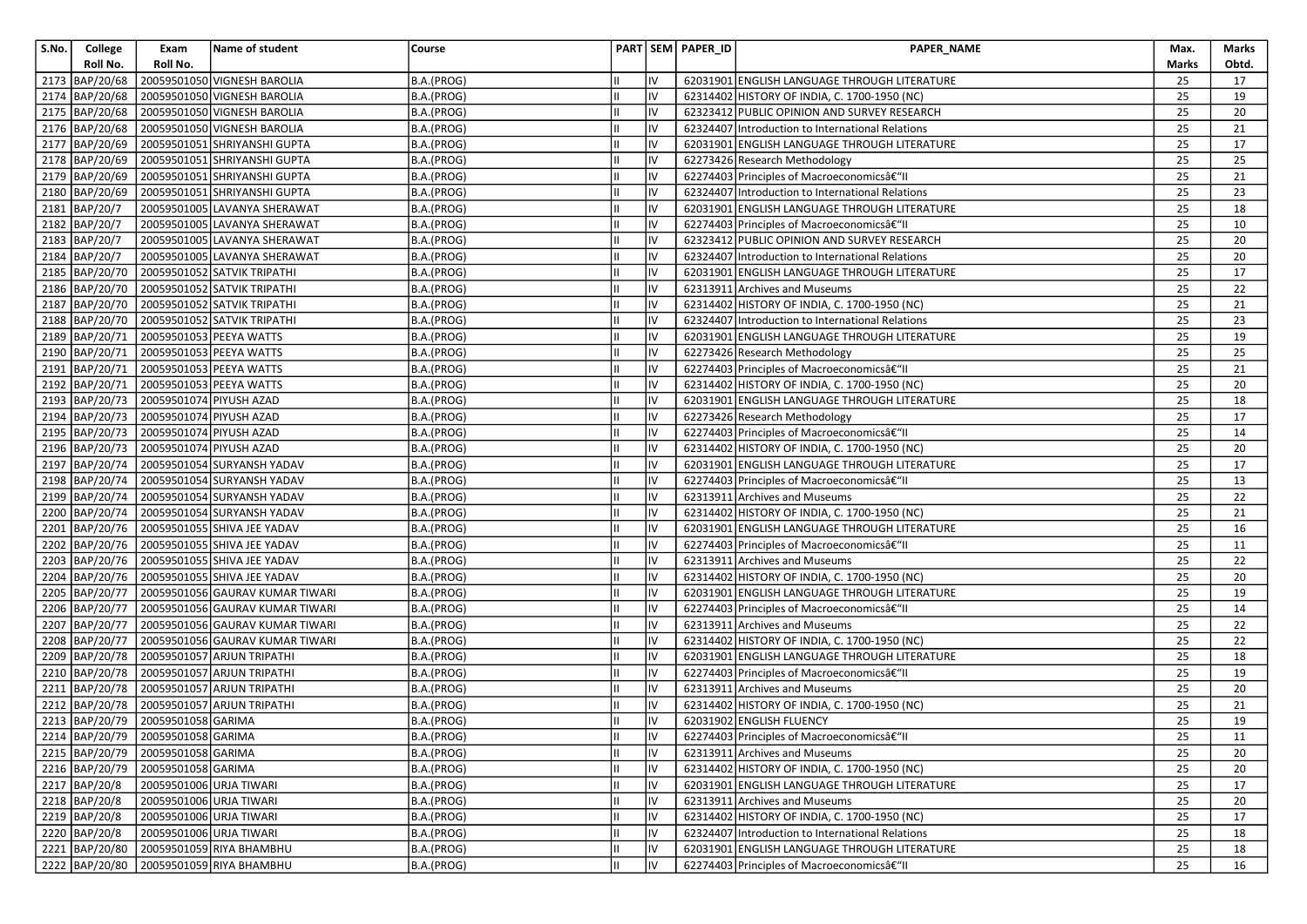| S.No. | College        | Exam                              | Name of student                                  | Course     |     | PART   SEM   PAPER_ID | PAPER_NAME                                       | Max.  | Marks |
|-------|----------------|-----------------------------------|--------------------------------------------------|------------|-----|-----------------------|--------------------------------------------------|-------|-------|
|       | Roll No.       | Roll No.                          |                                                  |            |     |                       |                                                  | Marks | Obtd. |
|       | 2223 BAP/20/80 |                                   | 20059501059 RIYA BHAMBHU                         | B.A.(PROG) | IV  |                       | 62314402 HISTORY OF INDIA, C. 1700-1950 (NC)     | 25    | 20    |
|       | 2224 BAP/20/80 |                                   | 20059501059 RIYA BHAMBHU                         | B.A.(PROG) | IV  |                       | 62323412 PUBLIC OPINION AND SURVEY RESEARCH      | 25    | 20    |
|       | 2225 BAP/20/81 |                                   | 20059501060 SUPRIT KUMAR                         | B.A.(PROG) | IV  |                       | 62031902 ENGLISH FLUENCY                         | 25    | 16    |
|       | 2226 BAP/20/81 |                                   | 20059501060 SUPRIT KUMAR                         | B.A.(PROG) | IV  |                       | 62313911 Archives and Museums                    | 25    | 21    |
|       | 2227 BAP/20/81 |                                   | 20059501060 SUPRIT KUMAR                         | B.A.(PROG) | IV  |                       | 62314402 HISTORY OF INDIA, C. 1700-1950 (NC)     | 25    | 20    |
|       | 2228 BAP/20/81 |                                   | 20059501060 SUPRIT KUMAR                         | B.A.(PROG) | IV  |                       | 62324407 Introduction to International Relations | 25    | 20    |
|       | 2229 BAP/20/83 | 20059501075 SAGAR VATS            |                                                  | B.A.(PROG) | IV  |                       | 62031902 ENGLISH FLUENCY                         | 25    |       |
|       | 2230 BAP/20/83 | 20059501075 SAGAR VATS            |                                                  | B.A.(PROG) | IV  |                       | 62313911 Archives and Museums                    | 25    | 0     |
|       | 2231 BAP/20/83 | 20059501075 SAGAR VATS            |                                                  | B.A.(PROG) | IV  |                       | 62314402 HISTORY OF INDIA, C. 1700-1950 (NC)     | 25    | 19    |
|       | 2232 BAP/20/83 | 20059501075 SAGAR VATS            |                                                  | B.A.(PROG) | IV  |                       | 62324407 Introduction to International Relations | 25    | 19    |
|       | 2233 BAP/20/84 | 20059501061 DEEPAK                |                                                  | B.A.(PROG) | IV  |                       | 62031901 ENGLISH LANGUAGE THROUGH LITERATURE     | 25    | 18    |
|       | 2234 BAP/20/84 | 20059501061 DEEPAK                |                                                  | B.A.(PROG) | IV  |                       | 62314402 HISTORY OF INDIA, C. 1700-1950 (NC)     | 25    | 20    |
|       | 2235 BAP/20/84 | 20059501061 DEEPAK                |                                                  | B.A.(PROG) | IV  |                       | 62323412 PUBLIC OPINION AND SURVEY RESEARCH      | 25    | 20    |
|       |                | 2236 BAP/20/84 20059501061 DEEPAK |                                                  | B.A.(PROG) | liv |                       | 62324407 Introduction to International Relations | 25    | 23    |
|       |                |                                   | 2237 BAP/20/85 20059501062 SHIVAM MISHRA         | B.A.(PROG) | IV  |                       | 62031902 ENGLISH FLUENCY                         | 25    | 18    |
|       |                |                                   | 2238 BAP/20/85 20059501062 SHIVAM MISHRA         | B.A.(PROG) | IV  |                       | 62314402 HISTORY OF INDIA, C. 1700-1950 (NC)     | 25    | 20    |
|       |                |                                   | 2239 BAP/20/85 20059501062 SHIVAM MISHRA         | B.A.(PROG) | IV  |                       | 62323412 PUBLIC OPINION AND SURVEY RESEARCH      | 25    | 22    |
|       |                |                                   | 2240 BAP/20/85 20059501062 SHIVAM MISHRA         | B.A.(PROG) | IV  |                       | 62324407 Introduction to International Relations | 25    | 23    |
|       |                |                                   | 2241 BAP/20/86 20059501063 RITESH KUMAR SARASWAT | B.A.(PROG) | IV  |                       | 62031901 ENGLISH LANGUAGE THROUGH LITERATURE     | 25    | 0     |
|       |                |                                   | 2242 BAP/20/86 20059501063 RITESH KUMAR SARASWAT | B.A.(PROG) | IV  |                       | 62314402 HISTORY OF INDIA, C. 1700-1950 (NC)     | 25    | 0     |
|       |                |                                   | 2243 BAP/20/86 20059501063 RITESH KUMAR SARASWAT | B.A.(PROG) | IV  |                       | 62323412 PUBLIC OPINION AND SURVEY RESEARCH      | 25    | 19    |
|       |                |                                   | 2244 BAP/20/86 20059501063 RITESH KUMAR SARASWAT | B.A.(PROG) | IV  |                       | 62324407 Introduction to International Relations | 25    | 0     |
|       |                | 2245 BAP/20/87 20059501064 RINKI  |                                                  | B.A.(PROG) | IV  |                       | 62031901 ENGLISH LANGUAGE THROUGH LITERATURE     | 25    | 17    |
|       |                | 2246 BAP/20/87 20059501064 RINKI  |                                                  | B.A.(PROG) | IV  |                       | 62274403 Principles of Macroeconomicsâ€"II       | 25    | 12    |
|       |                | 2247 BAP/20/87 20059501064 RINKI  |                                                  | B.A.(PROG) | IV  |                       | 62313911 Archives and Museums                    | 25    | 21    |
|       | 2248 BAP/20/87 | 20059501064 RINKI                 |                                                  | B.A.(PROG) | IV  |                       | 62314402 HISTORY OF INDIA, C. 1700-1950 (NC)     | 25    | 22    |
|       | 2249 BAP/20/88 |                                   | 20059501065 PARMANAND SAHU                       | B.A.(PROG) | IV  |                       | 62031901 ENGLISH LANGUAGE THROUGH LITERATURE     | 25    | 18    |
|       | 2250 BAP/20/88 |                                   | 20059501065 PARMANAND SAHU                       | B.A.(PROG) | IV  |                       | 62274403 Principles of Macroeconomics–II         | 25    | 15    |
|       | 2251 BAP/20/88 |                                   | 20059501065 PARMANAND SAHU                       | B.A.(PROG) | IV  |                       | 62313911 Archives and Museums                    | 25    | 21    |
|       | 2252 BAP/20/88 |                                   | 20059501065 PARMANAND SAHU                       | B.A.(PROG) | IV  |                       | 62314402 HISTORY OF INDIA, C. 1700-1950 (NC)     | 25    | 20    |
|       |                |                                   | 2253 BAP/20/89 20059501076 AYUSH GUPTA           | B.A.(PROG) | IV  |                       | 62031902 ENGLISH FLUENCY                         | 25    |       |
|       |                |                                   | 2254 BAP/20/89 20059501076 AYUSH GUPTA           | B.A.(PROG) | IV  |                       | 62274403 Principles of Macroeconomicsâ€"II       | 25    | 11    |
|       | 2255 BAP/20/89 |                                   | 20059501076 AYUSH GUPTA                          | B.A.(PROG) | IV  |                       | 62323412 PUBLIC OPINION AND SURVEY RESEARCH      | 25    | 20    |
|       | 2256 BAP/20/89 |                                   | 20059501076 AYUSH GUPTA                          | B.A.(PROG) | IV  |                       | 62324407 Introduction to International Relations | 25    | 21    |
|       |                |                                   | 2257 BAP/20/90 20059501066 MAHESH MALIK          | B.A.(PROG) | IV  |                       | 62031901 ENGLISH LANGUAGE THROUGH LITERATURE     | 25    | 17    |
|       |                |                                   | 2258 BAP/20/90 20059501066 MAHESH MALIK          | B.A.(PROG) | IV  |                       | 62314402 HISTORY OF INDIA, C. 1700-1950 (NC)     | 25    | 22    |
|       |                |                                   | 2259 BAP/20/90 20059501066 MAHESH MALIK          | B.A.(PROG) | IV  |                       | 62323412 PUBLIC OPINION AND SURVEY RESEARCH      | 25    | 21    |
|       |                |                                   | 2260 BAP/20/90 20059501066 MAHESH MALIK          | B.A.(PROG) | IV  |                       | 62324407 Introduction to International Relations | 25    | 23    |
|       |                |                                   | 2261 BAP/20/92 20059501067 ANUBHAV KUMAR         | B.A.(PROG) | IV  |                       | 62031901 ENGLISH LANGUAGE THROUGH LITERATURE     | 25    | 18    |
|       |                |                                   | 2262 BAP/20/92 20059501067 ANUBHAV KUMAR         | B.A.(PROG) | IV  |                       | 62273426 Research Methodology                    | 25    | 18    |
|       |                |                                   | 2263 BAP/20/92 20059501067 ANUBHAV KUMAR         | B.A.(PROG) | IV  |                       | 62274403 Principles of Macroeconomics–II         | 25    | 19    |
|       |                |                                   | 2264 BAP/20/92 20059501067 ANUBHAV KUMAR         | B.A.(PROG) | IV  |                       | 62324407 Introduction to International Relations | 25    | 23    |
|       |                |                                   | 2265 BAP/20/93 20086501076 GAURANG YADAV         | B.A.(PROG) | IV  |                       | 62031901 ENGLISH LANGUAGE THROUGH LITERATURE     | 25    | 17    |
|       |                |                                   | 2266 BAP/20/93 20086501076 GAURANG YADAV         | B.A.(PROG) | IV  |                       | 62274403 Principles of Macroeconomicsâ€"II       | 25    | 11    |
|       |                |                                   | 2267 BAP/20/93 20086501076 GAURANG YADAV         | B.A.(PROG) | IV  |                       | 62313911 Archives and Museums                    | 25    | 20    |
|       |                |                                   | 2268 BAP/20/93 20086501076 GAURANG YADAV         | B.A.(PROG) | IV  |                       | 62314402 HISTORY OF INDIA, C. 1700-1950 (NC)     | 25    | 20    |
|       |                |                                   | 2269 BAP/20/94 20007501148 POOJA POKHREL         | B.A.(PROG) | IV  |                       | 62031901 ENGLISH LANGUAGE THROUGH LITERATURE     | 25    | 19    |
|       |                |                                   | 2270 BAP/20/94 20007501148 POOJA POKHREL         | B.A.(PROG) | IV  |                       | 62313911 Archives and Museums                    | 25    | 22    |
|       |                |                                   | 2271 BAP/20/94 20007501148 POOJA POKHREL         | B.A.(PROG) | IV  |                       | 62314402 HISTORY OF INDIA, C. 1700-1950 (NC)     | 25    | 21    |
|       |                |                                   | 2272 BAP/20/94 20007501148 POOJA POKHREL         | B.A.(PROG) | liv |                       | 62324407 Introduction to International Relations | 25    | 23    |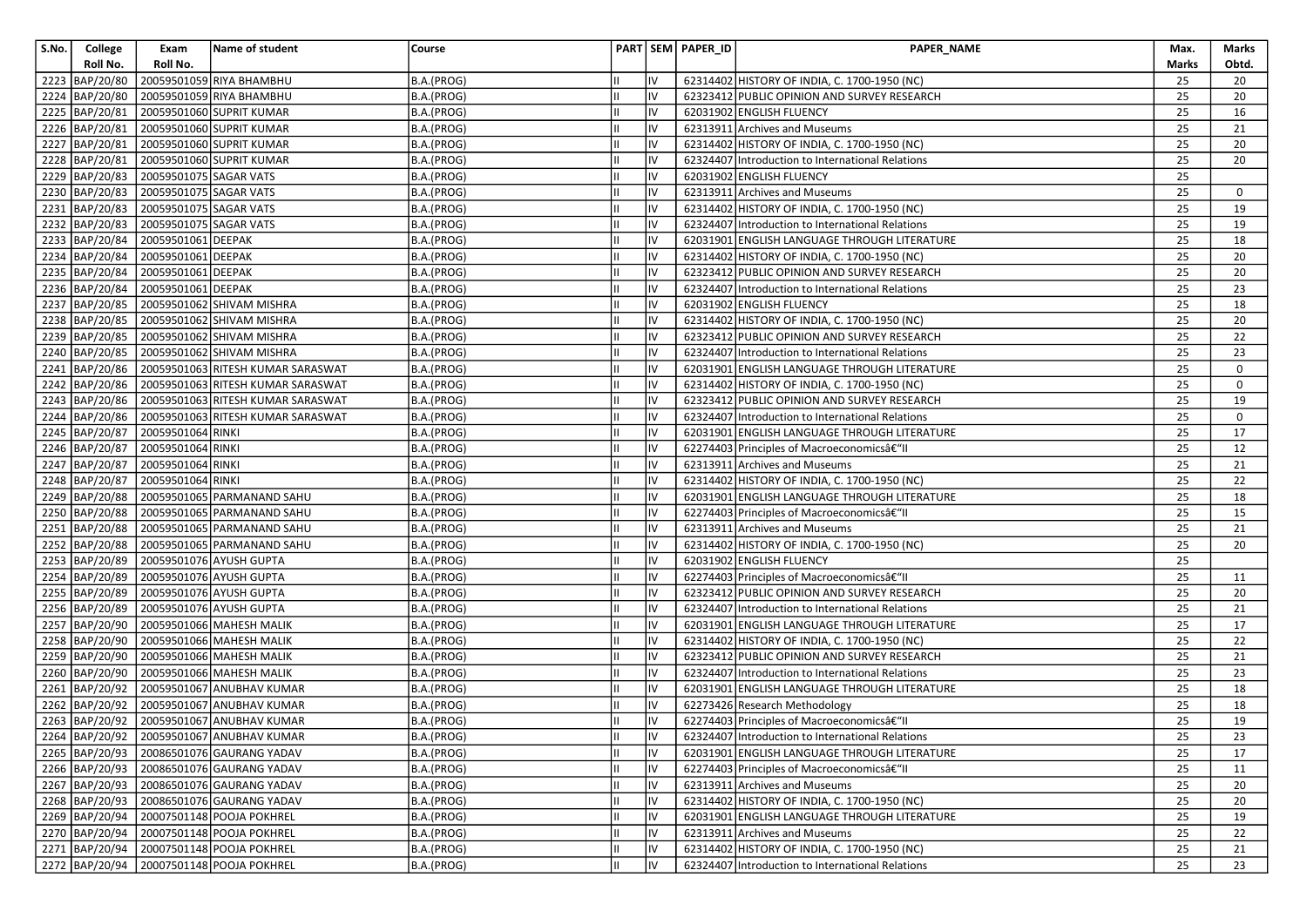| S.No. | College                                     | Exam                    | Name of student                           | Course                |            | PART SEM PAPER_ID | PAPER_NAME                                            | Max.            | Marks |
|-------|---------------------------------------------|-------------------------|-------------------------------------------|-----------------------|------------|-------------------|-------------------------------------------------------|-----------------|-------|
|       | Roll No.                                    | Roll No.                |                                           |                       |            |                   |                                                       | Marks           | Obtd. |
|       | 2273 CSC/20/1                               | 20059570001 RONIT       |                                           | B.Sc.(H) Computer Sc. | IV         |                   | 32341401 DESIGN AND ANALYSIS OF ALGORITHMS            | 25              | 18    |
| 2274  | CSC/20/1                                    | 20059570001 RONIT       |                                           | B.Sc.(H) Computer Sc. | IV         |                   | 32341402 SOFTWARE ENGINEERING                         | 25              | 18    |
| 2275  | CSC/20/1                                    | 20059570001 RONIT       |                                           | B.Sc.(H) Computer Sc. | IV         |                   | 32341403 DATABASE MANAGEMENT SYSTEMS                  | 25              | 21    |
|       | 2276 CSC/20/1                               | 20059570001 RONIT       |                                           | B.Sc.(H) Computer Sc. | IV         |                   | 32343408 INTRODUCTION TO R PROGRAMMING                | 25              | 20    |
| 2277  | CSC/20/1                                    | 20059570001 RONIT       |                                           | B.Sc.(H) Computer Sc. | IV         |                   | 32355402 Numerical Methods                            | 25              | 12    |
|       | 2278 CSC/20/10                              |                         | 20059570008 ADITYA KUMAR                  | B.Sc.(H) Computer Sc. | IV         |                   | 32341401 DESIGN AND ANALYSIS OF ALGORITHMS            | 25              | 21    |
|       | 2279 CSC/20/10                              |                         | 20059570008 ADITYA KUMAR                  | B.Sc.(H) Computer Sc. | IV         |                   | 32341402 SOFTWARE ENGINEERING                         | 25              | 25    |
|       | 2280 CSC/20/10                              |                         | 20059570008 ADITYA KUMAR                  | B.Sc.(H) Computer Sc. | IV         |                   | 32341403 DATABASE MANAGEMENT SYSTEMS                  | 25              | 23    |
|       | 2281 CSC/20/10                              |                         | 20059570008 ADITYA KUMAR                  | B.Sc.(H) Computer Sc. | IV         |                   | 32343408 INTRODUCTION TO R PROGRAMMING                | 25              | 21    |
| 2282  | CSC/20/10                                   |                         | 20059570008 ADITYA KUMAR                  | B.Sc.(H) Computer Sc. | IV         |                   | 32355402 Numerical Methods                            | 25              | 23    |
| 2283  | CSC/20/11                                   |                         | 20059570009 ADITYA WALIA                  | B.Sc.(H) Computer Sc. | IV         |                   | 32341401 DESIGN AND ANALYSIS OF ALGORITHMS            | 25              | 24    |
| 2284  | CSC/20/11                                   |                         | 20059570009 ADITYA WALIA                  | B.Sc.(H) Computer Sc. | IV         |                   | 32341402 SOFTWARE ENGINEERING                         | 25              | 24    |
|       | 2285 CSC/20/11                              |                         | 20059570009 ADITYA WALIA                  | B.Sc.(H) Computer Sc. | IV         |                   | 32341403 DATABASE MANAGEMENT SYSTEMS                  | 25              | 22    |
| 2286  | CSC/20/11                                   |                         | 20059570009 ADITYA WALIA                  | B.Sc.(H) Computer Sc. | IV         |                   | 32343408 INTRODUCTION TO R PROGRAMMING                | 25              | 20    |
| 2287  | CSC/20/11                                   |                         | 20059570009 ADITYA WALIA                  | B.Sc.(H) Computer Sc. | IV         |                   | 32355402 Numerical Methods                            | 25              | 21    |
|       | 2288 CSC/20/12                              |                         | 20059570010 SONU KUMAR SINGH              | B.Sc.(H) Computer Sc. | IV         |                   | 32341401 DESIGN AND ANALYSIS OF ALGORITHMS            | 25              | 20    |
|       | 2289 CSC/20/12                              |                         | 20059570010 SONU KUMAR SINGH              | B.Sc.(H) Computer Sc. | IV         |                   | 32341402 SOFTWARE ENGINEERING                         | 25              | 23    |
| 2290  | CSC/20/12                                   |                         | 20059570010 SONU KUMAR SINGH              | B.Sc.(H) Computer Sc. | IV         |                   | 32341403 DATABASE MANAGEMENT SYSTEMS                  | 25              | 22    |
| 2291  | CSC/20/12                                   |                         | 20059570010 SONU KUMAR SINGH              | B.Sc.(H) Computer Sc. | IV         |                   | 32343408 INTRODUCTION TO R PROGRAMMING                | 25              | 22    |
| 2292  | CSC/20/12                                   |                         | 20059570010 SONU KUMAR SINGH              | B.Sc.(H) Computer Sc. | IV         |                   | 32355402 Numerical Methods                            | 25              | 25    |
| 2293  | CSC/20/13                                   |                         | 20059570011 KANHAIYA KUMAR                | B.Sc.(H) Computer Sc. | IV         |                   | 32341401 DESIGN AND ANALYSIS OF ALGORITHMS            | 25              | 19    |
| 2294  | CSC/20/13                                   |                         | 20059570011 KANHAIYA KUMAR                | B.Sc.(H) Computer Sc. | IV         |                   | 32341402 SOFTWARE ENGINEERING                         | 25              | 20    |
| 2295  | CSC/20/13                                   |                         | 20059570011 KANHAIYA KUMAR                | B.Sc.(H) Computer Sc. | IV         |                   | 32341403 DATABASE MANAGEMENT SYSTEMS                  | 25              | 20    |
|       | 2296 CSC/20/13                              |                         | 20059570011 KANHAIYA KUMAR                | B.Sc.(H) Computer Sc. | IV         |                   | 32343408 INTRODUCTION TO R PROGRAMMING                | 25              | 18    |
|       | 2297 CSC/20/13                              |                         | 20059570011 KANHAIYA KUMAR                | B.Sc.(H) Computer Sc. | IV         |                   | 32355402 Numerical Methods                            | 25              | 23    |
|       | 2298 CSC/20/14                              | 20059570012 SURAJ GUPTA |                                           | B.Sc.(H) Computer Sc. | IV         |                   | 32341401 DESIGN AND ANALYSIS OF ALGORITHMS            | 25              | 0     |
|       | 2299 CSC/20/14                              | 20059570012 SURAJ GUPTA |                                           | B.Sc.(H) Computer Sc. | IV         |                   | 32341402 SOFTWARE ENGINEERING                         | 25              | 0     |
|       | 2300 CSC/20/14                              |                         | 20059570012 SURAJ GUPTA                   | B.Sc.(H) Computer Sc. | IV         |                   | 32341403 DATABASE MANAGEMENT SYSTEMS                  | 25              | 0     |
| 2301  | CSC/20/14                                   | 20059570012 SURAJ GUPTA |                                           | B.Sc.(H) Computer Sc. | IV         |                   | 32343408 INTRODUCTION TO R PROGRAMMING                | 25              | 0     |
| 2302  | CSC/20/14                                   |                         | 20059570012 SURAJ GUPTA                   | B.Sc.(H) Computer Sc. | IV         |                   | 32355402 Numerical Methods                            | 25              | 0     |
| 2303  | CSC/20/16                                   |                         | 20059570013 DHIRENDRA YADAV               | B.Sc.(H) Computer Sc. | IV         |                   | 32341401 DESIGN AND ANALYSIS OF ALGORITHMS            | 25              | 18    |
| 2304  | $\big {\rm CSC}/20/16\big $                 |                         | 20059570013 DHIRENDRA YADAV               | B.Sc.(H) Computer Sc. | IV         |                   | 32341402 SOFTWARE ENGINEERING                         | 25              | 23    |
| 2305  | CSC/20/16                                   |                         | 20059570013 DHIRENDRA YADAV               | B.Sc.(H) Computer Sc. | IV         |                   | 32341403 DATABASE MANAGEMENT SYSTEMS                  | 25              | 22    |
|       | 2306 CSC/20/16                              |                         | 20059570013 DHIRENDRA YADAV               | B.Sc.(H) Computer Sc. | IV         |                   | 32343408 INTRODUCTION TO R PROGRAMMING                | 25              | 22    |
| 2307  | CSC/20/16                                   |                         | 20059570013 DHIRENDRA YADAV               | B.Sc.(H) Computer Sc. | IV         |                   | 32355402 Numerical Methods                            | 25              | 23    |
| 2308  | $\overline{\text{CSC}}\text{/}20\text{/}17$ |                         | 20059570014 VASHITA GROVER                | B.Sc.(H) Computer Sc. | IV         |                   | 32341401 DESIGN AND ANALYSIS OF ALGORITHMS            | 25              | 15    |
| 2309  | CSC/20/17                                   |                         | 20059570014 VASHITA GROVER                | B.Sc.(H) Computer Sc. | IV         |                   | 32341402 SOFTWARE ENGINEERING                         | 25              | 18    |
|       | 2310 CSC/20/17                              |                         | 20059570014 VASHITA GROVER                | B.Sc.(H) Computer Sc. | IV         |                   | 32341403 DATABASE MANAGEMENT SYSTEMS                  | 25              | 17    |
|       | 2311 CSC/20/17                              |                         | 20059570014 VASHITA GROVER                | B.Sc.(H) Computer Sc. | IV         |                   | 32343408 INTRODUCTION TO R PROGRAMMING                | 25              | 20    |
| 2312  | CSC/20/17                                   |                         | 20059570014 VASHITA GROVER                | B.Sc.(H) Computer Sc. | IV         |                   | 32355402 Numerical Methods                            | 25              | 0     |
|       | 2313 CSC/20/21                              |                         | 20059570015 HIMANSHU YADAV                | B.Sc.(H) Computer Sc. | lıv        |                   | 12115923 SOCIAL PSYCHOLOGY: UNDERSTANDING HUMAN WORLD | 25              | 18    |
|       |                                             |                         | 2314 CSC/20/21 20059570015 HIMANSHU YADAV | B.Sc.(H) Computer Sc. | ${\sf IV}$ |                   | 32341401 DESIGN AND ANALYSIS OF ALGORITHMS            | $\overline{25}$ | 19    |
|       |                                             |                         | 2315 CSC/20/21 20059570015 HIMANSHU YADAV | B.Sc.(H) Computer Sc. | lıv        |                   | 32341402 SOFTWARE ENGINEERING                         | 25              | 20    |
|       | 2316 CSC/20/21                              |                         | 20059570015 HIMANSHU YADAV                | B.Sc.(H) Computer Sc. | IV         |                   | 32341403 DATABASE MANAGEMENT SYSTEMS                  | 25              | 20    |
|       | 2317 CSC/20/21                              |                         | 20059570015 HIMANSHU YADAV                | B.Sc.(H) Computer Sc. | IV         |                   | 32343408 INTRODUCTION TO R PROGRAMMING                | 25              | 11    |
|       | 2318 CSC/20/22                              |                         | 20059570016 DEEPAK KUMAR                  | B.Sc.(H) Computer Sc. | IV         |                   | 32341401 DESIGN AND ANALYSIS OF ALGORITHMS            | 25              | 23    |
|       | 2319 CSC/20/22                              |                         | 20059570016 DEEPAK KUMAR                  | B.Sc.(H) Computer Sc. | IV         |                   | 32341402 SOFTWARE ENGINEERING                         | 25              | 25    |
|       | 2320 CSC/20/22                              |                         | 20059570016 DEEPAK KUMAR                  | B.Sc.(H) Computer Sc. | IV         |                   | 32341403 DATABASE MANAGEMENT SYSTEMS                  | 25              | 21    |
|       | 2321 CSC/20/22                              |                         | 20059570016 DEEPAK KUMAR                  | B.Sc.(H) Computer Sc. | IV         |                   | 32343408 INTRODUCTION TO R PROGRAMMING                | 25              | 22    |
|       |                                             |                         | 2322 CSC/20/22 20059570016 DEEPAK KUMAR   | B.Sc.(H) Computer Sc. | liv        |                   | 32355402 Numerical Methods                            | 25              | 24    |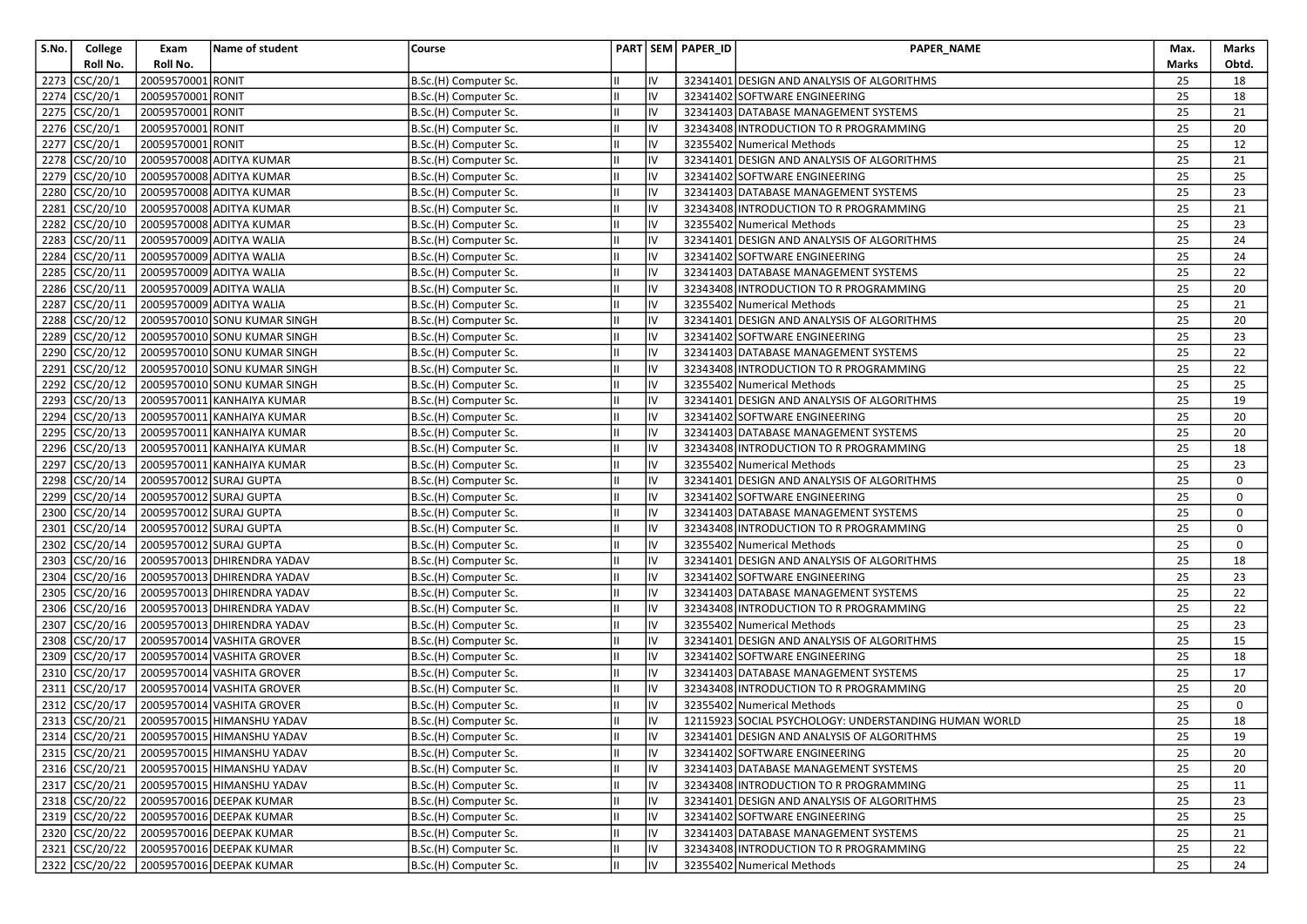| S.No. | College                          | Exam                   | <b>Name of student</b>                  | Course                |    |    | PART SEM PAPER_ID | PAPER_NAME                                            | Max.            | Marks       |
|-------|----------------------------------|------------------------|-----------------------------------------|-----------------------|----|----|-------------------|-------------------------------------------------------|-----------------|-------------|
|       | Roll No.                         | Roll No.               |                                         |                       |    |    |                   |                                                       | Marks           | Obtd.       |
|       | 2323 CSC/20/23                   |                        | 20059570017 UDAY YADAV                  | B.Sc.(H) Computer Sc. |    | IV |                   | 32341401 DESIGN AND ANALYSIS OF ALGORITHMS            | 25              | 21          |
| 2324  | CSC/20/23                        |                        | 20059570017 UDAY YADAV                  | B.Sc.(H) Computer Sc. |    | IV |                   | 32341402 SOFTWARE ENGINEERING                         | 25              | 18          |
| 2325  | CSC/20/23                        |                        | 20059570017 UDAY YADAV                  | B.Sc.(H) Computer Sc. |    | IV |                   | 32341403 DATABASE MANAGEMENT SYSTEMS                  | 25              | 18          |
| 2326  | CSC/20/23                        |                        | 20059570017 UDAY YADAV                  | B.Sc.(H) Computer Sc. |    | IV |                   | 32343408 INTRODUCTION TO R PROGRAMMING                | 25              | 21          |
| 2327  | $\text{CSC}/\text{20}/\text{23}$ |                        | 20059570017 UDAY YADAV                  | B.Sc.(H) Computer Sc. |    | IV |                   | 32355402 Numerical Methods                            | 25              | 22          |
|       | 2328 CSC/20/24                   | 20059570018 ARUN SINGH |                                         | B.Sc.(H) Computer Sc. |    | IV |                   | 12115923 SOCIAL PSYCHOLOGY: UNDERSTANDING HUMAN WORLD | 25              | 16          |
| 2329  | CSC/20/24                        | 20059570018 ARUN SINGH |                                         | B.Sc.(H) Computer Sc. |    | IV |                   | 32341401 DESIGN AND ANALYSIS OF ALGORITHMS            | 25              | 19          |
|       | 2330 CSC/20/24                   | 20059570018 ARUN SINGH |                                         | B.Sc.(H) Computer Sc. |    | IV |                   | 32341402 SOFTWARE ENGINEERING                         | 25              | 19          |
|       | 2331 CSC/20/24                   | 20059570018 ARUN SINGH |                                         | B.Sc.(H) Computer Sc. |    | IV |                   | 32341403 DATABASE MANAGEMENT SYSTEMS                  | 25              | 20          |
|       | 2332 CSC/20/24                   | 20059570018 ARUN SINGH |                                         | B.Sc.(H) Computer Sc. |    | IV |                   | 32343408 INTRODUCTION TO R PROGRAMMING                | 25              | 21          |
| 2333  | CSC/20/26                        | 20059570019 RAMAN      |                                         | B.Sc.(H) Computer Sc. |    | IV |                   | 32341401 DESIGN AND ANALYSIS OF ALGORITHMS            | 25              | 24          |
| 2334  | CSC/20/26                        | 20059570019 RAMAN      |                                         | B.Sc.(H) Computer Sc. |    | IV |                   | 32341402 SOFTWARE ENGINEERING                         | 25              | 24          |
|       | 2335 CSC/20/26                   | 20059570019 RAMAN      |                                         | B.Sc.(H) Computer Sc. |    | IV |                   | 32341403 DATABASE MANAGEMENT SYSTEMS                  | 25              | 24          |
| 2336  | CSC/20/26                        | 20059570019 RAMAN      |                                         | B.Sc.(H) Computer Sc. |    | IV |                   | 32343408 INTRODUCTION TO R PROGRAMMING                | 25              | 23          |
| 2337  | CSC/20/26                        | 20059570019 RAMAN      |                                         | B.Sc.(H) Computer Sc. |    | IV |                   | 32355402 Numerical Methods                            | 25              | 21          |
| 2338  | CSC/20/27                        |                        | 20059570020 ADITYA JAISWAL              | B.Sc.(H) Computer Sc. |    | IV |                   | 32341401 DESIGN AND ANALYSIS OF ALGORITHMS            | 25              | $\mathbf 0$ |
|       | 2339 CSC/20/27                   |                        | 20059570020 ADITYA JAISWAL              | B.Sc.(H) Computer Sc. |    | IV |                   | 32341402 SOFTWARE ENGINEERING                         | 25              | 0           |
| 2340  | CSC/20/27                        |                        | 20059570020 ADITYA JAISWAL              | B.Sc.(H) Computer Sc. |    | IV |                   | 32341403 DATABASE MANAGEMENT SYSTEMS                  | 25              | $\mathbf 0$ |
| 2341  | CSC/20/27                        |                        | 20059570020 ADITYA JAISWAL              | B.Sc.(H) Computer Sc. |    | IV |                   | 32343408 INTRODUCTION TO R PROGRAMMING                | 25              | 9           |
|       | 2342 CSC/20/27                   |                        | 20059570020 ADITYA JAISWAL              | B.Sc.(H) Computer Sc. |    | IV |                   | 32355402 Numerical Methods                            | 25              | $\mathbf 0$ |
| 2343  | CSC/20/28                        |                        | 20059570021 ASHISH KUMAR                | B.Sc.(H) Computer Sc. |    |    |                   | 32341401 DESIGN AND ANALYSIS OF ALGORITHMS            | 25              | 21          |
|       | 2344 CSC/20/28                   |                        | 20059570021 ASHISH KUMAR                | B.Sc.(H) Computer Sc. |    | IV |                   | 32341402 SOFTWARE ENGINEERING                         | 25              | 22          |
| 2345  | CSC/20/28                        |                        | 20059570021 ASHISH KUMAR                | B.Sc.(H) Computer Sc. |    | IV |                   | 32341403 DATABASE MANAGEMENT SYSTEMS                  | 25              | 19          |
| 2346  | CSC/20/28                        |                        | 20059570021 ASHISH KUMAR                | B.Sc.(H) Computer Sc. |    | IV |                   | 32343408 INTRODUCTION TO R PROGRAMMING                | 25              | 21          |
| 2347  | CSC/20/28                        |                        | 20059570021 ASHISH KUMAR                | B.Sc.(H) Computer Sc. |    | IV |                   | 32355402 Numerical Methods                            | 25              | 23          |
| 2348  | $\text{CSC}/\text{20}/\text{3}$  | 20059570002 ITI SHARMA |                                         | B.Sc.(H) Computer Sc. |    | IV |                   | 32341401 DESIGN AND ANALYSIS OF ALGORITHMS            | 25              | 21          |
| 2349  | CSC/20/3                         | 20059570002 ITI SHARMA |                                         | B.Sc.(H) Computer Sc. |    | IV |                   | 32341402 SOFTWARE ENGINEERING                         | 25              | 24          |
|       | 2350 CSC/20/3                    | 20059570002 ITI SHARMA |                                         | B.Sc.(H) Computer Sc. |    | IV |                   | 32341403 DATABASE MANAGEMENT SYSTEMS                  | 25              | 23          |
| 2351  | $\text{CSC}/\text{20}/\text{3}$  | 20059570002 ITI SHARMA |                                         | B.Sc.(H) Computer Sc. |    | IV |                   | 32343408 INTRODUCTION TO R PROGRAMMING                | 25              | 21          |
|       | 2352 CSC/20/3                    | 20059570002 ITI SHARMA |                                         | B.Sc.(H) Computer Sc. |    | IV |                   | 32355402 Numerical Methods                            | 25              | 15          |
|       | 2353 CSC/20/30                   |                        | 20059570022 PIYUSH KUMAR                | B.Sc.(H) Computer Sc. |    | IV |                   | 32341401 DESIGN AND ANALYSIS OF ALGORITHMS            | 25              | 21          |
|       | 2354 CSC/20/30                   |                        | 20059570022 PIYUSH KUMAR                | B.Sc.(H) Computer Sc. |    | IV |                   | 32341402 SOFTWARE ENGINEERING                         | 25              | 20          |
| 2355  | CSC/20/30                        |                        | 20059570022 PIYUSH KUMAR                | B.Sc.(H) Computer Sc. |    | IV |                   | 32341403 DATABASE MANAGEMENT SYSTEMS                  | 25              | 22          |
|       | 2356 CSC/20/30                   |                        | 20059570022 PIYUSH KUMAR                | B.Sc.(H) Computer Sc. |    | IV |                   | 32343408 INTRODUCTION TO R PROGRAMMING                | 25              | 19          |
|       | 2357 CSC/20/30                   |                        | 20059570022 PIYUSH KUMAR                | B.Sc.(H) Computer Sc. |    | IV |                   | 32355402 Numerical Methods                            | 25              | 22          |
| 2358  | CSC/20/31                        |                        | 20059570023 MAYANK CHANDRA JOSHI        | B.Sc.(H) Computer Sc. |    | IV |                   | 32341401 DESIGN AND ANALYSIS OF ALGORITHMS            | 25              | 24          |
| 2359  | CSC/20/31                        |                        | 20059570023 MAYANK CHANDRA JOSHI        | B.Sc.(H) Computer Sc. |    | IV |                   | 32341402 SOFTWARE ENGINEERING                         | 25              | 24          |
| 2360  | CSC/20/31                        |                        | 20059570023 MAYANK CHANDRA JOSHI        | B.Sc.(H) Computer Sc. |    | IV |                   | 32341403 DATABASE MANAGEMENT SYSTEMS                  | 25              | 23          |
|       | 2361 CSC/20/31                   |                        | 20059570023 MAYANK CHANDRA JOSHI        | B.Sc.(H) Computer Sc. |    | IV |                   | 32343408 INTRODUCTION TO R PROGRAMMING                | 25              | 20          |
| 2362  | CSC/20/31                        |                        | 20059570023 MAYANK CHANDRA JOSHI        | B.Sc.(H) Computer Sc. |    | IV |                   | 32355402 Numerical Methods                            | 25              | 25          |
|       | 2363 CSC/20/32                   |                        | 20059570024 ADVIK SHARMA                | B.Sc.(H) Computer Sc. |    | IV |                   | 12325904 Gandhi and the Contemporary World            | 25              | 17          |
|       |                                  |                        | 2364 CSC/20/32 20059570024 ADVIK SHARMA | B.Sc.(H) Computer Sc. | Ш. |    |                   | 32341401 DESIGN AND ANALYSIS OF ALGORITHMS            | $\overline{25}$ | 17          |
|       |                                  |                        | 2365 CSC/20/32 20059570024 ADVIK SHARMA | B.Sc.(H) Computer Sc. |    | IV |                   | 32341402 SOFTWARE ENGINEERING                         | 25              | 19          |
|       | 2366 CSC/20/32                   |                        | 20059570024 ADVIK SHARMA                | B.Sc.(H) Computer Sc. |    | IV |                   | 32341403 DATABASE MANAGEMENT SYSTEMS                  | 25              | 20          |
|       | 2367 CSC/20/32                   |                        | 20059570024 ADVIK SHARMA                | B.Sc.(H) Computer Sc. |    | IV |                   | 32343408 INTRODUCTION TO R PROGRAMMING                | 25              | 19          |
|       |                                  |                        |                                         |                       |    |    |                   | TEXT AND PERFORMANCE: WESTERN PERFORMANCE             |                 |             |
|       | 2368 CSC/20/33                   | 20059570025 PRIYANKA   |                                         | B.Sc.(H) Computer Sc. |    | IV |                   | 12035918 THEORIES AND PRACTICE                        | 25              | 10          |
|       | 2369 CSC/20/33                   | 20059570025 PRIYANKA   |                                         | B.Sc.(H) Computer Sc. |    | IV |                   | 32341401 DESIGN AND ANALYSIS OF ALGORITHMS            | 25              | 17          |
|       | 2370 CSC/20/33                   | 20059570025 PRIYANKA   |                                         | B.Sc.(H) Computer Sc. |    | IV |                   | 32341402 SOFTWARE ENGINEERING                         | 25              | 20          |
|       | 2371 CSC/20/33                   | 20059570025 PRIYANKA   |                                         | B.Sc.(H) Computer Sc. |    | IV |                   | 32341403 DATABASE MANAGEMENT SYSTEMS                  | 25              | 19          |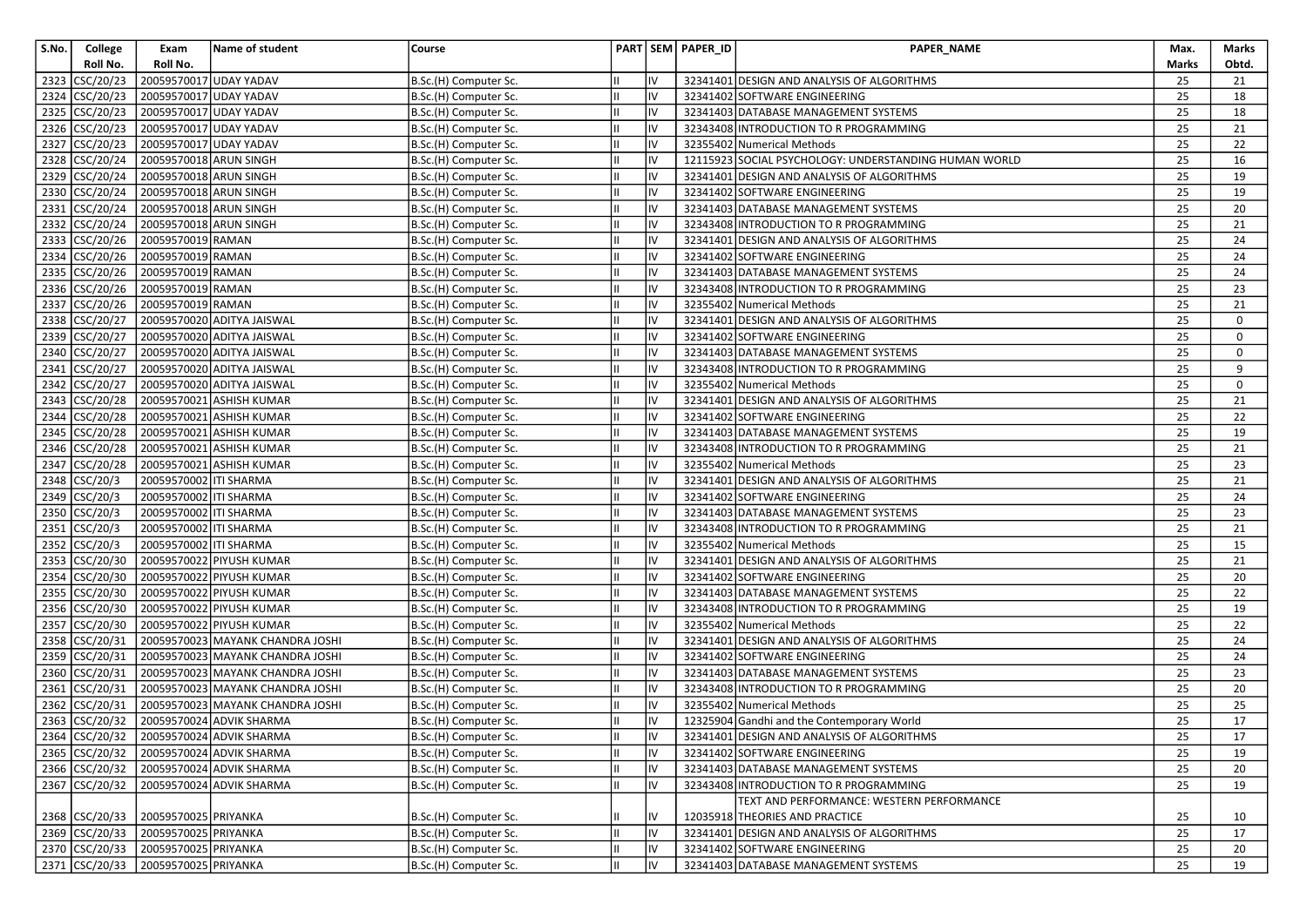| S.No. | College                          | Exam                    | Name of student                                              | Course                                         |           | PART SEM PAPER_ID | PAPER_NAME                                                                  | Max.                  | Marks    |
|-------|----------------------------------|-------------------------|--------------------------------------------------------------|------------------------------------------------|-----------|-------------------|-----------------------------------------------------------------------------|-----------------------|----------|
|       | Roll No.                         | Roll No.                |                                                              |                                                |           |                   |                                                                             | Marks                 | Obtd.    |
| 2372  | CSC/20/33                        | 20059570025 PRIYANKA    |                                                              | B.Sc.(H) Computer Sc.                          | IV        |                   | 32343408 INTRODUCTION TO R PROGRAMMING                                      | 25                    | 19       |
| 2373  | CSC/20/34                        |                         | 20059570027 KUSHAGRA SINGH PARIHAR                           | B.Sc.(H) Computer Sc.                          | IV        |                   | 32341401 DESIGN AND ANALYSIS OF ALGORITHMS                                  | 25                    | 20       |
| 2374  | CSC/20/34                        |                         | 20059570027 KUSHAGRA SINGH PARIHAR                           | B.Sc.(H) Computer Sc.                          | IV        |                   | 32341402 SOFTWARE ENGINEERING                                               | 25                    | 20       |
|       | 2375 CSC/20/34                   |                         | 20059570027 KUSHAGRA SINGH PARIHAR                           | B.Sc.(H) Computer Sc.                          | IV        |                   | 32341403 DATABASE MANAGEMENT SYSTEMS                                        | 25                    | 21       |
| 2376  | CSC/20/34                        |                         | 20059570027 KUSHAGRA SINGH PARIHAR                           | B.Sc.(H) Computer Sc.                          | IV        |                   | 32343408 INTRODUCTION TO R PROGRAMMING                                      | 25                    | 19       |
| 2377  | CSC/20/34                        |                         | 20059570027 KUSHAGRA SINGH PARIHAR                           | B.Sc.(H) Computer Sc.                          | IV        |                   | 32355402 Numerical Methods                                                  | 25                    | 23       |
|       | 2378 CSC/20/35                   |                         | 20059570029 VISHAL KUMAR GUPTA                               | B.Sc.(H) Computer Sc.                          | IV        |                   | 32341401 DESIGN AND ANALYSIS OF ALGORITHMS                                  | 25                    | 21       |
|       | 2379 CSC/20/35                   |                         | 20059570029 VISHAL KUMAR GUPTA                               | B.Sc.(H) Computer Sc.                          | IV        |                   | 32341402 SOFTWARE ENGINEERING                                               | 25                    | 23       |
|       | 2380 CSC/20/35                   |                         | 20059570029 VISHAL KUMAR GUPTA                               | B.Sc.(H) Computer Sc.                          | IV        |                   | 32341403 DATABASE MANAGEMENT SYSTEMS                                        | 25                    | 20       |
| 2381  | CSC/20/35                        |                         | 20059570029 VISHAL KUMAR GUPTA                               | B.Sc.(H) Computer Sc.                          | IV        |                   | 32343408 INTRODUCTION TO R PROGRAMMING                                      | 25                    | 21       |
| 2382  | CSC/20/35                        |                         | 20059570029 VISHAL KUMAR GUPTA                               | B.Sc.(H) Computer Sc.                          | IV        |                   | 32355402 Numerical Methods                                                  | 25                    | 15       |
| 2383  | CSC/20/36                        |                         | 20059570028 IRIVENTI BHARATH VASISHTA                        | B.Sc.(H) Computer Sc.                          | IV        |                   | 32341401 DESIGN AND ANALYSIS OF ALGORITHMS                                  | 25                    | 18       |
| 2384  | CSC/20/36                        |                         | 20059570028 IRIVENTI BHARATH VASISHTA                        | B.Sc.(H) Computer Sc.                          | IV        |                   | 32341402 SOFTWARE ENGINEERING                                               | 25                    | 18       |
| 2385  | CSC/20/36                        |                         | 20059570028 IRIVENTI BHARATH VASISHTA                        | B.Sc.(H) Computer Sc.                          | IV        |                   | 32341403 DATABASE MANAGEMENT SYSTEMS                                        | 25                    | 20       |
| 2386  | CSC/20/36                        |                         | 20059570028 IRIVENTI BHARATH VASISHTA                        | B.Sc.(H) Computer Sc.                          | IV        |                   | 32343408 INTRODUCTION TO R PROGRAMMING                                      | 25                    | 21       |
| 2387  | CSC/20/36                        |                         | 20059570028 IRIVENTI BHARATH VASISHTA                        | B.Sc.(H) Computer Sc.                          | IV        |                   | 32355402 Numerical Methods                                                  | 25                    | 19       |
|       | 2388 CSC/20/37                   |                         | 20059570030 SIMRAN SINGH                                     | B.Sc.(H) Computer Sc.                          | IV        |                   | 32341401 DESIGN AND ANALYSIS OF ALGORITHMS                                  | 25                    | 21       |
|       | 2389 CSC/20/37                   |                         | 20059570030 SIMRAN SINGH                                     | B.Sc.(H) Computer Sc.                          | IV        |                   | 32341402 SOFTWARE ENGINEERING                                               | 25                    | 25       |
| 2390  | CSC/20/37                        |                         | 20059570030 SIMRAN SINGH                                     | B.Sc.(H) Computer Sc.                          | IV        |                   | 32341403 DATABASE MANAGEMENT SYSTEMS                                        | 25                    | 21       |
| 2391  | CSC/20/37                        |                         | 20059570030 SIMRAN SINGH                                     | B.Sc.(H) Computer Sc.                          | IV        |                   | 32343408 INTRODUCTION TO R PROGRAMMING                                      | 25                    | 19       |
| 2392  | CSC/20/37                        |                         | 20059570030 SIMRAN SINGH                                     | B.Sc.(H) Computer Sc.                          | IV        |                   | 32355402 Numerical Methods                                                  | 25                    | 23       |
| 2393  | CSC/20/38                        |                         | 20059570031 RISHABH PRATAP SINGH                             | B.Sc.(H) Computer Sc.                          | IV        |                   | 32341401 DESIGN AND ANALYSIS OF ALGORITHMS                                  | 25                    | 18       |
| 2394  | CSC/20/38                        |                         | 20059570031 RISHABH PRATAP SINGH                             | B.Sc.(H) Computer Sc.                          | IV        |                   | 32341402 SOFTWARE ENGINEERING                                               | 25                    | 21       |
|       | 2395 CSC/20/38                   |                         | 20059570031 RISHABH PRATAP SINGH                             | B.Sc.(H) Computer Sc.                          | IV        |                   | 32341403 DATABASE MANAGEMENT SYSTEMS                                        | 25                    | 19       |
|       | 2396 CSC/20/38                   |                         | 20059570031 RISHABH PRATAP SINGH                             | B.Sc.(H) Computer Sc.                          | IV        |                   | 32343408 INTRODUCTION TO R PROGRAMMING                                      | 25                    | 11       |
| 2397  | CSC/20/38                        |                         | 20059570031 RISHABH PRATAP SINGH                             | B.Sc.(H) Computer Sc.                          | IV        |                   | 32355402 Numerical Methods                                                  | 25                    | 15       |
|       | 2398 CSC/20/39                   |                         | 20059570032 MD MOHTASIM RAHMAN                               | B.Sc.(H) Computer Sc.                          | IV        |                   | 32341401 DESIGN AND ANALYSIS OF ALGORITHMS                                  | 25                    | 16       |
|       | 2399 CSC/20/39                   |                         | 20059570032 MD MOHTASIM RAHMAN                               | B.Sc.(H) Computer Sc.                          | IV        |                   | 32341402 SOFTWARE ENGINEERING                                               | 25                    | 18       |
|       | 2400 CSC/20/39                   |                         | 20059570032 MD MOHTASIM RAHMAN                               | B.Sc.(H) Computer Sc.                          | IV        |                   | 32341403 DATABASE MANAGEMENT SYSTEMS                                        | 25                    | 19       |
| 2401  | CSC/20/39                        |                         | 20059570032 MD MOHTASIM RAHMAN                               | B.Sc.(H) Computer Sc.                          | IV        |                   | 32343408 INTRODUCTION TO R PROGRAMMING                                      | 25                    | 21       |
| 2402  | CSC/20/39                        |                         | 20059570032 MD MOHTASIM RAHMAN                               | B.Sc.(H) Computer Sc.                          | IV        |                   | 32355402 Numerical Methods                                                  | 25                    | 21       |
| 2403  | CSC/20/4                         |                         | 20059570003 ANANYA JAIN                                      | B.Sc.(H) Computer Sc.                          | IV        |                   | 22415403 INSURANCE AND RISK MANAGEMENT                                      | 25                    | 22       |
| 2404  | CSC/20/4                         | 20059570003 ANANYA JAIN |                                                              | B.Sc.(H) Computer Sc.                          | IV        |                   | 32341401 DESIGN AND ANALYSIS OF ALGORITHMS                                  | 25                    | 19       |
|       | 2405 CSC/20/4                    |                         | 20059570003 ANANYA JAIN                                      | B.Sc.(H) Computer Sc.                          | IV        |                   | 32341402 SOFTWARE ENGINEERING                                               | 25                    | 20       |
|       | 2406 CSC/20/4                    |                         | 20059570003 ANANYA JAIN                                      | B.Sc.(H) Computer Sc.                          | IV        |                   | 32341403 DATABASE MANAGEMENT SYSTEMS                                        | 25                    | 20       |
| 2407  | CSC/20/4                         | 20059570003 ANANYA JAIN |                                                              | B.Sc.(H) Computer Sc.                          | IV        |                   | 32343408 INTRODUCTION TO R PROGRAMMING                                      | 25                    | 12       |
| 2408  | CSC/20/40                        | 20059570033 DEEPANSHU   |                                                              | B.Sc.(H) Computer Sc.                          | IV        |                   | 32341401 DESIGN AND ANALYSIS OF ALGORITHMS                                  | 25                    | 16       |
|       | 2409 CSC/20/40                   | 20059570033 DEEPANSHU   |                                                              | B.Sc.(H) Computer Sc.                          | IV        |                   | 32341402 SOFTWARE ENGINEERING                                               | 25                    | 19       |
|       | 2410 CSC/20/40                   | 20059570033 DEEPANSHU   |                                                              | B.Sc.(H) Computer Sc.                          | IV        |                   | 32341403 DATABASE MANAGEMENT SYSTEMS                                        | 25                    | 21       |
| 2411  | CSC/20/40<br>2412 CSC/20/40      | 20059570033 DEEPANSHU   |                                                              | B.Sc.(H) Computer Sc.                          | IV<br>lıv |                   | 32343408 INTRODUCTION TO R PROGRAMMING                                      | 25                    | 19       |
|       |                                  | 20059570033 DEEPANSHU   |                                                              | B.Sc.(H) Computer Sc.                          | IV        |                   | 32355402 Numerical Methods                                                  | 25<br>$\overline{25}$ | 21       |
|       |                                  |                         | 2413 CSC/20/42 20059570034 NIKHIL CHOUDHARY                  | B.Sc.(H) Computer Sc.                          |           |                   | 32341401 DESIGN AND ANALYSIS OF ALGORITHMS                                  |                       | 18       |
|       |                                  |                         | 2414 CSC/20/42 20059570034 NIKHIL CHOUDHARY                  | B.Sc.(H) Computer Sc.                          | lıv       |                   | 32341402 SOFTWARE ENGINEERING                                               | 25                    | 22       |
|       | $\sqrt{2415}$ CSC/20/42          |                         | 20059570034 NIKHIL CHOUDHARY                                 | B.Sc.(H) Computer Sc.                          | IV        |                   | 32341403 DATABASE MANAGEMENT SYSTEMS                                        | 25                    | 22       |
|       | 2416 CSC/20/42                   |                         | 20059570034 NIKHIL CHOUDHARY<br>20059570034 NIKHIL CHOUDHARY | B.Sc.(H) Computer Sc.<br>B.Sc.(H) Computer Sc. | IV<br>IV  |                   | 32343408 INTRODUCTION TO R PROGRAMMING                                      | 25<br>25              | 22<br>24 |
|       | 2417 CSC/20/42<br>2418 CSC/20/43 |                         | 20059570035 MOHIT BHATT                                      |                                                | IV        |                   | 32355402 Numerical Methods                                                  |                       |          |
|       | 2419 CSC/20/43                   |                         | 20059570035 MOHIT BHATT                                      | B.Sc.(H) Computer Sc.<br>B.Sc.(H) Computer Sc. | IV        |                   | 32341401 DESIGN AND ANALYSIS OF ALGORITHMS<br>32341402 SOFTWARE ENGINEERING | 25<br>25              | 21<br>24 |
|       | 2420 CSC/20/43                   |                         | 20059570035 MOHIT BHATT                                      | B.Sc.(H) Computer Sc.                          | IV        |                   | 32341403 DATABASE MANAGEMENT SYSTEMS                                        | 25                    | 22       |
|       |                                  |                         | 2421 CSC/20/43 20059570035 MOHIT BHATT                       | B.Sc.(H) Computer Sc.                          | liv       |                   | 32343408 INTRODUCTION TO R PROGRAMMING                                      | 25                    | 22       |
|       |                                  |                         |                                                              |                                                |           |                   |                                                                             |                       |          |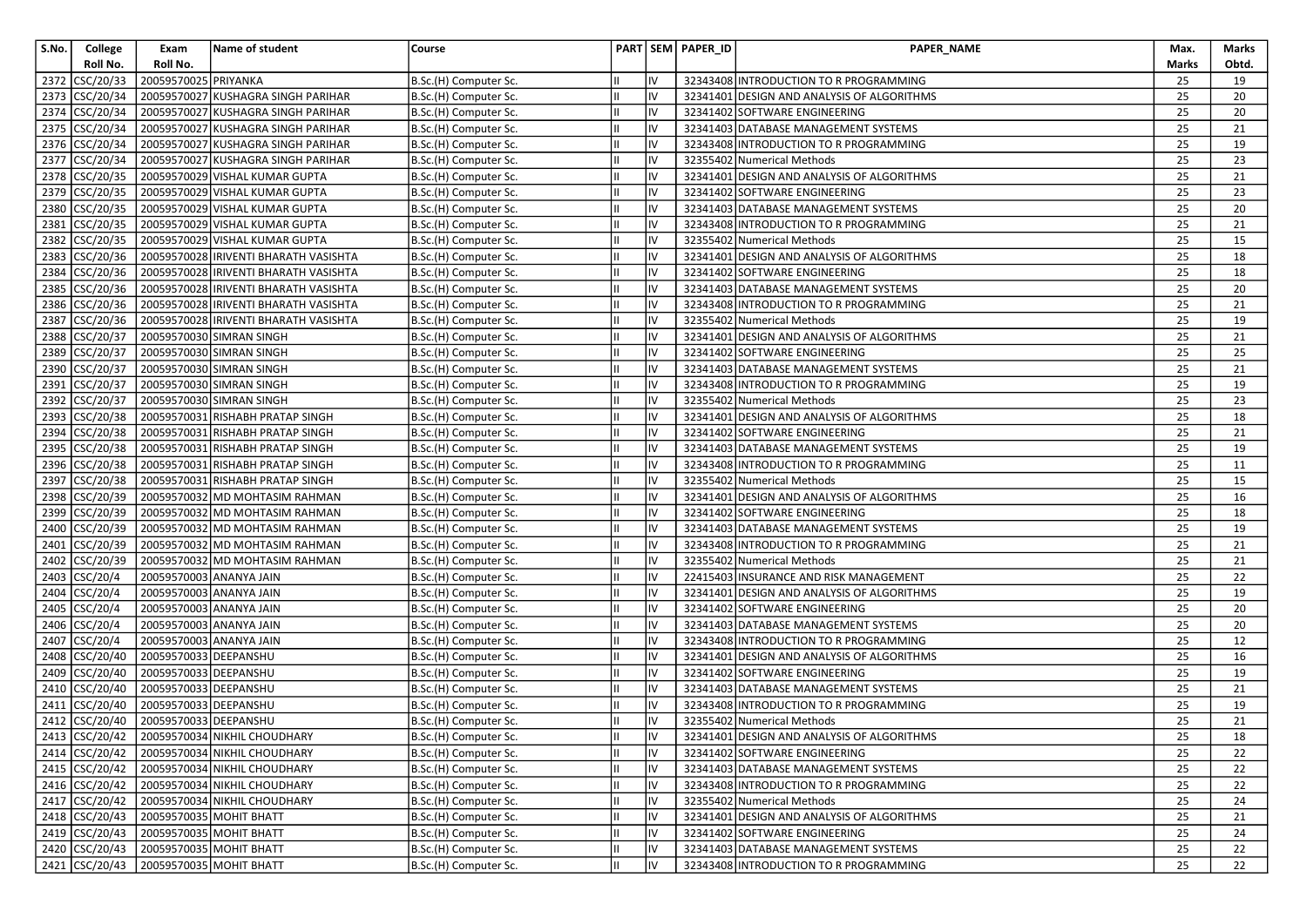| S.No. | College                          | Exam                  | Name of student                              | Course                |    |    | PART SEM PAPER_ID | PAPER_NAME                                 | Max.  | Marks       |
|-------|----------------------------------|-----------------------|----------------------------------------------|-----------------------|----|----|-------------------|--------------------------------------------|-------|-------------|
|       | Roll No.                         | Roll No.              |                                              |                       |    |    |                   |                                            | Marks | Obtd.       |
|       | 2422 CSC/20/43                   |                       | 20059570035 MOHIT BHATT                      | B.Sc.(H) Computer Sc. |    |    |                   | 32355402 Numerical Methods                 | 25    | 25          |
|       | 2423 CSC/20/45                   | 20059570036 AMAN NABI |                                              | B.Sc.(H) Computer Sc. |    | IV |                   | 32341401 DESIGN AND ANALYSIS OF ALGORITHMS | 25    | 23          |
|       | 2424 CSC/20/45                   | 20059570036 AMAN NABI |                                              | B.Sc.(H) Computer Sc. |    | IV |                   | 32341402 SOFTWARE ENGINEERING              | 25    | 25          |
| 2425  | CSC/20/45                        | 20059570036 AMAN NABI |                                              | B.Sc.(H) Computer Sc. |    | IV |                   | 32341403 DATABASE MANAGEMENT SYSTEMS       | 25    | 18          |
|       | 2426 CSC/20/45                   | 20059570036 AMAN NABI |                                              | B.Sc.(H) Computer Sc. |    | IV |                   | 32343408 INTRODUCTION TO R PROGRAMMING     | 25    | 20          |
|       | 2427 CSC/20/45                   | 20059570036 AMAN NABI |                                              | B.Sc.(H) Computer Sc. |    | IV |                   | 32355402 Numerical Methods                 | 25    | 24          |
|       | 2428 CSC/20/47                   |                       | 20059570037 AYUSH PRATAP SINGH               | B.Sc.(H) Computer Sc. |    | IV |                   | 32341401 DESIGN AND ANALYSIS OF ALGORITHMS | 25    | 17          |
| 2429  | CSC/20/47                        |                       | 20059570037 AYUSH PRATAP SINGH               | B.Sc.(H) Computer Sc. |    | IV |                   | 32341402 SOFTWARE ENGINEERING              | 25    | 18          |
|       | 2430 CSC/20/47                   |                       | 20059570037 AYUSH PRATAP SINGH               | B.Sc.(H) Computer Sc. |    | IV |                   | 32341403 DATABASE MANAGEMENT SYSTEMS       | 25    | 20          |
| 2431  | $\text{CSC}/\text{20}/\text{47}$ |                       | 20059570037 AYUSH PRATAP SINGH               | B.Sc.(H) Computer Sc. |    | IV |                   | 32343408 INTRODUCTION TO R PROGRAMMING     | 25    | 19          |
|       | 2432 CSC/20/47                   |                       | 20059570037 AYUSH PRATAP SINGH               | B.Sc.(H) Computer Sc. |    | IV |                   | 32355402 Numerical Methods                 | 25    | 15          |
| 2433  | CSC/20/48                        | 20059570038 D R YUVAM |                                              | B.Sc.(H) Computer Sc. |    | IV |                   | 12315406 INEQUALITY AND DIFFERENCE (NC)    | 25    | 19          |
|       | 2434 CSC/20/48                   | 20059570038 D R YUVAM |                                              | B.Sc.(H) Computer Sc. |    | IV |                   | 32341401 DESIGN AND ANALYSIS OF ALGORITHMS | 25    | 18          |
| 2435  | CSC/20/48                        | 20059570038 D R YUVAM |                                              | B.Sc.(H) Computer Sc. |    | IV |                   | 32341402 SOFTWARE ENGINEERING              | 25    | 21          |
|       | $\frac{1}{2436}$ CSC/20/48       | 20059570038 D R YUVAM |                                              | B.Sc.(H) Computer Sc. |    | IV |                   | 32341403 DATABASE MANAGEMENT SYSTEMS       | 25    | 20          |
|       | 2437 CSC/20/48                   | 20059570038 D R YUVAM |                                              | B.Sc.(H) Computer Sc. |    | IV |                   | 32343408 INTRODUCTION TO R PROGRAMMING     | 25    | 21          |
| 2438  | CSC/20/49                        |                       | 20059570039 RITESH MINHAS                    | B.Sc.(H) Computer Sc. |    | I۷ |                   | 32341401 DESIGN AND ANALYSIS OF ALGORITHMS | 25    | 19          |
| 2439  | CSC/20/49                        |                       | 20059570039 RITESH MINHAS                    | B.Sc.(H) Computer Sc. |    | IV |                   | 32341402 SOFTWARE ENGINEERING              | 25    | 20          |
| 2440  | CSC/20/49                        |                       | 20059570039 RITESH MINHAS                    | B.Sc.(H) Computer Sc. |    | IV |                   | 32341403 DATABASE MANAGEMENT SYSTEMS       | 25    | 20          |
|       | 2441 CSC/20/49                   |                       | 20059570039 RITESH MINHAS                    | B.Sc.(H) Computer Sc. |    | IV |                   | 32343408 INTRODUCTION TO R PROGRAMMING     | 25    | 20          |
| 2442  | CSC/20/49                        |                       | 20059570039 RITESH MINHAS                    | B.Sc.(H) Computer Sc. |    | IV |                   | 32355402 Numerical Methods                 | 25    | 23          |
| 2443  | CSC/20/5                         |                       | 20059570004 VIMAL PRAKASH MEENA              | B.Sc.(H) Computer Sc. |    | IV |                   | 32341401 DESIGN AND ANALYSIS OF ALGORITHMS | 25    | 20          |
| 2444  | CSC/20/5                         |                       | 20059570004 VIMAL PRAKASH MEENA              | B.Sc.(H) Computer Sc. |    | IV |                   | 32341402 SOFTWARE ENGINEERING              | 25    | 18          |
| 2445  | CSC/20/5                         |                       | 20059570004 VIMAL PRAKASH MEENA              | B.Sc.(H) Computer Sc. |    | IV |                   | 32341403 DATABASE MANAGEMENT SYSTEMS       | 25    | 20          |
|       | 2446 CSC/20/5                    |                       | 20059570004 VIMAL PRAKASH MEENA              | B.Sc.(H) Computer Sc. |    |    |                   | 32343408 INTRODUCTION TO R PROGRAMMING     | 25    | 20          |
| 2447  | CSC/20/5                         |                       | 20059570004 VIMAL PRAKASH MEENA              | B.Sc.(H) Computer Sc. |    | I۷ |                   | 32355402 Numerical Methods                 | 25    | 24          |
|       | 2448 CSC/20/50                   |                       | 20059570040 BHARAT SHARMA                    | B.Sc.(H) Computer Sc. |    | IV |                   | 32341401 DESIGN AND ANALYSIS OF ALGORITHMS | 25    | 22          |
|       | 2449 CSC/20/50                   |                       | 20059570040 BHARAT SHARMA                    | B.Sc.(H) Computer Sc. |    |    |                   | 32341402 SOFTWARE ENGINEERING              | 25    | 22          |
|       | 2450 CSC/20/50                   |                       | 20059570040 BHARAT SHARMA                    | B.Sc.(H) Computer Sc. |    | IV |                   | 32341403 DATABASE MANAGEMENT SYSTEMS       | 25    | 23          |
| 2451  | CSC/20/50                        |                       | 20059570040 BHARAT SHARMA                    | B.Sc.(H) Computer Sc. |    | IV |                   | 32343408 INTRODUCTION TO R PROGRAMMING     | 25    | 21          |
|       | $\frac{1}{2452}$ CSC/20/50       |                       | 20059570040 BHARAT SHARMA                    | B.Sc.(H) Computer Sc. |    | IV |                   | 32355402 Numerical Methods                 | 25    | 23          |
|       | 2453 CSC/20/51                   |                       | 20059570041 ROHAN BHALLA                     | B.Sc.(H) Computer Sc. |    | IV |                   | 32341401 DESIGN AND ANALYSIS OF ALGORITHMS | 25    | 17          |
|       | 2454 CSC/20/51                   |                       | 20059570041 ROHAN BHALLA                     | B.Sc.(H) Computer Sc. |    | IV |                   | 32341402 SOFTWARE ENGINEERING              | 25    | 23          |
|       | 2455 CSC/20/51                   |                       | 20059570041 ROHAN BHALLA                     | B.Sc.(H) Computer Sc. |    | IV |                   | 32341403 DATABASE MANAGEMENT SYSTEMS       | 25    | 20          |
| 2456  | CSC/20/51                        |                       | 20059570041 ROHAN BHALLA                     | B.Sc.(H) Computer Sc. |    | I۷ |                   | 32343408 INTRODUCTION TO R PROGRAMMING     | 25    | 12          |
|       | 2457 CSC/20/51                   |                       | 20059570041 ROHAN BHALLA                     | B.Sc.(H) Computer Sc. |    | IV |                   | 32355402 Numerical Methods                 | 25    | $\mathbf 0$ |
| 2458  | CSC/20/52                        |                       | 20059570042 PRIYANSHU CHOUDHARY              | B.Sc.(H) Computer Sc. |    | IV |                   | 32341401 DESIGN AND ANALYSIS OF ALGORITHMS | 25    | 19          |
| 2459  | CSC/20/52                        |                       | 20059570042 PRIYANSHU CHOUDHARY              | B.Sc.(H) Computer Sc. |    | IV |                   | 32341402 SOFTWARE ENGINEERING              | 25    | 23          |
|       | 2460 CSC/20/52                   |                       | 20059570042 PRIYANSHU CHOUDHARY              | B.Sc.(H) Computer Sc. |    | IV |                   | 32341403 DATABASE MANAGEMENT SYSTEMS       | 25    | 20          |
|       | 2461 CSC/20/52                   |                       | 20059570042 PRIYANSHU CHOUDHARY              | B.Sc.(H) Computer Sc. |    | IV |                   | 32343408 INTRODUCTION TO R PROGRAMMING     | 25    | 20          |
|       | 2462 CSC/20/52                   |                       | 20059570042 PRIYANSHU CHOUDHARY              | B.Sc.(H) Computer Sc. |    | IV |                   | 32355402 Numerical Methods                 | 25    | 25          |
|       |                                  |                       | 2463 CSC/20/53 20059570043 SAKSHAM KHETERPAL | B.Sc.(H) Computer Sc. |    |    |                   | 32341401 DESIGN AND ANALYSIS OF ALGORITHMS | 25    | 21          |
|       | 2464 CSC/20/53                   |                       | 20059570043 SAKSHAM KHETERPAL                | B.Sc.(H) Computer Sc. |    | IV |                   | 32341402 SOFTWARE ENGINEERING              | 25    | 22          |
|       | 2465 CSC/20/53                   |                       | 20059570043 SAKSHAM KHETERPAL                | B.Sc.(H) Computer Sc. |    | IV |                   | 32341403 DATABASE MANAGEMENT SYSTEMS       | 25    | 20          |
|       | 2466 CSC/20/53                   |                       | 20059570043 SAKSHAM KHETERPAL                | B.Sc.(H) Computer Sc. |    | IV |                   | 32343408 INTRODUCTION TO R PROGRAMMING     | 25    | 21          |
|       | 2467 CSC/20/53                   |                       | 20059570043 SAKSHAM KHETERPAL                | B.Sc.(H) Computer Sc. |    | IV |                   | 32355402 Numerical Methods                 | 25    | 24          |
|       | 2468 CSC/20/54                   |                       | 20059570045 HAMMAD FARID                     | B.Sc.(H) Computer Sc. |    | IV |                   | 32341401 DESIGN AND ANALYSIS OF ALGORITHMS | 25    | 18          |
|       | 2469 CSC/20/54                   |                       | 20059570045 HAMMAD FARID                     | B.Sc.(H) Computer Sc. |    | IV |                   | 32341402 SOFTWARE ENGINEERING              | 25    | 22          |
|       | 2470 CSC/20/54                   |                       | 20059570045 HAMMAD FARID                     | B.Sc.(H) Computer Sc. |    | IV |                   | 32341403 DATABASE MANAGEMENT SYSTEMS       | 25    | 22          |
|       | 2471 CSC/20/54                   |                       | 20059570045 HAMMAD FARID                     | B.Sc.(H) Computer Sc. | IШ | IV |                   | 32343408 INTRODUCTION TO R PROGRAMMING     | 25    | 21          |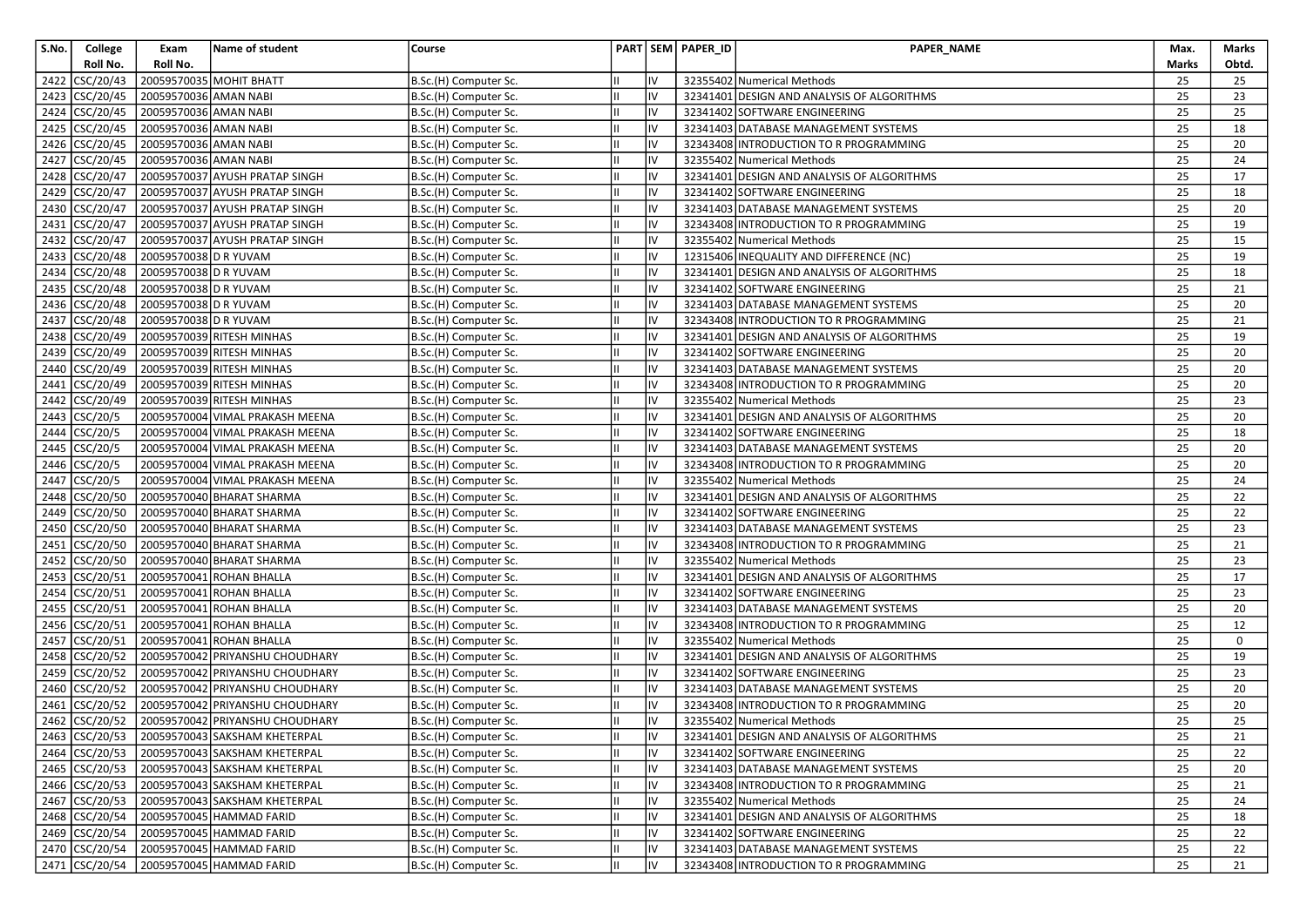| S.No. | College                          | Exam                                   | Name of student                           | Course                |                 | PART SEM PAPER_ID | PAPER_NAME                                            | Max.            | Marks       |
|-------|----------------------------------|----------------------------------------|-------------------------------------------|-----------------------|-----------------|-------------------|-------------------------------------------------------|-----------------|-------------|
|       | Roll No.                         | Roll No.                               |                                           |                       |                 |                   |                                                       | Marks           | Obtd.       |
|       | 2472 CSC/20/54                   |                                        | 20059570045 HAMMAD FARID                  | B.Sc.(H) Computer Sc. | ı٧              |                   | 32355402 Numerical Methods                            | 25              | 25          |
|       | 2473 CSC/20/55                   |                                        | 20059570044 YASHVI SEHGAL                 | B.Sc.(H) Computer Sc. | IV              |                   | 32341401 DESIGN AND ANALYSIS OF ALGORITHMS            | 25              | 18          |
|       | 2474 CSC/20/55                   |                                        | 20059570044 YASHVI SEHGAL                 | B.Sc.(H) Computer Sc. | IV              |                   | 32341402 SOFTWARE ENGINEERING                         | 25              | 18          |
|       | 2475 CSC/20/55                   |                                        | 20059570044 YASHVI SEHGAL                 | B.Sc.(H) Computer Sc. | IV              |                   | 32341403 DATABASE MANAGEMENT SYSTEMS                  | 25              | 21          |
|       | 2476 CSC/20/55                   |                                        | 20059570044 YASHVI SEHGAL                 | B.Sc.(H) Computer Sc. | IV              |                   | 32343408 INTRODUCTION TO R PROGRAMMING                | 25              | 20          |
|       | 2477 CSC/20/55                   |                                        | 20059570044 YASHVI SEHGAL                 | B.Sc.(H) Computer Sc. | IV              |                   | 32355402 Numerical Methods                            | 25              | 23          |
|       | 2478 CSC/20/57                   |                                        | 20059570055 SARTHAK SANGWAN               | B.Sc.(H) Computer Sc. | IV              |                   | 32341401 DESIGN AND ANALYSIS OF ALGORITHMS            | 25              | 17          |
|       | 2479 CSC/20/57                   |                                        | 20059570055 SARTHAK SANGWAN               | B.Sc.(H) Computer Sc. | I۷              |                   | 32341402 SOFTWARE ENGINEERING                         | 25              | 19          |
|       | 2480 CSC/20/57                   |                                        | 20059570055 SARTHAK SANGWAN               | B.Sc.(H) Computer Sc. | IV              |                   | 32341403 DATABASE MANAGEMENT SYSTEMS                  | 25              | 20          |
|       | 2481 CSC/20/57                   |                                        | 20059570055 SARTHAK SANGWAN               | B.Sc.(H) Computer Sc. | I۷              |                   | 32343408 INTRODUCTION TO R PROGRAMMING                | 25              | 19          |
| 2482  | CSC/20/57                        |                                        | 20059570055 SARTHAK SANGWAN               | B.Sc.(H) Computer Sc. | IV              |                   | 32355402 Numerical Methods                            | 25              | 14          |
|       | 2483 CSC/20/58                   |                                        | 20059570046 PRINCE GOYAL                  | B.Sc.(H) Computer Sc. | I۷              |                   | 12115923 SOCIAL PSYCHOLOGY: UNDERSTANDING HUMAN WORLD | 25              | 16          |
|       | 2484 CSC/20/58                   |                                        | 20059570046 PRINCE GOYAL                  | B.Sc.(H) Computer Sc. | IV              |                   | 32341401 DESIGN AND ANALYSIS OF ALGORITHMS            | 25              | 20          |
|       | 2485 CSC/20/58                   |                                        | 20059570046 PRINCE GOYAL                  | B.Sc.(H) Computer Sc. | IV              |                   | 32341402 SOFTWARE ENGINEERING                         | 25              | 22          |
|       | 2486 CSC/20/58                   |                                        | 20059570046 PRINCE GOYAL                  | B.Sc.(H) Computer Sc. | IV              |                   | 32341403 DATABASE MANAGEMENT SYSTEMS                  | 25              | 18          |
|       | 2487 CSC/20/58                   |                                        | 20059570046 PRINCE GOYAL                  | B.Sc.(H) Computer Sc. | IV              |                   | 32343408 INTRODUCTION TO R PROGRAMMING                | 25              | 20          |
|       | 2488 CSC/20/60                   |                                        | 20059570047 JAY CHOUDHARY                 | B.Sc.(H) Computer Sc. | IV              |                   | 12115923 SOCIAL PSYCHOLOGY: UNDERSTANDING HUMAN WORLD | 25              | 16          |
|       | 2489 CSC/20/60                   |                                        | 20059570047 JAY CHOUDHARY                 | B.Sc.(H) Computer Sc. | IV              |                   | 32341401 DESIGN AND ANALYSIS OF ALGORITHMS            | 25              | 0           |
|       | 2490 CSC/20/60                   |                                        | 20059570047 JAY CHOUDHARY                 | B.Sc.(H) Computer Sc. | I۷              |                   | 32341402 SOFTWARE ENGINEERING                         | 25              | 0           |
|       | 2491 CSC/20/60                   |                                        | 20059570047 JAY CHOUDHARY                 | B.Sc.(H) Computer Sc. | IV              |                   | 32341403 DATABASE MANAGEMENT SYSTEMS                  | 25              | $\mathbf 0$ |
|       | 2492 CSC/20/60                   |                                        | 20059570047 JAY CHOUDHARY                 | B.Sc.(H) Computer Sc. | IV              |                   | 32343408 INTRODUCTION TO R PROGRAMMING                | 25              | $\mathbf 0$ |
|       | 2493 CSC/20/61                   |                                        | 20059570048 HARTIK SINGHAL                | B.Sc.(H) Computer Sc. | IV              |                   | 32341401 DESIGN AND ANALYSIS OF ALGORITHMS            | 25              | 18          |
| 2494  | $\text{CSC}/\text{20}/\text{61}$ |                                        | 20059570048 HARTIK SINGHAL                | B.Sc.(H) Computer Sc. | IV              |                   | 32341402 SOFTWARE ENGINEERING                         | 25              | 22          |
|       |                                  |                                        | 2495 CSC/20/61 20059570048 HARTIK SINGHAL | B.Sc.(H) Computer Sc. | IV              |                   | 32341403 DATABASE MANAGEMENT SYSTEMS                  | 25              | 20          |
|       |                                  |                                        | 2496 CSC/20/61 20059570048 HARTIK SINGHAL | B.Sc.(H) Computer Sc. | IV              |                   | 32343408 INTRODUCTION TO R PROGRAMMING                | 25              | 18          |
| 2497  | $\text{CSC}/\text{20}/\text{61}$ |                                        | 20059570048 HARTIK SINGHAL                | B.Sc.(H) Computer Sc. | I۷              |                   | 32355402 Numerical Methods                            | 25              | 24          |
|       | $\frac{1}{2498}$ CSC/20/62       |                                        | 20059570049 KARTIKEY DHANKAR              | B.Sc.(H) Computer Sc. | IV              |                   | 12275401 Indian Economy-II OR                         | 25              | 12          |
|       | 2499 CSC/20/62                   |                                        | 20059570049 KARTIKEY DHANKAR              | B.Sc.(H) Computer Sc. | I۷              |                   | 32341401 DESIGN AND ANALYSIS OF ALGORITHMS            | 25              | 18          |
|       | 2500 CSC/20/62                   |                                        | 20059570049 KARTIKEY DHANKAR              | B.Sc.(H) Computer Sc. | IV              |                   | 32341402 SOFTWARE ENGINEERING                         | 25              | 20          |
| 2501  | $\text{CSC}/\text{20}/\text{62}$ |                                        | 20059570049 KARTIKEY DHANKAR              | B.Sc.(H) Computer Sc. | IV              |                   | 32341403 DATABASE MANAGEMENT SYSTEMS                  | 25              | 19          |
|       | 2502 CSC/20/62                   |                                        | 20059570049 KARTIKEY DHANKAR              | B.Sc.(H) Computer Sc. | IV              |                   | 32343408 INTRODUCTION TO R PROGRAMMING                | 25              | 12          |
|       | 2503 CSC/20/63                   |                                        | 20059570050 PRATHAM GWARI                 | B.Sc.(H) Computer Sc. | IV              |                   | 32341401 DESIGN AND ANALYSIS OF ALGORITHMS            | 25              | 24          |
|       | 2504 CSC/20/63                   |                                        | 20059570050 PRATHAM GWARI                 | B.Sc.(H) Computer Sc. | I۷              |                   | 32341402 SOFTWARE ENGINEERING                         | 25              | 22          |
|       | 2505 CSC/20/63                   |                                        | 20059570050 PRATHAM GWARI                 | B.Sc.(H) Computer Sc. | IV              |                   | 32341403 DATABASE MANAGEMENT SYSTEMS                  | 25              | 21          |
|       | 2506 CSC/20/63                   |                                        | 20059570050 PRATHAM GWARI                 | B.Sc.(H) Computer Sc. | I۷              |                   | 32343408 INTRODUCTION TO R PROGRAMMING                | 25              | 12          |
| 2507  | $\big $ CSC/20/63                |                                        | 20059570050 PRATHAM GWARI                 | B.Sc.(H) Computer Sc. | IV              |                   | 32355402 Numerical Methods                            | 25              | 12          |
| 2508  | $\big $ CSC/20/64                |                                        | 20059570051 NUPUR JOSHI                   | B.Sc.(H) Computer Sc. | IV              |                   | 32341401 DESIGN AND ANALYSIS OF ALGORITHMS            | 25              | 20          |
|       | 2509 CSC/20/64                   |                                        | 20059570051 NUPUR JOSHI                   | B.Sc.(H) Computer Sc. | IV              |                   | 32341402 SOFTWARE ENGINEERING                         | 25              | 22          |
|       |                                  | 2510 CSC/20/64 20059570051 NUPUR JOSHI |                                           | B.Sc.(H) Computer Sc. | IV              |                   | 32341403 DATABASE MANAGEMENT SYSTEMS                  | 25              | 22          |
|       | 2511 CSC/20/64                   |                                        | 20059570051 NUPUR JOSHI                   | B.Sc.(H) Computer Sc. | IV              |                   | 32343408 INTRODUCTION TO R PROGRAMMING                | 25              | 21          |
|       |                                  | 2512 CSC/20/64 20059570051 NUPUR JOSHI |                                           | B.Sc.(H) Computer Sc. | IV              |                   | 32355402 Numerical Methods                            | 25              | 19          |
|       |                                  |                                        | 2513 CSC/20/65 20059570052 ARYAN SHUKLA   | B.Sc.(H) Computer Sc. | $\overline{IV}$ |                   | 32341401 DESIGN AND ANALYSIS OF ALGORITHMS            | $\overline{25}$ | 19          |
|       |                                  |                                        | 2514 CSC/20/65 20059570052 ARYAN SHUKLA   | B.Sc.(H) Computer Sc. | IV              |                   | 32341402 SOFTWARE ENGINEERING                         | 25              | 19          |
|       |                                  |                                        | 2515 CSC/20/65 20059570052 ARYAN SHUKLA   | B.Sc.(H) Computer Sc. | IV              |                   | 32341403 DATABASE MANAGEMENT SYSTEMS                  | 25              | 20          |
|       |                                  |                                        | 2516 CSC/20/65 20059570052 ARYAN SHUKLA   | B.Sc.(H) Computer Sc. | IV              |                   | 32343408 INTRODUCTION TO R PROGRAMMING                | 25              | 21          |
|       |                                  |                                        | 2517 CSC/20/65 20059570052 ARYAN SHUKLA   | B.Sc.(H) Computer Sc. | IV              |                   | 32355402 Numerical Methods                            | 25              | 0           |
|       |                                  |                                        | 2518 CSC/20/66 20059570053 HARSH VERMA    | B.Sc.(H) Computer Sc. | IV              |                   | 32341401 DESIGN AND ANALYSIS OF ALGORITHMS            | 25              | 17          |
|       |                                  |                                        | 2519 CSC/20/66 20059570053 HARSH VERMA    | B.Sc.(H) Computer Sc. | IV              |                   | 32341402 SOFTWARE ENGINEERING                         | 25              | 18          |
|       |                                  |                                        | 2520 CSC/20/66 20059570053 HARSH VERMA    | B.Sc.(H) Computer Sc. | IV              |                   | 32341403 DATABASE MANAGEMENT SYSTEMS                  | 25              | 21          |
|       |                                  |                                        | 2521 CSC/20/66 20059570053 HARSH VERMA    | B.Sc.(H) Computer Sc. | IV              |                   | 32343408 INTRODUCTION TO R PROGRAMMING                | 25              | 12          |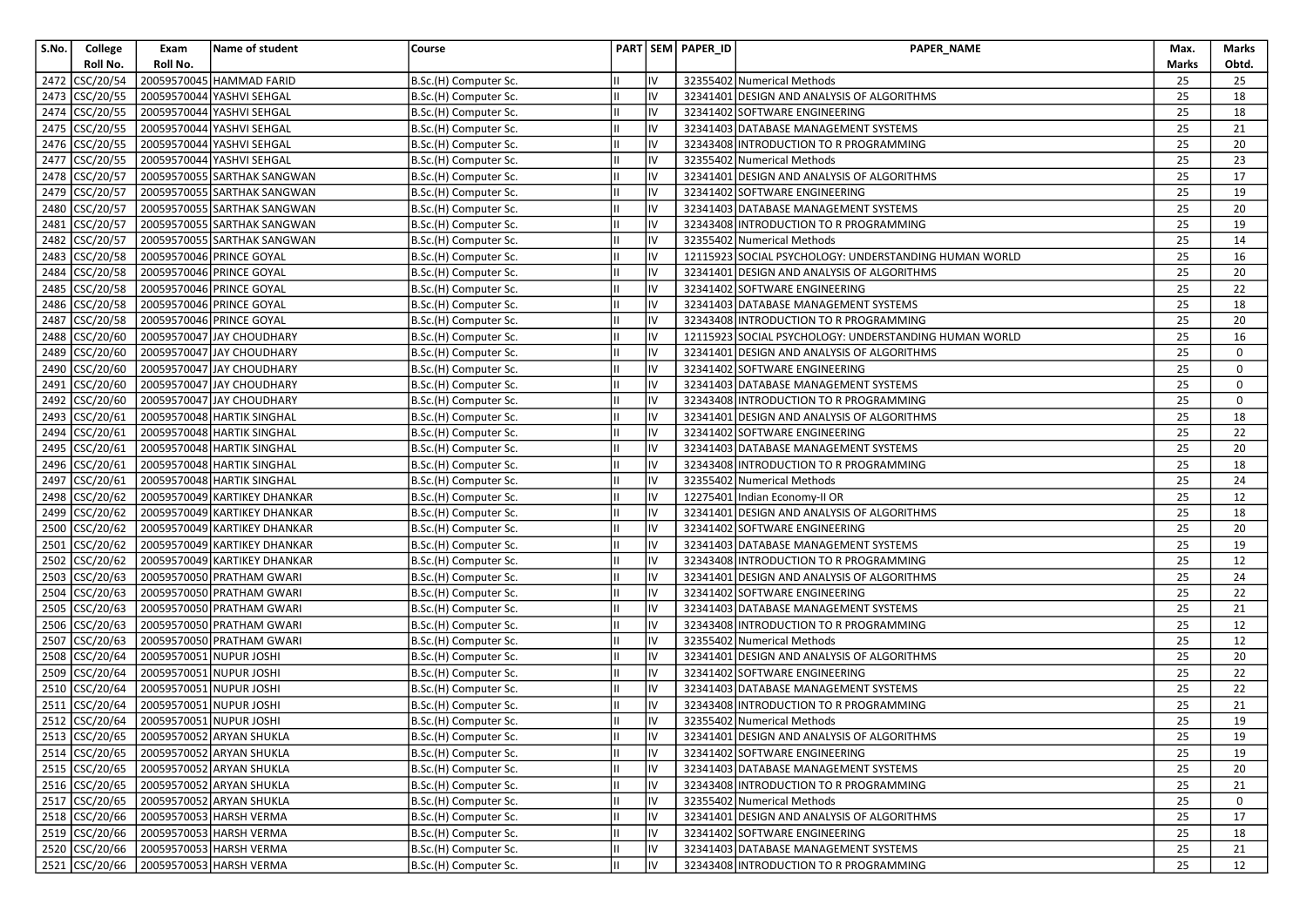| S.No. | College                                     | Exam               | Name of student                                | Course                |    |    | PART SEM PAPER_ID | PAPER_NAME                                                     | Max.  | Marks |
|-------|---------------------------------------------|--------------------|------------------------------------------------|-----------------------|----|----|-------------------|----------------------------------------------------------------|-------|-------|
|       | Roll No.                                    | Roll No.           |                                                |                       |    |    |                   |                                                                | Marks | Obtd. |
|       | 2522 CSC/20/66                              |                    | 20059570053 HARSH VERMA                        | B.Sc.(H) Computer Sc. |    | IV |                   | 32355402 Numerical Methods                                     | 25    | 11    |
|       |                                             |                    |                                                |                       |    |    |                   | TEXT AND PERFORMANCE: WESTERN PERFORMANCE                      |       |       |
|       | 2523 CSC/20/68                              |                    | 20059570054 ANSHUMAN JANGDA                    | B.Sc.(H) Computer Sc. |    |    |                   | 12035918 THEORIES AND PRACTICE                                 | 25    | 10    |
|       | 2524 CSC/20/68                              |                    | 20059570054 ANSHUMAN JANGDA                    | B.Sc.(H) Computer Sc. |    | IV |                   | 32341401 DESIGN AND ANALYSIS OF ALGORITHMS                     | 25    | 16    |
|       | 2525 CSC/20/68                              |                    | 20059570054 ANSHUMAN JANGDA                    | B.Sc.(H) Computer Sc. |    | IV |                   | 32341402 SOFTWARE ENGINEERING                                  | 25    | 19    |
|       | 2526 CSC/20/68                              |                    | 20059570054 ANSHUMAN JANGDA                    | B.Sc.(H) Computer Sc. |    | IV |                   | 32341403 DATABASE MANAGEMENT SYSTEMS                           | 25    | 20    |
|       | 2527 CSC/20/68                              |                    | 20059570054 ANSHUMAN JANGDA                    | B.Sc.(H) Computer Sc. |    | IV |                   | 32343408 INTRODUCTION TO R PROGRAMMING                         | 25    | 19    |
|       | 2528 CSC/20/69                              |                    | 20016570014 MUSKAN SAINI                       | B.Sc.(H) Computer Sc. |    | IV |                   | 12325904 Gandhi and the Contemporary World                     | 25    | 20    |
|       | 2529 CSC/20/69                              |                    | 20016570014 MUSKAN SAINI                       | B.Sc.(H) Computer Sc. |    | IV |                   | 32341401 DESIGN AND ANALYSIS OF ALGORITHMS                     | 25    | 22    |
|       | 2530 CSC/20/69                              |                    | 20016570014 MUSKAN SAINI                       | B.Sc.(H) Computer Sc. |    | IV |                   | 32341402 SOFTWARE ENGINEERING                                  | 25    | 25    |
| 2531  | CSC/20/69                                   |                    | 20016570014 MUSKAN SAINI                       | B.Sc.(H) Computer Sc. |    |    |                   | 32341403 DATABASE MANAGEMENT SYSTEMS                           | 25    | 22    |
|       | 2532 CSC/20/69                              |                    | 20016570014 MUSKAN SAINI                       | B.Sc.(H) Computer Sc. |    | IV |                   | 32343408 INTRODUCTION TO R PROGRAMMING                         | 25    | 21    |
|       | 2533 CSC/20/7                               |                    | 20059570006 NITIKA KUMARI                      | B.Sc.(H) Computer Sc. |    | IV |                   | 32341401 DESIGN AND ANALYSIS OF ALGORITHMS                     | 25    | 24    |
|       | 2534 CSC/20/7                               |                    | 20059570006 NITIKA KUMARI                      | B.Sc.(H) Computer Sc. |    | IV |                   | 32341402 SOFTWARE ENGINEERING                                  | 25    | 25    |
| 2535  | CSC/20/7                                    |                    | 20059570006 NITIKA KUMARI                      | B.Sc.(H) Computer Sc. |    | IV |                   | 32341403 DATABASE MANAGEMENT SYSTEMS                           | 25    | 24    |
|       | 2536 CSC/20/7                               |                    | 20059570006 NITIKA KUMARI                      | B.Sc.(H) Computer Sc. |    | IV |                   | 32343408 INTRODUCTION TO R PROGRAMMING                         | 25    | 21    |
|       | 2537 CSC/20/7                               |                    | 20059570006 NITIKA KUMARI                      | B.Sc.(H) Computer Sc. |    | IV |                   | 32355402 Numerical Methods                                     | 25    | 22    |
| 2538  | CSC/20/70                                   |                    | 20016570020 SHUBHAM KUMAR                      | B.Sc.(H) Computer Sc. |    | IV |                   | 32341401 DESIGN AND ANALYSIS OF ALGORITHMS                     | 25    | 21    |
| 2539  | CSC/20/70                                   |                    | 20016570020 SHUBHAM KUMAR                      | B.Sc.(H) Computer Sc. |    | IV |                   | 32341402 SOFTWARE ENGINEERING                                  | 25    | 24    |
|       | 2540 CSC/20/70                              |                    | 20016570020 SHUBHAM KUMAR                      | B.Sc.(H) Computer Sc. |    | IV |                   | 32341403 DATABASE MANAGEMENT SYSTEMS                           | 25    | 20    |
|       | 2541 CSC/20/70                              |                    | 20016570020 SHUBHAM KUMAR                      | B.Sc.(H) Computer Sc. |    |    |                   | 32343408 INTRODUCTION TO R PROGRAMMING                         | 25    | 20    |
| 2542  | CSC/20/70                                   |                    | 20016570020 SHUBHAM KUMAR                      | B.Sc.(H) Computer Sc. |    | IV |                   | 32355402 Numerical Methods                                     | 25    | 22    |
| 2543  | CSC/20/71                                   | 20016570022 TUSHAR |                                                | B.Sc.(H) Computer Sc. |    | IV |                   | 32341401 DESIGN AND ANALYSIS OF ALGORITHMS                     | 25    | 19    |
| 2544  | $\overline{\text{CSC}/\text{20}/\text{71}}$ | 20016570022 TUSHAR |                                                | B.Sc.(H) Computer Sc. |    | IV |                   | 32341402 SOFTWARE ENGINEERING                                  | 25    | 21    |
| 2545  | CSC/20/71                                   | 20016570022 TUSHAR |                                                | B.Sc.(H) Computer Sc. |    | IV |                   | 32341403 DATABASE MANAGEMENT SYSTEMS                           | 25    | 22    |
| 2546  | CSC/20/71                                   | 20016570022 TUSHAR |                                                | B.Sc.(H) Computer Sc. |    | IV |                   | 32343408 INTRODUCTION TO R PROGRAMMING                         | 25    | 21    |
|       | 2547 CSC/20/71                              | 20016570022 TUSHAR |                                                | B.Sc.(H) Computer Sc. |    | IV |                   | 32355402 Numerical Methods                                     | 25    | 25    |
| 2548  | CSC/20/9                                    |                    | 20059570007 NAINA MOGHA                        | B.Sc.(H) Computer Sc. |    | ١V |                   | 32341401 DESIGN AND ANALYSIS OF ALGORITHMS                     | 25    | 19    |
| 2549  | CSC/20/9                                    |                    | 20059570007 NAINA MOGHA                        | B.Sc.(H) Computer Sc. |    | ١V |                   | 32341402 SOFTWARE ENGINEERING                                  | 25    | 23    |
|       | 2550 CSC/20/9                               |                    | 20059570007 NAINA MOGHA                        | B.Sc.(H) Computer Sc. |    | IV |                   | 32341403 DATABASE MANAGEMENT SYSTEMS                           | 25    | 23    |
|       | 2551 CSC/20/9                               |                    | 20059570007 NAINA MOGHA                        | B.Sc.(H) Computer Sc. |    | IV |                   | 32343408 INTRODUCTION TO R PROGRAMMING                         | 25    | 18    |
|       | 2552 CSC/20/9                               |                    | 20059570007 NAINA MOGHA                        | B.Sc.(H) Computer Sc. |    | IV |                   | 32355402 Numerical Methods                                     | 25    | 24    |
|       | 2553 MAT/20/11                              |                    | 20059563004 MANPREET SINGH                     | B.Sc.(H) Mathematics  |    | IV |                   | 32345401 INFORMATION SECURITY AND CYBER LAWS                   | 25    | 19    |
|       | 2554 MAT/20/11                              |                    | 20059563004 MANPREET SINGH                     | B.Sc.(H) Mathematics  | Iн | IV |                   | 32351401 PARTIAL DIFFERENTIAL EQUATIONS (INCLUDING PRACTICALS) | 25    | 25    |
|       | 2555 MAT/20/11                              |                    | 20059563004 MANPREET SINGH                     | B.Sc.(H) Mathematics  |    | IV |                   | 32351402 Riemann Integration & Series of functions             | 25    | 25    |
|       | 2556 MAT/20/11                              |                    | 20059563004 MANPREET SINGH                     | B.Sc.(H) Mathematics  |    | IV |                   | 32351403 Ring Theory & Linear Algebra-I                        | 25    | 24    |
|       | 2557 MAT/20/11                              |                    | 20059563004 MANPREET SINGH                     | B.Sc.(H) Mathematics  |    | IV |                   | 32353401 COMPUTER ALGEBRA SYSTEMS AND RELATED SOFTWARE         | 25    | 23    |
|       | 2558 MAT/20/12                              |                    | 20059563005 DEEPAK TRIPATHI                    | B.Sc.(H) Mathematics  |    | IV |                   | 12325904 Gandhi and the Contemporary World                     | 25    | 21    |
|       |                                             |                    | 2559   MAT/20/12   20059563005 DEEPAK TRIPATHI | B.Sc.(H) Mathematics  |    | IV |                   | 32351401 PARTIAL DIFFERENTIAL EQUATIONS (INCLUDING PRACTICALS) | 25    | 23    |
|       | 2560 MAT/20/12                              |                    | 20059563005 DEEPAK TRIPATHI                    | B.Sc.(H) Mathematics  |    | IV |                   | 32351402 Riemann Integration & Series of functions             | 25    | 25    |
|       |                                             |                    | 2561 MAT/20/12 20059563005 DEEPAK TRIPATHI     | B.Sc.(H) Mathematics  | Ш  | IV |                   | 32351403 Ring Theory & Linear Algebra-I                        | 25    | 25    |
|       |                                             |                    | 2562 MAT/20/12 20059563005 DEEPAK TRIPATHI     | B.Sc.(H) Mathematics  | Ш  |    |                   | 32353401 COMPUTER ALGEBRA SYSTEMS AND RELATED SOFTWARE         | 25    | 23    |
|       |                                             |                    |                                                |                       |    |    |                   | TEXT AND PERFORMANCE: WESTERN PERFORMANCE                      |       |       |
|       |                                             |                    | 2563 MAT/20/16 20059563006 SAKSHI BISHNOI      | B.Sc.(H) Mathematics  |    | IV |                   | 12035918 THEORIES AND PRACTICE                                 | 25    | 16    |
|       |                                             |                    | 2564 MAT/20/16 20059563006 SAKSHI BISHNOI      | B.Sc.(H) Mathematics  |    | IV |                   | 32351401 PARTIAL DIFFERENTIAL EQUATIONS (INCLUDING PRACTICALS) | 25    | 25    |
|       |                                             |                    | 2565 MAT/20/16 20059563006 SAKSHI BISHNOI      | B.Sc.(H) Mathematics  |    | IV |                   | 32351402 Riemann Integration & Series of functions             | 25    | 22    |
|       |                                             |                    | 2566 MAT/20/16 20059563006 SAKSHI BISHNOI      | B.Sc.(H) Mathematics  |    | IV |                   | 32351403 Ring Theory & Linear Algebra-I                        | 25    | 15    |
|       |                                             |                    | 2567 MAT/20/16 20059563006 SAKSHI BISHNOI      | B.Sc.(H) Mathematics  |    | IV |                   | 32353401 COMPUTER ALGEBRA SYSTEMS AND RELATED SOFTWARE         | 25    | 23    |
|       |                                             |                    | 2568 MAT/20/17 20059563007 SHREYA SINGH        | B.Sc.(H) Mathematics  | Ш  | IV |                   | 32345401 INFORMATION SECURITY AND CYBER LAWS                   | 25    | 20    |
|       |                                             |                    | 2569 MAT/20/17 20059563007 SHREYA SINGH        | B.Sc.(H) Mathematics  | Ш  | IV |                   | 32351401 PARTIAL DIFFERENTIAL EQUATIONS (INCLUDING PRACTICALS) | 25    | 20    |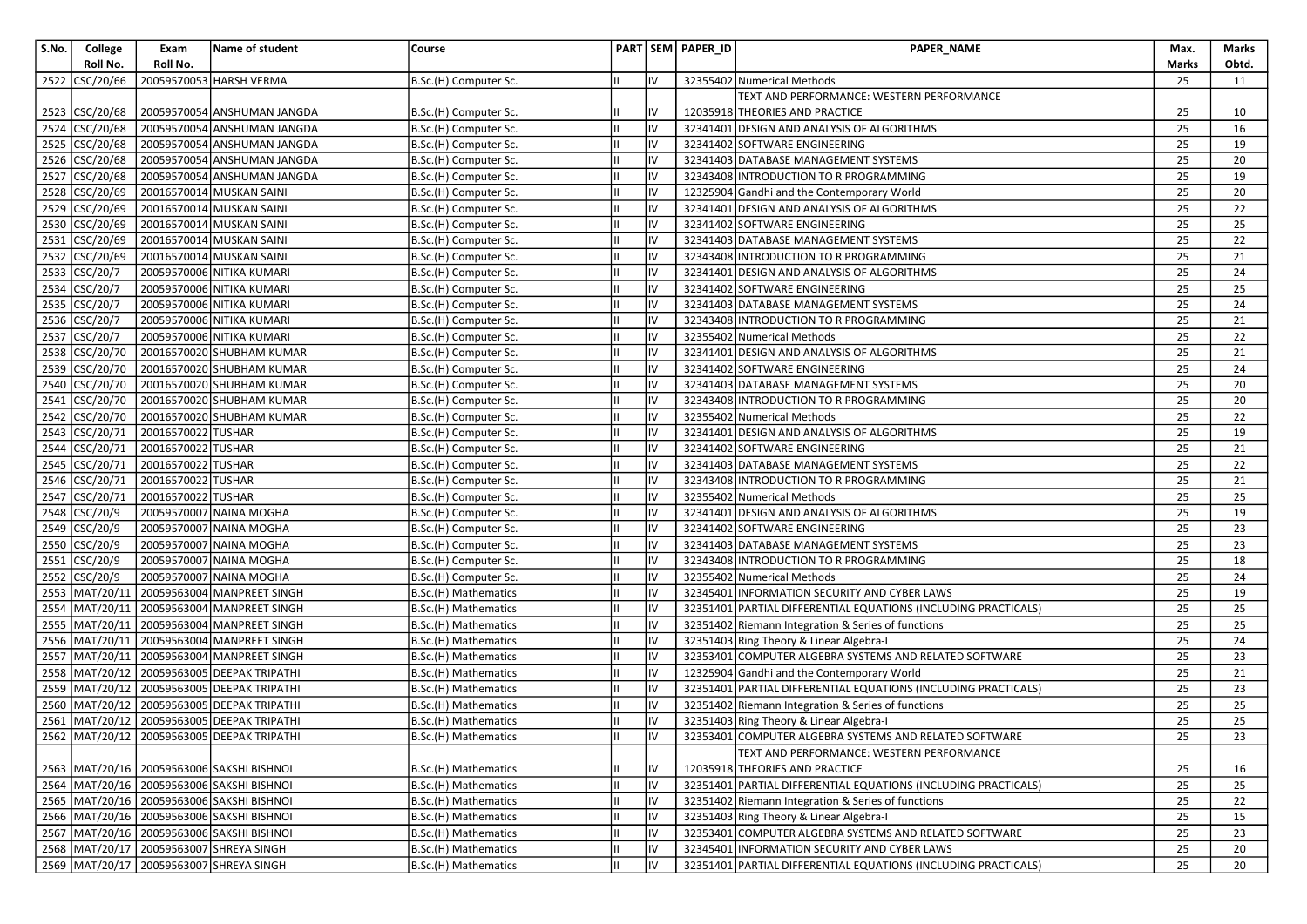| S.No. | College          | Exam                                     | <b>Name of student</b>                        | Course               |    |    | PART SEM PAPER_ID | PAPER_NAME                                                     | Max.  | Marks |
|-------|------------------|------------------------------------------|-----------------------------------------------|----------------------|----|----|-------------------|----------------------------------------------------------------|-------|-------|
|       | Roll No.         | Roll No.                                 |                                               |                      |    |    |                   |                                                                | Marks | Obtd. |
|       | 2570 MAT/20/17   |                                          | 20059563007 SHREYA SINGH                      | B.Sc.(H) Mathematics |    | IV |                   | 32351402 Riemann Integration & Series of functions             | 25    | 19    |
|       | 2571 MAT/20/17   |                                          | 20059563007 SHREYA SINGH                      | B.Sc.(H) Mathematics |    | IV |                   | 32351403 Ring Theory & Linear Algebra-I                        | 25    | 10    |
|       | 2572 MAT/20/17   |                                          | 20059563007 SHREYA SINGH                      | B.Sc.(H) Mathematics |    | IV |                   | 32353401 COMPUTER ALGEBRA SYSTEMS AND RELATED SOFTWARE         | 25    | 18    |
|       |                  | 2573 MAT/20/18 20059563008 AYUSH RAJ     |                                               | B.Sc.(H) Mathematics |    | IV |                   | 12275401 Indian Economy-II OR                                  | 25    | 23    |
|       | 2574   MAT/20/18 | 20059563008 AYUSH RAJ                    |                                               | B.Sc.(H) Mathematics | Iн | IV |                   | 32351401 PARTIAL DIFFERENTIAL EQUATIONS (INCLUDING PRACTICALS) | 25    | 21    |
|       |                  | 2575   MAT/20/18   20059563008 AYUSH RAJ |                                               | B.Sc.(H) Mathematics |    | IV |                   | 32351402 Riemann Integration & Series of functions             | 25    | 25    |
|       |                  | 2576 MAT/20/18 20059563008 AYUSH RAJ     |                                               | B.Sc.(H) Mathematics |    | IV |                   | 32351403 Ring Theory & Linear Algebra-I                        | 25    | 23    |
|       |                  | 2577 MAT/20/18 20059563008 AYUSH RAJ     |                                               | B.Sc.(H) Mathematics |    | IV |                   | 32353401 COMPUTER ALGEBRA SYSTEMS AND RELATED SOFTWARE         | 25    | 20    |
|       |                  |                                          | 2578 MAT/20/19 20059563009 SAATVIK BANSAL     | B.Sc.(H) Mathematics |    | IV |                   | 32345401 INFORMATION SECURITY AND CYBER LAWS                   | 25    | 21    |
|       |                  |                                          | 2579 MAT/20/19 20059563009 SAATVIK BANSAL     | B.Sc.(H) Mathematics |    | IV |                   | 32351401 PARTIAL DIFFERENTIAL EQUATIONS (INCLUDING PRACTICALS) | 25    | 19    |
| 2580  |                  |                                          | MAT/20/19 20059563009 SAATVIK BANSAL          | B.Sc.(H) Mathematics |    | IV |                   | 32351402 Riemann Integration & Series of functions             | 25    | 22    |
| 2581  |                  |                                          | MAT/20/19 20059563009 SAATVIK BANSAL          | B.Sc.(H) Mathematics |    | IV |                   | 32351403 Ring Theory & Linear Algebra-I                        | 25    | 24    |
|       |                  |                                          | 2582 MAT/20/19 20059563009 SAATVIK BANSAL     | B.Sc.(H) Mathematics |    | IV |                   | 32353401 COMPUTER ALGEBRA SYSTEMS AND RELATED SOFTWARE         | 25    | 18    |
|       |                  |                                          | 2583 MAT/20/21 20059563010 LOKESH KUMAR       | B.Sc.(H) Mathematics |    | IV |                   | 12055401 Hindi Ka Veshvik Paridrishye                          | 25    |       |
| 2584  | MAT/20/21        |                                          | 20059563010 LOKESH KUMAR                      | B.Sc.(H) Mathematics |    | IV |                   | 32351401 PARTIAL DIFFERENTIAL EQUATIONS (INCLUDING PRACTICALS) | 25    | 10    |
|       |                  |                                          | 2585 MAT/20/21 20059563010 LOKESH KUMAR       | B.Sc.(H) Mathematics | Iн | IV |                   | 32351402 Riemann Integration & Series of functions             | 25    | 13    |
|       |                  |                                          | 2586 MAT/20/21 20059563010 LOKESH KUMAR       | B.Sc.(H) Mathematics |    | IV |                   | 32351403 Ring Theory & Linear Algebra-I                        | 25    | 0     |
|       |                  |                                          | 2587 MAT/20/21 20059563010 LOKESH KUMAR       | B.Sc.(H) Mathematics |    | IV |                   | 32353401 COMPUTER ALGEBRA SYSTEMS AND RELATED SOFTWARE         | 25    | 0     |
| 2588  |                  |                                          | MAT/20/22 20059563011 MUSKAN RANA             | B.Sc.(H) Mathematics |    | IV |                   | 32345401 INFORMATION SECURITY AND CYBER LAWS                   | 25    | 24    |
|       |                  |                                          | 2589 MAT/20/22 20059563011 MUSKAN RANA        | B.Sc.(H) Mathematics |    | IV |                   | 32351401 PARTIAL DIFFERENTIAL EQUATIONS (INCLUDING PRACTICALS) | 25    | 25    |
|       |                  |                                          | 2590 MAT/20/22 20059563011 MUSKAN RANA        | B.Sc.(H) Mathematics |    | IV |                   | 32351402 Riemann Integration & Series of functions             | 25    | 25    |
|       |                  |                                          | 2591   MAT/20/22   20059563011   MUSKAN RANA  | B.Sc.(H) Mathematics |    | IV |                   | 32351403 Ring Theory & Linear Algebra-I                        | 25    | 24    |
|       | 2592 MAT/20/22   |                                          | 20059563011 MUSKAN RANA                       | B.Sc.(H) Mathematics | Ш  | IV |                   | 32353401 COMPUTER ALGEBRA SYSTEMS AND RELATED SOFTWARE         | 25    | 20    |
|       |                  |                                          |                                               |                      |    |    |                   | TEXT AND PERFORMANCE: WESTERN PERFORMANCE                      |       |       |
|       |                  |                                          | 2593   MAT/20/24   20059563012   RICHA KUMARI | B.Sc.(H) Mathematics |    | IV |                   | 12035918 THEORIES AND PRACTICE                                 | 25    | 16    |
|       |                  |                                          | 2594 MAT/20/24 20059563012 RICHA KUMARI       | B.Sc.(H) Mathematics |    | IV |                   | 32351401 PARTIAL DIFFERENTIAL EQUATIONS (INCLUDING PRACTICALS) | 25    | 22    |
|       |                  |                                          | 2595 MAT/20/24 20059563012 RICHA KUMARI       | B.Sc.(H) Mathematics | Ш  | IV |                   | 32351402 Riemann Integration & Series of functions             | 25    | 24    |
|       |                  |                                          | 2596 MAT/20/24 20059563012 RICHA KUMARI       | B.Sc.(H) Mathematics |    | IV |                   | 32351403 Ring Theory & Linear Algebra-I                        | 25    | 23    |
| 2597  |                  |                                          | MAT/20/24 20059563012 RICHA KUMARI            | B.Sc.(H) Mathematics |    | IV |                   | 32353401 COMPUTER ALGEBRA SYSTEMS AND RELATED SOFTWARE         | 25    | 23    |
| 2598  |                  |                                          | MAT/20/26 20059563013 VISHNU CHOUDHARY        | B.Sc.(H) Mathematics |    | IV |                   | 12325904 Gandhi and the Contemporary World                     | 25    | 21    |
|       |                  |                                          | 2599 MAT/20/26 20059563013 VISHNU CHOUDHARY   | B.Sc.(H) Mathematics |    | IV |                   | 32351401 PARTIAL DIFFERENTIAL EQUATIONS (INCLUDING PRACTICALS) | 25    | 15    |
|       |                  |                                          | 2600 MAT/20/26 20059563013 VISHNU CHOUDHARY   | B.Sc.(H) Mathematics |    | IV |                   | 32351402 Riemann Integration & Series of functions             | 25    | 12    |
|       |                  |                                          | 2601 MAT/20/26 20059563013 VISHNU CHOUDHARY   | B.Sc.(H) Mathematics |    | IV |                   | 32351403 Ring Theory & Linear Algebra-I                        | 25    | 12    |
|       |                  |                                          | 2602 MAT/20/26 20059563013 VISHNU CHOUDHARY   | B.Sc.(H) Mathematics | Iн | IV |                   | 32353401 COMPUTER ALGEBRA SYSTEMS AND RELATED SOFTWARE         | 25    | 14    |
|       |                  |                                          |                                               |                      |    |    |                   | TEXT AND PERFORMANCE: WESTERN PERFORMANCE                      |       |       |
|       |                  |                                          | 2603   MAT/20/30   20059563014   AARJU GODARA | B.Sc.(H) Mathematics |    | IV |                   | 12035918 THEORIES AND PRACTICE                                 | 25    | 16    |
|       |                  |                                          | 2604   MAT/20/30   20059563014   AARJU GODARA | B.Sc.(H) Mathematics |    | IV |                   | 32351401 PARTIAL DIFFERENTIAL EQUATIONS (INCLUDING PRACTICALS) | 25    | 23    |
|       |                  |                                          | 2605 MAT/20/30 20059563014 AARJU GODARA       | B.Sc.(H) Mathematics |    | IV |                   | 32351402 Riemann Integration & Series of functions             | 25    | 24    |
|       |                  |                                          | 2606   MAT/20/30   20059563014 AARJU GODARA   | B.Sc.(H) Mathematics |    | IV |                   | 32351403 Ring Theory & Linear Algebra-I                        | 25    | 15    |
| 2607  | MAT/20/30        |                                          | 20059563014 AARJU GODARA                      | B.Sc.(H) Mathematics |    | IV |                   | 32353401 COMPUTER ALGEBRA SYSTEMS AND RELATED SOFTWARE         | 25    | 23    |
|       |                  | 2608 MAT/20/31 20059563015 HARISH        |                                               | B.Sc.(H) Mathematics | Iн | IV |                   | 12325904 Gandhi and the Contemporary World                     | 25    | 16    |
|       |                  | 2609 MAT/20/31 20059563015 HARISH        |                                               | B.Sc.(H) Mathematics | Ш  |    |                   | 32351401 PARTIAL DIFFERENTIAL EQUATIONS (INCLUDING PRACTICALS) | 25    | 18    |
|       |                  | 2610 MAT/20/31 20059563015 HARISH        |                                               | B.Sc.(H) Mathematics | Iн | IV |                   | 32351402 Riemann Integration & Series of functions             | 25    | 19    |
|       |                  | 2611   MAT/20/31 20059563015   HARISH    |                                               | B.Sc.(H) Mathematics |    | IV |                   | 32351403 Ring Theory & Linear Algebra-I                        | 25    | 10    |
|       |                  | 2612 MAT/20/31 20059563015 HARISH        |                                               | B.Sc.(H) Mathematics |    | IV |                   | 32353401 COMPUTER ALGEBRA SYSTEMS AND RELATED SOFTWARE         | 25    | 18    |
|       |                  | 2613 MAT/20/32 20059563016 MANISHA       |                                               | B.Sc.(H) Mathematics |    | IV |                   | 32345401 INFORMATION SECURITY AND CYBER LAWS                   | 25    | 23    |
|       |                  | 2614 MAT/20/32 20059563016 MANISHA       |                                               | B.Sc.(H) Mathematics |    | IV |                   | 32351401 PARTIAL DIFFERENTIAL EQUATIONS (INCLUDING PRACTICALS) | 25    | 18    |
|       |                  | 2615 MAT/20/32 20059563016 MANISHA       |                                               | B.Sc.(H) Mathematics | IШ | IV |                   | 32351402 Riemann Integration & Series of functions             | 25    | 22    |
|       |                  | 2616 MAT/20/32 20059563016 MANISHA       |                                               | B.Sc.(H) Mathematics |    | IV |                   | 32351403 Ring Theory & Linear Algebra-I                        | 25    | 13    |
|       |                  | 2617 MAT/20/32 20059563016 MANISHA       |                                               | B.Sc.(H) Mathematics |    | IV |                   | 32353401 COMPUTER ALGEBRA SYSTEMS AND RELATED SOFTWARE         | 25    | 18    |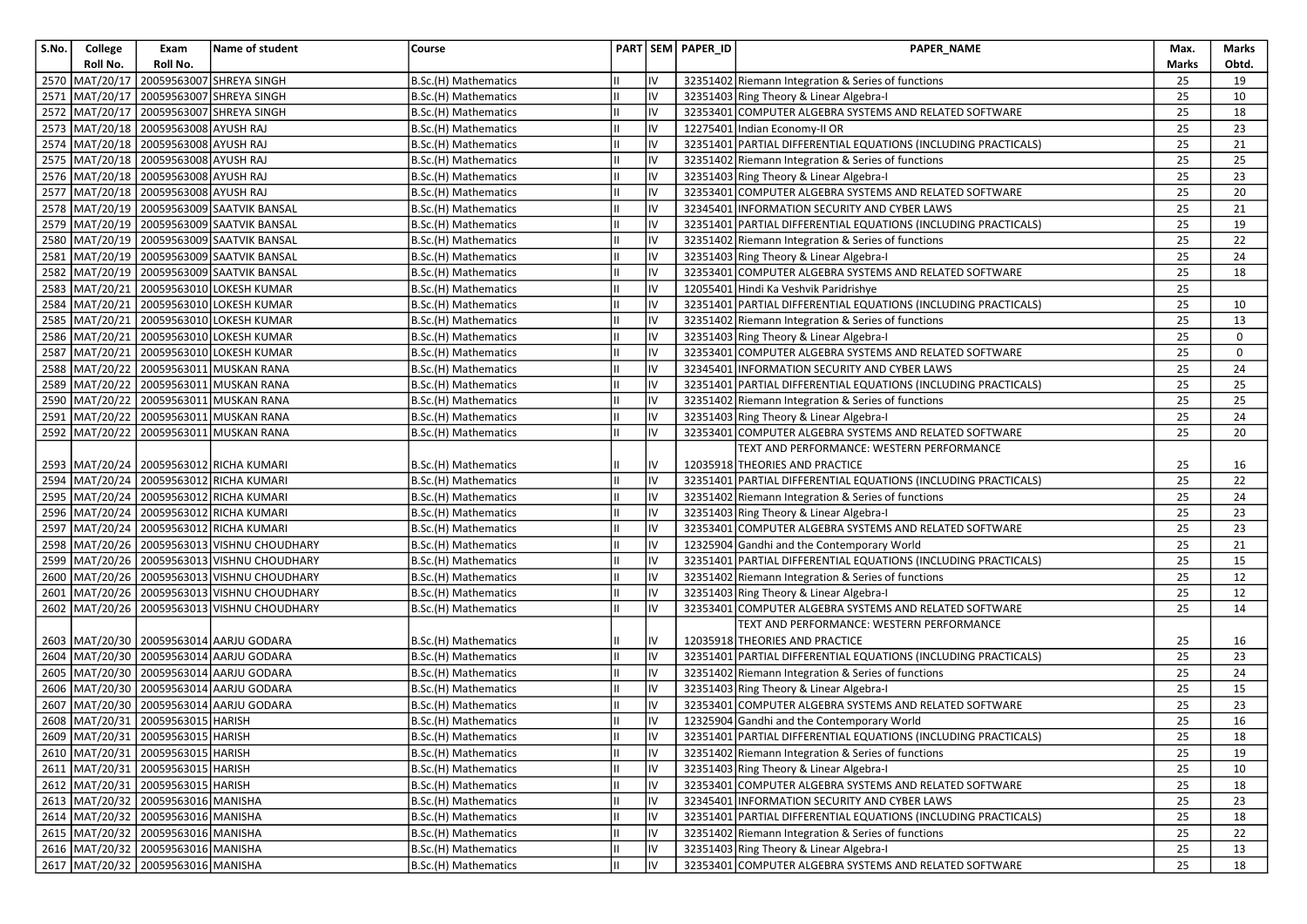| S.No. | College          | Exam                                   | Name of student                                     | Course               |    |    | PART SEM PAPER_ID | PAPER_NAME                                                     | Max.  | Marks           |
|-------|------------------|----------------------------------------|-----------------------------------------------------|----------------------|----|----|-------------------|----------------------------------------------------------------|-------|-----------------|
|       | Roll No.         | Roll No.                               |                                                     |                      |    |    |                   |                                                                | Marks | Obtd.           |
|       | 2618   MAT/20/33 | 20059563017 SAHIL PATEL                |                                                     | B.Sc.(H) Mathematics |    | IV |                   | 32345401 INFORMATION SECURITY AND CYBER LAWS                   | 25    | 23              |
| 2619  | MAT/20/33        | 20059563017 SAHIL PATEL                |                                                     | B.Sc.(H) Mathematics |    | IV |                   | 32351401 PARTIAL DIFFERENTIAL EQUATIONS (INCLUDING PRACTICALS) | 25    | 21              |
|       | 2620 MAT/20/33   | 20059563017 SAHIL PATEL                |                                                     | B.Sc.(H) Mathematics |    | IV |                   | 32351402 Riemann Integration & Series of functions             | 25    | 20              |
| 2621  | MAT/20/33        | 20059563017 SAHIL PATEL                |                                                     | B.Sc.(H) Mathematics |    | IV |                   | 32351403 Ring Theory & Linear Algebra-I                        | 25    | 17              |
|       | 2622   MAT/20/33 | 20059563017 SAHIL PATEL                |                                                     | B.Sc.(H) Mathematics |    | IV |                   | 32353401 COMPUTER ALGEBRA SYSTEMS AND RELATED SOFTWARE         | 25    | 21              |
|       |                  |                                        | 2623   MAT/20/35   20059563018   HARSH RAWAT        | B.Sc.(H) Mathematics |    | IV |                   | 32345401 INFORMATION SECURITY AND CYBER LAWS                   | 25    | 22              |
|       |                  |                                        | 2624 MAT/20/35 20059563018 HARSH RAWAT              | B.Sc.(H) Mathematics |    | IV |                   | 32351401 PARTIAL DIFFERENTIAL EQUATIONS (INCLUDING PRACTICALS) | 25    | 20              |
|       |                  |                                        | 2625 MAT/20/35 20059563018 HARSH RAWAT              | B.Sc.(H) Mathematics |    | IV |                   | 32351402 Riemann Integration & Series of functions             | 25    | 20              |
|       |                  |                                        | 2626   MAT/20/35   20059563018 HARSH RAWAT          | B.Sc.(H) Mathematics |    | IV |                   | 32351403 Ring Theory & Linear Algebra-I                        | 25    | 23              |
|       |                  |                                        | 2627   MAT/20/35   20059563018   HARSH RAWAT        | B.Sc.(H) Mathematics |    | IV |                   | 32353401 COMPUTER ALGEBRA SYSTEMS AND RELATED SOFTWARE         | 25    | 19              |
| 2628  | MAT/20/37        | 20059563019 ISHIKA JAIN                |                                                     | B.Sc.(H) Mathematics |    | IV |                   | 32345401 INFORMATION SECURITY AND CYBER LAWS                   | 25    | 21              |
| 2629  | MAT/20/37        | 20059563019 ISHIKA JAIN                |                                                     | B.Sc.(H) Mathematics |    | IV |                   | 32351401 PARTIAL DIFFERENTIAL EQUATIONS (INCLUDING PRACTICALS) | 25    | 15              |
|       |                  | 2630 MAT/20/37 20059563019 ISHIKA JAIN |                                                     | B.Sc.(H) Mathematics |    | IV |                   | 32351402 Riemann Integration & Series of functions             | 25    | 22              |
|       | 2631 MAT/20/37   | 20059563019 ISHIKA JAIN                |                                                     | B.Sc.(H) Mathematics |    | IV |                   | 32351403 Ring Theory & Linear Algebra-I                        | 25    | 24              |
| 2632  | MAT/20/37        | 20059563019 ISHIKA JAIN                |                                                     | B.Sc.(H) Mathematics |    | IV |                   | 32353401 COMPUTER ALGEBRA SYSTEMS AND RELATED SOFTWARE         | 25    | 20              |
|       |                  |                                        | 2633 MAT/20/38 20059563020 GAURAV KUMAR MEENA       | B.Sc.(H) Mathematics | Iн | IV |                   | 12055401 Hindi Ka Veshvik Paridrishye                          | 25    |                 |
|       |                  |                                        | 2634 MAT/20/38 20059563020 GAURAV KUMAR MEENA       | B.Sc.(H) Mathematics |    | IV |                   | 32351401 PARTIAL DIFFERENTIAL EQUATIONS (INCLUDING PRACTICALS) | 25    | 10              |
|       |                  |                                        | 2635   MAT/20/38   20059563020   GAURAV KUMAR MEENA | B.Sc.(H) Mathematics |    | IV |                   | 32351402 Riemann Integration & Series of functions             | 25    | $\mathbf 0$     |
| 2636  |                  |                                        | MAT/20/38 20059563020 GAURAV KUMAR MEENA            | B.Sc.(H) Mathematics |    | IV |                   | 32351403 Ring Theory & Linear Algebra-I                        | 25    | 0               |
|       |                  |                                        | 2637 MAT/20/38 20059563020 GAURAV KUMAR MEENA       | B.Sc.(H) Mathematics |    | IV |                   | 32353401 COMPUTER ALGEBRA SYSTEMS AND RELATED SOFTWARE         | 25    | $\mathbf 0$     |
|       |                  | 2638 MAT/20/39 20059563021 SNEHA       |                                                     | B.Sc.(H) Mathematics |    | IV |                   | 32345401 INFORMATION SECURITY AND CYBER LAWS                   | 25    | 23              |
| 2639  |                  | MAT/20/39 20059563021 SNEHA            |                                                     | B.Sc.(H) Mathematics |    | IV |                   | 32351401 PARTIAL DIFFERENTIAL EQUATIONS (INCLUDING PRACTICALS) | 25    | 23              |
| 2640  |                  | MAT/20/39 20059563021 SNEHA            |                                                     | B.Sc.(H) Mathematics |    | IV |                   | 32351402 Riemann Integration & Series of functions             | 25    | 23              |
|       |                  | 2641   MAT/20/39   20059563021 SNEHA   |                                                     | B.Sc.(H) Mathematics |    | IV |                   | 32351403 Ring Theory & Linear Algebra-I                        | 25    | 23              |
|       |                  | 2642 MAT/20/39 20059563021 SNEHA       |                                                     | B.Sc.(H) Mathematics |    | IV |                   | 32353401 COMPUTER ALGEBRA SYSTEMS AND RELATED SOFTWARE         | 25    | 18              |
|       |                  |                                        | 2643 MAT/20/40 20059563022 GAUTAM CHANDRA           | B.Sc.(H) Mathematics |    | IV |                   | 32351401 PARTIAL DIFFERENTIAL EQUATIONS (INCLUDING PRACTICALS) | 25    | 10              |
|       |                  |                                        | 2644 MAT/20/40 20059563022 GAUTAM CHANDRA           | B.Sc.(H) Mathematics | Ш  | IV |                   | 32351402 Riemann Integration & Series of functions             | 25    | 15              |
| 2645  |                  |                                        | MAT/20/40   20059563022 GAUTAM CHANDRA              | B.Sc.(H) Mathematics |    | IV |                   | 32351403 Ring Theory & Linear Algebra-I                        | 25    | 16              |
| 2646  |                  |                                        | MAT/20/40 20059563022 GAUTAM CHANDRA                | B.Sc.(H) Mathematics |    | IV |                   | 32353401 COMPUTER ALGEBRA SYSTEMS AND RELATED SOFTWARE         | 25    | 19              |
| 2647  | MAT/20/40        |                                        | 20059563022 GAUTAM CHANDRA                          | B.Sc.(H) Mathematics |    | IV |                   | 61015913 PRODUCTION & OPERATIONS MANAGEMENT                    | 25    | 20              |
|       |                  |                                        | 2648   MAT/20/41   20059563023   ADITI AGGARWAL     | B.Sc.(H) Mathematics |    | IV |                   | 32345401 INFORMATION SECURITY AND CYBER LAWS                   | 25    | 22              |
|       | 2649 MAT/20/41   |                                        | 20059563023 ADITI AGGARWAL                          | B.Sc.(H) Mathematics |    | IV |                   | 32351401 PARTIAL DIFFERENTIAL EQUATIONS (INCLUDING PRACTICALS) | 25    | 10              |
| 2650  | MAT/20/41        |                                        | 20059563023 ADITI AGGARWAL                          | B.Sc.(H) Mathematics |    | IV |                   | 32351402 Riemann Integration & Series of functions             | 25    | 21              |
|       |                  |                                        | 2651   MAT/20/41   20059563023 ADITI AGGARWAL       | B.Sc.(H) Mathematics | IШ | IV |                   | 32351403 Ring Theory & Linear Algebra-I                        | 25    | 13              |
|       | 2652 MAT/20/41   |                                        | 20059563023 ADITI AGGARWAL                          | B.Sc.(H) Mathematics |    | IV |                   | 32353401 COMPUTER ALGEBRA SYSTEMS AND RELATED SOFTWARE         | 25    | 19              |
| 2653  | MAT/20/42        | 20059563024 URJA DEWAN                 |                                                     | B.Sc.(H) Mathematics |    | IV |                   | 22415403 INSURANCE AND RISK MANAGEMENT                         | 25    | 23              |
| 2654  | MAT/20/42        | 20059563024 URJA DEWAN                 |                                                     | B.Sc.(H) Mathematics |    | IV |                   | 32351401 PARTIAL DIFFERENTIAL EQUATIONS (INCLUDING PRACTICALS) | 25    | 15              |
|       | 2655 MAT/20/42   | 20059563024 URJA DEWAN                 |                                                     | B.Sc.(H) Mathematics | Ш  | IV |                   | 32351402 Riemann Integration & Series of functions             | 25    | 15              |
|       |                  | 2656 MAT/20/42 20059563024 URJA DEWAN  |                                                     | B.Sc.(H) Mathematics |    | IV |                   | 32351403 Ring Theory & Linear Algebra-I                        | 25    | 13              |
| 2657  | MAT/20/42        |                                        | 20059563024 URJA DEWAN                              | B.Sc.(H) Mathematics |    | IV | 32353401          | COMPUTER ALGEBRA SYSTEMS AND RELATED SOFTWARE                  | 25    | 18              |
|       |                  |                                        | 2658 MAT/20/44 20059563025 ROSHAN JETHMALANI        | B.Sc.(H) Mathematics | Iн | IV |                   | 32351401 PARTIAL DIFFERENTIAL EQUATIONS (INCLUDING PRACTICALS) | 25    | 15              |
|       |                  |                                        | 2659 MAT/20/44 20059563025 ROSHAN JETHMALANI        | B.Sc.(H) Mathematics | Ш  |    |                   | 32351402 Riemann Integration & Series of functions             | 25    | $\overline{23}$ |
|       |                  |                                        | 2660   MAT/20/44   20059563025   ROSHAN JETHMALANI  | B.Sc.(H) Mathematics | Iн | IV |                   | 32351403 Ring Theory & Linear Algebra-I                        | 25    | 25              |
|       |                  |                                        | 2661 MAT/20/44 20059563025 ROSHAN JETHMALANI        | B.Sc.(H) Mathematics |    | IV |                   | 32353401 COMPUTER ALGEBRA SYSTEMS AND RELATED SOFTWARE         | 25    | 20              |
|       |                  |                                        | 2662 MAT/20/44 20059563025 ROSHAN JETHMALANI        | B.Sc.(H) Mathematics |    | IV |                   | 61015913 PRODUCTION & OPERATIONS MANAGEMENT                    | 25    | 22              |
|       |                  |                                        | 2663 MAT/20/45 20059563026 DHRUV KHANDURI           | B.Sc.(H) Mathematics |    | IV |                   | 32351401 PARTIAL DIFFERENTIAL EQUATIONS (INCLUDING PRACTICALS) | 25    | 10              |
|       |                  |                                        | 2664 MAT/20/45 20059563026 DHRUV KHANDURI           | B.Sc.(H) Mathematics |    | IV |                   | 32351402 Riemann Integration & Series of functions             | 25    | 17              |
|       |                  |                                        | 2665 MAT/20/45 20059563026 DHRUV KHANDURI           | B.Sc.(H) Mathematics |    | IV |                   | 32351403 Ring Theory & Linear Algebra-I                        | 25    | 23              |
|       |                  |                                        | 2666 MAT/20/45 20059563026 DHRUV KHANDURI           | B.Sc.(H) Mathematics |    | IV |                   | 32353401 COMPUTER ALGEBRA SYSTEMS AND RELATED SOFTWARE         | 25    | 20              |
|       |                  |                                        | 2667 MAT/20/45 20059563026 DHRUV KHANDURI           | B.Sc.(H) Mathematics |    | IV |                   | 61015913 PRODUCTION & OPERATIONS MANAGEMENT                    | 25    | 21              |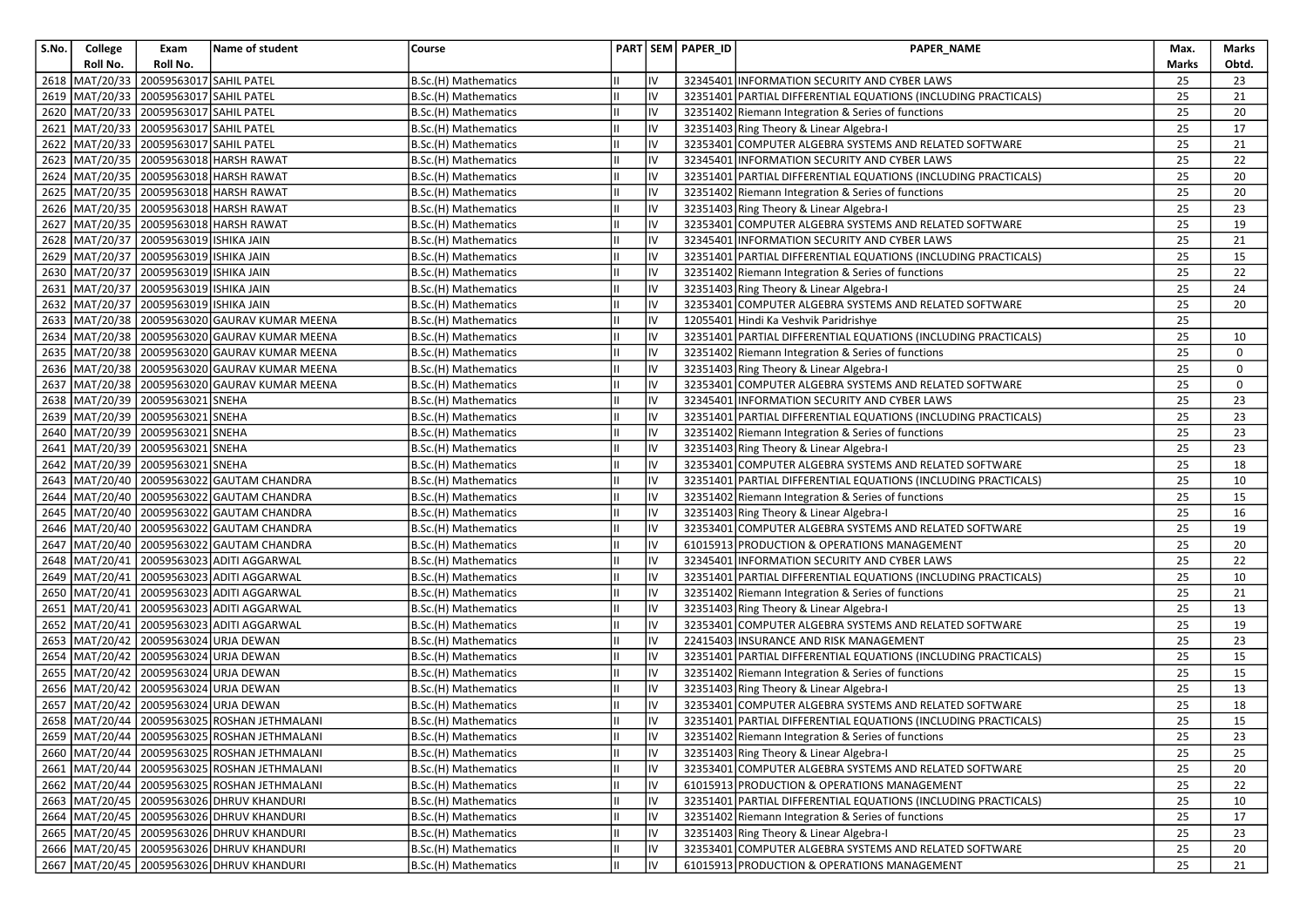| Roll No.<br>Roll No.<br>Marks<br>2668<br>20059563027 ASHUTOSH BHATIA<br>MAT/20/46<br>B.Sc.(H) Mathematics<br>32345401 INFORMATION SECURITY AND CYBER LAWS<br>25<br>IV<br>2669 MAT/20/46 20059563027 ASHUTOSH BHATIA<br>IV<br>25<br>32351401 PARTIAL DIFFERENTIAL EQUATIONS (INCLUDING PRACTICALS)<br>B.Sc.(H) Mathematics<br>Ш<br>2670   MAT/20/46   20059563027 ASHUTOSH BHATIA<br>IV<br>25<br>B.Sc.(H) Mathematics<br>32351402 Riemann Integration & Series of functions<br>MAT/20/46 20059563027 ASHUTOSH BHATIA<br>IV<br>25<br>2671<br>B.Sc.(H) Mathematics<br>32351403 Ring Theory & Linear Algebra-I<br>2672 MAT/20/46 20059563027 ASHUTOSH BHATIA<br>IV<br>25<br>32353401 COMPUTER ALGEBRA SYSTEMS AND RELATED SOFTWARE<br>B.Sc.(H) Mathematics<br>2673 MAT/20/49 20059563028 MOHIT YADAV<br>25<br>IV<br>12325904 Gandhi and the Contemporary World<br>B.Sc.(H) Mathematics<br>2674 MAT/20/49 20059563028 MOHIT YADAV<br>IV<br>25<br>32351401 PARTIAL DIFFERENTIAL EQUATIONS (INCLUDING PRACTICALS)<br>B.Sc.(H) Mathematics<br>2675 MAT/20/49 20059563028 MOHIT YADAV<br>IV<br>25<br>B.Sc.(H) Mathematics<br>32351402 Riemann Integration & Series of functions<br>IV<br>25<br>2676 MAT/20/49 20059563028 MOHIT YADAV<br>32351403 Ring Theory & Linear Algebra-I<br>B.Sc.(H) Mathematics<br>25<br>2677   MAT/20/49   20059563028   MOHIT YADAV<br>32353401 COMPUTER ALGEBRA SYSTEMS AND RELATED SOFTWARE<br>B.Sc.(H) Mathematics<br>IV<br>2678 MAT/20/50 20059563029 RAJ SINGH<br>32345401 INFORMATION SECURITY AND CYBER LAWS<br>B.Sc.(H) Mathematics<br>IV<br>25<br>2679   MAT/20/50   20059563029   RAJ SINGH<br>B.Sc.(H) Mathematics<br>IV<br>32351401 PARTIAL DIFFERENTIAL EQUATIONS (INCLUDING PRACTICALS)<br>25<br>2680 MAT/20/50 20059563029 RAJ SINGH<br>IV<br>25<br>B.Sc.(H) Mathematics<br>32351402 Riemann Integration & Series of functions<br>2681   MAT/20/50   20059563029 RAJ SINGH<br>25<br>B.Sc.(H) Mathematics<br>IV<br>32351403 Ring Theory & Linear Algebra-I<br>2682 MAT/20/50 20059563029 RAJ SINGH<br>IV<br>25<br>B.Sc.(H) Mathematics<br>32353401 COMPUTER ALGEBRA SYSTEMS AND RELATED SOFTWARE<br>IV<br>25<br>2683   MAT/20/52   20059563030 AYUSH KUMAR GAUTAM<br>22415403 INSURANCE AND RISK MANAGEMENT<br>B.Sc.(H) Mathematics<br>MAT/20/52 20059563030 AYUSH KUMAR GAUTAM<br>25<br>2684<br>B.Sc.(H) Mathematics<br>IV<br>32351401 PARTIAL DIFFERENTIAL EQUATIONS (INCLUDING PRACTICALS)<br>IV<br>25<br>MAT/20/52<br>20059563030 AYUSH KUMAR GAUTAM<br>B.Sc.(H) Mathematics<br>32351402 Riemann Integration & Series of functions<br>2685<br>20059563030 AYUSH KUMAR GAUTAM<br>25<br>2686<br>MAT/20/52<br>B.Sc.(H) Mathematics<br>IV<br>32351403 Ring Theory & Linear Algebra-I<br>IV<br>25<br>2687 MAT/20/52<br>20059563030 AYUSH KUMAR GAUTAM<br>32353401 COMPUTER ALGEBRA SYSTEMS AND RELATED SOFTWARE<br>B.Sc.(H) Mathematics<br>2688 MAT/20/53 20059563031 GARIMA JAIN<br>25<br>B.Sc.(H) Mathematics<br>IV<br>32345401 INFORMATION SECURITY AND CYBER LAWS<br>MAT/20/53 20059563031 GARIMA JAIN<br>IV<br>25<br>2689<br>B.Sc.(H) Mathematics<br>32351401 PARTIAL DIFFERENTIAL EQUATIONS (INCLUDING PRACTICALS)<br>2690 MAT/20/53 20059563031 GARIMA JAIN<br>IV<br>25<br>32351402 Riemann Integration & Series of functions<br>B.Sc.(H) Mathematics<br>25<br>2691   MAT/20/53   20059563031   GARIMA JAIN<br>B.Sc.(H) Mathematics<br>IV<br>32351403 Ring Theory & Linear Algebra-I<br>MAT/20/53 20059563031 GARIMA JAIN<br>25<br>IV<br>32353401 COMPUTER ALGEBRA SYSTEMS AND RELATED SOFTWARE<br>2692<br>B.Sc.(H) Mathematics<br>2693<br>20059563037 SHASHIKANT YADAV<br>IV<br>25<br>MAT/20/55<br>B.Sc.(H) Mathematics<br>12275401 Indian Economy-II OR<br>IV<br>25<br>2694   MAT/20/55   20059563037 SHASHIKANT YADAV<br>32351401 PARTIAL DIFFERENTIAL EQUATIONS (INCLUDING PRACTICALS)<br>B.Sc.(H) Mathematics<br>MAT/20/55 20059563037 SHASHIKANT YADAV<br>32351402 Riemann Integration & Series of functions<br>25<br>2695<br>B.Sc.(H) Mathematics<br>IV<br>IV<br>MAT/20/55 20059563037 SHASHIKANT YADAV<br>B.Sc.(H) Mathematics<br>32351403 Ring Theory & Linear Algebra-I<br>25<br>2696<br>20059563037 SHASHIKANT YADAV<br>IV<br>2697<br>MAT/20/55<br>B.Sc.(H) Mathematics<br>32353401 COMPUTER ALGEBRA SYSTEMS AND RELATED SOFTWARE<br>25<br>IV<br>25<br>2698   MAT/20/58   20059563039 SONU KUMAR BHASKAR<br>B.Sc.(H) Mathematics<br>12315406 INEQUALITY AND DIFFERENCE (NC)<br>2699 MAT/20/58 20059563039 SONU KUMAR BHASKAR<br>IV<br>25<br>32351401 PARTIAL DIFFERENTIAL EQUATIONS (INCLUDING PRACTICALS)<br>B.Sc.(H) Mathematics<br>2700 MAT/20/58 20059563039 SONU KUMAR BHASKAR<br>25<br>B.Sc.(H) Mathematics<br>IV<br>32351402 Riemann Integration & Series of functions<br>MAT/20/58 20059563039 SONU KUMAR BHASKAR<br>IV<br>25<br>2701<br>32351403 Ring Theory & Linear Algebra-I<br>B.Sc.(H) Mathematics<br>25<br>2702 MAT/20/58 20059563039 SONU KUMAR BHASKAR<br>32353401 COMPUTER ALGEBRA SYSTEMS AND RELATED SOFTWARE<br>B.Sc.(H) Mathematics<br>IV |       |
|------------------------------------------------------------------------------------------------------------------------------------------------------------------------------------------------------------------------------------------------------------------------------------------------------------------------------------------------------------------------------------------------------------------------------------------------------------------------------------------------------------------------------------------------------------------------------------------------------------------------------------------------------------------------------------------------------------------------------------------------------------------------------------------------------------------------------------------------------------------------------------------------------------------------------------------------------------------------------------------------------------------------------------------------------------------------------------------------------------------------------------------------------------------------------------------------------------------------------------------------------------------------------------------------------------------------------------------------------------------------------------------------------------------------------------------------------------------------------------------------------------------------------------------------------------------------------------------------------------------------------------------------------------------------------------------------------------------------------------------------------------------------------------------------------------------------------------------------------------------------------------------------------------------------------------------------------------------------------------------------------------------------------------------------------------------------------------------------------------------------------------------------------------------------------------------------------------------------------------------------------------------------------------------------------------------------------------------------------------------------------------------------------------------------------------------------------------------------------------------------------------------------------------------------------------------------------------------------------------------------------------------------------------------------------------------------------------------------------------------------------------------------------------------------------------------------------------------------------------------------------------------------------------------------------------------------------------------------------------------------------------------------------------------------------------------------------------------------------------------------------------------------------------------------------------------------------------------------------------------------------------------------------------------------------------------------------------------------------------------------------------------------------------------------------------------------------------------------------------------------------------------------------------------------------------------------------------------------------------------------------------------------------------------------------------------------------------------------------------------------------------------------------------------------------------------------------------------------------------------------------------------------------------------------------------------------------------------------------------------------------------------------------------------------------------------------------------------------------------------------------------------------------------------------------------------------------------------------------------------------------------------------------------------------------------------------------------------------------------------------------------------------------------------------------------------------------------------------------------------------------------------------------------------------------------------------------------------------------------------------------------------------------------------------------------------------------------------------------------------------------------------------------------------------------------------------------------------------------------------------------------------------------------------------------------------------------------------------------------------------------------------|-------|
|                                                                                                                                                                                                                                                                                                                                                                                                                                                                                                                                                                                                                                                                                                                                                                                                                                                                                                                                                                                                                                                                                                                                                                                                                                                                                                                                                                                                                                                                                                                                                                                                                                                                                                                                                                                                                                                                                                                                                                                                                                                                                                                                                                                                                                                                                                                                                                                                                                                                                                                                                                                                                                                                                                                                                                                                                                                                                                                                                                                                                                                                                                                                                                                                                                                                                                                                                                                                                                                                                                                                                                                                                                                                                                                                                                                                                                                                                                                                                                                                                                                                                                                                                                                                                                                                                                                                                                                                                                                                                                                                                                                                                                                                                                                                                                                                                                                                                                                                                                                                                  | Obtd. |
|                                                                                                                                                                                                                                                                                                                                                                                                                                                                                                                                                                                                                                                                                                                                                                                                                                                                                                                                                                                                                                                                                                                                                                                                                                                                                                                                                                                                                                                                                                                                                                                                                                                                                                                                                                                                                                                                                                                                                                                                                                                                                                                                                                                                                                                                                                                                                                                                                                                                                                                                                                                                                                                                                                                                                                                                                                                                                                                                                                                                                                                                                                                                                                                                                                                                                                                                                                                                                                                                                                                                                                                                                                                                                                                                                                                                                                                                                                                                                                                                                                                                                                                                                                                                                                                                                                                                                                                                                                                                                                                                                                                                                                                                                                                                                                                                                                                                                                                                                                                                                  | 21    |
|                                                                                                                                                                                                                                                                                                                                                                                                                                                                                                                                                                                                                                                                                                                                                                                                                                                                                                                                                                                                                                                                                                                                                                                                                                                                                                                                                                                                                                                                                                                                                                                                                                                                                                                                                                                                                                                                                                                                                                                                                                                                                                                                                                                                                                                                                                                                                                                                                                                                                                                                                                                                                                                                                                                                                                                                                                                                                                                                                                                                                                                                                                                                                                                                                                                                                                                                                                                                                                                                                                                                                                                                                                                                                                                                                                                                                                                                                                                                                                                                                                                                                                                                                                                                                                                                                                                                                                                                                                                                                                                                                                                                                                                                                                                                                                                                                                                                                                                                                                                                                  | 10    |
|                                                                                                                                                                                                                                                                                                                                                                                                                                                                                                                                                                                                                                                                                                                                                                                                                                                                                                                                                                                                                                                                                                                                                                                                                                                                                                                                                                                                                                                                                                                                                                                                                                                                                                                                                                                                                                                                                                                                                                                                                                                                                                                                                                                                                                                                                                                                                                                                                                                                                                                                                                                                                                                                                                                                                                                                                                                                                                                                                                                                                                                                                                                                                                                                                                                                                                                                                                                                                                                                                                                                                                                                                                                                                                                                                                                                                                                                                                                                                                                                                                                                                                                                                                                                                                                                                                                                                                                                                                                                                                                                                                                                                                                                                                                                                                                                                                                                                                                                                                                                                  | 21    |
|                                                                                                                                                                                                                                                                                                                                                                                                                                                                                                                                                                                                                                                                                                                                                                                                                                                                                                                                                                                                                                                                                                                                                                                                                                                                                                                                                                                                                                                                                                                                                                                                                                                                                                                                                                                                                                                                                                                                                                                                                                                                                                                                                                                                                                                                                                                                                                                                                                                                                                                                                                                                                                                                                                                                                                                                                                                                                                                                                                                                                                                                                                                                                                                                                                                                                                                                                                                                                                                                                                                                                                                                                                                                                                                                                                                                                                                                                                                                                                                                                                                                                                                                                                                                                                                                                                                                                                                                                                                                                                                                                                                                                                                                                                                                                                                                                                                                                                                                                                                                                  | 23    |
|                                                                                                                                                                                                                                                                                                                                                                                                                                                                                                                                                                                                                                                                                                                                                                                                                                                                                                                                                                                                                                                                                                                                                                                                                                                                                                                                                                                                                                                                                                                                                                                                                                                                                                                                                                                                                                                                                                                                                                                                                                                                                                                                                                                                                                                                                                                                                                                                                                                                                                                                                                                                                                                                                                                                                                                                                                                                                                                                                                                                                                                                                                                                                                                                                                                                                                                                                                                                                                                                                                                                                                                                                                                                                                                                                                                                                                                                                                                                                                                                                                                                                                                                                                                                                                                                                                                                                                                                                                                                                                                                                                                                                                                                                                                                                                                                                                                                                                                                                                                                                  | 15    |
|                                                                                                                                                                                                                                                                                                                                                                                                                                                                                                                                                                                                                                                                                                                                                                                                                                                                                                                                                                                                                                                                                                                                                                                                                                                                                                                                                                                                                                                                                                                                                                                                                                                                                                                                                                                                                                                                                                                                                                                                                                                                                                                                                                                                                                                                                                                                                                                                                                                                                                                                                                                                                                                                                                                                                                                                                                                                                                                                                                                                                                                                                                                                                                                                                                                                                                                                                                                                                                                                                                                                                                                                                                                                                                                                                                                                                                                                                                                                                                                                                                                                                                                                                                                                                                                                                                                                                                                                                                                                                                                                                                                                                                                                                                                                                                                                                                                                                                                                                                                                                  | 17    |
|                                                                                                                                                                                                                                                                                                                                                                                                                                                                                                                                                                                                                                                                                                                                                                                                                                                                                                                                                                                                                                                                                                                                                                                                                                                                                                                                                                                                                                                                                                                                                                                                                                                                                                                                                                                                                                                                                                                                                                                                                                                                                                                                                                                                                                                                                                                                                                                                                                                                                                                                                                                                                                                                                                                                                                                                                                                                                                                                                                                                                                                                                                                                                                                                                                                                                                                                                                                                                                                                                                                                                                                                                                                                                                                                                                                                                                                                                                                                                                                                                                                                                                                                                                                                                                                                                                                                                                                                                                                                                                                                                                                                                                                                                                                                                                                                                                                                                                                                                                                                                  | 21    |
|                                                                                                                                                                                                                                                                                                                                                                                                                                                                                                                                                                                                                                                                                                                                                                                                                                                                                                                                                                                                                                                                                                                                                                                                                                                                                                                                                                                                                                                                                                                                                                                                                                                                                                                                                                                                                                                                                                                                                                                                                                                                                                                                                                                                                                                                                                                                                                                                                                                                                                                                                                                                                                                                                                                                                                                                                                                                                                                                                                                                                                                                                                                                                                                                                                                                                                                                                                                                                                                                                                                                                                                                                                                                                                                                                                                                                                                                                                                                                                                                                                                                                                                                                                                                                                                                                                                                                                                                                                                                                                                                                                                                                                                                                                                                                                                                                                                                                                                                                                                                                  | 22    |
|                                                                                                                                                                                                                                                                                                                                                                                                                                                                                                                                                                                                                                                                                                                                                                                                                                                                                                                                                                                                                                                                                                                                                                                                                                                                                                                                                                                                                                                                                                                                                                                                                                                                                                                                                                                                                                                                                                                                                                                                                                                                                                                                                                                                                                                                                                                                                                                                                                                                                                                                                                                                                                                                                                                                                                                                                                                                                                                                                                                                                                                                                                                                                                                                                                                                                                                                                                                                                                                                                                                                                                                                                                                                                                                                                                                                                                                                                                                                                                                                                                                                                                                                                                                                                                                                                                                                                                                                                                                                                                                                                                                                                                                                                                                                                                                                                                                                                                                                                                                                                  | 16    |
|                                                                                                                                                                                                                                                                                                                                                                                                                                                                                                                                                                                                                                                                                                                                                                                                                                                                                                                                                                                                                                                                                                                                                                                                                                                                                                                                                                                                                                                                                                                                                                                                                                                                                                                                                                                                                                                                                                                                                                                                                                                                                                                                                                                                                                                                                                                                                                                                                                                                                                                                                                                                                                                                                                                                                                                                                                                                                                                                                                                                                                                                                                                                                                                                                                                                                                                                                                                                                                                                                                                                                                                                                                                                                                                                                                                                                                                                                                                                                                                                                                                                                                                                                                                                                                                                                                                                                                                                                                                                                                                                                                                                                                                                                                                                                                                                                                                                                                                                                                                                                  | 14    |
|                                                                                                                                                                                                                                                                                                                                                                                                                                                                                                                                                                                                                                                                                                                                                                                                                                                                                                                                                                                                                                                                                                                                                                                                                                                                                                                                                                                                                                                                                                                                                                                                                                                                                                                                                                                                                                                                                                                                                                                                                                                                                                                                                                                                                                                                                                                                                                                                                                                                                                                                                                                                                                                                                                                                                                                                                                                                                                                                                                                                                                                                                                                                                                                                                                                                                                                                                                                                                                                                                                                                                                                                                                                                                                                                                                                                                                                                                                                                                                                                                                                                                                                                                                                                                                                                                                                                                                                                                                                                                                                                                                                                                                                                                                                                                                                                                                                                                                                                                                                                                  | 18    |
|                                                                                                                                                                                                                                                                                                                                                                                                                                                                                                                                                                                                                                                                                                                                                                                                                                                                                                                                                                                                                                                                                                                                                                                                                                                                                                                                                                                                                                                                                                                                                                                                                                                                                                                                                                                                                                                                                                                                                                                                                                                                                                                                                                                                                                                                                                                                                                                                                                                                                                                                                                                                                                                                                                                                                                                                                                                                                                                                                                                                                                                                                                                                                                                                                                                                                                                                                                                                                                                                                                                                                                                                                                                                                                                                                                                                                                                                                                                                                                                                                                                                                                                                                                                                                                                                                                                                                                                                                                                                                                                                                                                                                                                                                                                                                                                                                                                                                                                                                                                                                  | 21    |
|                                                                                                                                                                                                                                                                                                                                                                                                                                                                                                                                                                                                                                                                                                                                                                                                                                                                                                                                                                                                                                                                                                                                                                                                                                                                                                                                                                                                                                                                                                                                                                                                                                                                                                                                                                                                                                                                                                                                                                                                                                                                                                                                                                                                                                                                                                                                                                                                                                                                                                                                                                                                                                                                                                                                                                                                                                                                                                                                                                                                                                                                                                                                                                                                                                                                                                                                                                                                                                                                                                                                                                                                                                                                                                                                                                                                                                                                                                                                                                                                                                                                                                                                                                                                                                                                                                                                                                                                                                                                                                                                                                                                                                                                                                                                                                                                                                                                                                                                                                                                                  | 17    |
|                                                                                                                                                                                                                                                                                                                                                                                                                                                                                                                                                                                                                                                                                                                                                                                                                                                                                                                                                                                                                                                                                                                                                                                                                                                                                                                                                                                                                                                                                                                                                                                                                                                                                                                                                                                                                                                                                                                                                                                                                                                                                                                                                                                                                                                                                                                                                                                                                                                                                                                                                                                                                                                                                                                                                                                                                                                                                                                                                                                                                                                                                                                                                                                                                                                                                                                                                                                                                                                                                                                                                                                                                                                                                                                                                                                                                                                                                                                                                                                                                                                                                                                                                                                                                                                                                                                                                                                                                                                                                                                                                                                                                                                                                                                                                                                                                                                                                                                                                                                                                  | 23    |
|                                                                                                                                                                                                                                                                                                                                                                                                                                                                                                                                                                                                                                                                                                                                                                                                                                                                                                                                                                                                                                                                                                                                                                                                                                                                                                                                                                                                                                                                                                                                                                                                                                                                                                                                                                                                                                                                                                                                                                                                                                                                                                                                                                                                                                                                                                                                                                                                                                                                                                                                                                                                                                                                                                                                                                                                                                                                                                                                                                                                                                                                                                                                                                                                                                                                                                                                                                                                                                                                                                                                                                                                                                                                                                                                                                                                                                                                                                                                                                                                                                                                                                                                                                                                                                                                                                                                                                                                                                                                                                                                                                                                                                                                                                                                                                                                                                                                                                                                                                                                                  | 11    |
|                                                                                                                                                                                                                                                                                                                                                                                                                                                                                                                                                                                                                                                                                                                                                                                                                                                                                                                                                                                                                                                                                                                                                                                                                                                                                                                                                                                                                                                                                                                                                                                                                                                                                                                                                                                                                                                                                                                                                                                                                                                                                                                                                                                                                                                                                                                                                                                                                                                                                                                                                                                                                                                                                                                                                                                                                                                                                                                                                                                                                                                                                                                                                                                                                                                                                                                                                                                                                                                                                                                                                                                                                                                                                                                                                                                                                                                                                                                                                                                                                                                                                                                                                                                                                                                                                                                                                                                                                                                                                                                                                                                                                                                                                                                                                                                                                                                                                                                                                                                                                  | 22    |
|                                                                                                                                                                                                                                                                                                                                                                                                                                                                                                                                                                                                                                                                                                                                                                                                                                                                                                                                                                                                                                                                                                                                                                                                                                                                                                                                                                                                                                                                                                                                                                                                                                                                                                                                                                                                                                                                                                                                                                                                                                                                                                                                                                                                                                                                                                                                                                                                                                                                                                                                                                                                                                                                                                                                                                                                                                                                                                                                                                                                                                                                                                                                                                                                                                                                                                                                                                                                                                                                                                                                                                                                                                                                                                                                                                                                                                                                                                                                                                                                                                                                                                                                                                                                                                                                                                                                                                                                                                                                                                                                                                                                                                                                                                                                                                                                                                                                                                                                                                                                                  | 10    |
|                                                                                                                                                                                                                                                                                                                                                                                                                                                                                                                                                                                                                                                                                                                                                                                                                                                                                                                                                                                                                                                                                                                                                                                                                                                                                                                                                                                                                                                                                                                                                                                                                                                                                                                                                                                                                                                                                                                                                                                                                                                                                                                                                                                                                                                                                                                                                                                                                                                                                                                                                                                                                                                                                                                                                                                                                                                                                                                                                                                                                                                                                                                                                                                                                                                                                                                                                                                                                                                                                                                                                                                                                                                                                                                                                                                                                                                                                                                                                                                                                                                                                                                                                                                                                                                                                                                                                                                                                                                                                                                                                                                                                                                                                                                                                                                                                                                                                                                                                                                                                  | 10    |
|                                                                                                                                                                                                                                                                                                                                                                                                                                                                                                                                                                                                                                                                                                                                                                                                                                                                                                                                                                                                                                                                                                                                                                                                                                                                                                                                                                                                                                                                                                                                                                                                                                                                                                                                                                                                                                                                                                                                                                                                                                                                                                                                                                                                                                                                                                                                                                                                                                                                                                                                                                                                                                                                                                                                                                                                                                                                                                                                                                                                                                                                                                                                                                                                                                                                                                                                                                                                                                                                                                                                                                                                                                                                                                                                                                                                                                                                                                                                                                                                                                                                                                                                                                                                                                                                                                                                                                                                                                                                                                                                                                                                                                                                                                                                                                                                                                                                                                                                                                                                                  | 10    |
|                                                                                                                                                                                                                                                                                                                                                                                                                                                                                                                                                                                                                                                                                                                                                                                                                                                                                                                                                                                                                                                                                                                                                                                                                                                                                                                                                                                                                                                                                                                                                                                                                                                                                                                                                                                                                                                                                                                                                                                                                                                                                                                                                                                                                                                                                                                                                                                                                                                                                                                                                                                                                                                                                                                                                                                                                                                                                                                                                                                                                                                                                                                                                                                                                                                                                                                                                                                                                                                                                                                                                                                                                                                                                                                                                                                                                                                                                                                                                                                                                                                                                                                                                                                                                                                                                                                                                                                                                                                                                                                                                                                                                                                                                                                                                                                                                                                                                                                                                                                                                  | 11    |
|                                                                                                                                                                                                                                                                                                                                                                                                                                                                                                                                                                                                                                                                                                                                                                                                                                                                                                                                                                                                                                                                                                                                                                                                                                                                                                                                                                                                                                                                                                                                                                                                                                                                                                                                                                                                                                                                                                                                                                                                                                                                                                                                                                                                                                                                                                                                                                                                                                                                                                                                                                                                                                                                                                                                                                                                                                                                                                                                                                                                                                                                                                                                                                                                                                                                                                                                                                                                                                                                                                                                                                                                                                                                                                                                                                                                                                                                                                                                                                                                                                                                                                                                                                                                                                                                                                                                                                                                                                                                                                                                                                                                                                                                                                                                                                                                                                                                                                                                                                                                                  | 24    |
|                                                                                                                                                                                                                                                                                                                                                                                                                                                                                                                                                                                                                                                                                                                                                                                                                                                                                                                                                                                                                                                                                                                                                                                                                                                                                                                                                                                                                                                                                                                                                                                                                                                                                                                                                                                                                                                                                                                                                                                                                                                                                                                                                                                                                                                                                                                                                                                                                                                                                                                                                                                                                                                                                                                                                                                                                                                                                                                                                                                                                                                                                                                                                                                                                                                                                                                                                                                                                                                                                                                                                                                                                                                                                                                                                                                                                                                                                                                                                                                                                                                                                                                                                                                                                                                                                                                                                                                                                                                                                                                                                                                                                                                                                                                                                                                                                                                                                                                                                                                                                  | 25    |
|                                                                                                                                                                                                                                                                                                                                                                                                                                                                                                                                                                                                                                                                                                                                                                                                                                                                                                                                                                                                                                                                                                                                                                                                                                                                                                                                                                                                                                                                                                                                                                                                                                                                                                                                                                                                                                                                                                                                                                                                                                                                                                                                                                                                                                                                                                                                                                                                                                                                                                                                                                                                                                                                                                                                                                                                                                                                                                                                                                                                                                                                                                                                                                                                                                                                                                                                                                                                                                                                                                                                                                                                                                                                                                                                                                                                                                                                                                                                                                                                                                                                                                                                                                                                                                                                                                                                                                                                                                                                                                                                                                                                                                                                                                                                                                                                                                                                                                                                                                                                                  | 25    |
|                                                                                                                                                                                                                                                                                                                                                                                                                                                                                                                                                                                                                                                                                                                                                                                                                                                                                                                                                                                                                                                                                                                                                                                                                                                                                                                                                                                                                                                                                                                                                                                                                                                                                                                                                                                                                                                                                                                                                                                                                                                                                                                                                                                                                                                                                                                                                                                                                                                                                                                                                                                                                                                                                                                                                                                                                                                                                                                                                                                                                                                                                                                                                                                                                                                                                                                                                                                                                                                                                                                                                                                                                                                                                                                                                                                                                                                                                                                                                                                                                                                                                                                                                                                                                                                                                                                                                                                                                                                                                                                                                                                                                                                                                                                                                                                                                                                                                                                                                                                                                  | 24    |
|                                                                                                                                                                                                                                                                                                                                                                                                                                                                                                                                                                                                                                                                                                                                                                                                                                                                                                                                                                                                                                                                                                                                                                                                                                                                                                                                                                                                                                                                                                                                                                                                                                                                                                                                                                                                                                                                                                                                                                                                                                                                                                                                                                                                                                                                                                                                                                                                                                                                                                                                                                                                                                                                                                                                                                                                                                                                                                                                                                                                                                                                                                                                                                                                                                                                                                                                                                                                                                                                                                                                                                                                                                                                                                                                                                                                                                                                                                                                                                                                                                                                                                                                                                                                                                                                                                                                                                                                                                                                                                                                                                                                                                                                                                                                                                                                                                                                                                                                                                                                                  | 23    |
|                                                                                                                                                                                                                                                                                                                                                                                                                                                                                                                                                                                                                                                                                                                                                                                                                                                                                                                                                                                                                                                                                                                                                                                                                                                                                                                                                                                                                                                                                                                                                                                                                                                                                                                                                                                                                                                                                                                                                                                                                                                                                                                                                                                                                                                                                                                                                                                                                                                                                                                                                                                                                                                                                                                                                                                                                                                                                                                                                                                                                                                                                                                                                                                                                                                                                                                                                                                                                                                                                                                                                                                                                                                                                                                                                                                                                                                                                                                                                                                                                                                                                                                                                                                                                                                                                                                                                                                                                                                                                                                                                                                                                                                                                                                                                                                                                                                                                                                                                                                                                  | 16    |
|                                                                                                                                                                                                                                                                                                                                                                                                                                                                                                                                                                                                                                                                                                                                                                                                                                                                                                                                                                                                                                                                                                                                                                                                                                                                                                                                                                                                                                                                                                                                                                                                                                                                                                                                                                                                                                                                                                                                                                                                                                                                                                                                                                                                                                                                                                                                                                                                                                                                                                                                                                                                                                                                                                                                                                                                                                                                                                                                                                                                                                                                                                                                                                                                                                                                                                                                                                                                                                                                                                                                                                                                                                                                                                                                                                                                                                                                                                                                                                                                                                                                                                                                                                                                                                                                                                                                                                                                                                                                                                                                                                                                                                                                                                                                                                                                                                                                                                                                                                                                                  | 21    |
|                                                                                                                                                                                                                                                                                                                                                                                                                                                                                                                                                                                                                                                                                                                                                                                                                                                                                                                                                                                                                                                                                                                                                                                                                                                                                                                                                                                                                                                                                                                                                                                                                                                                                                                                                                                                                                                                                                                                                                                                                                                                                                                                                                                                                                                                                                                                                                                                                                                                                                                                                                                                                                                                                                                                                                                                                                                                                                                                                                                                                                                                                                                                                                                                                                                                                                                                                                                                                                                                                                                                                                                                                                                                                                                                                                                                                                                                                                                                                                                                                                                                                                                                                                                                                                                                                                                                                                                                                                                                                                                                                                                                                                                                                                                                                                                                                                                                                                                                                                                                                  | 23    |
|                                                                                                                                                                                                                                                                                                                                                                                                                                                                                                                                                                                                                                                                                                                                                                                                                                                                                                                                                                                                                                                                                                                                                                                                                                                                                                                                                                                                                                                                                                                                                                                                                                                                                                                                                                                                                                                                                                                                                                                                                                                                                                                                                                                                                                                                                                                                                                                                                                                                                                                                                                                                                                                                                                                                                                                                                                                                                                                                                                                                                                                                                                                                                                                                                                                                                                                                                                                                                                                                                                                                                                                                                                                                                                                                                                                                                                                                                                                                                                                                                                                                                                                                                                                                                                                                                                                                                                                                                                                                                                                                                                                                                                                                                                                                                                                                                                                                                                                                                                                                                  | 22    |
|                                                                                                                                                                                                                                                                                                                                                                                                                                                                                                                                                                                                                                                                                                                                                                                                                                                                                                                                                                                                                                                                                                                                                                                                                                                                                                                                                                                                                                                                                                                                                                                                                                                                                                                                                                                                                                                                                                                                                                                                                                                                                                                                                                                                                                                                                                                                                                                                                                                                                                                                                                                                                                                                                                                                                                                                                                                                                                                                                                                                                                                                                                                                                                                                                                                                                                                                                                                                                                                                                                                                                                                                                                                                                                                                                                                                                                                                                                                                                                                                                                                                                                                                                                                                                                                                                                                                                                                                                                                                                                                                                                                                                                                                                                                                                                                                                                                                                                                                                                                                                  | 20    |
|                                                                                                                                                                                                                                                                                                                                                                                                                                                                                                                                                                                                                                                                                                                                                                                                                                                                                                                                                                                                                                                                                                                                                                                                                                                                                                                                                                                                                                                                                                                                                                                                                                                                                                                                                                                                                                                                                                                                                                                                                                                                                                                                                                                                                                                                                                                                                                                                                                                                                                                                                                                                                                                                                                                                                                                                                                                                                                                                                                                                                                                                                                                                                                                                                                                                                                                                                                                                                                                                                                                                                                                                                                                                                                                                                                                                                                                                                                                                                                                                                                                                                                                                                                                                                                                                                                                                                                                                                                                                                                                                                                                                                                                                                                                                                                                                                                                                                                                                                                                                                  | 19    |
|                                                                                                                                                                                                                                                                                                                                                                                                                                                                                                                                                                                                                                                                                                                                                                                                                                                                                                                                                                                                                                                                                                                                                                                                                                                                                                                                                                                                                                                                                                                                                                                                                                                                                                                                                                                                                                                                                                                                                                                                                                                                                                                                                                                                                                                                                                                                                                                                                                                                                                                                                                                                                                                                                                                                                                                                                                                                                                                                                                                                                                                                                                                                                                                                                                                                                                                                                                                                                                                                                                                                                                                                                                                                                                                                                                                                                                                                                                                                                                                                                                                                                                                                                                                                                                                                                                                                                                                                                                                                                                                                                                                                                                                                                                                                                                                                                                                                                                                                                                                                                  | 18    |
|                                                                                                                                                                                                                                                                                                                                                                                                                                                                                                                                                                                                                                                                                                                                                                                                                                                                                                                                                                                                                                                                                                                                                                                                                                                                                                                                                                                                                                                                                                                                                                                                                                                                                                                                                                                                                                                                                                                                                                                                                                                                                                                                                                                                                                                                                                                                                                                                                                                                                                                                                                                                                                                                                                                                                                                                                                                                                                                                                                                                                                                                                                                                                                                                                                                                                                                                                                                                                                                                                                                                                                                                                                                                                                                                                                                                                                                                                                                                                                                                                                                                                                                                                                                                                                                                                                                                                                                                                                                                                                                                                                                                                                                                                                                                                                                                                                                                                                                                                                                                                  | 22    |
|                                                                                                                                                                                                                                                                                                                                                                                                                                                                                                                                                                                                                                                                                                                                                                                                                                                                                                                                                                                                                                                                                                                                                                                                                                                                                                                                                                                                                                                                                                                                                                                                                                                                                                                                                                                                                                                                                                                                                                                                                                                                                                                                                                                                                                                                                                                                                                                                                                                                                                                                                                                                                                                                                                                                                                                                                                                                                                                                                                                                                                                                                                                                                                                                                                                                                                                                                                                                                                                                                                                                                                                                                                                                                                                                                                                                                                                                                                                                                                                                                                                                                                                                                                                                                                                                                                                                                                                                                                                                                                                                                                                                                                                                                                                                                                                                                                                                                                                                                                                                                  | 13    |
|                                                                                                                                                                                                                                                                                                                                                                                                                                                                                                                                                                                                                                                                                                                                                                                                                                                                                                                                                                                                                                                                                                                                                                                                                                                                                                                                                                                                                                                                                                                                                                                                                                                                                                                                                                                                                                                                                                                                                                                                                                                                                                                                                                                                                                                                                                                                                                                                                                                                                                                                                                                                                                                                                                                                                                                                                                                                                                                                                                                                                                                                                                                                                                                                                                                                                                                                                                                                                                                                                                                                                                                                                                                                                                                                                                                                                                                                                                                                                                                                                                                                                                                                                                                                                                                                                                                                                                                                                                                                                                                                                                                                                                                                                                                                                                                                                                                                                                                                                                                                                  | 19    |
| MAT/20/59 20059563032 MANSHI KABDAL<br>IV<br>25<br>2703<br>B.Sc.(H) Mathematics<br>12275401 Indian Economy-II OR                                                                                                                                                                                                                                                                                                                                                                                                                                                                                                                                                                                                                                                                                                                                                                                                                                                                                                                                                                                                                                                                                                                                                                                                                                                                                                                                                                                                                                                                                                                                                                                                                                                                                                                                                                                                                                                                                                                                                                                                                                                                                                                                                                                                                                                                                                                                                                                                                                                                                                                                                                                                                                                                                                                                                                                                                                                                                                                                                                                                                                                                                                                                                                                                                                                                                                                                                                                                                                                                                                                                                                                                                                                                                                                                                                                                                                                                                                                                                                                                                                                                                                                                                                                                                                                                                                                                                                                                                                                                                                                                                                                                                                                                                                                                                                                                                                                                                                 | 17    |
| 20059563032 MANSHI KABDAL<br>IV<br>32351401 PARTIAL DIFFERENTIAL EQUATIONS (INCLUDING PRACTICALS)<br>25<br>2704   MAT/20/59  <br>B.Sc.(H) Mathematics                                                                                                                                                                                                                                                                                                                                                                                                                                                                                                                                                                                                                                                                                                                                                                                                                                                                                                                                                                                                                                                                                                                                                                                                                                                                                                                                                                                                                                                                                                                                                                                                                                                                                                                                                                                                                                                                                                                                                                                                                                                                                                                                                                                                                                                                                                                                                                                                                                                                                                                                                                                                                                                                                                                                                                                                                                                                                                                                                                                                                                                                                                                                                                                                                                                                                                                                                                                                                                                                                                                                                                                                                                                                                                                                                                                                                                                                                                                                                                                                                                                                                                                                                                                                                                                                                                                                                                                                                                                                                                                                                                                                                                                                                                                                                                                                                                                            | 21    |
| IV<br>32351402 Riemann Integration & Series of functions<br>2705   MAT/20/59   20059563032   MANSHI KABDAL<br>B.Sc.(H) Mathematics<br>25                                                                                                                                                                                                                                                                                                                                                                                                                                                                                                                                                                                                                                                                                                                                                                                                                                                                                                                                                                                                                                                                                                                                                                                                                                                                                                                                                                                                                                                                                                                                                                                                                                                                                                                                                                                                                                                                                                                                                                                                                                                                                                                                                                                                                                                                                                                                                                                                                                                                                                                                                                                                                                                                                                                                                                                                                                                                                                                                                                                                                                                                                                                                                                                                                                                                                                                                                                                                                                                                                                                                                                                                                                                                                                                                                                                                                                                                                                                                                                                                                                                                                                                                                                                                                                                                                                                                                                                                                                                                                                                                                                                                                                                                                                                                                                                                                                                                         | 24    |
| 2706   MAT/20/59   20059563032   MANSHI KABDAL<br>25<br>IV<br>32351403 Ring Theory & Linear Algebra-I<br>B.Sc.(H) Mathematics                                                                                                                                                                                                                                                                                                                                                                                                                                                                                                                                                                                                                                                                                                                                                                                                                                                                                                                                                                                                                                                                                                                                                                                                                                                                                                                                                                                                                                                                                                                                                                                                                                                                                                                                                                                                                                                                                                                                                                                                                                                                                                                                                                                                                                                                                                                                                                                                                                                                                                                                                                                                                                                                                                                                                                                                                                                                                                                                                                                                                                                                                                                                                                                                                                                                                                                                                                                                                                                                                                                                                                                                                                                                                                                                                                                                                                                                                                                                                                                                                                                                                                                                                                                                                                                                                                                                                                                                                                                                                                                                                                                                                                                                                                                                                                                                                                                                                    | 17    |
| 2707 MAT/20/59 20059563032 MANSHI KABDAL<br>32353401 COMPUTER ALGEBRA SYSTEMS AND RELATED SOFTWARE<br>25<br>B.Sc.(H) Mathematics<br>IV                                                                                                                                                                                                                                                                                                                                                                                                                                                                                                                                                                                                                                                                                                                                                                                                                                                                                                                                                                                                                                                                                                                                                                                                                                                                                                                                                                                                                                                                                                                                                                                                                                                                                                                                                                                                                                                                                                                                                                                                                                                                                                                                                                                                                                                                                                                                                                                                                                                                                                                                                                                                                                                                                                                                                                                                                                                                                                                                                                                                                                                                                                                                                                                                                                                                                                                                                                                                                                                                                                                                                                                                                                                                                                                                                                                                                                                                                                                                                                                                                                                                                                                                                                                                                                                                                                                                                                                                                                                                                                                                                                                                                                                                                                                                                                                                                                                                           | 17    |
| 2708 MAT/20/60 20059563033 SHUBHAM YADAV<br>IV<br>25<br>12275401 Indian Economy-II OR<br>B.Sc.(H) Mathematics<br>Ш                                                                                                                                                                                                                                                                                                                                                                                                                                                                                                                                                                                                                                                                                                                                                                                                                                                                                                                                                                                                                                                                                                                                                                                                                                                                                                                                                                                                                                                                                                                                                                                                                                                                                                                                                                                                                                                                                                                                                                                                                                                                                                                                                                                                                                                                                                                                                                                                                                                                                                                                                                                                                                                                                                                                                                                                                                                                                                                                                                                                                                                                                                                                                                                                                                                                                                                                                                                                                                                                                                                                                                                                                                                                                                                                                                                                                                                                                                                                                                                                                                                                                                                                                                                                                                                                                                                                                                                                                                                                                                                                                                                                                                                                                                                                                                                                                                                                                               | 15    |
| 2709 MAT/20/60 20059563033 SHUBHAM YADAV<br>32351401 PARTIAL DIFFERENTIAL EQUATIONS (INCLUDING PRACTICALS)<br>25<br>B.Sc.(H) Mathematics                                                                                                                                                                                                                                                                                                                                                                                                                                                                                                                                                                                                                                                                                                                                                                                                                                                                                                                                                                                                                                                                                                                                                                                                                                                                                                                                                                                                                                                                                                                                                                                                                                                                                                                                                                                                                                                                                                                                                                                                                                                                                                                                                                                                                                                                                                                                                                                                                                                                                                                                                                                                                                                                                                                                                                                                                                                                                                                                                                                                                                                                                                                                                                                                                                                                                                                                                                                                                                                                                                                                                                                                                                                                                                                                                                                                                                                                                                                                                                                                                                                                                                                                                                                                                                                                                                                                                                                                                                                                                                                                                                                                                                                                                                                                                                                                                                                                         | 18    |
| 2710 MAT/20/60 20059563033 SHUBHAM YADAV<br>IV<br>25<br>32351402 Riemann Integration & Series of functions<br>B.Sc.(H) Mathematics                                                                                                                                                                                                                                                                                                                                                                                                                                                                                                                                                                                                                                                                                                                                                                                                                                                                                                                                                                                                                                                                                                                                                                                                                                                                                                                                                                                                                                                                                                                                                                                                                                                                                                                                                                                                                                                                                                                                                                                                                                                                                                                                                                                                                                                                                                                                                                                                                                                                                                                                                                                                                                                                                                                                                                                                                                                                                                                                                                                                                                                                                                                                                                                                                                                                                                                                                                                                                                                                                                                                                                                                                                                                                                                                                                                                                                                                                                                                                                                                                                                                                                                                                                                                                                                                                                                                                                                                                                                                                                                                                                                                                                                                                                                                                                                                                                                                               | 21    |
| 2711  MAT/20/60   20059563033 SHUBHAM YADAV<br>32351403 Ring Theory & Linear Algebra-I<br>B.Sc.(H) Mathematics<br>IV<br>25                                                                                                                                                                                                                                                                                                                                                                                                                                                                                                                                                                                                                                                                                                                                                                                                                                                                                                                                                                                                                                                                                                                                                                                                                                                                                                                                                                                                                                                                                                                                                                                                                                                                                                                                                                                                                                                                                                                                                                                                                                                                                                                                                                                                                                                                                                                                                                                                                                                                                                                                                                                                                                                                                                                                                                                                                                                                                                                                                                                                                                                                                                                                                                                                                                                                                                                                                                                                                                                                                                                                                                                                                                                                                                                                                                                                                                                                                                                                                                                                                                                                                                                                                                                                                                                                                                                                                                                                                                                                                                                                                                                                                                                                                                                                                                                                                                                                                       | 22    |
| 2712  MAT/20/60   20059563033 SHUBHAM YADAV<br>IV<br>32353401 COMPUTER ALGEBRA SYSTEMS AND RELATED SOFTWARE<br>25<br>B.Sc.(H) Mathematics<br>Ш                                                                                                                                                                                                                                                                                                                                                                                                                                                                                                                                                                                                                                                                                                                                                                                                                                                                                                                                                                                                                                                                                                                                                                                                                                                                                                                                                                                                                                                                                                                                                                                                                                                                                                                                                                                                                                                                                                                                                                                                                                                                                                                                                                                                                                                                                                                                                                                                                                                                                                                                                                                                                                                                                                                                                                                                                                                                                                                                                                                                                                                                                                                                                                                                                                                                                                                                                                                                                                                                                                                                                                                                                                                                                                                                                                                                                                                                                                                                                                                                                                                                                                                                                                                                                                                                                                                                                                                                                                                                                                                                                                                                                                                                                                                                                                                                                                                                   | 14    |
| 2713 MAT/20/61 20059563040 AMAN SINGH<br>B.Sc.(H) Mathematics<br>IV<br>12275401 Indian Economy-II OR<br>25                                                                                                                                                                                                                                                                                                                                                                                                                                                                                                                                                                                                                                                                                                                                                                                                                                                                                                                                                                                                                                                                                                                                                                                                                                                                                                                                                                                                                                                                                                                                                                                                                                                                                                                                                                                                                                                                                                                                                                                                                                                                                                                                                                                                                                                                                                                                                                                                                                                                                                                                                                                                                                                                                                                                                                                                                                                                                                                                                                                                                                                                                                                                                                                                                                                                                                                                                                                                                                                                                                                                                                                                                                                                                                                                                                                                                                                                                                                                                                                                                                                                                                                                                                                                                                                                                                                                                                                                                                                                                                                                                                                                                                                                                                                                                                                                                                                                                                       | 16    |
| 2714 MAT/20/61 20059563040 AMAN SINGH<br>B.Sc.(H) Mathematics<br>IV<br>32351401 PARTIAL DIFFERENTIAL EQUATIONS (INCLUDING PRACTICALS)<br>25<br>IШ                                                                                                                                                                                                                                                                                                                                                                                                                                                                                                                                                                                                                                                                                                                                                                                                                                                                                                                                                                                                                                                                                                                                                                                                                                                                                                                                                                                                                                                                                                                                                                                                                                                                                                                                                                                                                                                                                                                                                                                                                                                                                                                                                                                                                                                                                                                                                                                                                                                                                                                                                                                                                                                                                                                                                                                                                                                                                                                                                                                                                                                                                                                                                                                                                                                                                                                                                                                                                                                                                                                                                                                                                                                                                                                                                                                                                                                                                                                                                                                                                                                                                                                                                                                                                                                                                                                                                                                                                                                                                                                                                                                                                                                                                                                                                                                                                                                                | 19    |
| 2715 MAT/20/61 20059563040 AMAN SINGH<br>IV<br>32351402 Riemann Integration & Series of functions<br>25<br>B.Sc.(H) Mathematics<br>Ш                                                                                                                                                                                                                                                                                                                                                                                                                                                                                                                                                                                                                                                                                                                                                                                                                                                                                                                                                                                                                                                                                                                                                                                                                                                                                                                                                                                                                                                                                                                                                                                                                                                                                                                                                                                                                                                                                                                                                                                                                                                                                                                                                                                                                                                                                                                                                                                                                                                                                                                                                                                                                                                                                                                                                                                                                                                                                                                                                                                                                                                                                                                                                                                                                                                                                                                                                                                                                                                                                                                                                                                                                                                                                                                                                                                                                                                                                                                                                                                                                                                                                                                                                                                                                                                                                                                                                                                                                                                                                                                                                                                                                                                                                                                                                                                                                                                                             | 15    |
| 2716 MAT/20/61 20059563040 AMAN SINGH<br>B.Sc.(H) Mathematics<br>IV<br>32351403 Ring Theory & Linear Algebra-I<br>25                                                                                                                                                                                                                                                                                                                                                                                                                                                                                                                                                                                                                                                                                                                                                                                                                                                                                                                                                                                                                                                                                                                                                                                                                                                                                                                                                                                                                                                                                                                                                                                                                                                                                                                                                                                                                                                                                                                                                                                                                                                                                                                                                                                                                                                                                                                                                                                                                                                                                                                                                                                                                                                                                                                                                                                                                                                                                                                                                                                                                                                                                                                                                                                                                                                                                                                                                                                                                                                                                                                                                                                                                                                                                                                                                                                                                                                                                                                                                                                                                                                                                                                                                                                                                                                                                                                                                                                                                                                                                                                                                                                                                                                                                                                                                                                                                                                                                             | 18    |
| 2717   MAT/20/61   20059563040   AMAN SINGH<br>IV<br>32353401 COMPUTER ALGEBRA SYSTEMS AND RELATED SOFTWARE<br>25<br>B.Sc.(H) Mathematics<br>Ш                                                                                                                                                                                                                                                                                                                                                                                                                                                                                                                                                                                                                                                                                                                                                                                                                                                                                                                                                                                                                                                                                                                                                                                                                                                                                                                                                                                                                                                                                                                                                                                                                                                                                                                                                                                                                                                                                                                                                                                                                                                                                                                                                                                                                                                                                                                                                                                                                                                                                                                                                                                                                                                                                                                                                                                                                                                                                                                                                                                                                                                                                                                                                                                                                                                                                                                                                                                                                                                                                                                                                                                                                                                                                                                                                                                                                                                                                                                                                                                                                                                                                                                                                                                                                                                                                                                                                                                                                                                                                                                                                                                                                                                                                                                                                                                                                                                                   | 17    |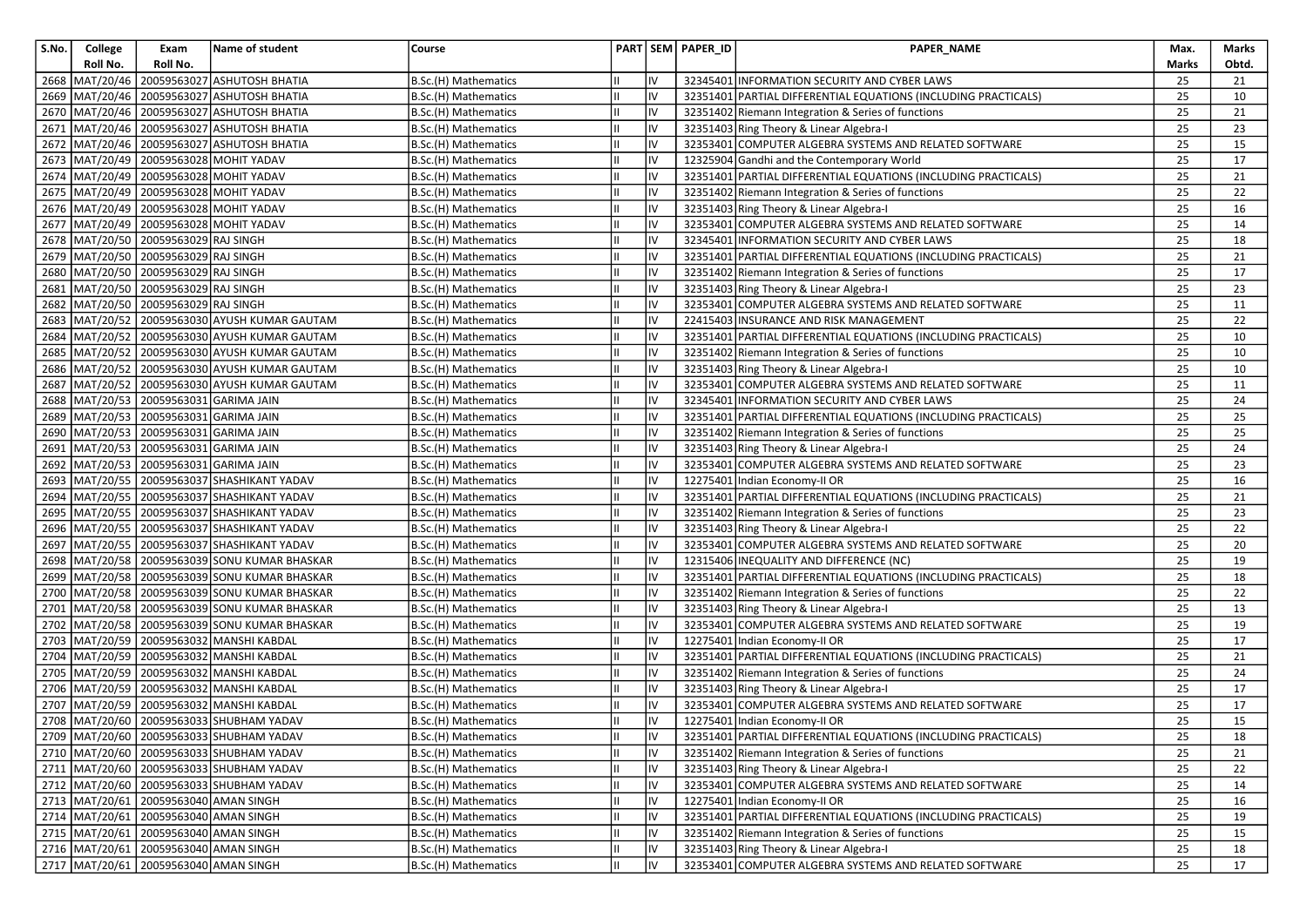| S.No. | College        | Exam                               | Name of student                                       | Course               |    |    | PART SEM PAPER_ID | <b>PAPER NAME</b>                                              | Max.  | Marks |
|-------|----------------|------------------------------------|-------------------------------------------------------|----------------------|----|----|-------------------|----------------------------------------------------------------|-------|-------|
|       | Roll No.       | Roll No.                           |                                                       |                      |    |    |                   |                                                                | Marks | Obtd. |
|       | 2718 MAT/20/62 | 20059563034 ANSHIKA                |                                                       | B.Sc.(H) Mathematics |    | IV |                   | 32345401 INFORMATION SECURITY AND CYBER LAWS                   | 25    | 21    |
|       | 2719 MAT/20/62 | 20059563034 ANSHIKA                |                                                       | B.Sc.(H) Mathematics |    | IV |                   | 32351401 PARTIAL DIFFERENTIAL EQUATIONS (INCLUDING PRACTICALS) | 25    | 15    |
|       | 2720 MAT/20/62 | 20059563034 ANSHIKA                |                                                       | B.Sc.(H) Mathematics |    | IV |                   | 32351402 Riemann Integration & Series of functions             | 25    | 20    |
| 2721  | MAT/20/62      | 20059563034 ANSHIKA                |                                                       | B.Sc.(H) Mathematics |    | IV |                   | 32351403 Ring Theory & Linear Algebra-I                        | 25    | 13    |
|       | 2722 MAT/20/62 | 20059563034 ANSHIKA                |                                                       | B.Sc.(H) Mathematics |    | IV |                   | 32353401 COMPUTER ALGEBRA SYSTEMS AND RELATED SOFTWARE         | 25    | 17    |
|       | 2723 MAT/20/63 |                                    | 20059563035 ARPIT TRIPATHI                            | B.Sc.(H) Mathematics |    | IV |                   | 12275401 Indian Economy-II OR                                  | 25    | 12    |
|       |                |                                    | 2724   MAT/20/63   20059563035   ARPIT TRIPATHI       | B.Sc.(H) Mathematics |    | IV |                   | 32351401 PARTIAL DIFFERENTIAL EQUATIONS (INCLUDING PRACTICALS) | 25    | 20    |
|       |                |                                    | 2725   MAT/20/63   20059563035   ARPIT TRIPATHI       | B.Sc.(H) Mathematics |    | IV |                   | 32351402 Riemann Integration & Series of functions             | 25    | 17    |
|       |                |                                    | 2726 MAT/20/63 20059563035 ARPIT TRIPATHI             | B.Sc.(H) Mathematics |    | IV |                   | 32351403 Ring Theory & Linear Algebra-I                        | 25    | 14    |
|       |                |                                    | 2727   MAT/20/63   20059563035   ARPIT TRIPATHI       | B.Sc.(H) Mathematics |    | IV |                   | 32353401 COMPUTER ALGEBRA SYSTEMS AND RELATED SOFTWARE         | 25    | 20    |
|       | 2728 MAT/20/64 | 20059563041 NISHANT                |                                                       | B.Sc.(H) Mathematics |    | IV |                   | 32345401 INFORMATION SECURITY AND CYBER LAWS                   | 25    | 15    |
|       | 2729 MAT/20/64 | 20059563041 NISHANT                |                                                       | B.Sc.(H) Mathematics |    | IV |                   | 32351401 PARTIAL DIFFERENTIAL EQUATIONS (INCLUDING PRACTICALS) | 25    | 10    |
|       |                | 2730 MAT/20/64 20059563041 NISHANT |                                                       | B.Sc.(H) Mathematics |    | IV |                   | 32351402 Riemann Integration & Series of functions             | 25    | 10    |
|       | 2731 MAT/20/64 | 20059563041 NISHANT                |                                                       | B.Sc.(H) Mathematics |    | IV |                   | 32351403 Ring Theory & Linear Algebra-I                        | 25    | 14    |
|       | 2732 MAT/20/64 | 20059563041 NISHANT                |                                                       | B.Sc.(H) Mathematics |    | IV | 32353401          | COMPUTER ALGEBRA SYSTEMS AND RELATED SOFTWARE                  | 25    | 16    |
|       |                |                                    |                                                       |                      |    |    |                   | TEXT AND PERFORMANCE: WESTERN PERFORMANCE                      |       |       |
|       |                |                                    | 2733 MAT/20/65   20059563036 ATUL KUMAR KESHAV        | B.Sc.(H) Mathematics |    | IV |                   | 12035918 THEORIES AND PRACTICE                                 | 25    | 16    |
|       |                |                                    | 2734 MAT/20/65 20059563036 ATUL KUMAR KESHAV          | B.Sc.(H) Mathematics |    | IV |                   | 32351401 PARTIAL DIFFERENTIAL EQUATIONS (INCLUDING PRACTICALS) | 25    | 20    |
|       |                |                                    | 2735 MAT/20/65 20059563036 ATUL KUMAR KESHAV          | B.Sc.(H) Mathematics |    | IV |                   | 32351402 Riemann Integration & Series of functions             | 25    | 15    |
|       |                |                                    | 2736 MAT/20/65 20059563036 ATUL KUMAR KESHAV          | B.Sc.(H) Mathematics |    | IV |                   | 32351403 Ring Theory & Linear Algebra-I                        | 25    | 16    |
|       | 2737 MAT/20/65 |                                    | 20059563036 ATUL KUMAR KESHAV                         | B.Sc.(H) Mathematics |    | IV |                   | 32353401 COMPUTER ALGEBRA SYSTEMS AND RELATED SOFTWARE         | 25    | 14    |
|       | 2738 BCH/20/1  | 20059504001 ABHISHEK               |                                                       | B.Com. (Hons.)       |    | IV |                   | 22411401 Cost Accounting                                       | 25    | 22    |
|       | 2739 BCH/20/1  | 20059504001 ABHISHEK               |                                                       | B.Com. (Hons.)       |    | IV |                   | 22411402 Business Matahematics                                 | 25    | 22    |
|       | 2740 BCH/20/1  | 20059504001 ABHISHEK               |                                                       | B.Com. (Hons.)       |    | IV |                   | 22411403 COMPUTER APPLICATIONS IN BUSINESS                     | 25    | 22    |
|       | 2741 BCH/20/1  | 20059504001 ABHISHEK               |                                                       | B.Com. (Hons.)       |    | IV |                   | 22413411 LEADERSHIP AND TEAM DEVELOPMENT (SEC)                 | 25    | 24    |
|       | 2742 BCH/20/1  | 20059504001 ABHISHEK               |                                                       | B.Com. (Hons.)       |    | IV |                   | 32345401 INFORMATION SECURITY AND CYBER LAWS                   | 25    | 22    |
|       |                |                                    | 2743 BCH/20/100 20059504058 BHANU AGGARWAL            | B.Com. (Hons.)       | Ш  | IV |                   | 22411401 Cost Accounting                                       | 25    | 22    |
|       |                |                                    | 2744 BCH/20/100 20059504058 BHANU AGGARWAL            | B.Com. (Hons.)       |    | IV |                   | 22411402 Business Matahematics                                 | 25    | 18    |
|       |                |                                    | 2745 BCH/20/100 20059504058 BHANU AGGARWAL            | B.Com. (Hons.)       |    | IV |                   | 22411403 COMPUTER APPLICATIONS IN BUSINESS                     | 25    | 21    |
|       |                |                                    | 2746 BCH/20/100 20059504058 BHANU AGGARWAL            | B.Com. (Hons.)       |    | IV |                   | 22413411 LEADERSHIP AND TEAM DEVELOPMENT (SEC)                 | 25    | 8     |
|       |                |                                    | 2747   BCH/20/100   20059504058   BHANU AGGARWAL      | B.Com. (Hons.)       |    | IV |                   | 61015913 PRODUCTION & OPERATIONS MANAGEMENT                    | 25    | 18    |
|       |                |                                    |                                                       |                      |    |    |                   | TEXT AND PERFORMANCE: WESTERN PERFORMANCE                      |       |       |
|       |                |                                    | 2748   BCH/20/101   20059504059   RANJIT KUMAR SHARMA | B.Com. (Hons.)       |    | IV |                   | 12035918 THEORIES AND PRACTICE                                 | 25    | 16    |
|       |                |                                    | 2749 BCH/20/101 20059504059 RANJIT KUMAR SHARMA       | B.Com. (Hons.)       |    | IV |                   | 22411401 Cost Accounting                                       | 25    | 23    |
|       |                |                                    | 2750 BCH/20/101 20059504059 RANJIT KUMAR SHARMA       | B.Com. (Hons.)       |    | IV |                   | 22411402 Business Matahematics                                 | 25    | 20    |
|       |                |                                    | 2751 BCH/20/101 20059504059 RANJIT KUMAR SHARMA       | B.Com. (Hons.)       |    | IV |                   | 22411403 COMPUTER APPLICATIONS IN BUSINESS                     | 25    | 20    |
|       |                |                                    | 2752 BCH/20/101 20059504059 RANJIT KUMAR SHARMA       | B.Com. (Hons.)       |    | IV |                   | 22413411 LEADERSHIP AND TEAM DEVELOPMENT (SEC)                 | 25    | 21    |
|       |                |                                    |                                                       |                      |    |    |                   | TEXT AND PERFORMANCE: WESTERN PERFORMANCE                      |       |       |
|       |                |                                    | 2753 BCH/20/102 20059504060 SHIV PRATAP PRASAD        | B.Com. (Hons.)       |    |    |                   | 12035918 THEORIES AND PRACTICE                                 | 25    | 16    |
|       |                |                                    | 2754 BCH/20/102 20059504060 SHIV PRATAP PRASAD        | B.Com. (Hons.)       |    | IV |                   | 22411401 Cost Accounting                                       | 25    | 21    |
|       |                |                                    | 2755 BCH/20/102 20059504060 SHIV PRATAP PRASAD        | B.Com. (Hons.)       | Iн | IV |                   | 22411402 Business Matahematics                                 | 25    | 21    |
|       |                |                                    | 2756 BCH/20/102 20059504060 SHIV PRATAP PRASAD        | B.Com. (Hons.)       | Ш. |    |                   | 22411403 COMPUTER APPLICATIONS IN BUSINESS                     | 25    | 20    |
|       |                |                                    | 2757 BCH/20/102 20059504060 SHIV PRATAP PRASAD        | B.Com. (Hons.)       |    | IV |                   | 22413411 LEADERSHIP AND TEAM DEVELOPMENT (SEC)                 | 25    | 23    |
|       |                | 2758 BCH/20/103 20059504061 YOGESH |                                                       | B.Com. (Hons.)       |    | IV |                   | 12275401 Indian Economy-II OR                                  | 25    | 17    |
|       |                | 2759 BCH/20/103 20059504061 YOGESH |                                                       | B.Com. (Hons.)       |    | IV |                   | 22411401 Cost Accounting                                       | 25    | 17    |
|       |                | 2760 BCH/20/103 20059504061 YOGESH |                                                       | B.Com. (Hons.)       |    | IV |                   | 22411402 Business Matahematics                                 | 25    | 18    |
|       |                | 2761 BCH/20/103 20059504061 YOGESH |                                                       | B.Com. (Hons.)       |    | IV |                   | 22411403 COMPUTER APPLICATIONS IN BUSINESS                     | 25    | 20    |
|       |                | 2762 BCH/20/103 20059504061 YOGESH |                                                       | B.Com. (Hons.)       | l။ | IV |                   | 22413411 LEADERSHIP AND TEAM DEVELOPMENT (SEC)                 | 25    | 21    |
|       |                |                                    |                                                       |                      |    |    |                   | TEXT AND PERFORMANCE: WESTERN PERFORMANCE                      |       |       |
|       |                | 2763 BCH/20/104 20059504062 VIJAY  |                                                       | B.Com. (Hons.)       |    | IV |                   | 12035918 THEORIES AND PRACTICE                                 | 25    | 16    |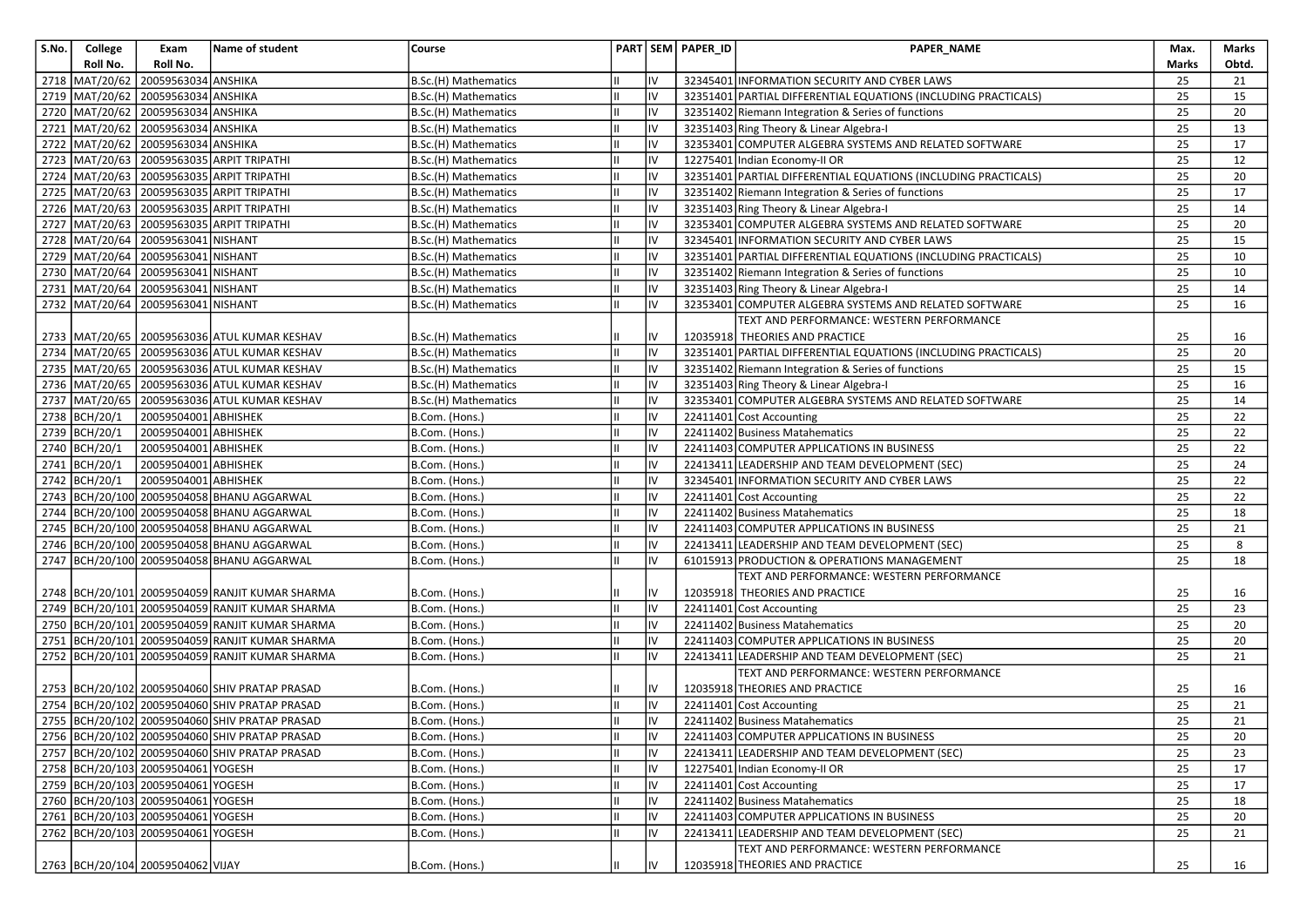| S.No. | College          | Exam                                | Name of student                                 | Course         |   |    | PART SEM PAPER_ID | <b>PAPER NAME</b>                              | Max.  | Marks |
|-------|------------------|-------------------------------------|-------------------------------------------------|----------------|---|----|-------------------|------------------------------------------------|-------|-------|
|       | Roll No.         | Roll No.                            |                                                 |                |   |    |                   |                                                | Marks | Obtd. |
|       |                  | 2764 BCH/20/104 20059504062 VIJAY   |                                                 | B.Com. (Hons.) |   |    |                   | 22411401 Cost Accounting                       | 25    | 18    |
|       |                  | 2765 BCH/20/104 20059504062 VIJAY   |                                                 | B.Com. (Hons.) | Ш | IV |                   | 22411402 Business Matahematics                 | 25    | 19    |
|       |                  | 2766 BCH/20/104 20059504062 VIJAY   |                                                 | B.Com. (Hons.) |   | IV |                   | 22411403 COMPUTER APPLICATIONS IN BUSINESS     | 25    | 20    |
|       |                  | 2767 BCH/20/104 20059504062 VIJAY   |                                                 | B.Com. (Hons.) |   | IV |                   | 22413411 LEADERSHIP AND TEAM DEVELOPMENT (SEC) | 25    | 18    |
|       |                  | 2768 BCH/20/105 20059504063 AKASH   |                                                 | B.Com. (Hons.) |   | IV |                   | 12275401 Indian Economy-II OR                  | 25    | 12    |
|       |                  | 2769 BCH/20/105 20059504063 AKASH   |                                                 | B.Com. (Hons.) |   | IV |                   | 22411401 Cost Accounting                       | 25    | 20    |
|       |                  | 2770 BCH/20/105 20059504063 AKASH   |                                                 | B.Com. (Hons.) |   | IV |                   | 22411402 Business Matahematics                 | 25    | 17    |
|       |                  | 2771 BCH/20/105 20059504063 AKASH   |                                                 | B.Com. (Hons.) |   | IV |                   | 22411403 COMPUTER APPLICATIONS IN BUSINESS     | 25    | 21    |
|       |                  | 2772 BCH/20/105 20059504063 AKASH   |                                                 | B.Com. (Hons.) |   | IV |                   | 22413411 LEADERSHIP AND TEAM DEVELOPMENT (SEC) | 25    | 21    |
|       |                  |                                     | 2773 BCH/20/106 20059504064 SUBRATO BISWAS      | B.Com. (Hons.) |   | IV |                   | 12275401 Indian Economy-II OR                  | 25    | 19    |
|       |                  |                                     | 2774 BCH/20/106 20059504064 SUBRATO BISWAS      | B.Com. (Hons.) |   | IV |                   | 22411401 Cost Accounting                       | 25    | 21    |
|       |                  |                                     | 2775   BCH/20/106   20059504064 SUBRATO BISWAS  | B.Com. (Hons.) |   | IV |                   | 22411402 Business Matahematics                 | 25    | 20    |
|       |                  |                                     | 2776 BCH/20/106 20059504064 SUBRATO BISWAS      | B.Com. (Hons.) |   | IV |                   | 22411403 COMPUTER APPLICATIONS IN BUSINESS     | 25    | 23    |
|       |                  |                                     | 2777 BCH/20/106 20059504064 SUBRATO BISWAS      | B.Com. (Hons.) |   | IV |                   | 22413411 LEADERSHIP AND TEAM DEVELOPMENT (SEC) | 25    | 23    |
|       |                  | 2778 BCH/20/107 20059504065 PRAVEEN |                                                 | B.Com. (Hons.) |   | IV |                   | 22411401 Cost Accounting                       | 25    | 18    |
|       |                  | 2779 BCH/20/107 20059504065 PRAVEEN |                                                 | B.Com. (Hons.) |   | IV |                   | 22411402 Business Matahematics                 | 25    | 19    |
|       |                  | 2780 BCH/20/107 20059504065 PRAVEEN |                                                 | B.Com. (Hons.) |   | IV |                   | 22411403 COMPUTER APPLICATIONS IN BUSINESS     | 25    | 20    |
|       |                  | 2781 BCH/20/107 20059504065 PRAVEEN |                                                 | B.Com. (Hons.) |   | IV |                   | 22413411 LEADERSHIP AND TEAM DEVELOPMENT (SEC) | 25    | 13    |
|       |                  | 2782 BCH/20/107 20059504065 PRAVEEN |                                                 | B.Com. (Hons.) |   | IV |                   | 32355402 Numerical Methods                     | 25    | 22    |
|       |                  |                                     | 2783 BCH/20/108 20059504066 AJAY KUMAR MALHOTRA | B.Com. (Hons.) |   | IV |                   | 12275401 Indian Economy-II OR                  | 25    | 18    |
|       |                  |                                     | 2784 BCH/20/108 20059504066 AJAY KUMAR MALHOTRA | B.Com. (Hons.) |   | IV |                   | 22411401 Cost Accounting                       | 25    | 21    |
|       |                  |                                     | 2785 BCH/20/108 20059504066 AJAY KUMAR MALHOTRA | B.Com. (Hons.) |   | IV |                   | 22411402 Business Matahematics                 | 25    | 20    |
|       |                  |                                     | 2786 BCH/20/108 20059504066 AJAY KUMAR MALHOTRA | B.Com. (Hons.) |   | IV |                   | 22411403 COMPUTER APPLICATIONS IN BUSINESS     | 25    | 21    |
|       |                  |                                     | 2787 BCH/20/108 20059504066 AJAY KUMAR MALHOTRA | B.Com. (Hons.) |   | IV |                   | 22413411 LEADERSHIP AND TEAM DEVELOPMENT (SEC) | 25    | 23    |
|       |                  | 2788 BCH/20/109 20059504067 SRISHTI |                                                 | B.Com. (Hons.) |   | IV |                   | 22411401 Cost Accounting                       | 25    | 19    |
|       |                  | 2789 BCH/20/109 20059504067 SRISHTI |                                                 | B.Com. (Hons.) |   | IV |                   | 22411402 Business Matahematics                 | 25    | 14    |
|       |                  | 2790 BCH/20/109 20059504067 SRISHTI |                                                 | B.Com. (Hons.) |   | IV |                   | 22411403 COMPUTER APPLICATIONS IN BUSINESS     | 25    | 20    |
|       |                  | 2791 BCH/20/109 20059504067 SRISHTI |                                                 | B.Com. (Hons.) |   | IV |                   | 22413411 LEADERSHIP AND TEAM DEVELOPMENT (SEC) | 25    | 13    |
|       |                  | 2792 BCH/20/109 20059504067 SRISHTI |                                                 | B.Com. (Hons.) |   | IV |                   | 61015913 PRODUCTION & OPERATIONS MANAGEMENT    | 25    | 15    |
|       |                  |                                     | 2793 BCH/20/15 20059504003 VIKAS JAGWAN         | B.Com. (Hons.) |   | IV |                   | 12485908 FUNDAMENTAL OF FINANCE FOR BUSINESS   | 25    | 25    |
|       |                  |                                     | 2794 BCH/20/15 20059504003 VIKAS JAGWAN         | B.Com. (Hons.) |   | IV |                   | 22411401 Cost Accounting                       | 25    | 23    |
|       |                  |                                     | 2795 BCH/20/15 20059504003 VIKAS JAGWAN         | B.Com. (Hons.) |   | IV |                   | 22411402 Business Matahematics                 | 25    | 24    |
|       |                  |                                     | 2796 BCH/20/15 20059504003 VIKAS JAGWAN         | B.Com. (Hons.) |   | IV |                   | 22411403 COMPUTER APPLICATIONS IN BUSINESS     | 25    | 19    |
|       |                  |                                     | 2797 BCH/20/15 20059504003 VIKAS JAGWAN         | B.Com. (Hons.) |   | IV |                   | 22413411 LEADERSHIP AND TEAM DEVELOPMENT (SEC) | 25    | 22    |
|       | 2798 BCH/20/17   |                                     | 20059504004 LAKSHAY JAIN                        | B.Com. (Hons.) |   | IV |                   | 12485908 FUNDAMENTAL OF FINANCE FOR BUSINESS   | 25    | 21    |
|       | 2799 BCH/20/17   |                                     | 20059504004 LAKSHAY JAIN                        | B.Com. (Hons.) |   | IV |                   | 22411401 Cost Accounting                       | 25    | 22    |
|       | 2800 BCH/20/17   |                                     | 20059504004 LAKSHAY JAIN                        | B.Com. (Hons.) |   | IV |                   | 22411402 Business Matahematics                 | 25    | 20    |
|       | 2801   BCH/20/17 |                                     | 20059504004 LAKSHAY JAIN                        | B.Com. (Hons.) |   | IV |                   | 22411403 COMPUTER APPLICATIONS IN BUSINESS     | 25    | 20    |
|       |                  |                                     | 2802 BCH/20/17 20059504004 LAKSHAY JAIN         | B.Com. (Hons.) |   | IV |                   | 22413411 LEADERSHIP AND TEAM DEVELOPMENT (SEC) | 25    | 19    |
|       | 2803 BCH/20/20   |                                     | 20059504005 DAKSH MEHRA                         | B.Com. (Hons.) |   | IV |                   | 12485908 FUNDAMENTAL OF FINANCE FOR BUSINESS   | 25    | 25    |
|       |                  |                                     | 2804 BCH/20/20 20059504005 DAKSH MEHRA          | B.Com. (Hons.) | Ш | IV |                   | 22411401 Cost Accounting                       | 25    | 18    |
|       |                  |                                     | 2805 BCH/20/20 20059504005 DAKSH MEHRA          | B.Com. (Hons.) |   |    |                   | 22411402 Business Matahematics                 | 25    | 21    |
|       |                  |                                     | 2806 BCH/20/20 20059504005 DAKSH MEHRA          | B.Com. (Hons.) |   | IV |                   | 22411403 COMPUTER APPLICATIONS IN BUSINESS     | 25    | 22    |
|       |                  |                                     | 2807 BCH/20/20 20059504005 DAKSH MEHRA          | B.Com. (Hons.) |   | IV |                   | 22413411 LEADERSHIP AND TEAM DEVELOPMENT (SEC) | 25    | 20    |
|       |                  |                                     | 2808 BCH/20/23 20059504006 RIYA KASHYAP         | B.Com. (Hons.) |   | IV |                   | 12485908 FUNDAMENTAL OF FINANCE FOR BUSINESS   | 25    | 21    |
|       | 2809 BCH/20/23   |                                     | 20059504006 RIYA KASHYAP                        | B.Com. (Hons.) |   | IV |                   | 22411401 Cost Accounting                       | 25    | 17    |
|       | 2810 BCH/20/23   |                                     | 20059504006 RIYA KASHYAP                        | B.Com. (Hons.) |   | IV |                   | 22411402 Business Matahematics                 | 25    | 19    |
|       |                  |                                     | 2811   BCH/20/23   20059504006   RIYA KASHYAP   | B.Com. (Hons.) |   | IV |                   | 22411403 COMPUTER APPLICATIONS IN BUSINESS     | 25    | 20    |
|       |                  |                                     | 2812 BCH/20/23 20059504006 RIYA KASHYAP         | B.Com. (Hons.) |   | IV |                   | 22413411 LEADERSHIP AND TEAM DEVELOPMENT (SEC) | 25    | 20    |
|       |                  |                                     | 2813 BCH/20/26 20059504007 KAUSTUBH KHILAURIA   | B.Com. (Hons.) |   | IV |                   | 22411401 Cost Accounting                       | 25    | 17    |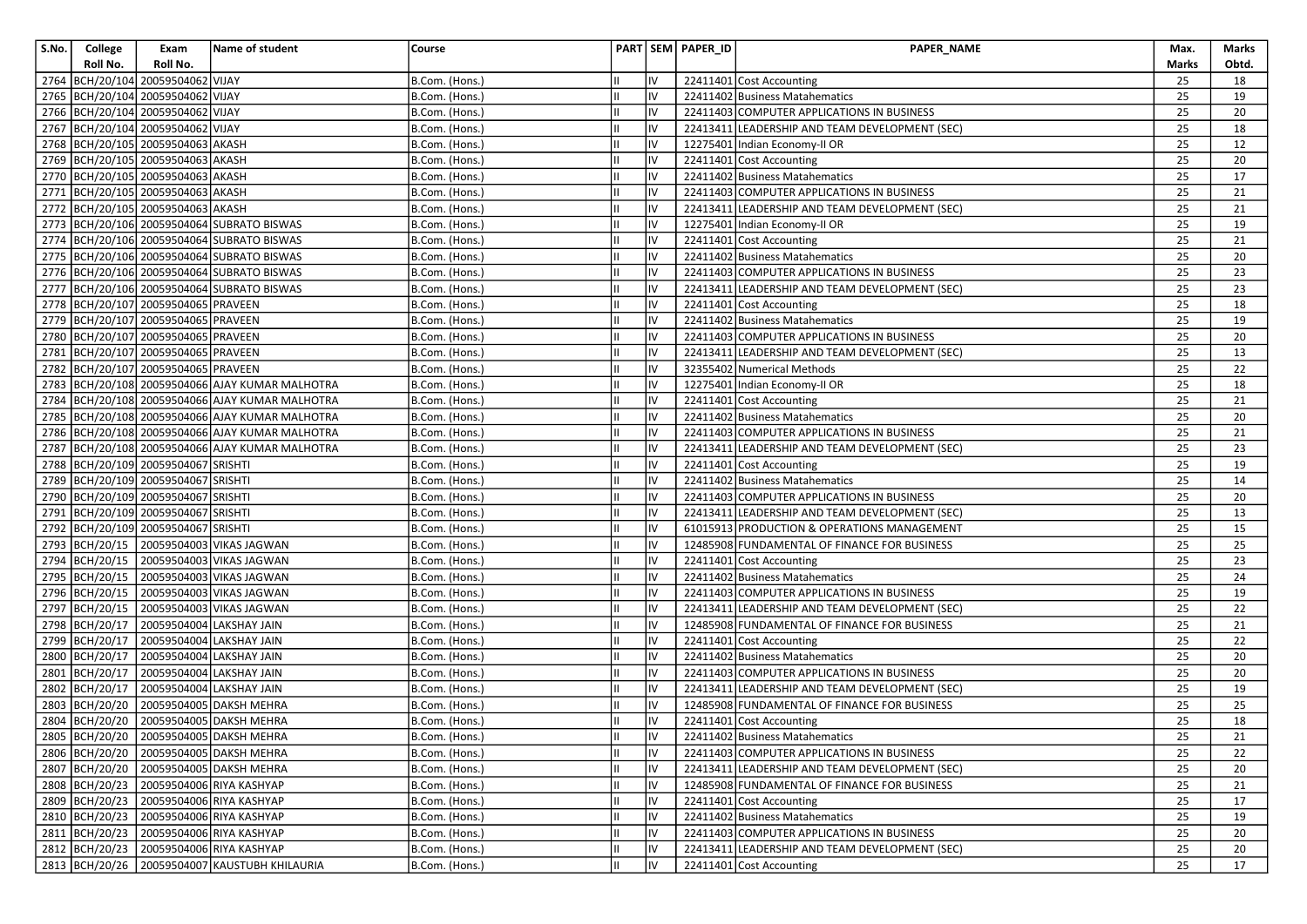| S.No. | College        | Exam                                         | Name of student                                     | Course         |    | PART SEM PAPER_ID | PAPER_NAME                                     | Max.  | Marks          |
|-------|----------------|----------------------------------------------|-----------------------------------------------------|----------------|----|-------------------|------------------------------------------------|-------|----------------|
|       | Roll No.       | Roll No.                                     |                                                     |                |    |                   |                                                | Marks | Obtd.          |
|       |                |                                              | 2814 BCH/20/26 20059504007 KAUSTUBH KHILAURIA       | B.Com. (Hons.) | IV |                   | 22411402 Business Matahematics                 | 25    | 16             |
|       |                |                                              | 2815 BCH/20/26 20059504007 KAUSTUBH KHILAURIA       | B.Com. (Hons.) | IV |                   | 22411403 COMPUTER APPLICATIONS IN BUSINESS     | 25    | 19             |
|       |                |                                              | 2816   BCH/20/26   20059504007   KAUSTUBH KHILAURIA | B.Com. (Hons.) | IV |                   | 22413411 LEADERSHIP AND TEAM DEVELOPMENT (SEC) | 25    | 18             |
|       |                |                                              | 2817 BCH/20/26 20059504007 KAUSTUBH KHILAURIA       | B.Com. (Hons.) | IV |                   | 61015913 PRODUCTION & OPERATIONS MANAGEMENT    | 25    | 20             |
|       |                |                                              |                                                     |                |    |                   | TEXT AND PERFORMANCE: WESTERN PERFORMANCE      |       |                |
|       |                | 2818   BCH/20/27   20059504008   KANISHK RAJ |                                                     | B.Com. (Hons.) | IV |                   | 12035918 THEORIES AND PRACTICE                 | 25    |                |
|       |                | 2819 BCH/20/27 20059504008 KANISHK RAJ       |                                                     | B.Com. (Hons.) | IV |                   | 22411401 Cost Accounting                       | 25    | 21             |
|       |                | 2820 BCH/20/27 20059504008 KANISHK RAJ       |                                                     | B.Com. (Hons.) | IV |                   | 22411402 Business Matahematics                 | 25    | 14             |
|       |                | 2821 BCH/20/27 20059504008 KANISHK RAJ       |                                                     | B.Com. (Hons.) | IV |                   | 22411403 COMPUTER APPLICATIONS IN BUSINESS     | 25    | 20             |
|       |                | 2822 BCH/20/27 20059504008 KANISHK RAJ       |                                                     | B.Com. (Hons.) | IV |                   | 22413411 LEADERSHIP AND TEAM DEVELOPMENT (SEC) | 25    | $\overline{7}$ |
|       |                |                                              | 2823 BCH/20/29 20059504009 PRINCI BALIYAN           | B.Com. (Hons.) | IV |                   | 22411401 Cost Accounting                       | 25    | 25             |
|       |                |                                              | 2824   BCH/20/29   20059504009   PRINCI BALIYAN     | B.Com. (Hons.) | IV |                   | 22411402 Business Matahematics                 | 25    | 24             |
|       |                |                                              | 2825 BCH/20/29 20059504009 PRINCI BALIYAN           | B.Com. (Hons.) | IV |                   | 22411403 COMPUTER APPLICATIONS IN BUSINESS     | 25    | 21             |
|       |                |                                              | 2826 BCH/20/29 20059504009 PRINCI BALIYAN           | B.Com. (Hons.) | IV |                   | 22413411 LEADERSHIP AND TEAM DEVELOPMENT (SEC) | 25    | 23             |
|       |                |                                              | 2827 BCH/20/29 20059504009 PRINCI BALIYAN           | B.Com. (Hons.) | IV |                   | 61015913 PRODUCTION & OPERATIONS MANAGEMENT    | 25    | 20             |
|       |                | 2828 BCH/20/30 20059504010 SHEETAL           |                                                     | B.Com. (Hons.) | IV |                   | 22411401 Cost Accounting                       | 25    | 23             |
|       |                | 2829 BCH/20/30 20059504010 SHEETAL           |                                                     | B.Com. (Hons.) | IV |                   | 22411402 Business Matahematics                 | 25    | 21             |
|       |                | 2830 BCH/20/30 20059504010 SHEETAL           |                                                     | B.Com. (Hons.) | IV |                   | 22411403 COMPUTER APPLICATIONS IN BUSINESS     | 25    | 21             |
|       |                | 2831 BCH/20/30 20059504010 SHEETAL           |                                                     | B.Com. (Hons.) | IV |                   | 22413411 LEADERSHIP AND TEAM DEVELOPMENT (SEC) | 25    | 19             |
|       |                | 2832 BCH/20/30 20059504010 SHEETAL           |                                                     | B.Com. (Hons.) | IV |                   | 61015913 PRODUCTION & OPERATIONS MANAGEMENT    | 25    | 23             |
|       |                |                                              | 2833 BCH/20/31 20059504011 TANNAY MANUJA            | B.Com. (Hons.) | IV |                   | 12485908 FUNDAMENTAL OF FINANCE FOR BUSINESS   | 25    | 22             |
|       |                |                                              | 2834 BCH/20/31 20059504011 TANNAY MANUJA            | B.Com. (Hons.) | IV |                   | 22411401 Cost Accounting                       | 25    | 22             |
|       |                |                                              | 2835 BCH/20/31 20059504011 TANNAY MANUJA            | B.Com. (Hons.) | IV |                   | 22411402 Business Matahematics                 | 25    | 19             |
|       |                |                                              | 2836 BCH/20/31 20059504011 TANNAY MANUJA            | B.Com. (Hons.) | IV |                   | 22411403 COMPUTER APPLICATIONS IN BUSINESS     | 25    | 20             |
|       |                |                                              | 2837 BCH/20/31 20059504011 TANNAY MANUJA            | B.Com. (Hons.) | IV |                   | 22413411 LEADERSHIP AND TEAM DEVELOPMENT (SEC) | 25    | 18             |
|       | 2838 BCH/20/37 |                                              | 20059504012 PRERIT AGARWAL                          | B.Com. (Hons.) | IV |                   | 22411401 Cost Accounting                       | 25    | 20             |
|       |                |                                              | 2839 BCH/20/37 20059504012 PRERIT AGARWAL           | B.Com. (Hons.) | IV |                   | 22411402 Business Matahematics                 | 25    | 20             |
|       |                |                                              | 2840 BCH/20/37 20059504012 PRERIT AGARWAL           | B.Com. (Hons.) | IV |                   | 22411403 COMPUTER APPLICATIONS IN BUSINESS     | 25    | 20             |
|       |                |                                              | 2841 BCH/20/37 20059504012 PRERIT AGARWAL           | B.Com. (Hons.) | IV |                   | 22413411 LEADERSHIP AND TEAM DEVELOPMENT (SEC) | 25    | 10             |
|       | 2842 BCH/20/37 |                                              | 20059504012 PRERIT AGARWAL                          | B.Com. (Hons.) | IV |                   | 32355402 Numerical Methods                     | 25    | 17             |
|       |                | 2843 BCH/20/39 20059504013 MUSKAN            |                                                     | B.Com. (Hons.) | IV |                   | 12275401 Indian Economy-II OR                  | 25    | 19             |
|       |                | 2844 BCH/20/39 20059504013 MUSKAN            |                                                     | B.Com. (Hons.) | IV |                   | 22411401 Cost Accounting                       | 25    | 17             |
|       |                | 2845   BCH/20/39   20059504013   MUSKAN      |                                                     | B.Com. (Hons.) | IV |                   | 22411402 Business Matahematics                 | 25    | 22             |
|       |                | 2846 BCH/20/39 20059504013 MUSKAN            |                                                     | B.Com. (Hons.) | IV |                   | 22411403 COMPUTER APPLICATIONS IN BUSINESS     | 25    | 19             |
|       |                | 2847 BCH/20/39 20059504013 MUSKAN            |                                                     | B.Com. (Hons.) | IV |                   | 22413411 LEADERSHIP AND TEAM DEVELOPMENT (SEC) | 25    | 23             |
|       |                |                                              | 2848 BCH/20/40 20059504014 TANMAY GUPTA             | B.Com. (Hons.) | IV |                   | 12485908 FUNDAMENTAL OF FINANCE FOR BUSINESS   | 25    | 22             |
|       |                |                                              | 2849 BCH/20/40 20059504014 TANMAY GUPTA             | B.Com. (Hons.) | IV |                   | 22411401 Cost Accounting                       | 25    | 24             |
|       |                |                                              | 2850 BCH/20/40 20059504014 TANMAY GUPTA             | B.Com. (Hons.) | IV |                   | 22411402 Business Matahematics                 | 25    | 23             |
|       |                |                                              | 2851 BCH/20/40 20059504014 TANMAY GUPTA             | B.Com. (Hons.) | IV |                   | 22411403 COMPUTER APPLICATIONS IN BUSINESS     | 25    | 20             |
|       |                |                                              | 2852 BCH/20/40 20059504014 TANMAY GUPTA             | B.Com. (Hons.) | IV |                   | 22413411 LEADERSHIP AND TEAM DEVELOPMENT (SEC) | 25    | 18             |
|       |                | 2853 BCH/20/44 20059504015 PRIYA YADAV       |                                                     | B.Com. (Hons.) | IV |                   | 12485908 FUNDAMENTAL OF FINANCE FOR BUSINESS   | 25    | 0              |
|       |                | 2854 BCH/20/44 20059504015 PRIYA YADAV       |                                                     | B.Com. (Hons.) | IV |                   | 22411401 Cost Accounting                       | 25    | $\overline{0}$ |
|       |                | 2855 BCH/20/44 20059504015 PRIYA YADAV       |                                                     | B.Com. (Hons.) | IV |                   | 22411402 Business Matahematics                 | 25    | 14             |
|       |                | 2856 BCH/20/44 20059504015 PRIYA YADAV       |                                                     | B.Com. (Hons.) | IV |                   | 22411403 COMPUTER APPLICATIONS IN BUSINESS     | 25    | 20             |
|       |                | 2857 BCH/20/44 20059504015 PRIYA YADAV       |                                                     | B.Com. (Hons.) | IV |                   | 22413411 LEADERSHIP AND TEAM DEVELOPMENT (SEC) | 25    | 22             |
|       |                |                                              | 2858 BCH/20/45 20059504016 ROHAN MAURYA             | B.Com. (Hons.) | IV |                   | 12485908 FUNDAMENTAL OF FINANCE FOR BUSINESS   | 25    | 23             |
|       |                |                                              | 2859 BCH/20/45 20059504016 ROHAN MAURYA             | B.Com. (Hons.) | IV |                   | 22411401 Cost Accounting                       | 25    | 21             |
|       |                |                                              | 2860 BCH/20/45 20059504016 ROHAN MAURYA             | B.Com. (Hons.) | IV |                   | 22411402 Business Matahematics                 | 25    | 17             |
|       |                |                                              | 2861 BCH/20/45 20059504016 ROHAN MAURYA             | B.Com. (Hons.) | IV |                   | 22411403 COMPUTER APPLICATIONS IN BUSINESS     | 25    | 20             |
|       |                |                                              | 2862 BCH/20/45 20059504016 ROHAN MAURYA             | B.Com. (Hons.) | IV |                   | 22413411 LEADERSHIP AND TEAM DEVELOPMENT (SEC) | 25    | 21             |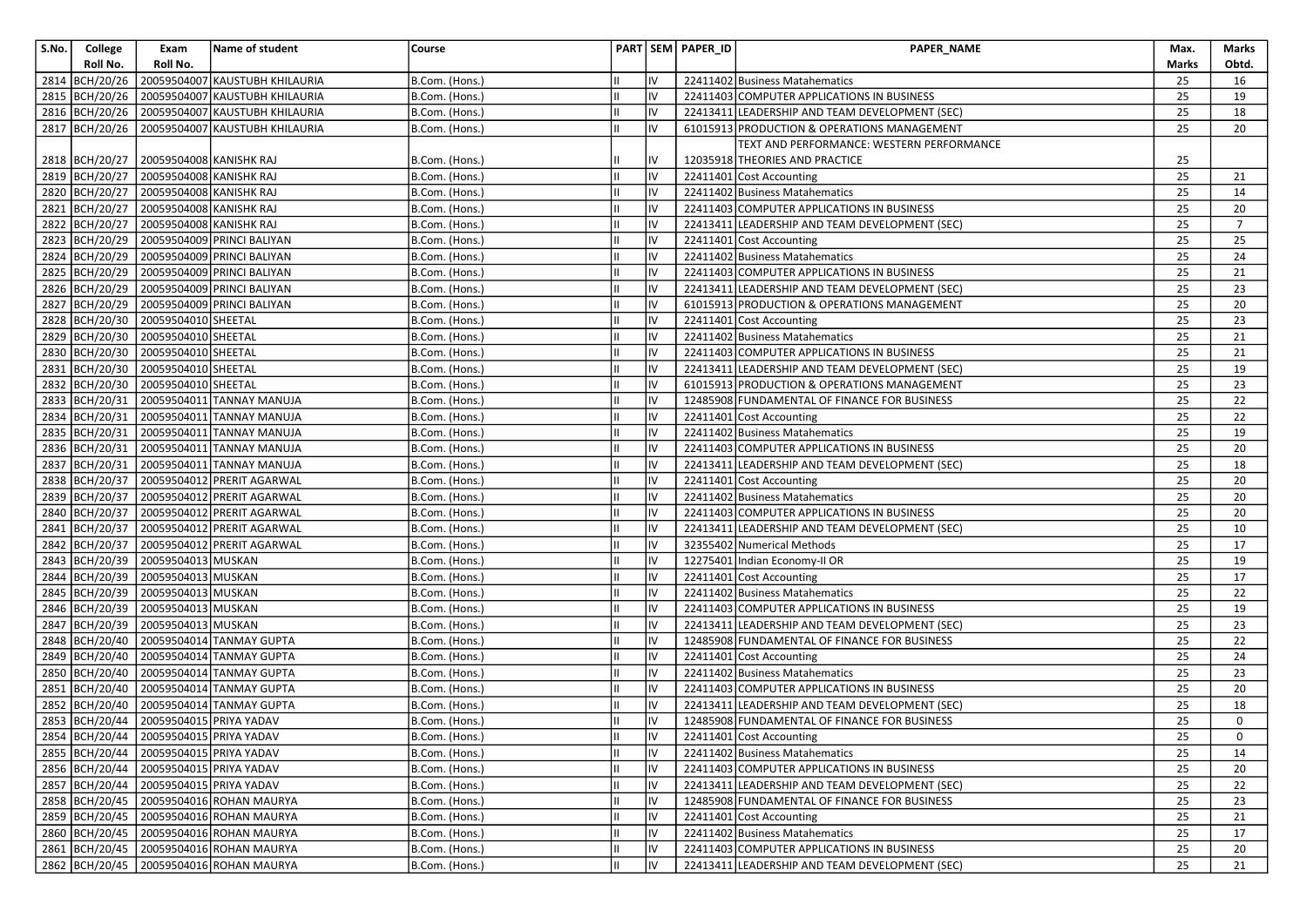| S.No. | College        | Exam                    | Name of student                                  | Course         |    |                | PART SEM PAPER_ID | <b>PAPER NAME</b>                              | Max.         | Marks          |
|-------|----------------|-------------------------|--------------------------------------------------|----------------|----|----------------|-------------------|------------------------------------------------|--------------|----------------|
|       | Roll No.       | Roll No.                |                                                  |                |    |                |                   |                                                | <b>Marks</b> | Obtd.          |
|       | 2863 BCH/20/47 | 20059504017 PARSHANT    |                                                  | B.Com. (Hons.) |    | IV             |                   | 12275401 Indian Economy-II OR                  | 25           | 17             |
|       | 2864 BCH/20/47 | 20059504017 PARSHANT    |                                                  | B.Com. (Hons.) |    | IV             |                   | 22411401 Cost Accounting                       | 25           | 19             |
|       | 2865 BCH/20/47 | 20059504017 PARSHANT    |                                                  | B.Com. (Hons.) |    | IV             |                   | 22411402 Business Matahematics                 | 25           | 24             |
|       | 2866 BCH/20/47 | 20059504017 PARSHANT    |                                                  | B.Com. (Hons.) |    | IV             |                   | 22411403 COMPUTER APPLICATIONS IN BUSINESS     | 25           | 20             |
|       | 2867 BCH/20/47 | 20059504017 PARSHANT    |                                                  | B.Com. (Hons.) | Iн | IV             |                   | 22413411 LEADERSHIP AND TEAM DEVELOPMENT (SEC) | 25           | 20             |
|       | 2868 BCH/20/48 |                         | 20059504018 TANISHA SINGH                        | B.Com. (Hons.) |    | IV             |                   | 12275401 Indian Economy-II OR                  | 25           | 16             |
|       | 2869 BCH/20/48 |                         | 20059504018 TANISHA SINGH                        | B.Com. (Hons.) |    | IV             |                   | 22411401 Cost Accounting                       | 25           | 17             |
|       | 2870 BCH/20/48 |                         | 20059504018 TANISHA SINGH                        | B.Com. (Hons.) |    | IV             |                   | 22411402 Business Matahematics                 | 25           | 21             |
|       | 2871 BCH/20/48 |                         | 20059504018 TANISHA SINGH                        | B.Com. (Hons.) |    | IV             |                   | 22411403 COMPUTER APPLICATIONS IN BUSINESS     | 25           | 19             |
|       | 2872 BCH/20/48 |                         | 20059504018 TANISHA SINGH                        | B.Com. (Hons.) |    | IV             |                   | 22413411 LEADERSHIP AND TEAM DEVELOPMENT (SEC) | 25           | 16             |
|       | 2873 BCH/20/50 |                         | 20059504019 MANOJ YADAV                          | B.Com. (Hons.) |    | IV             |                   | 12275401 Indian Economy-II OR                  | 25           | 14             |
|       | 2874 BCH/20/50 |                         | 20059504019 MANOJ YADAV                          | B.Com. (Hons.) | Iн | IV             |                   | 22411401 Cost Accounting                       | 25           | 19             |
|       | 2875 BCH/20/50 |                         | 20059504019 MANOJ YADAV                          | B.Com. (Hons.) |    | IV             |                   | 22411402 Business Matahematics                 | 25           | 21             |
|       | 2876 BCH/20/50 |                         | 20059504019 MANOJ YADAV                          | B.Com. (Hons.) |    | IV             |                   | 22411403 COMPUTER APPLICATIONS IN BUSINESS     | 25           | 20             |
|       | 2877 BCH/20/50 |                         | 20059504019 MANOJ YADAV                          | B.Com. (Hons.) |    | IV             |                   | 22413411 LEADERSHIP AND TEAM DEVELOPMENT (SEC) | 25           | 18             |
|       | 2878 BCH/20/53 |                         | 20059504020 HARSH KUMAR                          | B.Com. (Hons.) |    | IV             |                   | 12325904 Gandhi and the Contemporary World     | 25           | 11             |
|       | 2879 BCH/20/53 |                         | 20059504020 HARSH KUMAR                          | B.Com. (Hons.) |    | IV             |                   | 22411401 Cost Accounting                       | 25           | 19             |
|       | 2880 BCH/20/53 |                         | 20059504020 HARSH KUMAR                          | B.Com. (Hons.) |    | IV             |                   | 22411402 Business Matahematics                 | 25           | 22             |
|       | 2881 BCH/20/53 |                         | 20059504020 HARSH KUMAR                          | B.Com. (Hons.) |    | IV             |                   | 22411403 COMPUTER APPLICATIONS IN BUSINESS     | 25           | 22             |
|       | 2882 BCH/20/53 |                         | 20059504020 HARSH KUMAR                          | B.Com. (Hons.) |    | IV             |                   | 22413411 LEADERSHIP AND TEAM DEVELOPMENT (SEC) | 25           | 23             |
|       |                |                         |                                                  |                |    |                |                   | TEXT AND PERFORMANCE: WESTERN PERFORMANCE      |              |                |
|       | 2883 BCH/20/56 |                         | 20059504021 MUHAMMED SAAD QURESHI                | B.Com. (Hons.) |    | IV             |                   | 12035918 THEORIES AND PRACTICE                 | 25           |                |
|       |                |                         | 2884 BCH/20/56 20059504021 MUHAMMED SAAD QURESHI | B.Com. (Hons.) |    | IV             |                   | 22411401 Cost Accounting                       | 25           | 20             |
|       | 2885 BCH/20/56 |                         | 20059504021 MUHAMMED SAAD QURESHI                | B.Com. (Hons.) |    | IV             |                   | 22411402 Business Matahematics                 | 25           | 13             |
|       | 2886 BCH/20/56 |                         | 20059504021 MUHAMMED SAAD QURESHI                | B.Com. (Hons.) |    | IV             |                   | 22411403 COMPUTER APPLICATIONS IN BUSINESS     | 25           | 20             |
|       | 2887 BCH/20/56 |                         | 20059504021 MUHAMMED SAAD QURESHI                | B.Com. (Hons.) |    | IV             |                   | 22413411 LEADERSHIP AND TEAM DEVELOPMENT (SEC) | 25           | 8              |
|       | 2888 BCH/20/57 | 20059504022 SRISHTI PAL |                                                  | B.Com. (Hons.) |    | IV             |                   | 12275401 Indian Economy-II OR                  | 25           | 20             |
|       | 2889 BCH/20/57 | 20059504022 SRISHTI PAL |                                                  | B.Com. (Hons.) |    | IV             |                   | 22411401 Cost Accounting                       | 25           | 21             |
|       | 2890 BCH/20/57 | 20059504022 SRISHTI PAL |                                                  | B.Com. (Hons.) |    | IV             |                   | 22411402 Business Matahematics                 | 25           | 20             |
|       | 2891 BCH/20/57 | 20059504022 SRISHTI PAL |                                                  | B.Com. (Hons.) | Iн | IV             |                   | 22411403 COMPUTER APPLICATIONS IN BUSINESS     | 25           | 20             |
|       | 2892 BCH/20/57 | 20059504022 SRISHTI PAL |                                                  | B.Com. (Hons.) |    | IV             |                   | 22413411 LEADERSHIP AND TEAM DEVELOPMENT (SEC) | 25           | 21             |
|       |                |                         |                                                  |                |    |                |                   | TEXT AND PERFORMANCE: WESTERN PERFORMANCE      |              |                |
|       | 2893 BCH/20/59 |                         | 20059504023 ANCHAL KASHYAP                       | B.Com. (Hons.) |    | IV             |                   | 12035918 THEORIES AND PRACTICE                 | 25           | 16             |
|       | 2894 BCH/20/59 |                         | 20059504023 ANCHAL KASHYAP                       | B.Com. (Hons.) |    | IV             |                   | 22411401 Cost Accounting                       | 25           | 14             |
|       | 2895 BCH/20/59 |                         | 20059504023 ANCHAL KASHYAP                       | B.Com. (Hons.) |    | IV             |                   | 22411402 Business Matahematics                 | 25           | 15             |
|       | 2896 BCH/20/59 |                         | 20059504023 ANCHAL KASHYAP                       | B.Com. (Hons.) |    | IV             |                   | 22411403 COMPUTER APPLICATIONS IN BUSINESS     | 25           | 22             |
|       | 2897 BCH/20/59 |                         | 20059504023 ANCHAL KASHYAP                       | B.Com. (Hons.) |    | IV             |                   | 22413411 LEADERSHIP AND TEAM DEVELOPMENT (SEC) | 25           | 19             |
|       | 2898 BCH/20/6  |                         | 20059504069 THOMAS MARA                          | B.Com. (Hons.) |    | IV             |                   | 22411401 Cost Accounting                       | 25           | 0              |
|       | 2899 BCH/20/6  |                         | 20059504069 THOMAS MARA                          | B.Com. (Hons.) |    | IV             |                   | 22411402 Business Matahematics                 | 25           | 10             |
|       | 2900 BCH/20/6  |                         | 20059504069 THOMAS MARA                          | B.Com. (Hons.) |    | IV             |                   | 22411403 COMPUTER APPLICATIONS IN BUSINESS     | 25           | 0              |
|       | 2901 BCH/20/6  |                         | 20059504069 THOMAS MARA                          | B.Com. (Hons.) | Ш  | IV             |                   | 22413411 LEADERSHIP AND TEAM DEVELOPMENT (SEC) | 25           | 18             |
|       |                |                         | 2902 BCH/20/6 20059504069 THOMAS MARA            | B.Com. (Hons.) |    | $\overline{N}$ |                   | 61015913 PRODUCTION & OPERATIONS MANAGEMENT    | 25           | $\overline{0}$ |
|       | 2903 BCH/20/61 |                         | 20059504024 KHITESH KUMAR                        | B.Com. (Hons.) |    | IV             |                   | 12275401 Indian Economy-II OR                  | 25           | 17             |
|       | 2904 BCH/20/61 |                         | 20059504024 KHITESH KUMAR                        | B.Com. (Hons.) |    | IV             |                   | 22411401 Cost Accounting                       | 25           | 21             |
|       | 2905 BCH/20/61 |                         | 20059504024 KHITESH KUMAR                        | B.Com. (Hons.) |    | IV             |                   | 22411402 Business Matahematics                 | 25           | 20             |
|       | 2906 BCH/20/61 |                         | 20059504024 KHITESH KUMAR                        | B.Com. (Hons.) |    | IV             |                   | 22411403 COMPUTER APPLICATIONS IN BUSINESS     | 25           | 20             |
|       |                |                         | 2907 BCH/20/61 20059504024 KHITESH KUMAR         | B.Com. (Hons.) |    | IV             |                   | 22413411 LEADERSHIP AND TEAM DEVELOPMENT (SEC) | 25           | 23             |
|       |                |                         | 2908 BCH/20/62 20059504025 HEMANT GUPTA          | B.Com. (Hons.) |    | IV             |                   | 22411401 Cost Accounting                       | 25           | 19             |
|       | 2909 BCH/20/62 |                         | 20059504025 HEMANT GUPTA                         | B.Com. (Hons.) |    | IV             |                   | 22411402 Business Matahematics                 | 25           | 19             |
|       | 2910 BCH/20/62 |                         | 20059504025 HEMANT GUPTA                         | B.Com. (Hons.) |    | IV             |                   | 22411403 COMPUTER APPLICATIONS IN BUSINESS     | 25           | 21             |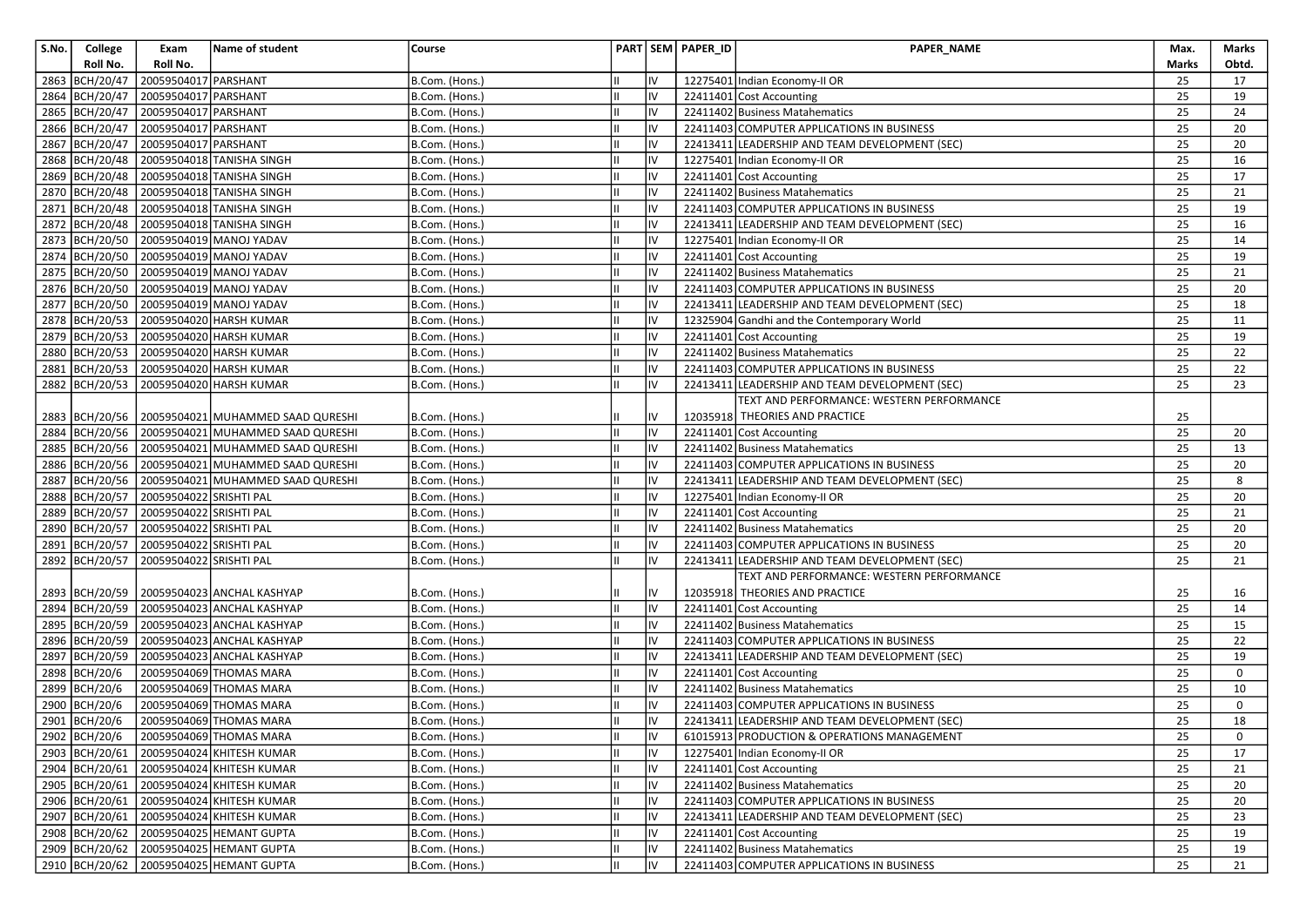| S.No. | College        | Exam                                        | Name of student                                        | Course         |            | PART SEM PAPER ID | <b>PAPER NAME</b>                              | Max.  | Marks |
|-------|----------------|---------------------------------------------|--------------------------------------------------------|----------------|------------|-------------------|------------------------------------------------|-------|-------|
|       | Roll No.       | Roll No.                                    |                                                        |                |            |                   |                                                | Marks | Obtd. |
|       | 2911 BCH/20/62 |                                             | 20059504025 HEMANT GUPTA                               | B.Com. (Hons.) | IV         |                   | 22413411 LEADERSHIP AND TEAM DEVELOPMENT (SEC) | 25    | 20    |
|       | 2912 BCH/20/62 |                                             | 20059504025 HEMANT GUPTA                               | B.Com. (Hons.) | IV         |                   | 61015913 PRODUCTION & OPERATIONS MANAGEMENT    | 25    | 16    |
|       |                |                                             | 2913   BCH/20/64   20059504026   MANISH RAUTELA        | B.Com. (Hons.) | IV         |                   | 12485908 FUNDAMENTAL OF FINANCE FOR BUSINESS   | 25    | 23    |
|       |                |                                             | 2914 BCH/20/64 20059504026 MANISH RAUTELA              | B.Com. (Hons.) | IV         |                   | 22411401 Cost Accounting                       | 25    | 24    |
|       |                |                                             | 2915   BCH/20/64   20059504026   MANISH RAUTELA        | B.Com. (Hons.) | IV         |                   | 22411402 Business Matahematics                 | 25    | 24    |
|       |                |                                             | 2916   BCH/20/64   20059504026   MANISH RAUTELA        | B.Com. (Hons.) | IV         |                   | 22411403 COMPUTER APPLICATIONS IN BUSINESS     | 25    | 20    |
|       |                |                                             | 2917 BCH/20/64 20059504026 MANISH RAUTELA              | B.Com. (Hons.) | IV         |                   | 22413411 LEADERSHIP AND TEAM DEVELOPMENT (SEC) | 25    | 23    |
|       |                |                                             | 2918 BCH/20/65 20059504027 PRASHANT MISHRA             | B.Com. (Hons.) | IV         |                   | 12485908 FUNDAMENTAL OF FINANCE FOR BUSINESS   | 25    | 24    |
|       |                |                                             | 2919 BCH/20/65 20059504027 PRASHANT MISHRA             | B.Com. (Hons.) | IV         |                   | 22411401 Cost Accounting                       | 25    | 18    |
|       |                |                                             | 2920 BCH/20/65 20059504027 PRASHANT MISHRA             | B.Com. (Hons.) | IV         |                   | 22411402 Business Matahematics                 | 25    | 19    |
|       |                |                                             | 2921 BCH/20/65 20059504027 PRASHANT MISHRA             | B.Com. (Hons.) | IV         |                   | 22411403 COMPUTER APPLICATIONS IN BUSINESS     | 25    | 20    |
|       |                |                                             | 2922 BCH/20/65 20059504027 PRASHANT MISHRA             | B.Com. (Hons.) | IV         |                   | 22413411 LEADERSHIP AND TEAM DEVELOPMENT (SEC) | 25    | 18    |
|       |                | 2923 BCH/20/66 20059504028 AFTAB ALAM       |                                                        | B.Com. (Hons.) | IV         |                   | 22411401 Cost Accounting                       | 25    | 17    |
|       |                | 2924 BCH/20/66 20059504028 AFTAB ALAM       |                                                        | B.Com. (Hons.) | liv        |                   | 22411402 Business Matahematics                 | 25    | 21    |
|       |                | 2925 BCH/20/66 20059504028 AFTAB ALAM       |                                                        | B.Com. (Hons.) | IV         |                   | 22411403 COMPUTER APPLICATIONS IN BUSINESS     | 25    | 22    |
|       |                | 2926 BCH/20/66 20059504028 AFTAB ALAM       |                                                        | B.Com. (Hons.) | IV         |                   | 22413411 LEADERSHIP AND TEAM DEVELOPMENT (SEC) | 25    | 18    |
|       |                | 2927 BCH/20/66 20059504028 AFTAB ALAM       |                                                        | B.Com. (Hons.) | IV         |                   | 32345401 INFORMATION SECURITY AND CYBER LAWS   | 25    | 20    |
|       |                | 2928 BCH/20/67 20059504029 AKSHIT SAHNI     |                                                        | B.Com. (Hons.) | IV         |                   | 12275401 Indian Economy-II OR                  | 25    |       |
|       |                | 2929 BCH/20/67 20059504029 AKSHIT SAHNI     |                                                        | B.Com. (Hons.) | IV         |                   | 22411401 Cost Accounting                       | 25    | 0     |
|       |                | 2930 BCH/20/67 20059504029 AKSHIT SAHNI     |                                                        | B.Com. (Hons.) | IV         |                   | 22411402 Business Matahematics                 | 25    | 13    |
|       |                | 2931 BCH/20/67 20059504029 AKSHIT SAHNI     |                                                        | B.Com. (Hons.) | IV         |                   | 22411403 COMPUTER APPLICATIONS IN BUSINESS     | 25    | 20    |
|       |                | 2932 BCH/20/67 20059504029 AKSHIT SAHNI     |                                                        | B.Com. (Hons.) | IV         |                   | 22413411 LEADERSHIP AND TEAM DEVELOPMENT (SEC) | 25    | 4     |
|       |                |                                             | 2933 BCH/20/68 20059504030 DIVYANSH TANEJA             | B.Com. (Hons.) | IV         |                   | 12275401 Indian Economy-II OR                  | 25    | 23    |
|       |                |                                             | 2934 BCH/20/68 20059504030 DIVYANSH TANEJA             | B.Com. (Hons.) | IV         |                   | 22411401 Cost Accounting                       | 25    | 20    |
|       |                |                                             | 2935 BCH/20/68 20059504030 DIVYANSH TANEJA             | B.Com. (Hons.) | IV         |                   | 22411402 Business Matahematics                 | 25    | 21    |
|       |                |                                             | 2936 BCH/20/68 20059504030 DIVYANSH TANEJA             | B.Com. (Hons.) | IV         |                   | 22411403 COMPUTER APPLICATIONS IN BUSINESS     | 25    | 22    |
|       |                |                                             | 2937 BCH/20/68 20059504030 DIVYANSH TANEJA             | B.Com. (Hons.) | IV         |                   | 22413411 LEADERSHIP AND TEAM DEVELOPMENT (SEC) | 25    | 24    |
|       |                | 2938 BCH/20/69 20059504031 JATIN PRUTHI     |                                                        | B.Com. (Hons.) | IV         |                   | 12275401 Indian Economy-II OR                  | 25    | 12    |
|       |                | 2939 BCH/20/69 20059504031 JATIN PRUTHI     |                                                        | B.Com. (Hons.) | IV         |                   | 22411401 Cost Accounting                       | 25    | 17    |
|       |                | 2940 BCH/20/69 20059504031 JATIN PRUTHI     |                                                        | B.Com. (Hons.) | IV         |                   | 22411402 Business Matahematics                 | 25    | 21    |
|       |                | 2941   BCH/20/69   20059504031 JATIN PRUTHI |                                                        | B.Com. (Hons.) | IV         |                   | 22411403 COMPUTER APPLICATIONS IN BUSINESS     | 25    | 20    |
|       |                | 2942 BCH/20/69 20059504031 JATIN PRUTHI     |                                                        | B.Com. (Hons.) | IV         |                   | 22413411 LEADERSHIP AND TEAM DEVELOPMENT (SEC) | 25    | 21    |
|       |                |                                             | 2943 BCH/20/71 20059504068 SHYAM SUNDER                | B.Com. (Hons.) | IV         |                   | 12275401 Indian Economy-II OR                  | 25    | 20    |
|       | 2944 BCH/20/71 |                                             | 20059504068 SHYAM SUNDER                               | B.Com. (Hons.) | IV         |                   | 22411401 Cost Accounting                       | 25    | 22    |
|       |                |                                             | 2945 BCH/20/71 20059504068 SHYAM SUNDER                | B.Com. (Hons.) | IV         |                   | 22411402 Business Matahematics                 | 25    | 22    |
|       |                |                                             | 2946 BCH/20/71 20059504068 SHYAM SUNDER                | B.Com. (Hons.) | IV         |                   | 22411403 COMPUTER APPLICATIONS IN BUSINESS     | 25    | 20    |
|       |                |                                             | 2947 BCH/20/71 20059504068 SHYAM SUNDER                | B.Com. (Hons.) | IV         |                   | 22413411 LEADERSHIP AND TEAM DEVELOPMENT (SEC) | 25    | 20    |
|       |                |                                             | 2948   BCH/20/72   20059504032 SAKSHAM GUPTA           | B.Com. (Hons.) | IV         |                   | 12485908 FUNDAMENTAL OF FINANCE FOR BUSINESS   | 25    | 23    |
|       |                |                                             | 2949 BCH/20/72 20059504032 SAKSHAM GUPTA               | B.Com. (Hons.) | IV         |                   | 22411401 Cost Accounting                       | 25    | 17    |
|       |                |                                             | 2950 BCH/20/72 20059504032 SAKSHAM GUPTA               | B.Com. (Hons.) | IV         |                   | 22411402 Business Matahematics                 | 25    | 17    |
|       |                |                                             | 2951 BCH/20/72 20059504032 SAKSHAM GUPTA               | B.Com. (Hons.) | IV         |                   | 22411403 COMPUTER APPLICATIONS IN BUSINESS     | 25    | 20    |
|       |                |                                             | 2952 BCH/20/72 20059504032 SAKSHAM GUPTA               | B.Com. (Hons.) | ${\sf IV}$ |                   | 22413411 LEADERSHIP AND TEAM DEVELOPMENT (SEC) | 25    | 17    |
|       |                | 2953 BCH/20/73 20059504033 ANSH ARORA       |                                                        | B.Com. (Hons.) | IV         |                   | 12275401 Indian Economy-II OR                  | 25    |       |
|       |                | 2954 BCH/20/73 20059504033 ANSH ARORA       |                                                        | B.Com. (Hons.) | IV         |                   | 22411401 Cost Accounting                       | 25    | 0     |
|       |                | 2955 BCH/20/73 20059504033 ANSH ARORA       |                                                        | B.Com. (Hons.) | IV         |                   | 22411402 Business Matahematics                 | 25    | 13    |
|       |                | 2956 BCH/20/73 20059504033 ANSH ARORA       |                                                        | B.Com. (Hons.) | IV         |                   | 22411403 COMPUTER APPLICATIONS IN BUSINESS     | 25    | 17    |
|       |                | 2957 BCH/20/73 20059504033 ANSH ARORA       |                                                        | B.Com. (Hons.) | IV         |                   | 22413411 LEADERSHIP AND TEAM DEVELOPMENT (SEC) | 25    | 0     |
|       |                |                                             | 2958   BCH/20/74   20059504034   RAGHAVENDAR SRIKKANTH | B.Com. (Hons.) | IV         |                   | 22411401 Cost Accounting                       | 25    | 20    |
|       |                |                                             | 2959 BCH/20/74 20059504034 RAGHAVENDAR SRIKKANTH       | B.Com. (Hons.) | IV         |                   | 22411402 Business Matahematics                 | 25    | 20    |
|       |                |                                             | 2960 BCH/20/74 20059504034 RAGHAVENDAR SRIKKANTH       | B.Com. (Hons.) | liv        |                   | 22411403 COMPUTER APPLICATIONS IN BUSINESS     | 25    | 20    |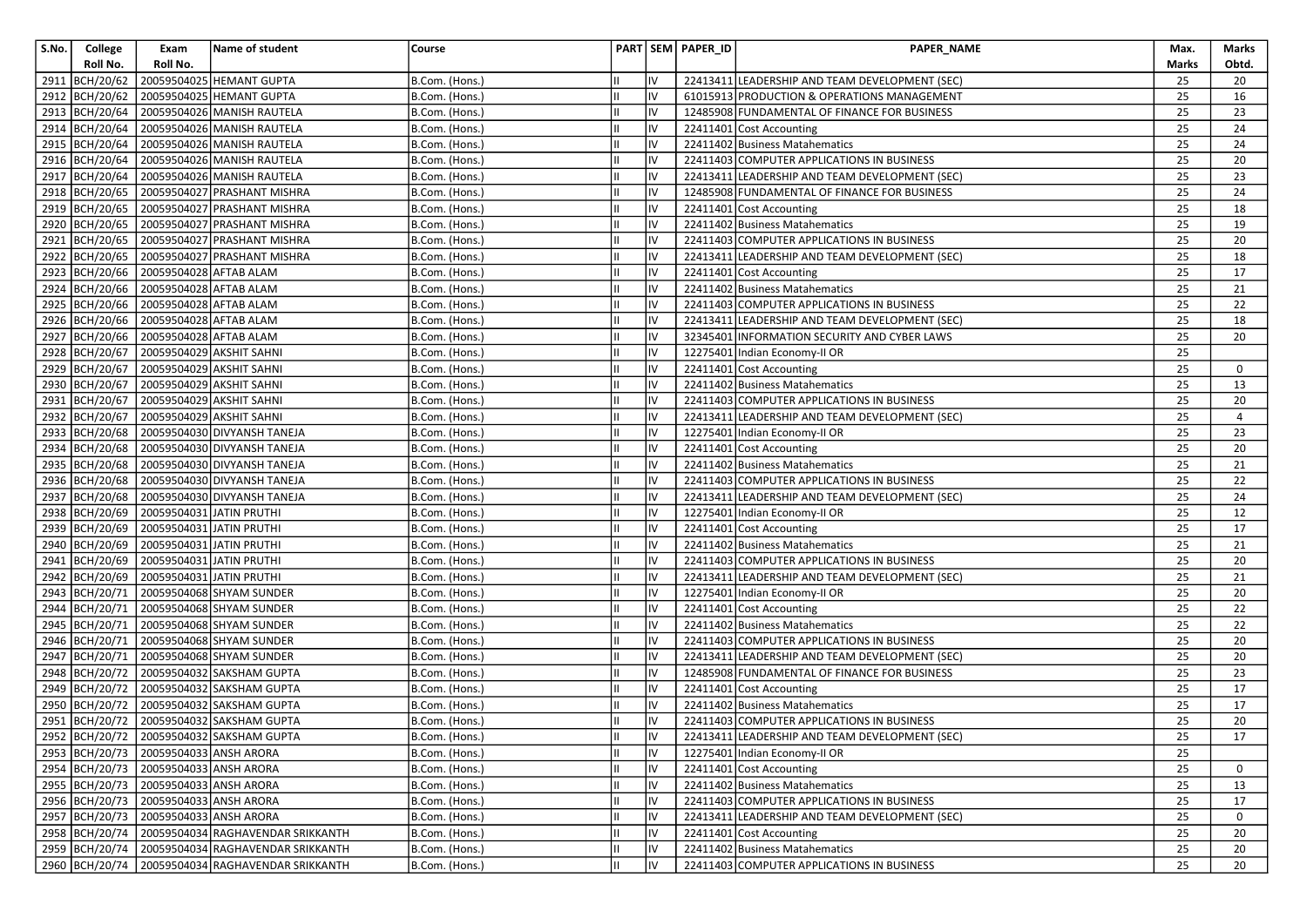| S.No. | College        | Exam                                   | Name of student                                   | Course         |    | PART SEM PAPER_ID | PAPER_NAME                                     | Max.         | Marks |
|-------|----------------|----------------------------------------|---------------------------------------------------|----------------|----|-------------------|------------------------------------------------|--------------|-------|
|       | Roll No.       | Roll No.                               |                                                   |                |    |                   |                                                | <b>Marks</b> | Obtd. |
| 2961  | BCH/20/74      |                                        | 20059504034 RAGHAVENDAR SRIKKANTH                 | B.Com. (Hons.) | IV |                   | 22413411 LEADERSHIP AND TEAM DEVELOPMENT (SEC) | 25           | 21    |
|       | 2962 BCH/20/74 |                                        | 20059504034 RAGHAVENDAR SRIKKANTH                 | B.Com. (Hons.) | IV |                   | 32355402 Numerical Methods                     | 25           | 15    |
|       |                | 2963 BCH/20/75 20059504035 AARTI       |                                                   | B.Com. (Hons.) | IV |                   | 12275401 Indian Economy-II OR                  | 25           | 21    |
|       |                | 2964 BCH/20/75 20059504035 AARTI       |                                                   | B.Com. (Hons.) | IV |                   | 22411401 Cost Accounting                       | 25           | 25    |
|       |                | 2965 BCH/20/75 20059504035 AARTI       |                                                   | B.Com. (Hons.) | IV |                   | 22411402 Business Matahematics                 | 25           | 23    |
|       |                | 2966   BCH/20/75   20059504035 AARTI   |                                                   | B.Com. (Hons.) | IV |                   | 22411403 COMPUTER APPLICATIONS IN BUSINESS     | 25           | 21    |
|       |                | 2967 BCH/20/75 20059504035 AARTI       |                                                   | B.Com. (Hons.) | IV |                   | 22413411 LEADERSHIP AND TEAM DEVELOPMENT (SEC) | 25           | 22    |
|       |                |                                        | 2968 BCH/20/76 20059504036 ANSH NARULA            | B.Com. (Hons.) | IV |                   | 12275401 Indian Economy-II OR                  | 25           | 12    |
|       |                |                                        | 2969 BCH/20/76 20059504036 ANSH NARULA            | B.Com. (Hons.) | IV |                   | 22411401 Cost Accounting                       | 25           | 20    |
|       |                |                                        | 2970   BCH/20/76   20059504036 ANSH NARULA        | B.Com. (Hons.) | IV |                   | 22411402 Business Matahematics                 | 25           | 16    |
|       |                |                                        | 2971   BCH/20/76   20059504036   ANSH NARULA      | B.Com. (Hons.) | IV |                   | 22411403 COMPUTER APPLICATIONS IN BUSINESS     | 25           | 20    |
|       |                |                                        | 2972 BCH/20/76 20059504036 ANSH NARULA            | B.Com. (Hons.) | IV |                   | 22413411 LEADERSHIP AND TEAM DEVELOPMENT (SEC) | 25           | 16    |
|       |                |                                        | 2973 BCH/20/77 20059504037 MUSKAN SANGHI          | B.Com. (Hons.) | IV |                   | 12485908 FUNDAMENTAL OF FINANCE FOR BUSINESS   | 25           | 20    |
|       |                |                                        | 2974 BCH/20/77 20059504037 MUSKAN SANGHI          | B.Com. (Hons.) | IV |                   | 22411401 Cost Accounting                       | 25           | 8     |
|       | 2975 BCH/20/77 |                                        | 20059504037 MUSKAN SANGHI                         | B.Com. (Hons.) | IV |                   | 22411402 Business Matahematics                 | 25           | 13    |
|       |                |                                        | 2976 BCH/20/77 20059504037 MUSKAN SANGHI          | B.Com. (Hons.) | IV |                   | 22411403 COMPUTER APPLICATIONS IN BUSINESS     | 25           | 19    |
|       |                |                                        | 2977 BCH/20/77 20059504037 MUSKAN SANGHI          | B.Com. (Hons.) | IV |                   | 22413411 LEADERSHIP AND TEAM DEVELOPMENT (SEC) | 25           | 10    |
|       |                |                                        | 2978 BCH/20/78 20059504038 KARTIKEY SEEDHAR       | B.Com. (Hons.) | IV |                   | 12275401 Indian Economy-II OR                  | 25           | 19    |
|       |                |                                        | 2979 BCH/20/78 20059504038 KARTIKEY SEEDHAR       | B.Com. (Hons.) | IV |                   | 22411401 Cost Accounting                       | 25           | 20    |
|       |                |                                        | 2980 BCH/20/78 20059504038 KARTIKEY SEEDHAR       | B.Com. (Hons.) | IV |                   | 22411402 Business Matahematics                 | 25           | 21    |
|       |                |                                        | 2981 BCH/20/78 20059504038 KARTIKEY SEEDHAR       | B.Com. (Hons.) | IV |                   | 22411403 COMPUTER APPLICATIONS IN BUSINESS     | 25           | 21    |
|       |                |                                        | 2982 BCH/20/78 20059504038 KARTIKEY SEEDHAR       | B.Com. (Hons.) | IV |                   | 22413411 LEADERSHIP AND TEAM DEVELOPMENT (SEC) | 25           | 22    |
|       |                | 2983 BCH/20/79 20059504039 AKANSH JAIN |                                                   | B.Com. (Hons.) | IV |                   | 12485908 FUNDAMENTAL OF FINANCE FOR BUSINESS   | 25           | 22    |
|       |                | 2984 BCH/20/79 20059504039 AKANSH JAIN |                                                   | B.Com. (Hons.) | IV |                   | 22411401 Cost Accounting                       | 25           | 24    |
|       |                | 2985 BCH/20/79 20059504039 AKANSH JAIN |                                                   | B.Com. (Hons.) | IV |                   | 22411402 Business Matahematics                 | 25           | 23    |
|       |                | 2986 BCH/20/79 20059504039 AKANSH JAIN |                                                   | B.Com. (Hons.) | IV |                   | 22411403 COMPUTER APPLICATIONS IN BUSINESS     | 25           | 21    |
|       |                | 2987 BCH/20/79 20059504039 AKANSH JAIN |                                                   | B.Com. (Hons.) | IV |                   | 22413411 LEADERSHIP AND TEAM DEVELOPMENT (SEC) | 25           | 23    |
|       | 2988 BCH/20/8  |                                        | 20059504002 YASH AGARWAL                          | B.Com. (Hons.) | IV |                   | 12485908 FUNDAMENTAL OF FINANCE FOR BUSINESS   | 25           | 25    |
|       | 2989 BCH/20/8  |                                        | 20059504002 YASH AGARWAL                          | B.Com. (Hons.) | IV |                   | 22411401 Cost Accounting                       | 25           | 22    |
|       | 2990 BCH/20/8  |                                        | 20059504002 YASH AGARWAL                          | B.Com. (Hons.) | IV |                   | 22411402 Business Matahematics                 | 25           | 18    |
|       | 2991 BCH/20/8  |                                        | 20059504002 YASH AGARWAL                          | B.Com. (Hons.) | IV |                   | 22411403 COMPUTER APPLICATIONS IN BUSINESS     | 25           | 21    |
|       | 2992 BCH/20/8  |                                        | 20059504002 YASH AGARWAL                          | B.Com. (Hons.) | IV |                   | 22413411 LEADERSHIP AND TEAM DEVELOPMENT (SEC) | 25           | 21    |
|       | 2993 BCH/20/81 |                                        | 20059504041 SAHIL SHANGARI                        | B.Com. (Hons.) | IV |                   | 12485908 FUNDAMENTAL OF FINANCE FOR BUSINESS   | 25           | 24    |
|       |                |                                        | 2994   BCH/20/81   20059504041   SAHIL SHANGARI   | B.Com. (Hons.) | IV |                   | 22411401 Cost Accounting                       | 25           | 21    |
|       |                |                                        | 2995   BCH/20/81   20059504041   SAHIL SHANGARI   | B.Com. (Hons.) | IV |                   | 22411402 Business Matahematics                 | 25           | 19    |
|       | 2996 BCH/20/81 |                                        | 20059504041 SAHIL SHANGARI                        | B.Com. (Hons.) | IV |                   | 22411403 COMPUTER APPLICATIONS IN BUSINESS     | 25           | 21    |
|       | 2997 BCH/20/81 |                                        | 20059504041 SAHIL SHANGARI                        | B.Com. (Hons.) | IV |                   | 22413411 LEADERSHIP AND TEAM DEVELOPMENT (SEC) | 25           | 20    |
|       |                |                                        | 2998 BCH/20/82 20059504042 SABHYA CHANDRA         | B.Com. (Hons.) | IV |                   | 12485908 FUNDAMENTAL OF FINANCE FOR BUSINESS   | 25           | 25    |
|       |                |                                        | 2999 BCH/20/82 20059504042 SABHYA CHANDRA         | B.Com. (Hons.) | IV |                   | 22411401 Cost Accounting                       | 25           | 21    |
|       | 3000 BCH/20/82 |                                        | 20059504042 SABHYA CHANDRA                        | B.Com. (Hons.) | IV |                   | 22411402 Business Matahematics                 | 25           | 23    |
|       |                |                                        | 3001 BCH/20/82 20059504042 SABHYA CHANDRA         | B.Com. (Hons.) | IV |                   | 22411403 COMPUTER APPLICATIONS IN BUSINESS     | 25           | 21    |
|       |                |                                        | 3002 BCH/20/82 20059504042 SABHYA CHANDRA         | B.Com. (Hons.) | IV |                   | 22413411 LEADERSHIP AND TEAM DEVELOPMENT (SEC) | 25           | 24    |
|       |                |                                        | 3003 BCH/20/83 20059504043 PUNYE MENDIRATTA       | B.Com. (Hons.) | IV |                   | 12275401 Indian Economy-II OR                  | 25           | 14    |
|       |                |                                        | 3004   BCH/20/83   20059504043   PUNYE MENDIRATTA | B.Com. (Hons.) | IV |                   | 22411401 Cost Accounting                       | 25           | 4     |
|       |                |                                        | 3005 BCH/20/83 20059504043 PUNYE MENDIRATTA       | B.Com. (Hons.) | IV |                   | 22411402 Business Matahematics                 | 25           | 16    |
|       |                |                                        | 3006 BCH/20/83 20059504043 PUNYE MENDIRATTA       | B.Com. (Hons.) | IV |                   | 22411403 COMPUTER APPLICATIONS IN BUSINESS     | 25           | 21    |
|       |                |                                        | 3007 BCH/20/83 20059504043 PUNYE MENDIRATTA       | B.Com. (Hons.) | IV |                   | 22413411 LEADERSHIP AND TEAM DEVELOPMENT (SEC) | 25           | 19    |
|       |                |                                        | 3008 BCH/20/84 20059504044 ADITYA DUBEY           | B.Com. (Hons.) | IV |                   | 12275401 Indian Economy-II OR                  | 25           | 17    |
|       |                |                                        | 3009 BCH/20/84 20059504044 ADITYA DUBEY           | B.Com. (Hons.) | IV |                   | 22411401 Cost Accounting                       | 25           | 18    |
|       |                |                                        | 3010 BCH/20/84 20059504044 ADITYA DUBEY           | B.Com. (Hons.) | IV |                   | 22411402 Business Matahematics                 | 25           | 21    |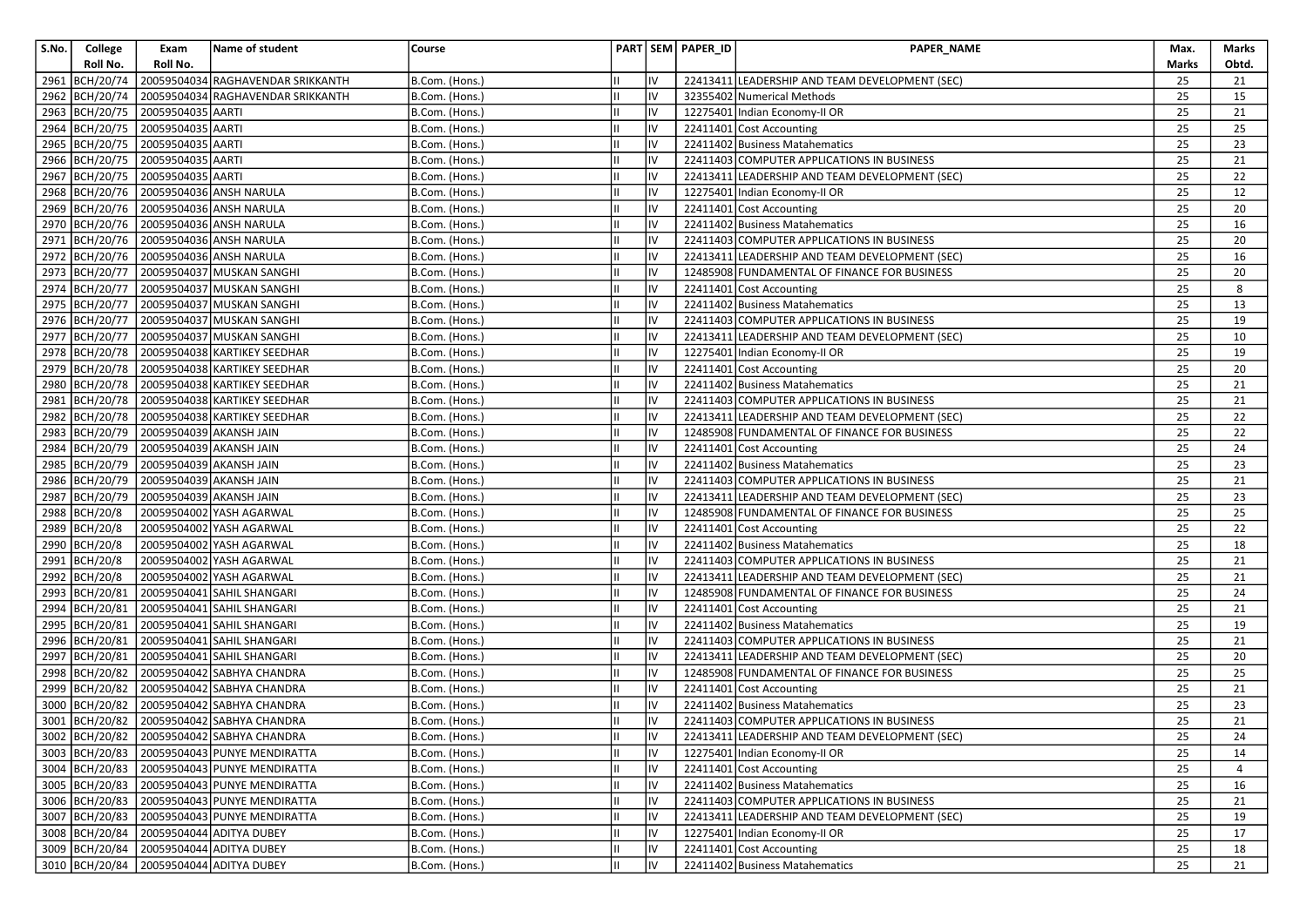| S.No. | College        | Exam                                | Name of student                                | Course         |    | PART SEM PAPER_ID | <b>PAPER NAME</b>                                     | Max.  | Marks |
|-------|----------------|-------------------------------------|------------------------------------------------|----------------|----|-------------------|-------------------------------------------------------|-------|-------|
|       | Roll No.       | Roll No.                            |                                                |                |    |                   |                                                       | Marks | Obtd. |
|       | 3011 BCH/20/84 |                                     | 20059504044 ADITYA DUBEY                       | B.Com. (Hons.) | IV |                   | 22411403 COMPUTER APPLICATIONS IN BUSINESS            | 25    | 21    |
|       |                |                                     | 3012 BCH/20/84 20059504044 ADITYA DUBEY        | B.Com. (Hons.) | IV |                   | 22413411 LEADERSHIP AND TEAM DEVELOPMENT (SEC)        | 25    | 18    |
|       |                |                                     | 3013 BCH/20/85 20059504045 YUVRAJ SONEJA       | B.Com. (Hons.) | IV |                   | 12275401 Indian Economy-II OR                         | 25    | 11    |
|       |                |                                     | 3014 BCH/20/85 20059504045 YUVRAJ SONEJA       | B.Com. (Hons.) | IV |                   | 22411401 Cost Accounting                              | 25    | 16    |
|       |                |                                     | 3015 BCH/20/85 20059504045 YUVRAJ SONEJA       | B.Com. (Hons.) | IV |                   | 22411402 Business Matahematics                        | 25    | 21    |
|       |                |                                     | 3016 BCH/20/85 20059504045 YUVRAJ SONEJA       | B.Com. (Hons.) | IV |                   | 22411403 COMPUTER APPLICATIONS IN BUSINESS            | 25    | 20    |
|       |                |                                     | 3017 BCH/20/85 20059504045 YUVRAJ SONEJA       | B.Com. (Hons.) | IV |                   | 22413411 LEADERSHIP AND TEAM DEVELOPMENT (SEC)        | 25    | 21    |
|       |                |                                     | 3018 BCH/20/86 20059504046 DIVIJ AGRAWAL       | B.Com. (Hons.) | IV |                   | 22411401 Cost Accounting                              | 25    | 24    |
|       |                |                                     | 3019 BCH/20/86 20059504046 DIVIJ AGRAWAL       | B.Com. (Hons.) | IV |                   | 22411402 Business Matahematics                        | 25    | 25    |
|       |                |                                     | 3020 BCH/20/86 20059504046 DIVIJ AGRAWAL       | B.Com. (Hons.) | IV |                   | 22411403 COMPUTER APPLICATIONS IN BUSINESS            | 25    | 21    |
|       |                |                                     | 3021 BCH/20/86 20059504046 DIVIJ AGRAWAL       | B.Com. (Hons.) | IV |                   | 22413411 LEADERSHIP AND TEAM DEVELOPMENT (SEC)        | 25    | 21    |
|       |                |                                     | 3022   BCH/20/86   20059504046   DIVIJ AGRAWAL | B.Com. (Hons.) | IV |                   | 32355402 Numerical Methods                            | 25    | 22    |
|       |                |                                     |                                                |                |    |                   | TEXT AND PERFORMANCE: WESTERN PERFORMANCE             |       |       |
|       |                | 3023 BCH/20/89 20059504047 MINAKSHI |                                                | B.Com. (Hons.) |    |                   | 12035918 THEORIES AND PRACTICE                        | 25    | 16    |
|       |                | 3024 BCH/20/89 20059504047 MINAKSHI |                                                | B.Com. (Hons.) | IV |                   | 22411401 Cost Accounting                              | 25    | 22    |
|       |                | 3025 BCH/20/89 20059504047 MINAKSHI |                                                | B.Com. (Hons.) | IV |                   | 22411402 Business Matahematics                        | 25    | 20    |
|       |                | 3026 BCH/20/89 20059504047 MINAKSHI |                                                | B.Com. (Hons.) | IV |                   | 22411403 COMPUTER APPLICATIONS IN BUSINESS            | 25    | 21    |
|       |                | 3027 BCH/20/89 20059504047 MINAKSHI |                                                | B.Com. (Hons.) | IV |                   | 22413411 LEADERSHIP AND TEAM DEVELOPMENT (SEC)        | 25    | 23    |
|       |                |                                     | 3028 BCH/20/90 20059504048 SUBHAM RATHORE      | B.Com. (Hons.) | IV |                   | 12275401 Indian Economy-II OR                         | 25    | 13    |
|       |                |                                     | 3029 BCH/20/90 20059504048 SUBHAM RATHORE      | B.Com. (Hons.) | IV |                   | 22411401 Cost Accounting                              | 25    | 24    |
|       |                |                                     | 3030 BCH/20/90 20059504048 SUBHAM RATHORE      | B.Com. (Hons.) | IV |                   | 22411402 Business Matahematics                        | 25    | 20    |
|       | 3031 BCH/20/90 |                                     | 20059504048 SUBHAM RATHORE                     | B.Com. (Hons.) | IV |                   | 22411403 COMPUTER APPLICATIONS IN BUSINESS            | 25    | 21    |
|       |                |                                     | 3032 BCH/20/90 20059504048 SUBHAM RATHORE      | B.Com. (Hons.) | IV |                   | 22413411 LEADERSHIP AND TEAM DEVELOPMENT (SEC)        | 25    | 14    |
|       |                |                                     | 3033 BCH/20/91 20059504049 DIKSHA YADAV        | B.Com. (Hons.) | IV |                   | 12275401 Indian Economy-II OR                         | 25    | 16    |
|       |                |                                     | 3034 BCH/20/91 20059504049 DIKSHA YADAV        | B.Com. (Hons.) | IV |                   | 22411401 Cost Accounting                              | 25    | 20    |
|       | 3035 BCH/20/91 |                                     | 20059504049 DIKSHA YADAV                       | B.Com. (Hons.) | IV |                   | 22411402 Business Matahematics                        | 25    | 16    |
|       |                |                                     | 3036 BCH/20/91 20059504049 DIKSHA YADAV        | B.Com. (Hons.) | IV |                   | 22411403 COMPUTER APPLICATIONS IN BUSINESS            | 25    | 21    |
|       |                |                                     | 3037 BCH/20/91 20059504049 DIKSHA YADAV        | B.Com. (Hons.) | IV |                   | 22413411 LEADERSHIP AND TEAM DEVELOPMENT (SEC)        | 25    | 21    |
|       |                |                                     | 3038 BCH/20/92 20059504050 ARYA KHULLAR        | B.Com. (Hons.) | IV |                   | 22411401 Cost Accounting                              | 25    | 19    |
|       |                |                                     | 3039 BCH/20/92 20059504050 ARYA KHULLAR        | B.Com. (Hons.) | IV |                   | 22411402 Business Matahematics                        | 25    | 19    |
|       |                |                                     | 3040 BCH/20/92 20059504050 ARYA KHULLAR        | B.Com. (Hons.) | IV |                   | 22411403 COMPUTER APPLICATIONS IN BUSINESS            | 25    | 21    |
|       |                |                                     | 3041   BCH/20/92   20059504050 ARYA KHULLAR    | B.Com. (Hons.) | IV |                   | 22413411 LEADERSHIP AND TEAM DEVELOPMENT (SEC)        | 25    | 20    |
|       |                |                                     | 3042 BCH/20/92 20059504050 ARYA KHULLAR        | B.Com. (Hons.) | IV |                   | 61015913 PRODUCTION & OPERATIONS MANAGEMENT           | 25    | 21    |
|       |                |                                     | 3043   BCH/20/93   20059504051 VARUN TARIYAL   | B.Com. (Hons.) | IV |                   | 22411401 Cost Accounting                              | 25    | 20    |
|       |                |                                     | 3044 BCH/20/93 20059504051 VARUN TARIYAL       | B.Com. (Hons.) | IV |                   | 22411402 Business Matahematics                        | 25    | 17    |
|       |                |                                     | 3045   BCH/20/93   20059504051 VARUN TARIYAL   | B.Com. (Hons.) | IV |                   | 22411403 COMPUTER APPLICATIONS IN BUSINESS            | 25    | 20    |
|       |                |                                     | 3046 BCH/20/93 20059504051 VARUN TARIYAL       | B.Com. (Hons.) | IV |                   | 22413411 LEADERSHIP AND TEAM DEVELOPMENT (SEC)        | 25    | 18    |
|       |                |                                     | 3047 BCH/20/93 20059504051 VARUN TARIYAL       | B.Com. (Hons.) | IV |                   | 61015913 PRODUCTION & OPERATIONS MANAGEMENT           | 25    | 22    |
|       |                |                                     | 3048 BCH/20/94 20059504052 SANJANA ANAND       | B.Com. (Hons.) | IV |                   | 12115923 SOCIAL PSYCHOLOGY: UNDERSTANDING HUMAN WORLD | 25    | 18    |
|       |                |                                     | 3049 BCH/20/94 20059504052 SANJANA ANAND       | B.Com. (Hons.) | IV |                   | 22411401 Cost Accounting                              | 25    | 22    |
|       |                |                                     | 3050 BCH/20/94 20059504052 SANJANA ANAND       | B.Com. (Hons.) | IV |                   | 22411402 Business Matahematics                        | 25    | 21    |
|       |                |                                     | 3051 BCH/20/94 20059504052 SANJANA ANAND       | B.Com. (Hons.) | IV |                   | 22411403 COMPUTER APPLICATIONS IN BUSINESS            | 25    | 20    |
|       |                |                                     | 3052 BCH/20/94 20059504052 SANJANA ANAND       | B.Com. (Hons.) | IV |                   | 22413411 LEADERSHIP AND TEAM DEVELOPMENT (SEC)        | 25    | 21    |
|       |                |                                     | 3053 BCH/20/95 20059504053 SHUBHI SINGH        | B.Com. (Hons.) | IV |                   | 22411401 Cost Accounting                              | 25    | 20    |
|       |                |                                     | 3054   BCH/20/95   20059504053 SHUBHI SINGH    | B.Com. (Hons.) | IV |                   | 22411402 Business Matahematics                        | 25    | 19    |
|       |                |                                     | 3055 BCH/20/95 20059504053 SHUBHI SINGH        | B.Com. (Hons.) | IV |                   | 22411403 COMPUTER APPLICATIONS IN BUSINESS            | 25    | 20    |
|       |                |                                     | 3056 BCH/20/95 20059504053 SHUBHI SINGH        | B.Com. (Hons.) | IV |                   | 22413411 LEADERSHIP AND TEAM DEVELOPMENT (SEC)        | 25    | 21    |
|       |                |                                     | 3057 BCH/20/95 20059504053 SHUBHI SINGH        | B.Com. (Hons.) | IV |                   | 32345401 INFORMATION SECURITY AND CYBER LAWS          | 25    | 20    |
|       |                |                                     |                                                |                |    |                   | TEXT AND PERFORMANCE: WESTERN PERFORMANCE             |       |       |
|       |                |                                     | 3058 BCH/20/96 20059504054 AYUSH VERMA         | B.Com. (Hons.) | IV |                   | 12035918 THEORIES AND PRACTICE                        | 25    | 16    |
|       |                |                                     |                                                |                |    |                   |                                                       |       |       |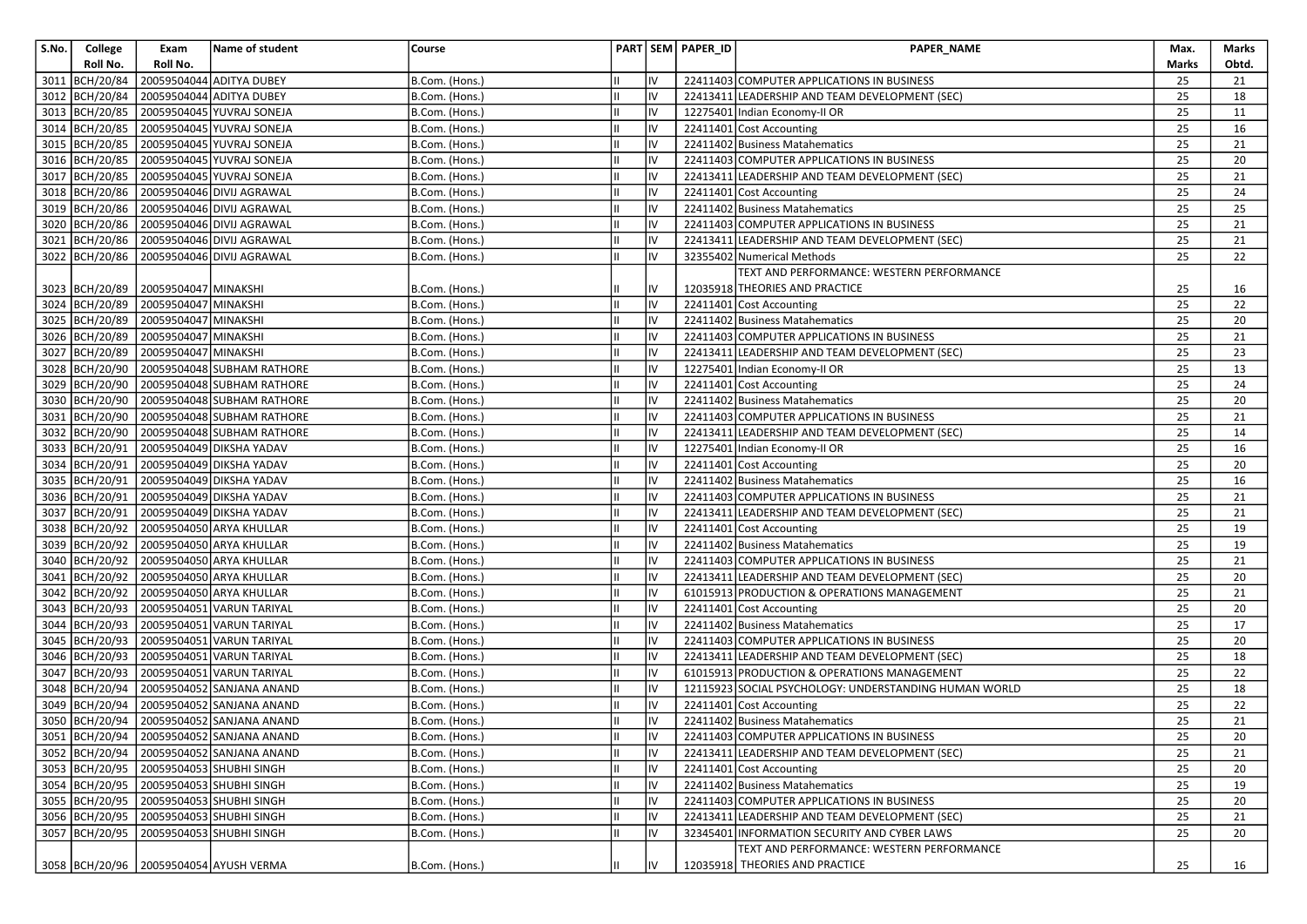| S.No. | College        | Exam                                  | Name of student                                 | Course         |     | PART SEM PAPER_ID | PAPER_NAME                                         | Max.         | Marks |
|-------|----------------|---------------------------------------|-------------------------------------------------|----------------|-----|-------------------|----------------------------------------------------|--------------|-------|
|       | Roll No.       | Roll No.                              |                                                 |                |     |                   |                                                    | <b>Marks</b> | Obtd. |
|       | 3059 BCH/20/96 |                                       | 20059504054 AYUSH VERMA                         | B.Com. (Hons.) | IV  |                   | 22411401 Cost Accounting                           | 25           | 17    |
|       |                |                                       | 3060 BCH/20/96 20059504054 AYUSH VERMA          | B.Com. (Hons.) | IV  |                   | 22411402 Business Matahematics                     | 25           | 17    |
|       |                |                                       | 3061 BCH/20/96 20059504054 AYUSH VERMA          | B.Com. (Hons.) | IV  |                   | 22411403 COMPUTER APPLICATIONS IN BUSINESS         | 25           | 20    |
|       |                |                                       | 3062 BCH/20/96 20059504054 AYUSH VERMA          | B.Com. (Hons.) | IV  |                   | 22413411 LEADERSHIP AND TEAM DEVELOPMENT (SEC)     | 25           | 14    |
|       |                |                                       | 3063 BCH/20/97 20059504055 SHASHWAT GUPTA       | B.Com. (Hons.) | IV  |                   | 22411401 Cost Accounting                           | 25           | 19    |
|       |                |                                       | 3064 BCH/20/97 20059504055 SHASHWAT GUPTA       | B.Com. (Hons.) | IV  |                   | 22411402 Business Matahematics                     | 25           | 21    |
|       |                |                                       | 3065 BCH/20/97 20059504055 SHASHWAT GUPTA       | B.Com. (Hons.) | IV  |                   | 22411403 COMPUTER APPLICATIONS IN BUSINESS         | 25           | 20    |
|       |                |                                       | 3066 BCH/20/97 20059504055 SHASHWAT GUPTA       | B.Com. (Hons.) | IV  |                   | 22413411 LEADERSHIP AND TEAM DEVELOPMENT (SEC)     | 25           | 20    |
|       |                |                                       | 3067 BCH/20/97 20059504055 SHASHWAT GUPTA       | B.Com. (Hons.) | IV  |                   | 32345401 INFORMATION SECURITY AND CYBER LAWS       | 25           | 22    |
|       |                |                                       | 3068 BCH/20/98 20059504056 DHEERAJ YADAV        | B.Com. (Hons.) | IV  |                   | 12275401 Indian Economy-II OR                      | 25           | 16    |
|       |                |                                       | 3069 BCH/20/98 20059504056 DHEERAJ YADAV        | B.Com. (Hons.) | IV  |                   | 22411401 Cost Accounting                           | 25           | 19    |
|       |                |                                       | 3070 BCH/20/98 20059504056 DHEERAJ YADAV        | B.Com. (Hons.) | IV  |                   | 22411402 Business Matahematics                     | 25           | 19    |
|       |                |                                       | 3071   BCH/20/98   20059504056   DHEERAJ YADAV  | B.Com. (Hons.) | IV  |                   | 22411403 COMPUTER APPLICATIONS IN BUSINESS         | 25           | 21    |
|       |                |                                       | 3072 BCH/20/98 20059504056 DHEERAJ YADAV        | B.Com. (Hons.) | IV  |                   | 22413411 LEADERSHIP AND TEAM DEVELOPMENT (SEC)     | 25           | 22    |
|       |                |                                       |                                                 |                |     |                   | TEXT AND PERFORMANCE: WESTERN PERFORMANCE          |              |       |
|       |                |                                       | 3073   BCH/20/99   20059504057   CHAHAK ROHILLA | B.Com. (Hons.) | IV  |                   | 12035918 THEORIES AND PRACTICE                     | 25           | 16    |
|       |                |                                       | 3074 BCH/20/99 20059504057 CHAHAK ROHILLA       | B.Com. (Hons.) | IV  |                   | 22411401 Cost Accounting                           | 25           | 17    |
|       |                |                                       | 3075 BCH/20/99 20059504057 CHAHAK ROHILLA       | B.Com. (Hons.) | IV  |                   | 22411402 Business Matahematics                     | 25           | 19    |
|       |                |                                       | 3076 BCH/20/99 20059504057 CHAHAK ROHILLA       | B.Com. (Hons.) | IV  |                   | 22411403 COMPUTER APPLICATIONS IN BUSINESS         | 25           | 20    |
|       |                |                                       | 3077 BCH/20/99 20059504057 CHAHAK ROHILLA       | B.Com. (Hons.) | IV  |                   | 22413411 LEADERSHIP AND TEAM DEVELOPMENT (SEC)     | 25           | 18    |
|       | 3078 BCP/20/1  |                                       | 20059503001 MANDEEP KOUR                        | B.Com          | IV  |                   | 52051416 HINDI GADYA KA UDBHAV AUR VIKAS (HINDI-B) | 25           | 22    |
|       | 3079 BCP/20/1  |                                       | 20059503001 MANDEEP KOUR                        | <b>B.Com</b>   | IV  |                   | 52413402 INVESTING IN STOCK MARKETS                | 25           | 22    |
|       | 3080 BCP/20/1  |                                       | 20059503001 MANDEEP KOUR                        | <b>B.Com</b>   | IV  |                   | 52414403 Corporate Accounting                      | 25           | 21    |
|       | 3081 BCP/20/1  |                                       | 20059503001 MANDEEP KOUR                        | <b>B.Com</b>   | IV  |                   | 52414404 Cost Accounting                           | 25           | 25    |
|       |                | 3082 BCP/20/10 20059503009 NEHA YADAV |                                                 | <b>B.Com</b>   | IV  |                   | 52051416 HINDI GADYA KA UDBHAV AUR VIKAS (HINDI-B) | 25           | 21    |
|       | 3083 BCP/20/10 | 20059503009 NEHA YADAV                |                                                 | B.Com          | IV  |                   | 52413402 INVESTING IN STOCK MARKETS                | 25           | 18    |
|       | 3084 BCP/20/10 | 20059503009 NEHA YADAV                |                                                 | <b>B.Com</b>   | IV  |                   | 52414403 Corporate Accounting                      | 25           | 20    |
|       |                | 3085 BCP/20/10 20059503009 NEHA YADAV |                                                 | <b>B.Com</b>   | IV  |                   | 52414404 Cost Accounting                           | 25           | 22    |
|       | 3086 BCP/20/11 |                                       | 20059503010 YUVRAJ SINGH KAMWAL                 | B.Com          | IV  |                   | 52051416 HINDI GADYA KA UDBHAV AUR VIKAS (HINDI-B) | 25           | 20    |
|       | 3087 BCP/20/11 |                                       | 20059503010 YUVRAJ SINGH KAMWAL                 | <b>B.Com</b>   | IV  |                   | 52413402 INVESTING IN STOCK MARKETS                | 25           | 18    |
|       |                |                                       | 3088 BCP/20/11 20059503010 YUVRAJ SINGH KAMWAL  | <b>B.Com</b>   | IV  |                   | 52414403 Corporate Accounting                      | 25           | 20    |
|       | 3089 BCP/20/11 |                                       | 20059503010 YUVRAJ SINGH KAMWAL                 | <b>B.Com</b>   | IV  |                   | 52414404 Cost Accounting                           | 25           | 17    |
|       | 3090 BCP/20/12 |                                       | 20059503011 ARUSHI BHATI                        | <b>B.Com</b>   | IV  |                   | 52051416 HINDI GADYA KA UDBHAV AUR VIKAS (HINDI-B) | 25           | 20    |
|       | 3091 BCP/20/12 |                                       | 20059503011 ARUSHI BHATI                        | <b>B.Com</b>   | IV  |                   | 52413402 INVESTING IN STOCK MARKETS                | 25           | 19    |
|       |                |                                       | 3092 BCP/20/12 20059503011 ARUSHI BHATI         | <b>B.Com</b>   | IV  |                   | 52414403 Corporate Accounting                      | 25           | 20    |
|       |                |                                       | 3093 BCP/20/12 20059503011 ARUSHI BHATI         | <b>B.Com</b>   | IV  |                   | 52414404 Cost Accounting                           | 25           | 25    |
|       | 3094 BCP/20/13 |                                       | 20059503012 ADITYA SHIVHARE                     | <b>B.Com</b>   | IV  |                   | 52051416 HINDI GADYA KA UDBHAV AUR VIKAS (HINDI-B) | 25           | 20    |
|       | 3095 BCP/20/13 |                                       | 20059503012 ADITYA SHIVHARE                     | B.Com          | IV  |                   | 52413402 INVESTING IN STOCK MARKETS                | 25           | 20    |
|       |                |                                       | 3096 BCP/20/13 20059503012 ADITYA SHIVHARE      | <b>B.Com</b>   | IV  |                   | 52414403 Corporate Accounting                      | 25           | 22    |
|       | 3097 BCP/20/13 |                                       | 20059503012 ADITYA SHIVHARE                     | <b>B.Com</b>   | IV  |                   | 52414404 Cost Accounting                           | 25           | 12    |
|       |                |                                       | 3098 BCP/20/15 20059503013 GULSHAN KUMAR        | <b>B.Com</b>   | IV  |                   | 52051407 HINDI GADYA: UDBHAV AUR VIKAS (HINDI-A)   | 25           | 21    |
|       |                |                                       | 3099 BCP/20/15 20059503013 GULSHAN KUMAR        | <b>B.Com</b>   | IV  |                   | 52413402 INVESTING IN STOCK MARKETS                | 25           | 19    |
|       |                |                                       | 3100 BCP/20/15 20059503013 GULSHAN KUMAR        | B.Com          | IV  |                   | 52414403 Corporate Accounting                      | 25           | 22    |
|       |                |                                       | 3101 BCP/20/15 20059503013 GULSHAN KUMAR        | <b>B.Com</b>   | IV  |                   | 52414404 Cost Accounting                           | 25           | 24    |
|       |                |                                       | 3102 BCP/20/18 20059503014 RISHABH KUMAR        | <b>B.Com</b>   | IV  |                   | 52051407 HINDI GADYA: UDBHAV AUR VIKAS (HINDI-A)   | 25           |       |
|       |                |                                       | 3103 BCP/20/18 20059503014 RISHABH KUMAR        | B.Com          | IV  |                   | 52051417 HINDI GADYA KA UDBHAV AUR VIKAS (HINDI-C) | 25           | 19    |
|       |                |                                       | 3104 BCP/20/18 20059503014 RISHABH KUMAR        | <b>B.Com</b>   | IV  |                   | 52413402 INVESTING IN STOCK MARKETS                | 25           | 19    |
|       |                |                                       | 3105 BCP/20/18 20059503014 RISHABH KUMAR        | <b>B.Com</b>   | IV  |                   | 52414403 Corporate Accounting                      | 25           | 19    |
|       |                |                                       | 3106 BCP/20/18 20059503014 RISHABH KUMAR        | <b>B.Com</b>   | IV  |                   | 52414404 Cost Accounting                           | 25           | 14    |
|       | 3107 BCP/20/2  |                                       | 20059503002 TARUN KUMAR                         | B.Com          | lıv |                   | 52051416 HINDI GADYA KA UDBHAV AUR VIKAS (HINDI-B) | 25           | 22    |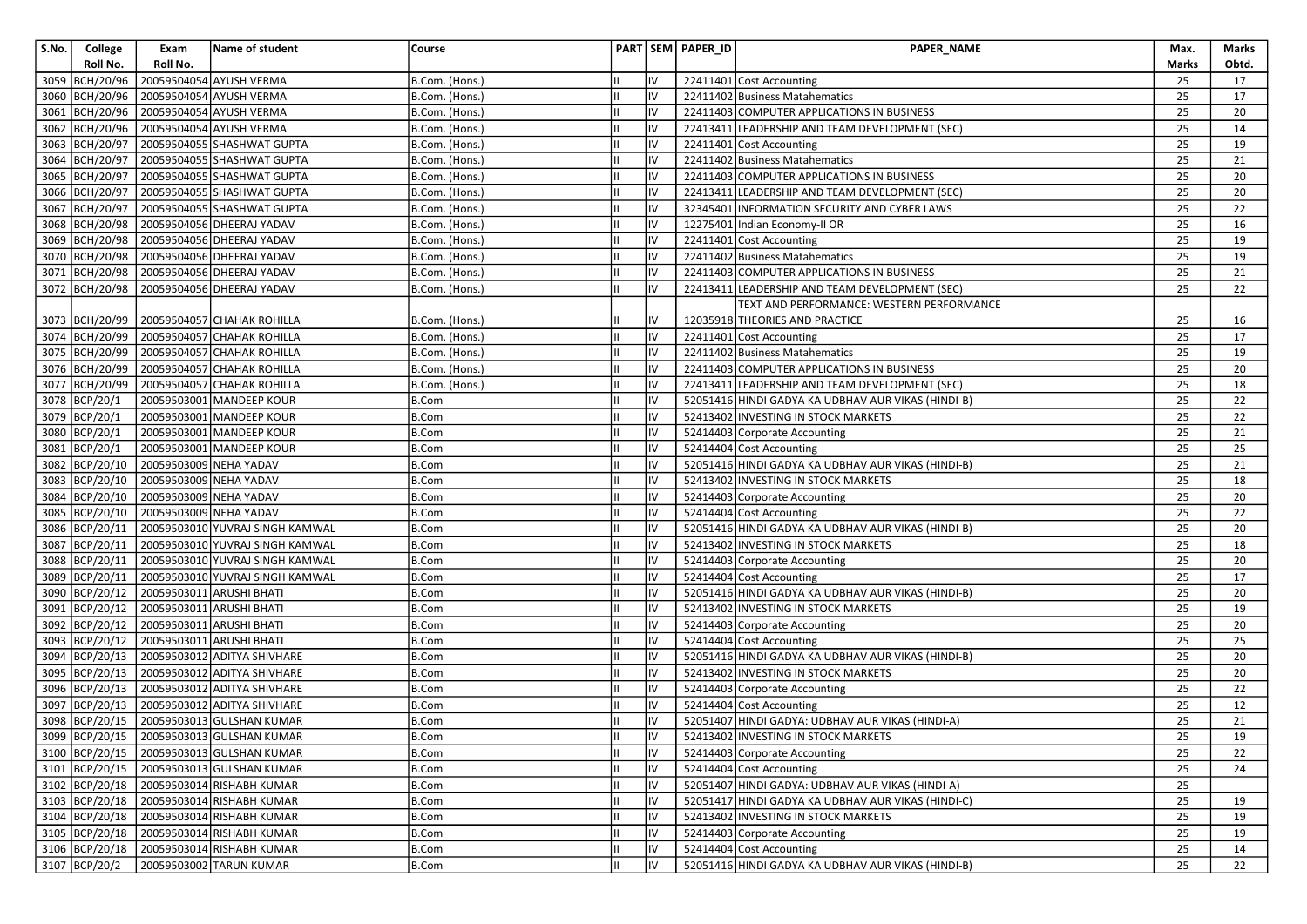| S.No. | College          | Exam                | Name of student                        | Course       |    |    | PART SEM PAPER_ID | PAPER_NAME                                         | Max.  | Marks          |
|-------|------------------|---------------------|----------------------------------------|--------------|----|----|-------------------|----------------------------------------------------|-------|----------------|
|       | Roll No.         | Roll No.            |                                        |              |    |    |                   |                                                    | Marks | Obtd.          |
|       | 3108 BCP/20/2    |                     | 20059503002 TARUN KUMAR                | <b>B.Com</b> |    | IV |                   | 52413402 INVESTING IN STOCK MARKETS                | 25    | 23             |
|       | 3109 BCP/20/2    |                     | 20059503002 TARUN KUMAR                | <b>B.Com</b> | Ш  | IV |                   | 52414403 Corporate Accounting                      | 25    | 23             |
|       | 3110 BCP/20/2    |                     | 20059503002 TARUN KUMAR                | <b>B.Com</b> |    | IV |                   | 52414404 Cost Accounting                           | 25    | 22             |
|       | 3111 BCP/20/20   |                     | 20059503015 MOHAMMED MUHZIN            | <b>B.Com</b> |    | IV |                   | 52051407 HINDI GADYA: UDBHAV AUR VIKAS (HINDI-A)   | 25    |                |
|       | 3112 BCP/20/20   |                     | 20059503015 MOHAMMED MUHZIN            | <b>B.Com</b> |    | IV |                   | 52321422 Introduction to Political Theory          | 25    | 16             |
|       | 3113 BCP/20/20   |                     | 20059503015 MOHAMMED MUHZIN            | <b>B.Com</b> |    | IV |                   | 52413402 INVESTING IN STOCK MARKETS                | 25    | 19             |
|       | 3114 BCP/20/20   |                     | 20059503015 MOHAMMED MUHZIN            | <b>B.Com</b> |    | IV |                   | 52414403 Corporate Accounting                      | 25    | 22             |
|       | 3115 BCP/20/20   |                     | 20059503015 MOHAMMED MUHZIN            | <b>B.Com</b> |    | IV |                   | 52414404 Cost Accounting                           | 25    | 15             |
|       | 3116 BCP/20/21   |                     | 20059503016 HARSH SARAN                | B.Com        |    | IV |                   | 52051416 HINDI GADYA KA UDBHAV AUR VIKAS (HINDI-B) | 25    | 20             |
|       | 3117 BCP/20/21   |                     | 20059503016 HARSH SARAN                | <b>B.Com</b> |    | IV |                   | 52413402 INVESTING IN STOCK MARKETS                | 25    | $\mathbf 0$    |
|       | 3118 BCP/20/21   |                     | 20059503016 HARSH SARAN                | <b>B.Com</b> |    | IV |                   | 52414403 Corporate Accounting                      | 25    | $\overline{7}$ |
|       | 3119 BCP/20/21   |                     | 20059503016 HARSH SARAN                | <b>B.Com</b> |    | IV |                   | 52414404 Cost Accounting                           | 25    | 11             |
|       | 3120 BCP/20/22   | 20059503017 TAMANNA |                                        | <b>B.Com</b> |    | IV |                   | 52051407 HINDI GADYA: UDBHAV AUR VIKAS (HINDI-A)   | 25    | 21             |
|       | 3121 BCP/20/22   | 20059503017 TAMANNA |                                        | <b>B.Com</b> |    | IV |                   | 52413402 INVESTING IN STOCK MARKETS                | 25    | 23             |
|       | 3122 BCP/20/22   | 20059503017 TAMANNA |                                        | B.Com        |    | IV |                   | 52414403 Corporate Accounting                      | 25    | 17             |
|       | 3123 BCP/20/22   | 20059503017 TAMANNA |                                        | B.Com        |    | IV |                   | 52414404 Cost Accounting                           | 25    | 22             |
|       | 3124 BCP/20/23   |                     | 20059503018 SHANYA SRIVASTAVA          | <b>B.Com</b> |    | IV |                   | 52051416 HINDI GADYA KA UDBHAV AUR VIKAS (HINDI-B) | 25    | 22             |
|       | 3125 BCP/20/23   |                     | 20059503018 SHANYA SRIVASTAVA          | <b>B.Com</b> |    | IV |                   | 52413402 INVESTING IN STOCK MARKETS                | 25    | 20             |
|       | 3126 BCP/20/23   |                     | 20059503018 SHANYA SRIVASTAVA          | B.Com        |    | IV |                   | 52414403 Corporate Accounting                      | 25    | 22             |
|       | 3127 BCP/20/23   |                     | 20059503018 SHANYA SRIVASTAVA          | <b>B.Com</b> |    | IV |                   | 52414404 Cost Accounting                           | 25    | 22             |
|       | 3128 BCP/20/24   | 20059503019 UMESH   |                                        | <b>B.Com</b> |    | IV |                   | 52051407 HINDI GADYA: UDBHAV AUR VIKAS (HINDI-A)   | 25    | 21             |
|       | 3129 BCP/20/24   | 20059503019 UMESH   |                                        | <b>B.Com</b> |    | IV |                   | 52413402 INVESTING IN STOCK MARKETS                | 25    | 18             |
|       | 3130 BCP/20/24   | 20059503019 UMESH   |                                        | <b>B.Com</b> |    | IV |                   | 52414403 Corporate Accounting                      | 25    | 21             |
|       | 3131 BCP/20/24   | 20059503019 UMESH   |                                        | <b>B.Com</b> |    | IV |                   | 52414404 Cost Accounting                           | 25    | 17             |
|       | 3132 BCP/20/25   |                     | 20059503020 AGRIKA MALAIYA             | <b>B.Com</b> |    | IV |                   | 52051417 HINDI GADYA KA UDBHAV AUR VIKAS (HINDI-C) | 25    | 21             |
|       | 3133 BCP/20/25   |                     | 20059503020 AGRIKA MALAIYA             | <b>B.Com</b> |    | IV |                   | 52413402 INVESTING IN STOCK MARKETS                | 25    | 20             |
|       | 3134 BCP/20/25   |                     | 20059503020 AGRIKA MALAIYA             | <b>B.Com</b> |    | IV |                   | 52414403 Corporate Accounting                      | 25    | 21             |
|       | 3135 BCP/20/25   |                     | 20059503020 AGRIKA MALAIYA             | <b>B.Com</b> |    | IV |                   | 52414404 Cost Accounting                           | 25    | 20             |
|       | 3136 BCP/20/26   |                     | 20059503065 VAIBHAV YADAV              | <b>B.Com</b> |    | IV |                   | 52051416 HINDI GADYA KA UDBHAV AUR VIKAS (HINDI-B) | 25    | 22             |
|       | 3137 BCP/20/26   |                     | 20059503065 VAIBHAV YADAV              | <b>B.Com</b> |    | IV |                   | 52051417 HINDI GADYA KA UDBHAV AUR VIKAS (HINDI-C) |       |                |
|       | 3138 BCP/20/26   |                     | 20059503065 VAIBHAV YADAV              | <b>B.Com</b> |    | IV |                   | 52413402 INVESTING IN STOCK MARKETS                | 25    | 18             |
|       | 3139 BCP/20/26   |                     | 20059503065 VAIBHAV YADAV              | <b>B.Com</b> |    | IV |                   | 52414403 Corporate Accounting                      | 25    | 21             |
|       | 3140 BCP/20/26   |                     | 20059503065 VAIBHAV YADAV              | <b>B.Com</b> |    | IV |                   | 52414404 Cost Accounting                           | 25    | 19             |
|       | 3141 BCP/20/27   |                     | 20059503021 DEEP AGGARWAL              | B.Com        |    | IV |                   | 52051407 HINDI GADYA: UDBHAV AUR VIKAS (HINDI-A)   | 25    |                |
|       | 3142 BCP/20/27   |                     | 20059503021 DEEP AGGARWAL              | <b>B.Com</b> |    | IV |                   | 52051416 HINDI GADYA KA UDBHAV AUR VIKAS (HINDI-B) | 25    | 21             |
|       | 3143 BCP/20/27   |                     | 20059503021 DEEP AGGARWAL              | <b>B.Com</b> |    | IV |                   | 52413402 INVESTING IN STOCK MARKETS                | 25    | 20             |
|       | 3144 BCP/20/27   |                     | 20059503021 DEEP AGGARWAL              | <b>B.Com</b> |    | IV |                   | 52414403 Corporate Accounting                      | 25    | 21             |
|       | 3145 BCP/20/27   |                     | 20059503021 DEEP AGGARWAL              | <b>B.Com</b> |    | IV |                   | 52414404 Cost Accounting                           | 25    | 25             |
|       | 3146 BCP/20/29   |                     | 20059503022 MANYA MONGA                | B.Com        |    | IV |                   | 52051407 HINDI GADYA: UDBHAV AUR VIKAS (HINDI-A)   | 25    |                |
|       | 3147 BCP/20/29   |                     | 20059503022 MANYA MONGA                | <b>B.Com</b> |    | IV |                   | 52051416 HINDI GADYA KA UDBHAV AUR VIKAS (HINDI-B) | 25    | 21             |
|       | 3148   BCP/20/29 |                     | 20059503022 MANYA MONGA                | <b>B.Com</b> | l॥ | IV |                   | 52413402 INVESTING IN STOCK MARKETS                | 25    | 24             |
|       |                  |                     | 3149 BCP/20/29 20059503022 MANYA MONGA | B.Com        |    |    |                   | 52414403 Corporate Accounting                      | 25    | 20             |
|       | 3150 BCP/20/29   |                     | 20059503022 MANYA MONGA                | <b>B.Com</b> |    | IV |                   | 52414404 Cost Accounting                           | 25    | 21             |
|       | 3151 BCP/20/3    |                     | 20059503003 AMAN ANURAGI               | <b>B.Com</b> |    | IV |                   | 52051407 HINDI GADYA: UDBHAV AUR VIKAS (HINDI-A)   | 25    | 21             |
|       | 3152 BCP/20/3    |                     | 20059503003 AMAN ANURAGI               | B.Com        |    | IV |                   | 52413402 INVESTING IN STOCK MARKETS                | 25    | 22             |
|       | 3153 BCP/20/3    |                     | 20059503003 AMAN ANURAGI               | <b>B.Com</b> |    | IV |                   | 52414403 Corporate Accounting                      | 25    | 20             |
|       | 3154 BCP/20/3    |                     | 20059503003 AMAN ANURAGI               | <b>B.Com</b> |    | IV |                   | 52414404 Cost Accounting                           | 25    | 14             |
|       | 3155 BCP/20/30   |                     | 20059503023 TANISHA KHANDELWAL         | B.Com        | IШ | IV |                   | 52051416 HINDI GADYA KA UDBHAV AUR VIKAS (HINDI-B) | 25    | 21             |
|       | 3156 BCP/20/30   |                     | 20059503023 TANISHA KHANDELWAL         | B.Com        |    | IV |                   | 52413402 INVESTING IN STOCK MARKETS                | 25    | 19             |
|       | 3157 BCP/20/30   |                     | 20059503023 TANISHA KHANDELWAL         | B.Com        |    | IV |                   | 52414403 Corporate Accounting                      | 25    | 21             |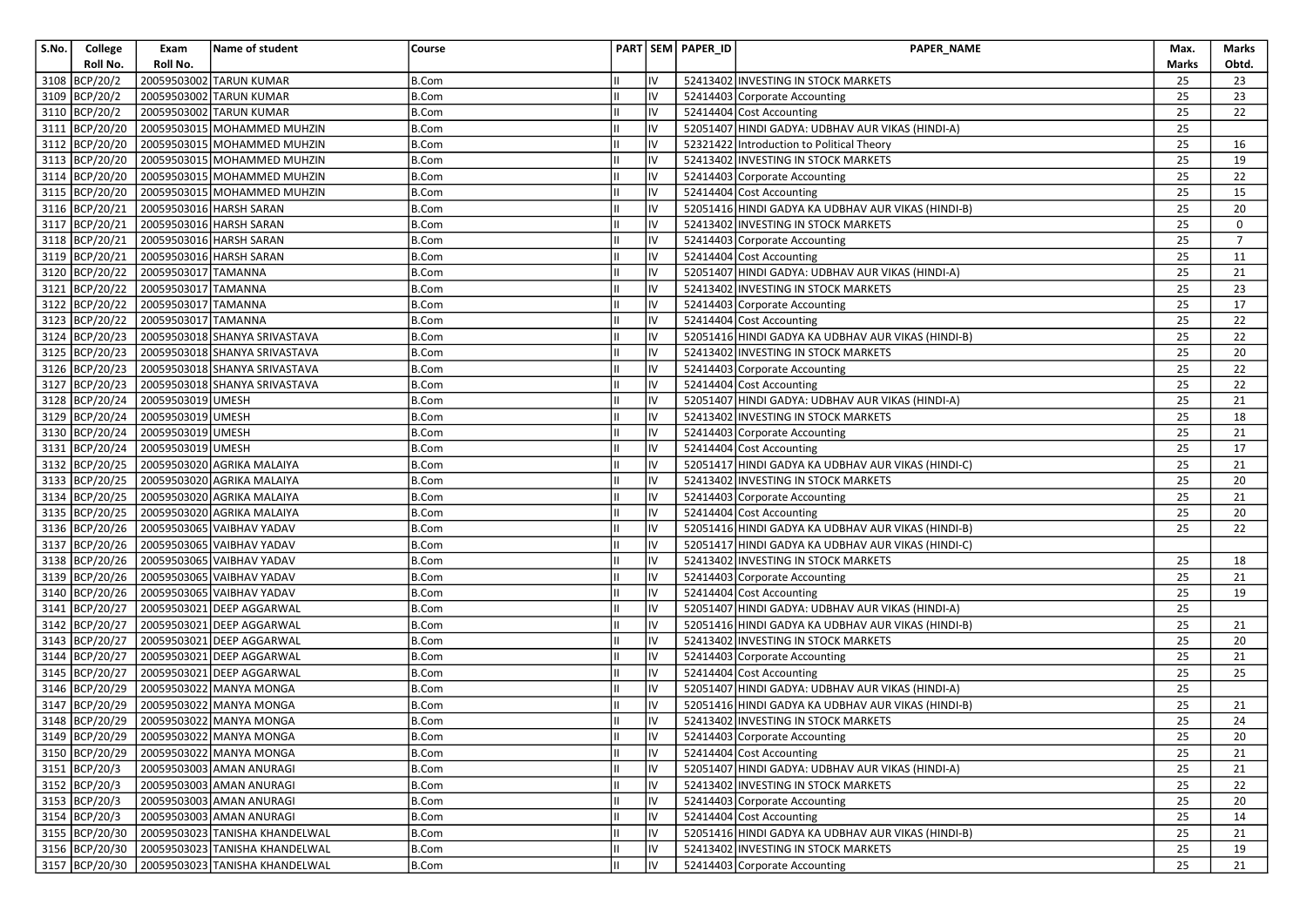| S.No. | College        | Exam                                   | Name of student                           | Course       |    | PART SEM PAPER_ID | PAPER_NAME                                         | Max.  | Marks |
|-------|----------------|----------------------------------------|-------------------------------------------|--------------|----|-------------------|----------------------------------------------------|-------|-------|
|       | Roll No.       | Roll No.                               |                                           |              |    |                   |                                                    | Marks | Obtd. |
|       | 3158 BCP/20/30 |                                        | 20059503023 TANISHA KHANDELWAL            | <b>B.Com</b> | IV |                   | 52414404 Cost Accounting                           | 25    | 18    |
|       | 3159 BCP/20/31 |                                        | 20059503024 MONICA TIRKEY                 | B.Com        | IV |                   | 52051416 HINDI GADYA KA UDBHAV AUR VIKAS (HINDI-B) | 25    | 21    |
|       | 3160 BCP/20/31 |                                        | 20059503024 MONICA TIRKEY                 | <b>B.Com</b> | IV |                   | 52413402 INVESTING IN STOCK MARKETS                | 25    | 23    |
|       | 3161 BCP/20/31 |                                        | 20059503024 MONICA TIRKEY                 | B.Com        | IV |                   | 52414403 Corporate Accounting                      | 25    | 22    |
|       | 3162 BCP/20/31 |                                        | 20059503024 MONICA TIRKEY                 | <b>B.Com</b> | IV |                   | 52414404 Cost Accounting                           | 25    | 23    |
|       | 3163 BCP/20/32 |                                        | 20059503025 SHUBHAM SHUKLA                | <b>B.Com</b> | IV |                   | 52051407 HINDI GADYA: UDBHAV AUR VIKAS (HINDI-A)   | 25    | 21    |
|       |                |                                        | 3164 BCP/20/32 20059503025 SHUBHAM SHUKLA | <b>B.Com</b> | IV |                   | 52413402 INVESTING IN STOCK MARKETS                | 25    | 22    |
|       | 3165 BCP/20/32 |                                        | 20059503025 SHUBHAM SHUKLA                | <b>B.Com</b> | IV |                   | 52414403 Corporate Accounting                      | 25    | 22    |
|       | 3166 BCP/20/32 |                                        | 20059503025 SHUBHAM SHUKLA                | B.Com        | IV |                   | 52414404 Cost Accounting                           | 25    | 23    |
|       |                |                                        | 3167 BCP/20/34 20059503026 AMAN KUMAR     | <b>B.Com</b> | IV |                   | 52051407 HINDI GADYA: UDBHAV AUR VIKAS (HINDI-A)   | 25    | 21    |
|       |                |                                        | 3168 BCP/20/34 20059503026 AMAN KUMAR     | <b>B.Com</b> | IV |                   | 52413402 INVESTING IN STOCK MARKETS                | 25    | 18    |
|       | 3169 BCP/20/34 |                                        | 20059503026 AMAN KUMAR                    | <b>B.Com</b> | IV |                   | 52414403 Corporate Accounting                      | 25    | 23    |
|       | 3170 BCP/20/34 |                                        | 20059503026 AMAN KUMAR                    | <b>B.Com</b> | IV |                   | 52414404 Cost Accounting                           | 25    | 18    |
|       |                |                                        | 3171 BCP/20/35 20059503027 NITISH KUMAR   | <b>B.Com</b> | IV |                   | 52051407 HINDI GADYA: UDBHAV AUR VIKAS (HINDI-A)   | 25    | 21    |
|       |                |                                        | 3172 BCP/20/35 20059503027 NITISH KUMAR   | <b>B.Com</b> | IV |                   | 52413402 INVESTING IN STOCK MARKETS                | 25    | 23    |
|       | 3173 BCP/20/35 |                                        | 20059503027 NITISH KUMAR                  | <b>B.Com</b> | IV |                   | 52414403 Corporate Accounting                      | 25    | 21    |
|       |                |                                        | 3174 BCP/20/35 20059503027 NITISH KUMAR   | <b>B.Com</b> | IV |                   | 52414404 Cost Accounting                           | 25    | 22    |
|       |                |                                        | 3175 BCP/20/36 20059503028 HARSH BANSAL   | B.Com        | IV |                   | 52051416 HINDI GADYA KA UDBHAV AUR VIKAS (HINDI-B) | 25    | 22    |
|       | 3176 BCP/20/36 |                                        | 20059503028 HARSH BANSAL                  | <b>B.Com</b> | IV |                   | 52413402 INVESTING IN STOCK MARKETS                | 25    | 23    |
|       |                |                                        | 3177 BCP/20/36 20059503028 HARSH BANSAL   | B.Com        | IV |                   | 52414403 Corporate Accounting                      | 25    | 22    |
|       |                |                                        | 3178 BCP/20/36 20059503028 HARSH BANSAL   | <b>B.Com</b> | IV |                   | 52414404 Cost Accounting                           | 25    | 23    |
|       |                |                                        | 3179 BCP/20/37 20059503029 ADITYA GUPTA   | B.Com        | IV |                   | 52051407 HINDI GADYA: UDBHAV AUR VIKAS (HINDI-A)   | 25    |       |
|       | 3180 BCP/20/37 |                                        | 20059503029 ADITYA GUPTA                  | <b>B.Com</b> | IV |                   | 52051416 HINDI GADYA KA UDBHAV AUR VIKAS (HINDI-B) | 25    | 21    |
|       |                |                                        | 3181 BCP/20/37 20059503029 ADITYA GUPTA   | <b>B.Com</b> | IV |                   | 52413402 INVESTING IN STOCK MARKETS                | 25    | 19    |
|       |                |                                        | 3182 BCP/20/37 20059503029 ADITYA GUPTA   | <b>B.Com</b> | IV |                   | 52414403 Corporate Accounting                      | 25    | 21    |
|       | 3183 BCP/20/37 |                                        | 20059503029 ADITYA GUPTA                  | <b>B.Com</b> | IV |                   | 52414404 Cost Accounting                           | 25    | 24    |
|       | 3184 BCP/20/38 | 20059503030 RISHI                      |                                           | <b>B.Com</b> | IV |                   | 52051407 HINDI GADYA: UDBHAV AUR VIKAS (HINDI-A)   | 25    |       |
|       |                | 3185 BCP/20/38 20059503030 RISHI       |                                           | <b>B.Com</b> | IV |                   | 52051416 HINDI GADYA KA UDBHAV AUR VIKAS (HINDI-B) | 25    | 22    |
|       |                | 3186 BCP/20/38 20059503030 RISHI       |                                           | B.Com        | IV |                   | 52413402 INVESTING IN STOCK MARKETS                | 25    | 23    |
|       | 3187 BCP/20/38 | 20059503030 RISHI                      |                                           | B.Com        | IV |                   | 52414403 Corporate Accounting                      | 25    | 22    |
|       |                | 3188 BCP/20/38 20059503030 RISHI       |                                           | <b>B.Com</b> | IV |                   | 52414404 Cost Accounting                           | 25    | 21    |
|       |                | 3189 BCP/20/39 20059503031 KAJAL SINGH |                                           | <b>B.Com</b> | IV |                   | 52051416 HINDI GADYA KA UDBHAV AUR VIKAS (HINDI-B) | 25    | 22    |
|       |                | 3190 BCP/20/39 20059503031 KAJAL SINGH |                                           | B.Com        | IV |                   | 52413402 INVESTING IN STOCK MARKETS                | 25    | 21    |
|       | 3191 BCP/20/39 | 20059503031 KAJAL SINGH                |                                           | <b>B.Com</b> | IV |                   | 52414403 Corporate Accounting                      | 25    | 21    |
|       | 3192 BCP/20/39 | 20059503031 KAJAL SINGH                |                                           | <b>B.Com</b> | IV |                   | 52414404 Cost Accounting                           | 25    | 25    |
|       | 3193 BCP/20/4  |                                        | 20059503004 TANUJ KUMAR MINJ              | B.Com        | IV |                   | 52051407 HINDI GADYA: UDBHAV AUR VIKAS (HINDI-A)   | 25    | 21    |
|       | 3194 BCP/20/4  |                                        | 20059503004 TANUJ KUMAR MINJ              | B.Com        | IV |                   | 52413402 INVESTING IN STOCK MARKETS                | 25    | 24    |
|       | 3195 BCP/20/4  |                                        | 20059503004 TANUJ KUMAR MINJ              | B.Com        | IV |                   | 52414403 Corporate Accounting                      | 25    | 18    |
|       | 3196 BCP/20/4  |                                        | 20059503004 TANUJ KUMAR MINJ              | <b>B.Com</b> | IV |                   | 52414404 Cost Accounting                           | 25    | 22    |
|       | 3197 BCP/20/41 | 20059503032 HARSH SONI                 |                                           | <b>B.Com</b> | IV |                   | 52051407 HINDI GADYA: UDBHAV AUR VIKAS (HINDI-A)   | 25    |       |
|       |                | 3198 BCP/20/41 20059503032 HARSH SONI  |                                           | <b>B.Com</b> | IV |                   | 52051416 HINDI GADYA KA UDBHAV AUR VIKAS (HINDI-B) | 25    | 21    |
|       |                | 3199 BCP/20/41 20059503032 HARSH SONI  |                                           | <b>B.Com</b> | IV |                   | 52413402 INVESTING IN STOCK MARKETS                | 25    | 19    |
|       |                | 3200 BCP/20/41 20059503032 HARSH SONI  |                                           | B.Com        | IV |                   | 52414403 Corporate Accounting                      | 25    | 21    |
|       |                | 3201 BCP/20/41 20059503032 HARSH SONI  |                                           | <b>B.Com</b> | IV |                   | 52414404 Cost Accounting                           | 25    | 14    |
|       |                | 3202 BCP/20/42 20059503033 SHAMBHAVI   |                                           | <b>B.Com</b> | IV |                   | 52051407 HINDI GADYA: UDBHAV AUR VIKAS (HINDI-A)   | 25    | 21    |
|       |                | 3203 BCP/20/42 20059503033 SHAMBHAVI   |                                           | B.Com        | IV |                   | 52413402 INVESTING IN STOCK MARKETS                | 25    | 23    |
|       |                | 3204 BCP/20/42 20059503033 SHAMBHAVI   |                                           | <b>B.Com</b> | IV |                   | 52414403 Corporate Accounting                      | 25    | 21    |
|       |                | 3205 BCP/20/42 20059503033 SHAMBHAVI   |                                           | <b>B.Com</b> | IV |                   | 52414404 Cost Accounting                           | 25    | 25    |
|       |                |                                        | 3206 BCP/20/44 20059503034 VANSHAJ GOEL   | <b>B.Com</b> | IV |                   | 52051416 HINDI GADYA KA UDBHAV AUR VIKAS (HINDI-B) | 25    | 22    |
|       |                |                                        | 3207 BCP/20/44 20059503034 VANSHAJ GOEL   | B.Com        | IV |                   | 52413402 INVESTING IN STOCK MARKETS                | 25    | 19    |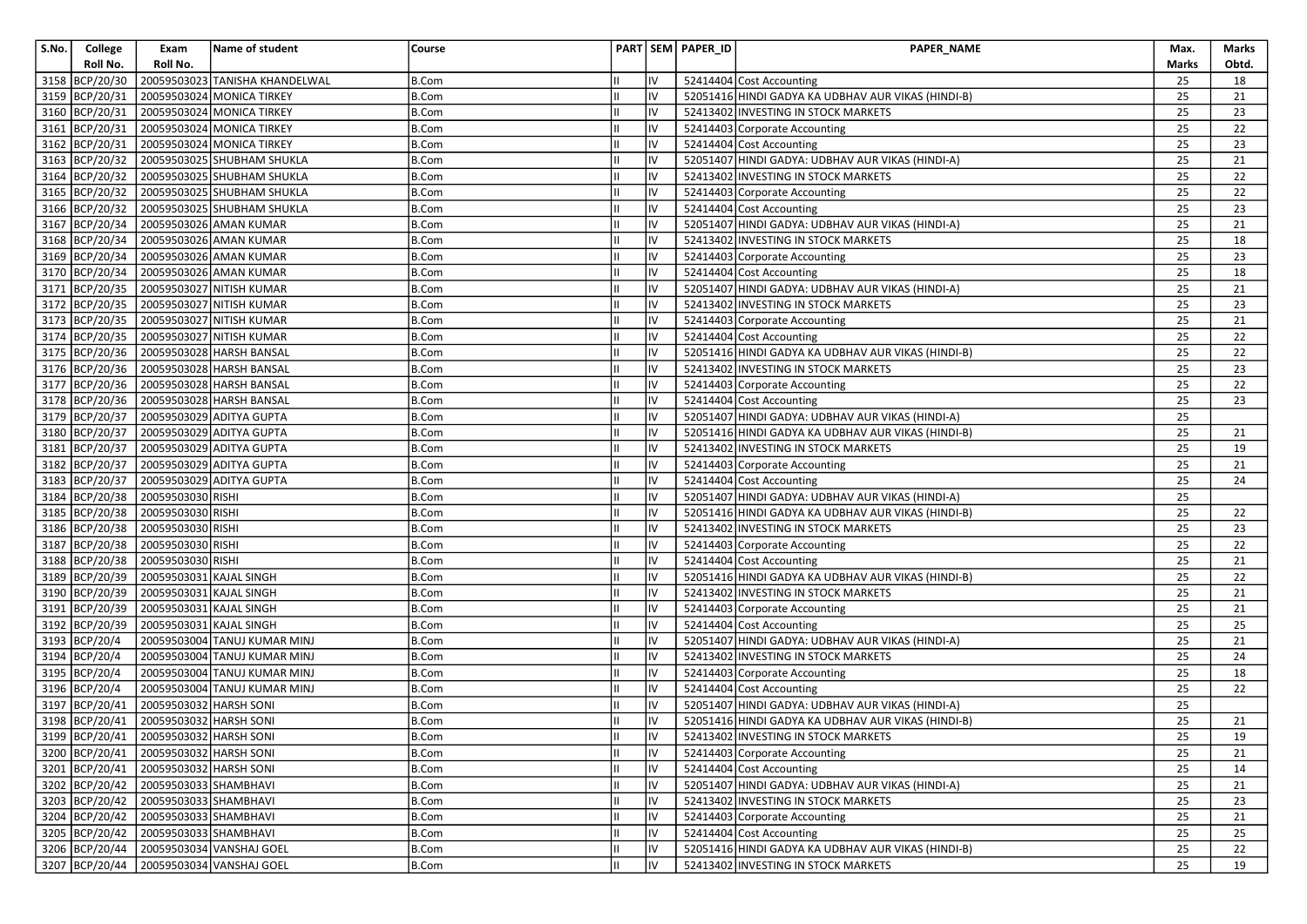| S.No. | College        | Exam                    | Name of student                           | Course       |            | PART SEM PAPER_ID | <b>PAPER NAME</b>                                  | Max.         | Marks |
|-------|----------------|-------------------------|-------------------------------------------|--------------|------------|-------------------|----------------------------------------------------|--------------|-------|
|       | Roll No.       | Roll No.                |                                           |              |            |                   |                                                    | <b>Marks</b> | Obtd. |
|       | 3208 BCP/20/44 |                         | 20059503034 VANSHAJ GOEL                  | <b>B.Com</b> | IV         |                   | 52414403 Corporate Accounting                      | 25           | 14    |
|       | 3209 BCP/20/44 |                         | 20059503034 VANSHAJ GOEL                  | B.Com        | IV         |                   | 52414404 Cost Accounting                           | 25           | 13    |
|       | 3210 BCP/20/47 |                         | 20059503035 THINGREITON R                 | <b>B.Com</b> | IV         |                   | 52051417 HINDI GADYA KA UDBHAV AUR VIKAS (HINDI-C) | 25           | 19    |
|       | 3211 BCP/20/47 |                         | 20059503035 THINGREITON R                 | B.Com        | IV         |                   | 52413402 INVESTING IN STOCK MARKETS                | 25           | 18    |
|       | 3212 BCP/20/47 |                         | 20059503035 THINGREITON R                 | <b>B.Com</b> | IV         |                   | 52414403 Corporate Accounting                      | 25           | 23    |
|       | 3213 BCP/20/47 |                         | 20059503035 THINGREITON R                 | <b>B.Com</b> | IV         |                   | 52414404 Cost Accounting                           | 25           | 22    |
|       | 3214 BCP/20/48 |                         | 20059503036 NAVYA DHAWAN                  | <b>B.Com</b> | IV         |                   | 52051407 HINDI GADYA: UDBHAV AUR VIKAS (HINDI-A)   | 25           |       |
|       | 3215 BCP/20/48 |                         | 20059503036 NAVYA DHAWAN                  | <b>B.Com</b> | IV         |                   | 52051417 HINDI GADYA KA UDBHAV AUR VIKAS (HINDI-C) | 25           | 21    |
|       | 3216 BCP/20/48 |                         | 20059503036 NAVYA DHAWAN                  | <b>B.Com</b> | IV         |                   | 52413402 INVESTING IN STOCK MARKETS                | 25           | 19    |
|       | 3217 BCP/20/48 |                         | 20059503036 NAVYA DHAWAN                  | <b>B.Com</b> | IV         |                   | 52414403 Corporate Accounting                      | 25           | 20    |
|       | 3218 BCP/20/48 |                         | 20059503036 NAVYA DHAWAN                  | B.Com        | IV         |                   | 52414404 Cost Accounting                           | 25           | 19    |
|       | 3219 BCP/20/5  | 20059503005 AAKASH      |                                           | <b>B.Com</b> | IV         |                   | 52051407 HINDI GADYA: UDBHAV AUR VIKAS (HINDI-A)   | 25           | 21    |
|       | 3220 BCP/20/5  | 20059503005 AAKASH      |                                           | B.Com        | IV         |                   | 52413402 INVESTING IN STOCK MARKETS                | 25           | 18    |
|       | 3221 BCP/20/5  | 20059503005 AAKASH      |                                           | <b>B.Com</b> | IV         |                   | 52414403 Corporate Accounting                      | 25           | 23    |
|       | 3222 BCP/20/5  | 20059503005 AAKASH      |                                           | <b>B.Com</b> | IV         |                   | 52414404 Cost Accounting                           | 25           | 17    |
|       | 3223 BCP/20/50 |                         | 20059503037 DEEPAKSHI JAIN                | <b>B.Com</b> | IV         |                   | 52051407 HINDI GADYA: UDBHAV AUR VIKAS (HINDI-A)   | 25           | 21    |
|       | 3224 BCP/20/50 |                         | 20059503037 DEEPAKSHI JAIN                | <b>B.Com</b> | IV         |                   | 52413402 INVESTING IN STOCK MARKETS                | 25           | 19    |
|       | 3225 BCP/20/50 |                         | 20059503037 DEEPAKSHI JAIN                | <b>B.Com</b> | IV         |                   | 52414403 Corporate Accounting                      | 25           | 21    |
|       | 3226 BCP/20/50 |                         | 20059503037 DEEPAKSHI JAIN                | <b>B.Com</b> | IV         |                   | 52414404 Cost Accounting                           | 25           | 24    |
|       | 3227 BCP/20/52 | 20059503038 RITIK TYAGI |                                           | <b>B.Com</b> | IV         |                   | 52051407 HINDI GADYA: UDBHAV AUR VIKAS (HINDI-A)   |              |       |
|       | 3228 BCP/20/52 | 20059503038 RITIK TYAGI |                                           | <b>B.Com</b> | IV         |                   | 52413402 INVESTING IN STOCK MARKETS                | 25           | 0     |
|       | 3229 BCP/20/52 | 20059503038 RITIK TYAGI |                                           | <b>B.Com</b> | IV         |                   | 52414403 Corporate Accounting                      | 25           | 0     |
|       | 3230 BCP/20/52 | 20059503038 RITIK TYAGI |                                           | <b>B.Com</b> | IV         |                   | 52414404 Cost Accounting                           | 25           | 0     |
|       | 3231 BCP/20/55 |                         | 20059503039 DIVYAM PALWAR                 | <b>B.Com</b> | IV         |                   | 52051416 HINDI GADYA KA UDBHAV AUR VIKAS (HINDI-B) | 25           | 21    |
|       | 3232 BCP/20/55 |                         | 20059503039 DIVYAM PALWAR                 | <b>B.Com</b> | IV         |                   | 52413402 INVESTING IN STOCK MARKETS                | 25           | 19    |
|       | 3233 BCP/20/55 |                         | 20059503039 DIVYAM PALWAR                 | <b>B.Com</b> | IV         |                   | 52414403 Corporate Accounting                      | 25           | 20    |
|       | 3234 BCP/20/55 |                         | 20059503039 DIVYAM PALWAR                 | <b>B.Com</b> | IV         |                   | 52414404 Cost Accounting                           | 25           | 14    |
|       | 3235 BCP/20/57 | 20059503040 AJAY        |                                           | <b>B.Com</b> | IV         |                   | 52051407 HINDI GADYA: UDBHAV AUR VIKAS (HINDI-A)   | 25           | 22    |
|       | 3236 BCP/20/57 | 20059503040 AJAY        |                                           | <b>B.Com</b> | IV         |                   | 52413402 INVESTING IN STOCK MARKETS                | 25           | 19    |
|       | 3237 BCP/20/57 | 20059503040 AJAY        |                                           | B.Com        | IV         |                   | 52414403 Corporate Accounting                      | 25           | 20    |
|       | 3238 BCP/20/57 | 20059503040 AJAY        |                                           | <b>B.Com</b> | IV         |                   | 52414404 Cost Accounting                           | 25           | 22    |
|       | 3239 BCP/20/59 | 20059503041 KIRTI BEHL  |                                           | <b>B.Com</b> | IV         |                   | 52051416 HINDI GADYA KA UDBHAV AUR VIKAS (HINDI-B) | 25           | 21    |
|       | 3240 BCP/20/59 | 20059503041 KIRTI BEHL  |                                           | <b>B.Com</b> | IV         |                   | 52413402 INVESTING IN STOCK MARKETS                | 25           | 21    |
|       | 3241 BCP/20/59 | 20059503041 KIRTI BEHL  |                                           | <b>B.Com</b> | IV         |                   | 52414403 Corporate Accounting                      | 25           | 22    |
|       | 3242 BCP/20/59 | 20059503041 KIRTI BEHL  |                                           | <b>B.Com</b> | IV         |                   | 52414404 Cost Accounting                           | 25           | 25    |
|       | 3243 BCP/20/6  | 20059503006 IPSA AHUJA  |                                           | B.Com        | IV         |                   | 52051407 HINDI GADYA: UDBHAV AUR VIKAS (HINDI-A)   | 25           |       |
|       | 3244 BCP/20/6  | 20059503006 IPSA AHUJA  |                                           | <b>B.Com</b> | IV         |                   | 52051416 HINDI GADYA KA UDBHAV AUR VIKAS (HINDI-B) | 25           | 21    |
|       | 3245 BCP/20/6  | 20059503006 IPSA AHUJA  |                                           | B.Com        | IV         |                   | 52413402 INVESTING IN STOCK MARKETS                | 25           | 19    |
|       | 3246 BCP/20/6  | 20059503006 IPSA AHUJA  |                                           | <b>B.Com</b> | IV         |                   | 52414403 Corporate Accounting                      | 25           | 21    |
|       | 3247 BCP/20/6  | 20059503006 IPSA AHUJA  |                                           | <b>B.Com</b> | IV         |                   | 52414404 Cost Accounting                           | 25           | 24    |
|       | 3248 BCP/20/61 |                         | 20059503042 YATHARTH YADAV                | <b>B.Com</b> | IV         |                   | 52051416 HINDI GADYA KA UDBHAV AUR VIKAS (HINDI-B) | 25           | 21    |
|       |                |                         | 3249 BCP/20/61 20059503042 YATHARTH YADAV | <b>B.Com</b> | ${\sf IV}$ |                   | 52413402 INVESTING IN STOCK MARKETS                | 25           | 18    |
|       | 3250 BCP/20/61 |                         | 20059503042 YATHARTH YADAV                | B.Com        | IV         |                   | 52414403 Corporate Accounting                      | 25           | 20    |
|       | 3251 BCP/20/61 |                         | 20059503042 YATHARTH YADAV                | <b>B.Com</b> | IV         |                   | 52414404 Cost Accounting                           | 25           | 20    |
|       | 3252 BCP/20/62 |                         | 20059503043 SNEHA KHURANA                 | <b>B.Com</b> | IV         |                   | 52051407 HINDI GADYA: UDBHAV AUR VIKAS (HINDI-A)   | 25           |       |
|       | 3253 BCP/20/62 |                         | 20059503043 SNEHA KHURANA                 | <b>B.Com</b> | IV         |                   | 52051416 HINDI GADYA KA UDBHAV AUR VIKAS (HINDI-B) | 25           | 22    |
|       | 3254 BCP/20/62 |                         | 20059503043 SNEHA KHURANA                 | <b>B.Com</b> | IV         |                   | 52413402 INVESTING IN STOCK MARKETS                | 25           | 19    |
|       | 3255 BCP/20/62 |                         | 20059503043 SNEHA KHURANA                 | <b>B.Com</b> | IV         |                   | 52414403 Corporate Accounting                      | 25           | 20    |
|       | 3256 BCP/20/62 |                         | 20059503043 SNEHA KHURANA                 | B.Com        | IV         |                   | 52414404 Cost Accounting                           | 25           | 24    |
|       | 3257 BCP/20/63 |                         | 20059503044 ANKITA GUPTA                  | B.Com        | liv        |                   | 52051407 HINDI GADYA: UDBHAV AUR VIKAS (HINDI-A)   | 25           | 22    |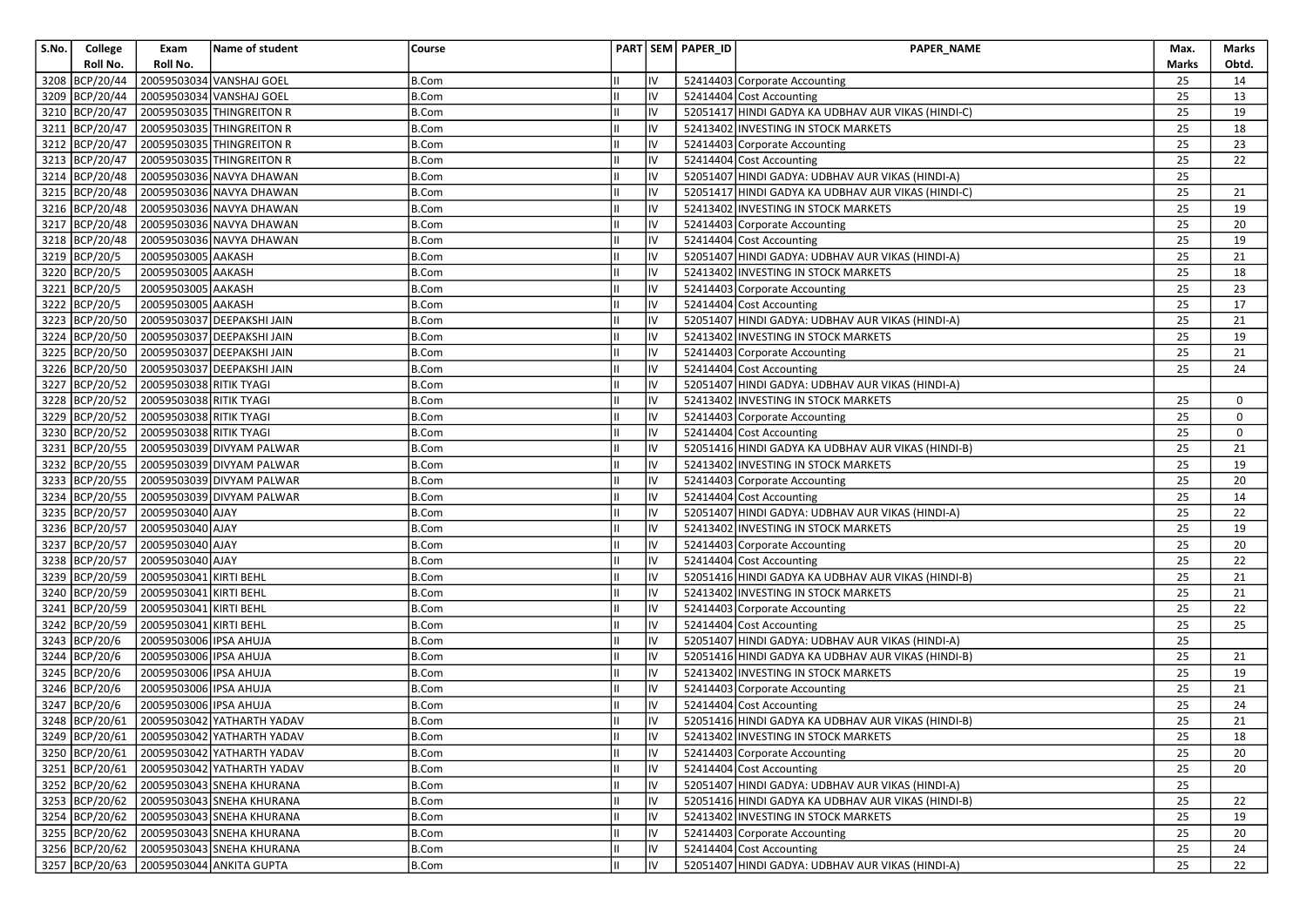| S.No. | College        | Exam                             | Name of student                             | Course       |    | PART SEM PAPER_ID | PAPER_NAME                                         | Max.         | Marks           |
|-------|----------------|----------------------------------|---------------------------------------------|--------------|----|-------------------|----------------------------------------------------|--------------|-----------------|
|       | Roll No.       | Roll No.                         |                                             |              |    |                   |                                                    | <b>Marks</b> | Obtd.           |
|       | 3258 BCP/20/63 |                                  | 20059503044 ANKITA GUPTA                    | <b>B.Com</b> | IV |                   | 52413402 INVESTING IN STOCK MARKETS                | 25           | 23              |
|       | 3259 BCP/20/63 |                                  | 20059503044 ANKITA GUPTA                    | <b>B.Com</b> | IV |                   | 52414403 Corporate Accounting                      | 25           | 23              |
|       | 3260 BCP/20/63 |                                  | 20059503044 ANKITA GUPTA                    | <b>B.Com</b> | IV |                   | 52414404 Cost Accounting                           | 25           | 23              |
|       | 3261 BCP/20/64 |                                  | 20059503045 ANISHKA BHARTI                  | <b>B.Com</b> | IV |                   | 52051416 HINDI GADYA KA UDBHAV AUR VIKAS (HINDI-B) | 25           | 22              |
|       | 3262 BCP/20/64 |                                  | 20059503045 ANISHKA BHARTI                  | <b>B.Com</b> | IV |                   | 52413402 INVESTING IN STOCK MARKETS                | 25           | 19              |
|       | 3263 BCP/20/64 |                                  | 20059503045 ANISHKA BHARTI                  | <b>B.Com</b> | IV |                   | 52414403 Corporate Accounting                      | 25           | 22              |
|       | 3264 BCP/20/64 |                                  | 20059503045 ANISHKA BHARTI                  | <b>B.Com</b> | IV |                   | 52414404 Cost Accounting                           | 25           | 14              |
|       | 3265 BCP/20/66 |                                  | 20059503046 UDHAV SINGHAL                   | <b>B.Com</b> | IV |                   | 52051407 HINDI GADYA: UDBHAV AUR VIKAS (HINDI-A)   | 25           |                 |
|       | 3266 BCP/20/66 |                                  | 20059503046 UDHAV SINGHAL                   | <b>B.Com</b> | IV |                   | 52051416 HINDI GADYA KA UDBHAV AUR VIKAS (HINDI-B) | 25           | 22              |
|       | 3267 BCP/20/66 |                                  | 20059503046 UDHAV SINGHAL                   | <b>B.Com</b> | IV |                   | 52413402 INVESTING IN STOCK MARKETS                | 25           | 18              |
|       | 3268 BCP/20/66 |                                  | 20059503046 UDHAV SINGHAL                   | <b>B.Com</b> | IV |                   | 52414403 Corporate Accounting                      | 25           | 20              |
|       | 3269 BCP/20/66 |                                  | 20059503046 UDHAV SINGHAL                   | <b>B.Com</b> | IV |                   | 52414404 Cost Accounting                           | 25           | 24              |
|       | 3270 BCP/20/67 |                                  | 20059503047 DAKSH CHHABRA                   | <b>B.Com</b> | IV |                   | 52051407 HINDI GADYA: UDBHAV AUR VIKAS (HINDI-A)   | 25           |                 |
|       | 3271 BCP/20/67 |                                  | 20059503047 DAKSH CHHABRA                   | <b>B.Com</b> | IV |                   | 52051416 HINDI GADYA KA UDBHAV AUR VIKAS (HINDI-B) | 25           | 20              |
|       | 3272 BCP/20/67 |                                  | 20059503047 DAKSH CHHABRA                   | <b>B.Com</b> | IV |                   | 52413402 INVESTING IN STOCK MARKETS                | 25           | 20              |
|       | 3273 BCP/20/67 |                                  | 20059503047 DAKSH CHHABRA                   | <b>B.Com</b> | IV |                   | 52414403 Corporate Accounting                      | 25           | 21              |
|       | 3274 BCP/20/67 |                                  | 20059503047 DAKSH CHHABRA                   | <b>B.Com</b> | IV |                   | 52414404 Cost Accounting                           | 25           | 21              |
|       | 3275 BCP/20/68 |                                  | 20059503048 SARTHAK BHAT                    | <b>B.Com</b> | IV |                   | 52051416 HINDI GADYA KA UDBHAV AUR VIKAS (HINDI-B) | 25           | 20              |
|       | 3276 BCP/20/68 |                                  | 20059503048 SARTHAK BHAT                    | <b>B.Com</b> | IV |                   | 52413402 INVESTING IN STOCK MARKETS                | 25           | 18              |
|       | 3277 BCP/20/68 |                                  | 20059503048 SARTHAK BHAT                    | <b>B.Com</b> | IV |                   | 52414403 Corporate Accounting                      | 25           | 15              |
|       | 3278 BCP/20/68 |                                  | 20059503048 SARTHAK BHAT                    | <b>B.Com</b> | IV |                   | 52414404 Cost Accounting                           | 25           | 17              |
|       | 3279 BCP/20/7  | 20059503007 NANDINI              |                                             | <b>B.Com</b> | IV |                   | 52051416 HINDI GADYA KA UDBHAV AUR VIKAS (HINDI-B) | 25           | 23              |
|       | 3280 BCP/20/7  | 20059503007 NANDINI              |                                             | <b>B.Com</b> | IV |                   | 52413402 INVESTING IN STOCK MARKETS                | 25           | 24              |
|       | 3281 BCP/20/7  | 20059503007 NANDINI              |                                             | <b>B.Com</b> | IV |                   | 52414403 Corporate Accounting                      | 25           | 21              |
|       | 3282 BCP/20/7  | 20059503007 NANDINI              |                                             | <b>B.Com</b> | IV |                   | 52414404 Cost Accounting                           | 25           | 25              |
|       | 3283 BCP/20/70 |                                  | 20059503064 DHEERAJ KUMAR                   | <b>B.Com</b> | IV |                   | 52051416 HINDI GADYA KA UDBHAV AUR VIKAS (HINDI-B) | 25           | 21              |
|       | 3284 BCP/20/70 |                                  | 20059503064 DHEERAJ KUMAR                   | <b>B.Com</b> | IV |                   | 52413402 INVESTING IN STOCK MARKETS                | 25           | 18              |
|       | 3285 BCP/20/70 |                                  | 20059503064 DHEERAJ KUMAR                   | <b>B.Com</b> | IV |                   | 52414403 Corporate Accounting                      | 25           | 20              |
|       | 3286 BCP/20/70 |                                  | 20059503064 DHEERAJ KUMAR                   | <b>B.Com</b> | IV |                   | 52414404 Cost Accounting                           | 25           | 17              |
|       | 3287 BCP/20/71 |                                  | 20059503050 TUSHAR BHANDARI                 | <b>B.Com</b> | IV |                   | 52051417 HINDI GADYA KA UDBHAV AUR VIKAS (HINDI-C) | 25           | 20              |
|       | 3288 BCP/20/71 |                                  | 20059503050 TUSHAR BHANDARI                 | <b>B.Com</b> | IV |                   | 52413402 INVESTING IN STOCK MARKETS                | 25           | 18              |
|       | 3289 BCP/20/71 |                                  | 20059503050 TUSHAR BHANDARI                 | <b>B.Com</b> | IV |                   | 52414403 Corporate Accounting                      | 25           | 23              |
|       | 3290 BCP/20/71 |                                  | 20059503050 TUSHAR BHANDARI                 | <b>B.Com</b> | IV |                   | 52414404 Cost Accounting                           | 25           | 18              |
|       | 3291 BCP/20/73 |                                  | 20059503051 ANMOL SINGH                     | B.Com        | IV |                   | 52051416 HINDI GADYA KA UDBHAV AUR VIKAS (HINDI-B) | 25           | 20              |
|       | 3292 BCP/20/73 |                                  | 20059503051 ANMOL SINGH                     | <b>B.Com</b> | IV |                   | 52413402 INVESTING IN STOCK MARKETS                | 25           | 18              |
|       | 3293 BCP/20/73 |                                  | 20059503051 ANMOL SINGH                     | <b>B.Com</b> | IV |                   | 52414403 Corporate Accounting                      | 25           | 18              |
|       | 3294 BCP/20/73 |                                  | 20059503051 ANMOL SINGH                     | <b>B.Com</b> | IV |                   | 52414404 Cost Accounting                           | 25           | 14              |
|       | 3295 BCP/20/75 | 20059503061 RITIK                |                                             | <b>B.Com</b> | IV |                   | 52051416 HINDI GADYA KA UDBHAV AUR VIKAS (HINDI-B) | 25           | 21              |
|       | 3296 BCP/20/75 | 20059503061 RITIK                |                                             | <b>B.Com</b> | IV |                   | 52413402 INVESTING IN STOCK MARKETS                | 25           | 18              |
|       | 3297 BCP/20/75 | 20059503061 RITIK                |                                             | <b>B.Com</b> | IV |                   | 52414403 Corporate Accounting                      | 25           | 15              |
|       |                | 3298 BCP/20/75 20059503061 RITIK |                                             | <b>B.Com</b> | IV |                   | 52414404 Cost Accounting                           | 25           | 14              |
|       |                |                                  | 3299 BCP/20/77 20059503052 SUSHANT KHANTWAL | B.Com        | IV |                   | 52051407 HINDI GADYA: UDBHAV AUR VIKAS (HINDI-A)   | 25           | $\overline{21}$ |
|       | 3300 BCP/20/77 |                                  | 20059503052 SUSHANT KHANTWAL                | B.Com        | IV |                   | 52413402 INVESTING IN STOCK MARKETS                | 25           | 21              |
|       | 3301 BCP/20/77 |                                  | 20059503052 SUSHANT KHANTWAL                | <b>B.Com</b> | IV |                   | 52414403 Corporate Accounting                      | 25           | 20              |
|       | 3302 BCP/20/77 |                                  | 20059503052 SUSHANT KHANTWAL                | <b>B.Com</b> | IV |                   | 52414404 Cost Accounting                           | 25           | 23              |
|       | 3303 BCP/20/78 |                                  | 20059503062 DEEPAK JAISWAL                  | <b>B.Com</b> | IV |                   | 52051407 HINDI GADYA: UDBHAV AUR VIKAS (HINDI-A)   | 25           | 20              |
|       | 3304 BCP/20/78 |                                  | 20059503062 DEEPAK JAISWAL                  | <b>B.Com</b> | IV |                   | 52413402 INVESTING IN STOCK MARKETS                | 25           | 21              |
|       |                |                                  | 3305 BCP/20/78 20059503062 DEEPAK JAISWAL   | B.Com        | IV |                   | 52414403 Corporate Accounting                      | 25           | 20              |
|       |                |                                  | 3306 BCP/20/78 20059503062 DEEPAK JAISWAL   | B.Com        | IV |                   | 52414404 Cost Accounting                           | 25           | 21              |
|       |                |                                  | 3307 BCP/20/79 20059503053 NIKUL BALIYAN    | B.Com        | IV |                   | 52051416 HINDI GADYA KA UDBHAV AUR VIKAS (HINDI-B) | 25           | 22              |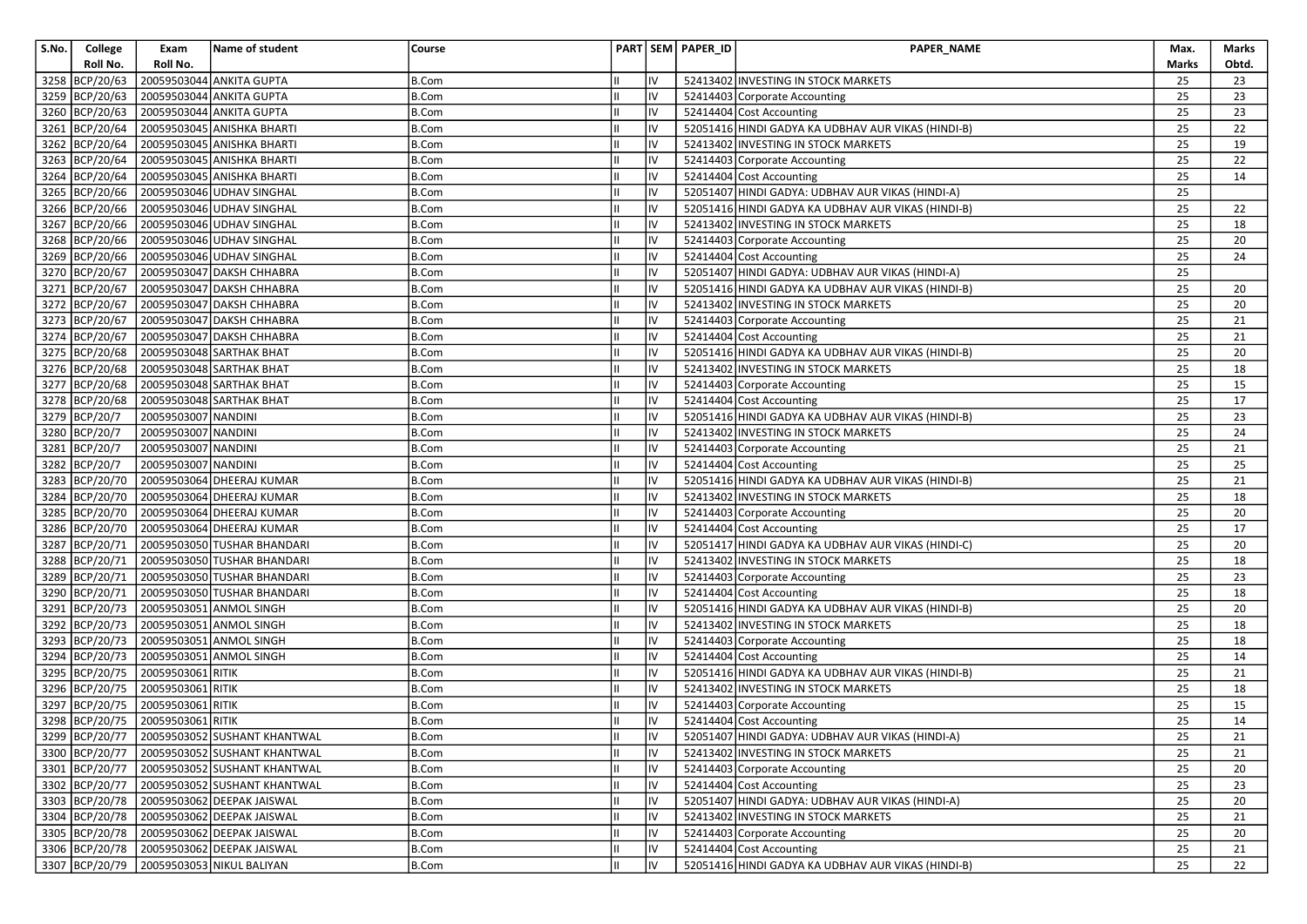| S.No. | College        | Exam                                | Name of student                           | Course       |     | PART SEM PAPER_ID | PAPER_NAME                                         | Max.         | Marks       |
|-------|----------------|-------------------------------------|-------------------------------------------|--------------|-----|-------------------|----------------------------------------------------|--------------|-------------|
|       | Roll No.       | Roll No.                            |                                           |              |     |                   |                                                    | <b>Marks</b> | Obtd.       |
|       | 3308 BCP/20/79 |                                     | 20059503053 NIKUL BALIYAN                 | <b>B.Com</b> | IV  |                   | 52413402 INVESTING IN STOCK MARKETS                | 25           | 18          |
|       | 3309 BCP/20/79 |                                     | 20059503053 NIKUL BALIYAN                 | <b>B.Com</b> | IV  |                   | 52414403 Corporate Accounting                      | 25           | 22          |
|       | 3310 BCP/20/79 |                                     | 20059503053 NIKUL BALIYAN                 | <b>B.Com</b> | IV  |                   | 52414404 Cost Accounting                           | 25           | 24          |
|       | 3311 BCP/20/80 |                                     | 20059503054 SHUBH SHARMA                  | <b>B.Com</b> | IV  |                   | 52051416 HINDI GADYA KA UDBHAV AUR VIKAS (HINDI-B) | 25           | $\mathbf 0$ |
|       | 3312 BCP/20/80 |                                     | 20059503054 SHUBH SHARMA                  | <b>B.Com</b> | IV  |                   | 52413402 INVESTING IN STOCK MARKETS                | 25           | $\Omega$    |
|       | 3313 BCP/20/80 |                                     | 20059503054 SHUBH SHARMA                  | <b>B.Com</b> | IV  |                   | 52414403 Corporate Accounting                      | 25           | $\Omega$    |
|       | 3314 BCP/20/80 |                                     | 20059503054 SHUBH SHARMA                  | <b>B.Com</b> | IV  |                   | 52414404 Cost Accounting                           | 25           | $\mathbf 0$ |
|       | 3315 BCP/20/81 |                                     | 20059503055 AMAN KUMAR                    | B.Com        | IV  |                   | 52051417 HINDI GADYA KA UDBHAV AUR VIKAS (HINDI-C) | 25           | 21          |
|       | 3316 BCP/20/81 |                                     | 20059503055 AMAN KUMAR                    | <b>B.Com</b> | IV  |                   | 52413402 INVESTING IN STOCK MARKETS                | 25           | 22          |
|       | 3317 BCP/20/81 |                                     | 20059503055 AMAN KUMAR                    | <b>B.Com</b> | IV  |                   | 52414403 Corporate Accounting                      | 25           | 22          |
|       | 3318 BCP/20/81 |                                     | 20059503055 AMAN KUMAR                    | B.Com        | IV  |                   | 52414404 Cost Accounting                           | 25           | 24          |
|       | 3319 BCP/20/82 |                                     | 20059503056 SAHIL DAWAR                   | <b>B.Com</b> | IV  |                   | 52051416 HINDI GADYA KA UDBHAV AUR VIKAS (HINDI-B) | 25           | 21          |
|       | 3320 BCP/20/82 |                                     | 20059503056 SAHIL DAWAR                   | <b>B.Com</b> | IV  |                   | 52413402 INVESTING IN STOCK MARKETS                | 25           | 20          |
|       | 3321 BCP/20/82 | 20059503056 SAHIL DAWAR             |                                           | <b>B.Com</b> | IV  |                   | 52414403 Corporate Accounting                      | 25           | 19          |
|       | 3322 BCP/20/82 |                                     | 20059503056 SAHIL DAWAR                   | <b>B.Com</b> | IV  |                   | 52414404 Cost Accounting                           | 25           | 21          |
|       | 3323 BCP/20/83 | 20059503066 YOGITA                  |                                           | <b>B.Com</b> | IV  |                   | 52051416 HINDI GADYA KA UDBHAV AUR VIKAS (HINDI-B) | 25           | 20          |
|       | 3324 BCP/20/83 | 20059503066 YOGITA                  |                                           | <b>B.Com</b> | IV  |                   | 52413402 INVESTING IN STOCK MARKETS                | 25           | 18          |
|       | 3325 BCP/20/83 | 20059503066 YOGITA                  |                                           | <b>B.Com</b> | IV  |                   | 52414403 Corporate Accounting                      | 25           | 16          |
|       | 3326 BCP/20/83 | 20059503066 YOGITA                  |                                           | <b>B.Com</b> | IV  |                   | 52414404 Cost Accounting                           | 25           | 16          |
|       | 3327 BCP/20/84 |                                     | 20059503057 DINESH KUMAR                  | <b>B.Com</b> | IV  |                   | 52051407 HINDI GADYA: UDBHAV AUR VIKAS (HINDI-A)   | 25           | 14          |
|       | 3328 BCP/20/84 |                                     | 20059503057 DINESH KUMAR                  | <b>B.Com</b> | IV  |                   | 52413402 INVESTING IN STOCK MARKETS                | 25           | 18          |
|       | 3329 BCP/20/84 |                                     | 20059503057 DINESH KUMAR                  | B.Com        | IV  |                   | 52414403 Corporate Accounting                      | 25           | 19          |
|       | 3330 BCP/20/84 |                                     | 20059503057 DINESH KUMAR                  | <b>B.Com</b> | IV  |                   | 52414404 Cost Accounting                           | 25           | 13          |
|       | 3331 BCP/20/85 | 20059503058 JUNAID SAIFI            |                                           | <b>B.Com</b> | IV  |                   | 52051416 HINDI GADYA KA UDBHAV AUR VIKAS (HINDI-B) | 25           | 20          |
|       | 3332 BCP/20/85 | 20059503058 JUNAID SAIFI            |                                           | <b>B.Com</b> | IV  |                   | 52413402 INVESTING IN STOCK MARKETS                | 25           | 15          |
|       | 3333 BCP/20/85 | 20059503058 JUNAID SAIFI            |                                           | <b>B.Com</b> | IV  |                   | 52414403 Corporate Accounting                      | 25           | 14          |
|       | 3334 BCP/20/85 | 20059503058 JUNAID SAIFI            |                                           | <b>B.Com</b> | IV  |                   | 52414404 Cost Accounting                           | 25           | 17          |
|       | 3335 BCP/20/87 |                                     | 20059503060 MANSI BASNET                  | <b>B.Com</b> | IV  |                   | 52051417 HINDI GADYA KA UDBHAV AUR VIKAS (HINDI-C) | 25           | 22          |
|       | 3336 BCP/20/87 |                                     | 20059503060 MANSI BASNET                  | B.Com        | IV  |                   | 52413402 INVESTING IN STOCK MARKETS                | 25           | 20          |
|       | 3337 BCP/20/87 |                                     | 20059503060 MANSI BASNET                  | <b>B.Com</b> | IV  |                   | 52414403 Corporate Accounting                      | 25           | 21          |
|       | 3338 BCP/20/87 |                                     | 20059503060 MANSI BASNET                  | <b>B.Com</b> | IV  |                   | 52414404 Cost Accounting                           | 25           | 20          |
|       |                | 3339 BCP/20/88 20059503063 AASHISH  |                                           | <b>B.Com</b> | IV  |                   | 52051407 HINDI GADYA: UDBHAV AUR VIKAS (HINDI-A)   | 25           | 20          |
|       | 3340 BCP/20/88 | 20059503063 AASHISH                 |                                           | <b>B.Com</b> | IV  |                   | 52413402 INVESTING IN STOCK MARKETS                | 25           | 18          |
|       | 3341 BCP/20/88 | 20059503063 AASHISH                 |                                           | <b>B.Com</b> | IV  |                   | 52414403 Corporate Accounting                      | 25           | 23          |
|       | 3342 BCP/20/88 | 20059503063 AASHISH                 |                                           | <b>B.Com</b> | IV  |                   | 52414404 Cost Accounting                           | 25           | 20          |
|       | 3343 BCP/20/89 |                                     | 20069503005 ABHINAV SINGH                 | <b>B.Com</b> | IV  |                   | 52051407 HINDI GADYA: UDBHAV AUR VIKAS (HINDI-A)   |              |             |
|       | 3344 BCP/20/89 |                                     | 20069503005 ABHINAV SINGH                 | <b>B.Com</b> | IV  |                   | 52051416 HINDI GADYA KA UDBHAV AUR VIKAS (HINDI-B) | 25           | 21          |
|       | 3345 BCP/20/89 |                                     | 20069503005 ABHINAV SINGH                 | B.Com        | IV  |                   | 52413402 INVESTING IN STOCK MARKETS                | 25           | 19          |
|       | 3346 BCP/20/89 |                                     | 20069503005 ABHINAV SINGH                 | <b>B.Com</b> | IV  |                   | 52414403 Corporate Accounting                      | 25           | 21          |
|       | 3347 BCP/20/89 |                                     | 20069503005 ABHINAV SINGH                 | <b>B.Com</b> | IV  |                   | 52414404 Cost Accounting                           | 25           | 24          |
|       | 3348 BCP/20/9  | 20059503008 AJEET KUMAR             |                                           | <b>B.Com</b> | IV  |                   | 52051416 HINDI GADYA KA UDBHAV AUR VIKAS (HINDI-B) | 25           | 21          |
|       |                |                                     | 3349 BCP/20/9 20059503008 AJEET KUMAR     | <b>B.Com</b> | IV  |                   | 52413402 INVESTING IN STOCK MARKETS                | 25           | 18          |
|       | 3350 BCP/20/9  |                                     | 20059503008 AJEET KUMAR                   | B.Com        | IV  |                   | 52414403 Corporate Accounting                      | 25           | 23          |
|       | 3351 BCP/20/9  |                                     | 20059503008 AJEET KUMAR                   | <b>B.Com</b> | IV  |                   | 52414404 Cost Accounting                           | 25           | 20          |
|       |                |                                     | 3352 BCP/20/90 20345301359 BHARAT GOSWAMI | <b>B.Com</b> | IV  |                   | 52051416 HINDI GADYA KA UDBHAV AUR VIKAS (HINDI-B) | 25           | 22          |
|       |                |                                     | 3353 BCP/20/90 20345301359 BHARAT GOSWAMI | B.Com        | IV  |                   | 52413402 INVESTING IN STOCK MARKETS                | 25           | 20          |
|       |                |                                     | 3354 BCP/20/90 20345301359 BHARAT GOSWAMI | <b>B.Com</b> | IV  |                   | 52414403 Corporate Accounting                      | 25           | 18          |
|       |                |                                     | 3355 BCP/20/90 20345301359 BHARAT GOSWAMI | <b>B.Com</b> | IV  |                   | 52414404 Cost Accounting                           | 25           | 23          |
|       |                | 3356 BCP/20/91 20074503365 MD KASIM |                                           | <b>B.Com</b> | IV  |                   | 52051416 HINDI GADYA KA UDBHAV AUR VIKAS (HINDI-B) | 25           | 21          |
|       |                | 3357 BCP/20/91 20074503365 MD KASIM |                                           | B.Com        | lıv |                   | 52413402 INVESTING IN STOCK MARKETS                | 25           | 19          |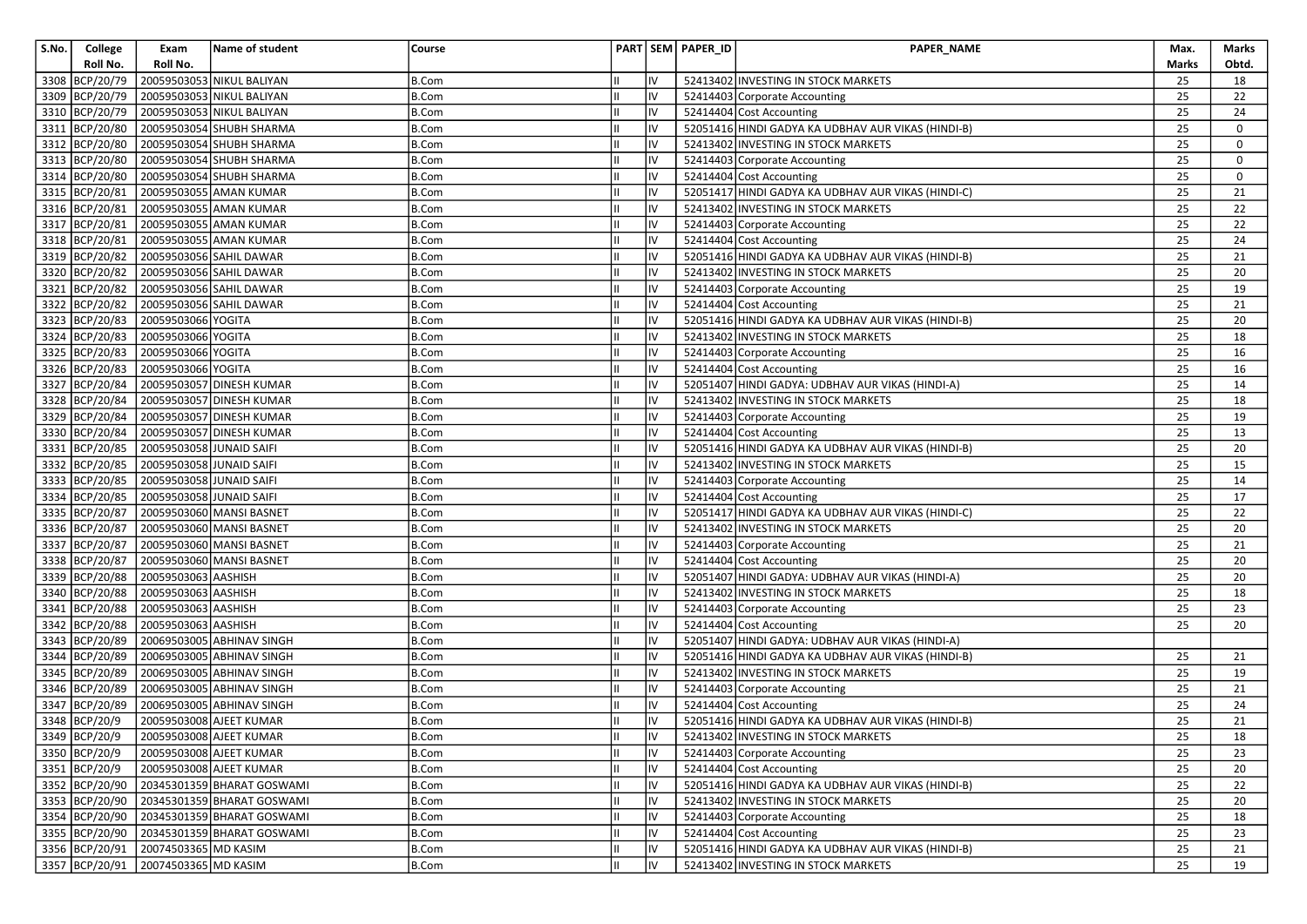| S.No. | College        | Exam                                   | Name of student                                | Course        |           | PART SEM PAPER_ID | PAPER_NAME                                            | Max.  | Marks |
|-------|----------------|----------------------------------------|------------------------------------------------|---------------|-----------|-------------------|-------------------------------------------------------|-------|-------|
|       | Roll No.       | Roll No.                               |                                                |               |           |                   |                                                       | Marks | Obtd. |
|       | 3358 BCP/20/91 | 20074503365 MD KASIM                   |                                                | <b>B.Com</b>  | IV        |                   | 52414403 Corporate Accounting                         | 25    | 22    |
|       | 3359 BCP/20/91 | 20074503365 MD KASIM                   |                                                | B.Com         | IV        |                   | 52414404 Cost Accounting                              | 25    | 23    |
|       | 3360 BCP/20/92 |                                        | 20007503004 ADITI PANDEY                       | <b>B.Com</b>  | IV        |                   | 52051416 HINDI GADYA KA UDBHAV AUR VIKAS (HINDI-B)    | 25    | 22    |
|       | 3361 BCP/20/92 |                                        | 20007503004 ADITI PANDEY                       | B.Com         | IV        |                   | 52413402 INVESTING IN STOCK MARKETS                   | 25    | 23    |
|       | 3362 BCP/20/92 |                                        | 20007503004 ADITI PANDEY                       | <b>B.Com</b>  | IV        |                   | 52414403 Corporate Accounting                         | 25    | 21    |
|       | 3363 BCP/20/92 |                                        | 20007503004 ADITI PANDEY                       | <b>B.Com</b>  | IV        |                   | 52414404 Cost Accounting                              | 25    | 22    |
|       | 3364 BCP/20/93 |                                        | 20007503038 KANIKA CHAUHAN                     | <b>B.Com</b>  | IV        |                   | 52051416 HINDI GADYA KA UDBHAV AUR VIKAS (HINDI-B)    | 25    | 22    |
|       | 3365 BCP/20/93 |                                        | 20007503038 KANIKA CHAUHAN                     | <b>B.Com</b>  | IV        |                   | 52413402 INVESTING IN STOCK MARKETS                   | 25    | 18    |
|       | 3366 BCP/20/93 |                                        | 20007503038 KANIKA CHAUHAN                     | B.Com         | IV        |                   | 52414403 Corporate Accounting                         | 25    | 21    |
|       |                |                                        | 3367 BCP/20/93 20007503038 KANIKA CHAUHAN      | <b>B.Com</b>  | IV        |                   | 52414404 Cost Accounting                              | 25    | 24    |
|       |                |                                        | 3368 BMS/20/12 20059590006 NUPUR GULATI        | <b>B.M.S.</b> | IV        |                   | 12115923 SOCIAL PSYCHOLOGY: UNDERSTANDING HUMAN WORLD | 25    | 20    |
|       |                |                                        | 3369 BMS/20/12 20059590006 NUPUR GULATI        | <b>B.M.S.</b> | IV        |                   | 61011404 BUSINESS RESEARCH                            | 25    | 12    |
|       |                |                                        | 3370 BMS/20/12 20059590006 NUPUR GULATI        | <b>B.M.S.</b> | IV        |                   | 61011405 HUMAN RESOURCE MANAGEMENT                    | 25    | 16    |
|       |                |                                        | 3371  BMS/20/12   20059590006 NUPUR GULATI     | <b>B.M.S.</b> | IV        |                   | 61011406 FINANCIAL MANAGEMENT                         | 25    | 17    |
|       |                |                                        | 3372 BMS/20/12 20059590006 NUPUR GULATI        | <b>B.M.S.</b> | IV        |                   | 61013924 STATISTICAL SOFTWARE PACKAGES (S)            | 25    | 11    |
|       |                |                                        | 3373 BMS/20/14 20059590008 KARTIKAY SARAF      | <b>B.M.S.</b> | IV        |                   | 22415403 INSURANCE AND RISK MANAGEMENT                | 25    | 24    |
|       |                |                                        | 3374 BMS/20/14 20059590008 KARTIKAY SARAF      | <b>B.M.S.</b> | I۷        |                   | 61011404 BUSINESS RESEARCH                            | 25    | 20    |
|       |                |                                        | 3375 BMS/20/14 20059590008 KARTIKAY SARAF      | <b>B.M.S.</b> | IV        |                   | 61011405 HUMAN RESOURCE MANAGEMENT                    | 25    | 15    |
|       |                |                                        | 3376 BMS/20/14 20059590008 KARTIKAY SARAF      | <b>B.M.S.</b> | I۷        |                   | 61011406 FINANCIAL MANAGEMENT                         | 25    | 16    |
|       |                |                                        | 3377  BMS/20/14   20059590008   KARTIKAY SARAF | <b>B.M.S.</b> | IV        |                   | 61013924 STATISTICAL SOFTWARE PACKAGES (S)            | 25    | 12    |
|       |                | 3378 BMS/20/15 20059590007 ANSH GUJRAL |                                                | <b>B.M.S.</b> | IV        |                   | 22415403 INSURANCE AND RISK MANAGEMENT                | 25    | 24    |
|       |                |                                        | 3379 BMS/20/15 20059590007 ANSH GUJRAL         | <b>B.M.S.</b> | I۷        |                   | 61011404 BUSINESS RESEARCH                            | 25    | 20    |
|       |                | 3380 BMS/20/15 20059590007 ANSH GUJRAL |                                                | <b>B.M.S.</b> | IV        |                   | 61011405 HUMAN RESOURCE MANAGEMENT                    | 25    | 16    |
|       |                |                                        | 3381  BMS/20/15   20059590007 ANSH GUJRAL      | <b>B.M.S.</b> | IV        |                   | 61011406 FINANCIAL MANAGEMENT                         | 25    | 20    |
|       |                |                                        | 3382 BMS/20/15 20059590007 ANSH GUJRAL         | <b>B.M.S.</b> | IV        |                   | 61013924 STATISTICAL SOFTWARE PACKAGES (S)            | 25    | 18    |
|       |                |                                        | 3383 BMS/20/16 20059590009 PORUS SABHARWAL     | <b>B.M.S.</b> | IV        |                   | 12115923 SOCIAL PSYCHOLOGY: UNDERSTANDING HUMAN WORLD | 25    | 16    |
|       |                |                                        | 3384 BMS/20/16 20059590009 PORUS SABHARWAL     | <b>B.M.S.</b> | IV        |                   | 61011404 BUSINESS RESEARCH                            | 25    | 13    |
|       |                |                                        | 3385 BMS/20/16 20059590009 PORUS SABHARWAL     | <b>B.M.S.</b> | <b>IV</b> |                   | 61011405 HUMAN RESOURCE MANAGEMENT                    | 25    | 16    |
|       |                |                                        | 3386 BMS/20/16 20059590009 PORUS SABHARWAL     | <b>B.M.S.</b> | IV        |                   | 61011406 FINANCIAL MANAGEMENT                         | 25    | 10    |
|       |                |                                        | 3387 BMS/20/16 20059590009 PORUS SABHARWAL     | <b>B.M.S.</b> | IV        |                   | 61013924 STATISTICAL SOFTWARE PACKAGES (S)            | 25    | 10    |
|       |                |                                        | 3388 BMS/20/17 20059590010 PARTH JAISWAL       | <b>B.M.S.</b> | IV        |                   | 12485908 FUNDAMENTAL OF FINANCE FOR BUSINESS          | 25    | 25    |
|       |                |                                        | 3389 BMS/20/17 20059590010 PARTH JAISWAL       | <b>B.M.S.</b> | IV        |                   | 61011404 BUSINESS RESEARCH                            | 25    | 12    |
|       |                |                                        | 3390 BMS/20/17 20059590010 PARTH JAISWAL       | <b>B.M.S.</b> | IV        |                   | 61011405 HUMAN RESOURCE MANAGEMENT                    | 25    | 15    |
|       |                |                                        | 3391 BMS/20/17 20059590010 PARTH JAISWAL       | <b>B.M.S.</b> | IV        |                   | 61011406 FINANCIAL MANAGEMENT                         | 25    | 4     |
|       |                |                                        | 3392 BMS/20/17 20059590010 PARTH JAISWAL       | <b>B.M.S.</b> | IV        |                   | 61013924 STATISTICAL SOFTWARE PACKAGES (S)            | 25    | 13    |
|       |                |                                        | 3393 BMS/20/18 20059590011 SIMRAN MEHTA        | <b>B.M.S.</b> | IV        |                   | 22415403 INSURANCE AND RISK MANAGEMENT                | 25    | 23    |
|       |                |                                        | 3394 BMS/20/18 20059590011 SIMRAN MEHTA        | <b>B.M.S.</b> | IV        |                   | 61011404 BUSINESS RESEARCH                            | 25    | 24    |
|       |                |                                        | 3395 BMS/20/18 20059590011 SIMRAN MEHTA        | <b>B.M.S.</b> | IV        |                   | 61011405 HUMAN RESOURCE MANAGEMENT                    | 25    | 18    |
|       |                |                                        | 3396 BMS/20/18 20059590011 SIMRAN MEHTA        | <b>B.M.S.</b> | IV        |                   | 61011406 FINANCIAL MANAGEMENT                         | 25    | 18    |
|       |                |                                        | 3397 BMS/20/18 20059590011 SIMRAN MEHTA        | <b>B.M.S.</b> | IV        |                   | 61013924 STATISTICAL SOFTWARE PACKAGES (S)            | 25    | 20    |
|       |                |                                        | 3398 BMS/20/19 20059590012 SARANSH PAHUJA      | <b>B.M.S.</b> | IV        |                   | 22415403 INSURANCE AND RISK MANAGEMENT                | 25    | 24    |
|       |                |                                        | 3399 BMS/20/19 20059590012 SARANSH PAHUJA      | B.M.S.        | IV        |                   | 61011404 BUSINESS RESEARCH                            | 25    | 11    |
|       |                |                                        | 3400   BMS/20/19   20059590012 SARANSH PAHUJA  | <b>B.M.S.</b> | IV        |                   | 61011405 HUMAN RESOURCE MANAGEMENT                    | 25    | 13    |
|       |                |                                        | 3401  BMS/20/19   20059590012   SARANSH PAHUJA | <b>B.M.S.</b> | IV        |                   | 61011406 FINANCIAL MANAGEMENT                         | 25    | 13    |
|       |                |                                        | 3402 BMS/20/19 20059590012 SARANSH PAHUJA      | <b>B.M.S.</b> | IV        |                   | 61013924 STATISTICAL SOFTWARE PACKAGES (S)            | 25    | 16    |
|       |                |                                        | 3403 BMS/20/2 20059590001 ANSHIKA JAIN         | <b>B.M.S.</b> | IV        |                   | 12275401 Indian Economy-II OR                         | 25    | 21    |
|       |                |                                        | 3404 BMS/20/2 20059590001 ANSHIKA JAIN         | <b>B.M.S.</b> | IV        |                   | 61011404 BUSINESS RESEARCH                            | 25    | 24    |
|       | 3405 BMS/20/2  |                                        | 20059590001 ANSHIKA JAIN                       | <b>B.M.S.</b> | IV        |                   | 61011405 HUMAN RESOURCE MANAGEMENT                    | 25    | 22    |
|       |                |                                        | 3406 BMS/20/2 20059590001 ANSHIKA JAIN         | <b>B.M.S.</b> | IV        |                   | 61011406 FINANCIAL MANAGEMENT                         | 25    | 18    |
|       | 3407 BMS/20/2  |                                        | 20059590001 ANSHIKA JAIN                       | B.M.S.        | Iv        |                   | 61013924 STATISTICAL SOFTWARE PACKAGES (S)            | 25    | 20    |
|       |                |                                        |                                                |               |           |                   |                                                       |       |       |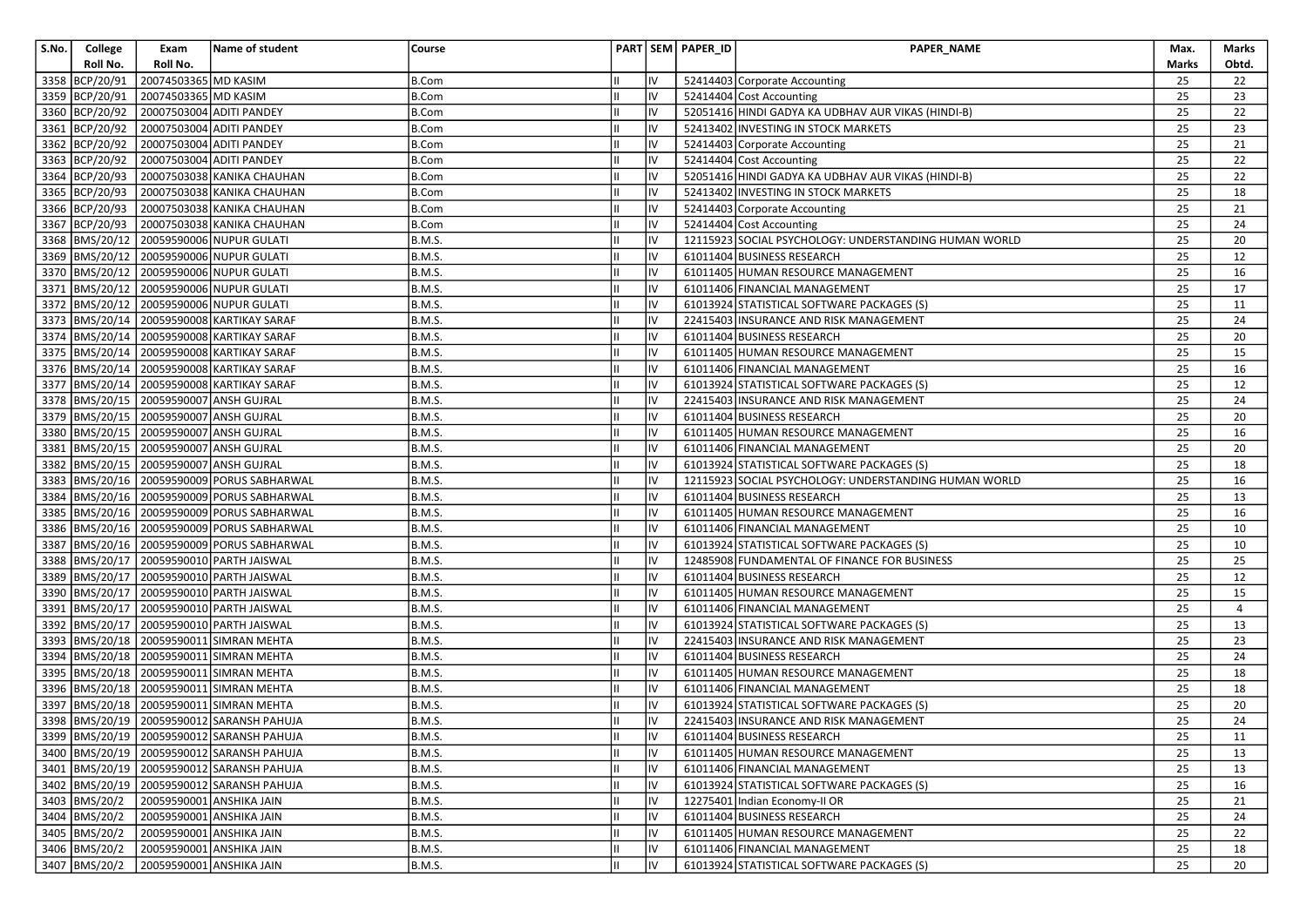| S.No. | College          | Exam                                       | Name of student                                     | Course        |    |    | PART SEM PAPER_ID | PAPER_NAME                                            | Max.  | Marks          |
|-------|------------------|--------------------------------------------|-----------------------------------------------------|---------------|----|----|-------------------|-------------------------------------------------------|-------|----------------|
|       | Roll No.         | Roll No.                                   |                                                     |               |    |    |                   |                                                       | Marks | Obtd.          |
|       | 3408   BMS/20/20 |                                            | 20059590013 SARTHAK AGGARWAL                        | <b>B.M.S.</b> |    |    |                   | 12275401 Indian Economy-II OR                         | 25    | 14             |
|       |                  |                                            | 3409 BMS/20/20 20059590013 SARTHAK AGGARWAL         | <b>B.M.S.</b> | Ш  | IV |                   | 61011404 BUSINESS RESEARCH                            | 25    | 12             |
|       |                  |                                            | 3410   BMS/20/20   20059590013   SARTHAK AGGARWAL   | <b>B.M.S.</b> |    | IV |                   | 61011405 HUMAN RESOURCE MANAGEMENT                    | 25    | 13             |
|       |                  |                                            | 3411 BMS/20/20 20059590013 SARTHAK AGGARWAL         | <b>B.M.S.</b> |    | IV |                   | 61011406 FINANCIAL MANAGEMENT                         | 25    | $\mathbf{0}$   |
|       |                  |                                            | 3412  BMS/20/20   20059590013   SARTHAK AGGARWAL    | <b>B.M.S.</b> |    | IV |                   | 61013924 STATISTICAL SOFTWARE PACKAGES (S)            | 25    | 10             |
|       |                  |                                            | 3413   BMS/20/21   20059590014   HARSHITA DHAMIJA   | <b>B.M.S.</b> |    | IV |                   | 22415403 INSURANCE AND RISK MANAGEMENT                | 25    | 23             |
|       |                  |                                            | 3414   BMS/20/21   20059590014   HARSHITA DHAMIJA   | <b>B.M.S.</b> |    | IV |                   | 61011404 BUSINESS RESEARCH                            | 25    | 23             |
|       |                  |                                            | 3415 BMS/20/21 20059590014 HARSHITA DHAMIJA         | <b>B.M.S.</b> |    | IV |                   | 61011405 HUMAN RESOURCE MANAGEMENT                    | 25    | 16             |
|       |                  |                                            | 3416   BMS/20/21   20059590014   HARSHITA DHAMIJA   | <b>B.M.S.</b> |    | IV |                   | 61011406 FINANCIAL MANAGEMENT                         | 25    | 11             |
|       |                  |                                            | 3417 BMS/20/21 20059590014 HARSHITA DHAMIJA         | <b>B.M.S.</b> |    |    |                   | 61013924 STATISTICAL SOFTWARE PACKAGES (S)            | 25    | 20             |
|       |                  |                                            | 3418 BMS/20/24 20059590015 DEVESH KUMAR GUPTA       | <b>B.M.S.</b> |    | IV |                   | 22415403 INSURANCE AND RISK MANAGEMENT                | 25    | 23             |
|       |                  |                                            | 3419   BMS/20/24   20059590015   DEVESH KUMAR GUPTA | <b>B.M.S.</b> |    | IV |                   | 61011404 BUSINESS RESEARCH                            | 25    | 18             |
|       |                  |                                            | 3420 BMS/20/24 20059590015 DEVESH KUMAR GUPTA       | <b>B.M.S.</b> |    | IV |                   | 61011405 HUMAN RESOURCE MANAGEMENT                    | 25    | 8              |
|       |                  |                                            | 3421 BMS/20/24 20059590015 DEVESH KUMAR GUPTA       | <b>B.M.S.</b> |    | IV |                   | 61011406 FINANCIAL MANAGEMENT                         | 25    | $\overline{7}$ |
|       |                  |                                            | 3422 BMS/20/24 20059590015 DEVESH KUMAR GUPTA       | <b>B.M.S.</b> |    | IV |                   | 61013924 STATISTICAL SOFTWARE PACKAGES (S)            | 25    | 10             |
|       |                  |                                            | 3423 BMS/20/26 20059590016 YASHASHVI YADAV          | <b>B.M.S.</b> |    | IV |                   | 12485908 FUNDAMENTAL OF FINANCE FOR BUSINESS          | 25    | 25             |
|       |                  |                                            | 3424 BMS/20/26 20059590016 YASHASHVI YADAV          | <b>B.M.S.</b> |    | IV |                   | 61011404 BUSINESS RESEARCH                            | 25    | 24             |
|       |                  |                                            | 3425  BMS/20/26   20059590016   YASHASHVI YADAV     | <b>B.M.S.</b> |    | IV |                   | 61011405 HUMAN RESOURCE MANAGEMENT                    | 25    | 15             |
|       |                  |                                            | 3426   BMS/20/26   20059590016   YASHASHVI YADAV    | <b>B.M.S.</b> |    | IV |                   | 61011406 FINANCIAL MANAGEMENT                         | 25    | 15             |
|       |                  |                                            | 3427  BMS/20/26   20059590016   YASHASHVI YADAV     | <b>B.M.S.</b> |    | IV |                   | 61013924 STATISTICAL SOFTWARE PACKAGES (S)            | 25    | 16             |
|       |                  |                                            | 3428   BMS/20/27   20059590017   SANYAM GOSWAMI     | <b>B.M.S.</b> |    | IV |                   | 12275401 Indian Economy-II OR                         | 25    | 14             |
|       |                  |                                            | 3429 BMS/20/27 20059590017 SANYAM GOSWAMI           | <b>B.M.S.</b> |    | IV |                   | 61011404 BUSINESS RESEARCH                            | 25    | 12             |
|       |                  |                                            | 3430 BMS/20/27 20059590017 SANYAM GOSWAMI           | <b>B.M.S.</b> |    | IV |                   | 61011405 HUMAN RESOURCE MANAGEMENT                    | 25    | 13             |
|       |                  |                                            | 3431  BMS/20/27   20059590017   SANYAM GOSWAMI      | <b>B.M.S.</b> |    | IV |                   | 61011406 FINANCIAL MANAGEMENT                         | 25    | 16             |
|       |                  |                                            | 3432 BMS/20/27 20059590017 SANYAM GOSWAMI           | <b>B.M.S.</b> |    | IV |                   | 61013924 STATISTICAL SOFTWARE PACKAGES (S)            | 25    | 10             |
|       |                  | 3433 BMS/20/29 20059590018 AYUSH SONI      |                                                     | <b>B.M.S.</b> |    | I۷ |                   | 22415403 INSURANCE AND RISK MANAGEMENT                | 25    | 20             |
|       |                  | 3434  BMS/20/29   20059590018   AYUSH SONI |                                                     | <b>B.M.S.</b> |    | IV |                   | 61011404 BUSINESS RESEARCH                            | 25    | 11             |
|       |                  | 3435  BMS/20/29   20059590018 AYUSH SONI   |                                                     | <b>B.M.S.</b> |    |    |                   | 61011405 HUMAN RESOURCE MANAGEMENT                    | 25    | 0              |
|       |                  | 3436 BMS/20/29 20059590018 AYUSH SONI      |                                                     | <b>B.M.S.</b> |    | IV |                   | 61011406 FINANCIAL MANAGEMENT                         | 25    | $\mathbf{0}$   |
|       |                  | 3437 BMS/20/29 20059590018 AYUSH SONI      |                                                     | <b>B.M.S.</b> |    | IV |                   | 61013924 STATISTICAL SOFTWARE PACKAGES (S)            | 25    | 10             |
|       |                  |                                            | 3438  BMS/20/30   20059590019   RAJVANSH LAKHAN     | <b>B.M.S.</b> |    | IV |                   | 12115923 SOCIAL PSYCHOLOGY: UNDERSTANDING HUMAN WORLD | 25    | 16             |
|       |                  |                                            | 3439 BMS/20/30 20059590019 RAJVANSH LAKHAN          | <b>B.M.S.</b> |    | IV |                   | 61011404 BUSINESS RESEARCH                            | 25    | 12             |
|       |                  |                                            | 3440 BMS/20/30 20059590019 RAJVANSH LAKHAN          | <b>B.M.S.</b> |    | IV |                   | 61011405 HUMAN RESOURCE MANAGEMENT                    | 25    | 10             |
|       |                  |                                            | 3441  BMS/20/30   20059590019   RAJVANSH LAKHAN     | <b>B.M.S.</b> |    | IV |                   | 61011406 FINANCIAL MANAGEMENT                         | 25    | $\mathbf{0}$   |
|       |                  |                                            | 3442 BMS/20/30 20059590019 RAJVANSH LAKHAN          | <b>B.M.S.</b> |    |    |                   | 61013924 STATISTICAL SOFTWARE PACKAGES (S)            | 25    | 10             |
|       |                  |                                            | 3443 BMS/20/31 20059590020 DRISHTI MUNDOTIA         | <b>B.M.S.</b> |    | IV |                   | 22415403 INSURANCE AND RISK MANAGEMENT                | 25    | 23             |
|       |                  |                                            | 3444 BMS/20/31 20059590020 DRISHTI MUNDOTIA         | <b>B.M.S.</b> |    | IV |                   | 61011404 BUSINESS RESEARCH                            | 25    | 11             |
|       |                  |                                            | 3445  BMS/20/31   20059590020   DRISHTI MUNDOTIA    | <b>B.M.S.</b> |    | IV |                   | 61011405 HUMAN RESOURCE MANAGEMENT                    | 25    | 10             |
|       |                  |                                            | 3446 BMS/20/31 20059590020 DRISHTI MUNDOTIA         | <b>B.M.S.</b> |    | IV |                   | 61011406 FINANCIAL MANAGEMENT                         | 25    | 9              |
|       |                  |                                            | 3447 BMS/20/31 20059590020 DRISHTI MUNDOTIA         | <b>B.M.S.</b> |    | IV |                   | 61013924 STATISTICAL SOFTWARE PACKAGES (S)            | 25    | 14             |
|       |                  |                                            | 3448 BMS/20/33 20059590021 GAURAV KANSOTIA          | <b>B.M.S.</b> |    | IV |                   | 22415403 INSURANCE AND RISK MANAGEMENT                | 25    | 23             |
|       |                  |                                            | 3449 BMS/20/33 20059590021 GAURAV KANSOTIA          | B.M.S.        |    |    |                   | 61011404 BUSINESS RESEARCH                            | 25    | 12             |
|       |                  |                                            | 3450 BMS/20/33 20059590021 GAURAV KANSOTIA          | <b>B.M.S.</b> |    | IV |                   | 61011405 HUMAN RESOURCE MANAGEMENT                    | 25    | 0              |
|       |                  |                                            | 3451 BMS/20/33 20059590021 GAURAV KANSOTIA          | <b>B.M.S.</b> |    | IV |                   | 61011406 FINANCIAL MANAGEMENT                         | 25    | $\overline{7}$ |
|       |                  |                                            | 3452 BMS/20/33 20059590021 GAURAV KANSOTIA          | <b>B.M.S.</b> |    | IV |                   | 61013924 STATISTICAL SOFTWARE PACKAGES (S)            | 25    | 10             |
|       |                  |                                            | 3453 BMS/20/36 20059590022 ATHARV SAXENA            | <b>B.M.S.</b> |    | IV |                   | 22415403 INSURANCE AND RISK MANAGEMENT                | 25    | 23             |
|       |                  |                                            | 3454 BMS/20/36 20059590022 ATHARV SAXENA            | <b>B.M.S.</b> |    | IV |                   | 61011404 BUSINESS RESEARCH                            | 25    | 24             |
|       |                  |                                            | 3455 BMS/20/36 20059590022 ATHARV SAXENA            | <b>B.M.S.</b> | IШ | IV |                   | 61011405 HUMAN RESOURCE MANAGEMENT                    | 25    | 16             |
|       |                  |                                            | 3456  BMS/20/36   20059590022   ATHARV SAXENA       | <b>B.M.S.</b> |    | IV |                   | 61011406 FINANCIAL MANAGEMENT                         | 25    | 15             |
|       |                  |                                            | 3457 BMS/20/36 20059590022 ATHARV SAXENA            | B.M.S.        |    | IV |                   | 61013924 STATISTICAL SOFTWARE PACKAGES (S)            | 25    | 22             |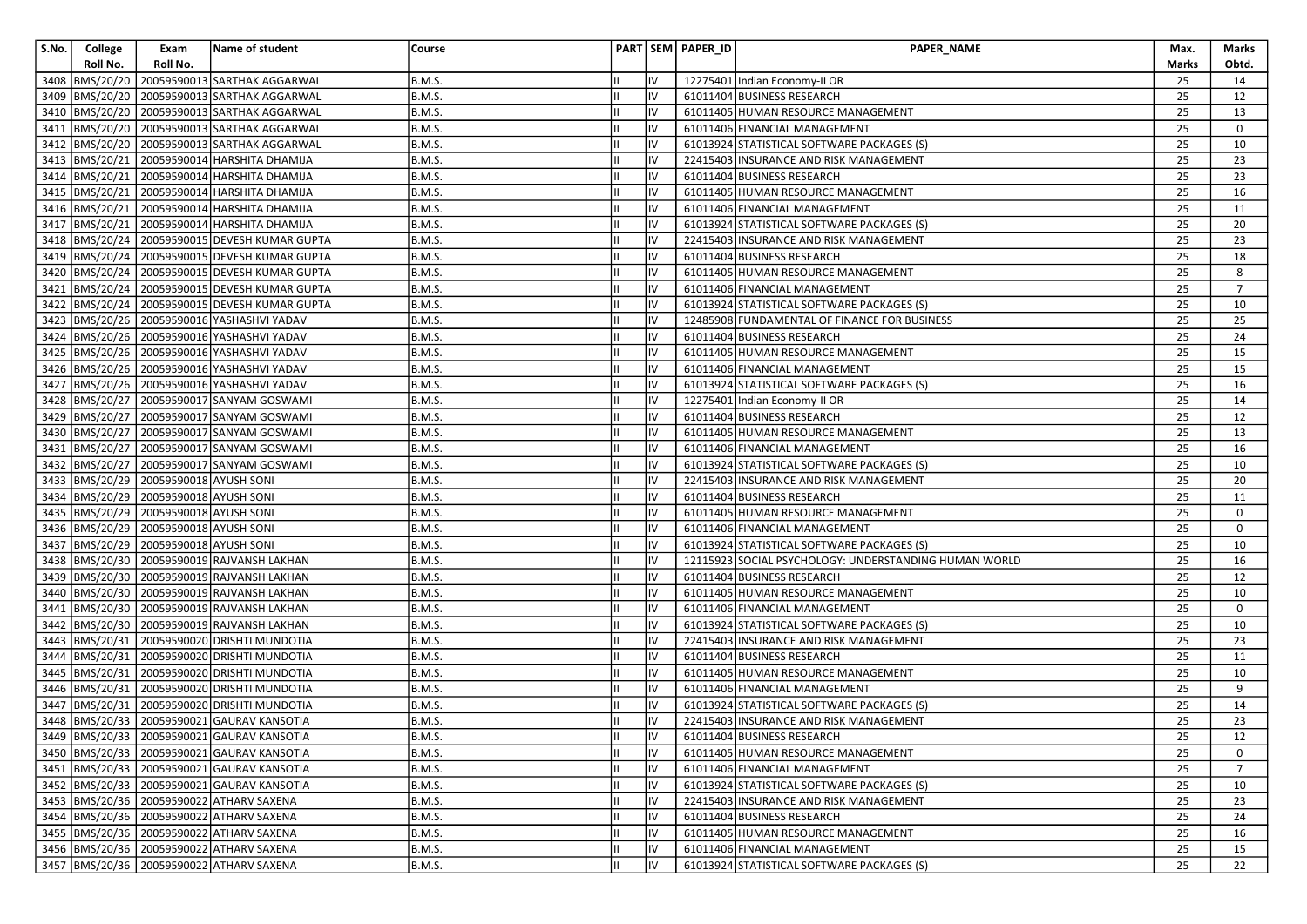| S.No. | College          | Exam                                        | Name of student                                | Course        |    |    | PART SEM PAPER_ID | <b>PAPER NAME</b>                                     | Max.  | Marks |
|-------|------------------|---------------------------------------------|------------------------------------------------|---------------|----|----|-------------------|-------------------------------------------------------|-------|-------|
|       | Roll No.         | Roll No.                                    |                                                |               |    |    |                   |                                                       | Marks | Obtd. |
|       | 3458 BMS/20/37   |                                             | 20059590023 SARTHAK SEJWAL                     | <b>B.M.S.</b> |    |    |                   | 22415403 INSURANCE AND RISK MANAGEMENT                | 25    | 23    |
|       |                  |                                             | 3459 BMS/20/37 20059590023 SARTHAK SEJWAL      | <b>B.M.S.</b> | Ш  | IV |                   | 61011404 BUSINESS RESEARCH                            | 25    | 13    |
|       |                  |                                             | 3460   BMS/20/37   20059590023 SARTHAK SEJWAL  | <b>B.M.S.</b> |    | IV |                   | 61011405 HUMAN RESOURCE MANAGEMENT                    | 25    | 12    |
|       |                  |                                             | 3461  BMS/20/37   20059590023 SARTHAK SEJWAL   | <b>B.M.S.</b> |    | IV |                   | 61011406 FINANCIAL MANAGEMENT                         | 25    | 14    |
|       |                  |                                             | 3462 BMS/20/37 20059590023 SARTHAK SEJWAL      | <b>B.M.S.</b> |    | IV |                   | 61013924 STATISTICAL SOFTWARE PACKAGES (S)            | 25    | 16    |
|       |                  | 3463 BMS/20/38 20059590024 MANAV JAIN       |                                                | <b>B.M.S.</b> |    | IV |                   | 32345401 INFORMATION SECURITY AND CYBER LAWS          | 25    | 20    |
|       |                  | 3464 BMS/20/38 20059590024 MANAV JAIN       |                                                | <b>B.M.S.</b> |    | IV |                   | 61011404 BUSINESS RESEARCH                            | 25    | 14    |
|       |                  | 3465  BMS/20/38   20059590024   MANAV JAIN  |                                                | <b>B.M.S.</b> |    | IV |                   | 61011405 HUMAN RESOURCE MANAGEMENT                    | 25    | 15    |
|       |                  | 3466   BMS/20/38   20059590024   MANAV JAIN |                                                | <b>B.M.S.</b> |    | IV |                   | 61011406 FINANCIAL MANAGEMENT                         | 25    | 5     |
|       |                  | 3467 BMS/20/38 20059590024 MANAV JAIN       |                                                | <b>B.M.S.</b> |    | IV |                   | 61013924 STATISTICAL SOFTWARE PACKAGES (S)            | 25    | 19    |
|       | 3468 BMS/20/4    |                                             | 20059590002 GUMAAN GAKHAR                      | <b>B.M.S.</b> |    | IV |                   | 22415403 INSURANCE AND RISK MANAGEMENT                | 25    | 23    |
|       | 3469 BMS/20/4    |                                             | 20059590002 GUMAAN GAKHAR                      | <b>B.M.S.</b> |    | IV |                   | 61011404 BUSINESS RESEARCH                            | 25    | 13    |
|       | 3470 BMS/20/4    |                                             | 20059590002 GUMAAN GAKHAR                      | <b>B.M.S.</b> |    | IV |                   | 61011405 HUMAN RESOURCE MANAGEMENT                    | 25    | 12    |
|       | 3471 BMS/20/4    |                                             | 20059590002 GUMAAN GAKHAR                      | <b>B.M.S.</b> |    | IV |                   | 61011406 FINANCIAL MANAGEMENT                         | 25    | 15    |
|       | 3472 BMS/20/4    |                                             | 20059590002 GUMAAN GAKHAR                      | <b>B.M.S.</b> |    | IV |                   | 61013924 STATISTICAL SOFTWARE PACKAGES (S)            | 25    | 13    |
|       | 3473  BMS/20/41  |                                             | 20059590025 RADHIKA SHARMA                     | <b>B.M.S.</b> |    | IV |                   | 12275401 Indian Economy-II OR                         | 25    | 16    |
|       | 3474 BMS/20/41   |                                             | 20059590025 RADHIKA SHARMA                     | <b>B.M.S.</b> |    | IV |                   | 61011404 BUSINESS RESEARCH                            | 25    | 23    |
|       |                  |                                             | 3475 BMS/20/41 20059590025 RADHIKA SHARMA      | <b>B.M.S.</b> |    | IV |                   | 61011405 HUMAN RESOURCE MANAGEMENT                    | 25    | 15    |
|       | 3476   BMS/20/41 |                                             | 20059590025 RADHIKA SHARMA                     | <b>B.M.S.</b> |    | IV |                   | 61011406 FINANCIAL MANAGEMENT                         | 25    | 11    |
|       |                  |                                             | 3477  BMS/20/41   20059590025   RADHIKA SHARMA | <b>B.M.S.</b> |    | IV |                   | 61013924 STATISTICAL SOFTWARE PACKAGES (S)            | 25    | 15    |
|       |                  |                                             | 3478 BMS/20/43 20059590026 RISHAB SHARMA       | <b>B.M.S.</b> |    | IV |                   | 12115923 SOCIAL PSYCHOLOGY: UNDERSTANDING HUMAN WORLD | 25    | 18    |
|       |                  |                                             | 3479  BMS/20/43   20059590026 RISHAB SHARMA    | <b>B.M.S.</b> |    | IV |                   | 61011404 BUSINESS RESEARCH                            | 25    | 14    |
|       |                  |                                             | 3480 BMS/20/43 20059590026 RISHAB SHARMA       | <b>B.M.S.</b> |    | IV |                   | 61011405 HUMAN RESOURCE MANAGEMENT                    | 25    | 13    |
|       |                  |                                             | 3481   BMS/20/43   20059590026   RISHAB SHARMA | <b>B.M.S.</b> |    | IV |                   | 61011406 FINANCIAL MANAGEMENT                         | 25    | 10    |
|       |                  |                                             | 3482 BMS/20/43 20059590026 RISHAB SHARMA       | <b>B.M.S.</b> |    | IV |                   | 61013924 STATISTICAL SOFTWARE PACKAGES (S)            | 25    | 10    |
|       |                  |                                             | 3483 BMS/20/44 20059590027 AYUSH SINGH         | <b>B.M.S.</b> |    | IV |                   | 12275401 Indian Economy-II OR                         | 25    | 12    |
|       |                  |                                             | 3484 BMS/20/44 20059590027 AYUSH SINGH         | <b>B.M.S.</b> |    | IV |                   | 61011404 BUSINESS RESEARCH                            | 25    | 10    |
|       |                  |                                             | 3485 BMS/20/44 20059590027 AYUSH SINGH         | <b>B.M.S.</b> |    |    |                   | 61011405 HUMAN RESOURCE MANAGEMENT                    | 25    | 12    |
|       |                  |                                             | 3486   BMS/20/44   20059590027 AYUSH SINGH     | <b>B.M.S.</b> |    | IV |                   | 61011406 FINANCIAL MANAGEMENT                         | 25    | 0     |
|       |                  |                                             | 3487 BMS/20/44 20059590027 AYUSH SINGH         | <b>B.M.S.</b> |    | IV |                   | 61013924 STATISTICAL SOFTWARE PACKAGES (S)            | 25    | 10    |
|       |                  |                                             | 3488  BMS/20/45   20059590028 GAURAV SINGH     | <b>B.M.S.</b> |    | IV |                   | 32345401 INFORMATION SECURITY AND CYBER LAWS          | 25    | 18    |
|       |                  |                                             | 3489 BMS/20/45 20059590028 GAURAV SINGH        | <b>B.M.S.</b> |    | IV |                   | 61011404 BUSINESS RESEARCH                            | 25    | 18    |
|       |                  |                                             | 3490 BMS/20/45 20059590028 GAURAV SINGH        | <b>B.M.S.</b> |    | IV |                   | 61011405 HUMAN RESOURCE MANAGEMENT                    | 25    | 20    |
|       |                  |                                             | 3491  BMS/20/45   20059590028 GAURAV SINGH     | <b>B.M.S.</b> |    | IV |                   | 61011406 FINANCIAL MANAGEMENT                         | 25    | 17    |
|       |                  |                                             | 3492 BMS/20/45 20059590028 GAURAV SINGH        | <b>B.M.S.</b> |    |    |                   | 61013924 STATISTICAL SOFTWARE PACKAGES (S)            | 25    | 14    |
|       |                  |                                             | 3493 BMS/20/46 20059590060 AKHIL KHANDELWAL    | <b>B.M.S.</b> |    | IV |                   | 12485908 FUNDAMENTAL OF FINANCE FOR BUSINESS          | 25    | 25    |
|       |                  |                                             | 3494  BMS/20/46   20059590060 AKHIL KHANDELWAL | <b>B.M.S.</b> |    | IV |                   | 61011404 BUSINESS RESEARCH                            | 25    | 16    |
|       |                  |                                             | 3495  BMS/20/46   20059590060 AKHIL KHANDELWAL | <b>B.M.S.</b> |    | IV |                   | 61011405 HUMAN RESOURCE MANAGEMENT                    | 25    | 12    |
|       |                  |                                             | 3496 BMS/20/46 20059590060 AKHIL KHANDELWAL    | <b>B.M.S.</b> |    | IV |                   | 61011406 FINANCIAL MANAGEMENT                         | 25    | 8     |
|       |                  |                                             | 3497 BMS/20/46 20059590060 AKHIL KHANDELWAL    | <b>B.M.S.</b> |    | IV |                   | 61013924 STATISTICAL SOFTWARE PACKAGES (S)            | 25    | 14    |
|       |                  |                                             | 3498 BMS/20/47 20059590029 KARTIKEY GUPTA      | <b>B.M.S.</b> |    | IV |                   | 32345401 INFORMATION SECURITY AND CYBER LAWS          | 25    | 19    |
|       |                  |                                             | 3499 BMS/20/47 20059590029 KARTIKEY GUPTA      | B.M.S.        |    |    |                   | 61011404 BUSINESS RESEARCH                            | 25    | 20    |
|       |                  |                                             | 3500 BMS/20/47 20059590029 KARTIKEY GUPTA      | <b>B.M.S.</b> |    | IV |                   | 61011405 HUMAN RESOURCE MANAGEMENT                    | 25    | 16    |
|       |                  |                                             | 3501 BMS/20/47 20059590029 KARTIKEY GUPTA      | <b>B.M.S.</b> |    | IV |                   | 61011406 FINANCIAL MANAGEMENT                         | 25    | 8     |
|       |                  |                                             | 3502 BMS/20/47 20059590029 KARTIKEY GUPTA      | <b>B.M.S.</b> |    | IV |                   | 61013924 STATISTICAL SOFTWARE PACKAGES (S)            | 25    | 15    |
|       | 3503 BMS/20/5    |                                             | 20059590003 ABHINAV ANAND                      | <b>B.M.S.</b> |    | IV |                   | 12115923 SOCIAL PSYCHOLOGY: UNDERSTANDING HUMAN WORLD | 25    | 16    |
|       | 3504 BMS/20/5    |                                             | 20059590003 ABHINAV ANAND                      | <b>B.M.S.</b> |    | IV |                   | 61011404 BUSINESS RESEARCH                            | 25    | 12    |
|       | 3505 BMS/20/5    |                                             | 20059590003 ABHINAV ANAND                      | <b>B.M.S.</b> | IШ | IV |                   | 61011405 HUMAN RESOURCE MANAGEMENT                    | 25    | 17    |
|       | 3506 BMS/20/5    |                                             | 20059590003 ABHINAV ANAND                      | <b>B.M.S.</b> |    | IV |                   | 61011406 FINANCIAL MANAGEMENT                         | 25    | 4     |
|       | 3507 BMS/20/5    |                                             | 20059590003 ABHINAV ANAND                      | B.M.S.        |    | IV |                   | 61013924 STATISTICAL SOFTWARE PACKAGES (S)            | 25    | 10    |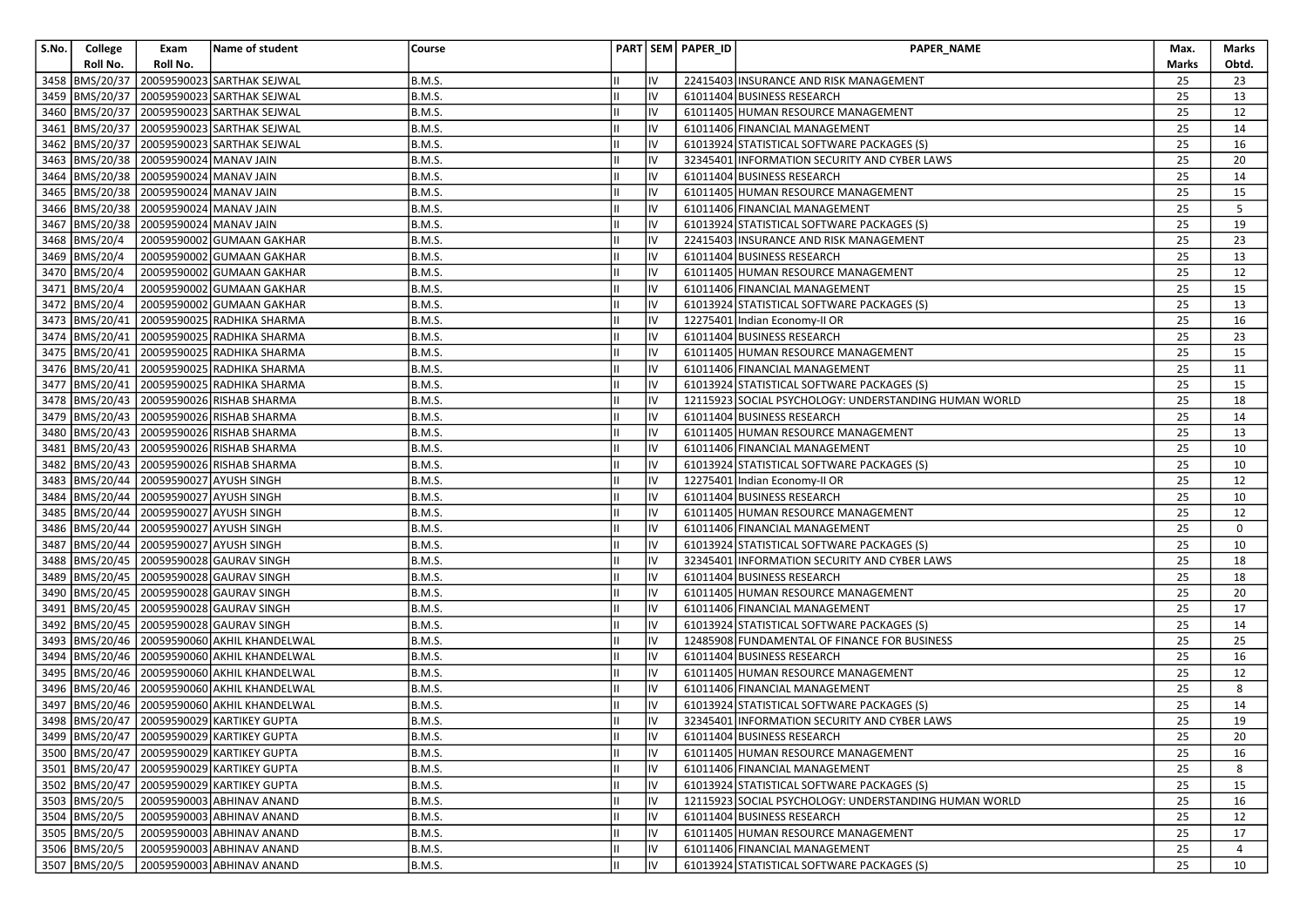| S.No. | College        | Exam                                    | Name of student                                  | Course        |    |    | PART SEM PAPER_ID | <b>PAPER NAME</b>                                     | Max.  | Marks          |
|-------|----------------|-----------------------------------------|--------------------------------------------------|---------------|----|----|-------------------|-------------------------------------------------------|-------|----------------|
|       | Roll No.       | Roll No.                                |                                                  |               |    |    |                   |                                                       | Marks | Obtd.          |
|       |                |                                         | 3508 BMS/20/52 20059590055 RITIKA MAHAWER        | <b>B.M.S.</b> |    |    |                   | 22415403 INSURANCE AND RISK MANAGEMENT                | 25    | 23             |
|       |                |                                         | 3509 BMS/20/52 20059590055 RITIKA MAHAWER        | <b>B.M.S.</b> | Ш  | IV |                   | 61011404 BUSINESS RESEARCH                            | 25    | 20             |
|       |                |                                         | 3510   BMS/20/52   20059590055   RITIKA MAHAWER  | <b>B.M.S.</b> |    | IV |                   | 61011405 HUMAN RESOURCE MANAGEMENT                    | 25    | 16             |
|       |                |                                         | 3511 BMS/20/52 20059590055 RITIKA MAHAWER        | <b>B.M.S.</b> |    | IV |                   | 61011406 FINANCIAL MANAGEMENT                         | 25    | 10             |
|       |                |                                         | 3512 BMS/20/52 20059590055 RITIKA MAHAWER        | <b>B.M.S.</b> |    | IV |                   | 61013924 STATISTICAL SOFTWARE PACKAGES (S)            | 25    | 11             |
|       |                |                                         | 3513 BMS/20/53 20059590030 HARSHIKHA TAKHI       | <b>B.M.S.</b> |    | IV |                   | 32345401 INFORMATION SECURITY AND CYBER LAWS          | 25    | 19             |
|       |                |                                         | 3514   BMS/20/53   20059590030   HARSHIKHA TAKHI | <b>B.M.S.</b> |    | IV |                   | 61011404 BUSINESS RESEARCH                            | 25    | 11             |
|       |                |                                         | 3515  BMS/20/53   20059590030   HARSHIKHA TAKHI  | <b>B.M.S.</b> |    | IV |                   | 61011405 HUMAN RESOURCE MANAGEMENT                    | 25    | 8              |
|       |                |                                         | 3516  BMS/20/53   20059590030  HARSHIKHA TAKHI   | <b>B.M.S.</b> |    | IV |                   | 61011406 FINANCIAL MANAGEMENT                         | 25    | 14             |
|       |                |                                         | 3517  BMS/20/53   20059590030   HARSHIKHA TAKHI  | <b>B.M.S.</b> |    |    |                   | 61013924 STATISTICAL SOFTWARE PACKAGES (S)            | 25    | 9              |
|       |                |                                         | 3518 BMS/20/54 20059590031 VIVEK KUMAR           | <b>B.M.S.</b> |    | IV |                   | 22415403 INSURANCE AND RISK MANAGEMENT                | 25    | 22             |
|       |                |                                         | 3519 BMS/20/54 20059590031 VIVEK KUMAR           | <b>B.M.S.</b> |    | IV |                   | 61011404 BUSINESS RESEARCH                            | 25    | 13             |
|       |                |                                         | 3520 BMS/20/54 20059590031 VIVEK KUMAR           | <b>B.M.S.</b> |    | IV |                   | 61011405 HUMAN RESOURCE MANAGEMENT                    | 25    | 8              |
|       |                |                                         | 3521 BMS/20/54 20059590031 VIVEK KUMAR           | <b>B.M.S.</b> |    | IV |                   | 61011406 FINANCIAL MANAGEMENT                         | 25    | 14             |
|       |                |                                         | 3522 BMS/20/54 20059590031 VIVEK KUMAR           | <b>B.M.S.</b> |    | IV |                   | 61013924 STATISTICAL SOFTWARE PACKAGES (S)            | 25    | 14             |
|       | 3523 BMS/20/6  |                                         | 20059590059 RAHUL SINGH                          | <b>B.M.S.</b> |    | IV |                   | 12275401 Indian Economy-II OR                         | 25    | 16             |
|       | 3524 BMS/20/6  |                                         | 20059590059 RAHUL SINGH                          | <b>B.M.S.</b> |    | IV |                   | 61011404 BUSINESS RESEARCH                            | 25    | 13             |
|       | 3525 BMS/20/6  |                                         | 20059590059 RAHUL SINGH                          | <b>B.M.S.</b> |    | IV |                   | 61011405 HUMAN RESOURCE MANAGEMENT                    | 25    | 18             |
|       | 3526 BMS/20/6  |                                         | 20059590059 RAHUL SINGH                          | <b>B.M.S.</b> |    | IV |                   | 61011406 FINANCIAL MANAGEMENT                         | 25    | 8              |
|       | 3527 BMS/20/6  |                                         | 20059590059 RAHUL SINGH                          | <b>B.M.S.</b> |    | IV |                   | 61013924 STATISTICAL SOFTWARE PACKAGES (S)            | 25    | 10             |
|       |                |                                         | 3528 BMS/20/60 20059590032 HIMANSHU SINGH        | <b>B.M.S.</b> |    | IV |                   | 22415403 INSURANCE AND RISK MANAGEMENT                | 25    | 24             |
|       |                |                                         | 3529 BMS/20/60 20059590032 HIMANSHU SINGH        | <b>B.M.S.</b> |    | IV |                   | 61011404 BUSINESS RESEARCH                            | 25    | 20             |
|       |                |                                         | 3530 BMS/20/60 20059590032 HIMANSHU SINGH        | <b>B.M.S.</b> |    | IV |                   | 61011405 HUMAN RESOURCE MANAGEMENT                    | 25    | 10             |
|       |                |                                         | 3531  BMS/20/60   20059590032  HIMANSHU SINGH    | <b>B.M.S.</b> |    | IV |                   | 61011406 FINANCIAL MANAGEMENT                         | 25    | 17             |
|       |                |                                         | 3532 BMS/20/60 20059590032 HIMANSHU SINGH        | <b>B.M.S.</b> |    | IV |                   | 61013924 STATISTICAL SOFTWARE PACKAGES (S)            | 25    | 20             |
|       |                | 3533 BMS/20/61 20059590033 NITIN JANGIR |                                                  | <b>B.M.S.</b> |    | IV |                   | 32345401 INFORMATION SECURITY AND CYBER LAWS          | 25    | 19             |
|       |                | 3534 BMS/20/61 20059590033 NITIN JANGIR |                                                  | <b>B.M.S.</b> |    | IV |                   | 61011404 BUSINESS RESEARCH                            | 25    | 10             |
|       |                | 3535 BMS/20/61 20059590033 NITIN JANGIR |                                                  | <b>B.M.S.</b> |    |    |                   | 61011405 HUMAN RESOURCE MANAGEMENT                    | 25    | 12             |
|       |                | 3536 BMS/20/61 20059590033 NITIN JANGIR |                                                  | <b>B.M.S.</b> |    | IV |                   | 61011406 FINANCIAL MANAGEMENT                         | 25    | $\overline{7}$ |
|       | 3537 BMS/20/61 | 20059590033 NITIN JANGIR                |                                                  | <b>B.M.S.</b> |    | IV |                   | 61013924 STATISTICAL SOFTWARE PACKAGES (S)            | 25    | 9              |
|       |                |                                         | 3538 BMS/20/62 20059590054 DEEPAK RAGHAV         | <b>B.M.S.</b> |    | IV |                   | 22415403 INSURANCE AND RISK MANAGEMENT                | 25    | 21             |
|       |                |                                         | 3539 BMS/20/62 20059590054 DEEPAK RAGHAV         | <b>B.M.S.</b> |    | IV |                   | 61011404 BUSINESS RESEARCH                            | 25    | 11             |
|       |                |                                         | 3540 BMS/20/62 20059590054 DEEPAK RAGHAV         | <b>B.M.S.</b> |    | IV |                   | 61011405 HUMAN RESOURCE MANAGEMENT                    | 25    | 0              |
|       |                |                                         | 3541  BMS/20/62   20059590054   DEEPAK RAGHAV    | <b>B.M.S.</b> |    | IV |                   | 61011406 FINANCIAL MANAGEMENT                         | 25    | 0              |
|       |                |                                         | 3542 BMS/20/62 20059590054 DEEPAK RAGHAV         | <b>B.M.S.</b> |    |    |                   | 61013924 STATISTICAL SOFTWARE PACKAGES (S)            | 25    | $\overline{7}$ |
|       |                |                                         | 3543 BMS/20/66 20059590034 SRIJAN MAURYA         | <b>B.M.S.</b> |    | IV |                   | 22415403 INSURANCE AND RISK MANAGEMENT                | 25    | 22             |
|       |                |                                         | 3544 BMS/20/66 20059590034 SRIJAN MAURYA         | <b>B.M.S.</b> |    | IV |                   | 61011404 BUSINESS RESEARCH                            | 25    | 12             |
|       |                |                                         | 3545 BMS/20/66 20059590034 SRIJAN MAURYA         | <b>B.M.S.</b> |    | IV |                   | 61011405 HUMAN RESOURCE MANAGEMENT                    | 25    | 12             |
|       |                |                                         | 3546 BMS/20/66 20059590034 SRIJAN MAURYA         | <b>B.M.S.</b> |    | IV |                   | 61011406 FINANCIAL MANAGEMENT                         | 25    | 9              |
|       |                |                                         | 3547 BMS/20/66 20059590034 SRIJAN MAURYA         | <b>B.M.S.</b> |    | IV |                   | 61013924 STATISTICAL SOFTWARE PACKAGES (S)            | 25    | 15             |
|       |                |                                         | 3548 BMS/20/67 20059590056 DAKSH SANWARIA        | <b>B.M.S.</b> |    | IV |                   | 22415403 INSURANCE AND RISK MANAGEMENT                | 25    | 23             |
|       |                |                                         | 3549 BMS/20/67 20059590056 DAKSH SANWARIA        | B.M.S.        |    |    |                   | 61011404 BUSINESS RESEARCH                            | 25    | $11\,$         |
|       |                |                                         | 3550 BMS/20/67 20059590056 DAKSH SANWARIA        | <b>B.M.S.</b> |    | IV |                   | 61011405 HUMAN RESOURCE MANAGEMENT                    | 25    | 8              |
|       |                |                                         | 3551 BMS/20/67 20059590056 DAKSH SANWARIA        | B.M.S.        |    | IV |                   | 61011406 FINANCIAL MANAGEMENT                         | 25    | $\overline{7}$ |
|       |                |                                         | 3552 BMS/20/67 20059590056 DAKSH SANWARIA        | B.M.S.        |    | IV |                   | 61013924 STATISTICAL SOFTWARE PACKAGES (S)            | 25    | 10             |
|       |                |                                         | 3553 BMS/20/68 20059590035 TARANNUM SIDDIQUE     | <b>B.M.S.</b> |    | IV |                   | 12115923 SOCIAL PSYCHOLOGY: UNDERSTANDING HUMAN WORLD | 25    | 18             |
|       |                |                                         | 3554 BMS/20/68 20059590035 TARANNUM SIDDIQUE     | B.M.S.        |    | IV |                   | 61011404 BUSINESS RESEARCH                            | 25    | 12             |
|       |                |                                         | 3555 BMS/20/68 20059590035 TARANNUM SIDDIQUE     | <b>B.M.S.</b> | IШ | IV |                   | 61011405 HUMAN RESOURCE MANAGEMENT                    | 25    | 15             |
|       |                |                                         | 3556 BMS/20/68 20059590035 TARANNUM SIDDIQUE     | <b>B.M.S.</b> |    | IV |                   | 61011406 FINANCIAL MANAGEMENT                         | 25    | 13             |
|       |                |                                         | 3557 BMS/20/68 20059590035 TARANNUM SIDDIQUE     | <b>B.M.S.</b> |    | IV |                   | 61013924 STATISTICAL SOFTWARE PACKAGES (S)            | 25    | 10             |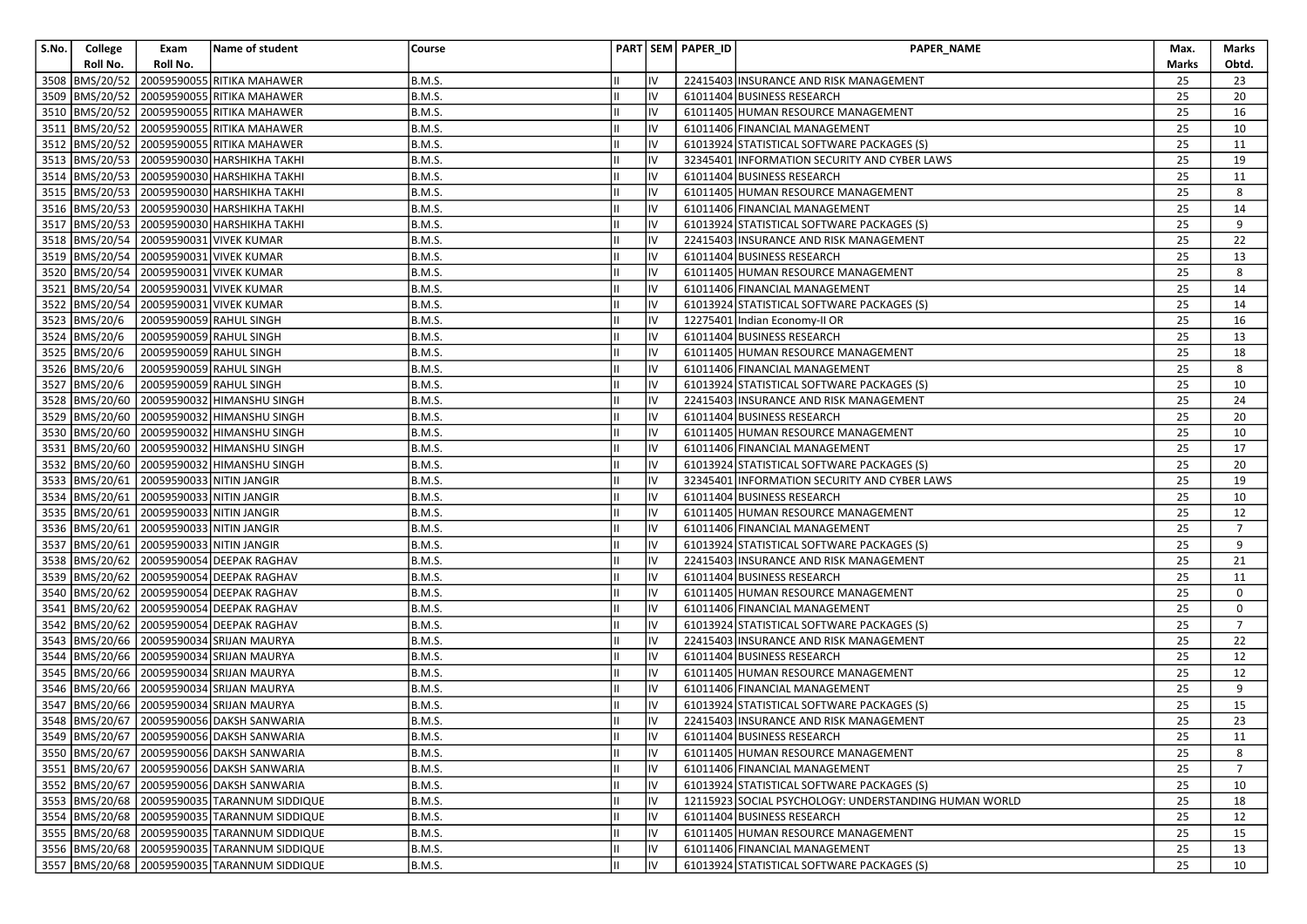| S.No. | College        | Exam                                    | Name of student                               | Course        |   |    | PART SEM PAPER_ID | PAPER_NAME                                            | Max.  | Marks          |
|-------|----------------|-----------------------------------------|-----------------------------------------------|---------------|---|----|-------------------|-------------------------------------------------------|-------|----------------|
|       | Roll No.       | Roll No.                                |                                               |               |   |    |                   |                                                       | Marks | Obtd.          |
|       | 3558 BMS/20/69 | 20059590036 KARTIK SAINI                |                                               | <b>B.M.S.</b> |   |    |                   | 12275401 Indian Economy-II OR                         | 25    | 18             |
|       |                | 3559 BMS/20/69 20059590036 KARTIK SAINI |                                               | <b>B.M.S.</b> | Ш | IV |                   | 61011404 BUSINESS RESEARCH                            | 25    | 20             |
|       |                | 3560 BMS/20/69 20059590036 KARTIK SAINI |                                               | <b>B.M.S.</b> |   | IV |                   | 61011405 HUMAN RESOURCE MANAGEMENT                    | 25    | 18             |
|       |                | 3561 BMS/20/69 20059590036 KARTIK SAINI |                                               | <b>B.M.S.</b> |   | IV |                   | 61011406 FINANCIAL MANAGEMENT                         | 25    | 15             |
|       |                | 3562 BMS/20/69 20059590036 KARTIK SAINI |                                               | <b>B.M.S.</b> |   | IV |                   | 61013924 STATISTICAL SOFTWARE PACKAGES (S)            | 25    | 19             |
|       | 3563 BMS/20/7  | 20059590004 ANKIT BHATT                 |                                               | <b>B.M.S.</b> |   | IV |                   | 32345401 INFORMATION SECURITY AND CYBER LAWS          | 25    | 21             |
|       | 3564 BMS/20/7  | 20059590004 ANKIT BHATT                 |                                               | <b>B.M.S.</b> |   | IV |                   | 61011404 BUSINESS RESEARCH                            | 25    | 18             |
|       | 3565 BMS/20/7  | 20059590004 ANKIT BHATT                 |                                               | <b>B.M.S.</b> |   | IV |                   | 61011405 HUMAN RESOURCE MANAGEMENT                    | 25    | 15             |
|       | 3566 BMS/20/7  | 20059590004 ANKIT BHATT                 |                                               | <b>B.M.S.</b> |   | IV |                   | 61011406 FINANCIAL MANAGEMENT                         | 25    | 9              |
|       | 3567 BMS/20/7  |                                         | 20059590004 ANKIT BHATT                       | <b>B.M.S.</b> |   | IV |                   | 61013924 STATISTICAL SOFTWARE PACKAGES (S)            | 25    | 14             |
|       |                |                                         | 3568 BMS/20/70 20059590037 AADITYA GUPTA      | <b>B.M.S.</b> |   | IV |                   | 22415403 INSURANCE AND RISK MANAGEMENT                | 25    | 22             |
|       |                |                                         | 3569 BMS/20/70 20059590037 AADITYA GUPTA      | <b>B.M.S.</b> |   | IV |                   | 61011404 BUSINESS RESEARCH                            | 25    | 11             |
|       |                |                                         | 3570 BMS/20/70 20059590037 AADITYA GUPTA      | <b>B.M.S.</b> |   | IV |                   | 61011405 HUMAN RESOURCE MANAGEMENT                    | 25    | 9              |
|       |                |                                         | 3571 BMS/20/70 20059590037 AADITYA GUPTA      | <b>B.M.S.</b> |   | IV |                   | 61011406 FINANCIAL MANAGEMENT                         | 25    | 12             |
|       |                |                                         | 3572 BMS/20/70 20059590037 AADITYA GUPTA      | <b>B.M.S.</b> |   | IV |                   | 61013924 STATISTICAL SOFTWARE PACKAGES (S)            | 25    | 10             |
|       |                |                                         | 3573  BMS/20/71   20059590057 ANMOL GOSWAMI   | <b>B.M.S.</b> |   | IV |                   | 32345401 INFORMATION SECURITY AND CYBER LAWS          | 25    | 19             |
|       |                |                                         | 3574 BMS/20/71 20059590057 ANMOL GOSWAMI      | <b>B.M.S.</b> |   | IV |                   | 61011404 BUSINESS RESEARCH                            | 25    | 10             |
|       |                |                                         | 3575 BMS/20/71 20059590057 ANMOL GOSWAMI      | <b>B.M.S.</b> |   | IV |                   | 61011405 HUMAN RESOURCE MANAGEMENT                    | 25    | 13             |
|       |                |                                         | 3576 BMS/20/71 20059590057 ANMOL GOSWAMI      | <b>B.M.S.</b> |   | IV |                   | 61011406 FINANCIAL MANAGEMENT                         | 25    | 8              |
|       |                |                                         | 3577  BMS/20/71   20059590057 ANMOL GOSWAMI   | <b>B.M.S.</b> |   | IV |                   | 61013924 STATISTICAL SOFTWARE PACKAGES (S)            | 25    | 9              |
|       |                |                                         | 3578 BMS/20/72 20059590038 SURAJ KUMAR        | <b>B.M.S.</b> |   | IV |                   | 12115923 SOCIAL PSYCHOLOGY: UNDERSTANDING HUMAN WORLD | 25    | 18             |
|       |                |                                         | 3579 BMS/20/72 20059590038 SURAJ KUMAR        | <b>B.M.S.</b> |   | IV |                   | 61011404 BUSINESS RESEARCH                            | 25    | 15             |
|       |                |                                         | 3580 BMS/20/72 20059590038 SURAJ KUMAR        | <b>B.M.S.</b> |   | IV |                   | 61011405 HUMAN RESOURCE MANAGEMENT                    | 25    | 13             |
|       |                |                                         | 3581  BMS/20/72   20059590038 SURAJ KUMAR     | <b>B.M.S.</b> |   | IV |                   | 61011406 FINANCIAL MANAGEMENT                         | 25    | 17             |
|       |                |                                         | 3582 BMS/20/72 20059590038 SURAJ KUMAR        | <b>B.M.S.</b> |   | IV |                   | 61013924 STATISTICAL SOFTWARE PACKAGES (S)            | 25    | 21             |
|       |                |                                         | 3583 BMS/20/73 20059590039 PRATHAM VERMA      | <b>B.M.S.</b> |   | IV |                   | 22415403 INSURANCE AND RISK MANAGEMENT                | 25    | 22             |
|       |                |                                         | 3584 BMS/20/73 20059590039 PRATHAM VERMA      | <b>B.M.S.</b> |   | IV |                   | 61011404 BUSINESS RESEARCH                            | 25    | 12             |
|       |                |                                         | 3585 BMS/20/73 20059590039 PRATHAM VERMA      | <b>B.M.S.</b> |   |    |                   | 61011405 HUMAN RESOURCE MANAGEMENT                    | 25    | 0              |
|       |                |                                         | 3586  BMS/20/73   20059590039   PRATHAM VERMA | <b>B.M.S.</b> |   | IV |                   | 61011406 FINANCIAL MANAGEMENT                         | 25    | 8              |
|       |                |                                         | 3587 BMS/20/73 20059590039 PRATHAM VERMA      | <b>B.M.S.</b> |   | IV |                   | 61013924 STATISTICAL SOFTWARE PACKAGES (S)            | 25    | 9              |
|       |                |                                         | 3588 BMS/20/74 20059590040 KARTIKAY SHARMA    | <b>B.M.S.</b> |   | IV |                   | 32345401 INFORMATION SECURITY AND CYBER LAWS          | 25    | 20             |
|       |                |                                         | 3589 BMS/20/74 20059590040 KARTIKAY SHARMA    | <b>B.M.S.</b> |   | IV |                   | 61011404 BUSINESS RESEARCH                            | 25    | 13             |
|       |                |                                         | 3590 BMS/20/74 20059590040 KARTIKAY SHARMA    | <b>B.M.S.</b> |   | IV |                   | 61011405 HUMAN RESOURCE MANAGEMENT                    | 25    | 16             |
|       |                |                                         | 3591  BMS/20/74   20059590040 KARTIKAY SHARMA | <b>B.M.S.</b> |   | IV |                   | 61011406 FINANCIAL MANAGEMENT                         | 25    | 12             |
|       |                |                                         | 3592 BMS/20/74 20059590040 KARTIKAY SHARMA    | <b>B.M.S.</b> |   | IV |                   | 61013924 STATISTICAL SOFTWARE PACKAGES (S)            | 25    | 10             |
|       |                |                                         | 3593 BMS/20/76 20059590042 MANAV TOKAS        | <b>B.M.S.</b> |   | IV |                   | 22415403 INSURANCE AND RISK MANAGEMENT                | 25    | 21             |
|       |                |                                         | 3594 BMS/20/76 20059590042 MANAV TOKAS        | <b>B.M.S.</b> |   | IV |                   | 61011404 BUSINESS RESEARCH                            | 25    | 0              |
|       |                |                                         | 3595  BMS/20/76   20059590042   MANAV TOKAS   | <b>B.M.S.</b> |   | IV |                   | 61011405 HUMAN RESOURCE MANAGEMENT                    | 25    | 0              |
|       |                |                                         | 3596 BMS/20/76 20059590042 MANAV TOKAS        | <b>B.M.S.</b> |   | IV |                   | 61011406 FINANCIAL MANAGEMENT                         | 25    | 0              |
|       |                |                                         | 3597 BMS/20/76 20059590042 MANAV TOKAS        | <b>B.M.S.</b> |   | IV |                   | 61013924 STATISTICAL SOFTWARE PACKAGES (S)            | 25    | 6              |
|       |                |                                         | 3598 BMS/20/77 20059590043 PRASHANT VERMA     | <b>B.M.S.</b> | Ш | IV |                   | 32345401 INFORMATION SECURITY AND CYBER LAWS          | 25    | 19             |
|       |                |                                         | 3599 BMS/20/77 20059590043 PRASHANT VERMA     | B.M.S.        |   |    |                   | 61011404 BUSINESS RESEARCH                            | 25    | 14             |
|       |                |                                         | 3600 BMS/20/77 20059590043 PRASHANT VERMA     | <b>B.M.S.</b> |   | IV |                   | 61011405 HUMAN RESOURCE MANAGEMENT                    | 25    | $\overline{7}$ |
|       |                |                                         | 3601 BMS/20/77 20059590043 PRASHANT VERMA     | <b>B.M.S.</b> |   | IV |                   | 61011406 FINANCIAL MANAGEMENT                         | 25    | 8              |
|       |                |                                         | 3602 BMS/20/77 20059590043 PRASHANT VERMA     | <b>B.M.S.</b> | Ш | IV |                   | 61013924 STATISTICAL SOFTWARE PACKAGES (S)            | 25    | 8              |
|       |                | 3603 BMS/20/78 20059590044 ANUJ YADAV   |                                               | <b>B.M.S.</b> |   | IV |                   | 12275401 Indian Economy-II OR                         | 25    |                |
|       |                |                                         | 3604 BMS/20/78 20059590044 ANUJ YADAV         | <b>B.M.S.</b> |   | IV |                   | 61011404 BUSINESS RESEARCH                            | 25    | 13             |
|       |                | 3605 BMS/20/78 20059590044 ANUJ YADAV   |                                               | <b>B.M.S.</b> | Ш | IV |                   | 61011405 HUMAN RESOURCE MANAGEMENT                    | 25    | 0              |
|       |                |                                         | 3606 BMS/20/78 20059590044 ANUJ YADAV         | <b>B.M.S.</b> |   | IV |                   | 61011406 FINANCIAL MANAGEMENT                         | 25    | 0              |
|       |                | 3607 BMS/20/78 20059590044 ANUJ YADAV   |                                               | B.M.S.        |   | IV |                   | 61013924 STATISTICAL SOFTWARE PACKAGES (S)            | 25    | 9              |
|       |                |                                         |                                               |               |   |    |                   |                                                       |       |                |